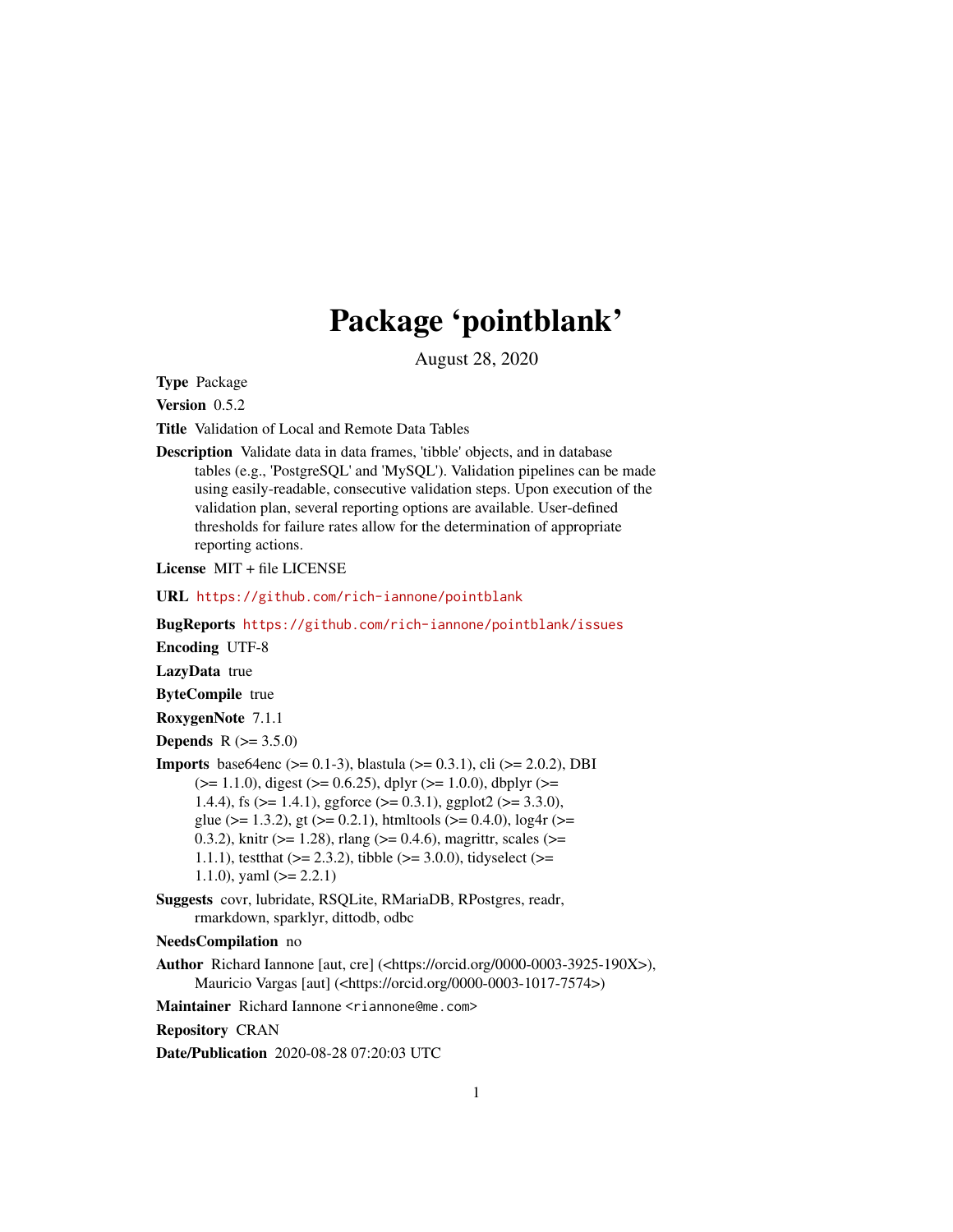# R topics documented:

|            | 3              |
|------------|----------------|
|            | 5              |
|            | 6              |
|            | $\overline{7}$ |
|            | 9              |
|            | 11             |
|            | 13             |
|            | 14             |
|            | 17             |
|            | 18             |
|            | 21             |
|            |                |
|            |                |
|            |                |
|            |                |
|            |                |
|            |                |
|            |                |
|            |                |
|            |                |
|            |                |
|            |                |
|            |                |
|            |                |
|            |                |
|            |                |
|            |                |
|            |                |
|            |                |
|            |                |
|            |                |
|            |                |
|            |                |
|            |                |
|            |                |
|            |                |
|            |                |
|            |                |
|            |                |
|            |                |
|            |                |
|            |                |
|            |                |
| remove tbl |                |
|            |                |
|            |                |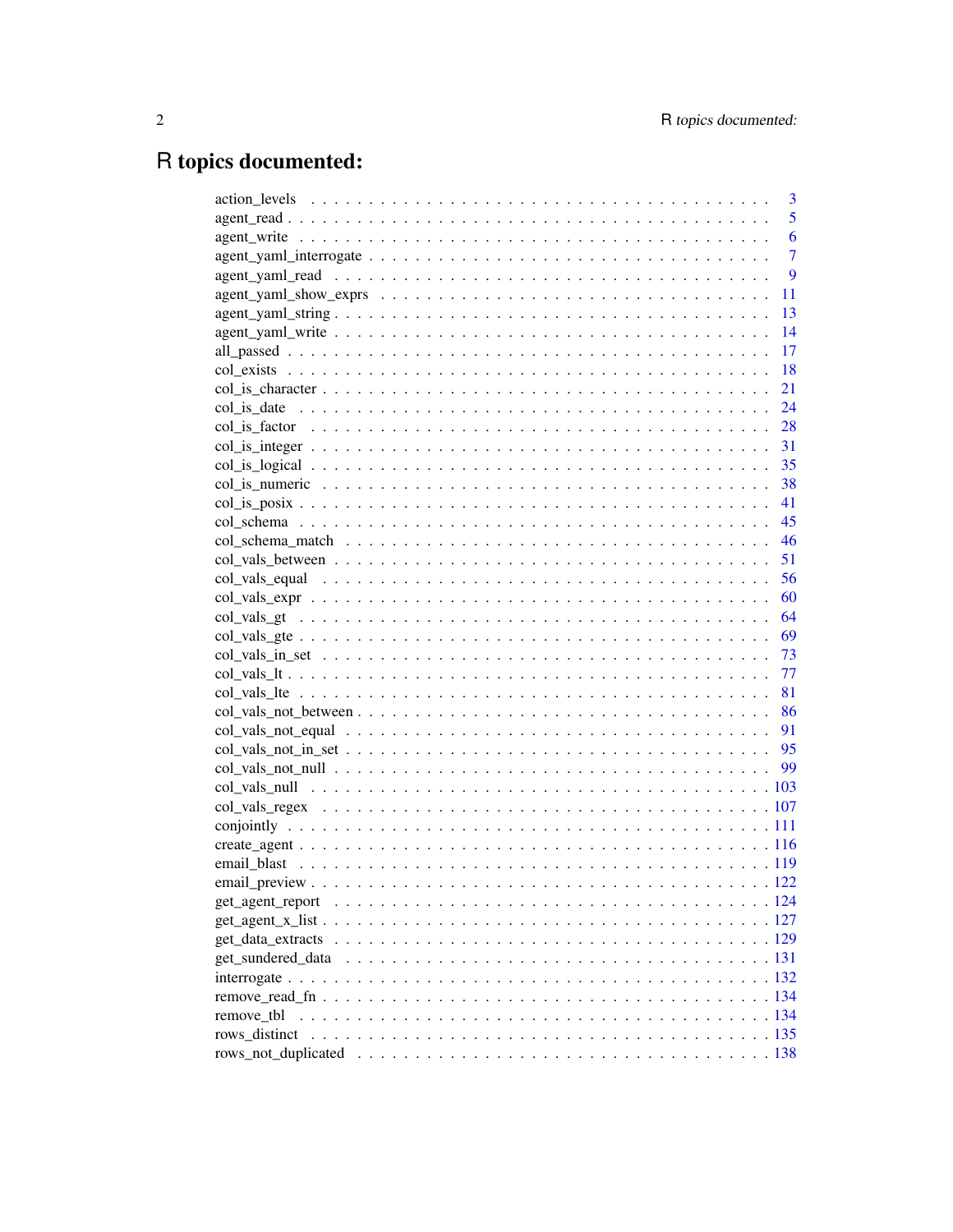# <span id="page-2-0"></span>action\_levels 3

| Index | 146 |
|-------|-----|
|       |     |
|       |     |
|       |     |
|       |     |
|       |     |
|       |     |
|       |     |
|       |     |
|       |     |

<span id="page-2-1"></span>action\_levels *Set action levels: failure thresholds and functions to invoke*

# **Description**

The action\_levels() function works with the actions argument that is present in the [create\\_agent\(\)](#page-115-1) function and in every validation step function. With it, we can provide threshold *fail* levels for any combination of warn, stop, or notify states.

We can react to any entrance of a state by supplying corresponding functions to the fns argument. They will undergo evaluation at the time when the matching state is entered. If provided to [create\\_agent\(\)](#page-115-1) then the policies will be applied to every validation step, acting as a default for the validation as a whole.

Calls of action\_levels() could also be applied directly to any validation step and this will act as an override if set also in [create\\_agent\(\)](#page-115-1). Usage of action\_levels() is required to have any useful side effects (i.e., warnings, throwing errors) in the case of validation functions operating directly on data (e.g., mtcars %>% col\_vals\_lt("mpg",35)). There are two helper functions that are convenient when using validation functions directly on data (the agent-less workflow): warn\_on\_fail() and stop\_on\_fail(). These helpers either warn or stop (default failure threshold for each is set to 1), and, they do so with informative warning or error messages. The stop\_on\_fail() helper is applied by default when using validation functions directly on data (more information on this is provided in *Details*).

# Usage

```
action_levels(warn_at = NULL, stop_at = NULL, notify_at = NULL, fns = NULL)
```

```
warn\_on\_fail(warn\_at = 1)
```
stop\_on\_fail(stop\_at = 1)

#### Arguments

warn\_at, stop\_at, notify\_at

The threshold number or fraction of test units that can provide a *fail* result before entering the warn, stop, or notify failure states. If this a decimal value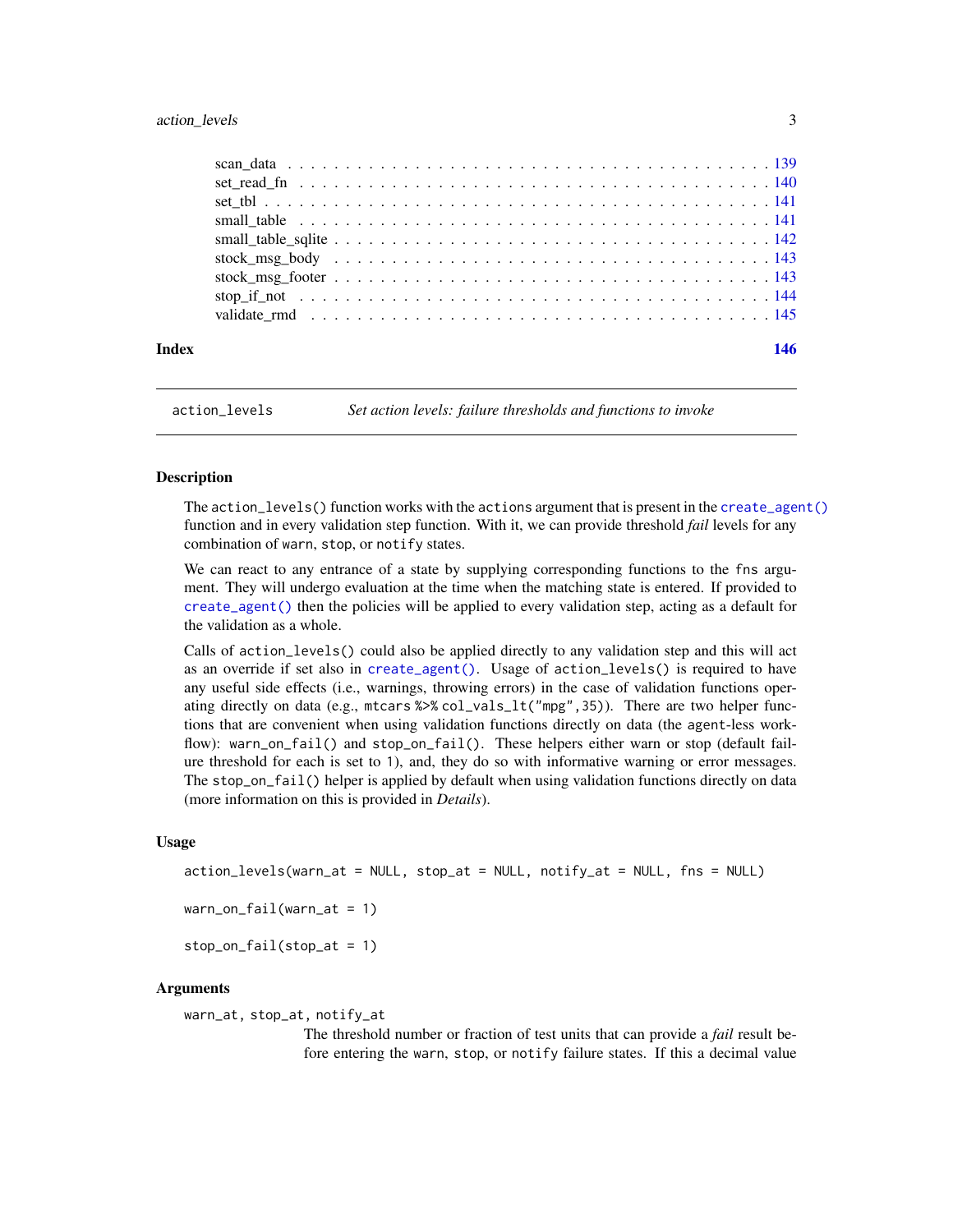between 0 and 1 then it's a proportional failure threshold (e.g., 0.15 indicates that if 15% percent of the test units are found to *fail*, then the designated failure state is entered). Absolute values starting from 1 can be used instead, and this constitutes an absolute failure threshold (e.g., 10 means that if 10 of the test units are found to *fail*, the failure state is entered).

fins A named list of functions that is to be paired with the appropriate failure states. The syntax for this list involves using failure state names from the set of warn, stop, and notify. The functions corresponding to the failure states are provided as formulas (e.g., list(warn =  $\sim$  warning("Too many failures.")). A series of expressions for each named state can be used by enclosing the set of statements with { }.

# Details

The output of the action\_levels() call in actions will be interpreted slightly differently if using an *agent* or using validation functions directly on a data table. For convenience, when working directly on data, any values supplied to warn\_at or stop\_at will be automatically given a stock warning() or stop() function. For example using small\_table %>% col\_is\_integer("date") will provide a detailed stop message by default, indicating the reason for the failure. If you were to supply the fns for stop or warn manually then the stock functions would be overridden. Furthermore, if actions is NULL in this workflow (the default), **pointblank** will use a stop\_at value of 1 (providing a detailed, context-specific error message if there are any *fail* units). We can absolutely suppress this automatic stopping behavior by at each validation step by setting active = FALSE. In this interactive data case, there is no stock function given for notify\_at. The notify failure state is less commonly used in this workflow as it is in the *agent*-based one.

When using an *agent*, we often opt to not use any functions in fns as the warn, stop, and notify failure states will be reported on when using create\_agent\_report() (and, usually that's sufficient). Instead, using the end\_fns argument is a better choice since that scheme provides useful data on the entire interrogation, allowing for finer control on side effects and reducing potential for duplicating any side effects.

#### Function ID

1-4

#### See Also

Other Planning and Prep: [col\\_schema\(](#page-44-1)), [create\\_agent\(](#page-115-1)), [scan\\_data\(](#page-138-1)), [validate\\_rmd\(](#page-144-1))

```
# Create an `action_levels()` list
# with fractional values for the
# `warn`, `stop`, and `notify` states
al \leftarrowaction_levels(
    warn_at = 0.2,
    stop_at = 0.8,
    notify_at = 0.5
```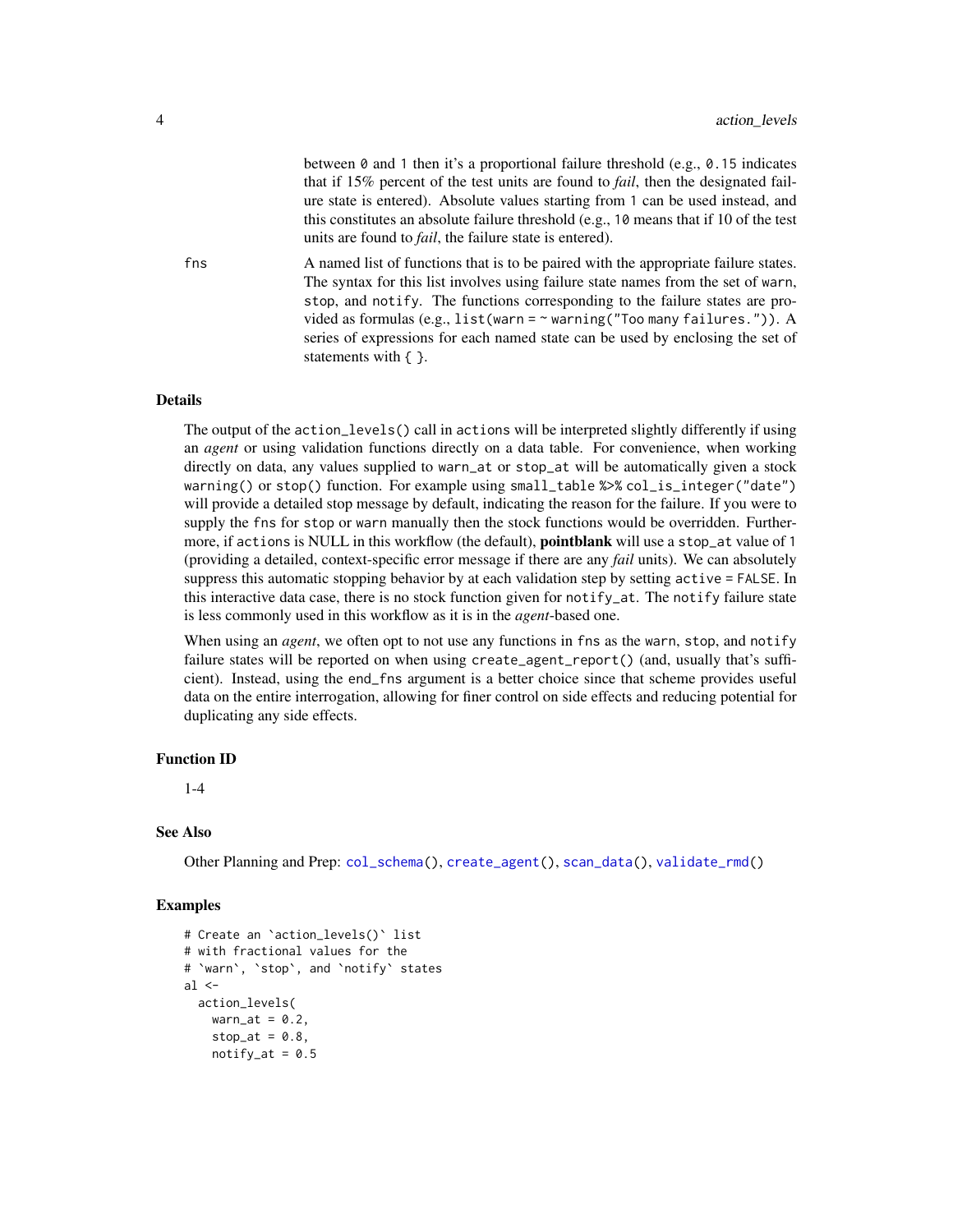```
)
# Use the included `small_table` dataset
# for the validation example
small_table
# Validate that values in column
# `a` are always greater than `2` and
# apply the list of action levels (`al`)
agent <-
 create_agent(tbl = small_table) %>%
 col_vals_gt(vars(a), 2, actions = al) %>%
 interrogate()
# The report from the agent will show
# that the `warn` state has been entered
# for the first and only validation step;
# Let's look at the *tibble* version of the
# agent report (accessible through the use
# of the `get_agent_report()` function)
agent %>%
 get_agent_report(display_table = FALSE)
# In the context of using validation
# functions directly on data, their
# use is commonly to trigger warnings
# and raise errors. The following *will*
# provide a warning (but that's
# suppressed here) and the `small_table`
# data will be returned
suppressWarnings(
 small_table %>%
    col_vals_gt(vars(a), 2, actions = al)
)
```
<span id="page-4-1"></span>agent\_read *Read an agent from disk*

# Description

An *agent* that has been written to disk (with [agent\\_write\(\)](#page-5-1)) can be read back into memory with the agent\_read() function. Once the *agent* has been read, it may not have a data table associated with it (depending on whether the keep\_tbl option was TRUE or FALSE when writing to disk) but it should still be able to produce an agent report (by printing the *agent* to the console or using [get\\_agent\\_report\(\)](#page-123-1)), return an agent x-list (with [get\\_agent\\_x\\_list\(\)](#page-126-1)), and yield any available data extracts with [get\\_data\\_extracts\(\)](#page-128-1). Furthermore, all of its validation steps will still be present (along with results from any interrogation).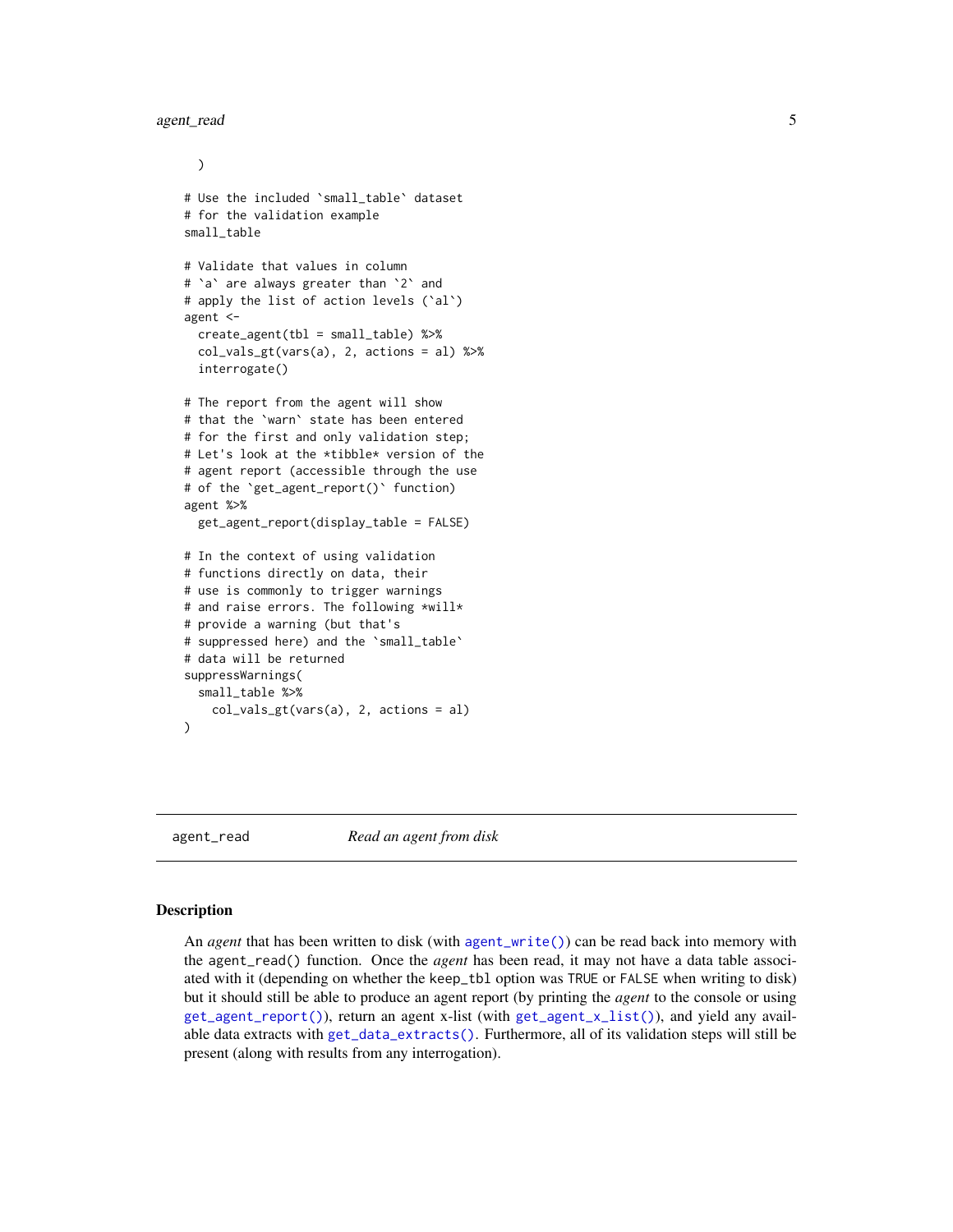#### <span id="page-5-0"></span>Usage

agent\_read(path)

# Arguments

path The path to the file that was previously written by [agent\\_write\(\)](#page-5-1).

# Details

Should the *agent* possess a table-reading function (can be set any time with [set\\_read\\_fn\(\)](#page-139-1)) or a specific table (settable with [set\\_tbl\(\)](#page-140-1)) we could use the [interrogate\(\)](#page-131-1) function again. This is useful for tables that evolve over time and need periodic data quality assessments with the same validation steps (and more steps can be added as well).

<span id="page-5-1"></span>agent\_write *Write an agent to disk*

# Description

Writing an *agent* to disk with agent\_write() is good practice for keeping data validation intel close at hand for later retrieval (with [agent\\_read\(\)](#page-4-1)). By default, any data table that the *agent* may have before being committed to disk will be expunged. This behavior can be changed by setting keep\_tbl to TRUE but this only works in the case where the table is not of the tbl\_dbi or the tbl\_spark class.

# Usage

```
agent_write(agent, filename, path = NULL, keep_tbl = FALSE)
```
#### Arguments

| agent    | An agent object of class ptblank_agent that is created with create_agent().                                                                                                                                                                                                                                                                                                                                          |
|----------|----------------------------------------------------------------------------------------------------------------------------------------------------------------------------------------------------------------------------------------------------------------------------------------------------------------------------------------------------------------------------------------------------------------------|
| filename | The file name to create on disk for the agent.                                                                                                                                                                                                                                                                                                                                                                       |
| path     | An optional path to which the file should be saved (combined with filename).                                                                                                                                                                                                                                                                                                                                         |
| keep_tbl | An option to keep a data table that is associated with the <i>agent</i> (which is the case<br>when the <i>agent</i> is created using create_agent(tbl = $\langle$ data table, )). The default<br>is FALSE where the data table is removed before writing to disk. For database<br>tables of the class tbl_dbi and for Spark DataFrames (tbl_spark) the table is<br>always removed (even if keep_tbl is set to TRUE). |

# Details

It can be helpful to set a table-reading function to later reuse the *agent* when read from disk through [agent\\_read\(\)](#page-4-1). This can be done with the read\_fn argument of [create\\_agent\(\)](#page-115-1) or, later, with [set\\_read\\_fn\(\)](#page-139-1). Alternatively, we can reintroduce the *agent* to a data table with the [set\\_tbl\(\)](#page-140-1) function.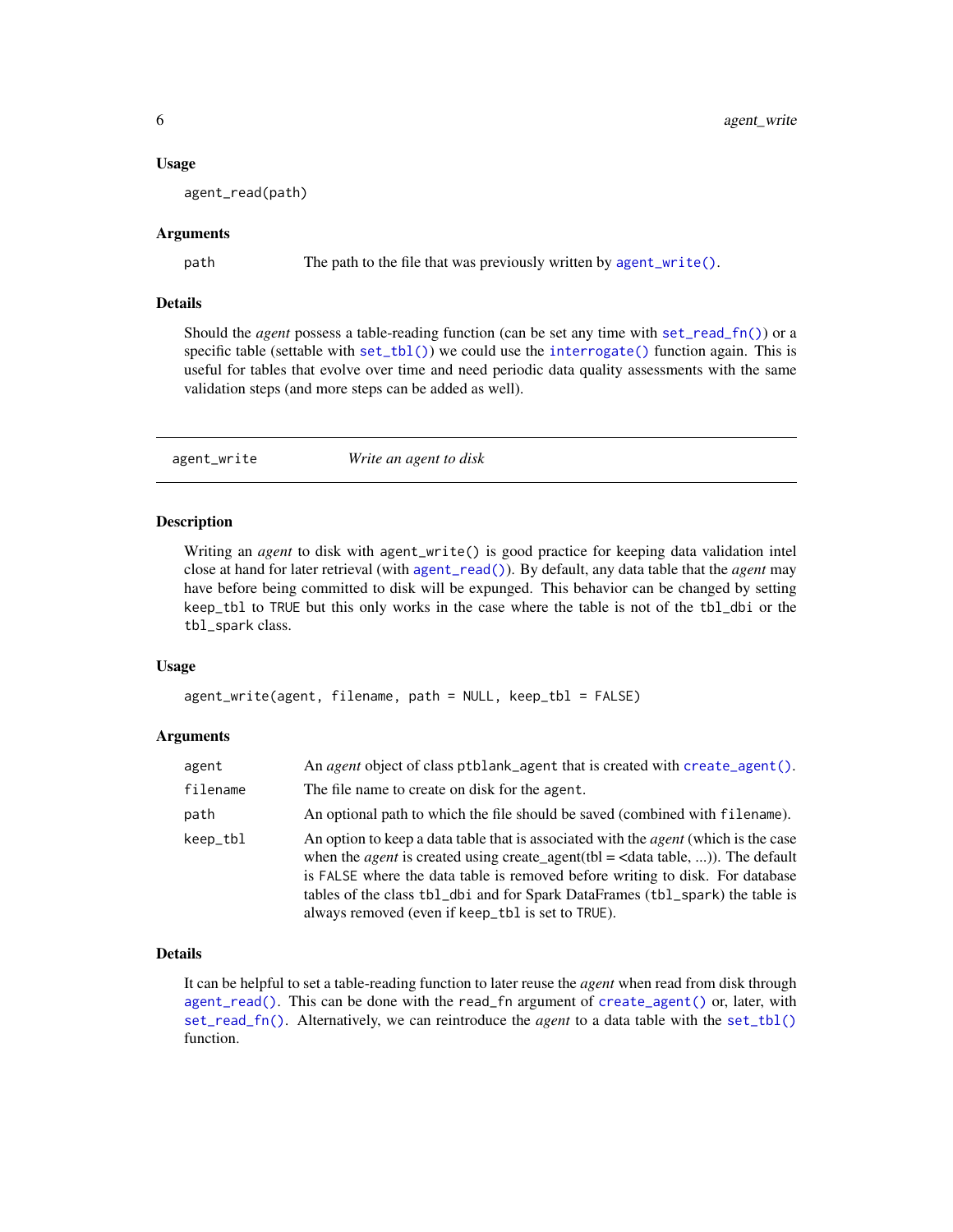<span id="page-6-1"></span><span id="page-6-0"></span>agent\_yaml\_interrogate

*Read a YAML file to interrogate a target table immediately*

# **Description**

The agent\_yaml\_interrogate() function operates much like the [agent\\_yaml\\_read\(\)](#page-8-1) function (reading a pointblank YAML file and generating an *agent* with a validation plan in place). The key difference is that this function takes things a step function and interrogates the target table (defined by table-reading, read\_fn, function that is required in the YAML file). The additional auto-invocation of [interrogate\(\)](#page-131-1) uses the default options of that function. As with [agent\\_yaml\\_read\(\)](#page-8-1) the agent is returned except, this time, it has intel from the interrogation.

# Usage

```
agent_yaml_interrogate(path)
```
# Arguments

path A path to a YAML file that specifies a validation plan for an *agent*.

# Function ID

7-3

# See Also

Other pointblank YAML: [agent\\_yaml\\_read\(](#page-8-1)), [agent\\_yaml\\_show\\_exprs\(](#page-10-1)), [agent\\_yaml\\_string\(](#page-12-1)), [agent\\_yaml\\_write\(](#page-13-1))

```
# Let's go through the process of
# developing an agent with a validation
# plan (to be used for the data quality
# analysis of the `small_table` dataset),
# and then offloading that validation
# plan to a pointblank YAML file; this
# will later be read in as a new agent and
# the target data will be interrogated
# (one step) with `agent_yaml_interrogate()`
# We ought to think about what's
# tolerable in terms of data quality so
# let's designate proportional failure
# thresholds to the `warn`, `stop`, and
# `notify` states using `action_levels()`
al < -action_levels(
```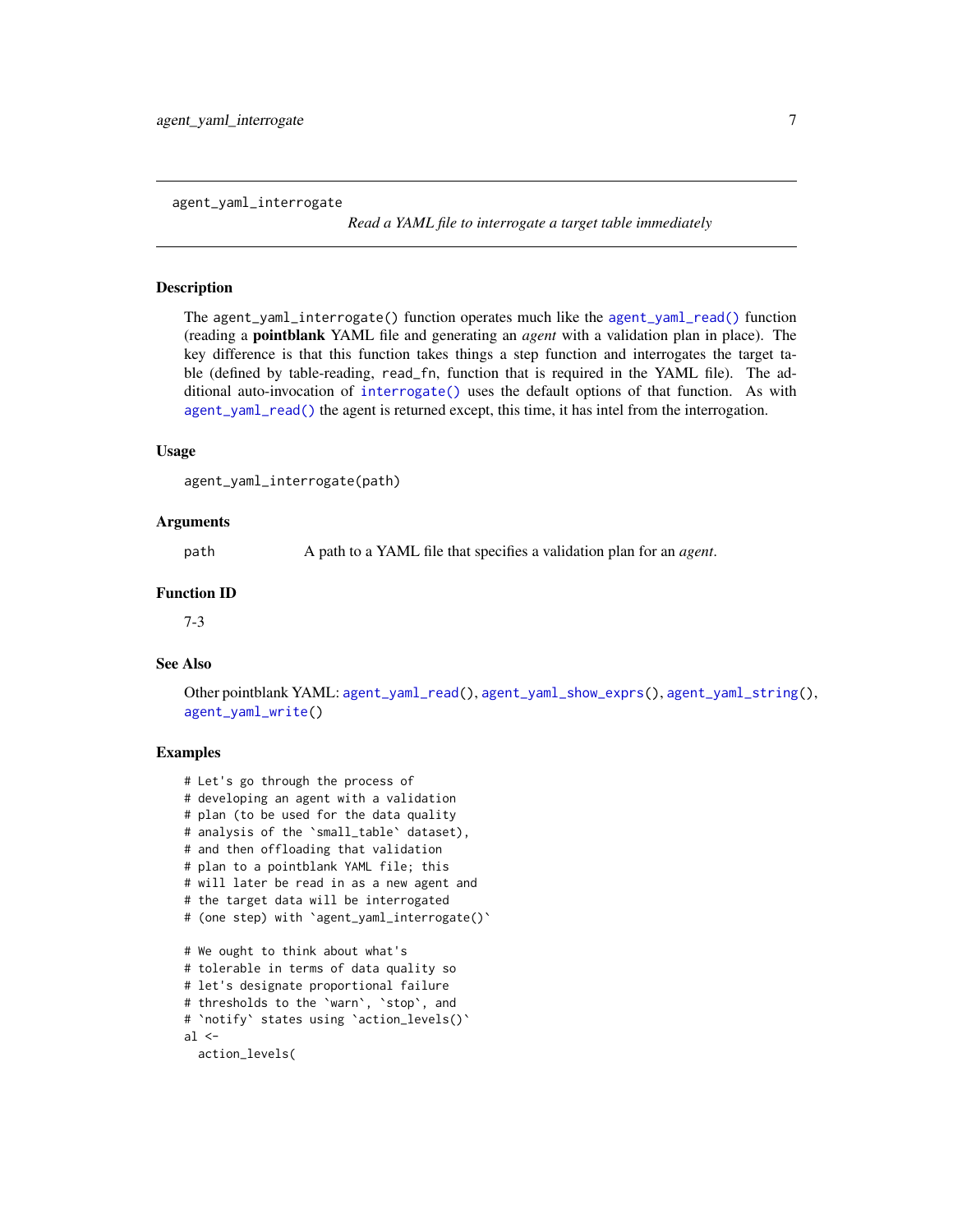```
warn_at = 0.10,stop_at = 0.25,
   notify_at = 0.35)
# Now create a pointblank `agent` object
# and give it the `al` object (which
# serves as a default for all validation
# steps which can be overridden); the
# data will be referenced in a `read_fn`
# (a requirement for writing to YAML)
agent <-
 create_agent(
    read_fn = \text{``small_table},name = "example",
   actions = al
  )
# Then, as with any `agent` object, we
# can add steps to the validation plan by
# using as many validation functions as we
# want
agent <-
  agent %>%
  col_exists(vars(date, date_time)) %>%
  col_vals_regex(
   vars(b), "[0-9]-[a-z]{3}-[0-9]{3}"
  ) %>%
  rows_distinct() %>%
  col_vals_gt(vars(d), 100) %>%
  col_vals_lte(vars(c), 5)
# The agent can be written to a pointblank
# YAML file with `agent_yaml_write()`
# agent_yaml_write(agent, filename = "x.yml")
# The 'x.yml' file is available in the package
# through `system.file()`
yml_file <-
  system.file("x.yml", package = "pointblank")
# We can view the YAML file in the console
# with the `agent_yaml_string()` function
agent_yaml_string(path = yml_file)
# The YAML can also be printed in the console
# by supplying the agent as the input
agent_yaml_string(agent = agent)
# We can interrogate the data (which
# is accessible through the `read_fn`)
```

```
# through direct use of the YAML file
```

```
# with `agent_yaml_interrogate()`
```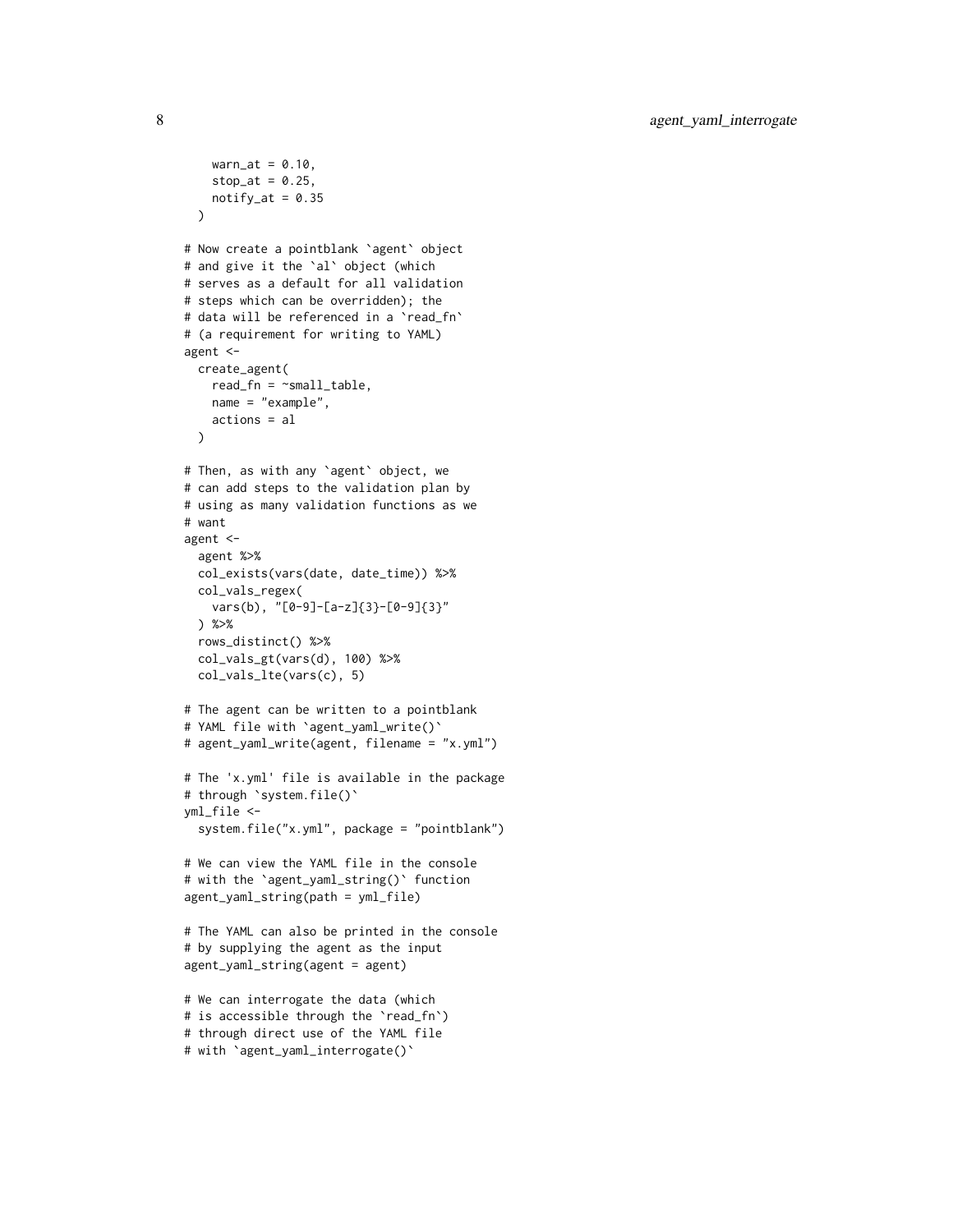# <span id="page-8-0"></span>agent\_yaml\_read 9

```
agent <-
 agent_yaml_interrogate(path = yml_file)
class(agent)
# If it's desired to only create a new
# agent with the validation plan in place
# (stopping short of interrogating the data),
# then the `agent_yaml_read()` function
# will be useful
agent <- agent_yaml_read(path = yml_file)
```

```
class(agent)
```
<span id="page-8-1"></span>agent\_yaml\_read *Read a YAML file to create a new agent with a validation plan*

# **Description**

With agent\_yaml\_read() we can read a **pointblank** YAML file that describes a validation plan to be carried out by an *agent* (typically generated by the [agent\\_yaml\\_write\(\)](#page-13-1) function. What's returned is a new *agent* with that validation plan, ready to interrogate the target table at will (using the table-reading function stored as the read\_fn). The agent can be given more validation steps if needed before using [interrogate\(\)](#page-131-1) or taking part in any other agent ops (e.g., writing to disk with outputs intact via [agent\\_write\(\)](#page-5-1) or again to **pointblank** YAML with [agent\\_yaml\\_write\(\)](#page-13-1)).

To get a picture of how agent\_yaml\_read() is interpreting the validation plan specified in the pointblank YAML, we can use the [agent\\_yaml\\_show\\_exprs\(\)](#page-10-1) function. That function shows us (in the console) the pointblank expressions for generating the described validation plan.

#### Usage

```
agent_yaml_read(path)
```
#### Arguments

path A path to a YAML file that specifies a validation plan for an *agent*.

#### Function ID

7-2

#### See Also

Other pointblank YAML: [agent\\_yaml\\_interrogate\(](#page-6-1)), [agent\\_yaml\\_show\\_exprs\(](#page-10-1)), [agent\\_yaml\\_string\(](#page-12-1)), [agent\\_yaml\\_write\(](#page-13-1))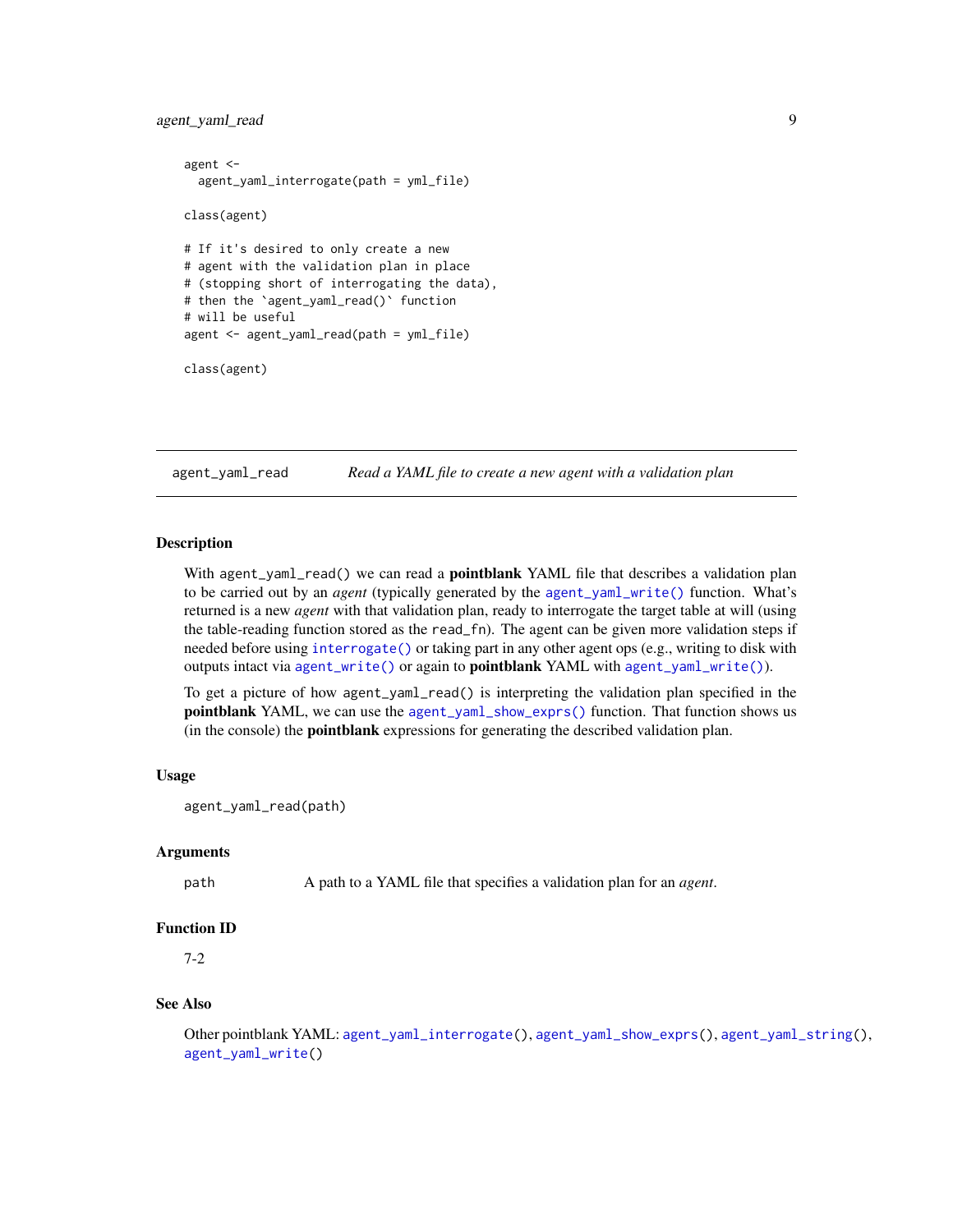```
# Let's go through the process of
# developing an agent with a validation
# plan (to be used for the data quality
# analysis of the `small_table` dataset),
# and then offloading that validation
# plan to a pointblank YAML file; this
# will be read in with `agent_yaml_read()`
# We ought to think about what's
# tolerable in terms of data quality so
# let's designate proportional failure
# thresholds to the `warn`, `stop`, and
# `notify` states using `action_levels()`
al \leq-
  action_levels(
   warn_at = 0.10,stop_at = 0.25,
   notify_at = 0.35)
# Now create a pointblank `agent` object
# and give it the `al` object (which
# serves as a default for all validation
# steps which can be overridden); the
# data will be referenced in a `read_fn`
# (a requirement for writing to YAML)
agent <-
 create_agent(
   read_fn = \text{``small_table},name = "example",
   actions = al
  \lambda# Then, as with any `agent` object, we
# can add steps to the validation plan by
# using as many validation functions as we
# want
agent <-
  agent %>%
  col_exists(vars(date, date_time)) %>%
  col_vals_regex(
   vars(b), "[0-9]-[a-z]{3}-[0-9]{3}"
  ) %>%
  rows_distinct() %>%
  col_vals_gt(vars(d), 100) %>%
  col_vals_lte(vars(c), 5)
# The agent can be written to a pointblank
# YAML file with `agent_yaml_write()`
# agent_yaml_write(agent, filename = "x.yml")
```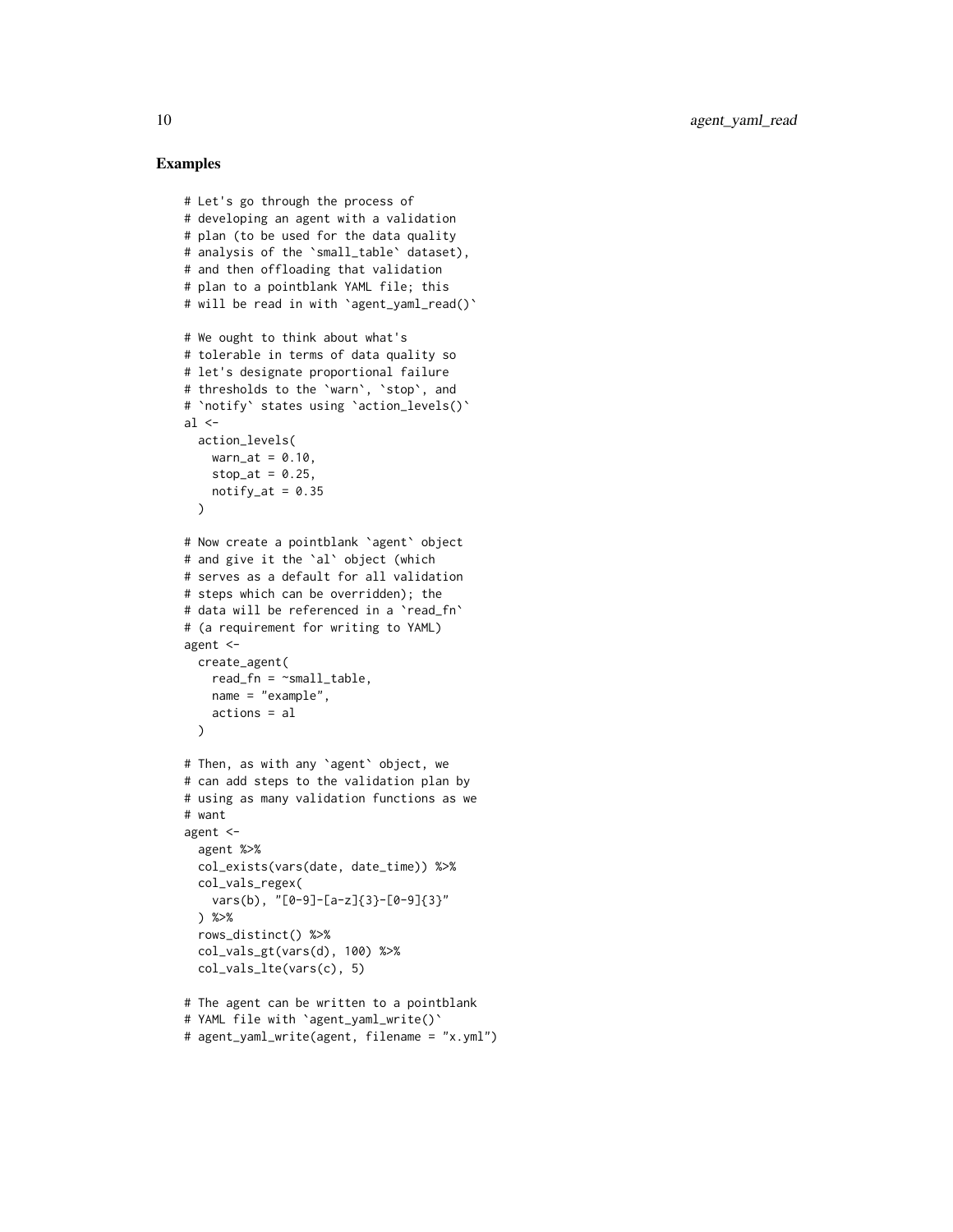```
# The 'x.yml' file is available in the package
# through `system.file()`
yml_file <-
 system.file("x.yml", package = "pointblank")
# We can view the YAML file in the console
# with the `agent_yaml_string()` function
agent_yaml_string(path = yml_file)
# The YAML can also be printed in the console
# by supplying the agent as the input
agent_yaml_string(agent = agent)
# At a later time, the YAML file can
# be read into a new agent with the
# `agent_yaml_read()` function
agent <- agent_yaml_read(path = yml_file)
class(agent)
# We can interrogate the data (which
# is accessible through the `read_fn`)
# with `interrogate()` and get an
# agent with intel, or, we can
# interrogate directly from the YAML
# file with `agent_yaml_interrogate()`
agent <-
 agent_yaml_interrogate(path = yml_file)
class(agent)
```
<span id="page-10-1"></span>agent\_yaml\_show\_exprs *Display* pointblank *expressions using a YAML file with a validation plan*

# Description

The agent\_yaml\_show\_exprs() function follows the specifications of a pointblank YAML file to generate and show the **pointblank** expressions for generating the described validation plan. The expressions are shown in the console, providing an opportunity to copy the statements and extend as needed. A **pointblank** YAML file can itself be generated by using the [agent\\_yaml\\_write\(\)](#page-13-1) function with a pre-existing *agent*, or, it can be carefully written by hand.

# Usage

```
agent_yaml_show_exprs(path)
```
#### Arguments

path A path to a YAML file that specifies a validation plan for an *agent*.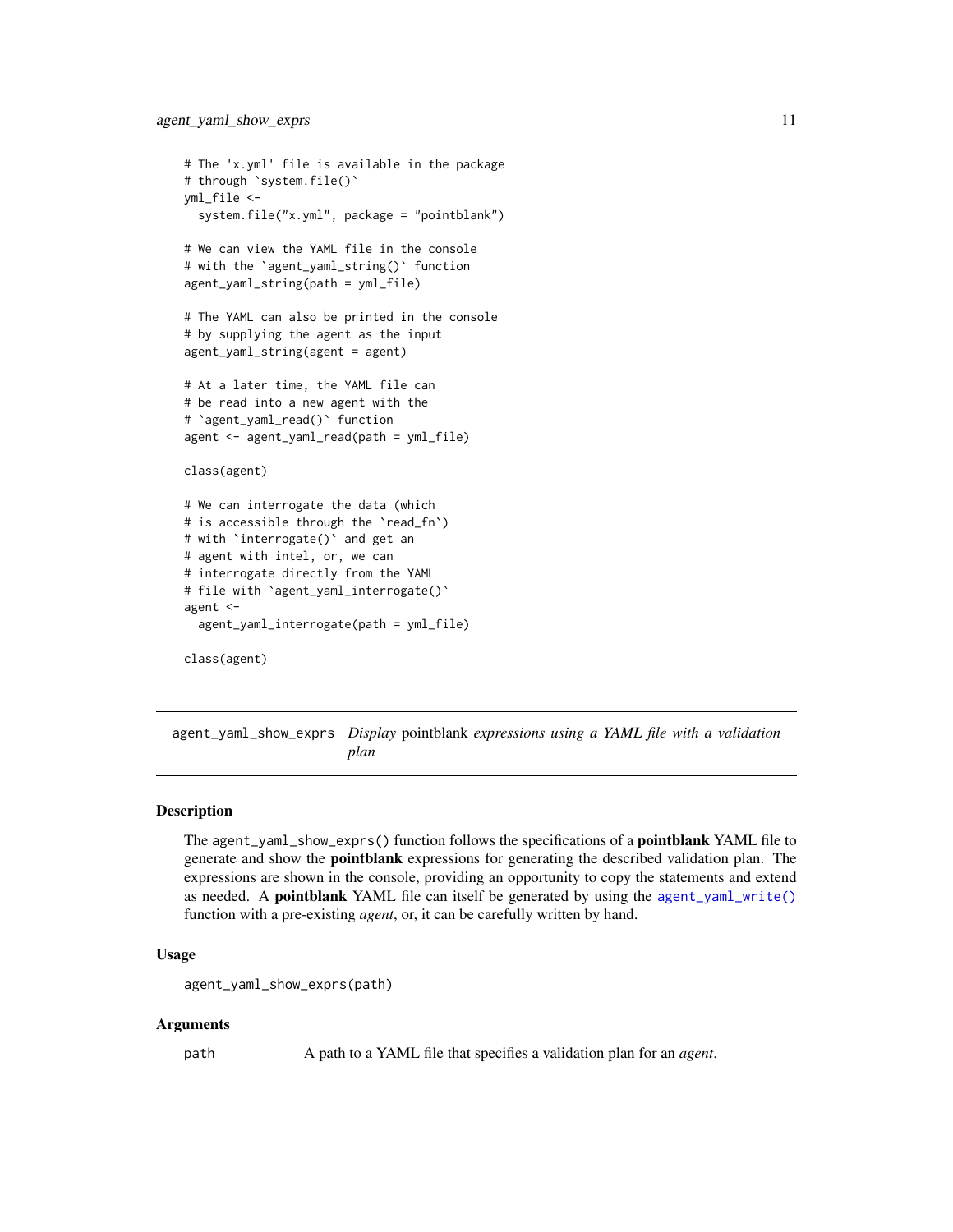# Function ID

7-5

# See Also

Other pointblank YAML: [agent\\_yaml\\_interrogate\(](#page-6-1)), [agent\\_yaml\\_read\(](#page-8-1)), [agent\\_yaml\\_string\(](#page-12-1)), [agent\\_yaml\\_write\(](#page-13-1))

```
# Let's create a validation plan for the
# data quality analysis of the `small_table`
# dataset; we need an agent and its
# table-reading function enables retrieval
# of the target table
agent <-
  create_agent(
   read_fn = \text{``small_table},name = "example",
   actions = action_levels(
     warn_at = 0.10,stop_at = 0.25,
     notify_at = 0.35)
  ) %>%
  col_exists(vars(date, date_time)) %>%
  col_vals_regex(
   vars(b), "[0-9]-[a-z]{3}-[0-9]{3}"
  ) %>%
  rows_distinct() %>%
  col_vals_gt(vars(d), 100) %>%
  col_vals_lte(vars(c), 5)
# The agent can be written to a pointblank
# YAML file with `agent_yaml_write()`
# agent_yaml_write(agent, filename = "x.yml")
# The 'x.yml' file is available in the package
# through `system.file()`
yml_file <-
  system.file("x.yml", package = "pointblank")
# At a later time, the YAML file can
# be read into a new agent with the
# `agent_yaml_read()` function
agent <- agent_yaml_read(path = yml_file)
class(agent)
# To get a sense of which expressions are
# being used to generate the new agent, we
```

```
# can use `agent_yaml_show_exprs()`
```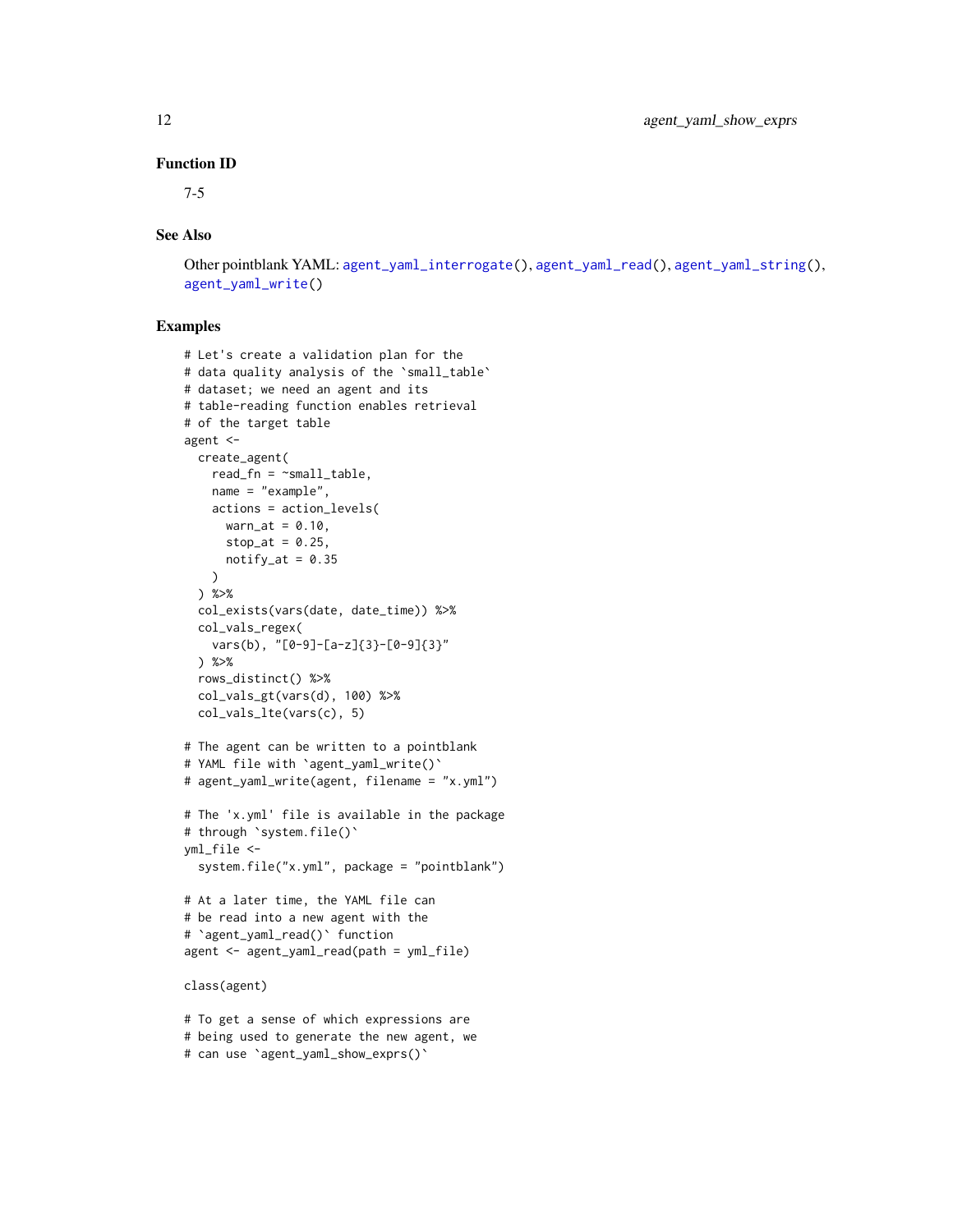```
agent_yaml_show_exprs(path = yml_file)
```
<span id="page-12-1"></span>agent\_yaml\_string *Display* pointblank *YAML using an agent or a YAML file*

# Description

With **pointblank** YAML, we can serialize an agent's validation plan (with [agent\\_yaml\\_write\(\)](#page-13-1)), read it back later with a new agent (with [agent\\_yaml\\_read\(\)](#page-8-1)), or perform an interrogation on the target data table directly with the YAML file (with [agent\\_yaml\\_interrogate\(\)](#page-6-1)). The agent\_yaml\_string() function allows us to inspect the YAML generated by [agent\\_yaml\\_write\(\)](#page-13-1) in the console, giving us a look at the YAML without needing to open the file directly. Alternatively, we can provide an *agent* to the agent\_yaml\_string() and view the YAML representation of the validation plan without needing to write the YAML to disk beforehand.

# Usage

agent\_yaml\_string(agent = NULL, path = NULL)

#### Arguments

| agent | An <i>agent</i> object of class ptblank_agent that is created with create_agent(). |
|-------|------------------------------------------------------------------------------------|
| path  | A path to a YAML file that specifies a validation plan for an <i>agent</i> .       |

# Function ID

7-4

# See Also

Other pointblank YAML: [agent\\_yaml\\_interrogate\(](#page-6-1)), [agent\\_yaml\\_read\(](#page-8-1)), [agent\\_yaml\\_show\\_exprs\(](#page-10-1)), [agent\\_yaml\\_write\(](#page-13-1))

```
# Let's create a validation plan for the
# data quality analysis of the `small_table`
# dataset; we need an agent and its
# table-reading function enables retrieval
# of the target table
agent <-
  create_agent(
   read_fn = \text{``small_table},name = "example",
   actions = action_levels(
     warn_at = 0.10,stop_at = 0.25,
      notify_at = 0.35
```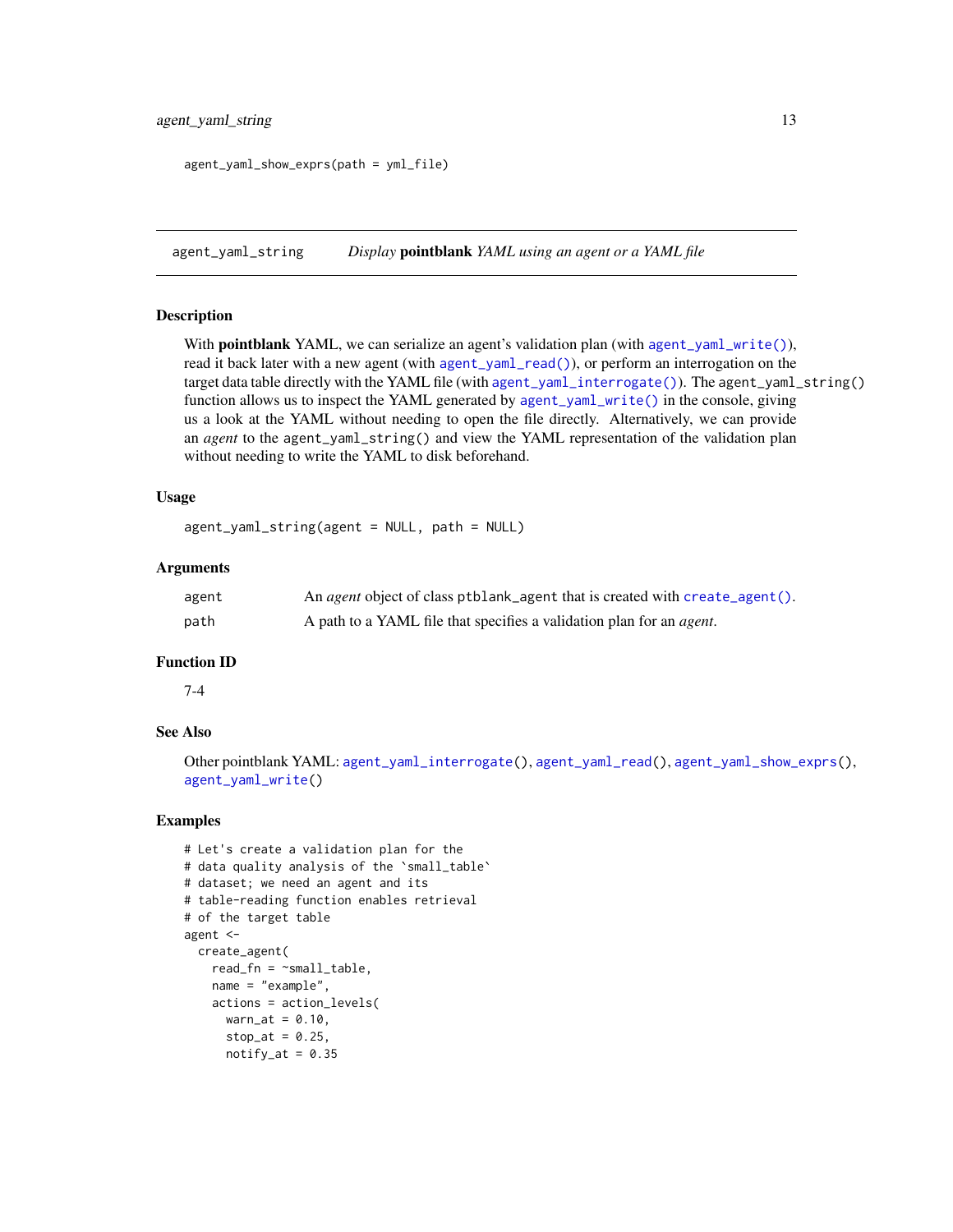```
)
 ) %>%
 col_exists(vars(date, date_time)) %>%
 col_vals_regex(
   vars(b), "[0-9]-[a-z]{3}-[0-9]{3}"
 ) %>%
 rows_distinct() %>%
 col_vals_gt(vars(d), 100) %>%
 col_vals_lte(vars(c), 5)
# We can view the YAML file in the console
# with the `agent_yaml_string()` function,
# providing the `agent` object as the input
agent_yaml_string(agent = agent)
# The agent can be written to a pointblank
# YAML file with `agent_yaml_write()`
# agent_yaml_write(agent, filename = "x.yml")
# The 'x.yml' file is available in the package
# through `system.file()`
yml_file <-
 system.file("x.yml", package = "pointblank")
# The `agent_yaml_string()` function can
# be used with the YAML file as well
agent_yaml_string(path = yml_file)
# At a later time, the YAML file can
# be read into a new agent with the
# `agent_yaml_read()` function
agent <- agent_yaml_read(path = yml_file)
class(agent)
```
<span id="page-13-1"></span>agent\_yaml\_write *Write an agent's validation plan to a YAML file*

# Description

With agent\_yaml\_write() we can take an existing *agent* and write that *agent*'s validation plan to a YAML file. With **pointblank** YAML, we can modify the YAML markup if so desired, or, use as is to create a new agent with the [agent\\_yaml\\_read\(\)](#page-8-1) function. That *agent* will have a validation plan and is ready to [interrogate\(\)](#page-131-1) the data. We can go a step further and perform an interrogation directly from the YAML file with the [agent\\_yaml\\_interrogate\(\)](#page-6-1) function. That returns an agent with intel (having already interrogated the target data table).

One requirement for writing the *agent* to YAML is that we need to have table-reading function (read\_fn) specified (it's a function that is used to read the target table when [interrogate\(\)](#page-131-1) is

<span id="page-13-0"></span>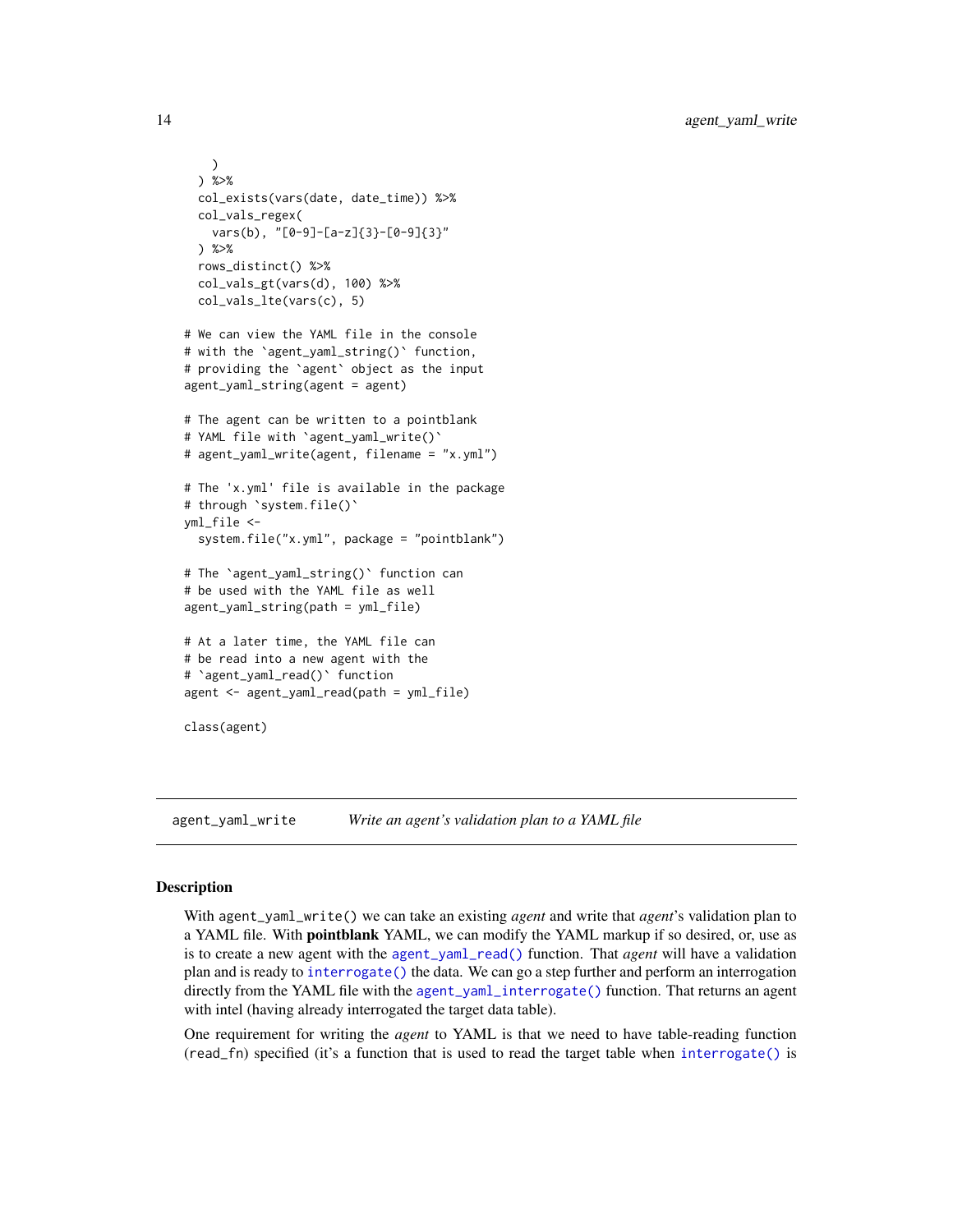# agent\_yaml\_write 15

called). This option can be set when using [create\\_agent\(\)](#page-115-1) or with [set\\_read\\_fn\(\)](#page-139-1) (for use with an existing *agent*).

#### Usage

```
agent_yaml_write(agent, filename, path = NULL)
```
# Arguments

| agent    | An <i>agent</i> object of class ptblank agent that is created with create agent ().                                                |
|----------|------------------------------------------------------------------------------------------------------------------------------------|
| filename | The name of the YAML file to create on disk. It is recommended that either the<br>. yaml or . yml extension be used for this file. |
| path     | An optional path to which the YAML file should be saved (combined with<br>filename).                                               |

# Function ID

7-1

# See Also

Other pointblank YAML: [agent\\_yaml\\_interrogate\(](#page-6-1)), [agent\\_yaml\\_read\(](#page-8-1)), [agent\\_yaml\\_show\\_exprs\(](#page-10-1)), [agent\\_yaml\\_string\(](#page-12-1))

```
# Let's go through the process of
# developing an agent with a validation
# plan (to be used for the data quality
# analysis of the `small_table` dataset),
# and then offloading that validation
# plan to a pointblank YAML file
# We ought to think about what's
# tolerable in terms of data quality so
# let's designate proportional failure
# thresholds to the `warn`, `stop`, and
# `notify` states using `action_levels()`
al \leftarrowaction_levels(
   warn_at = 0.10,stop_at = 0.25,
   notify_at = 0.35)
# Now create a pointblank `agent` object
# and give it the `al` object (which
# serves as a default for all validation
# steps which can be overridden); the
# data will be referenced in a `read_fn`
# (a requirement for writing to YAML)
```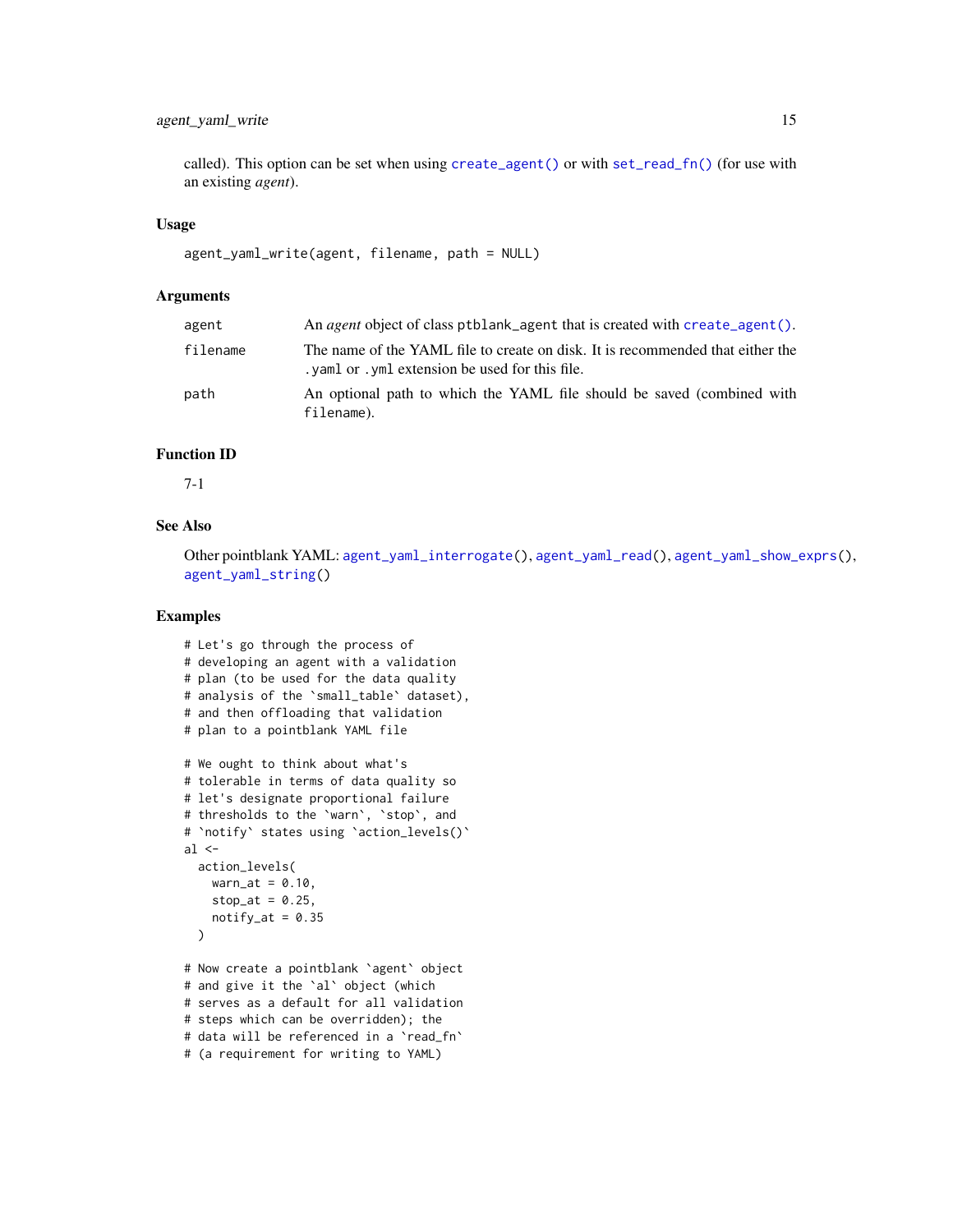```
agent <-
 create_agent(
   read_fn = \neg small_table,name = "example",
   actions = al
 \lambda# Then, as with any `agent` object, we
# can add steps to the validation plan by
# using as many validation functions as we
# want
agent <-
 agent %>%
 col_exists(vars(date, date_time)) %>%
 col_vals_regex(
   vars(b), "[0-9]-[a-z]{3}-[0-9]{3}"
 ) %>%
 rows_distinct() %>%
 col_vals_gt(vars(d), 100) %>%
 col_vals_lte(vars(c), 5)
# The agent can be written to a pointblank
# YAML file with `agent_yaml_write()`
# agent_yaml_write(agent, filename = "x.yml")
# The 'x.yml' file is available in the package
# through `system.file()`
yml_file <-
 system.file("x.yml", package = "pointblank")
# We can view the YAML file in the console
# with the `agent_yaml_string()` function
agent_yaml_string(path = yml_file)
# The YAML can also be printed in the console
# by supplying the agent as the input
agent_yaml_string(agent = agent)
# At a later time, the YAML file can
# be read into a new agent with the
# `agent_yaml_read()` function
agent <- agent_yaml_read(path = yml_file)
class(agent)
# We can interrogate the data (which
# is accessible through the 'read_fn')
# with `interrogate()` and get an
# agent with intel, or, we can
# interrogate directly from the YAML
# file with `agent_yaml_interrogate()`
agent <-
 agent_yaml_interrogate(path = yml_file)
```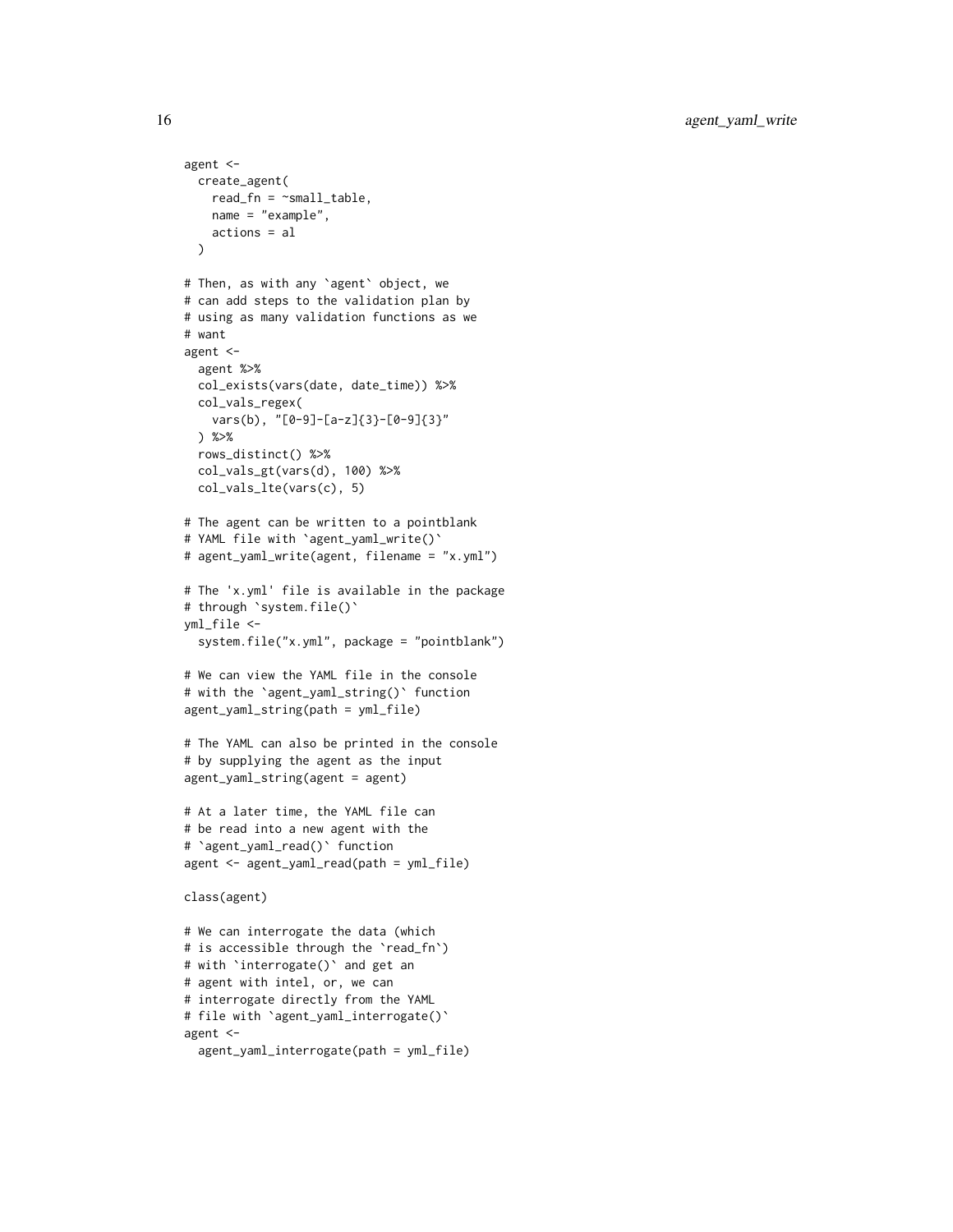# <span id="page-16-0"></span>all\_passed 17

class(agent)

# all\_passed *Did all of the validations fully* pass*?*

# Description

Given an agent's validation plan that had undergone interrogation via interrogate(), did every single validation step result in zero *fail* levels? Using the all\_passed() function will let us know whether that's TRUE or not.

# Usage

all\_passed(agent)

# Arguments

agent An agent object of class ptblank\_agent.

# Value

A logical value.

# Function ID

5-5

# See Also

Other Post-interrogation: [get\\_agent\\_report\(](#page-123-1)), [get\\_agent\\_x\\_list\(](#page-126-1)), [get\\_data\\_extracts\(](#page-128-1)), [get\\_sundered\\_data\(](#page-130-1))

```
# Create a simple table with
# a column of numerical values
tb1 < -dplyr::tibble(a = c(5, 7, 8, 5))
# Validate that values in column
# `a` are always greater than 4
agent <-
  create\_agent(tbl = tbl) %>%
  col_vals_gt(vars(a), 4) %>%
  interrogate()
# Determine if these column
```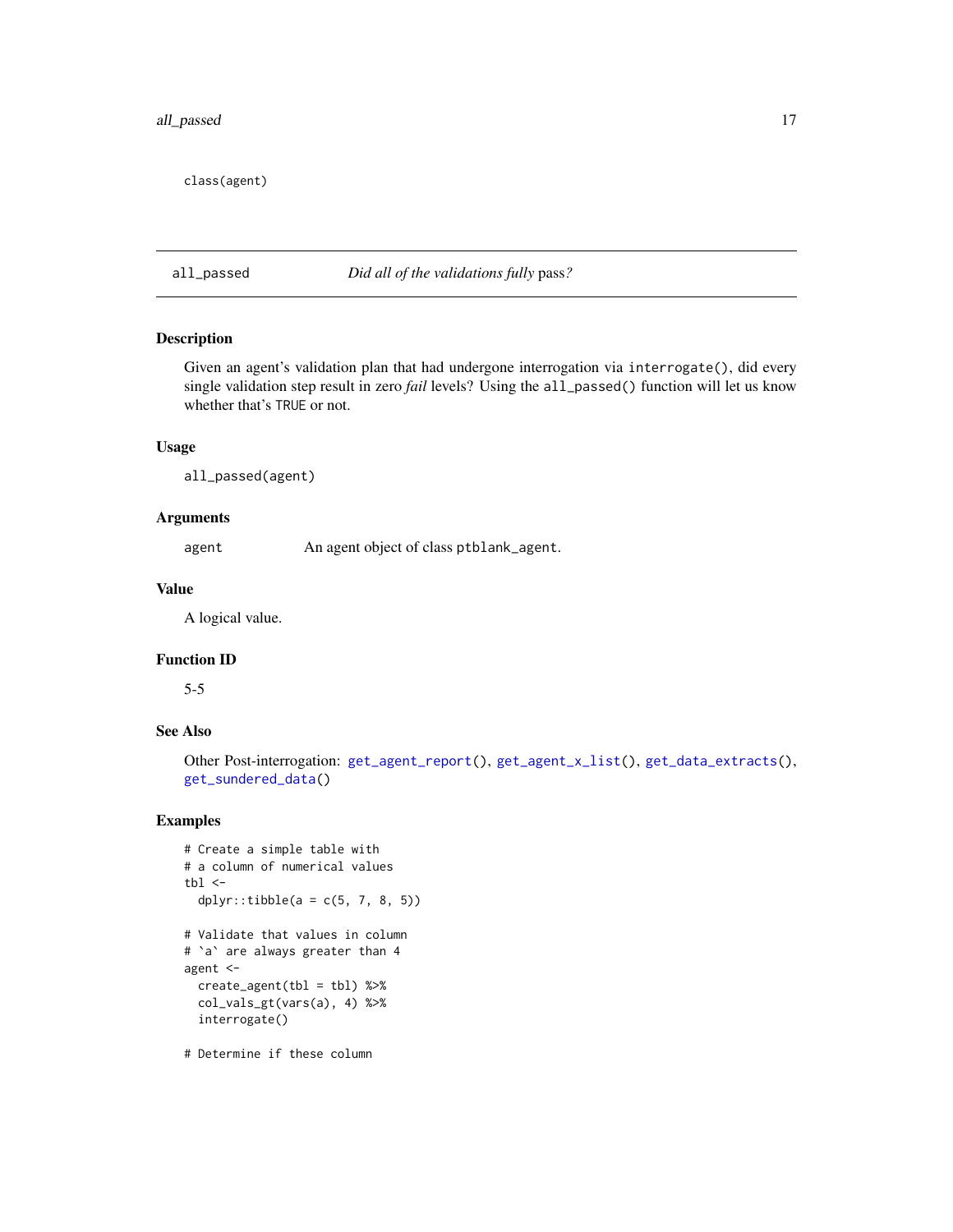```
# validations have all passed
# by using `all_passed()`
all_passed(agent)
```
<span id="page-17-1"></span>col\_exists *Do one or more columns actually exist?*

# Description

The col\_exists() validation function, the expect\_col\_exists() expectation function, and the test\_col\_exists() test function all check whether one or more columns exist in the target table. The only requirement is specification of the column names. The validation function can be used directly on a data table or with an *agent* object (technically, a ptblank\_agent object) whereas the expectation and test functions can only be used with a data table. The types of data tables that can be used include data frames, tibbles, database tables (tbl\_dbi), and Spark DataFrames (tbl\_spark). Each validation step or expectation will operate over a single test unit, which is whether the column exists or not.

# Usage

```
col_exists(
  x,
  columns,
  actions = NULL,
  step_id = NULL,label = NULL,brief = NULL,active = TRUE
)
expect_col_exists(object, columns, threshold = 1)
test_col_exists(object, columns, threshold = 1)
```
#### Arguments

| X       | A data frame, tibble (tbl_df or tbl_dbi), Spark DataFrame (tbl_spark), or,<br>an agent object of class ptblank_agent that is created with create_agent().                                 |
|---------|-------------------------------------------------------------------------------------------------------------------------------------------------------------------------------------------|
| columns | One or more columns from the table in focus. This can be provided as a vector<br>of column names using $c()$ or bare column names enclosed in vars $()$ .                                 |
| actions | A list containing threshold levels so that the validation step can react accordingly<br>when exceeding the set levels. This is to be created with the action_levels()<br>helper function. |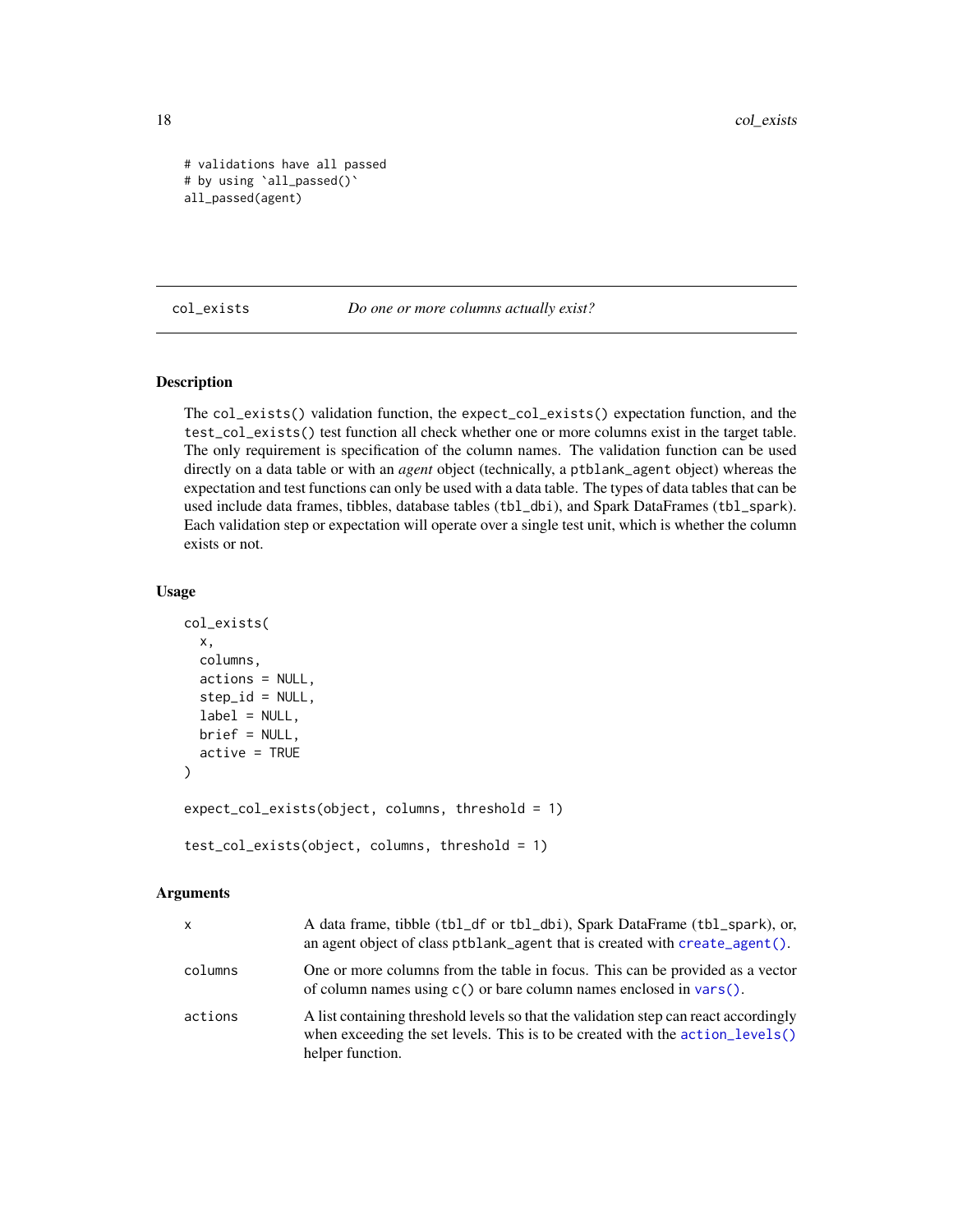# col\_exists 19

| step_id   | One or more optional identifiers for the single or multiple validation steps gen-<br>erated from calling a validation function. The use of step IDs serves to distin-<br>guish validation steps from each other and provide an opportunity for supplying<br>a more meaningful label compared to the step index. By default this is NULL,<br>and <b>pointblank</b> will automatically generate the step ID value (based on the step<br>index) in this case. One or more values can be provided, and the exact number<br>of ID values should (1) match the number of validation steps that the validation<br>function call will produce (influenced by the number of columns provided), (2)<br>be an ID string not used in any previous validation step, and (3) be a vector with<br>unique values. |
|-----------|---------------------------------------------------------------------------------------------------------------------------------------------------------------------------------------------------------------------------------------------------------------------------------------------------------------------------------------------------------------------------------------------------------------------------------------------------------------------------------------------------------------------------------------------------------------------------------------------------------------------------------------------------------------------------------------------------------------------------------------------------------------------------------------------------|
| label     | An optional label for the validation step.                                                                                                                                                                                                                                                                                                                                                                                                                                                                                                                                                                                                                                                                                                                                                        |
| brief     | An optional, text-based description for the validation step.                                                                                                                                                                                                                                                                                                                                                                                                                                                                                                                                                                                                                                                                                                                                      |
| active    | A logical value indicating whether the validation step should be active. If the<br>step function is working with an agent, FALSE will make the validation step in-<br>active (still reporting its presence and keeping indexes for the steps unchanged).<br>If the step function will be operating directly on data, then any step with active<br>= FALSE will simply pass the data through with no validation whatsoever. The<br>default for this is TRUE.                                                                                                                                                                                                                                                                                                                                       |
| object    | A data frame, tibble (tbl_df or tbl_dbi), or Spark DataFrame (tbl_spark)<br>that serves as the target table for the expectation function or the test function.                                                                                                                                                                                                                                                                                                                                                                                                                                                                                                                                                                                                                                    |
| threshold | A simple failure threshold value for use with the expectation function. By de-<br>fault, this is set to 1 meaning that any single unit of failure in data validation<br>results in an overall test failure. Whole numbers beyond 1 indicate that any fail-<br>ing units up to that absolute threshold value will result in a succeeding testthat<br>test. Likewise, fractional values (between 0 and 1) act as a proportional failure<br>threshold.                                                                                                                                                                                                                                                                                                                                               |
|           |                                                                                                                                                                                                                                                                                                                                                                                                                                                                                                                                                                                                                                                                                                                                                                                                   |

# Details

If providing multiple column names, the result will be an expansion of validation steps to that number of column names (e.g., vars(col\_a,col\_b) will result in the entry of two validation steps). Aside from column names in quotes and in vars(), **tidyselect** helper functions are available for specifying columns. They are: starts\_with(), ends\_with(), contains(), matches(), and everything().

Often, we will want to specify actions for the validation. This argument, present in every validation function, takes a specially-crafted list object that is best produced by the [action\\_levels\(\)](#page-2-1) function. Read that function's documentation for the lowdown on how to create reactions to abovethreshold failure levels in validation. The basic gist is that you'll want at least a single threshold level (specified as either the fraction of test units failed, or, an absolute value), often using the warn\_at argument. Using action\_levels(warn\_at = 1) or action\_levels(stop\_at = 1) are good choices depending on the situation (the first produces a warning, the other stop()s).

Want to describe this validation step in some detail? Keep in mind that this is only useful if  $x$  is an *agent*. If that's the case, brief the agent with some text that fits. Don't worry if you don't want to do it. The *autobrief* protocol is kicked in when brief = NULL and a simple brief will then be automatically generated.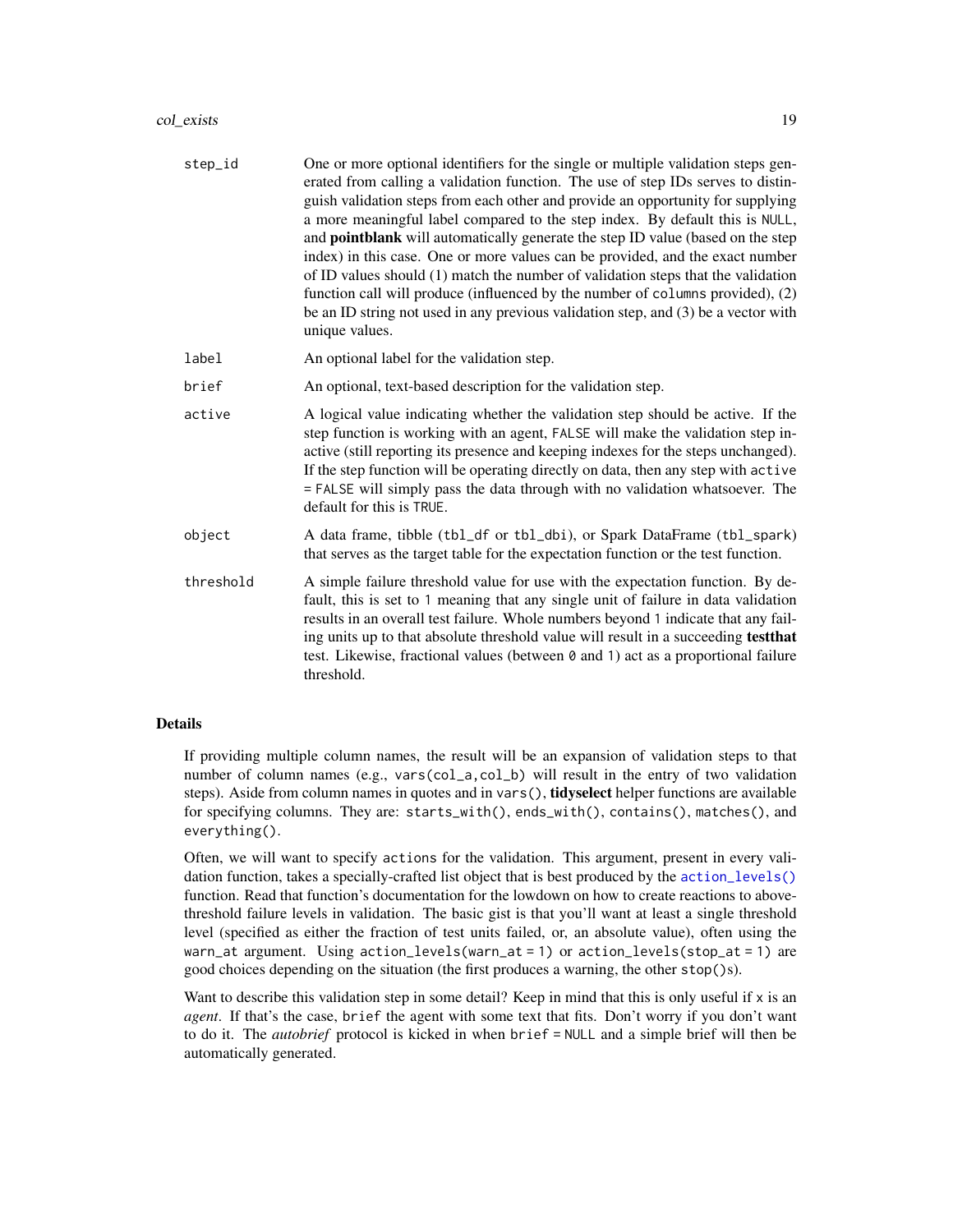# Value

For the validation function, the return value is either a ptblank\_agent object or a table object (depending on whether an agent object or a table was passed to x). The expectation function invisibly returns its input but, in the context of testing data, the function is called primarily for its potential side-effects (e.g., signaling failure). The test function returns a logical value.

#### Function ID

2-23

# See Also

```
Other validation functions: col_is_character(), col_is_date(), col_is_factor(), col_is_integer(),
col_is_logical(), col_is_numeric(), col_is_posix(), col_schema_match(), col_vals_between(),
col_vals_equal(), col_vals_expr(), col_vals_gte(), col_vals_gt(), col_vals_in_set(),
col_vals_lte(), col_vals_lt(), col_vals_not_between(), col_vals_not_equal(), col_vals_not_in_set(),
col_vals_not_null(), col_vals_null(), col_vals_regex(), conjointly(), rows_distinct()
```

```
# For all examples here, we'll use
# a simple table with two columns:
# `a` and `b`
tbl \leftarrowdplyr::tibble(
   a = c(5, 7, 6, 5, 8, 7),
   b = c(7, 1, 0, 0, 0, 3))
# A: Using an `agent` with validation
# functions and then `interrogate()`
# Validate that columns `a` and `b`
# exist in the `tbl` table; this
# makes two distinct validation
# steps since two columns were
# provided to `vars()`
agent <-
  create_agent(tbl) %>%
  col_exists(vars(a, b)) %>%
  interrogate()
# Determine if this validation
# had no failing test units (1)
all_passed(agent)
# Calling `agent` in the console
# prints the agent's report; but we
# can get a `gt_tbl` object directly
# with `get_agent_report(agent)`
```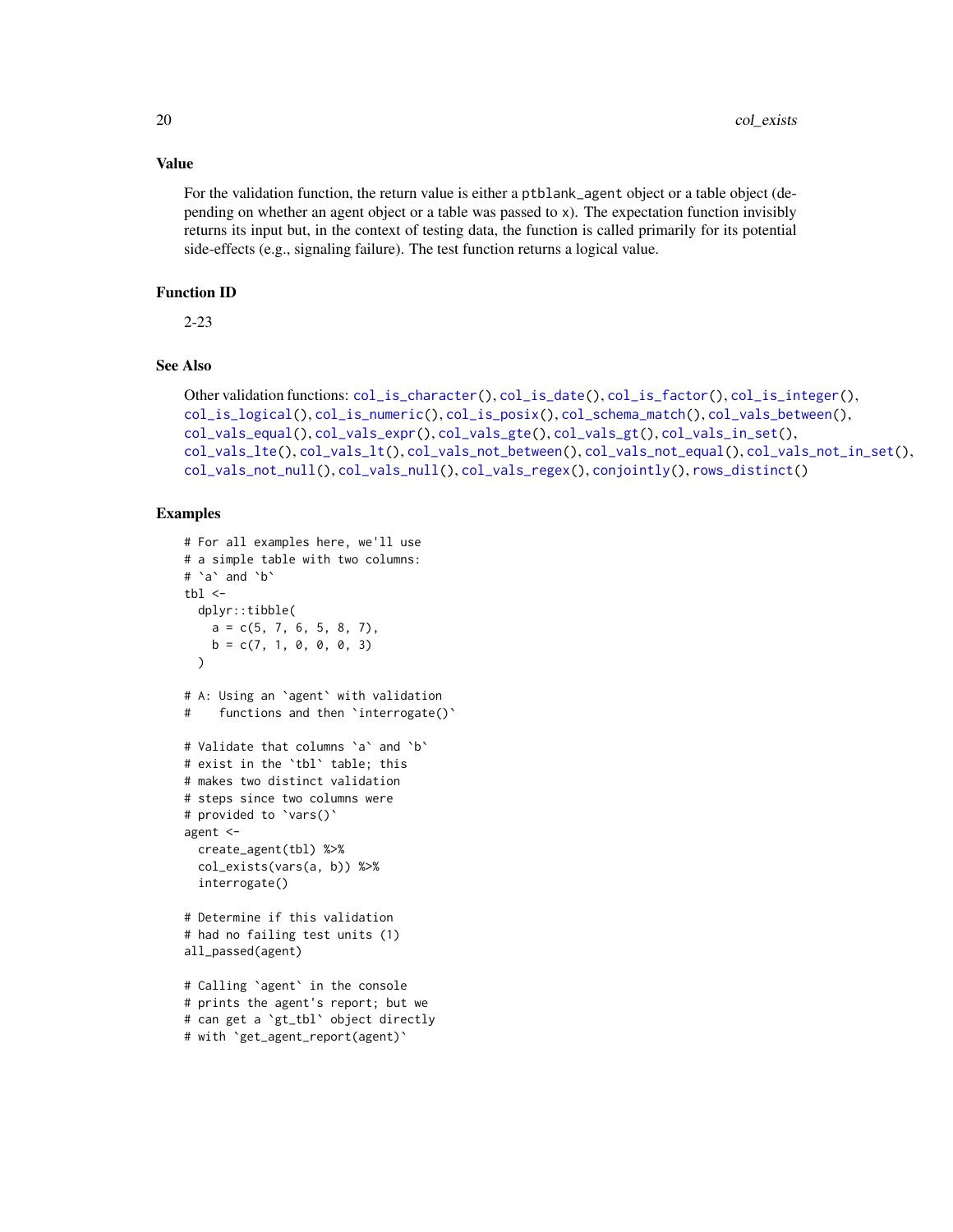```
# B: Using the validation function
# directly on the data (no `agent`)
# This way of using validation functions
# acts as a data filter: data is passed
# through but should `stop()` if there
# is a single test unit failing; the
# behavior of side effects can be
# customized with the `actions` option
tbl %>% col_exists(vars(a, b))
# C: Using the expectation function
# With the `expect_*()` form, we need
# to be more exacting and provide one
# column at a time; this is primarily
# used in testthat tests
expect_col_exists(tbl, vars(a))
expect_col_exists(tbl, vars(b))
# D: Using the test function
# With the `test_*()` form, we should
# get a single logical value returned
# to us (even if there are multiple
# columns tested, as is the case below)
```

```
tbl %>% test_col_exists(vars(a, b))
```
<span id="page-20-1"></span>col\_is\_character *Do the columns contain character/string data?*

# Description

The col\_is\_character() validation function, the expect\_col\_is\_character() expectation function, and the test\_col\_is\_character() test function all check whether one or more columns in a table is of the character type. Like many of the col is  $*()$ -type functions in **pointblank**, the only requirement is a specification of the column names. The validation function can be used directly on a data table or with an *agent* object (technically, a ptblank\_agent object) whereas the expectation and test functions can only be used with a data table. The types of data tables that can be used include data frames, tibbles, database tables (tbl\_dbi), and Spark DataFrames (tbl\_spark). Each validation step or expectation will operate over a single test unit, which is whether the column is a character-type column or not.

#### Usage

```
col_is_character(
  x,
  columns,
```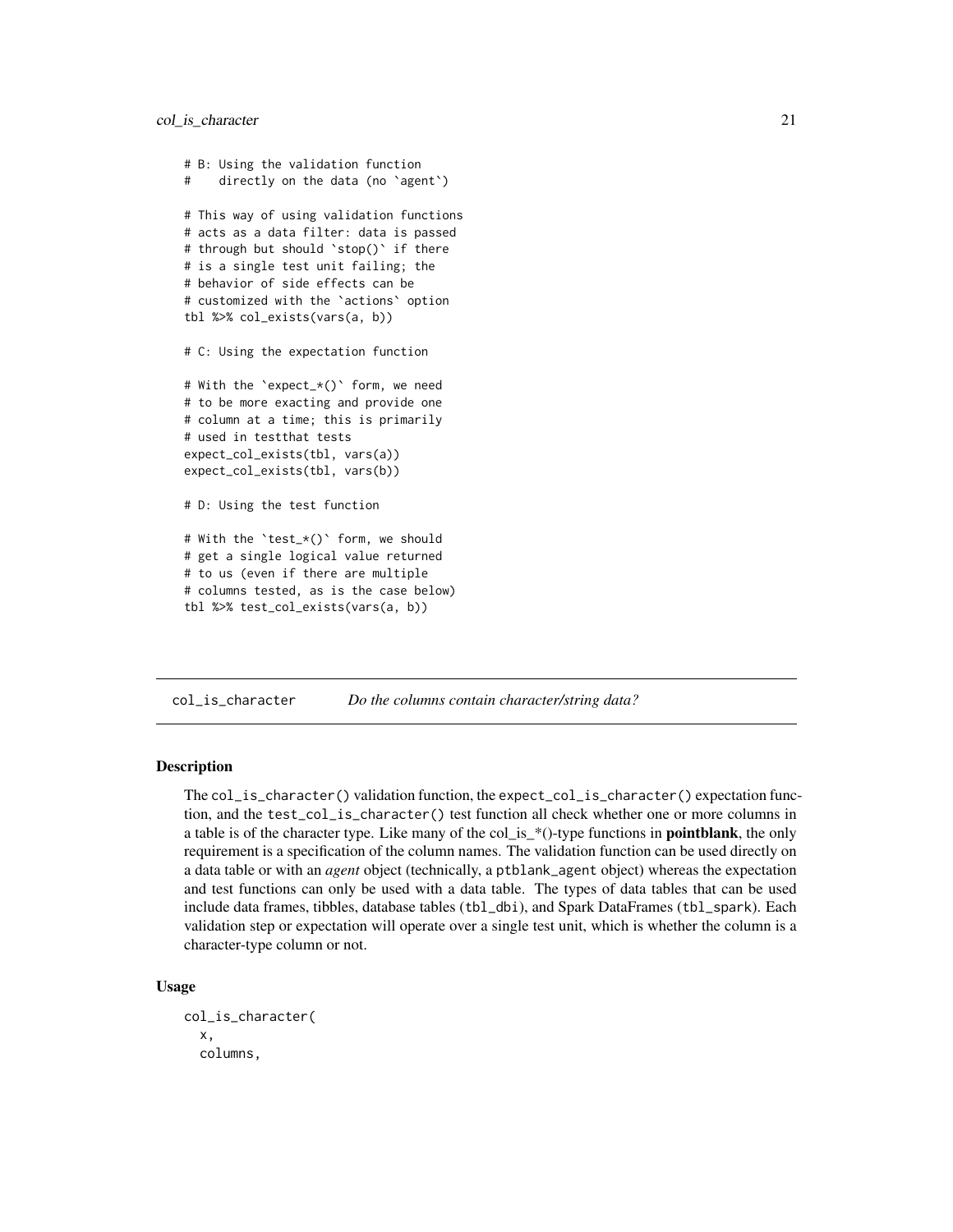```
actions = NULL,
  step_id = NULL,
 label = NULL,brief = NULL,
  active = TRUE
\mathcal{L}expect_col_is_character(object, columns, threshold = 1)
test_col_is_character(object, columns, threshold = 1)
```
# Arguments

| x         | A data frame, tibble (tbl_df or tbl_dbi), Spark DataFrame (tbl_spark), or,<br>an agent object of class ptblank_agent that is created with create_agent().                                                                                                                                                                                                                                                                                                                                                                                                                                                                                                                                                                                                                                         |
|-----------|---------------------------------------------------------------------------------------------------------------------------------------------------------------------------------------------------------------------------------------------------------------------------------------------------------------------------------------------------------------------------------------------------------------------------------------------------------------------------------------------------------------------------------------------------------------------------------------------------------------------------------------------------------------------------------------------------------------------------------------------------------------------------------------------------|
| columns   | The column (or a set of columns, provided as a character vector) to which this<br>validation should be applied.                                                                                                                                                                                                                                                                                                                                                                                                                                                                                                                                                                                                                                                                                   |
| actions   | A list containing threshold levels so that the validation step can react accordingly<br>when exceeding the set levels. This is to be created with the action_levels()<br>helper function.                                                                                                                                                                                                                                                                                                                                                                                                                                                                                                                                                                                                         |
| step_id   | One or more optional identifiers for the single or multiple validation steps gen-<br>erated from calling a validation function. The use of step IDs serves to distin-<br>guish validation steps from each other and provide an opportunity for supplying<br>a more meaningful label compared to the step index. By default this is NULL,<br>and <b>pointblank</b> will automatically generate the step ID value (based on the step<br>index) in this case. One or more values can be provided, and the exact number<br>of ID values should (1) match the number of validation steps that the validation<br>function call will produce (influenced by the number of columns provided), (2)<br>be an ID string not used in any previous validation step, and (3) be a vector with<br>unique values. |
| label     | An optional label for the validation step.                                                                                                                                                                                                                                                                                                                                                                                                                                                                                                                                                                                                                                                                                                                                                        |
| brief     | An optional, text-based description for the validation step.                                                                                                                                                                                                                                                                                                                                                                                                                                                                                                                                                                                                                                                                                                                                      |
| active    | A logical value indicating whether the validation step should be active. If the<br>step function is working with an agent, FALSE will make the validation step in-<br>active (still reporting its presence and keeping indexes for the steps unchanged).<br>If the step function will be operating directly on data, then any step with active<br>= FALSE will simply pass the data through with no validation whatsoever. The<br>default for this is TRUE.                                                                                                                                                                                                                                                                                                                                       |
| object    | A data frame, tibble (tbl_df or tbl_dbi), or Spark DataFrame (tbl_spark)<br>that serves as the target table for the expectation function or the test function.                                                                                                                                                                                                                                                                                                                                                                                                                                                                                                                                                                                                                                    |
| threshold | A simple failure threshold value for use with the expectation function. By de-<br>fault, this is set to 1 meaning that any single unit of failure in data validation<br>results in an overall test failure. Whole numbers beyond 1 indicate that any fail-<br>ing units up to that absolute threshold value will result in a succeeding testthat<br>test. Likewise, fractional values (between 0 and 1) act as a proportional failure<br>threshold.                                                                                                                                                                                                                                                                                                                                               |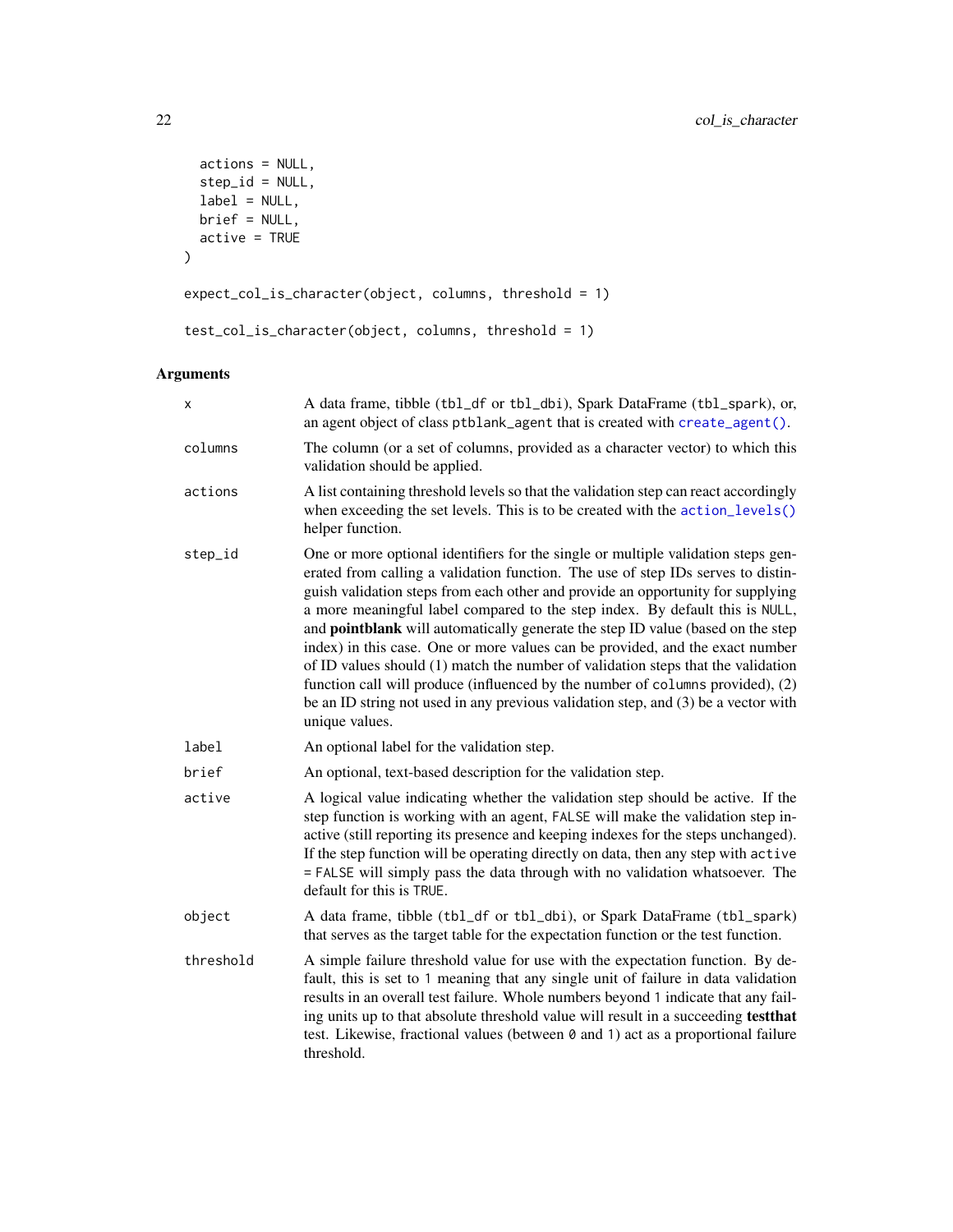#### Details

If providing multiple column names, the result will be an expansion of validation steps to that number of column names (e.g., vars(col\_a,col\_b) will result in the entry of two validation steps). Aside from column names in quotes and in vars(), **tidyselect** helper functions are available for specifying columns. They are: starts\_with(), ends\_with(), contains(), matches(), and everything().

Often, we will want to specify actions for the validation. This argument, present in every validation function, takes a specially-crafted list object that is best produced by the [action\\_levels\(\)](#page-2-1) function. Read that function's documentation for the lowdown on how to create reactions to abovethreshold failure levels in validation. The basic gist is that you'll want at least a single threshold level (specified as either the fraction of test units failed, or, an absolute value), often using the warn\_at argument. This is especially true when x is a table object because, otherwise, nothing happens. For the col\_is\_\*()-type functions, using  $action\_levels(warn_at = 1)$  or  $action\_levels(stop_at = 1)$ 1) are good choices depending on the situation (the first produces a warning, the other stop()s).

Want to describe this validation step in some detail? Keep in mind that this is only useful if x is an *agent*. If that's the case, brief the agent with some text that fits. Don't worry if you don't want to do it. The *autobrief* protocol is kicked in when brief = NULL and a simple brief will then be automatically generated.

# Value

For the validation function, the return value is either a ptblank\_agent object or a table object (depending on whether an agent object or a table was passed to x). The expectation function invisibly returns its input but, in the context of testing data, the function is called primarily for its potential side-effects (e.g., signaling failure). The test function returns a logical value.

# Function ID

2-16

# See Also

```
Other validation functions: col_exists(), col_is_date(), col_is_factor(), col_is_integer(),
col_is_logical(), col_is_numeric(), col_is_posix(), col_schema_match(), col_vals_between(),
col_vals_equal(), col_vals_expr(), col_vals_gte(), col_vals_gt(), col_vals_in_set(),
col_vals_lte(), col_vals_lt(), col_vals_not_between(), col_vals_not_equal(), col_vals_not_in_set(),
col_vals_not_null(), col_vals_null(), col_vals_regex(), conjointly(), rows_distinct()
```

```
# For all examples here, we'll use
# a simple table with a numeric column
# (`a`) and a character column (`b`)
tb1 < -dplyr::tibble(
   a = c(5, 7, 6, 5, 8, 7),b = LETTERS[1:6])
```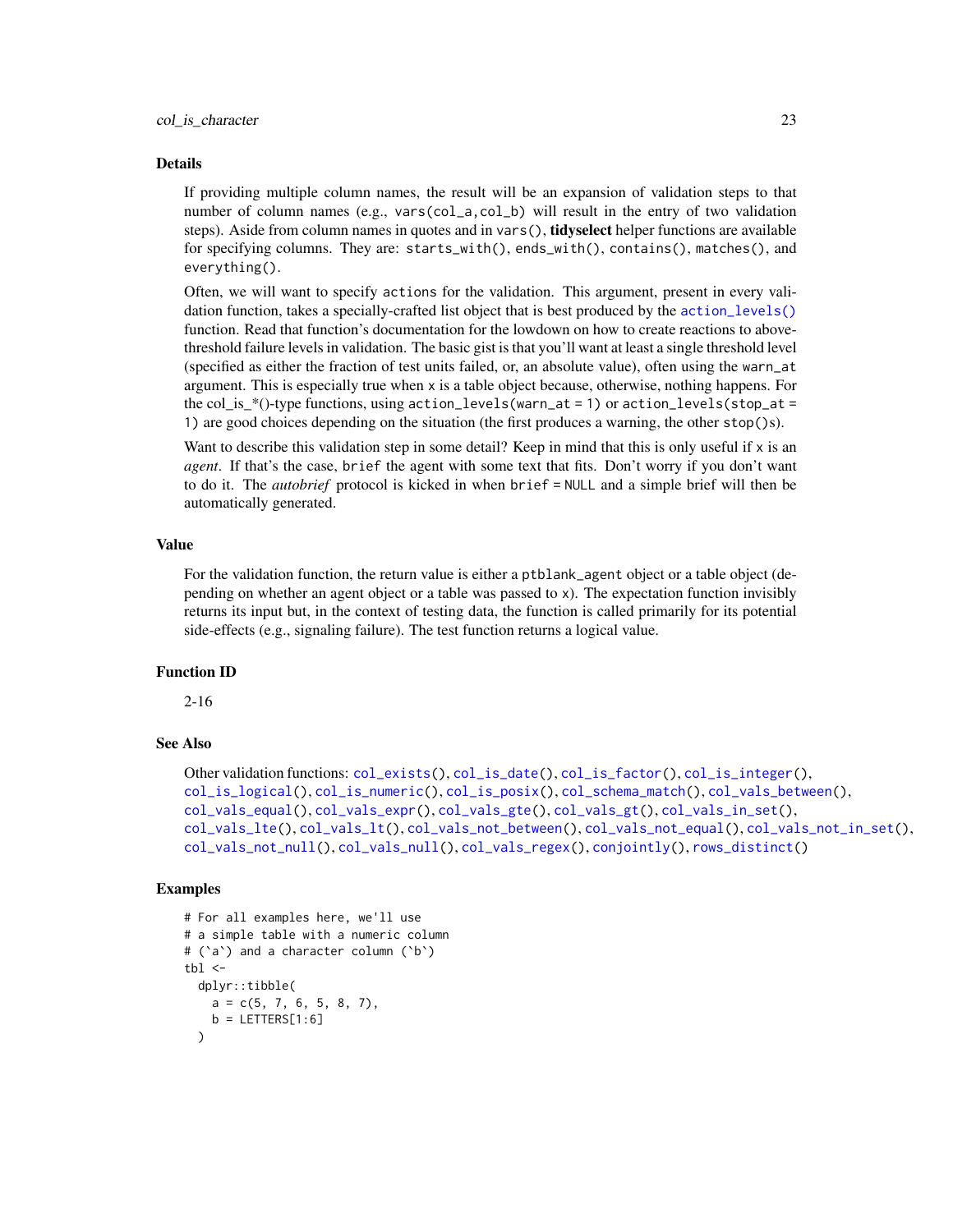<span id="page-23-0"></span>24 col\_is\_date

```
# A: Using an `agent` with validation
# functions and then `interrogate()`
# Validate that column `b` has the
# `character` class
agent <-
  create_agent(tbl) %>%
  col_is_character(vars(b)) %>%
  interrogate()
# Determine if this validation
# had no failing test units (1)
all_passed(agent)
# Calling `agent` in the console
# prints the agent's report; but we
# can get a `gt_tbl` object directly
# with `get_agent_report(agent)`
# B: Using the validation function
# directly on the data (no `agent`)
# This way of using validation functions
# acts as a data filter: data is passed
# through but should `stop()` if there
# is a single test unit failing; the
# behavior of side effects can be
# customized with the `actions` option
tbl %>% col_is_character(vars(b))
# C: Using the expectation function
# With the `expect_*()` form, we would
# typically perform one validation at a
# time; this is primarily used in
# testthat tests
expect_col_is_character(tbl, vars(b))
# D: Using the test function
# With the `test_*()` form, we should
# get a single logical value returned
# to us
tbl %>% test_col_is_character(vars(b))
```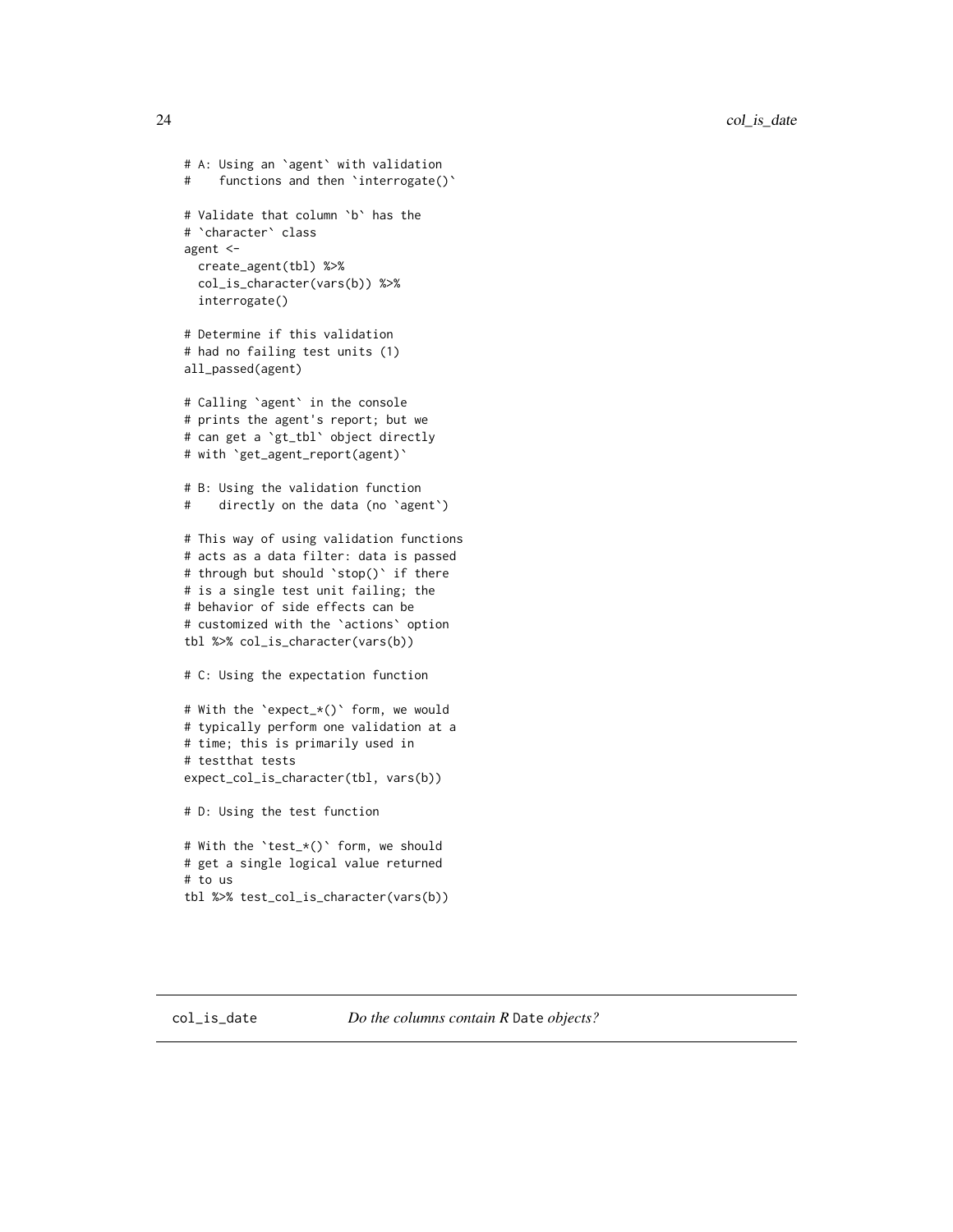# col\_is\_date 25

# Description

The col\_is\_date() validation function, the expect\_col\_is\_date() expectation function, and the test\_col\_is\_date() test function all check whether one or more columns in a table is of the R Date type. Like many of the col\_is\_\*()-type functions in **pointblank**, the only requirement is a specification of the column names. The validation function can be used directly on a data table or with an *agent* object (technically, a ptblank\_agent object) whereas the expectation and test functions can only be used with a data table. The types of data tables that can be used include data frames, tibbles, database tables (tbl\_dbi), and Spark DataFrames (tbl\_spark). Each validation step or expectation will operate over a single test unit, which is whether the column is a Date-type column or not.

# Usage

```
col_is_date(
  x,
  columns,
  actions = NULL,
  step_id = NULL,label = NULL,brief = NULL,
  active = TRUE\mathcal{L}expect_col_is_date(object, columns, threshold = 1)
```
test\_col\_is\_date(object, columns, threshold = 1)

# **Arguments**

| $\mathsf{x}$ | A data frame, tibble (tbl_df or tbl_dbi), Spark DataFrame (tbl_spark), or,<br>an agent object of class ptblank_agent that is created with create_agent().                                                                                                                                                                                                                                                                                                                                                                                                                                                                                                                                                                                                                                         |
|--------------|---------------------------------------------------------------------------------------------------------------------------------------------------------------------------------------------------------------------------------------------------------------------------------------------------------------------------------------------------------------------------------------------------------------------------------------------------------------------------------------------------------------------------------------------------------------------------------------------------------------------------------------------------------------------------------------------------------------------------------------------------------------------------------------------------|
| columns      | The column (or a set of columns, provided as a character vector) to which this<br>validation should be applied.                                                                                                                                                                                                                                                                                                                                                                                                                                                                                                                                                                                                                                                                                   |
| actions      | A list containing threshold levels so that the validation step can react accordingly<br>when exceeding the set levels. This is to be created with the action_levels()<br>helper function.                                                                                                                                                                                                                                                                                                                                                                                                                                                                                                                                                                                                         |
| step_id      | One or more optional identifiers for the single or multiple validation steps gen-<br>erated from calling a validation function. The use of step IDs serves to distin-<br>guish validation steps from each other and provide an opportunity for supplying<br>a more meaningful label compared to the step index. By default this is NULL,<br>and <b>pointblank</b> will automatically generate the step ID value (based on the step<br>index) in this case. One or more values can be provided, and the exact number<br>of ID values should (1) match the number of validation steps that the validation<br>function call will produce (influenced by the number of columns provided), (2)<br>be an ID string not used in any previous validation step, and (3) be a vector with<br>unique values. |
| label        | An optional label for the validation step.                                                                                                                                                                                                                                                                                                                                                                                                                                                                                                                                                                                                                                                                                                                                                        |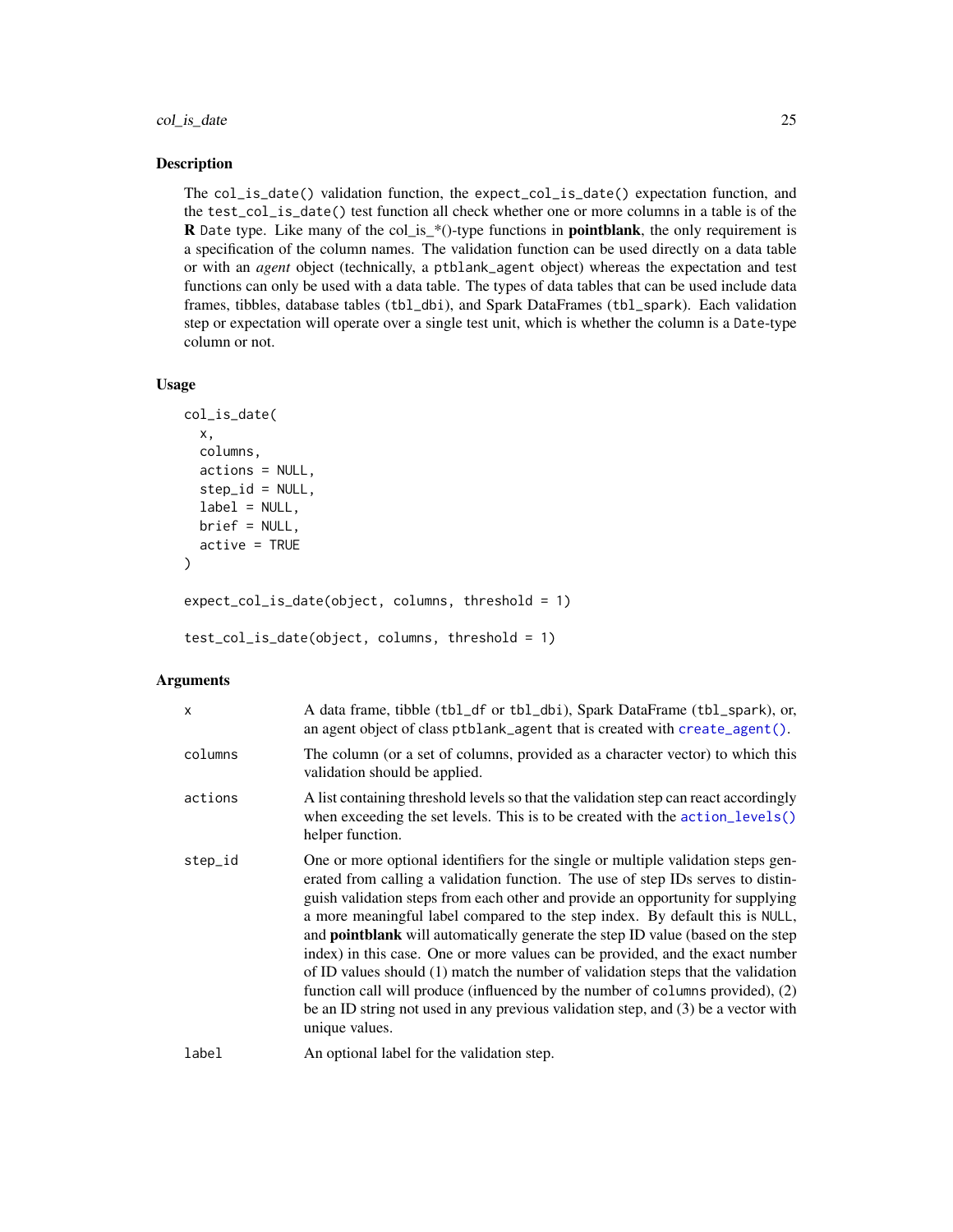| brief     | An optional, text-based description for the validation step.                                                                                                                                                                                                                                                                                                                                                                                                |
|-----------|-------------------------------------------------------------------------------------------------------------------------------------------------------------------------------------------------------------------------------------------------------------------------------------------------------------------------------------------------------------------------------------------------------------------------------------------------------------|
| active    | A logical value indicating whether the validation step should be active. If the<br>step function is working with an agent, FALSE will make the validation step in-<br>active (still reporting its presence and keeping indexes for the steps unchanged).<br>If the step function will be operating directly on data, then any step with active<br>= FALSE will simply pass the data through with no validation whatsoever. The<br>default for this is TRUE. |
| object    | A data frame, tibble (tbl_df or tbl_dbi), or Spark DataFrame (tbl_spark)<br>that serves as the target table for the expectation function or the test function.                                                                                                                                                                                                                                                                                              |
| threshold | A simple failure threshold value for use with the expectation function. By de-<br>fault, this is set to 1 meaning that any single unit of failure in data validation<br>results in an overall test failure. Whole numbers beyond 1 indicate that any fail-<br>ing units up to that absolute threshold value will result in a succeeding <b>test that</b><br>test. Likewise, fractional values (between 0 and 1) act as a proportional failure<br>threshold. |

# Details

If providing multiple column names, the result will be an expansion of validation steps to that number of column names (e.g., vars(col\_a,col\_b) will result in the entry of two validation steps). Aside from column names in quotes and in vars(), **tidyselect** helper functions are available for specifying columns. They are: starts\_with(), ends\_with(), contains(), matches(), and everything().

Often, we will want to specify actions for the validation. This argument, present in every validation function, takes a specially-crafted list object that is best produced by the [action\\_levels\(\)](#page-2-1) function. Read that function's documentation for the lowdown on how to create reactions to abovethreshold failure levels in validation. The basic gist is that you'll want at least a single threshold level (specified as either the fraction of test units failed, or, an absolute value), often using the warn\_at argument. This is especially true when x is a table object because, otherwise, nothing happens. For the col\_is\_\*()-type functions, using  $action\_levels(warn_at = 1)$  or  $action\_levels(stop_at = 1)$ 1) are good choices depending on the situation (the first produces a warning, the other stop()s).

Want to describe this validation step in some detail? Keep in mind that this is only useful if  $x$  is an *agent*. If that's the case, brief the agent with some text that fits. Don't worry if you don't want to do it. The *autobrief* protocol is kicked in when brief = NULL and a simple brief will then be automatically generated.

# Value

For the validation function, the return value is either a ptblank\_agent object or a table object (depending on whether an agent object or a table was passed to x). The expectation function invisibly returns its input but, in the context of testing data, the function is called primarily for its potential side-effects (e.g., signaling failure). The test function returns a logical value.

#### Function ID

2-20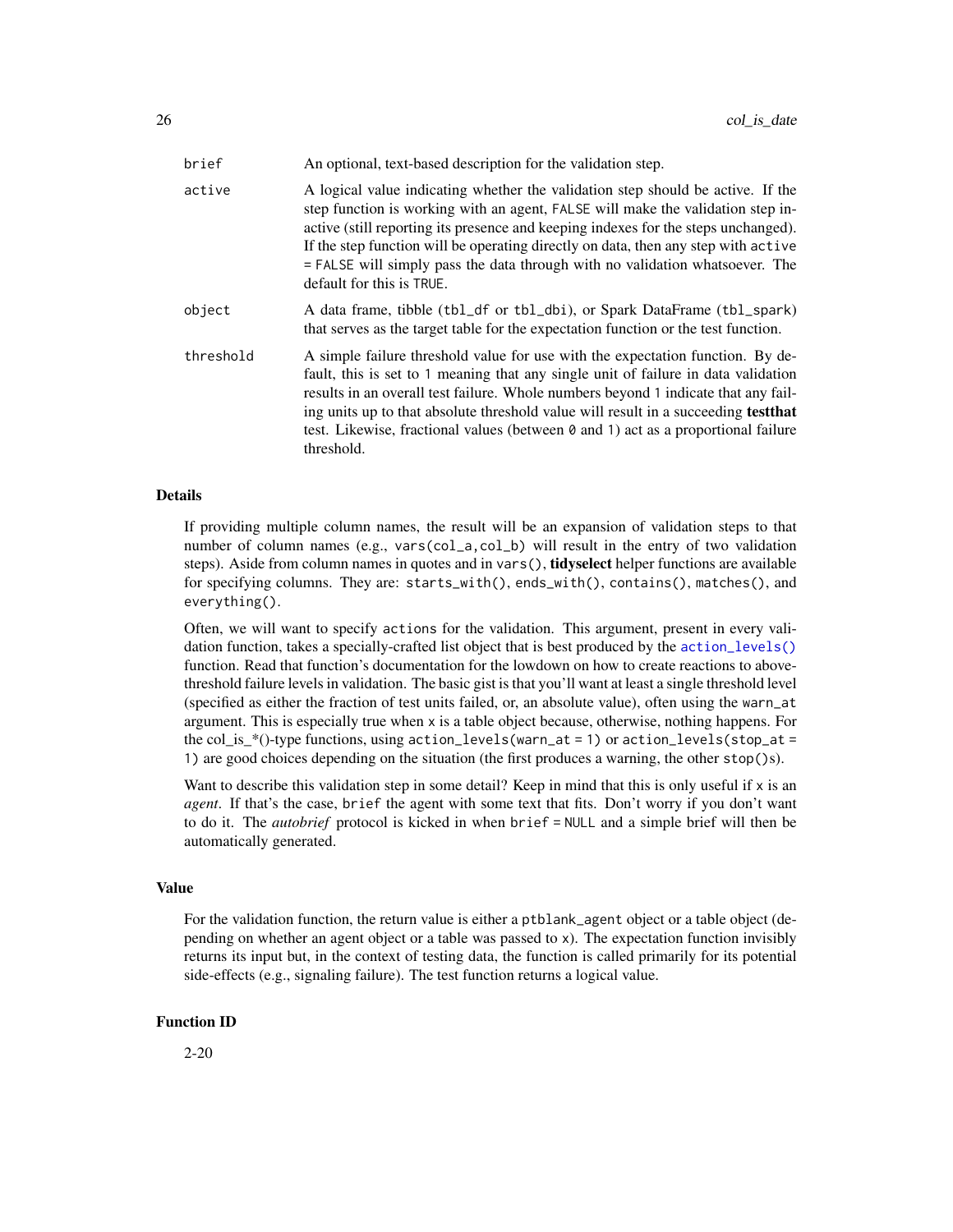# col\_is\_date 27

# See Also

```
Other validation functions: col_exists(), col_is_character(), col_is_factor(), col_is_integer(),
col_is_logical(), col_is_numeric(), col_is_posix(), col_schema_match(), col_vals_between(),
col_vals_equal(), col_vals_expr(), col_vals_gte(), col_vals_gt(), col_vals_in_set(),
col_vals_lte(), col_vals_lt(), col_vals_not_between(), col_vals_not_equal(), col_vals_not_in_set(),
col_vals_not_null(), col_vals_null(), col_vals_regex(), conjointly(), rows_distinct()
```

```
# The `small_table` dataset in the
# package has a `date` column; the
# following examples will validate
# that that column is of the `Date`
# class
# A: Using an `agent` with validation
# functions and then 'interrogate()'
# Validate that the column `date` has
# the `Date` class
agent <-
 create_agent(small_table) %>%
  col_is_date(vars(date)) %>%
  interrogate()
# Determine if this validation
# had no failing test units (1)
all_passed(agent)
# Calling `agent` in the console
# prints the agent's report; but we
# can get a `gt_tbl` object directly
# with `get_agent_report(agent)`
# B: Using the validation function
# directly on the data (no `agent`)
# This way of using validation functions
# acts as a data filter: data is passed
# through but should `stop()` if there
# is a single test unit failing; the
# behavior of side effects can be
# customized with the `actions` option
small_table %>%
  col_is_date(vars(date)) %>%
  dplyr::slice(1:5)
# C: Using the expectation function
```

```
# With the `expect_*()` form, we would
# typically perform one validation at a
# time; this is primarily used in
```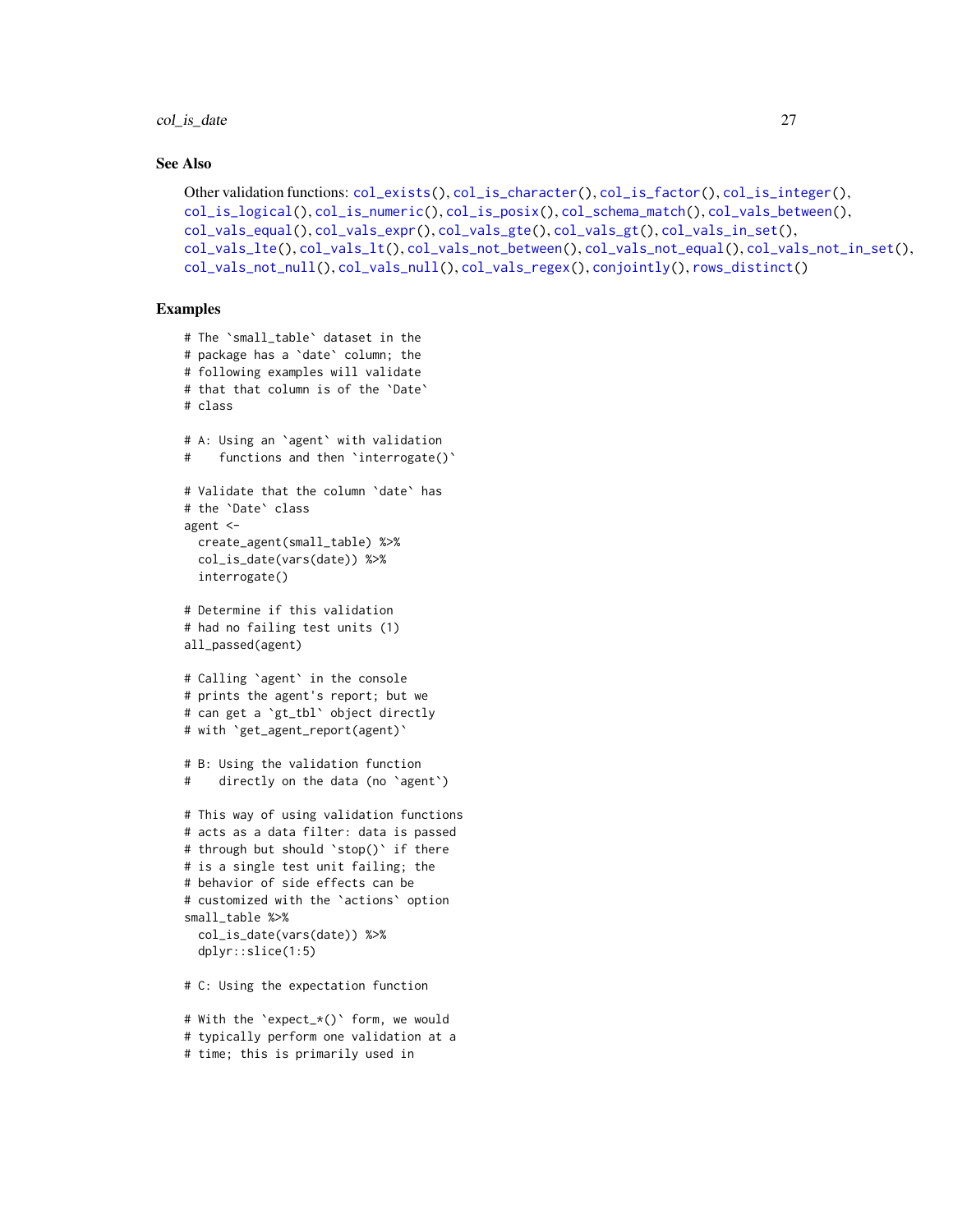```
# testthat tests
expect_col_is_date(
 small_table, vars(date)
\lambda# D: Using the test function
# With the `test_*()` form, we should
# get a single logical value returned
# to us
small_table %>%
 test_col_is_date(vars(date))
```
<span id="page-27-1"></span>

col\_is\_factor *Do the columns contain R* factor *objects?*

# Description

The col\_is\_factor() validation function, the expect\_col\_is\_factor() expectation function, and the test\_col\_is\_factor() test function all check whether one or more columns in a table is of the factor type. Like many of the col\_is\_\*()-type functions in **pointblank**, the only requirement is a specification of the column names. The validation function can be used directly on a data table or with an *agent* object (technically, a ptblank\_agent object) whereas the expectation and test functions can only be used with a data table. The types of data tables that can be used include data frames, tibbles, database tables (tbl\_dbi), and Spark DataFrames (tbl\_spark). Each validation step or expectation will operate over a single test unit, which is whether the column is a factor-type column or not.

# Usage

```
col_is_factor(
  x,
  columns,
  actions = NULL,
  step_id = NULL,label = NULL,brief = NULL,
  active = TRUE)
expect_col_is_factor(object, columns, threshold = 1)
test_col_is_factor(object, columns, threshold = 1)
```
#### Arguments

x A data frame, tibble (tbl\_df or tbl\_dbi), Spark DataFrame (tbl\_spark), or, an agent object of class ptblank\_agent that is created with [create\\_agent\(\)](#page-115-1).

<span id="page-27-0"></span>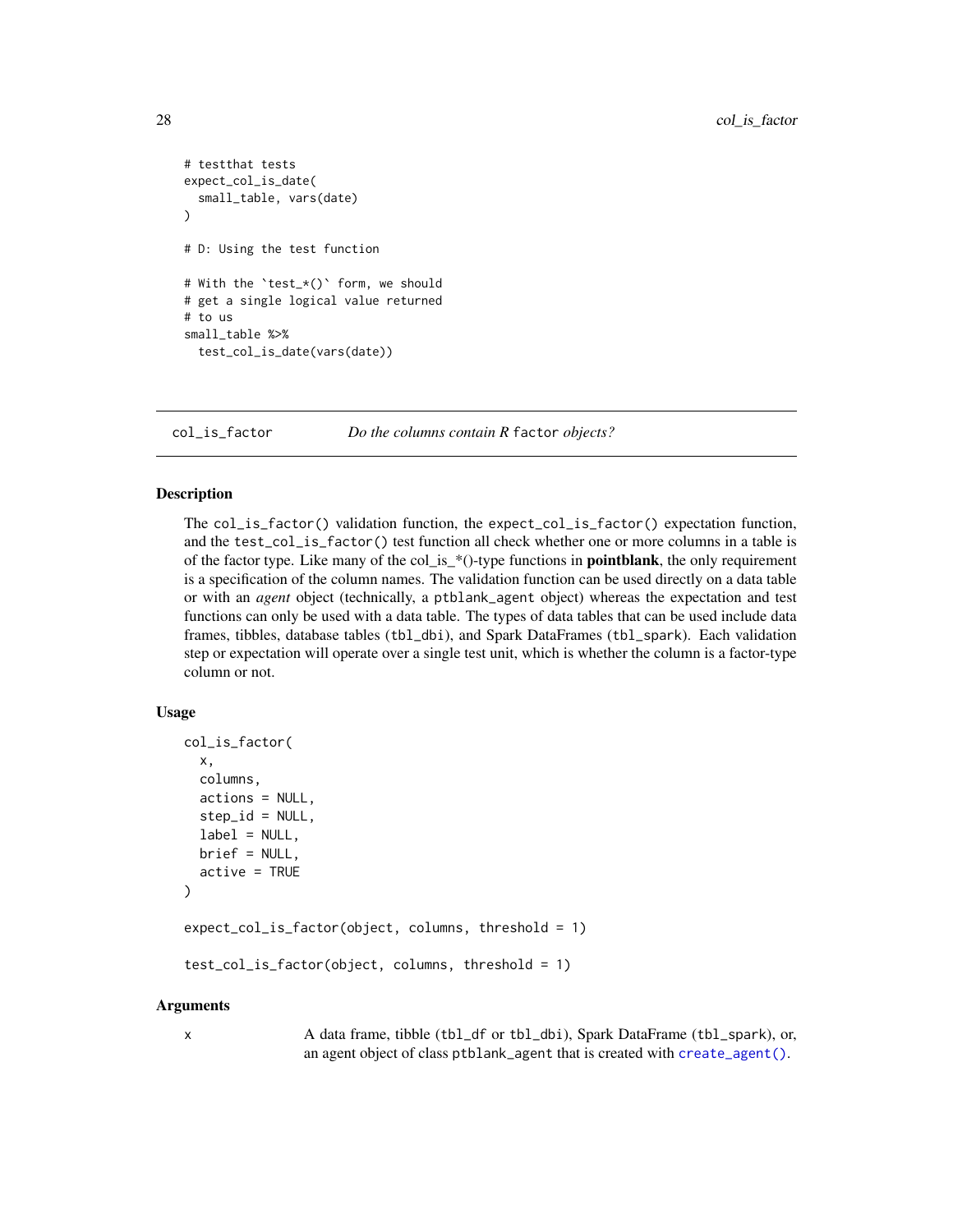| columns   | The column (or a set of columns, provided as a character vector) to which this<br>validation should be applied.                                                                                                                                                                                                                                                                                                                                                                                                                                                                                                                                                                                                                                                                                   |
|-----------|---------------------------------------------------------------------------------------------------------------------------------------------------------------------------------------------------------------------------------------------------------------------------------------------------------------------------------------------------------------------------------------------------------------------------------------------------------------------------------------------------------------------------------------------------------------------------------------------------------------------------------------------------------------------------------------------------------------------------------------------------------------------------------------------------|
| actions   | A list containing threshold levels so that the validation step can react accordingly<br>when exceeding the set levels. This is to be created with the action_levels()<br>helper function.                                                                                                                                                                                                                                                                                                                                                                                                                                                                                                                                                                                                         |
| step_id   | One or more optional identifiers for the single or multiple validation steps gen-<br>erated from calling a validation function. The use of step IDs serves to distin-<br>guish validation steps from each other and provide an opportunity for supplying<br>a more meaningful label compared to the step index. By default this is NULL,<br>and <b>pointblank</b> will automatically generate the step ID value (based on the step<br>index) in this case. One or more values can be provided, and the exact number<br>of ID values should (1) match the number of validation steps that the validation<br>function call will produce (influenced by the number of columns provided), (2)<br>be an ID string not used in any previous validation step, and (3) be a vector with<br>unique values. |
| label     | An optional label for the validation step.                                                                                                                                                                                                                                                                                                                                                                                                                                                                                                                                                                                                                                                                                                                                                        |
| brief     | An optional, text-based description for the validation step.                                                                                                                                                                                                                                                                                                                                                                                                                                                                                                                                                                                                                                                                                                                                      |
| active    | A logical value indicating whether the validation step should be active. If the<br>step function is working with an agent, FALSE will make the validation step in-<br>active (still reporting its presence and keeping indexes for the steps unchanged).<br>If the step function will be operating directly on data, then any step with active<br>= FALSE will simply pass the data through with no validation whatsoever. The<br>default for this is TRUE.                                                                                                                                                                                                                                                                                                                                       |
| object    | A data frame, tibble (tbl_df or tbl_dbi), or Spark DataFrame (tbl_spark)<br>that serves as the target table for the expectation function or the test function.                                                                                                                                                                                                                                                                                                                                                                                                                                                                                                                                                                                                                                    |
| threshold | A simple failure threshold value for use with the expectation function. By de-<br>fault, this is set to 1 meaning that any single unit of failure in data validation<br>results in an overall test failure. Whole numbers beyond 1 indicate that any fail-<br>ing units up to that absolute threshold value will result in a succeeding test that<br>test. Likewise, fractional values (between 0 and 1) act as a proportional failure<br>threshold.                                                                                                                                                                                                                                                                                                                                              |

# Details

If providing multiple column names, the result will be an expansion of validation steps to that number of column names (e.g., vars(col\_a,col\_b) will result in the entry of two validation steps). Aside from column names in quotes and in vars(), **tidyselect** helper functions are available for specifying columns. They are: starts\_with(), ends\_with(), contains(), matches(), and everything().

Often, we will want to specify actions for the validation. This argument, present in every validation function, takes a specially-crafted list object that is best produced by the [action\\_levels\(\)](#page-2-1) function. Read that function's documentation for the lowdown on how to create reactions to abovethreshold failure levels in validation. The basic gist is that you'll want at least a single threshold level (specified as either the fraction of test units failed, or, an absolute value), often using the warn\_at argument. This is especially true when x is a table object because, otherwise, nothing happens. For the col\_is\_\*()-type functions, using action\_levels(warn\_at = 1) or action\_levels(stop\_at = 1) are good choices depending on the situation (the first produces a warning, the other stop()s).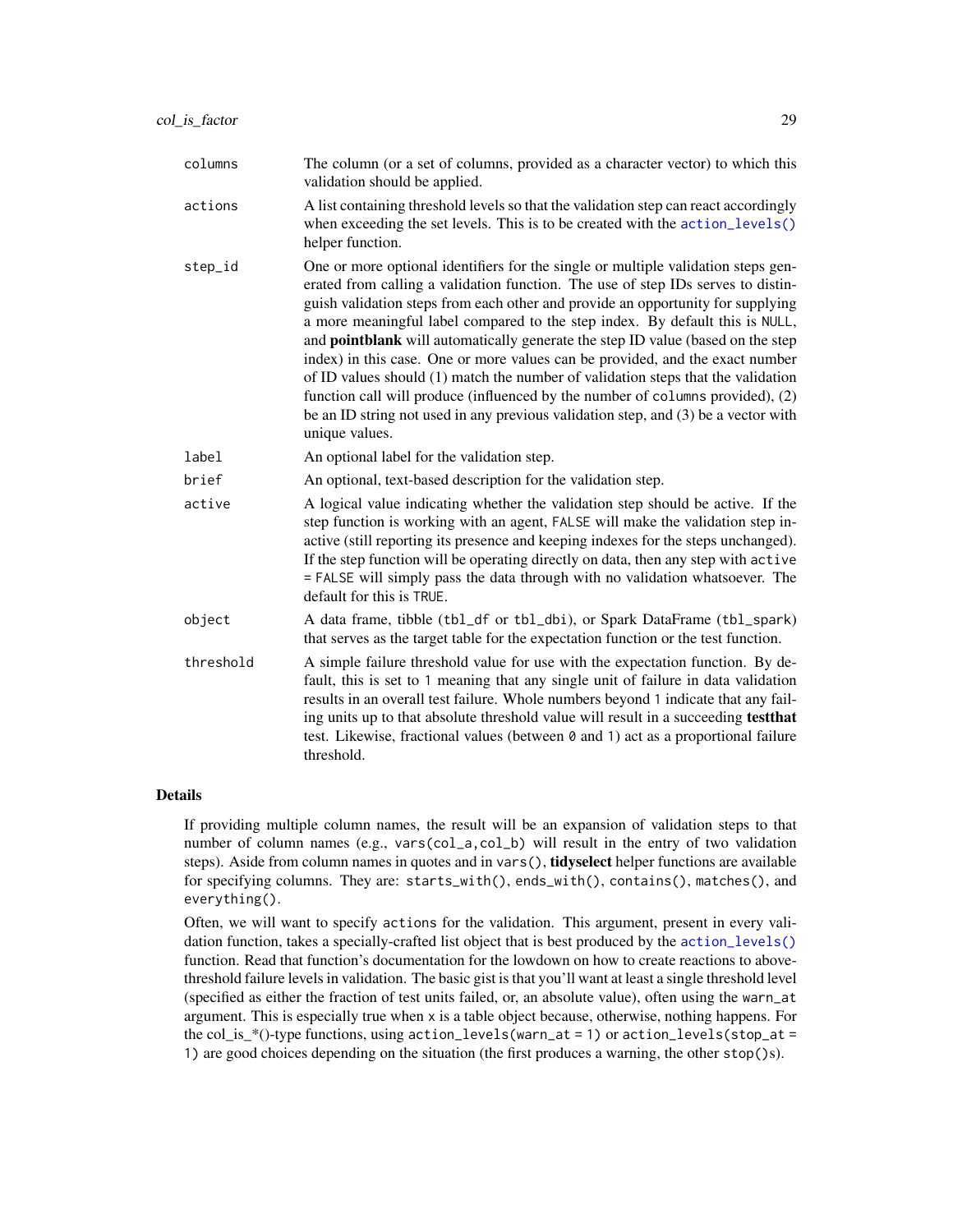Want to describe this validation step in some detail? Keep in mind that this is only useful if x is an *agent*. If that's the case, brief the agent with some text that fits. Don't worry if you don't want to do it. The *autobrief* protocol is kicked in when brief = NULL and a simple brief will then be automatically generated.

# Value

For the validation function, the return value is either a ptblank\_agent object or a table object (depending on whether an agent object or a table was passed to x). The expectation function invisibly returns its input but, in the context of testing data, the function is called primarily for its potential side-effects (e.g., signaling failure). The test function returns a logical value.

#### Function ID

2-22

# See Also

```
Other validation functions: col_exists(), col_is_character(), col_is_date(), col_is_integer(),
col_is_logical(), col_is_numeric(), col_is_posix(), col_schema_match(), col_vals_between(),
col_vals_equal(), col_vals_expr(), col_vals_gte(), col_vals_gt(), col_vals_in_set(),
col_vals_lte(), col_vals_lt(), col_vals_not_between(), col_vals_not_equal(), col_vals_not_in_set(),
col_vals_not_null(), col_vals_null(), col_vals_regex(), conjointly(), rows_distinct()
```

```
# Let's modify the `f` column in the
# `small_table` dataset so that the
# values are factors instead of having
# the `character` class; the following
# examples will validate that the `f`
# column was successfully mutated and
# now consists of factors
thl <-small_table %>%
 dplyr::mutate(f = factor(f))# A: Using an `agent` with validation
# functions and then `interrogate()`
# Validate that the column `f` in the
# `tbl` object is of the `factor` class
agent <-
 create_agent(tbl) %>%
 col_is_factor(vars(f)) %>%
  interrogate()
# Determine if this validation
# had no failing test units (1)
all_passed(agent)
```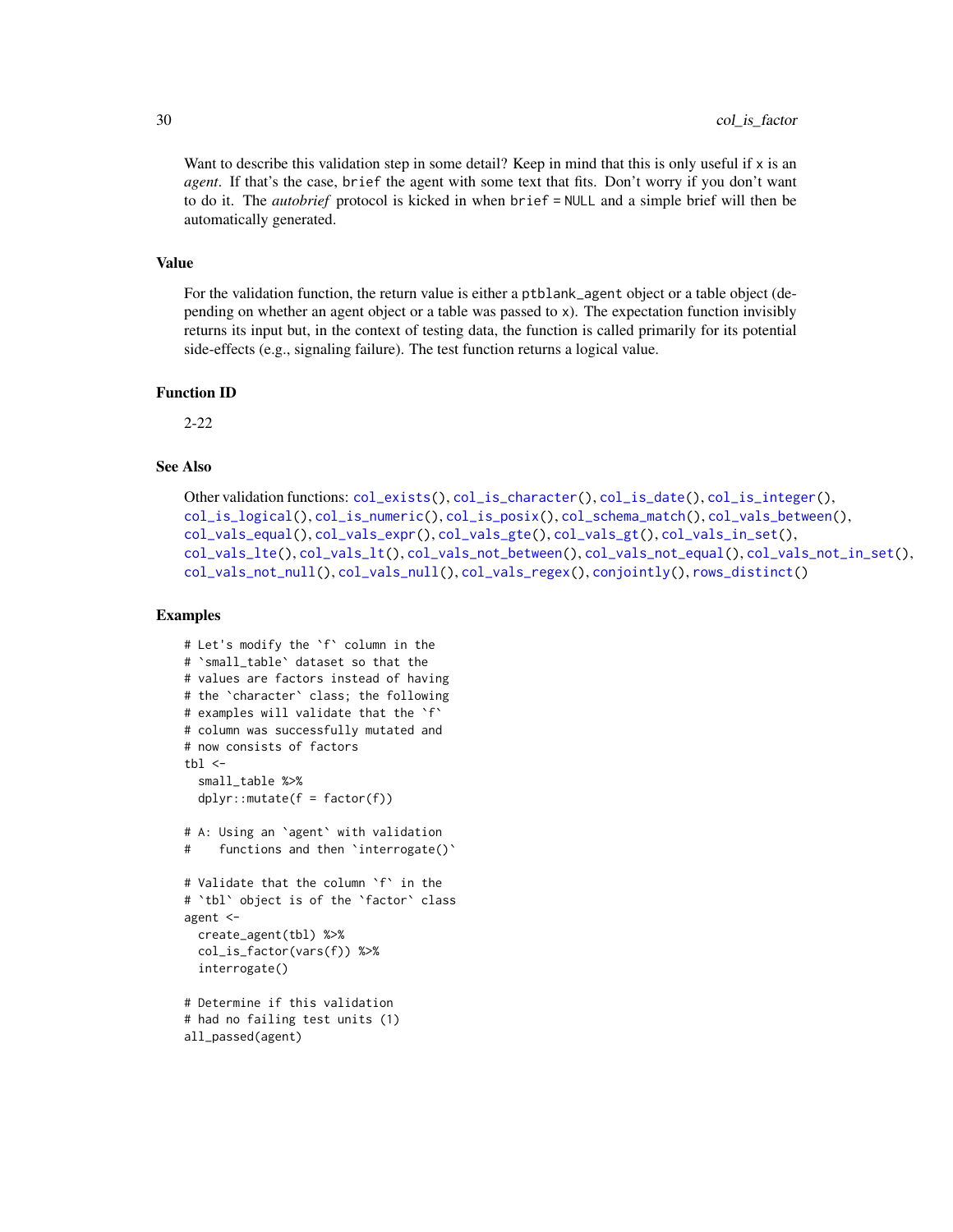```
# Calling `agent` in the console
# prints the agent's report; but we
# can get a `gt_tbl` object directly
# with `get_agent_report(agent)`
# B: Using the validation function
# directly on the data (no `agent`)
# This way of using validation functions
# acts as a data filter: data is passed
# through but should `stop()` if there
# is a single test unit failing; the
# behavior of side effects can be
# customized with the `actions` option
tbl %>%
 col_is_factor(vars(f)) %>%
 dplyr::slice(1:5)
# C: Using the expectation function
# With the `expect_*()` form, we would
# typically perform one validation at a
# time; this is primarily used in
# testthat tests
expect_col_is_factor(tbl, vars(f))
# D: Using the test function
# With the `test_*()` form, we should
# get a single logical value returned
# to us
tbl %>% test_col_is_factor(vars(f))
```
<span id="page-30-1"></span>col\_is\_integer *Do the columns contain integer values?*

#### Description

The col\_is\_integer() validation function, the expect\_col\_is\_integer() expectation function, and the test\_col\_is\_integer() test function all check whether one or more columns in a table is of the integer type. Like many of the col\_is\_\*()-type functions in **pointblank**, the only requirement is a specification of the column names. The validation function can be used directly on a data table or with an *agent* object (technically, a ptblank\_agent object) whereas the expectation and test functions can only be used with a data table. The types of data tables that can be used include data frames, tibbles, database tables (tbl\_dbi), and Spark DataFrames (tbl\_spark). Each validation step or expectation will operate over a single test unit, which is whether the column is an integertype column or not.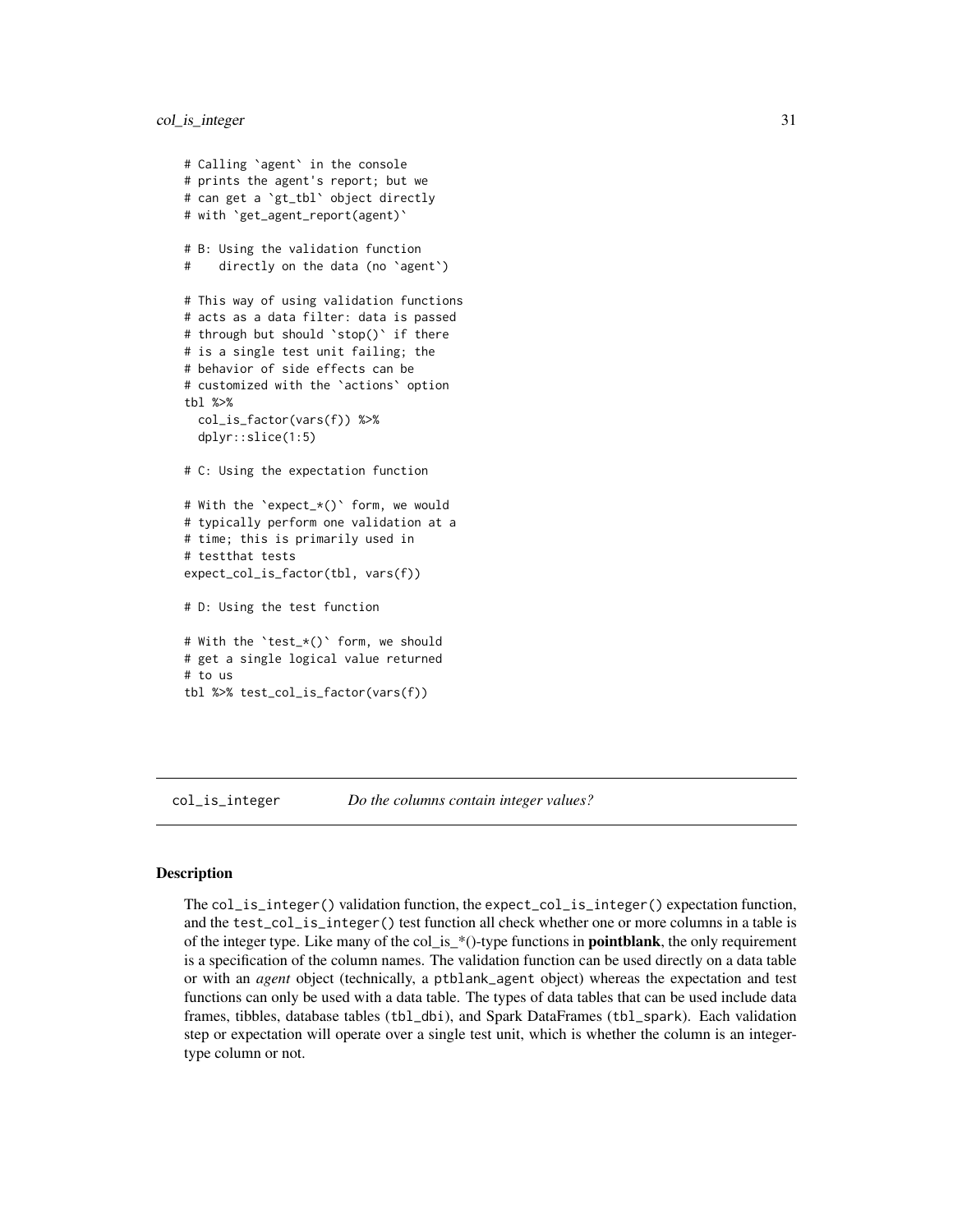# Usage

```
col_is_integer(
  x,
  columns,
  actions = NULL,
  step_id = NULL,
  label = NULL,brief = NULL,
  active = TRUE
\mathcal{L}expect_col_is_integer(object, columns, threshold = 1)
```

```
test_col_is_integer(object, columns, threshold = 1)
```
# Arguments

| X         | A data frame, tibble (tbl_df or tbl_dbi), Spark DataFrame (tbl_spark), or,<br>an agent object of class ptblank_agent that is created with create_agent().                                                                                                                                                                                                                                                                                                                                                                                                                                                                                                                                                                                                                                         |
|-----------|---------------------------------------------------------------------------------------------------------------------------------------------------------------------------------------------------------------------------------------------------------------------------------------------------------------------------------------------------------------------------------------------------------------------------------------------------------------------------------------------------------------------------------------------------------------------------------------------------------------------------------------------------------------------------------------------------------------------------------------------------------------------------------------------------|
| columns   | The column (or a set of columns, provided as a character vector) to which this<br>validation should be applied.                                                                                                                                                                                                                                                                                                                                                                                                                                                                                                                                                                                                                                                                                   |
| actions   | A list containing threshold levels so that the validation step can react accordingly<br>when exceeding the set levels. This is to be created with the action_levels()<br>helper function.                                                                                                                                                                                                                                                                                                                                                                                                                                                                                                                                                                                                         |
| step_id   | One or more optional identifiers for the single or multiple validation steps gen-<br>erated from calling a validation function. The use of step IDs serves to distin-<br>guish validation steps from each other and provide an opportunity for supplying<br>a more meaningful label compared to the step index. By default this is NULL,<br>and <b>pointblank</b> will automatically generate the step ID value (based on the step<br>index) in this case. One or more values can be provided, and the exact number<br>of ID values should (1) match the number of validation steps that the validation<br>function call will produce (influenced by the number of columns provided), (2)<br>be an ID string not used in any previous validation step, and (3) be a vector with<br>unique values. |
| label     | An optional label for the validation step.                                                                                                                                                                                                                                                                                                                                                                                                                                                                                                                                                                                                                                                                                                                                                        |
| brief     | An optional, text-based description for the validation step.                                                                                                                                                                                                                                                                                                                                                                                                                                                                                                                                                                                                                                                                                                                                      |
| active    | A logical value indicating whether the validation step should be active. If the<br>step function is working with an agent, FALSE will make the validation step in-<br>active (still reporting its presence and keeping indexes for the steps unchanged).<br>If the step function will be operating directly on data, then any step with active<br>= FALSE will simply pass the data through with no validation whatsoever. The<br>default for this is TRUE.                                                                                                                                                                                                                                                                                                                                       |
| object    | A data frame, tibble (tbl_df or tbl_dbi), or Spark DataFrame (tbl_spark)<br>that serves as the target table for the expectation function or the test function.                                                                                                                                                                                                                                                                                                                                                                                                                                                                                                                                                                                                                                    |
| threshold | A simple failure threshold value for use with the expectation function. By de-<br>fault, this is set to 1 meaning that any single unit of failure in data validation                                                                                                                                                                                                                                                                                                                                                                                                                                                                                                                                                                                                                              |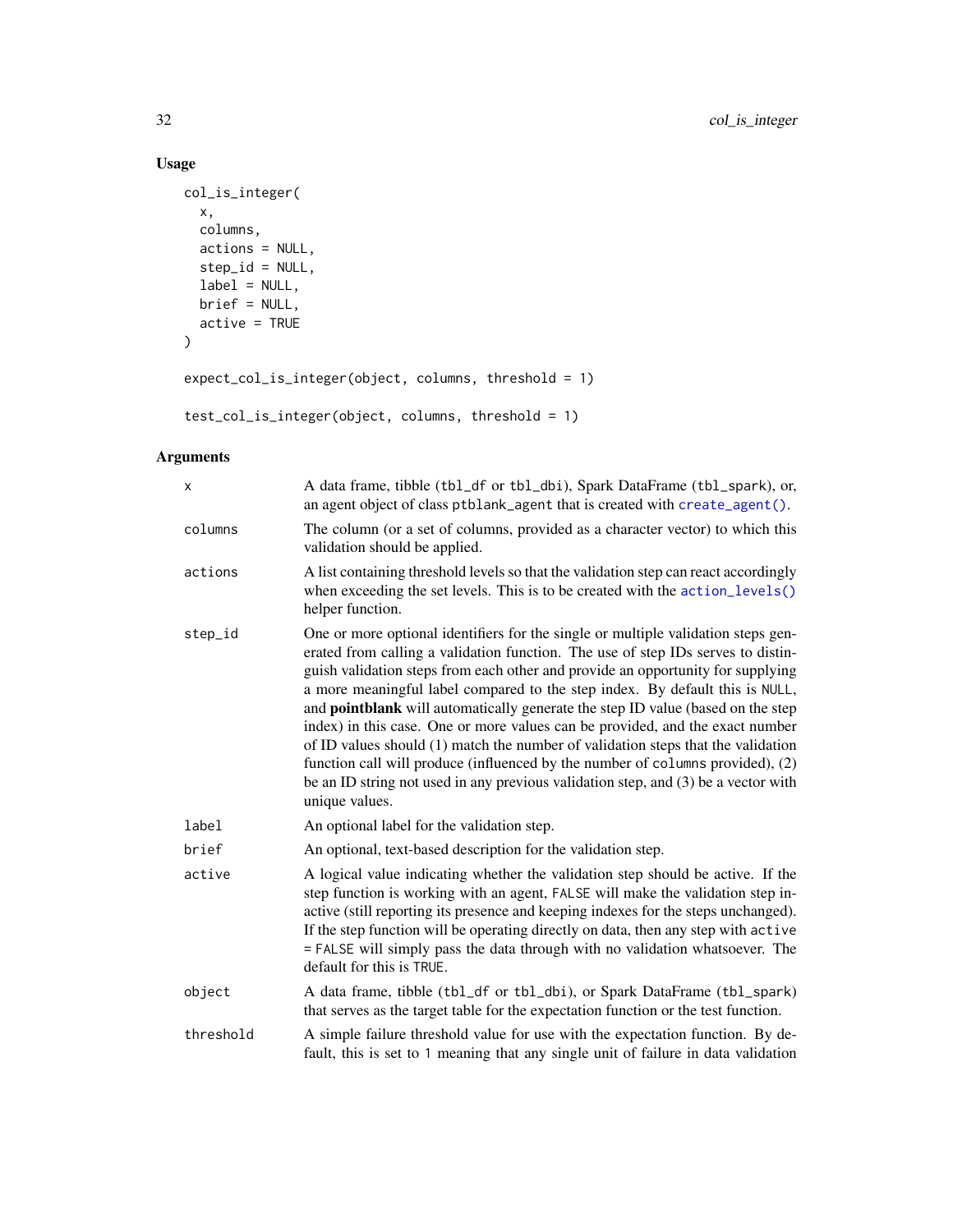results in an overall test failure. Whole numbers beyond 1 indicate that any failing units up to that absolute threshold value will result in a succeeding testthat test. Likewise, fractional values (between 0 and 1) act as a proportional failure threshold.

#### Details

If providing multiple column names, the result will be an expansion of validation steps to that number of column names (e.g., vars(col\_a,col\_b) will result in the entry of two validation steps). Aside from column names in quotes and in vars(), **tidyselect** helper functions are available for specifying columns. They are: starts\_with(), ends\_with(), contains(), matches(), and everything().

Often, we will want to specify actions for the validation. This argument, present in every validation function, takes a specially-crafted list object that is best produced by the [action\\_levels\(\)](#page-2-1) function. Read that function's documentation for the lowdown on how to create reactions to abovethreshold failure levels in validation. The basic gist is that you'll want at least a single threshold level (specified as either the fraction of test units failed, or, an absolute value), often using the warn\_at argument. This is especially true when x is a table object because, otherwise, nothing happens. For the col\_is\_\*()-type functions, using action\_levels(warn\_at = 1) or action\_levels(stop\_at = 1) are good choices depending on the situation (the first produces a warning, the other stop()s).

Want to describe this validation step in some detail? Keep in mind that this is only useful if x is an *agent*. If that's the case, brief the agent with some text that fits. Don't worry if you don't want to do it. The *autobrief* protocol is kicked in when brief = NULL and a simple brief will then be automatically generated.

#### Value

For the validation function, the return value is either a ptblank\_agent object or a table object (depending on whether an agent object or a table was passed to x). The expectation function invisibly returns its input but, in the context of testing data, the function is called primarily for its potential side-effects (e.g., signaling failure). The test function returns a logical value.

# Function ID

2-18

# See Also

```
Other validation functions: col_exists(), col_is_character(), col_is_date(), col_is_factor(),
col_is_logical(), col_is_numeric(), col_is_posix(), col_schema_match(), col_vals_between(),
col_vals_equal(), col_vals_expr(), col_vals_gte(), col_vals_gt(), col_vals_in_set(),
col_vals_lte(), col_vals_lt(), col_vals_not_between(), col_vals_not_equal(), col_vals_not_in_set(),
col_vals_not_null(), col_vals_null(), col_vals_regex(), conjointly(), rows_distinct()
```
#### Examples

# For all examples here, we'll use

```
# a simple table with a character
```
# column (`a`) and a integer column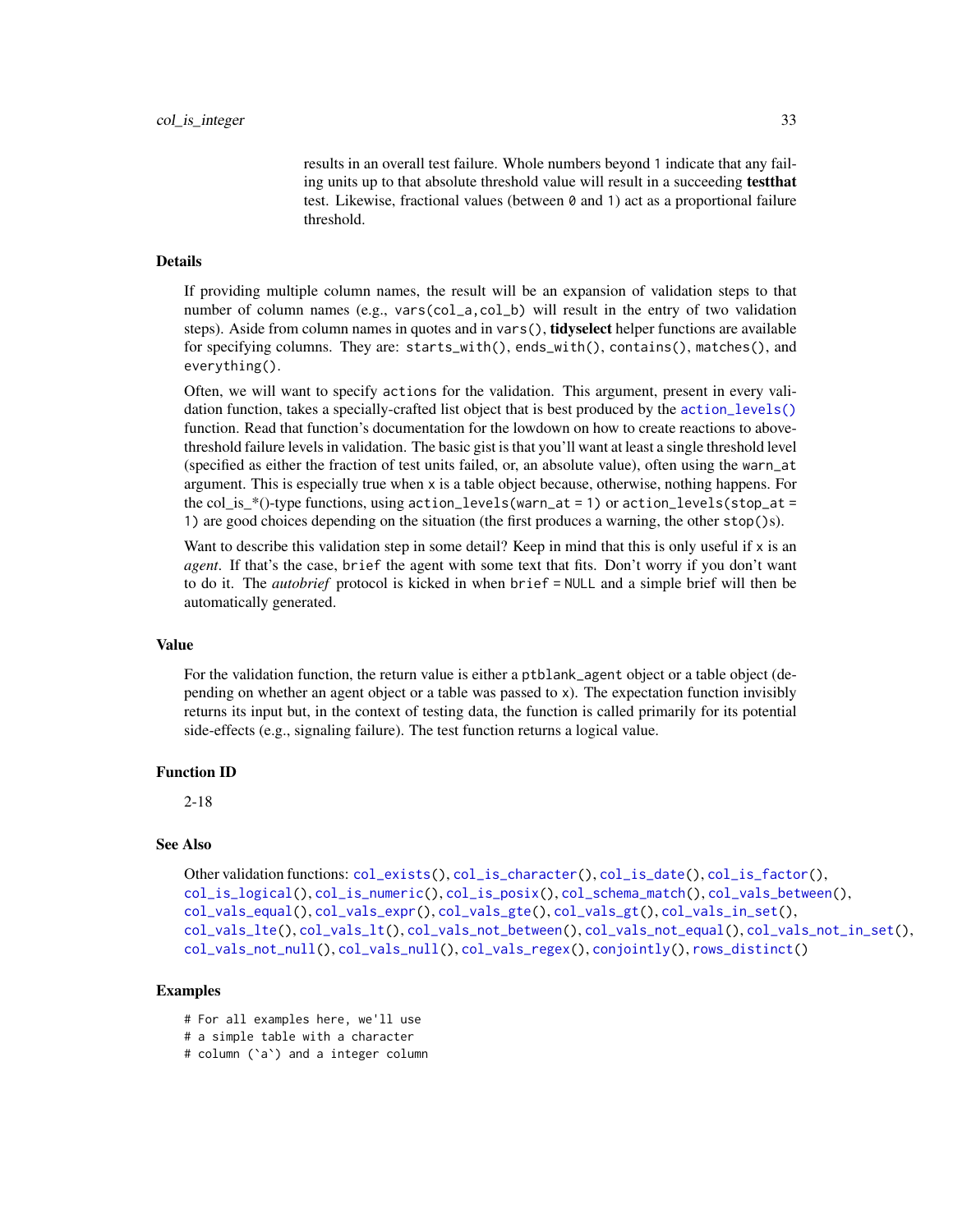```
# (`b`)
tb1 < -dplyr::tibble(
   a = letters[1:6],b = 2:7\lambda# A: Using an `agent` with validation
# functions and then `interrogate()`
# Validate that column `b` has the
# `integer` class
agent <-
  create_agent(tbl) %>%
  col_is_integer(vars(b)) %>%
  interrogate()
# Determine if this validation
# had no failing test units (1)
all_passed(agent)
# Calling `agent` in the console
# prints the agent's report; but we
# can get a `gt_tbl` object directly
# with `get_agent_report(agent)`
# B: Using the validation function
# directly on the data (no `agent`)
# This way of using validation functions
# acts as a data filter: data is passed
# through but should `stop()` if there
# is a single test unit failing; the
# behavior of side effects can be
# customized with the `actions` option
tbl %>% col_is_integer(vars(b))
# C: Using the expectation function
# With the `expect_*()` form, we would
# typically perform one validation at a
# time; this is primarily used in
# testthat tests
expect_col_is_integer(tbl, vars(b))
# D: Using the test function
# With the `test_*()` form, we should
# get a single logical value returned
# to us
tbl %>% test_col_is_integer(vars(b))
```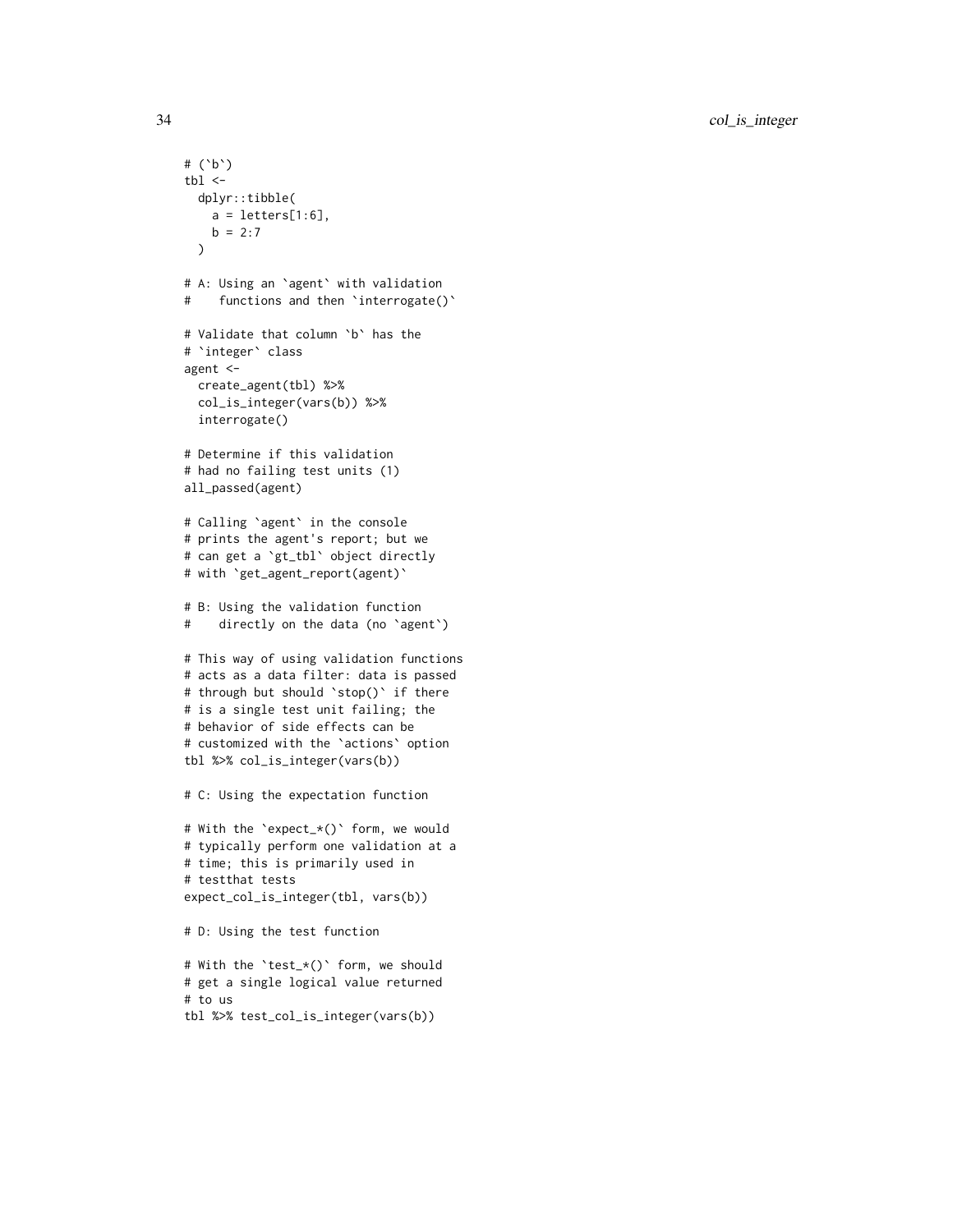<span id="page-34-1"></span><span id="page-34-0"></span>

# Description

The col\_is\_logical() validation function, the expect\_col\_is\_logical() expectation function, and the test\_col\_is\_logical() test function all check whether one or more columns in a table is of the logical (TRUE/FALSE) type. Like many of the col\_is\_\*()-type functions in pointblank, the only requirement is a specification of the column names. The validation function can be used directly on a data table or with an *agent* object (technically, a ptblank\_agent object) whereas the expectation and test functions can only be used with a data table. The types of data tables that can be used include data frames, tibbles, database tables (tbl\_dbi), and Spark DataFrames (tbl\_spark). Each validation step or expectation will operate over a single test unit, which is whether the column is an logical-type column or not.

# Usage

```
col_is_logical(
 x,
  columns,
  actions = NULL,
  step_id = NULL,
  label = NULL,brief = NULL,
  active = TRUE
)
expect_col_is_logical(object, columns, threshold = 1)
```

```
test_col_is_logical(object, columns, threshold = 1)
```
# Arguments

| $\boldsymbol{\mathsf{x}}$ | A data frame, tibble (tbl_df or tbl_dbi), Spark DataFrame (tbl_spark), or,<br>an agent object of class $ptblank\_\text{agent}$ that is created with create $\_\text{agent}()$ .                                                                                                                                                                                                                                                                                                                                     |
|---------------------------|---------------------------------------------------------------------------------------------------------------------------------------------------------------------------------------------------------------------------------------------------------------------------------------------------------------------------------------------------------------------------------------------------------------------------------------------------------------------------------------------------------------------|
| columns                   | The column (or a set of columns, provided as a character vector) to which this<br>validation should be applied.                                                                                                                                                                                                                                                                                                                                                                                                     |
| actions                   | A list containing threshold levels so that the validation step can react accordingly<br>when exceeding the set levels. This is to be created with the $\arctan\left(\frac{1}{2} \right)$<br>helper function.                                                                                                                                                                                                                                                                                                        |
| step_id                   | One or more optional identifiers for the single or multiple validation steps gen-<br>erated from calling a validation function. The use of step IDs serves to distin-<br>guish validation steps from each other and provide an opportunity for supplying<br>a more meaningful label compared to the step index. By default this is NULL,<br>and <b>pointblank</b> will automatically generate the step ID value (based on the step<br>index) in this case. One or more values can be provided, and the exact number |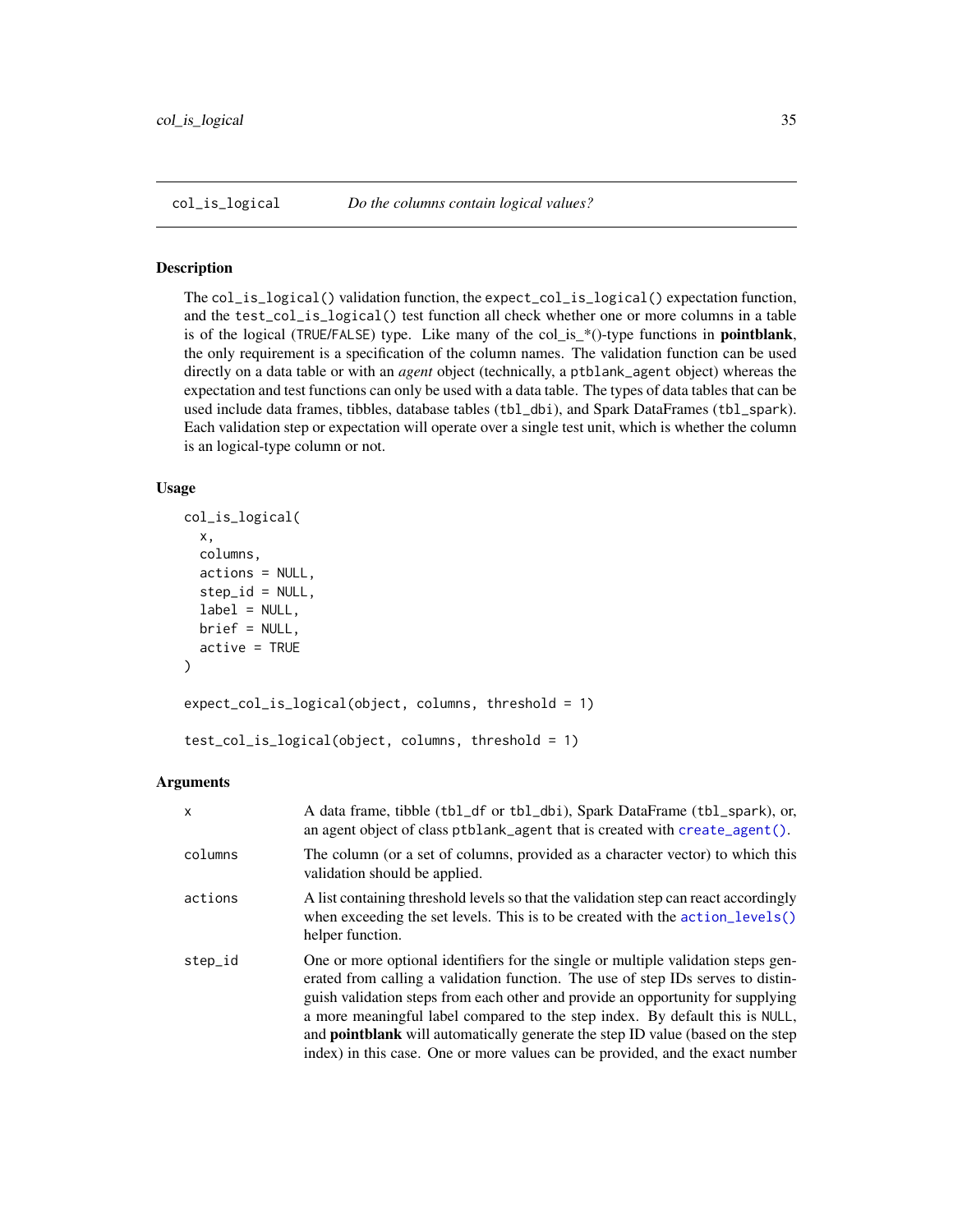| of ID values should (1) match the number of validation steps that the validation<br>function call will produce (influenced by the number of columns provided), (2)<br>be an ID string not used in any previous validation step, and (3) be a vector with<br>unique values.                                                                                                                                                                                  |
|-------------------------------------------------------------------------------------------------------------------------------------------------------------------------------------------------------------------------------------------------------------------------------------------------------------------------------------------------------------------------------------------------------------------------------------------------------------|
| An optional label for the validation step.                                                                                                                                                                                                                                                                                                                                                                                                                  |
| An optional, text-based description for the validation step.                                                                                                                                                                                                                                                                                                                                                                                                |
| A logical value indicating whether the validation step should be active. If the<br>step function is working with an agent, FALSE will make the validation step in-<br>active (still reporting its presence and keeping indexes for the steps unchanged).<br>If the step function will be operating directly on data, then any step with active<br>= FALSE will simply pass the data through with no validation whatsoever. The<br>default for this is TRUE. |
| A data frame, tibble (tbl_df or tbl_dbi), or Spark DataFrame (tbl_spark)<br>that serves as the target table for the expectation function or the test function.                                                                                                                                                                                                                                                                                              |
| A simple failure threshold value for use with the expectation function. By de-<br>fault, this is set to 1 meaning that any single unit of failure in data validation<br>results in an overall test failure. Whole numbers beyond 1 indicate that any fail-<br>ing units up to that absolute threshold value will result in a succeeding test that<br>test. Likewise, fractional values (between 0 and 1) act as a proportional failure<br>threshold.        |
|                                                                                                                                                                                                                                                                                                                                                                                                                                                             |

# Details

If providing multiple column names, the result will be an expansion of validation steps to that number of column names (e.g., vars(col\_a,col\_b) will result in the entry of two validation steps). Aside from column names in quotes and in vars(), **tidyselect** helper functions are available for specifying columns. They are: starts\_with(), ends\_with(), contains(), matches(), and everything().

Often, we will want to specify actions for the validation. This argument, present in every validation function, takes a specially-crafted list object that is best produced by the [action\\_levels\(\)](#page-2-1) function. Read that function's documentation for the lowdown on how to create reactions to abovethreshold failure levels in validation. The basic gist is that you'll want at least a single threshold level (specified as either the fraction of test units failed, or, an absolute value), often using the warn\_at argument. This is especially true when x is a table object because, otherwise, nothing happens. For the col\_is\_\*()-type functions, using action\_levels(warn\_at = 1) or action\_levels(stop\_at = 1) are good choices depending on the situation (the first produces a warning, the other stop()s).

Want to describe this validation step in some detail? Keep in mind that this is only useful if x is an *agent*. If that's the case, brief the agent with some text that fits. Don't worry if you don't want to do it. The *autobrief* protocol is kicked in when brief = NULL and a simple brief will then be automatically generated.

#### Value

For the validation function, the return value is either a ptblank\_agent object or a table object (depending on whether an agent object or a table was passed to x). The expectation function invisibly returns its input but, in the context of testing data, the function is called primarily for its potential side-effects (e.g., signaling failure). The test function returns a logical value.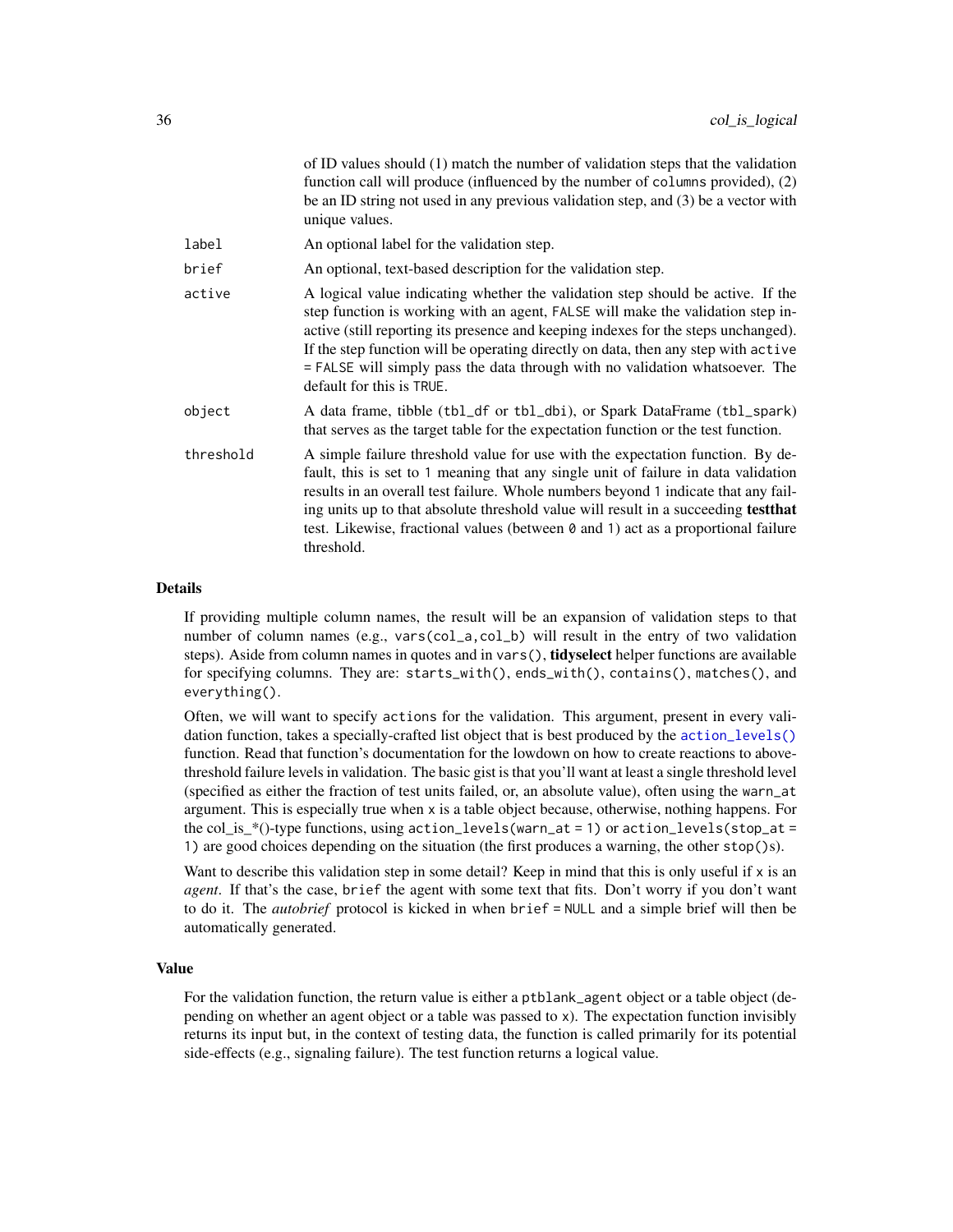col\_is\_logical 37

### Function ID

2-19

### See Also

```
Other validation functions: col_exists(), col_is_character(), col_is_date(), col_is_factor(),
col_is_integer(), col_is_numeric(), col_is_posix(), col_schema_match(), col_vals_between(),
col_vals_equal(), col_vals_expr(), col_vals_gte(), col_vals_gt(), col_vals_in_set(),
col_vals_lte(), col_vals_lt(), col_vals_not_between(), col_vals_not_equal(), col_vals_not_in_set(),
col_vals_not_null(), col_vals_null(), col_vals_regex(), conjointly(), rows_distinct()
```
### Examples

```
# The `small_table` dataset in the
# package has an `e` column which has
# logical values; the following examples
# will validate that that column is of
# the `logical` class
# A: Using an `agent` with validation
# functions and then `interrogate()`
# Validate that the column `e` has the
# `logical` class
agent <-
  create_agent(small_table) %>%
  col_is_logical(vars(e)) %>%
  interrogate()
# Determine if this validation
# had no failing test units (1)
all_passed(agent)
# Calling `agent` in the console
# prints the agent's report; but we
# can get a `gt_tbl` object directly
# with `get_agent_report(agent)`
# B: Using the validation function
# directly on the data (no `agent`)
# This way of using validation functions
# acts as a data filter: data is passed
# through but should `stop()` if there
# is a single test unit failing; the
# behavior of side effects can be
# customized with the `actions` option
small_table %>%
  col_is_logical(vars(e)) %>%
  dplyr::slice(1:5)
```
# C: Using the expectation function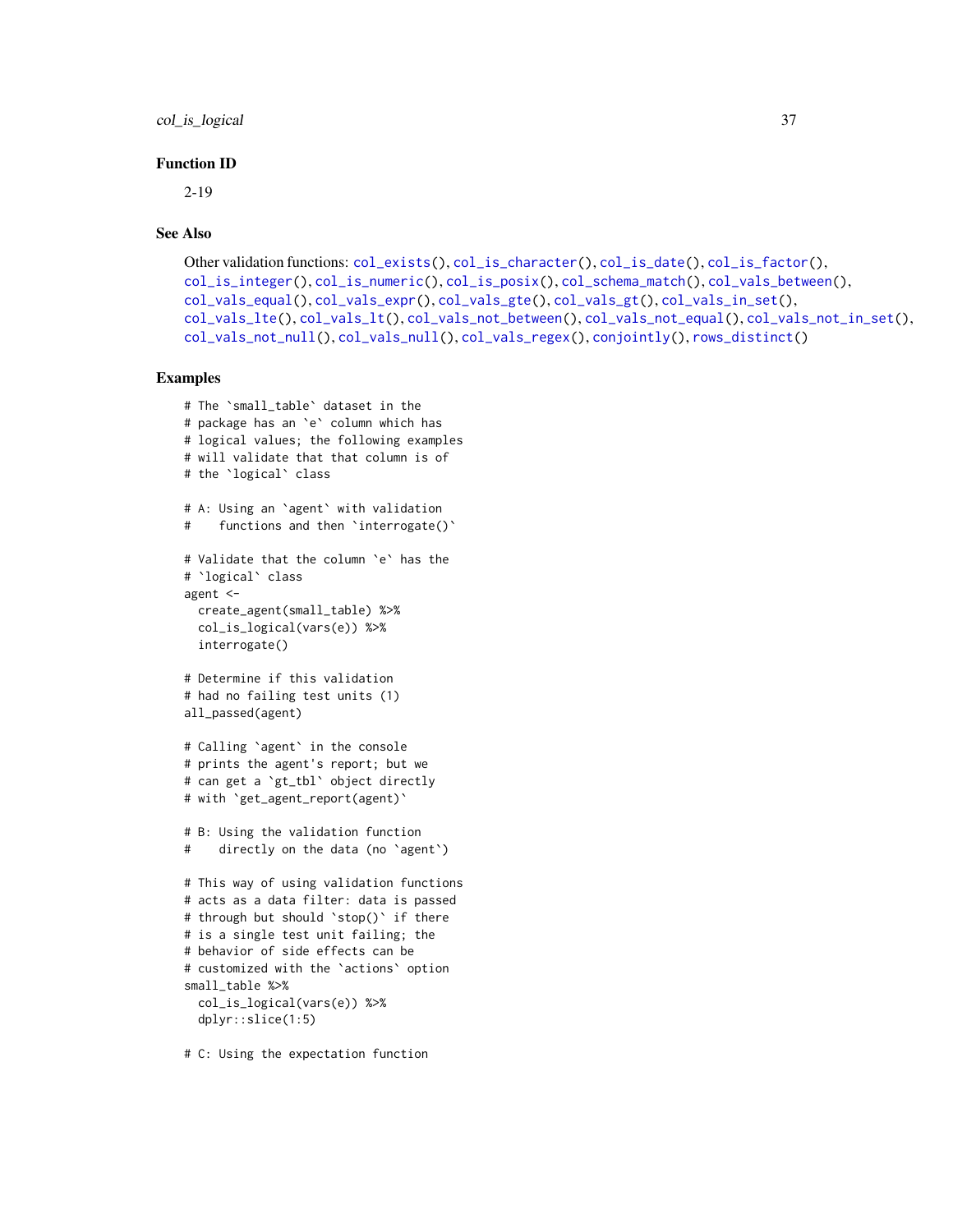```
# With the `expect_*()` form, we would
# typically perform one validation at a
# time; this is primarily used in
# testthat tests
expect_col_is_logical(
 small_table, vars(e)
)
# D: Using the test function
# With the `test_*()` form, we should
# get a single logical value returned
# to us
small_table %>%
 test_col_is_logical(vars(e))
```
<span id="page-37-0"></span>

col\_is\_numeric *Do the columns contain numeric values?*

#### Description

The col\_is\_numeric() validation function, the expect\_col\_is\_numeric() expectation function, and the test\_col\_is\_numeric() test function all check whether one or more columns in a table is of the numeric type. Like many of the col\_is\_ $*($ )-type functions in **pointblank**, the only requirement is a specification of the column names. The validation function can be used directly on a data table or with an *agent* object (technically, a ptblank\_agent object) whereas the expectation and test functions can only be used with a data table. The types of data tables that can be used include data frames, tibbles, database tables (tbl\_dbi), and Spark DataFrames (tbl\_spark). Each validation step or expectation will operate over a single test unit, which is whether the column is a numerictype column or not.

#### Usage

```
col_is_numeric(
 x,
 columns,
  actions = NULL,
 step_id = NULL,label = NULL,brief = NULL,
 active = TRUE)
expect_col_is_numeric(object, columns, threshold = 1)
test_col_is_numeric(object, columns, threshold = 1)
```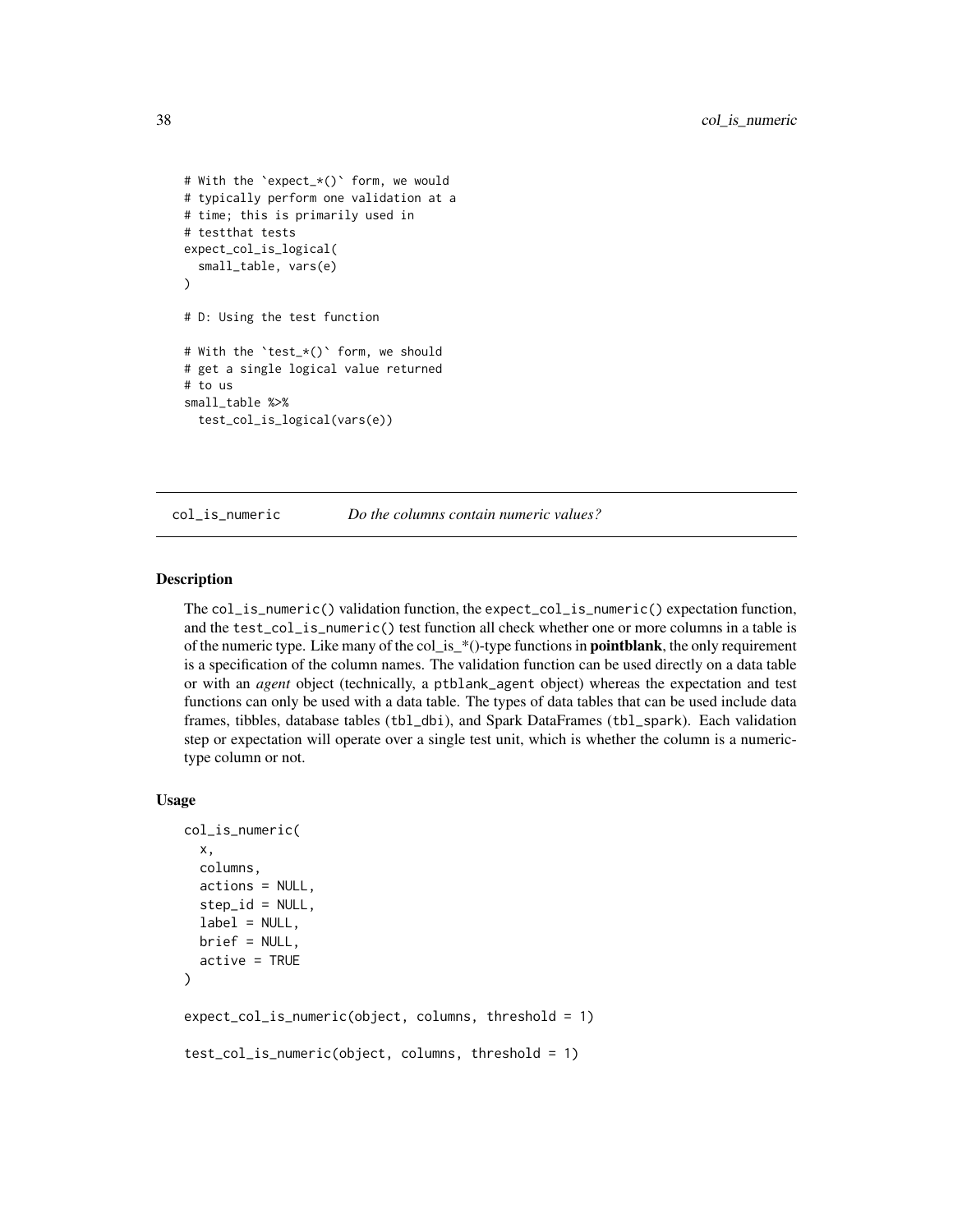### Arguments

| x         | A data frame, tibble (tbl_df or tbl_dbi), Spark DataFrame (tbl_spark), or,<br>an agent object of class ptblank_agent that is created with create_agent().                                                                                                                                                                                                                                                                                                                                                                                                                                                                                                                                                                                                                                         |
|-----------|---------------------------------------------------------------------------------------------------------------------------------------------------------------------------------------------------------------------------------------------------------------------------------------------------------------------------------------------------------------------------------------------------------------------------------------------------------------------------------------------------------------------------------------------------------------------------------------------------------------------------------------------------------------------------------------------------------------------------------------------------------------------------------------------------|
| columns   | The column (or a set of columns, provided as a character vector) to which this<br>validation should be applied.                                                                                                                                                                                                                                                                                                                                                                                                                                                                                                                                                                                                                                                                                   |
| actions   | A list containing threshold levels so that the validation step can react accordingly<br>when exceeding the set levels. This is to be created with the action_levels()<br>helper function.                                                                                                                                                                                                                                                                                                                                                                                                                                                                                                                                                                                                         |
| step_id   | One or more optional identifiers for the single or multiple validation steps gen-<br>erated from calling a validation function. The use of step IDs serves to distin-<br>guish validation steps from each other and provide an opportunity for supplying<br>a more meaningful label compared to the step index. By default this is NULL,<br>and <b>pointblank</b> will automatically generate the step ID value (based on the step<br>index) in this case. One or more values can be provided, and the exact number<br>of ID values should (1) match the number of validation steps that the validation<br>function call will produce (influenced by the number of columns provided), (2)<br>be an ID string not used in any previous validation step, and (3) be a vector with<br>unique values. |
| label     | An optional label for the validation step.                                                                                                                                                                                                                                                                                                                                                                                                                                                                                                                                                                                                                                                                                                                                                        |
| brief     | An optional, text-based description for the validation step.                                                                                                                                                                                                                                                                                                                                                                                                                                                                                                                                                                                                                                                                                                                                      |
| active    | A logical value indicating whether the validation step should be active. If the<br>step function is working with an agent, FALSE will make the validation step in-<br>active (still reporting its presence and keeping indexes for the steps unchanged).<br>If the step function will be operating directly on data, then any step with active<br>= FALSE will simply pass the data through with no validation whatsoever. The<br>default for this is TRUE.                                                                                                                                                                                                                                                                                                                                       |
| object    | A data frame, tibble (tbl_df or tbl_dbi), or Spark DataFrame (tbl_spark)<br>that serves as the target table for the expectation function or the test function.                                                                                                                                                                                                                                                                                                                                                                                                                                                                                                                                                                                                                                    |
| threshold | A simple failure threshold value for use with the expectation function. By de-<br>fault, this is set to 1 meaning that any single unit of failure in data validation<br>results in an overall test failure. Whole numbers beyond 1 indicate that any fail-<br>ing units up to that absolute threshold value will result in a succeeding testthat<br>test. Likewise, fractional values (between 0 and 1) act as a proportional failure<br>threshold.                                                                                                                                                                                                                                                                                                                                               |

#### Details

If providing multiple column names, the result will be an expansion of validation steps to that number of column names (e.g., vars(col\_a,col\_b) will result in the entry of two validation steps). Aside from column names in quotes and in vars(), tidyselect helper functions are available for specifying columns. They are: starts\_with(), ends\_with(), contains(), matches(), and everything().

Often, we will want to specify actions for the validation. This argument, present in every validation function, takes a specially-crafted list object that is best produced by the [action\\_levels\(\)](#page-2-0) function. Read that function's documentation for the lowdown on how to create reactions to abovethreshold failure levels in validation. The basic gist is that you'll want at least a single threshold level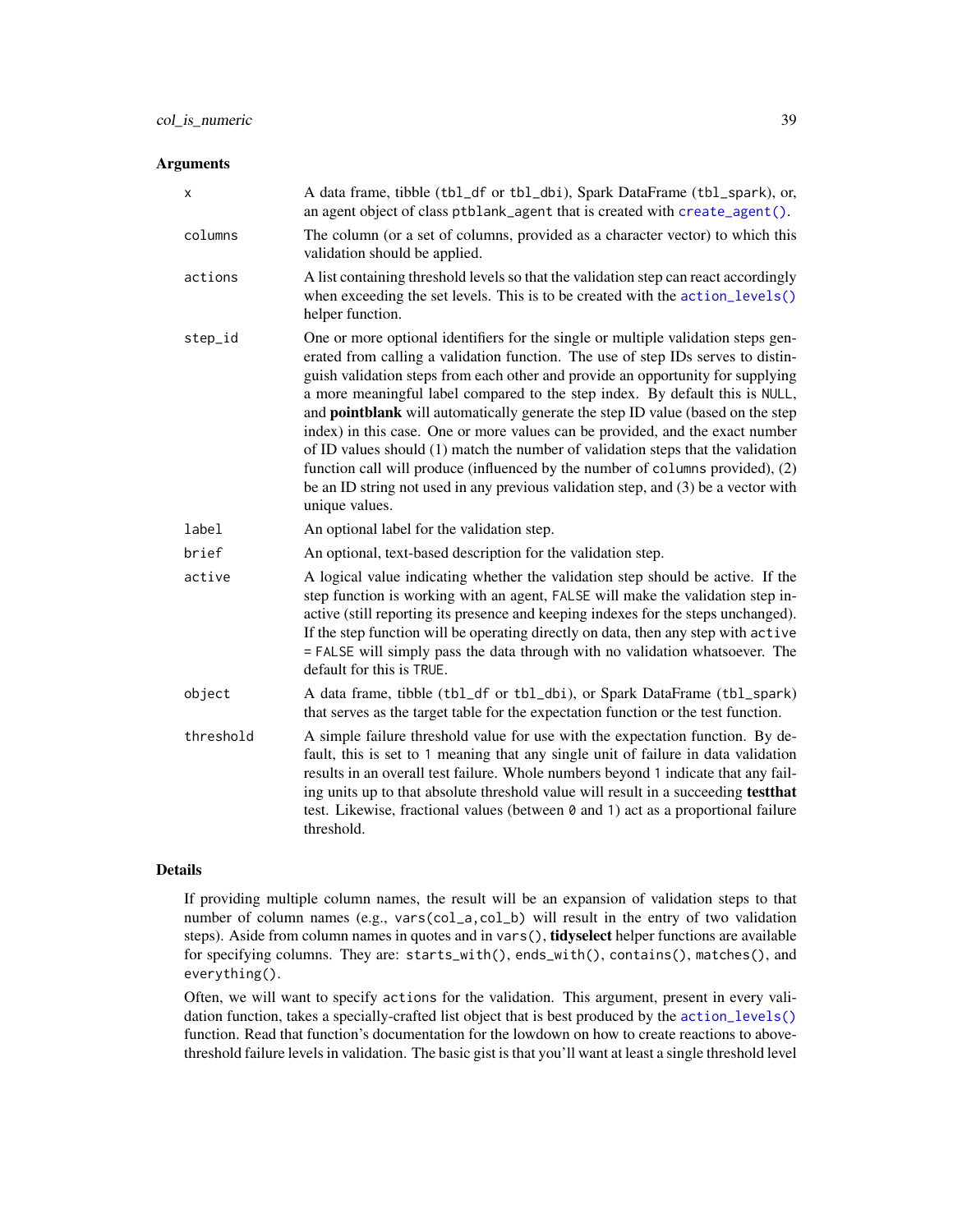(specified as either the fraction of test units failed, or, an absolute value), often using the warn\_at argument. This is especially true when x is a table object because, otherwise, nothing happens. For the col is  $*($ )-type functions, using action\_levels(warn\_at = 1) or action\_levels(stop\_at = 1) are good choices depending on the situation (the first produces a warning, the other stop()s).

Want to describe this validation step in some detail? Keep in mind that this is only useful if x is an *agent*. If that's the case, brief the agent with some text that fits. Don't worry if you don't want to do it. The *autobrief* protocol is kicked in when brief = NULL and a simple brief will then be automatically generated.

### Value

For the validation function, the return value is either a ptblank\_agent object or a table object (depending on whether an agent object or a table was passed to x). The expectation function invisibly returns its input but, in the context of testing data, the function is called primarily for its potential side-effects (e.g., signaling failure). The test function returns a logical value.

#### Function ID

2-17

### See Also

```
Other validation functions: col_exists(), col_is_character(), col_is_date(), col_is_factor(),
col_is_integer(), col_is_logical(), col_is_posix(), col_schema_match(), col_vals_between(),
col_vals_equal(), col_vals_expr(), col_vals_gte(), col_vals_gt(), col_vals_in_set(),
col_vals_lte(), col_vals_lt(), col_vals_not_between(), col_vals_not_equal(), col_vals_not_in_set(),
col_vals_not_null(), col_vals_null(), col_vals_regex(), conjointly(), rows_distinct()
```

```
# The `small_table` dataset in the
# package has a `d` column that is
# known to be numeric; the following
# examples will validate that that
# column is indeed of the `numeric`
# class
# A: Using an `agent` with validation
# functions and then `interrogate()`
# Validate that the column `d` has
# the `numeric` class
agent <-
 create_agent(small_table) %>%
 col_is_numeric(vars(d)) %>%
  interrogate()
# Determine if this validation
# had no failing test units (1)
all_passed(agent)
```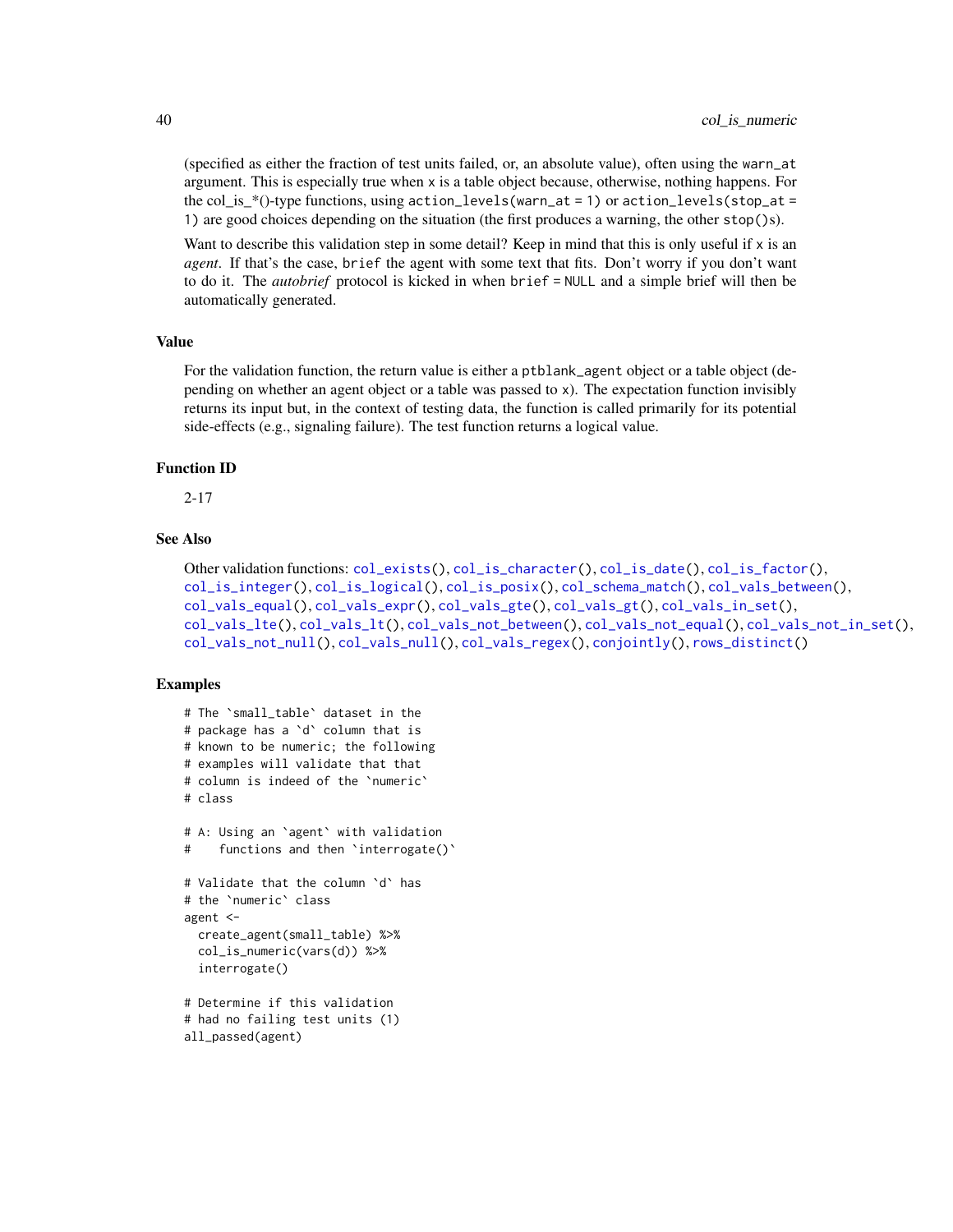```
# Calling `agent` in the console
# prints the agent's report; but we
# can get a `gt_tbl` object directly
# with `get_agent_report(agent)`
# B: Using the validation function
# directly on the data (no `agent`)
# This way of using validation functions
# acts as a data filter: data is passed
# through but should `stop()` if there
# is a single test unit failing; the
# behavior of side effects can be
# customized with the `actions` option
small_table %>%
 col_is_numeric(vars(d)) %>%
 dplyr::slice(1:5)
# C: Using the expectation function
# With the `expect_*()` form, we would
# typically perform one validation at a
# time; this is primarily used in
# testthat tests
expect_col_is_numeric(
  small_table, vars(d)
\lambda# D: Using the test function
# With the `test_*()` form, we should
# get a single logical value returned
# to us
small_table %>%
 test_col_is_numeric(vars(d))
```
<span id="page-40-0"></span>col\_is\_posix *Do the columns contain* POSIXct *dates?*

### Description

The col\_is\_posix() validation function, the expect\_col\_is\_posix() expectation function, and the test\_col\_is\_posix() test function all check whether one or more columns in a table is of the R POSIXct date-time type. Like many of the col\_is\_\*()-type functions in **pointblank**, the only requirement is a specification of the column names. The validation function can be used directly on a data table or with an *agent* object (technically, a ptblank\_agent object) whereas the expectation and test functions can only be used with a data table. The types of data tables that can be used include data frames, tibbles, database tables (tbl\_dbi), and Spark DataFrames (tbl\_spark). Each validation step or expectation will operate over a single test unit, which is whether the column is a POSIXct-type column or not.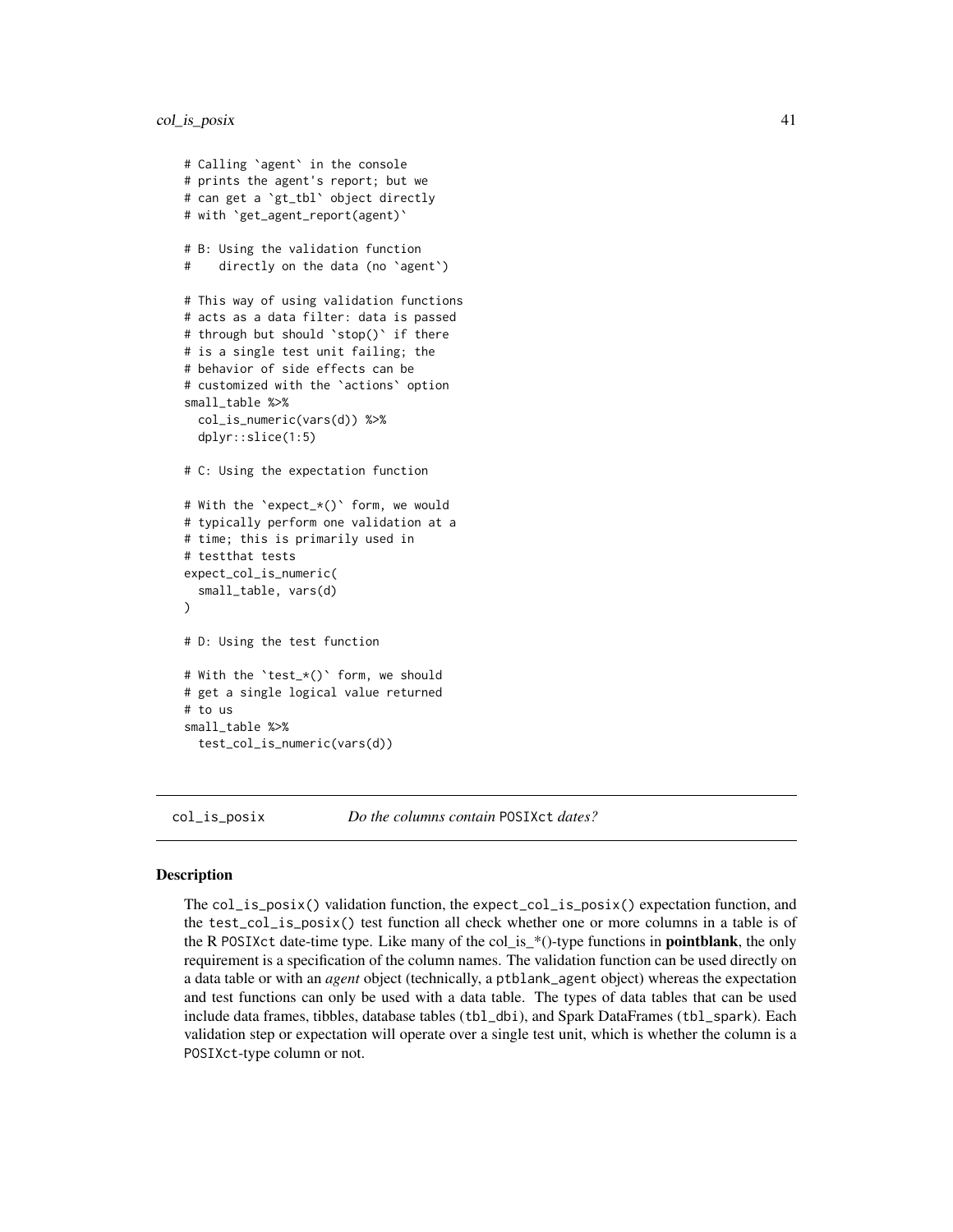## Usage

```
col_is_posix(
  x,
  columns,
  actions = NULL,
  step_id = NULL,label = NULL,brief = NULL,
  active = TRUE
\mathcal{L}expect_col_is_posix(object, columns, threshold = 1)
```
test\_col\_is\_posix(object, columns, threshold = 1)

## Arguments

| X         | A data frame, tibble (tbl_df or tbl_dbi), Spark DataFrame (tbl_spark), or,<br>an agent object of class ptblank_agent that is created with create_agent().                                                                                                                                                                                                                                                                                                                                                                                                                                                                                                                                                                                                                                         |
|-----------|---------------------------------------------------------------------------------------------------------------------------------------------------------------------------------------------------------------------------------------------------------------------------------------------------------------------------------------------------------------------------------------------------------------------------------------------------------------------------------------------------------------------------------------------------------------------------------------------------------------------------------------------------------------------------------------------------------------------------------------------------------------------------------------------------|
| columns   | The column (or a set of columns, provided as a character vector) to which this<br>validation should be applied.                                                                                                                                                                                                                                                                                                                                                                                                                                                                                                                                                                                                                                                                                   |
| actions   | A list containing threshold levels so that the validation step can react accordingly<br>when exceeding the set levels. This is to be created with the action_levels()<br>helper function.                                                                                                                                                                                                                                                                                                                                                                                                                                                                                                                                                                                                         |
| step_id   | One or more optional identifiers for the single or multiple validation steps gen-<br>erated from calling a validation function. The use of step IDs serves to distin-<br>guish validation steps from each other and provide an opportunity for supplying<br>a more meaningful label compared to the step index. By default this is NULL,<br>and <b>pointblank</b> will automatically generate the step ID value (based on the step<br>index) in this case. One or more values can be provided, and the exact number<br>of ID values should (1) match the number of validation steps that the validation<br>function call will produce (influenced by the number of columns provided), (2)<br>be an ID string not used in any previous validation step, and (3) be a vector with<br>unique values. |
| label     | An optional label for the validation step.                                                                                                                                                                                                                                                                                                                                                                                                                                                                                                                                                                                                                                                                                                                                                        |
| brief     | An optional, text-based description for the validation step.                                                                                                                                                                                                                                                                                                                                                                                                                                                                                                                                                                                                                                                                                                                                      |
| active    | A logical value indicating whether the validation step should be active. If the<br>step function is working with an agent, FALSE will make the validation step in-<br>active (still reporting its presence and keeping indexes for the steps unchanged).<br>If the step function will be operating directly on data, then any step with active<br>= FALSE will simply pass the data through with no validation whatsoever. The<br>default for this is TRUE.                                                                                                                                                                                                                                                                                                                                       |
| object    | A data frame, tibble (tbl_df or tbl_dbi), or Spark DataFrame (tbl_spark)<br>that serves as the target table for the expectation function or the test function.                                                                                                                                                                                                                                                                                                                                                                                                                                                                                                                                                                                                                                    |
| threshold | A simple failure threshold value for use with the expectation function. By de-<br>fault, this is set to 1 meaning that any single unit of failure in data validation                                                                                                                                                                                                                                                                                                                                                                                                                                                                                                                                                                                                                              |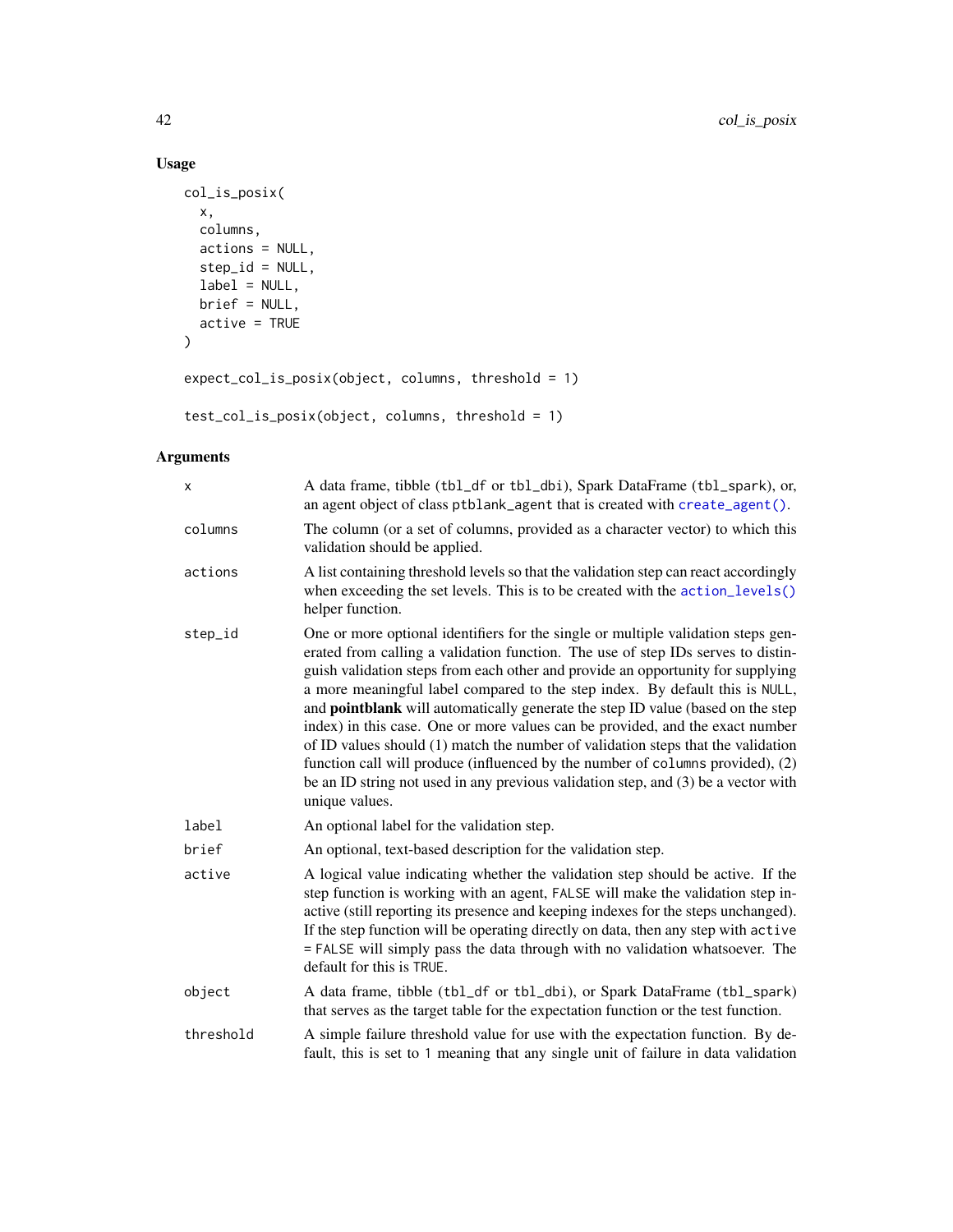results in an overall test failure. Whole numbers beyond 1 indicate that any failing units up to that absolute threshold value will result in a succeeding testthat test. Likewise, fractional values (between 0 and 1) act as a proportional failure threshold.

#### Details

If providing multiple column names, the result will be an expansion of validation steps to that number of column names (e.g., vars(col\_a,col\_b) will result in the entry of two validation steps). Aside from column names in quotes and in vars(), **tidyselect** helper functions are available for specifying columns. They are: starts\_with(), ends\_with(), contains(), matches(), and everything().

Often, we will want to specify actions for the validation. This argument, present in every validation function, takes a specially-crafted list object that is best produced by the [action\\_levels\(\)](#page-2-0) function. Read that function's documentation for the lowdown on how to create reactions to abovethreshold failure levels in validation. The basic gist is that you'll want at least a single threshold level (specified as either the fraction of test units failed, or, an absolute value), often using the warn\_at argument. This is especially true when x is a table object because, otherwise, nothing happens. For the col\_is\_\*()-type functions, using action\_levels(warn\_at = 1) or action\_levels(stop\_at = 1) are good choices depending on the situation (the first produces a warning, the other stop()s).

Want to describe this validation step in some detail? Keep in mind that this is only useful if x is an *agent*. If that's the case, brief the agent with some text that fits. Don't worry if you don't want to do it. The *autobrief* protocol is kicked in when brief = NULL and a simple brief will then be automatically generated.

Verification step where a table column is expected to consist entirely of R POSIXct dates.

#### Value

For the validation function, the return value is either a ptblank\_agent object or a table object (depending on whether an agent object or a table was passed to x). The expectation function invisibly returns its input but, in the context of testing data, the function is called primarily for its potential side-effects (e.g., signaling failure). The test function returns a logical value.

#### Function ID

2-18

## See Also

```
Other validation functions: col_exists(), col_is_character(), col_is_date(), col_is_factor(),
col_is_integer(), col_is_logical(), col_is_numeric(), col_schema_match(), col_vals_between(),
col_vals_equal(), col_vals_expr(), col_vals_gte(), col_vals_gt(), col_vals_in_set(),
col_vals_lte(), col_vals_lt(), col_vals_not_between(), col_vals_not_equal(), col_vals_not_in_set(),
col_vals_not_null(), col_vals_null(), col_vals_regex(), conjointly(), rows_distinct()
```
### Examples

# The `small\_table` dataset in the

```
# package has a `date_time` column;
```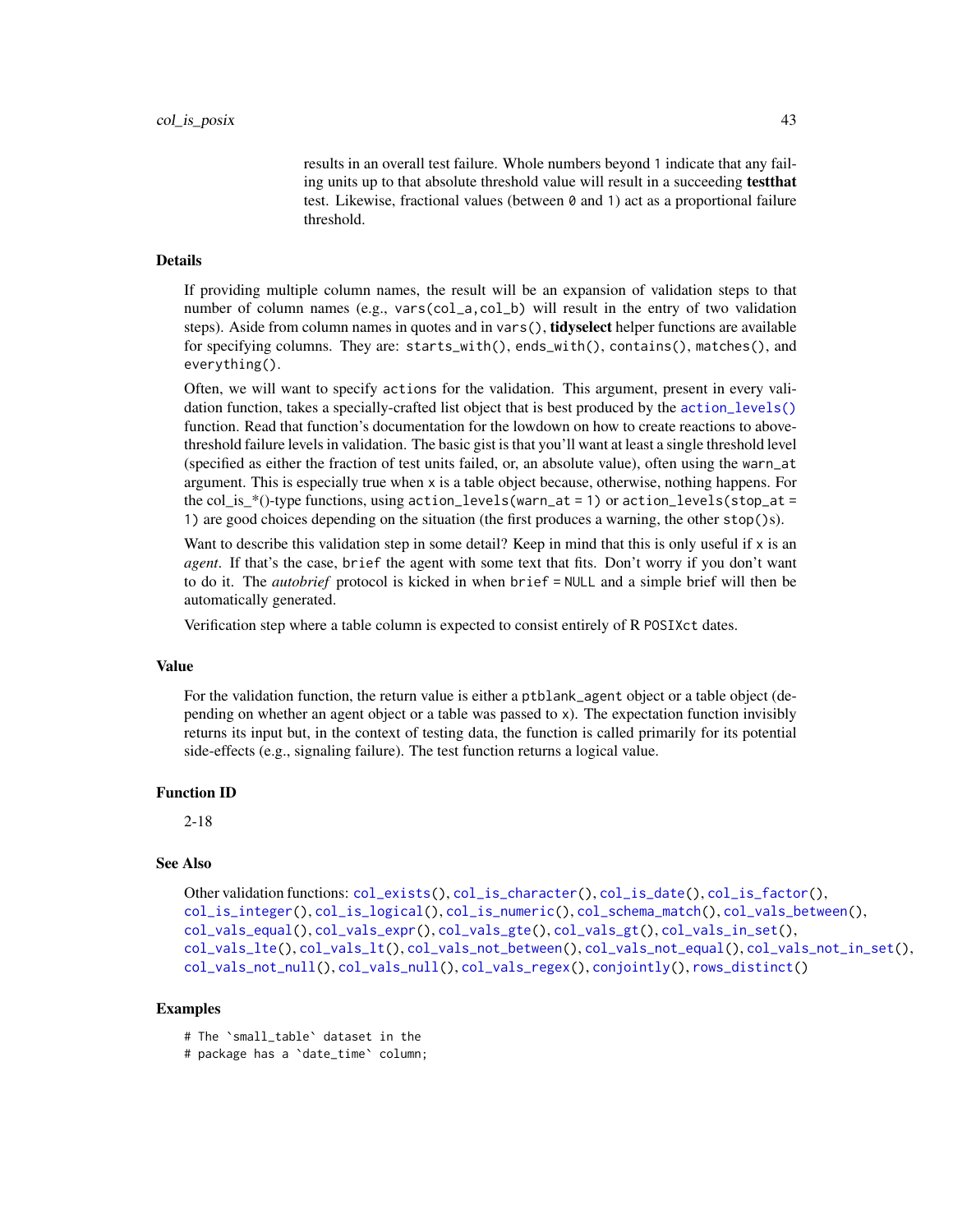```
# the following examples will validate
# that that column is of the `POSIXct`
# and `POSIXt` classes
# A: Using an `agent` with validation
# functions and then 'interrogate()'
# Validate that the column `date_time`
# is indeed a date-time column
agent <-
 create_agent(small_table) %>%
 col_is_posix(vars(date_time)) %>%
 interrogate()
# Determine if this validation
# had no failing test units (1)
all_passed(agent)
# Calling `agent` in the console
# prints the agent's report; but we
# can get a `gt_tbl` object directly
# with `get_agent_report(agent)`
# B: Using the validation function
# directly on the data (no `agent`)
# This way of using validation functions
# acts as a data filter: data is passed
# through but should `stop()` if there
# is a single test unit failing; the
# behavior of side effects can be
# customized with the `actions` option
small_table %>%
 col_is_posix(vars(date_time)) %>%
 dplyr::slice(1:5)
# C: Using the expectation function
# With the `expect_*()` form, we would
# typically perform one validation at a
# time; this is primarily used in
# testthat tests
expect_col_is_posix(
 small_table, vars(date_time)
\lambda# D: Using the test function
# With the `test_*()` form, we should
# get a single logical value returned
# to us
small_table %>%
 test_col_is_posix(vars(date_time))
```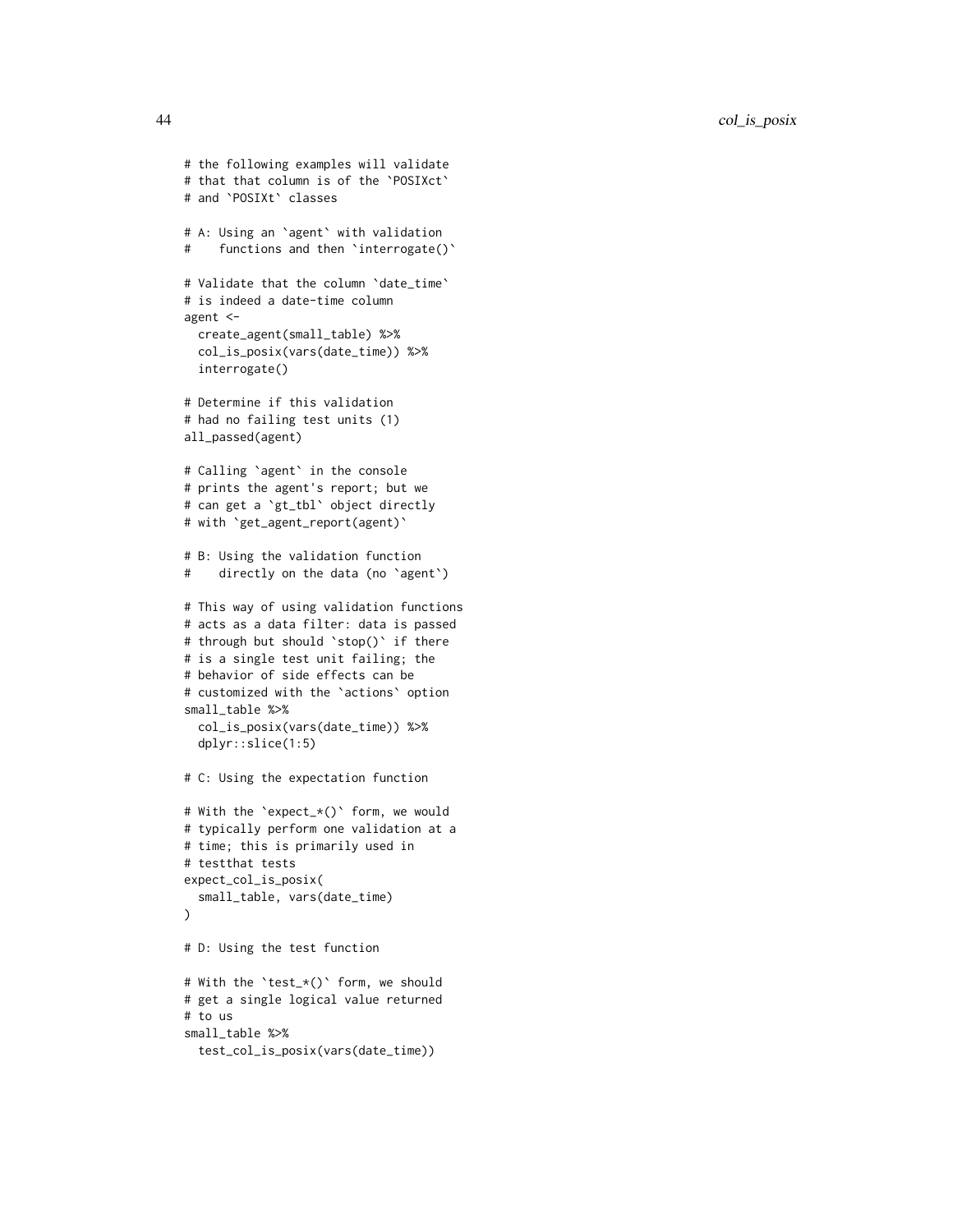<span id="page-44-0"></span>col\_schema *Generate a table column schema manually or with a reference table*

### Description

A table column schema object, as can be created by col\_schema(), is necessary when using the [col\\_schema\\_match\(\)](#page-45-0) validation function (which checks whether the table object under study matches a known column schema). The col\_schema object can be made by carefully supplying the column names and their types as a set of named arguments, or, we could provide a table object, which could be of the data.frame, tbl\_df, tbl\_dbi, or tbl\_spark varieties. There's an additional option, which is just for validating the schema of a tbl\_dbi or tbl\_spark object: we can validate the schema based on R column types (e.g., "numeric", "character", etc.), SQL column types (e.g., "double", "varchar", etc.), or Spark SQL column types ("DoubleType", "StringType", etc.). This is great if we want to validate table column schemas both on the server side and when tabular data is collected and loaded into R.

### Usage

```
col\_scheme(..., .tb1 = NULL, .db\_col\_types = c("r", "sgl"))
```
#### Arguments

| .             | A set of named arguments where the names refer to column names and the values<br>are one or more column types.             |
|---------------|----------------------------------------------------------------------------------------------------------------------------|
| .tbl          | An option to use a table object to define the schema. If this is provided then any<br>values provided to  will be ignored. |
| .db_col_types | Determines whether the column types refer to R column types ("r") or SQL<br>column types ("sql").                          |

### Function ID

1-5

### See Also

Other Planning and Prep: [action\\_levels\(](#page-2-0)), [create\\_agent\(](#page-115-0)), [scan\\_data\(](#page-138-0)), [validate\\_rmd\(](#page-144-0))

```
# Create a simple table with two
# columns: one `integer` and the
# other `character`
tb1 < -dplyr::tibble(
   a = 1:5,
   b = letters[1:5]
```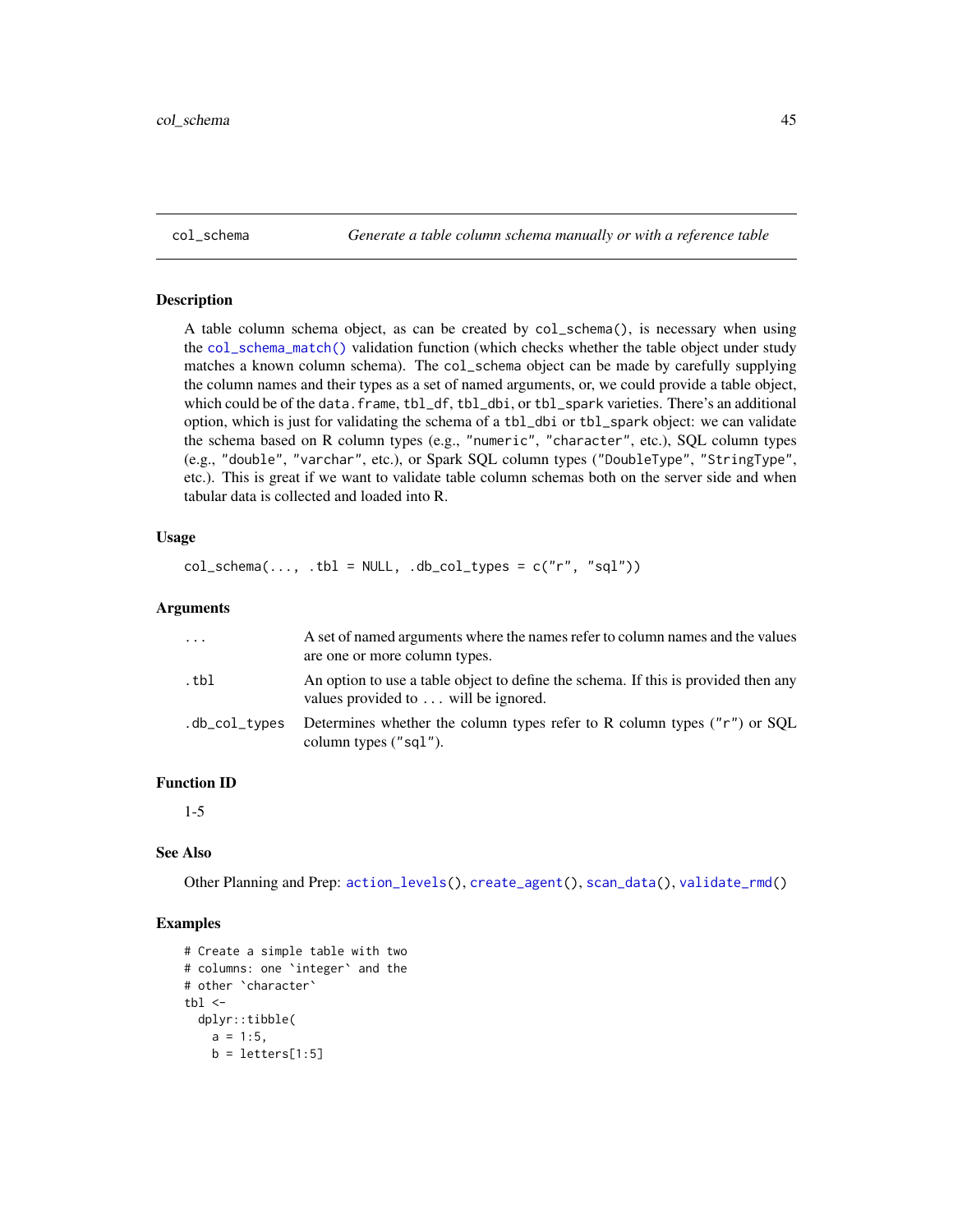```
)
# Create a column schema object
# that describes the columns and
# their types (in the expected
# order)
schema_obj <-
 col_schema(
   a = "integer",
   b = "character"
 \mathcal{L}# Validate that the schema object
# `schema_obj` exactly defines
# the column names and column types
# of the `tbl` table
agent <-
 create_agent(tbl = tbl) %>%
 col_schema_match(schema_obj) %>%
 interrogate()
# Determine if these three validation
# steps passed by using 'all_passed()'
all_passed(agent)
# We can alternatively create
# a column schema object from a
# `tbl_df` object
schema_obj <-
 col_schema(
   .tbl = dplyr::tibble(
     a = integer(0),
      b = character(0)
   )
 )
# This should provide the same
# interrogation results as in the
# previous example
create\_agent(tbl = tbl) %>%
 col_schema_match(schema_obj) %>%
 interrogate() %>%
 all_passed()
```
<span id="page-45-0"></span>col\_schema\_match *Do columns in the table (and their types) match a predefined schema?*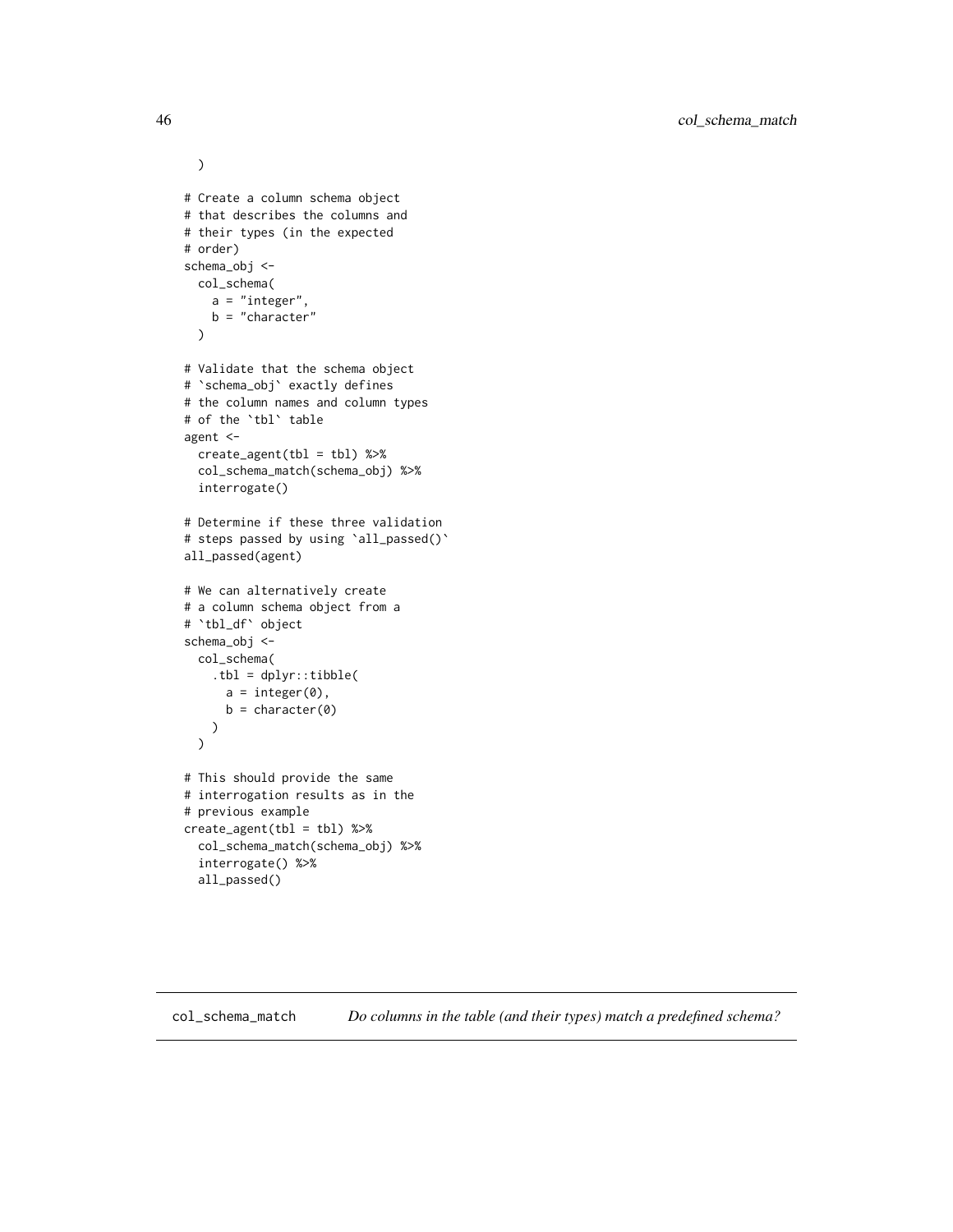#### **Description**

The col\_schema\_match() validation function, the expect\_col\_schema\_match() expectation function, and the test\_col\_schema\_match() test function all work in conjunction with a col\_schema object (generated through the [col\\_schema\(\)](#page-44-0) function) to determine whether the expected schema matches that of the target table. The validation function can be used directly on a data table or with an *agent* object (technically, a ptblank\_agent object) whereas the expectation and test functions can only be used with a data table. The types of data tables that can be used include data frames, tibbles, database tables (tbl\_dbi), and Spark DataFrames (tbl\_spark). Each validation step or expectation will operate over a single test unit, which is whether the column is an integer-type column or not. The validation step or expectation operates over a single test unit, which is whether the schema matches that of the table (within the constraints enforced by the complete and in\_order options). If the target table is a tbl\_dbi or a tbl\_spark object, we can choose to validate the column schema that is based on R column types (e.g., "numeric", "character", etc.), SQL column types (e.g., "double", "varchar", etc.), or Spark SQL types (e.g,. "DoubleType", "StringType", etc.). That option is defined in the [col\\_schema\(\)](#page-44-0) function (it is the .db\_col\_types argument).

#### Usage

```
col_schema_match(
  x,
  schema,
  complete = TRUE,
  in\_order = TRUE,
  actions = NULL,
  step_id = NULL,label = NULL,brief = NULL,
  active = TRUE
)
expect_col_schema_match(
  object,
  schema,
  complete = TRUE,
  in_order = TRUE,
  threshold = 1)
test_col_schema_match(
  object,
  schema,
  complete = TRUE,
  in_order = TRUE,
  threshold = 1
)
```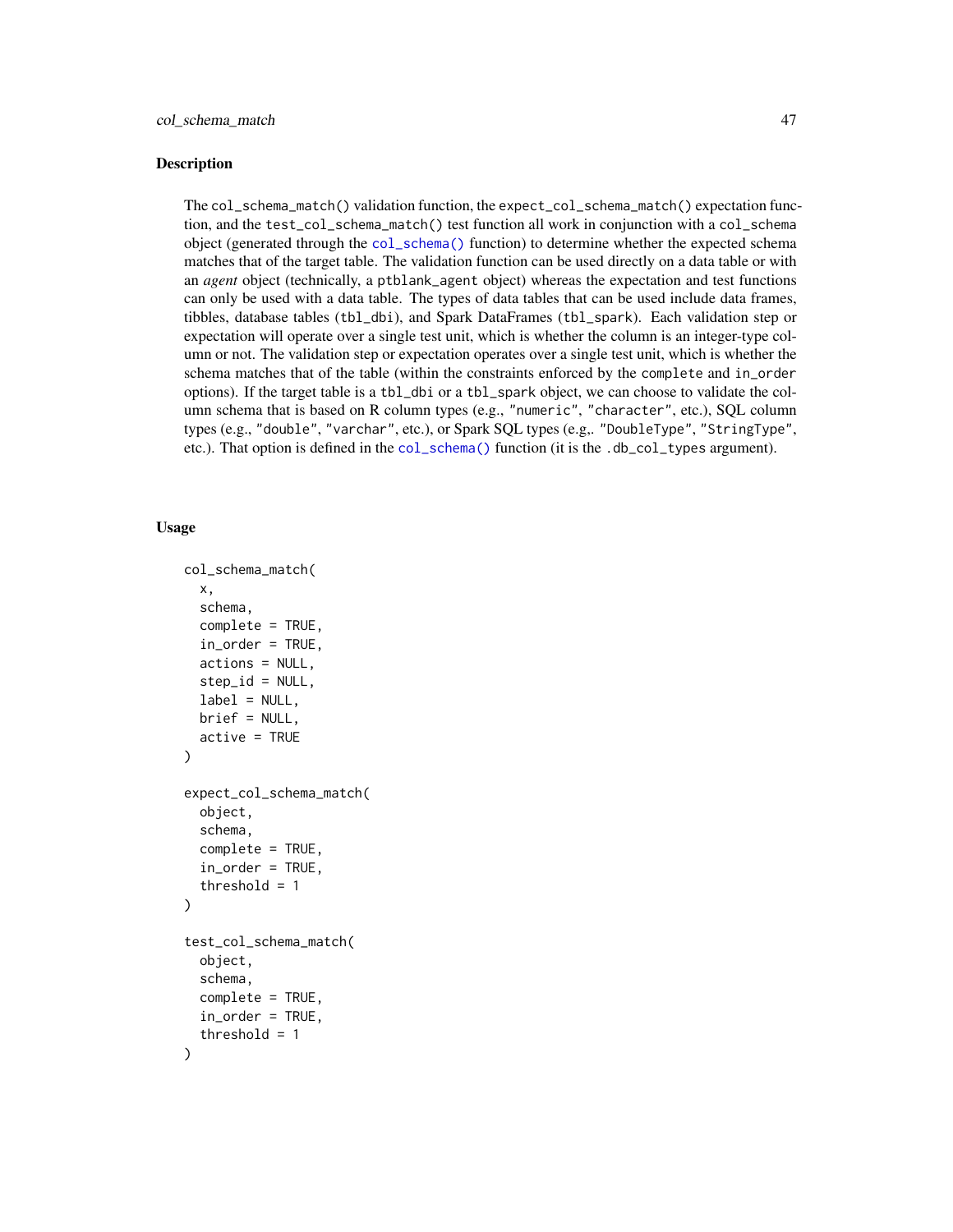# Arguments

|           | A data frame, tibble (tbl_df or tbl_dbi), Spark DataFrame (tbl_spark), or,                                                                                                                                                                                                                                                                                                                                                                                                                                                                                                                                                                                                                                                                                                                 |
|-----------|--------------------------------------------------------------------------------------------------------------------------------------------------------------------------------------------------------------------------------------------------------------------------------------------------------------------------------------------------------------------------------------------------------------------------------------------------------------------------------------------------------------------------------------------------------------------------------------------------------------------------------------------------------------------------------------------------------------------------------------------------------------------------------------------|
| х         | an agent object of class ptblank_agent that is created with create_agent().                                                                                                                                                                                                                                                                                                                                                                                                                                                                                                                                                                                                                                                                                                                |
| schema    | A table schema of type col_schema which can be generated using the col_schema()<br>function.                                                                                                                                                                                                                                                                                                                                                                                                                                                                                                                                                                                                                                                                                               |
| complete  | A requirement to account for all table columns in the schema. By default, this<br>is TRUE and so that all column names in the target table must be present in the<br>schema object. This restriction can be relaxed by using FALSE, where we can<br>provide a subset of table columns in the schema.                                                                                                                                                                                                                                                                                                                                                                                                                                                                                       |
| in_order  | A stringent requirement for enforcing the order of columns in the provided<br>schema. By default, this is TRUE and the order of columns in both the schema and<br>the target table must match. By setting to FALSE, this strict order requirement is<br>removed.                                                                                                                                                                                                                                                                                                                                                                                                                                                                                                                           |
| actions   | A list containing threshold levels so that the validation step can react accordingly<br>when exceeding the set levels. This is to be created with the action_levels()<br>helper function.                                                                                                                                                                                                                                                                                                                                                                                                                                                                                                                                                                                                  |
| step_id   | One or more optional identifiers for the single or multiple validation steps gen-<br>erated from calling a validation function. The use of step IDs serves to distin-<br>guish validation steps from each other and provide an opportunity for supplying<br>a more meaningful label compared to the step index. By default this is NULL,<br>and pointblank will automatically generate the step ID value (based on the step<br>index) in this case. One or more values can be provided, and the exact number<br>of ID values should (1) match the number of validation steps that the validation<br>function call will produce (influenced by the number of columns provided), (2)<br>be an ID string not used in any previous validation step, and (3) be a vector with<br>unique values. |
| label     | An optional label for the validation step.                                                                                                                                                                                                                                                                                                                                                                                                                                                                                                                                                                                                                                                                                                                                                 |
| brief     | An optional, text-based description for the validation step.                                                                                                                                                                                                                                                                                                                                                                                                                                                                                                                                                                                                                                                                                                                               |
| active    | A logical value indicating whether the validation step should be active. If the<br>step function is working with an agent, FALSE will make the validation step in-<br>active (still reporting its presence and keeping indexes for the steps unchanged).<br>If the step function will be operating directly on data, then any step with active<br>= FALSE will simply pass the data through with no validation whatsoever. The<br>default for this is TRUE.                                                                                                                                                                                                                                                                                                                                |
| object    | A data frame, tibble (tbl_df or tbl_dbi), or Spark DataFrame (tbl_spark)<br>that serves as the target table for the expectation function or the test function.                                                                                                                                                                                                                                                                                                                                                                                                                                                                                                                                                                                                                             |
| threshold | A simple failure threshold value for use with the expectation function. By de-<br>fault, this is set to 1 meaning that any single unit of failure in data validation<br>results in an overall test failure. Whole numbers beyond 1 indicate that any fail-<br>ing units up to that absolute threshold value will result in a succeeding testthat<br>test. Likewise, fractional values (between 0 and 1) act as a proportional failure<br>threshold.                                                                                                                                                                                                                                                                                                                                        |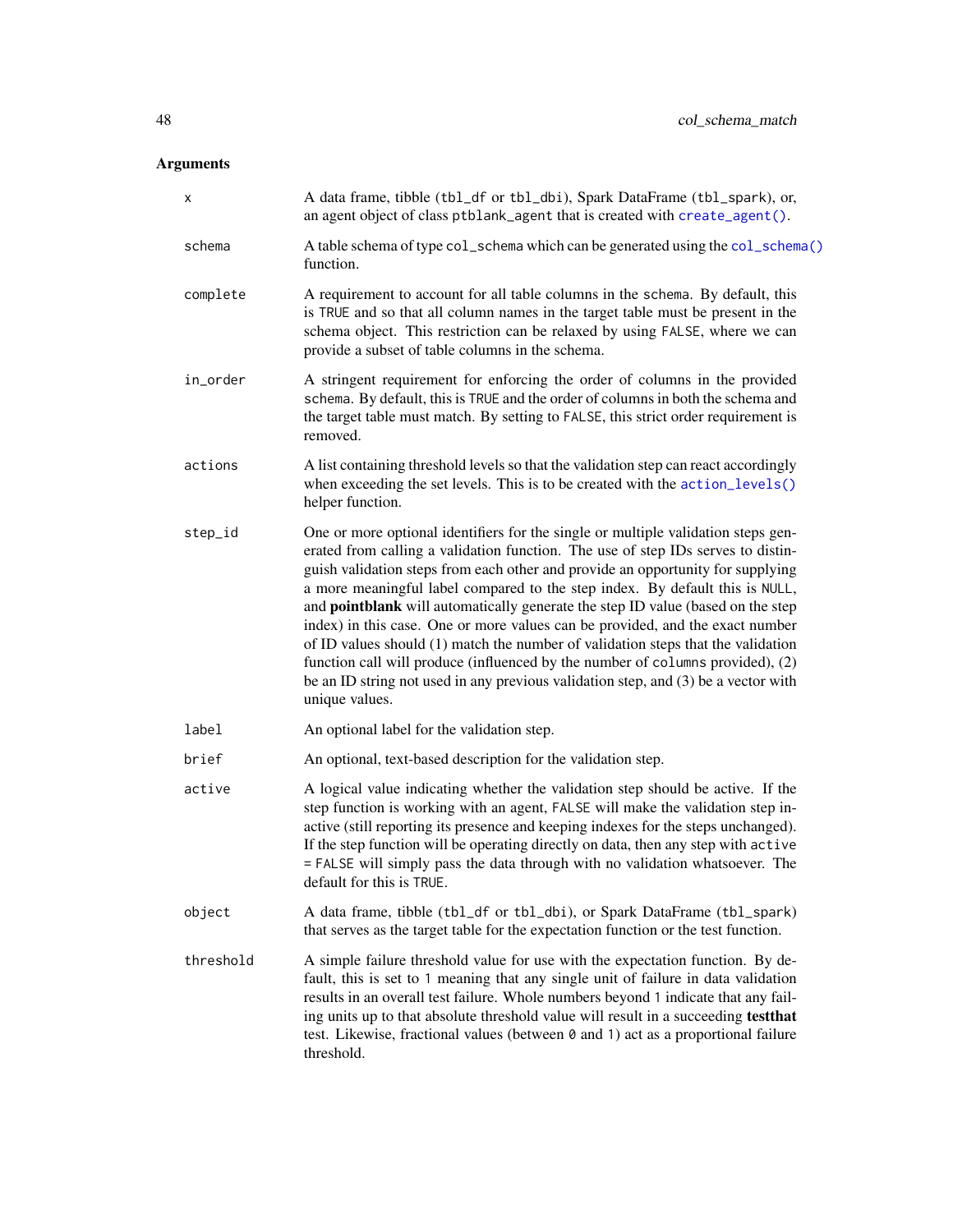#### Details

Often, we will want to specify actions for the validation. This argument, present in every validation function, takes a specially-crafted list object that is best produced by the [action\\_levels\(\)](#page-2-0) function. Read that function's documentation for the lowdown on how to create reactions to abovethreshold failure levels in validation. The basic gist is that you'll want at least a single threshold level (specified as either the fraction of test units failed, or, an absolute value), often using the warn\_at argument. Using action\_levels(warn\_at = 1) or action\_levels(stop\_at = 1) are good choices depending on the situation (the first produces a warning, the other stop()s).

Want to describe this validation step in some detail? Keep in mind that this is only useful if  $x$  is an *agent*. If that's the case, brief the agent with some text that fits. Don't worry if you don't want to do it. The *autobrief* protocol is kicked in when brief = NULL and a simple brief will then be automatically generated.

#### Value

For the validation function, the return value is either a ptblank\_agent object or a table object (depending on whether an agent object or a table was passed to x). The expectation function invisibly returns its input but, in the context of testing data, the function is called primarily for its potential side-effects (e.g., signaling failure). The test function returns a logical value.

### Function ID

2-24

### See Also

```
Other validation functions: col_exists(), col_is_character(), col_is_date(), col_is_factor(),
col_is_integer(), col_is_logical(), col_is_numeric(), col_is_posix(), col_vals_between(),
col_vals_equal(), col_vals_expr(), col_vals_gte(), col_vals_gt(), col_vals_in_set(),
col_vals_lte(), col_vals_lt(), col_vals_not_between(), col_vals_not_equal(), col_vals_not_in_set(),
col_vals_not_null(), col_vals_null(), col_vals_regex(), conjointly(), rows_distinct()
```

```
# For all examples here, we'll use
# a simple table with two columns:
# one `integer` (`a`) and the other
# `character` (`b`); the following
# examples will validate that the
# table columns abides match a schema
# object as created by `col_schema()`
tb1 < -dplyr::tibble(
   a = 1:5,
   b = letters[1:5])
tbl
```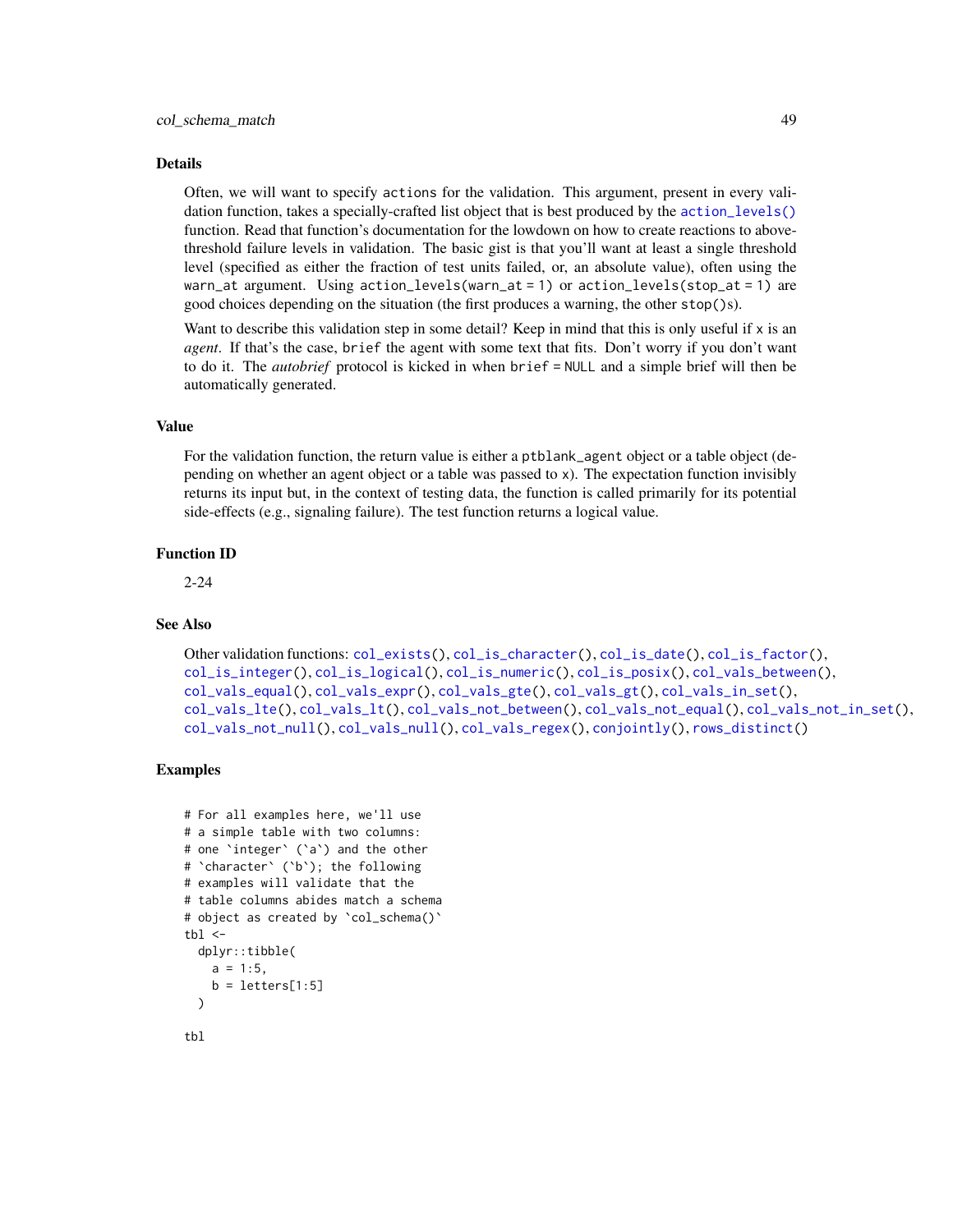50 col\_schema\_match

```
# Create a column schema object with
# the helper function 'col_schema()'
# that describes the columns and
# their types (in the expected order)
schema_obj <-
 col_schema(
   a = "interger",b = "character"
  \lambda# A: Using an `agent` with validation
# functions and then 'interrogate()'
# Validate that the schema object
# `schema_obj` exactly defines
# the column names and column types
agent <-
  create_agent(tbl) %>%
  col_schema_match(schema_obj) %>%
  interrogate()
# Determine if this validation
# had no failing test units (there is
# a single test unit governed by
# whether there is a match)
all_passed(agent)
# Calling `agent` in the console
# prints the agent's report; but we
# can get a `gt_tbl` object directly
# with `get_agent_report(agent)`
# B: Using the validation function
# directly on the data (no `agent`)
# This way of using validation functions
# acts as a data filter: data is passed
# through but should `stop()` if there
# is a single test unit failing; the
# behavior of side effects can be
# customized with the `actions` option
tbl %>% col_schema_match(schema_obj)
# C: Using the expectation function
# With the `expect_*()` form, we would
# typically perform one validation at a
# time; this is primarily used in
# testthat tests
expect_col_schema_match(tbl, schema_obj)
```
# D: Using the test function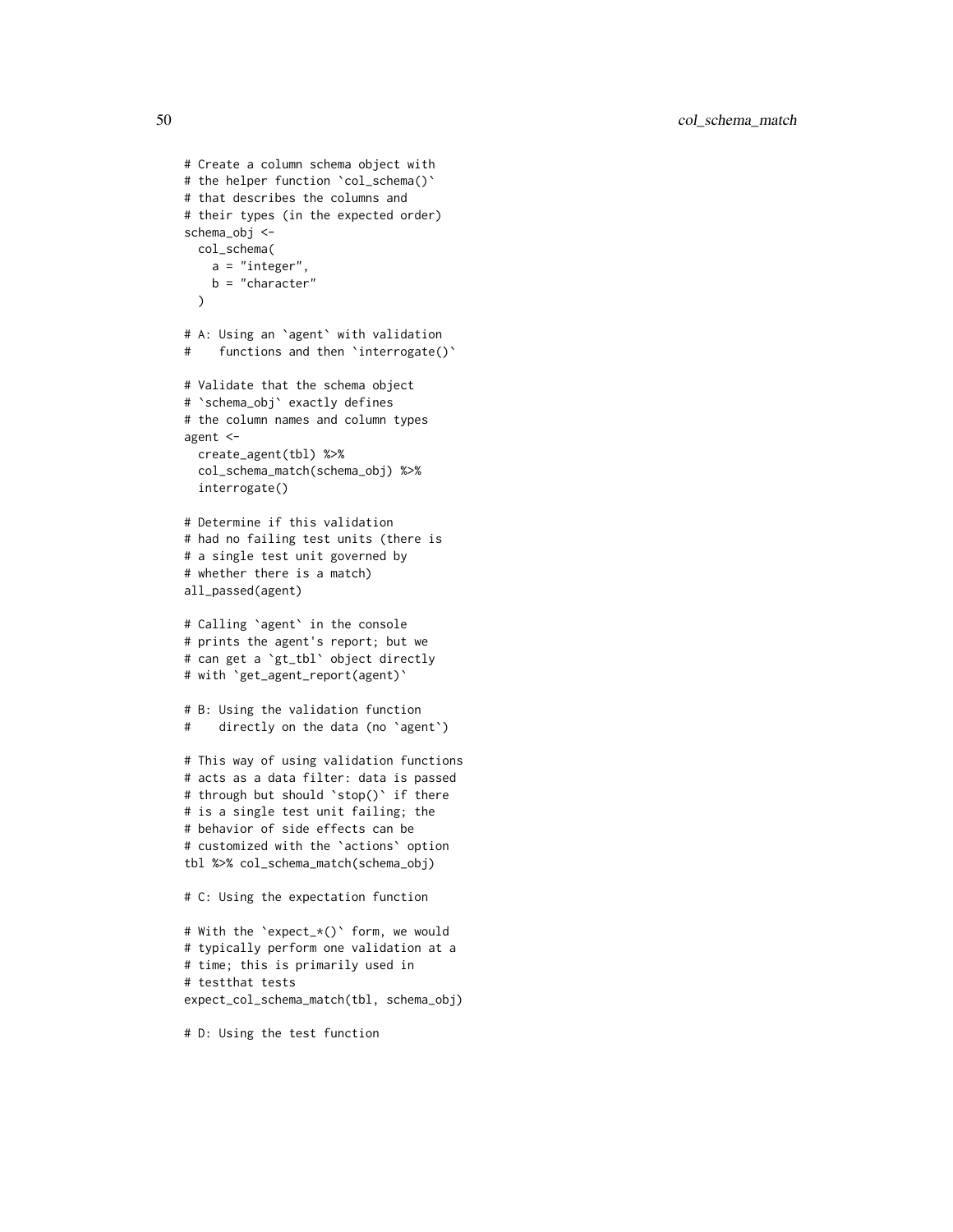col\_vals\_between 51

```
# With the `test_*()` form, we should
# get a single logical value returned
# to us
tbl %>% test_col_schema_match(schema_obj)
```
<span id="page-50-0"></span>col\_vals\_between *Are column data between two specified values?*

### Description

The col\_vals\_between() validation function, the expect\_col\_vals\_between() expectation function, and the test\_col\_vals\_between() test function all check whether column values in a table fall within a range. The range specified with three arguments: left, right, and inclusive. The left and right values specify the lower and upper bounds. The bounds can be specified as single, literal values or as column names given in vars(). The inclusive argument, as a vector of two logical values relating to left and right, states whether each bound is inclusive or not. The default is c(TRUE,TRUE), where both endpoints are inclusive (i.e., [left, right]). For partially-unbounded versions of this function, we can use the [col\\_vals\\_lt\(\)](#page-76-0), [col\\_vals\\_lte\(\)](#page-80-0), [col\\_vals\\_gt\(\)](#page-63-0), or [col\\_vals\\_gte\(\)](#page-68-0) validation functions. The validation function can be used directly on a data table or with an *agent* object (technically, a ptblank\_agent object) whereas the expectation and test functions can only be used with a data table. The types of data tables that can be used include data frames, tibbles, database tables (tbl\_dbi), and Spark DataFrames (tbl\_spark). Each validation step or expectation will operate over a single test unit, which is whether the column is an integertype column or not. Each validation step or expectation will operate over the number of test units that is equal to the number of rows in the table (after any preconditions have been applied).

#### Usage

```
col_vals_between(
  x,
  columns,
  left,
  right,
  inclusive = c(TRUE, TRUE),
  na_pass = FALSE,
  preconditions = NULL,
  actions = NULL,
  step_id = NULL,label = NULL,brief = NULL,
  active = TRUE
)
expect_col_vals_between(
  object,
  columns,
```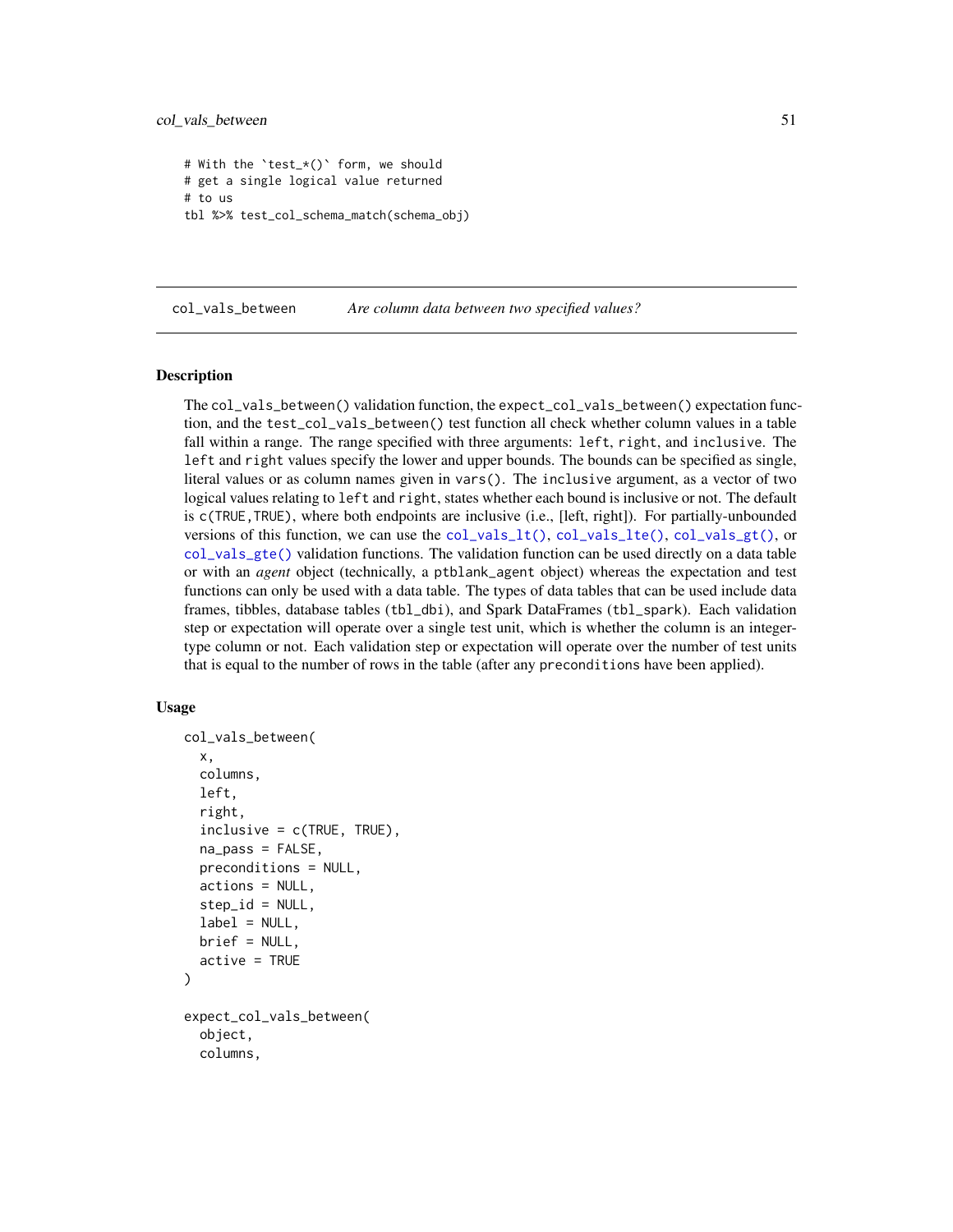```
left,
 right,
 inclusive = c(TRUE, TRUE),
 na_pass = FALSE,
 preconditions = NULL,
 threshold = 1
\mathcal{L}test_col_vals_between(
 object,
 columns,
 left,
 right,
  inclusive = c(TRUE, TRUE),
 na_pass = FALSE,
 preconditions = NULL,
  threshold = 1
```
# $\mathcal{L}$

# Arguments

| X             | A data frame, tibble (tbl_df or tbl_dbi), Spark DataFrame (tbl_spark), or,<br>an agent object of class ptblank_agent that is created with create_agent().                                                                                                                                                                                |
|---------------|------------------------------------------------------------------------------------------------------------------------------------------------------------------------------------------------------------------------------------------------------------------------------------------------------------------------------------------|
| columns       | The column (or a set of columns, provided as a character vector) to which this<br>validation should be applied.                                                                                                                                                                                                                          |
| left          | The lower bound for the range. The validation includes this bound value (if the<br>first element in inclusive is TRUE) in addition to values greater than left. This<br>can be a single value or a compatible column given in vars().                                                                                                    |
| right         | The upper bound for the range. The validation includes this bound value (if the<br>second element in inclusive is TRUE) in addition to values lower than right.<br>This can be a single value or a compatible column given in vars().                                                                                                    |
| inclusive     | A two-element logical value that indicates whether the left and right bounds<br>should be inclusive. By default, both bounds are inclusive.                                                                                                                                                                                              |
| na_pass       | Should any encountered NA values be considered as passing test units? This is<br>by default FALSE. Set to TRUE to give NAs a pass.                                                                                                                                                                                                       |
| preconditions | expressions used for mutating the input table before proceeding with the valida-<br>tion. This is ideally as a one-sided R formula using a leading $\sim$ . In the formula<br>representation, the . serves as the input data table to be transformed (e.g., $\sim$ .<br>% $>>$ dplyr:: mutate(col = col + 10).                           |
| actions       | A list containing threshold levels so that the validation step can react accordingly<br>when exceeding the set levels. This is to be created with the action_levels()<br>helper function.                                                                                                                                                |
| step_id       | One or more optional identifiers for the single or multiple validation steps gen-<br>erated from calling a validation function. The use of step IDs serves to distin-<br>guish validation steps from each other and provide an opportunity for supplying<br>a more meaningful label compared to the step index. By default this is NULL, |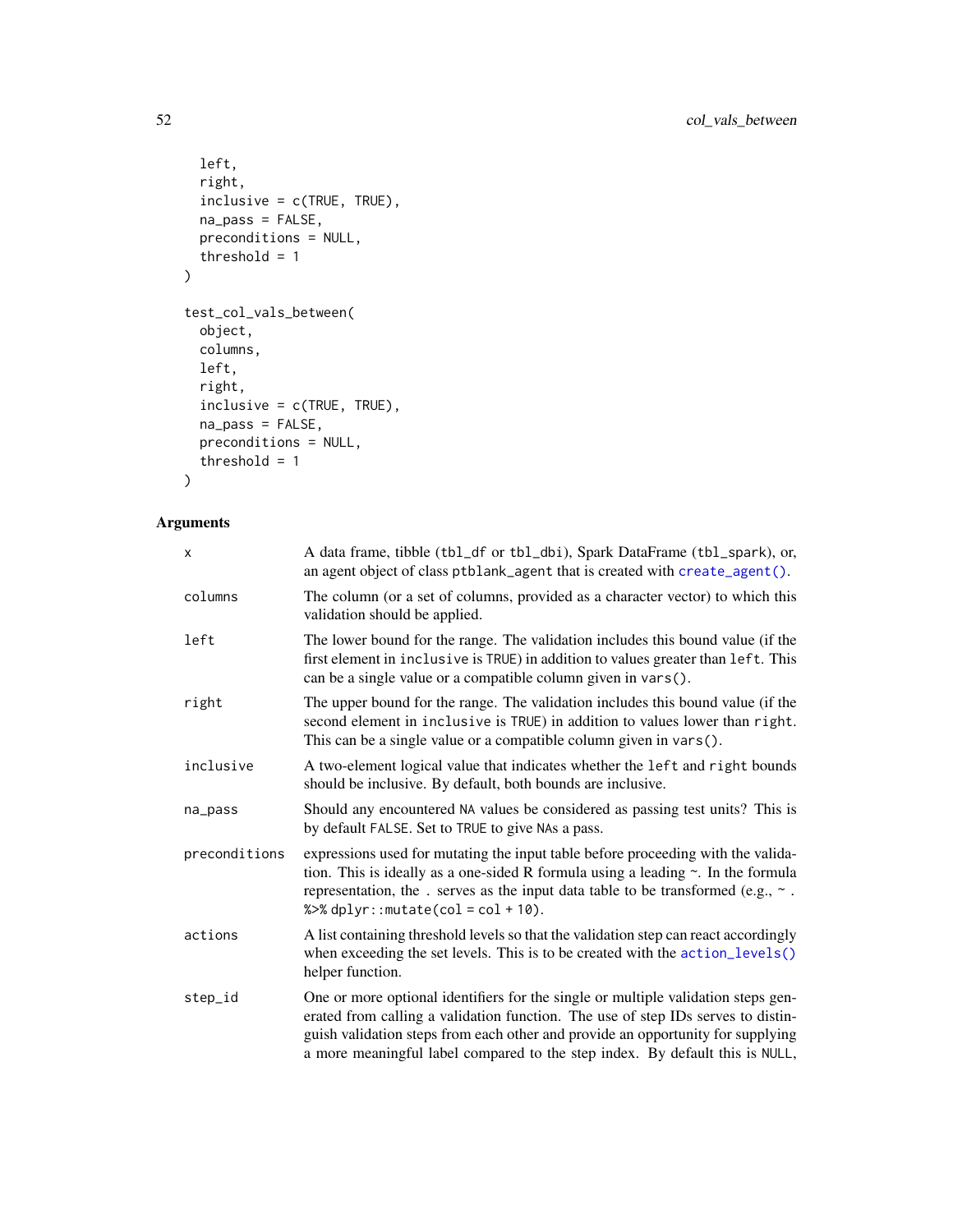|           | and <b>pointblank</b> will automatically generate the step ID value (based on the step<br>index) in this case. One or more values can be provided, and the exact number<br>of ID values should (1) match the number of validation steps that the validation<br>function call will produce (influenced by the number of columns provided), (2)<br>be an ID string not used in any previous validation step, and $(3)$ be a vector with<br>unique values.     |
|-----------|-------------------------------------------------------------------------------------------------------------------------------------------------------------------------------------------------------------------------------------------------------------------------------------------------------------------------------------------------------------------------------------------------------------------------------------------------------------|
| label     | An optional label for the validation step.                                                                                                                                                                                                                                                                                                                                                                                                                  |
| brief     | An optional, text-based description for the validation step.                                                                                                                                                                                                                                                                                                                                                                                                |
| active    | A logical value indicating whether the validation step should be active. If the<br>step function is working with an agent, FALSE will make the validation step in-<br>active (still reporting its presence and keeping indexes for the steps unchanged).<br>If the step function will be operating directly on data, then any step with active<br>= FALSE will simply pass the data through with no validation whatsoever. The<br>default for this is TRUE. |
| object    | A data frame, tibble (tbl_df or tbl_dbi), or Spark DataFrame (tbl_spark)<br>that serves as the target table for the expectation function or the test function.                                                                                                                                                                                                                                                                                              |
| threshold | A simple failure threshold value for use with the expectation function. By de-<br>fault, this is set to 1 meaning that any single unit of failure in data validation<br>results in an overall test failure. Whole numbers beyond 1 indicate that any fail-<br>ing units up to that absolute threshold value will result in a succeeding test that<br>test. Likewise, fractional values (between 0 and 1) act as a proportional failure<br>threshold.        |
|           |                                                                                                                                                                                                                                                                                                                                                                                                                                                             |

#### Details

If providing multiple column names to columns, the result will be an expansion of validation steps to that number of column names (e.g., vars(col\_a,col\_b) will result in the entry of two validation steps). Aside from column names in quotes and in vars(), tidyselect helper functions are available for specifying columns. They are: starts\_with(), ends\_with(), contains(), matches(), and everything().

This validation function supports special handling of NA values. The na\_pass argument will determine whether an NA value appearing in a test unit should be counted as a *pass* or a *fail*. The default of na\_pass = FALSE means that any NAs encountered will accumulate failing test units.

Having table preconditions means **pointblank** will mutate the table just before interrogation. Such a table mutation is isolated in scope to the validation step(s) produced by the validation function call. Using dplyr code is suggested here since the statements can be translated to SQL if necessary. The code is most easily supplied as a one-sided **R** formula (using a leading  $\sim$ ). In the formula representation, the . serves as the input data table to be transformed (e.g.,  $\sim$  .  $\gg\$ dplyr::mutate(col\_a = col\_b + 10)). Alternatively, a function could instead be supplied (e.g.,  $function(x)$  dplyr::mutate(x,col\_a = col\_b + 10)).

Often, we will want to specify actions for the validation. This argument, present in every validation function, takes a specially-crafted list object that is best produced by the [action\\_levels\(\)](#page-2-0) function. Read that function's documentation for the lowdown on how to create reactions to abovethreshold failure levels in validation. The basic gist is that you'll want at least a single threshold level (specified as either the fraction of test units failed, or, an absolute value), often using the warn\_at argument. This is especially true when x is a table object because, otherwise, nothing happens. For the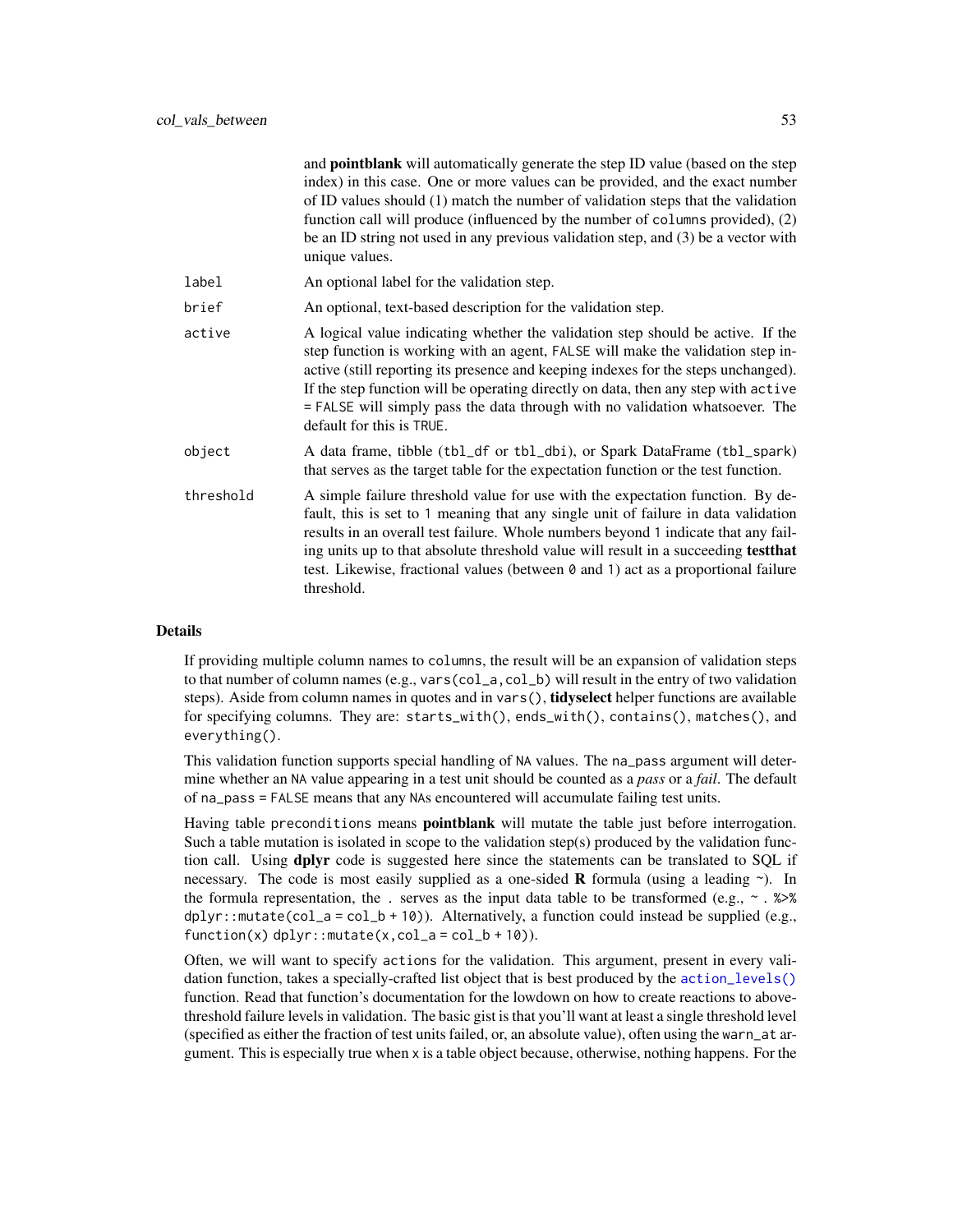$col\_vals^*()$ -type functions, using action\_levels(warn\_at = 0.25) or action\_levels(stop\_at = 0.25) are good choices depending on the situation (the first produces a warning when a quarter of the total test units fails, the other stop()s at the same threshold level).

Want to describe this validation step in some detail? Keep in mind that this is only useful if x is an *agent*. If that's the case, brief the agent with some text that fits. Don't worry if you don't want to do it. The *autobrief* protocol is kicked in when brief = NULL and a simple brief will then be automatically generated.

### Value

For the validation function, the return value is either a ptblank\_agent object or a table object (depending on whether an agent object or a table was passed to x). The expectation function invisibly returns its input but, in the context of testing data, the function is called primarily for its potential side-effects (e.g., signaling failure). The test function returns a logical value.

### Function ID

2-7

### See Also

The analogue to this function: [col\\_vals\\_not\\_between\(\)](#page-85-0).

```
Other validation functions: col_exists(), col_is_character(), col_is_date(), col_is_factor(),
col_is_integer(), col_is_logical(), col_is_numeric(), col_is_posix(), col_schema_match(),
col_vals_equal(), col_vals_expr(), col_vals_gte(), col_vals_gt(), col_vals_in_set(),
col_vals_lte(), col_vals_lt(), col_vals_not_between(), col_vals_not_equal(), col_vals_not_in_set(),
col_vals_not_null(), col_vals_null(), col_vals_regex(), conjointly(), rows_distinct()
```

```
# The `small_table` dataset in the
# package has a column of numeric
# values in `c` (there are a few NAs
# in that column); the following
# examples will validate the values
# in that numeric column
# A: Using an `agent` with validation
# functions and then 'interrogate()'
# Validate that values in column `c`
# are all between `1` and `9`; because
# there are NA values, we'll choose to
# let those pass validation by setting
# `na_pass = TRUE`
agent <-
 create_agent(small_table) %>%
 col_vals_between(
   vars(c), 1, 9, na_pass = TRUE
 ) %>%
```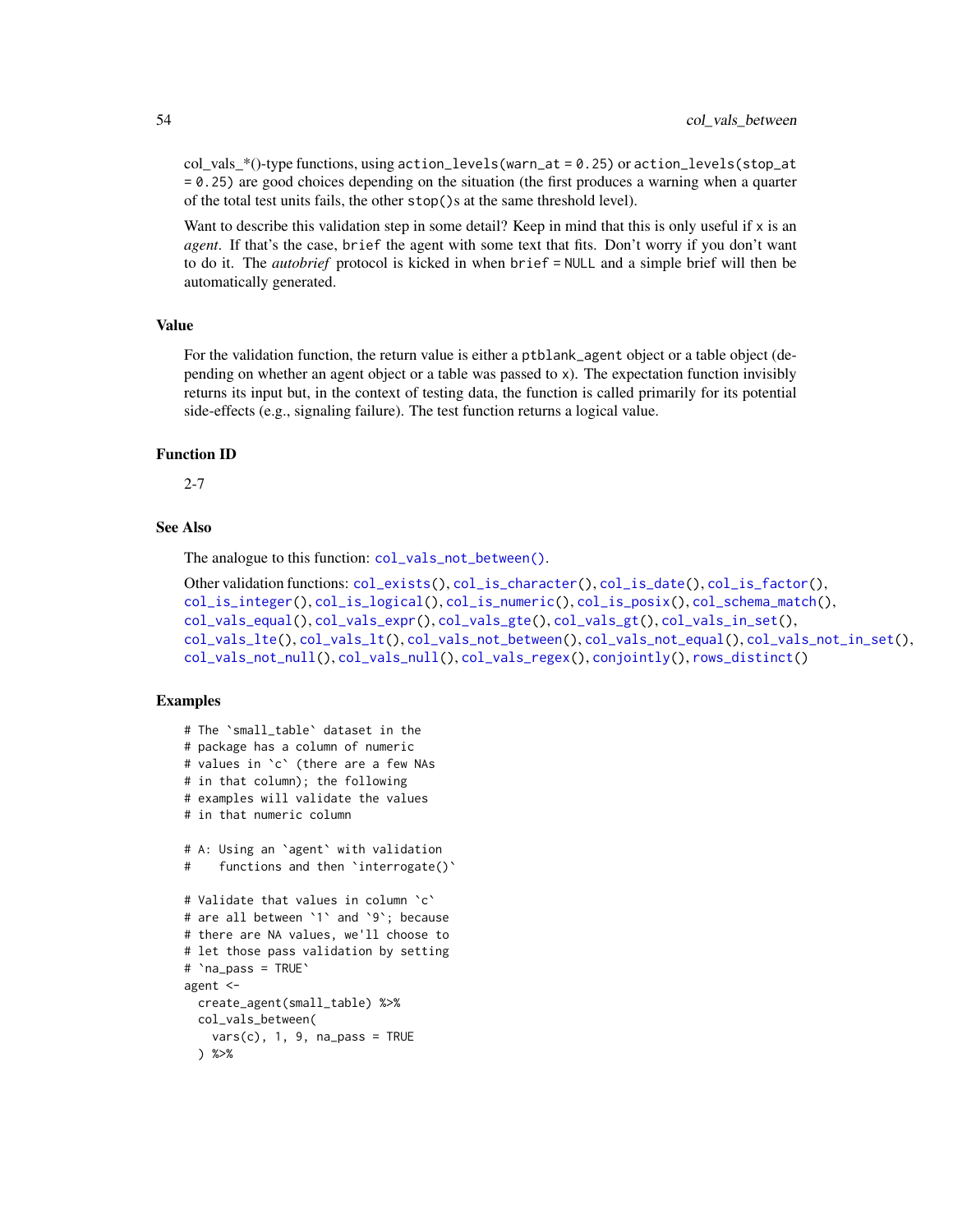### col\_vals\_between 55

interrogate()

```
# Determine if this validation
# had no failing test units (there
# are 13 test units, one for each row)
all_passed(agent)
# Calling
`agent
` in the console
# prints the agent's report; but we
# can get a
`gt_tbl
` object directly
# with
`get_agent_report(agent)
`
# B: Using the validation function
# directly on the data (no
`agent
`
)
# This way of using validation functions
# acts as a data filter: data is passed
# through but should
`stop()
` if there
# is a single test unit failing; the
# behavior of side effects can be
# customized with the
`actions
` option
small_table %>%
 col_vals_between(
   vars(c), 1, 9, na_pass = TRUE
  ) %>%
  dplyr::pull(c)
# C: Using the expectation function
# With the
`expect_*()
` form, we would
# typically perform one validation at a
# time; this is primarily used in
# testthat tests
expect_col_vals_between(
  small_table, vars(c), 1, 9,
  na_pass = TRUE
\lambda# D: Using the test function
# With the
`test_*()
` form, we should
# get a single logical value returned
# to us
small_table %>%
  test_col_vals_between(
    vars(c), 1, 9,
   na_pass = TRUE
  \lambda# An additional note on the bounds for
# this function: they are inclusive by
# default (i.e., values of exactly 1
```

```
# and 9 will pass); we can modify the
```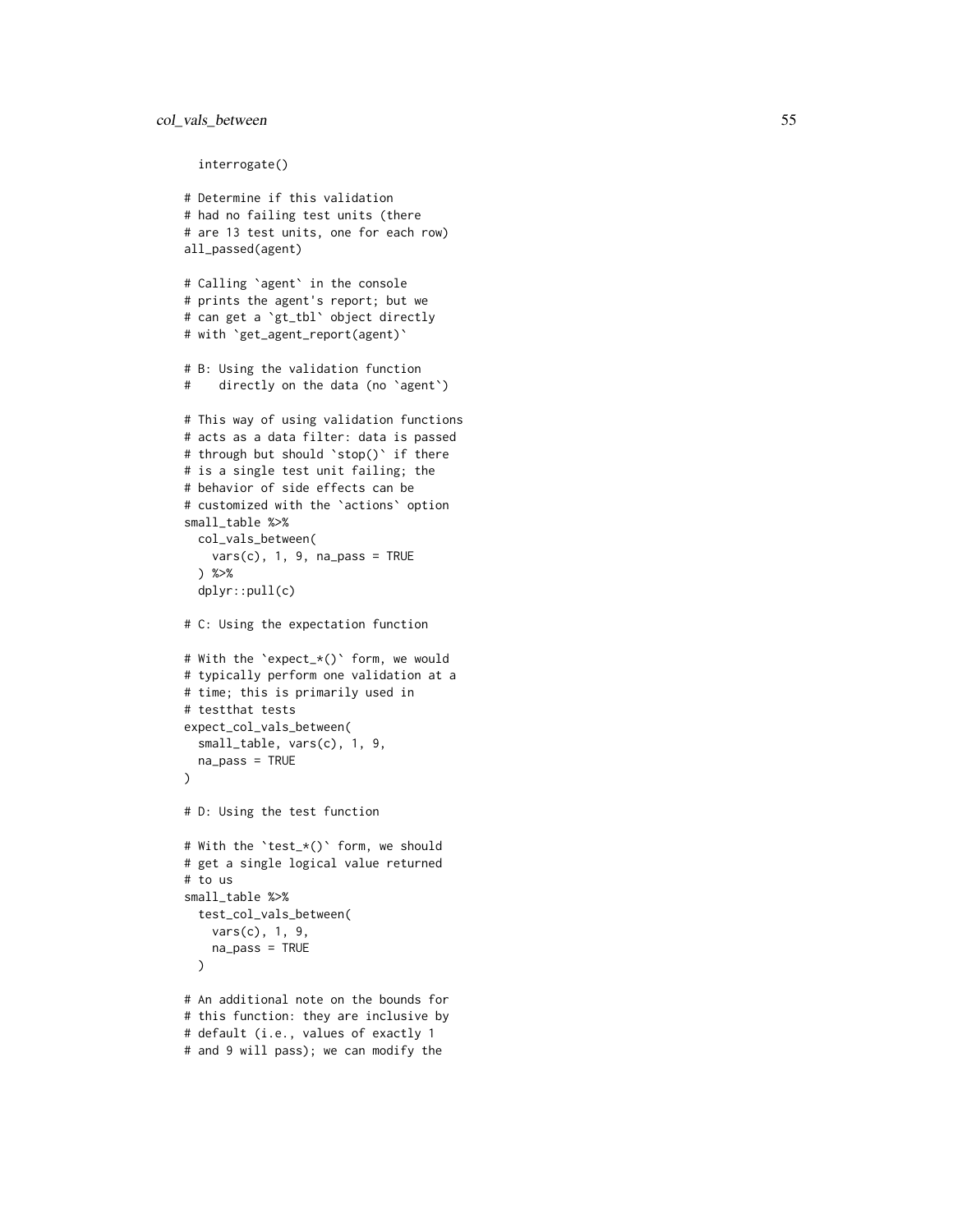```
# inclusiveness of the upper and lower
# bounds with the `inclusive` option,
# which is a length-2 logical vector
# Testing with the upper bound being
# non-inclusive, we get `FALSE` since
# two values are `9` and they now fall
# outside of the upper (or right) bound
small_table %>%
 test_col_vals_between(
    vars(c), 1, 9,
    inclusive = c(TRUE, FALSE),
   na_pass = TRUE
 )
```
<span id="page-55-0"></span>col\_vals\_equal *Are column data equal to a specified value?*

### Description

The col\_vals\_equal() validation function, the expect\_col\_vals\_equal() expectation function, and the test\_col\_vals\_equal() test function all check whether column values in a table are equal to a specified value. The value can be specified as a single, literal value or as a column name given in vars(). The validation function can be used directly on a data table or with an *agent* object (technically, a ptblank\_agent object) whereas the expectation and test functions can only be used with a data table. The types of data tables that can be used include data frames, tibbles, database tables (tbl\_dbi), and Spark DataFrames (tbl\_spark). Each validation step or expectation will operate over the number of test units that is equal to the number of rows in the table (after any preconditions have been applied).

#### Usage

```
col_vals_equal(
  x,
  columns,
  value,
  na_pass = FALSE,
  preconditions = NULL,
  actions = NULL,
  step_id = NULL,label = NULL,brief = NULL,active = TRUE)
expect_col_vals_equal(
  object,
```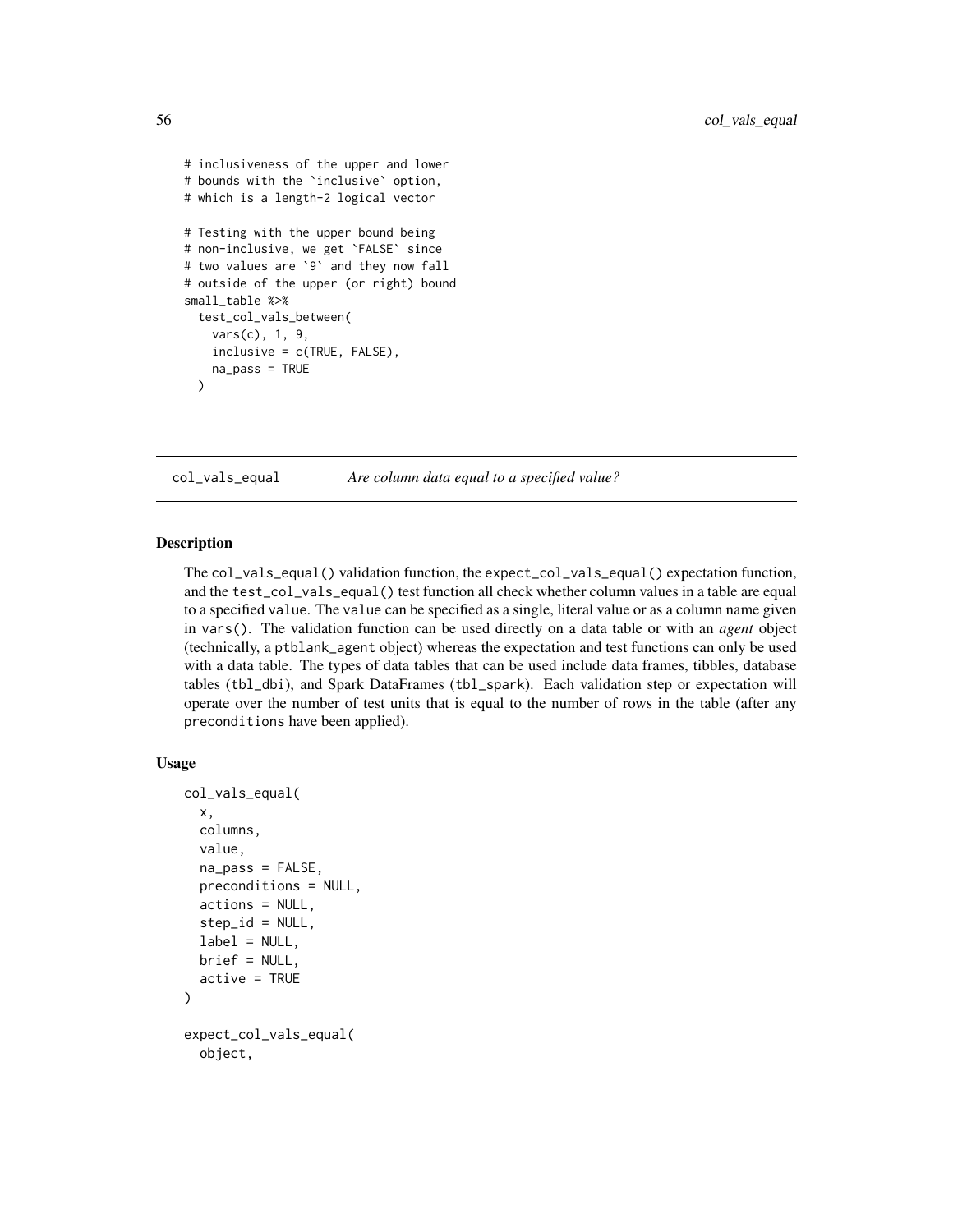## col\_vals\_equal 57

```
columns,
  value,
  na_pass = FALSE,
  preconditions = NULL,
  threshold = 1
\mathcal{L}test_col_vals_equal(
  object,
  columns,
  value,
  na_pass = FALSE,
  preconditions = NULL,
  threshold = 1
\mathcal{L}
```
## Arguments

| X             | A data frame, tibble (tbl_df or tbl_dbi), Spark DataFrame (tbl_spark), or,<br>an agent object of class ptblank_agent that is created with create_agent().                                                                                                                                                                                                                                                                                                                                                                                                                                                                                                                                                                                                                                  |
|---------------|--------------------------------------------------------------------------------------------------------------------------------------------------------------------------------------------------------------------------------------------------------------------------------------------------------------------------------------------------------------------------------------------------------------------------------------------------------------------------------------------------------------------------------------------------------------------------------------------------------------------------------------------------------------------------------------------------------------------------------------------------------------------------------------------|
| columns       | The column (or a set of columns, provided as a character vector) to which this<br>validation should be applied.                                                                                                                                                                                                                                                                                                                                                                                                                                                                                                                                                                                                                                                                            |
| value         | A numeric value used to test for equality.                                                                                                                                                                                                                                                                                                                                                                                                                                                                                                                                                                                                                                                                                                                                                 |
| na_pass       | Should any encountered NA values be considered as passing test units? This is<br>by default FALSE. Set to TRUE to give NAs a pass.                                                                                                                                                                                                                                                                                                                                                                                                                                                                                                                                                                                                                                                         |
| preconditions | expressions used for mutating the input table before proceeding with the valida-<br>tion. This is ideally as a one-sided R formula using a leading $\sim$ . In the formula<br>representation, the . serves as the input data table to be transformed (e.g., $\sim$ .<br>% $>$ % dplyr:: mutate(col = col + 10).                                                                                                                                                                                                                                                                                                                                                                                                                                                                            |
| actions       | A list containing threshold levels so that the validation step can react accordingly<br>when exceeding the set levels. This is to be created with the action_levels()<br>helper function.                                                                                                                                                                                                                                                                                                                                                                                                                                                                                                                                                                                                  |
| step_id       | One or more optional identifiers for the single or multiple validation steps gen-<br>erated from calling a validation function. The use of step IDs serves to distin-<br>guish validation steps from each other and provide an opportunity for supplying<br>a more meaningful label compared to the step index. By default this is NULL,<br>and pointblank will automatically generate the step ID value (based on the step<br>index) in this case. One or more values can be provided, and the exact number<br>of ID values should (1) match the number of validation steps that the validation<br>function call will produce (influenced by the number of columns provided), (2)<br>be an ID string not used in any previous validation step, and (3) be a vector with<br>unique values. |
| label         | An optional label for the validation step.                                                                                                                                                                                                                                                                                                                                                                                                                                                                                                                                                                                                                                                                                                                                                 |
| brief         | An optional, text-based description for the validation step.                                                                                                                                                                                                                                                                                                                                                                                                                                                                                                                                                                                                                                                                                                                               |
| active        | A logical value indicating whether the validation step should be active. If the<br>step function is working with an agent, FALSE will make the validation step in-<br>active (still reporting its presence and keeping indexes for the steps unchanged).                                                                                                                                                                                                                                                                                                                                                                                                                                                                                                                                   |
|               |                                                                                                                                                                                                                                                                                                                                                                                                                                                                                                                                                                                                                                                                                                                                                                                            |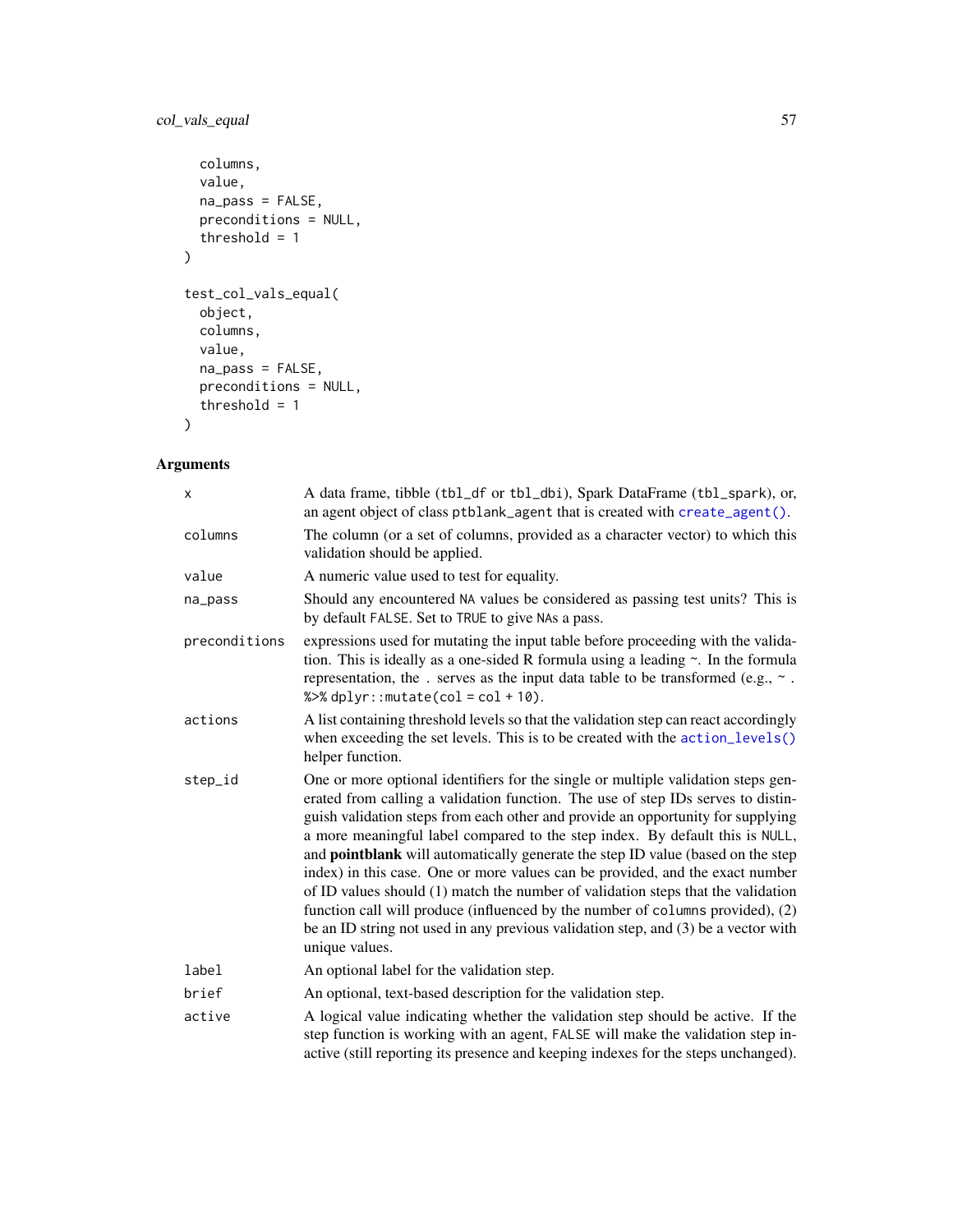|           | If the step function will be operating directly on data, then any step with active<br>= FALSE will simply pass the data through with no validation whatsoever. The<br>default for this is TRUE.                                                                                                                                                                                                                                                             |
|-----------|-------------------------------------------------------------------------------------------------------------------------------------------------------------------------------------------------------------------------------------------------------------------------------------------------------------------------------------------------------------------------------------------------------------------------------------------------------------|
| object    | A data frame, tibble (tbl_df or tbl_dbi), or Spark DataFrame (tbl_spark)<br>that serves as the target table for the expectation function or the test function.                                                                                                                                                                                                                                                                                              |
| threshold | A simple failure threshold value for use with the expectation function. By de-<br>fault, this is set to 1 meaning that any single unit of failure in data validation<br>results in an overall test failure. Whole numbers beyond 1 indicate that any fail-<br>ing units up to that absolute threshold value will result in a succeeding <b>test that</b><br>test. Likewise, fractional values (between 0 and 1) act as a proportional failure<br>threshold. |

If the step function will be operating directly on data, then any step with active

### Details

If providing multiple column names to columns, the result will be an expansion of validation steps to that number of column names (e.g., vars(col\_a,col\_b) will result in the entry of two validation steps). Aside from column names in quotes and in vars(), **tidyselect** helper functions are available for specifying columns. They are: starts\_with(), ends\_with(), contains(), matches(), and everything().

This validation function supports special handling of NA values. The na\_pass argument will determine whether an NA value appearing in a test unit should be counted as a *pass* or a *fail*. The default of na\_pass = FALSE means that any NAs encountered will accumulate failing test units.

Having table preconditions means **pointblank** will mutate the table just before interrogation. Such a table mutation is isolated in scope to the validation step(s) produced by the validation function call. Using **dplyr** code is suggested here since the statements can be translated to SOL if necessary. The code is most easily supplied as a one-sided **R** formula (using a leading  $\sim$ ). In the formula representation, the . serves as the input data table to be transformed (e.g.,  $\sim$  .  $\gg\$  $d$ ghlyr::mutate(col\_a = col\_b + 10)). Alternatively, a function could instead be supplied (e.g.,  $function(x)$  dplyr::mutate $(x, col_a = col_b + 10)$ ).

Often, we will want to specify actions for the validation. This argument, present in every validation function, takes a specially-crafted list object that is best produced by the [action\\_levels\(\)](#page-2-0) function. Read that function's documentation for the lowdown on how to create reactions to abovethreshold failure levels in validation. The basic gist is that you'll want at least a single threshold level (specified as either the fraction of test units failed, or, an absolute value), often using the warn\_at argument. This is especially true when x is a table object because, otherwise, nothing happens. For the  $col\_vals^*()$ -type functions, using action\_levels(warn\_at = 0.25) or action\_levels(stop\_at = 0.25) are good choices depending on the situation (the first produces a warning when a quarter of the total test units fails, the other stop()s at the same threshold level).

Want to describe this validation step in some detail? Keep in mind that this is only useful if x is an *agent*. If that's the case, brief the agent with some text that fits. Don't worry if you don't want to do it. The *autobrief* protocol is kicked in when brief = NULL and a simple brief will then be automatically generated.

#### Value

For the validation function, the return value is either a ptblank\_agent object or a table object (depending on whether an agent object or a table was passed to x). The expectation function invisibly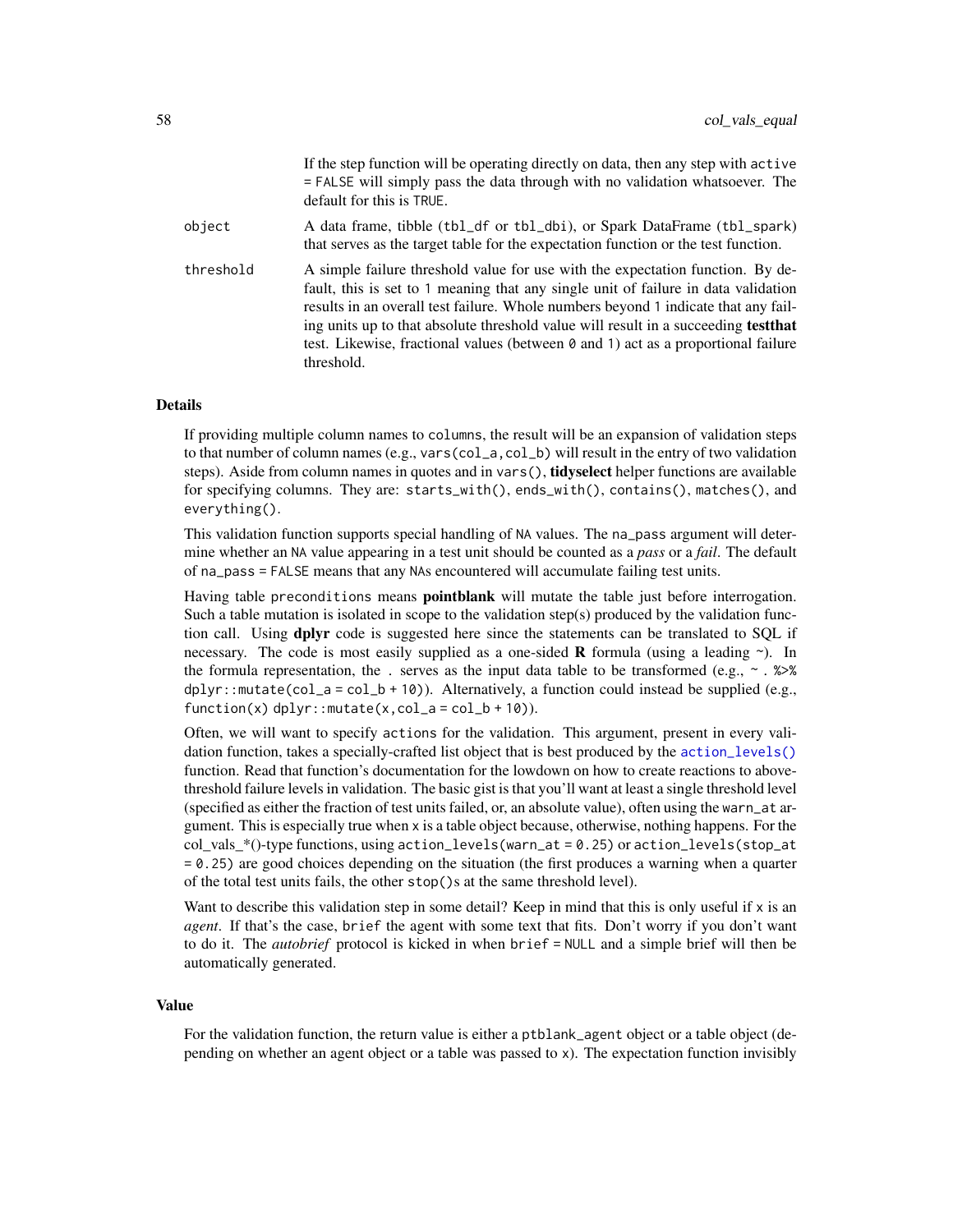### col\_vals\_equal 59

### Function ID

2-3

## See Also

The analogue to this function: [col\\_vals\\_not\\_equal\(\)](#page-90-0).

```
Other validation functions: col_exists(), col_is_character(), col_is_date(), col_is_factor(),
col_is_integer(), col_is_logical(), col_is_numeric(), col_is_posix(), col_schema_match(),
col_vals_between(), col_vals_expr(), col_vals_gte(), col_vals_gt(), col_vals_in_set(),
col_vals_lte(), col_vals_lt(), col_vals_not_between(), col_vals_not_equal(), col_vals_not_in_set(),
col_vals_not_null(), col_vals_null(), col_vals_regex(), conjointly(), rows_distinct()
```

```
# For all of the examples here, we'll
# use a simple table with three numeric
# columns (`a`, `b`, and `c`) and three
# character columns (`d`, `e`, and `f`)
thl < -dplyr::tibble(
   a = c(5, 5, 5, 5, 5, 5),
   b = c(1, 1, 1, 2, 2, 2),
   c = c(1, 1, 1, 2, 2, 2),
   d = LETTERS[c(1:3, 5:7)],
   e = LETTERS[c(1:6)],
    f = LETTERS[c(1:6)])
tbl
# A: Using an `agent` with validation
# functions and then `interrogate()`
# Validate that values in column `a`
# are all equal to the value of `5`
agent <-
  create_agent(tbl) %>%
  col_vals_equal(vars(a), 5) %>%
  interrogate()
# Determine if this validation
# had no failing test units (there
# are 6 test units, one for each row)
all_passed(agent)
# Calling `agent` in the console
# prints the agent's report; but we
# can get a `gt_tbl` object directly
```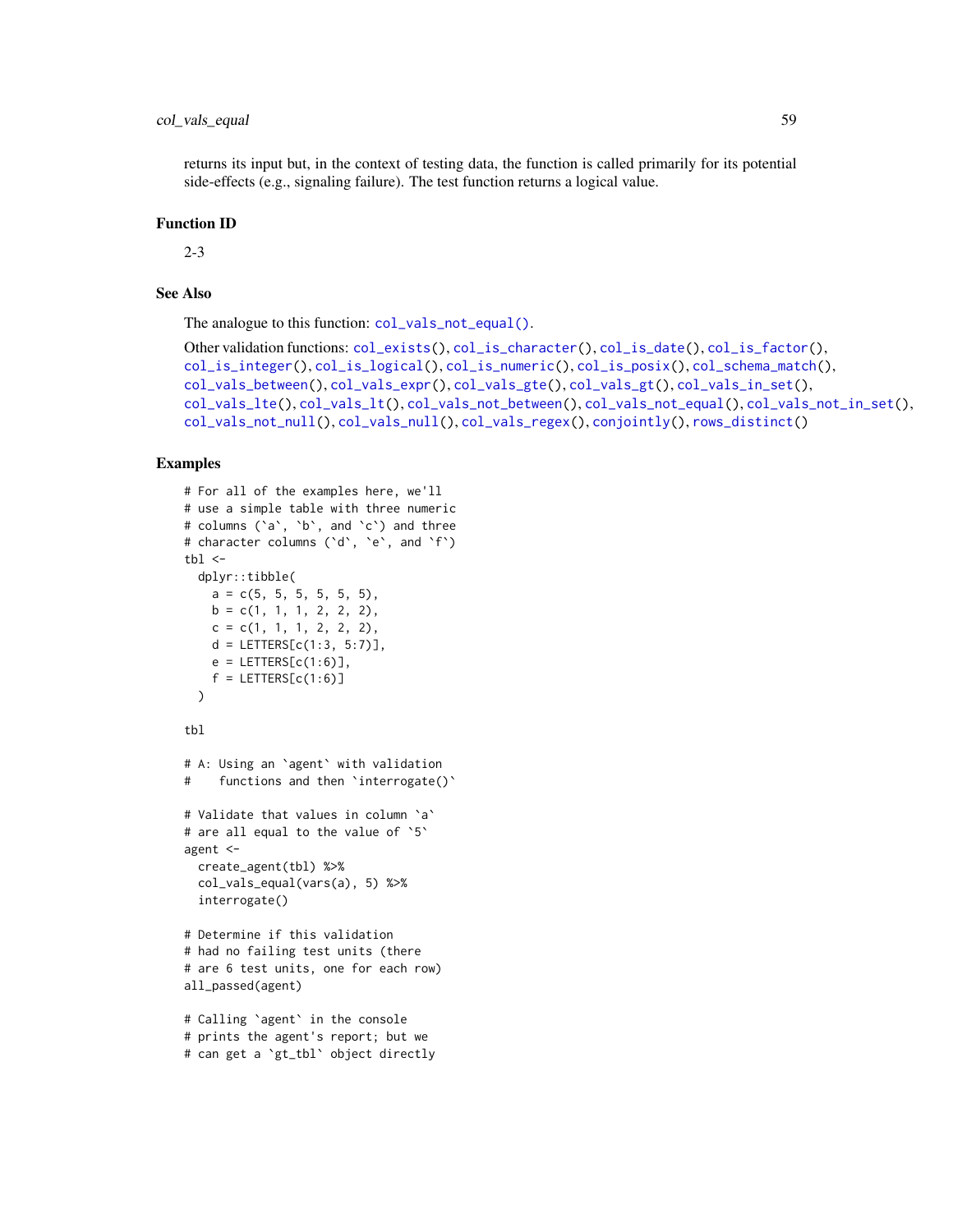```
# with `get_agent_report(agent)`
# B: Using the validation function
# directly on the data (no `agent`)
# This way of using validation functions
# acts as a data filter: data is passed
# through but should `stop()` if there
# is a single test unit failing; the
# behavior of side effects can be
# customized with the `actions` option
tbl %>%
 col_vals_equal(vars(a), 5) %>%
 dplyr::pull(a)
# C: Using the expectation function
# With the `expect_*()` form, we would
# typically perform one validation at a
# time; this is primarily used in
# testthat tests
expect_col_vals_equal(tbl, vars(a), 5)
# D: Using the test function
# With the `test_*()` form, we should
# get a single logical value returned
# to us
test_col_vals_equal(tbl, vars(a), 5)
```
<span id="page-59-0"></span>col\_vals\_expr *Do column data agree with a predicate expression?*

### Description

The col\_vals\_expr() validation function checks for whether column values in a table match a user-defined predicate expression. The validation function can be used directly on a data table or with an *agent* object (technically, a ptblank\_agent object) whereas the expectation and test functions can only be used with a data table. The types of data tables that can be used include data frames, tibbles, database tables (tbl\_dbi), and Spark DataFrames (tbl\_spark). Each validation step or expectation will operate over the number of test units that is equal to the number of rows in the table (after any preconditions have been applied).

#### Usage

```
col_vals_expr(
  x,
  expr,
```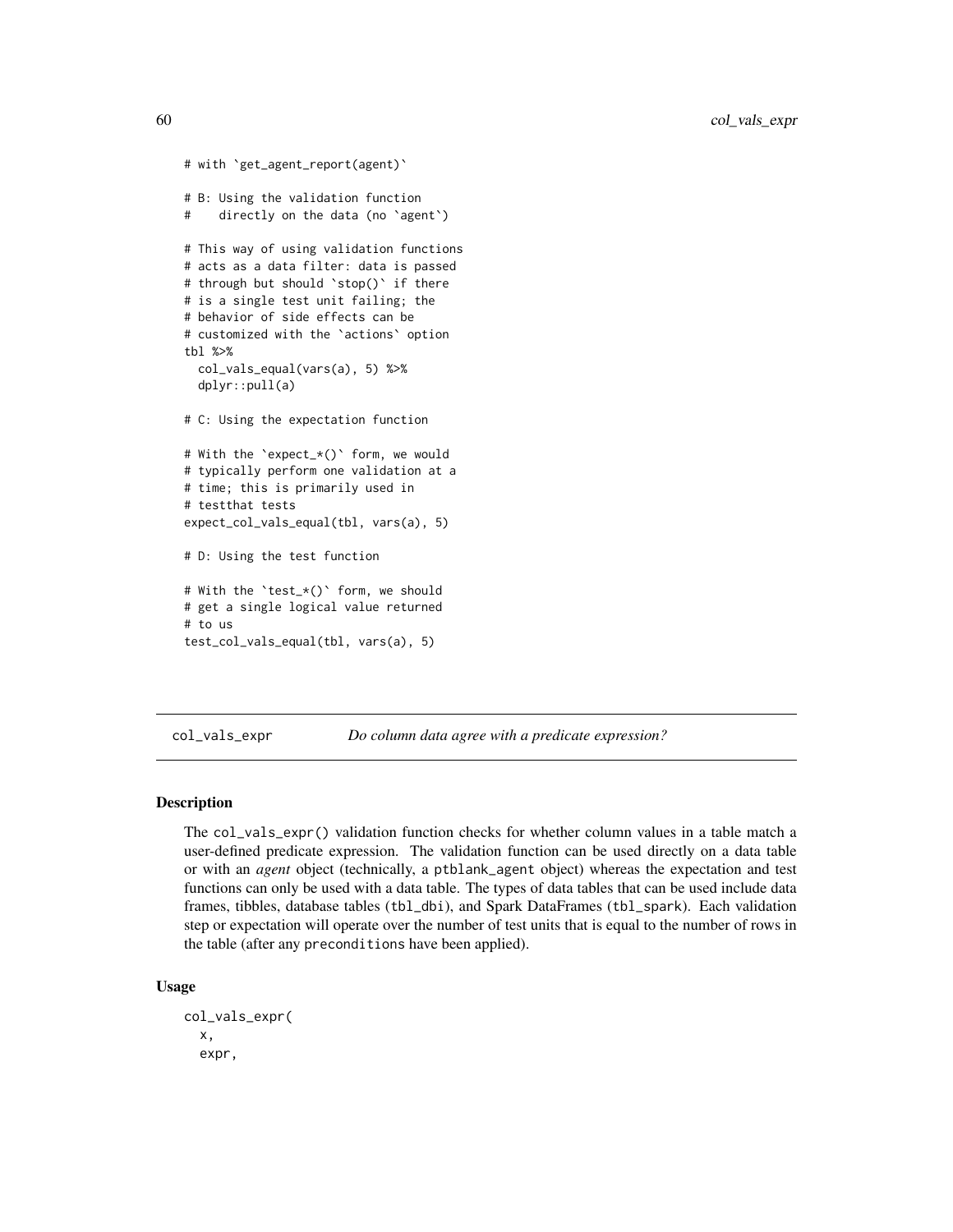```
preconditions = NULL,
 actions = NULL,
 step_id = NULL,label = NULL,brief = NULL,
 active = TRUE
\mathcal{L}expect_col_vals_expr(object, expr, preconditions = NULL, threshold = 1)
test_col_vals_expr(object, expr, preconditions = NULL, threshold = 1)
```
## Arguments

| х             | A data frame, tibble (tbl_df or tbl_dbi), Spark DataFrame (tbl_spark), or,<br>an agent object of class ptblank_agent that is created with create_agent().                                                                                                                                                                                                                                                                                                                                                                                                                                                                                                                                                                                                                                         |
|---------------|---------------------------------------------------------------------------------------------------------------------------------------------------------------------------------------------------------------------------------------------------------------------------------------------------------------------------------------------------------------------------------------------------------------------------------------------------------------------------------------------------------------------------------------------------------------------------------------------------------------------------------------------------------------------------------------------------------------------------------------------------------------------------------------------------|
| expr          | An expression to use for this test. This can either be in the form of a call made<br>with the expr() function or as a one-sided <b>R</b> formula (using a leading $\sim$ ).                                                                                                                                                                                                                                                                                                                                                                                                                                                                                                                                                                                                                       |
| preconditions | expressions used for mutating the input table before proceeding with the valida-<br>tion. This is ideally as a one-sided R formula using a leading $\sim$ . In the formula<br>representation, the . serves as the input data table to be transformed (e.g., $\sim$ .<br>% $>>$ dplyr:: mutate(col = col + 10).                                                                                                                                                                                                                                                                                                                                                                                                                                                                                    |
| actions       | A list containing threshold levels so that the validation step can react accordingly<br>when exceeding the set levels. This is to be created with the action_levels()<br>helper function.                                                                                                                                                                                                                                                                                                                                                                                                                                                                                                                                                                                                         |
| step_id       | One or more optional identifiers for the single or multiple validation steps gen-<br>erated from calling a validation function. The use of step IDs serves to distin-<br>guish validation steps from each other and provide an opportunity for supplying<br>a more meaningful label compared to the step index. By default this is NULL,<br>and <b>pointblank</b> will automatically generate the step ID value (based on the step<br>index) in this case. One or more values can be provided, and the exact number<br>of ID values should (1) match the number of validation steps that the validation<br>function call will produce (influenced by the number of columns provided), (2)<br>be an ID string not used in any previous validation step, and (3) be a vector with<br>unique values. |
| label         | An optional label for the validation step.                                                                                                                                                                                                                                                                                                                                                                                                                                                                                                                                                                                                                                                                                                                                                        |
| brief         | An optional, text-based description for the validation step.                                                                                                                                                                                                                                                                                                                                                                                                                                                                                                                                                                                                                                                                                                                                      |
| active        | A logical value indicating whether the validation step should be active. If the<br>step function is working with an agent, FALSE will make the validation step in-<br>active (still reporting its presence and keeping indexes for the steps unchanged).<br>If the step function will be operating directly on data, then any step with active<br>= FALSE will simply pass the data through with no validation whatsoever. The<br>default for this is TRUE.                                                                                                                                                                                                                                                                                                                                       |
| object        | A data frame, tibble (tbl_df or tbl_dbi), or Spark DataFrame (tbl_spark)<br>that serves as the target table for the expectation function or the test function.                                                                                                                                                                                                                                                                                                                                                                                                                                                                                                                                                                                                                                    |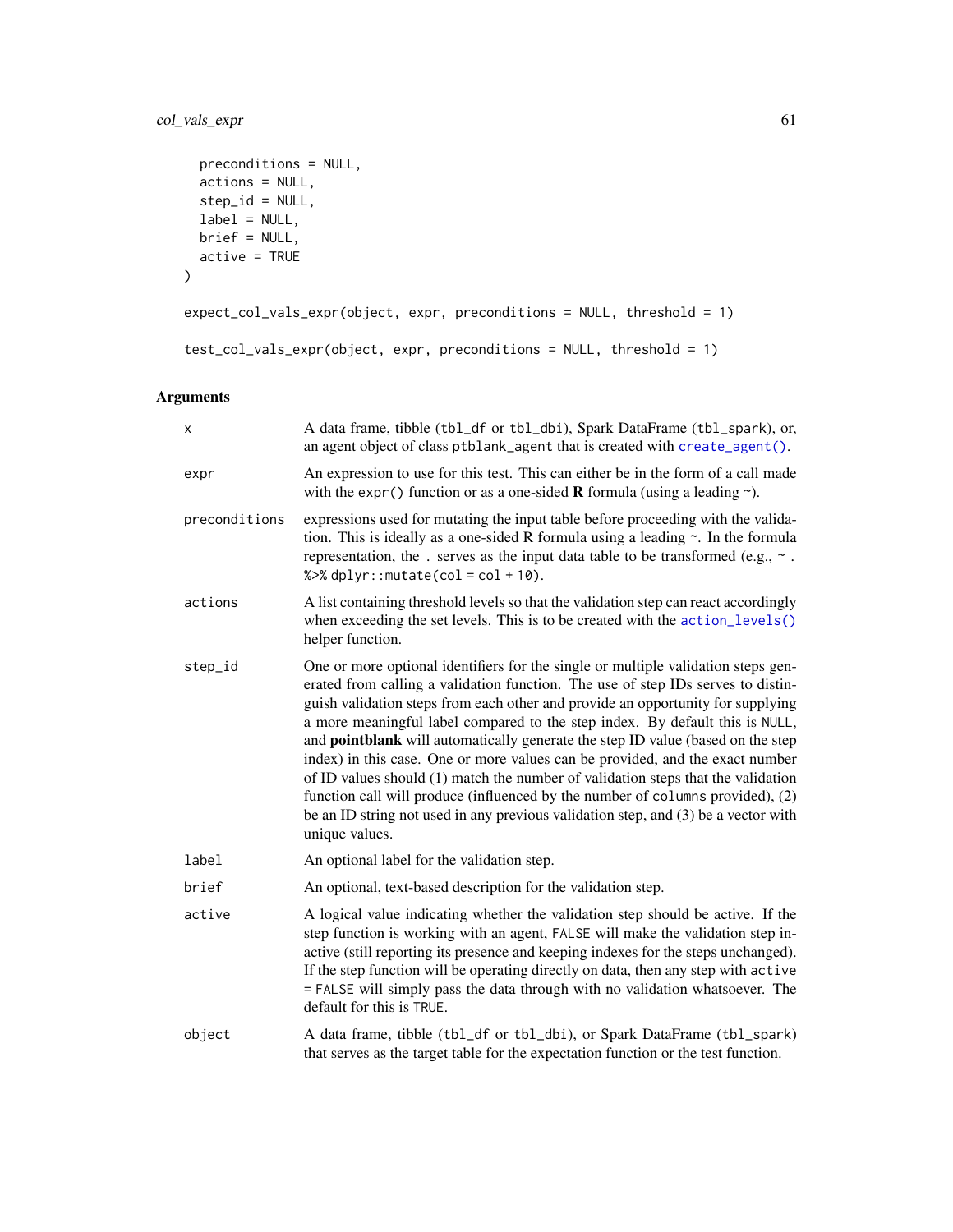threshold A simple failure threshold value for use with the expectation function. By default, this is set to 1 meaning that any single unit of failure in data validation results in an overall test failure. Whole numbers beyond 1 indicate that any failing units up to that absolute threshold value will result in a succeeding testthat test. Likewise, fractional values (between 0 and 1) act as a proportional failure threshold.

### Details

Having table preconditions means pointblank will mutate the table just before interrogation. Such a table mutation is isolated in scope to the validation step(s) produced by the validation function call. Using **dplyr** code is suggested here since the statements can be translated to SQL if necessary. The code is most easily supplied as a one-sided **R** formula (using a leading  $\sim$ ). In the formula representation, the . serves as the input data table to be transformed (e.g.,  $\sim$  .  $\gg$ )% dplyr::mutate(col\_a = col\_b + 10)). Alternatively, a function could instead be supplied (e.g.,  $function(x)$  dplyr::mutate(x,col\_a = col\_b + 10)).

Often, we will want to specify actions for the validation. This argument, present in every validation function, takes a specially-crafted list object that is best produced by the [action\\_levels\(\)](#page-2-0) function. Read that function's documentation for the lowdown on how to create reactions to abovethreshold failure levels in validation. The basic gist is that you'll want at least a single threshold level (specified as either the fraction of test units failed, or, an absolute value), often using the warn\_at argument. This is especially true when x is a table object because, otherwise, nothing happens. For the col\_vals\_\*()-type functions, using action\_levels(warn\_at = 0.25) or action\_levels(stop\_at = 0.25) are good choices depending on the situation (the first produces a warning when a quarter of the total test units fails, the other stop()s at the same threshold level).

Want to describe this validation step in some detail? Keep in mind that this is only useful if  $x$  is an *agent*. If that's the case, brief the agent with some text that fits. Don't worry if you don't want to do it. The *autobrief* protocol is kicked in when brief = NULL and a simple brief will then be automatically generated.

#### Value

For the validation function, the return value is either a ptblank\_agent object or a table object (depending on whether an agent object or a table was passed to x). The expectation function invisibly returns its input but, in the context of testing data, the function is called primarily for its potential side-effects (e.g., signaling failure). The test function returns a logical value.

### Function ID

2-25

### See Also

```
Other validation functions: col_exists(), col_is_character(), col_is_date(), col_is_factor(),
col_is_integer(), col_is_logical(), col_is_numeric(), col_is_posix(), col_schema_match(),
col_vals_between(), col_vals_equal(), col_vals_gte(), col_vals_gt(), col_vals_in_set(),
col_vals_lte(), col_vals_lt(), col_vals_not_between(), col_vals_not_equal(), col_vals_not_in_set(),
col_vals_not_null(), col_vals_null(), col_vals_regex(), conjointly(), rows_distinct()
```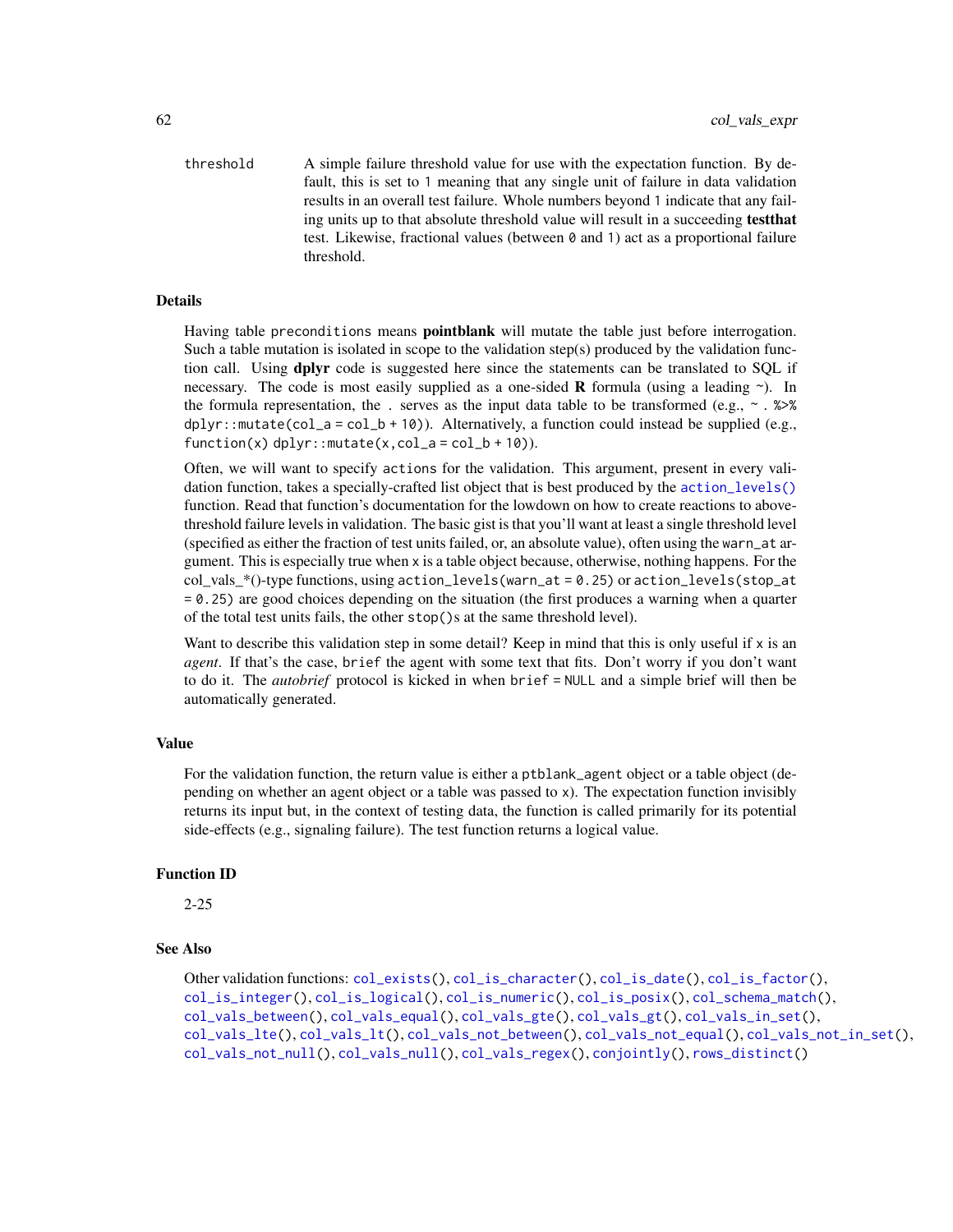### col\_vals\_expr 63

```
# For all of the examples here, we'll
# use a simple table with three numeric
# columns (`a`, `b`, and `c`) and three
# character columns (`d`, `e`, and `f`)
tb1 < -dplyr::tibble(
   a = c(1, 2, 1, 7, 8, 6),b = c(0, 0, 0, 1, 1, 1),c = c(0.5, 0.3, 0.8, 1.4, 1.9, 1.2),)
tbl
# A: Using an
`agent
` with validation
# functions and then
`interrogate()
`
# Validate that values in column
`
a
`
# are integer-like by using the R modulo
# operator and expecting
`
0
`
agent <-
  create_agent(tbl) %>%
  col\_vals\_expr(exp(a % 1 == 0)) %interrogate()
# Determine if this validation
# had no failing test units (there
# are 6 test units, one for each row)
all_passed(agent)
# Calling
`agent
` in the console
# prints the agent's report; but we
# can get a
`gt_tbl
` object directly
# with
`get_agent_report(agent)
`
# B: Using the validation function
# directly on the data (no
`agent
`
)
# This way of using validation functions
# acts as a data filter: data is passed
# through but should
`stop()
` if there
# is a single test unit failing; the
# behavior of side effects can be
# customized with the
`actions
` option
tbl %>%
  col\_vals\_expr(exp(a % 1 == 0)) %dplyr::pull(a)
# C: Using the expectation function
# With the
`expect_*()
` form, we would
# typically perform one validation at a
```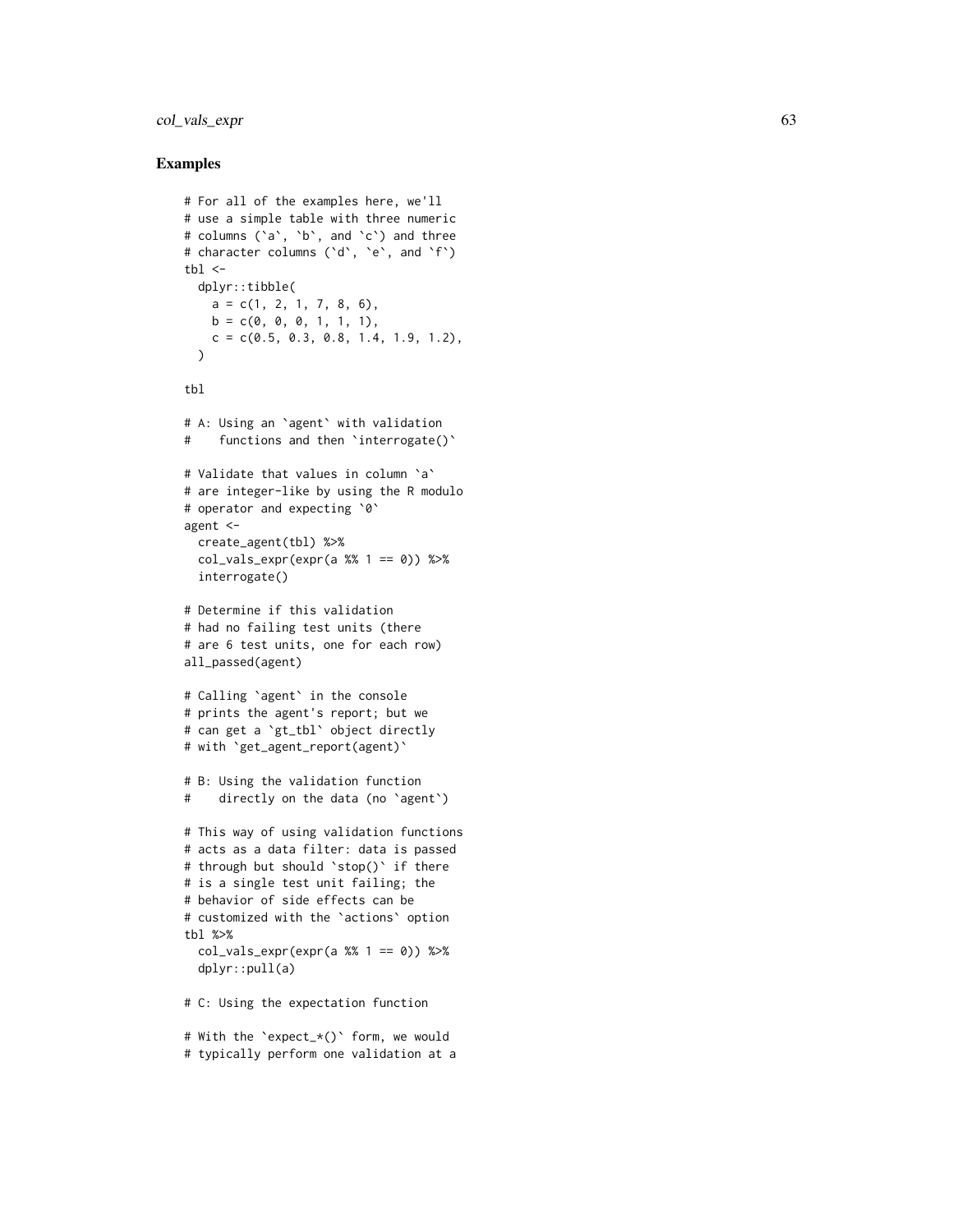```
# time; this is primarily used in
# testthat tests
expect_col_vals_expr(tbl, \sim a %% 1 == 0)
# D: Using the test function
# With the `test_*()` form, we should
# get a single logical value returned
# to us
test_col_vals_expr(tbl, \sim a %% 1 == 0)
# Variations
# We can do more complex things by
# taking advantage of the `case_when()`
# and `between()` functions (available
# for use in the pointblank package)
tbl %>%
 test_col_vals_expr(~ case_when(
   b == 0 \sim a %>% between(0, 5) & c < 1,
   b == 1 - a > 5 & c >= 1
 ))
# If you only want to test a subset of
# rows, then the `case_when()` statement
# doesn't need to be exhaustive; any
# rows that don't fall into the cases
# will be pruned (giving us less test
# units overall)
tbl %>%
 test_col_vals_expr(~ case_when(
   b == 1 ~ ~ a > 5 ~ & c > = 1))
```
col\_vals\_gt *Are column data greater than a specified value?*

### **Description**

The col\_vals\_gt() validation function, the expect\_col\_vals\_gt() expectation function, and the test\_col\_vals\_gt() test function all check whether column values in a table are *greater than* a specified value (the exact comparison used in this function is col\_val > value). The value can be specified as a single, literal value or as a column name given in vars(). The validation function can be used directly on a data table or with an *agent* object (technically, a ptblank\_agent object) whereas the expectation and test functions can only be used with a data table. The types of data tables that can be used include data frames, tibbles, database tables (tbl\_dbi), and Spark DataFrames (tbl\_spark). Each validation step or expectation will operate over the number of test units that is equal to the number of rows in the table (after any preconditions have been applied).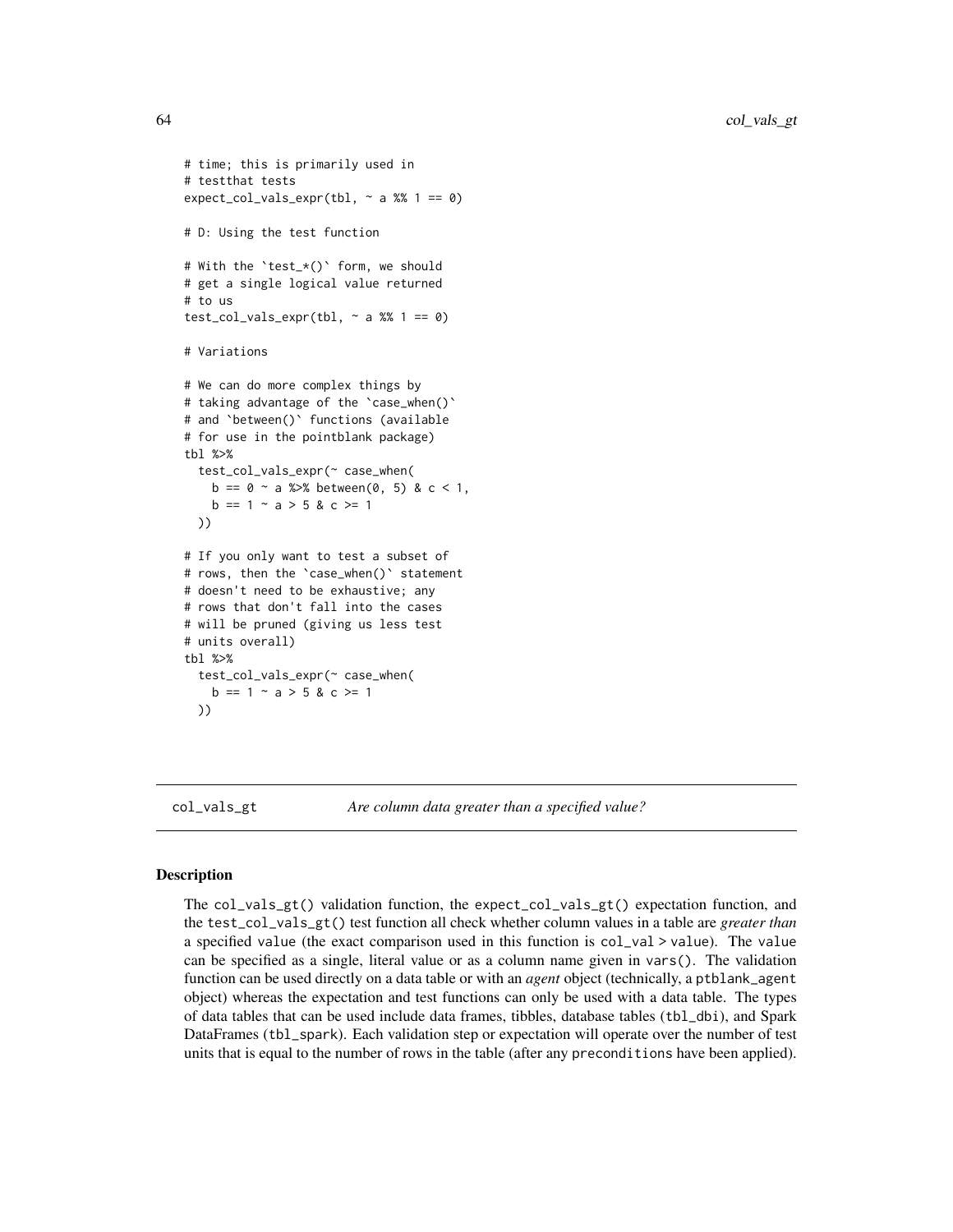col\_vals\_gt 65

## Usage

```
col_vals_gt(
  x,
  columns,
  value,
  na_pass = FALSE,
  preconditions = NULL,
  actions = NULL,
  step_id = NULL,
  label = NULL,brief = NULL,
  active = TRUE
\mathcal{L}expect_col_vals_gt(
  object,
  columns,
  value,
  na_pass = FALSE,
  preconditions = NULL,
  threshold = 1
\mathcal{L}test_col_vals_gt(
  object,
  columns,
  value,
  na_pass = FALSE,
  preconditions = NULL,
  threshold = 1
)
```
## Arguments

| $\mathsf{x}$  | A data frame, tibble (tbl_df or tbl_dbi), Spark DataFrame (tbl_spark), or,<br>an agent object of class $ptblank\_\text{agent}$ that is created with create $\_\text{agent}()$ .                                                                                                                                 |
|---------------|-----------------------------------------------------------------------------------------------------------------------------------------------------------------------------------------------------------------------------------------------------------------------------------------------------------------|
| columns       | The column (or a set of columns, provided as a character vector) to which this<br>validation should be applied.                                                                                                                                                                                                 |
| value         | A numeric value used for this test. Any column values > value are considered<br>passing.                                                                                                                                                                                                                        |
| na_pass       | Should any encountered NA values be considered as passing test units? This is<br>by default FALSE. Set to TRUE to give NAs a pass.                                                                                                                                                                              |
| preconditions | expressions used for mutating the input table before proceeding with the valida-<br>tion. This is ideally as a one-sided R formula using a leading $\sim$ . In the formula<br>representation, the . serves as the input data table to be transformed (e.g., $\sim$ .<br>% $\gg$ dplyr:: mutate(col = col + 10). |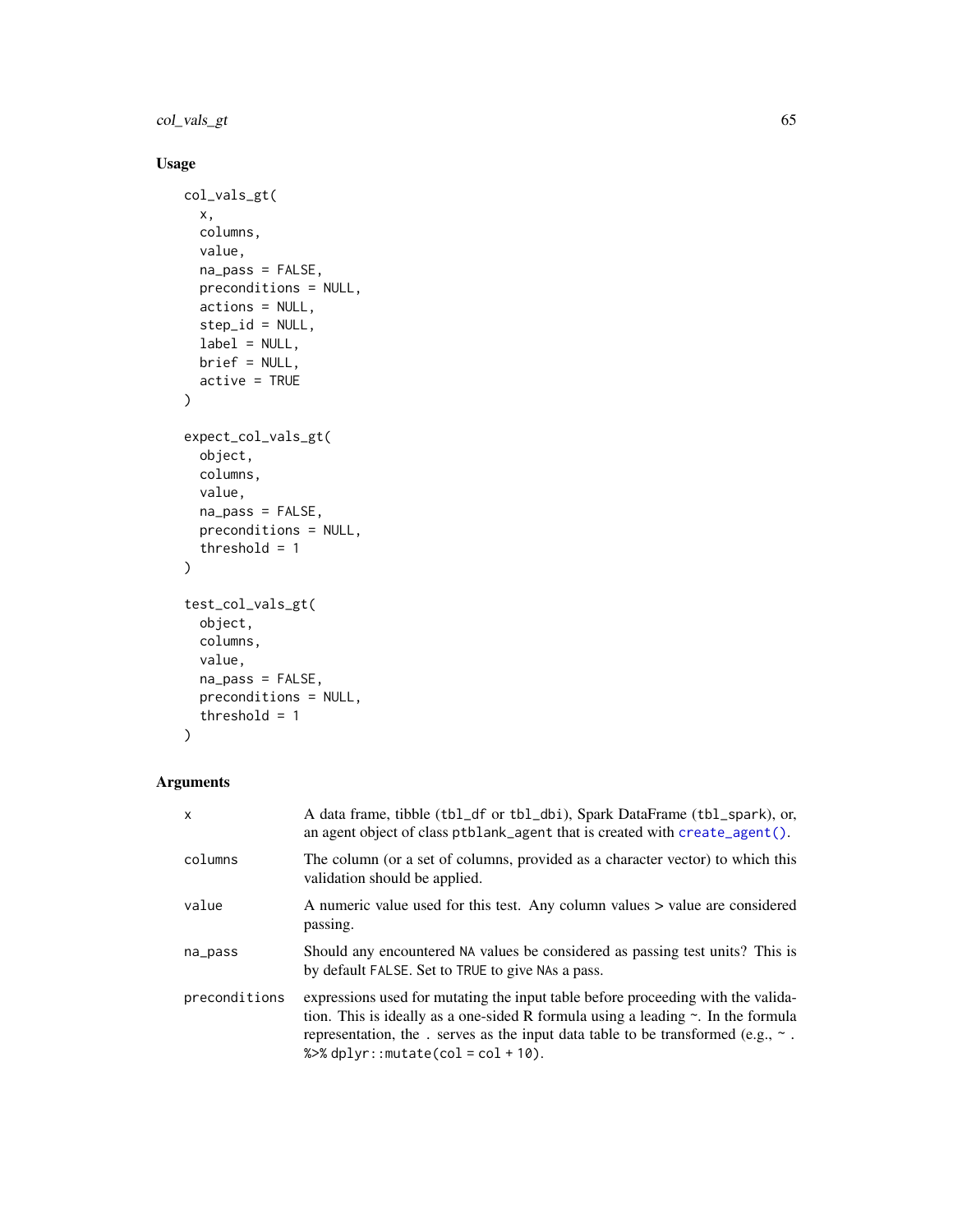| actions   | A list containing threshold levels so that the validation step can react accordingly<br>when exceeding the set levels. This is to be created with the action_levels()<br>helper function.                                                                                                                                                                                                                                                                                                                                                                                                                                                                                                                                                                                                         |
|-----------|---------------------------------------------------------------------------------------------------------------------------------------------------------------------------------------------------------------------------------------------------------------------------------------------------------------------------------------------------------------------------------------------------------------------------------------------------------------------------------------------------------------------------------------------------------------------------------------------------------------------------------------------------------------------------------------------------------------------------------------------------------------------------------------------------|
| step_id   | One or more optional identifiers for the single or multiple validation steps gen-<br>erated from calling a validation function. The use of step IDs serves to distin-<br>guish validation steps from each other and provide an opportunity for supplying<br>a more meaningful label compared to the step index. By default this is NULL,<br>and <b>pointblank</b> will automatically generate the step ID value (based on the step<br>index) in this case. One or more values can be provided, and the exact number<br>of ID values should (1) match the number of validation steps that the validation<br>function call will produce (influenced by the number of columns provided), (2)<br>be an ID string not used in any previous validation step, and (3) be a vector with<br>unique values. |
| label     | An optional label for the validation step.                                                                                                                                                                                                                                                                                                                                                                                                                                                                                                                                                                                                                                                                                                                                                        |
| brief     | An optional, text-based description for the validation step.                                                                                                                                                                                                                                                                                                                                                                                                                                                                                                                                                                                                                                                                                                                                      |
| active    | A logical value indicating whether the validation step should be active. If the<br>step function is working with an agent, FALSE will make the validation step in-<br>active (still reporting its presence and keeping indexes for the steps unchanged).<br>If the step function will be operating directly on data, then any step with active<br>= FALSE will simply pass the data through with no validation whatsoever. The<br>default for this is TRUE.                                                                                                                                                                                                                                                                                                                                       |
| object    | A data frame, tibble (tbl_df or tbl_dbi), or Spark DataFrame (tbl_spark)<br>that serves as the target table for the expectation function or the test function.                                                                                                                                                                                                                                                                                                                                                                                                                                                                                                                                                                                                                                    |
| threshold | A simple failure threshold value for use with the expectation function. By de-<br>fault, this is set to 1 meaning that any single unit of failure in data validation<br>results in an overall test failure. Whole numbers beyond 1 indicate that any fail-<br>ing units up to that absolute threshold value will result in a succeeding test that<br>test. Likewise, fractional values (between 0 and 1) act as a proportional failure<br>threshold.                                                                                                                                                                                                                                                                                                                                              |

### Details

If providing multiple column names to columns, the result will be an expansion of validation steps to that number of column names (e.g., vars(col\_a,col\_b) will result in the entry of two validation steps). Aside from column names in quotes and in vars(), tidyselect helper functions are available for specifying columns. They are: starts\_with(), ends\_with(), contains(), matches(), and everything().

This validation function supports special handling of NA values. The na\_pass argument will determine whether an NA value appearing in a test unit should be counted as a *pass* or a *fail*. The default of na\_pass = FALSE means that any NAs encountered will accumulate failing test units.

Having table preconditions means **pointblank** will mutate the table just before interrogation. Such a table mutation is isolated in scope to the validation step(s) produced by the validation function call. Using **dplyr** code is suggested here since the statements can be translated to SQL if necessary. The code is most easily supplied as a one-sided **R** formula (using a leading  $\sim$ ). In the formula representation, the . serves as the input data table to be transformed (e.g.,  $\sim$  .  $\gg$ dplyr::mutate(col\_a = col\_b + 10)). Alternatively, a function could instead be supplied (e.g.,  $function(x)$  dplyr::mutate(x,col\_a = col\_b + 10)).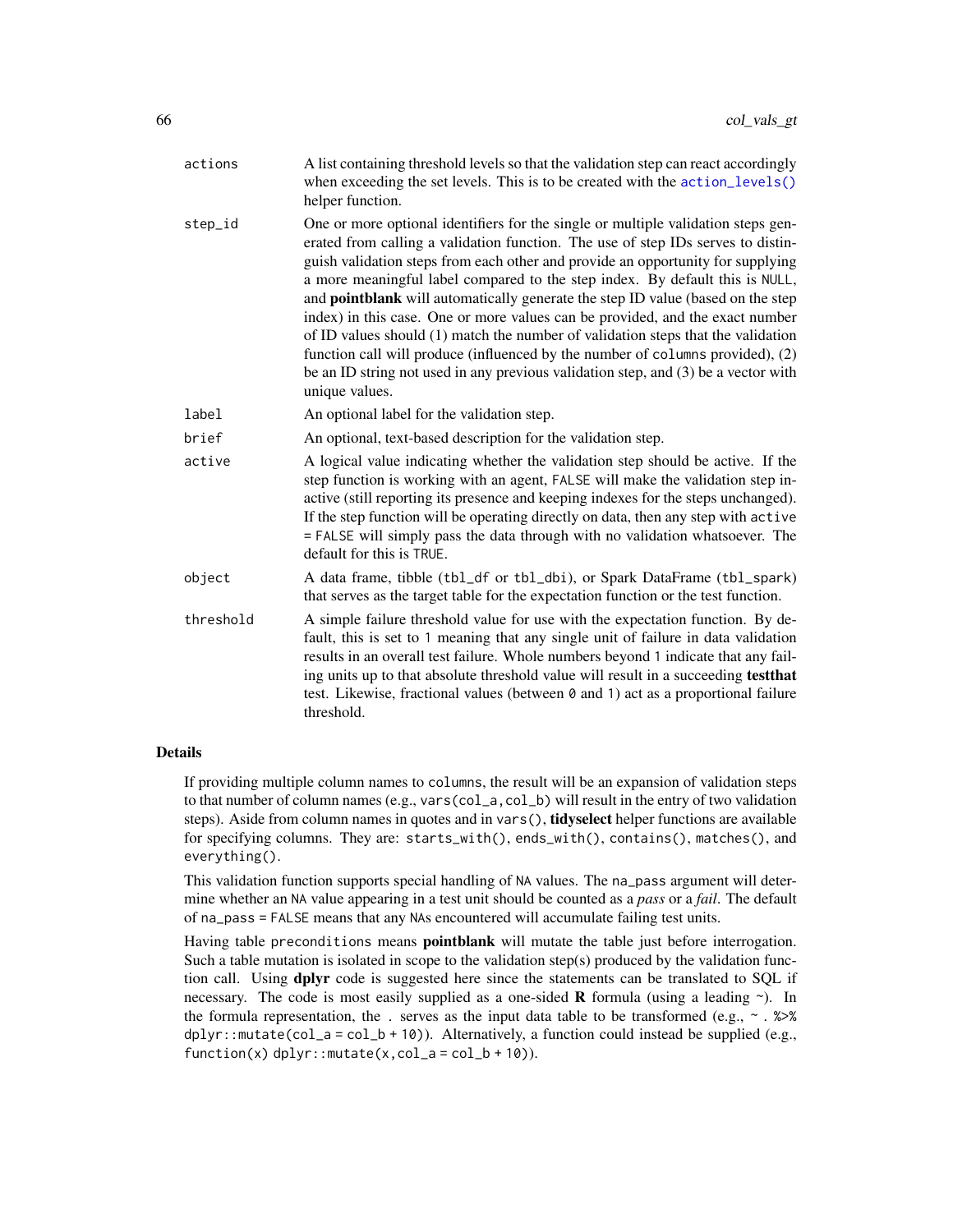Often, we will want to specify actions for the validation. This argument, present in every validation function, takes a specially-crafted list object that is best produced by the [action\\_levels\(\)](#page-2-0) function. Read that function's documentation for the lowdown on how to create reactions to abovethreshold failure levels in validation. The basic gist is that you'll want at least a single threshold level (specified as either the fraction of test units failed, or, an absolute value), often using the warn\_at argument. This is especially true when x is a table object because, otherwise, nothing happens. For the col\_vals\_\*()-type functions, using action\_levels(warn\_at = 0.25) or action\_levels(stop\_at = 0.25) are good choices depending on the situation (the first produces a warning when a quarter of the total test units fails, the other stop()s at the same threshold level).

Want to describe this validation step in some detail? Keep in mind that this is only useful if  $x$  is an *agent*. If that's the case, brief the agent with some text that fits. Don't worry if you don't want to do it. The *autobrief* protocol is kicked in when brief = NULL and a simple brief will then be automatically generated.

#### Value

For the validation function, the return value is either a ptblank\_agent object or a table object (depending on whether an agent object or a table was passed to x). The expectation function invisibly returns its input but, in the context of testing data, the function is called primarily for its potential side-effects (e.g., signaling failure). The test function returns a logical value.

#### Function ID

2-6

#### See Also

The analogous function with a left-closed bound: [col\\_vals\\_gte\(\)](#page-68-0).

```
Other validation functions: col_exists(), col_is_character(), col_is_date(), col_is_factor(),
col_is_integer(), col_is_logical(), col_is_numeric(), col_is_posix(), col_schema_match(),
col_vals_between(), col_vals_equal(), col_vals_expr(), col_vals_gte(), col_vals_in_set(),
col_vals_lte(), col_vals_lt(), col_vals_not_between(), col_vals_not_equal(), col_vals_not_in_set(),
col_vals_not_null(), col_vals_null(), col_vals_regex(), conjointly(), rows_distinct()
```

```
# For all of the examples here, we'll
# use a simple table with three numeric
# columns (`a`, `b`, and `c`) and three
# character columns (`d`, `e`, and `f`)
tb1 < -dplyr::tibble(
   a = c(5, 5, 5, 5, 5, 5),
   b = c(1, 1, 1, 2, 2, 2),
   c = c(1, 1, 1, 2, 3, 4),d = LETTERS[a],e = LETTERS[b],
    f = LETTERS[c])
```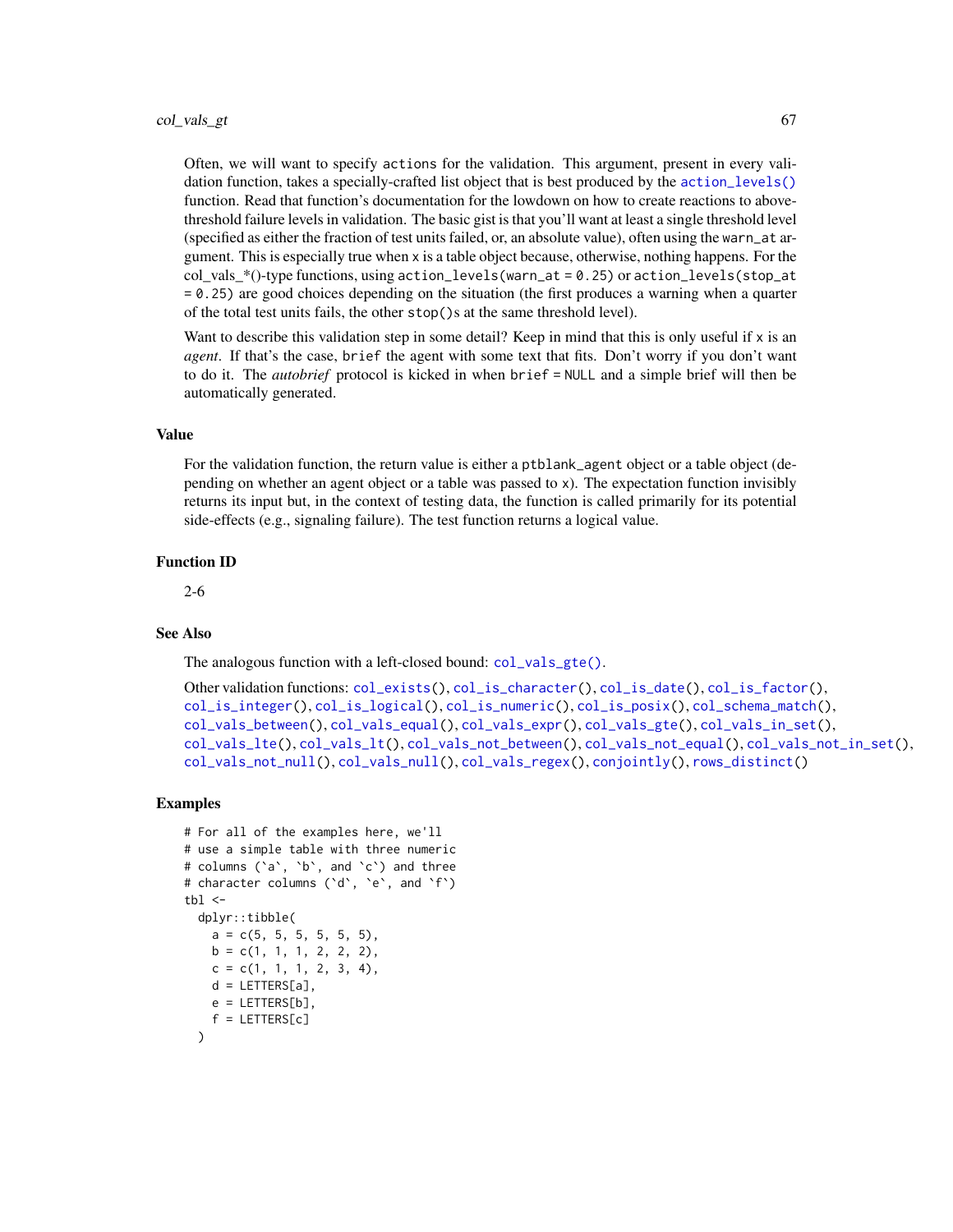```
tbl
# A: Using an `agent` with validation
# functions and then `interrogate()`
# Validate that values in column `a`
# are all greater than the value of `4`
agent <-
  create_agent(tbl) %>%
  col_vals_gt(vars(a), 4) %>%
  interrogate()
# Determine if this validation
# had no failing test units (there
# are 6 test units, one for each row)
all_passed(agent)
# Calling `agent` in the console
# prints the agent's report; but we
# can get a `gt_tbl` object directly
# with `get_agent_report(agent)`
# B: Using the validation function
# directly on the data (no `agent`)
# This way of using validation functions
# acts as a data filter: data is passed
# through but should `stop()` if there
# is a single test unit failing; the
# behavior of side effects can be
# customized with the `actions` option
tbl %>%
 col_vals_gt(vars(a), 4) %>%
  dplyr::pull(a)
# C: Using the expectation function
# With the `expect_*()` form, we would
# typically perform one validation at a
# time; this is primarily used in
# testthat tests
expect_col_vals_gt(tbl, vars(a), 4)
# D: Using the test function
# With the `test_*()` form, we should
# get a single logical value returned
# to us
```

```
test_col_vals_gt(tbl, vars(a), 4)
```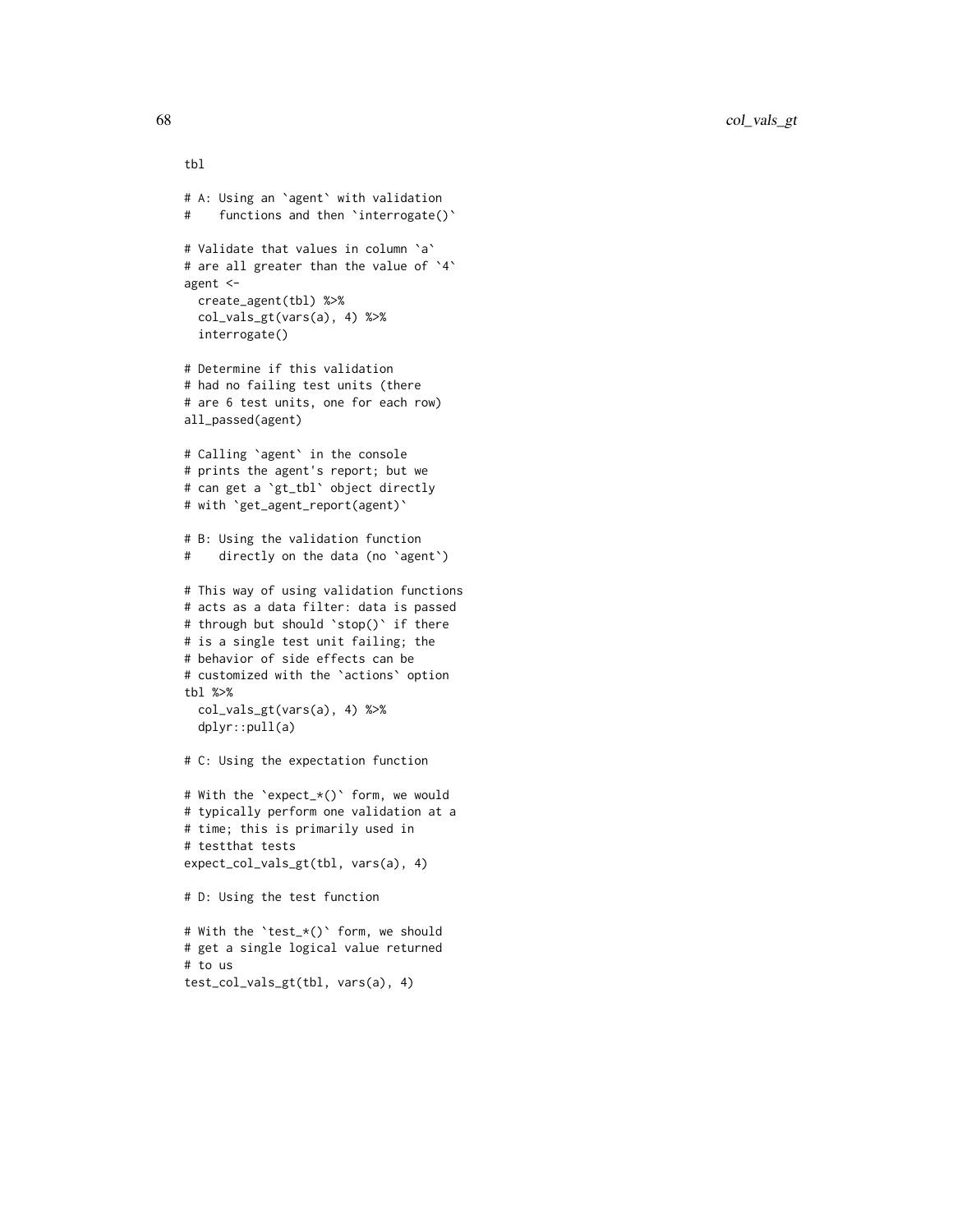### <span id="page-68-0"></span>Description

The col\_vals\_gte() validation function, the expect\_col\_vals\_gte() expectation function, and the test\_col\_vals\_gte() test function all check whether column values in a table are *greater than or equal to* a specified value (the exact comparison used in this function is col\_val >= value). The value can be specified as a single, literal value or as a column name given in vars(). The validation step function can be used directly on a data table or with an *agent* object (technically, a ptblank\_agent object) whereas the expectation and test functions can only be used with a data table. The types of data tables that can be used include data frames, tibbles, database tables (tbl\_dbi), and Spark DataFrames (tbl\_spark). Each validation step or expectation will operate over the number of test units that is equal to the number of rows in the table (after any preconditions have been applied).

#### Usage

```
col_vals_gte(
  x,
  columns,
  value,
  na_pass = FALSE,
 preconditions = NULL,
  actions = NULL,
  step_id = NULL,
  label = NULL,
 brief = NULL,
  active = TRUE
)
expect_col_vals_gte(
  object,
  columns,
  value,
  na_pass = FALSE,
 preconditions = NULL,
  threshold = 1)
test_col_vals_gte(
  object,
  columns,
  value,
  na_pass = FALSE,
  preconditions = NULL,
  threshold = 1
```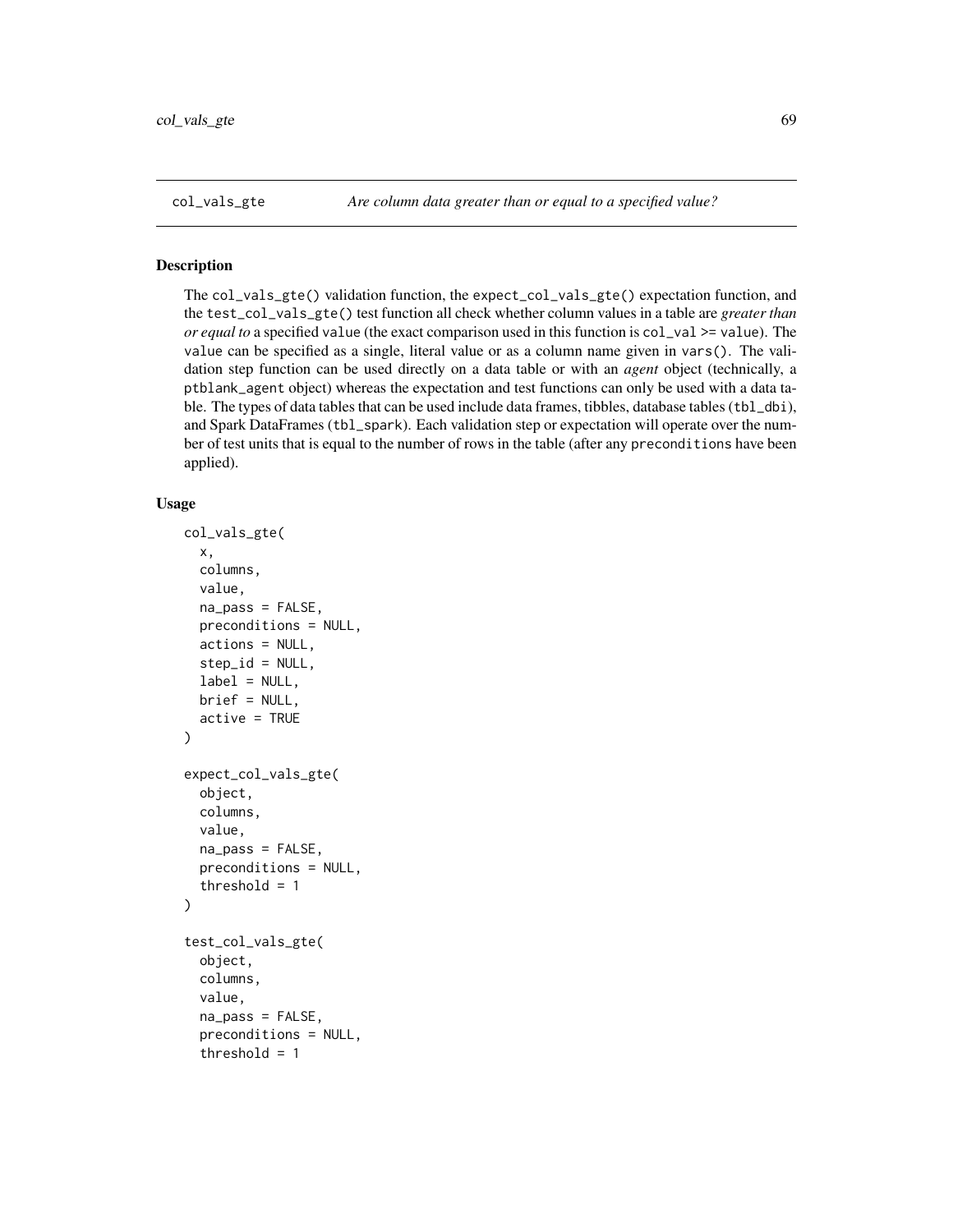# Arguments

 $\lambda$ 

| x             | A data frame, tibble (tbl_df or tbl_dbi), Spark DataFrame (tbl_spark), or,<br>an agent object of class ptblank_agent that is created with create_agent().                                                                                                                                                                                                                                                                                                                                                                                                                                                                                                                                                                                                                                  |
|---------------|--------------------------------------------------------------------------------------------------------------------------------------------------------------------------------------------------------------------------------------------------------------------------------------------------------------------------------------------------------------------------------------------------------------------------------------------------------------------------------------------------------------------------------------------------------------------------------------------------------------------------------------------------------------------------------------------------------------------------------------------------------------------------------------------|
| columns       | The column (or a set of columns, provided as a character vector) to which this<br>validation should be applied.                                                                                                                                                                                                                                                                                                                                                                                                                                                                                                                                                                                                                                                                            |
| value         | A numeric value used for this test. Any column values >= value are considered<br>passing.                                                                                                                                                                                                                                                                                                                                                                                                                                                                                                                                                                                                                                                                                                  |
| na_pass       | Should any encountered NA values be considered as passing test units? This is<br>by default FALSE. Set to TRUE to give NAs a pass.                                                                                                                                                                                                                                                                                                                                                                                                                                                                                                                                                                                                                                                         |
| preconditions | expressions used for mutating the input table before proceeding with the valida-<br>tion. This is ideally as a one-sided R formula using a leading $\sim$ . In the formula<br>representation, the . serves as the input data table to be transformed (e.g., $\sim$ .<br>% $>$ % dplyr:: mutate(col = col + 10).                                                                                                                                                                                                                                                                                                                                                                                                                                                                            |
| actions       | A list containing threshold levels so that the validation step can react accordingly<br>when exceeding the set levels. This is to be created with the action_levels()<br>helper function.                                                                                                                                                                                                                                                                                                                                                                                                                                                                                                                                                                                                  |
| step_id       | One or more optional identifiers for the single or multiple validation steps gen-<br>erated from calling a validation function. The use of step IDs serves to distin-<br>guish validation steps from each other and provide an opportunity for supplying<br>a more meaningful label compared to the step index. By default this is NULL,<br>and pointblank will automatically generate the step ID value (based on the step<br>index) in this case. One or more values can be provided, and the exact number<br>of ID values should (1) match the number of validation steps that the validation<br>function call will produce (influenced by the number of columns provided), (2)<br>be an ID string not used in any previous validation step, and (3) be a vector with<br>unique values. |
| label         | An optional label for the validation step.                                                                                                                                                                                                                                                                                                                                                                                                                                                                                                                                                                                                                                                                                                                                                 |
| brief         | An optional, text-based description for the validation step.                                                                                                                                                                                                                                                                                                                                                                                                                                                                                                                                                                                                                                                                                                                               |
| active        | A logical value indicating whether the validation step should be active. If the<br>step function is working with an agent, FALSE will make the validation step in-<br>active (still reporting its presence and keeping indexes for the steps unchanged).<br>If the step function will be operating directly on data, then any step with active<br>= FALSE will simply pass the data through with no validation whatsoever. The<br>default for this is TRUE.                                                                                                                                                                                                                                                                                                                                |
| object        | A data frame, tibble (tbl_df or tbl_dbi), or Spark DataFrame (tbl_spark)<br>that serves as the target table for the expectation function or the test function.                                                                                                                                                                                                                                                                                                                                                                                                                                                                                                                                                                                                                             |
| threshold     | A simple failure threshold value for use with the expectation function. By de-<br>fault, this is set to 1 meaning that any single unit of failure in data validation<br>results in an overall test failure. Whole numbers beyond 1 indicate that any fail-<br>ing units up to that absolute threshold value will result in a succeeding test that<br>test. Likewise, fractional values (between 0 and 1) act as a proportional failure<br>threshold.                                                                                                                                                                                                                                                                                                                                       |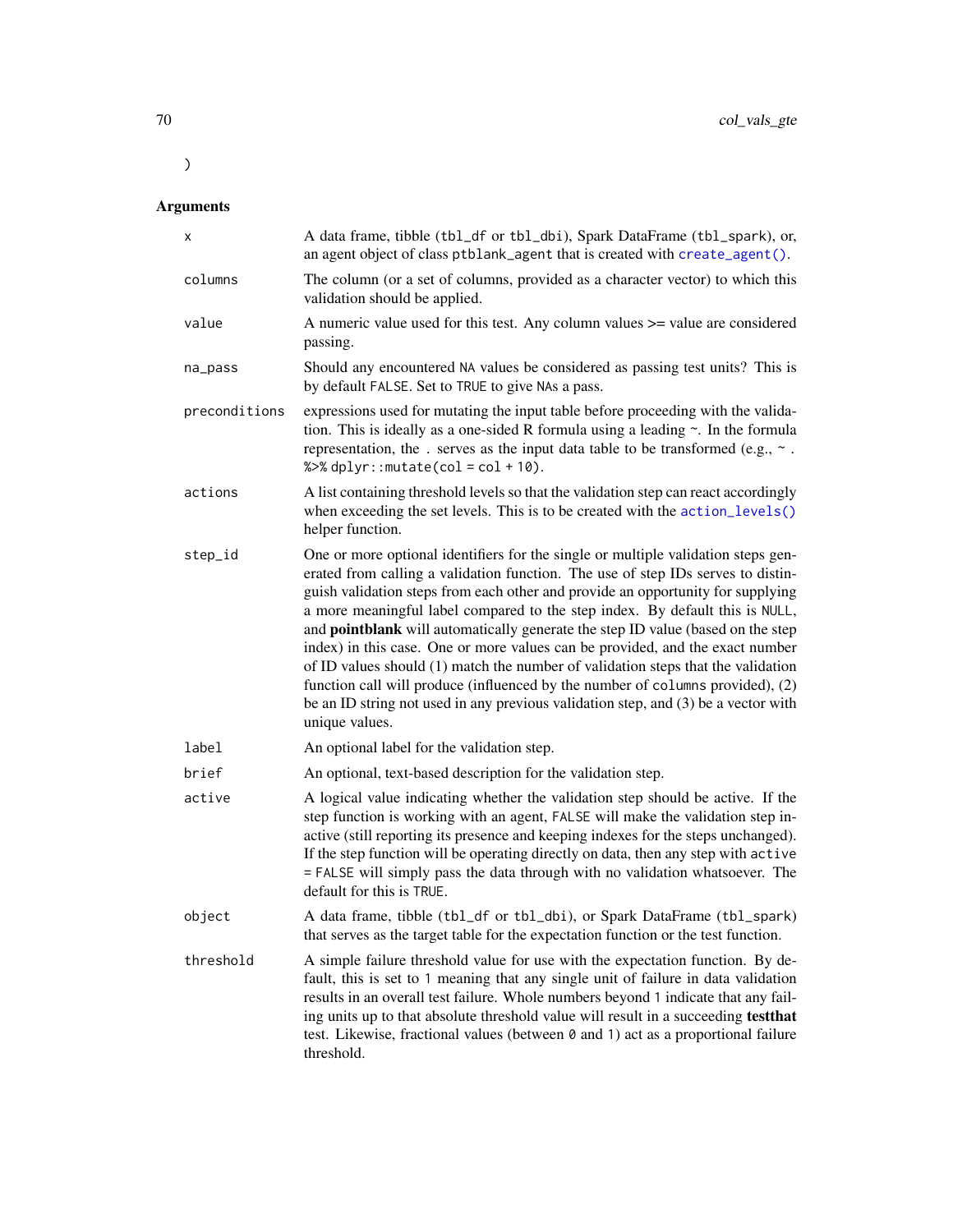#### Details

If providing multiple column names to columns, the result will be an expansion of validation steps to that number of column names (e.g., vars(col\_a,col\_b) will result in the entry of two validation steps). Aside from column names in quotes and in vars(), **tidyselect** helper functions are available for specifying columns. They are: starts\_with(), ends\_with(), contains(), matches(), and everything().

This validation function supports special handling of NA values. The na\_pass argument will determine whether an NA value appearing in a test unit should be counted as a *pass* or a *fail*. The default of na\_pass = FALSE means that any NAs encountered will accumulate failing test units.

Having table preconditions means **pointblank** will mutate the table just before interrogation. Such a table mutation is isolated in scope to the validation step(s) produced by the validation function call. Using **dplyr** code is suggested here since the statements can be translated to SQL if necessary. The code is most easily supplied as a one-sided **R** formula (using a leading  $\sim$ ). In the formula representation, the . serves as the input data table to be transformed (e.g.,  $\sim$  .  $\gg\$  $d$ ghlyr::mutate(col\_a = col\_b + 10)). Alternatively, a function could instead be supplied (e.g.,  $function(x)$  dplyr:: mutate(x,col\_a = col\_b + 10)).

Often, we will want to specify actions for the validation. This argument, present in every validation function, takes a specially-crafted list object that is best produced by the [action\\_levels\(\)](#page-2-0) function. Read that function's documentation for the lowdown on how to create reactions to abovethreshold failure levels in validation. The basic gist is that you'll want at least a single threshold level (specified as either the fraction of test units failed, or, an absolute value), often using the warn\_at argument. This is especially true when x is a table object because, otherwise, nothing happens. For the col vals  $*($ )-type functions, using action\_levels(warn\_at = 0.25) or action\_levels(stop\_at = 0.25) are good choices depending on the situation (the first produces a warning when a quarter of the total test units fails, the other stop()s at the same threshold level).

Want to describe this validation step in some detail? Keep in mind that this is only useful if  $x$  is an *agent*. If that's the case, brief the agent with some text that fits. Don't worry if you don't want to do it. The *autobrief* protocol is kicked in when brief = NULL and a simple brief will then be automatically generated.

### Value

For the validation function, the return value is either a ptblank\_agent object or a table object (depending on whether an agent object or a table was passed to x). The expectation function invisibly returns its input but, in the context of testing data, the function is called primarily for its potential side-effects (e.g., signaling failure). The test function returns a logical value.

#### Function ID

2-5

## See Also

The analogous function with a left-open bound: [col\\_vals\\_gt\(\)](#page-63-0).

Other validation functions: [col\\_exists\(](#page-17-0)), [col\\_is\\_character\(](#page-20-0)), [col\\_is\\_date\(](#page-23-0)), [col\\_is\\_factor\(](#page-27-0)), [col\\_is\\_integer\(](#page-30-0)), [col\\_is\\_logical\(](#page-34-0)), [col\\_is\\_numeric\(](#page-37-0)), [col\\_is\\_posix\(](#page-40-0)), [col\\_schema\\_match\(](#page-45-0)), [col\\_vals\\_between\(](#page-50-0)), [col\\_vals\\_equal\(](#page-55-0)), [col\\_vals\\_expr\(](#page-59-0)), [col\\_vals\\_gt\(](#page-63-0)), [col\\_vals\\_in\\_set\(](#page-72-0)),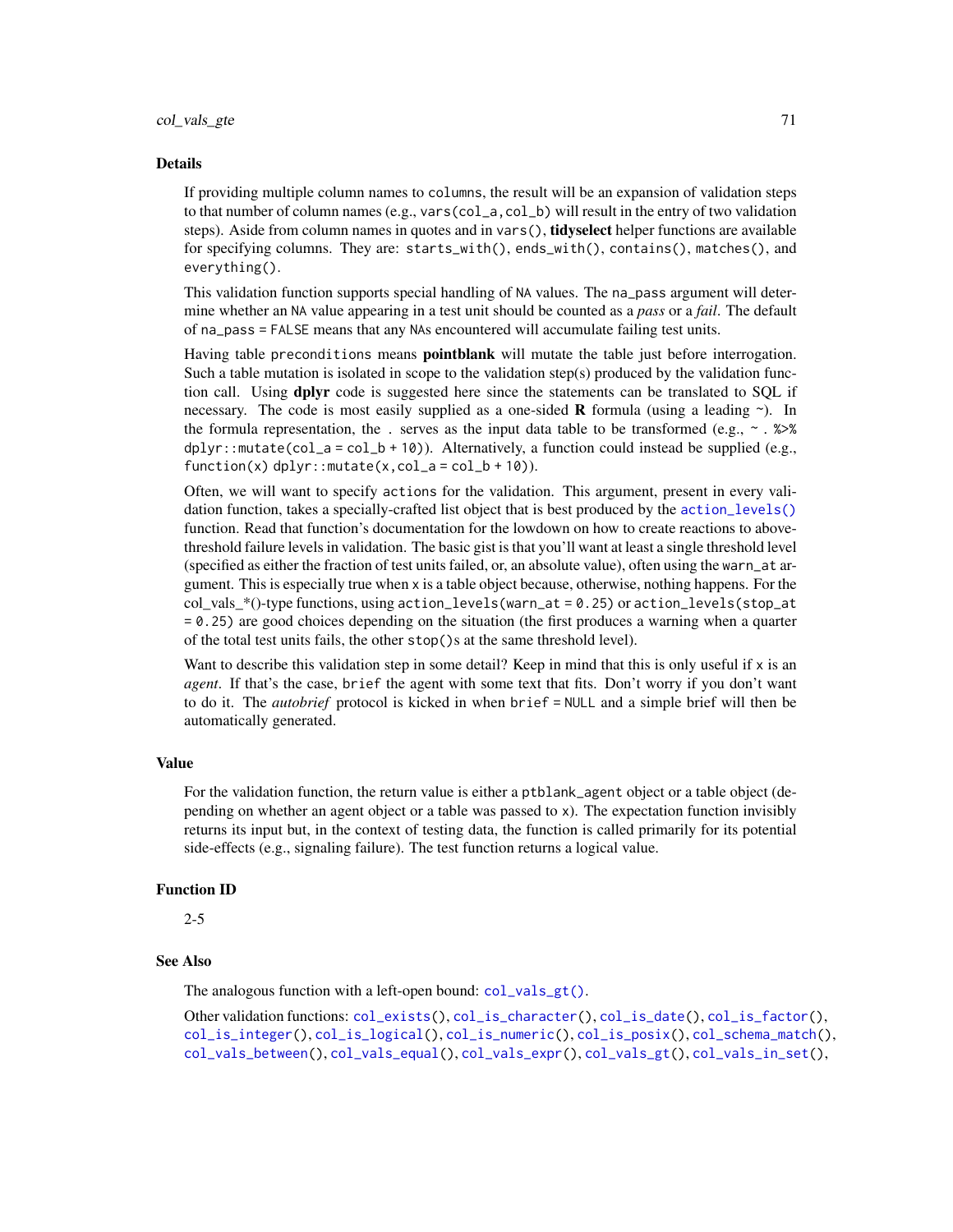72 col\_vals\_gte

[col\\_vals\\_lte\(](#page-80-0)), [col\\_vals\\_lt\(](#page-76-0)), [col\\_vals\\_not\\_between\(](#page-85-0)), [col\\_vals\\_not\\_equal\(](#page-90-0)), [col\\_vals\\_not\\_in\\_set\(](#page-94-0)), [col\\_vals\\_not\\_null\(](#page-98-0)), [col\\_vals\\_null\(](#page-102-0)), [col\\_vals\\_regex\(](#page-106-0)), [conjointly\(](#page-110-0)), [rows\\_distinct\(](#page-134-0))

```
# For all of the examples here, we'll
# use a simple table with three numeric
# columns (`a`, `b`, and `c`) and three
# character columns (`d`, `e`, and `f`)
tb1 < -dplyr::tibble(
      a = c(5, 5, 5, 5, 5, 5),
     b = c(1, 1, 1, 2, 2, 2),
     c = c(1, 1, 1, 2, 3, 4),d = LETTERS[a],e = LETTERS[b],
      f = LETTERS[c])
tbl
# A: Using an `agent` with validation
# functions and then 'interrogate()'
# Validate that values in column `a`
# are all greater than or equal to the
# value of `5`
agent <-
 create_agent(tbl) %>%
  col_vals_gte(vars(a), 5) %>%
  interrogate()
# Determine if this validation
# had no failing test units (there
# are 6 test units, one for each row)
all_passed(agent)
# Calling `agent` in the console
# prints the agent's report; but we
# can get a `gt_tbl` object directly
# with `get_agent_report(agent)`
# B: Using the validation function
# directly on the data (no `agent`)
# This way of using validation functions
# acts as a data filter: data is passed
# through but should `stop()` if there
# is a single test unit failing; the
# behavior of side effects can be
# customized with the `actions` option
tbl %>%
  col_vals_gte(vars(a), 5) %>%
```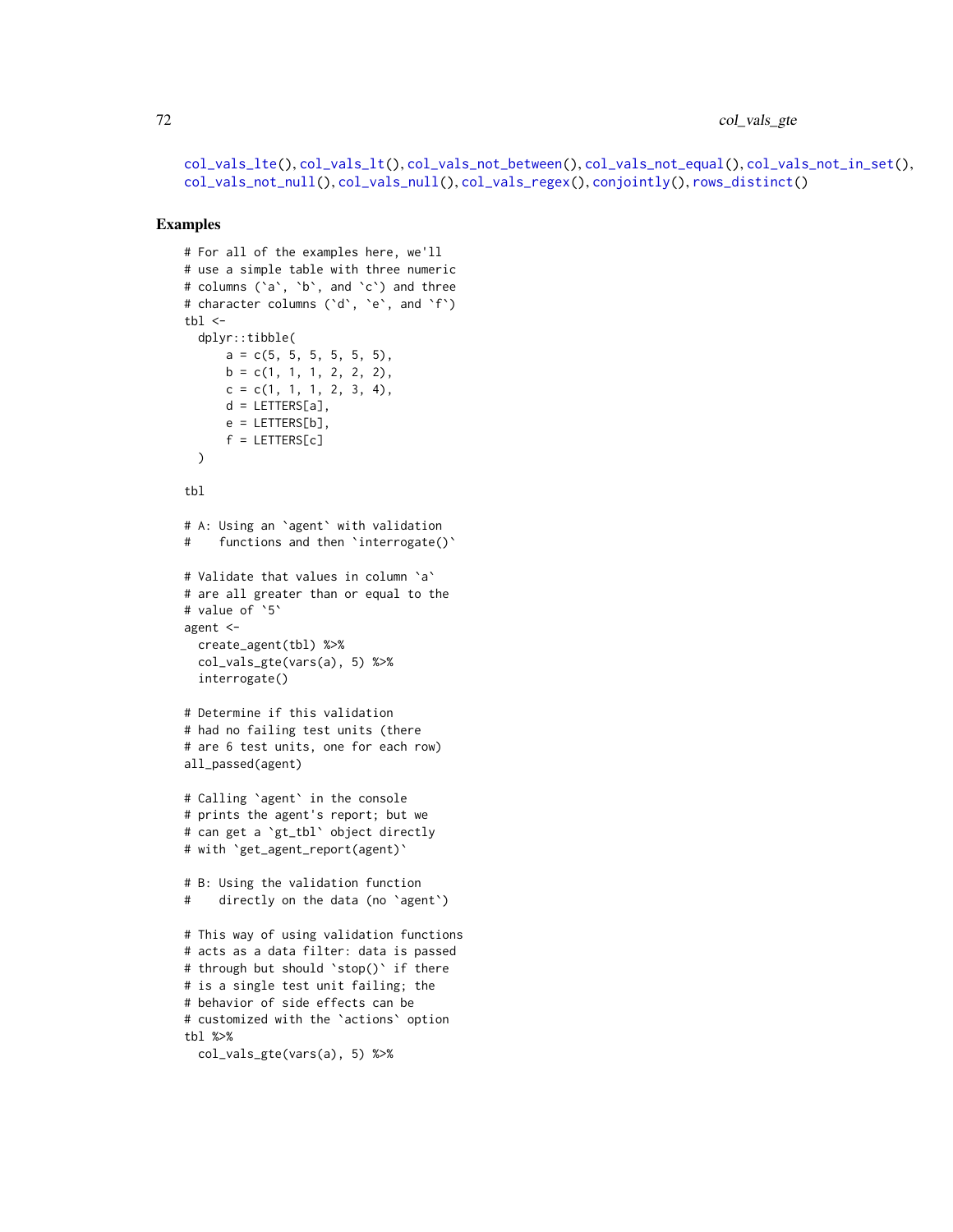```
dplyr::pull(a)
# C: Using the expectation function
# With the `expect_*()` form, we would
# typically perform one validation at a
# time; this is primarily used in
# testthat tests
expect_col_vals_gte(tbl, vars(a), 5)
# D: Using the test function
# With the `test_*()` form, we should
# get a single logical value returned
# to us
test_col_vals_gte(tbl, vars(a), 5)
```
<span id="page-72-0"></span>col\_vals\_in\_set *Are column data part of a specified set of values?*

### Description

The col\_vals\_in\_set() validation function, the expect\_col\_vals\_in\_set() expectation function, and the test\_col\_vals\_in\_set() test function all check whether column values in a table are part of a specified set of values. The validation step function can be used directly on a data table or with an *agent* object (technically, a ptblank\_agent object) whereas the expectation and test functions can only be used with a data table. The types of data tables that can be used include data frames, tibbles, database tables (tbl\_dbi), and Spark DataFrames (tbl\_spark). Each validation step or expectation will operate over the number of test units that is equal to the number of rows in the table (after any preconditions have been applied).

```
col_vals_in_set(
  x,
  columns,
  set,
  preconditions = NULL,
  actions = NULL,
  step_id = NULL,label = NULL,brief = NULL,active = TRUE)
expect_col_vals_in_set(
  object,
```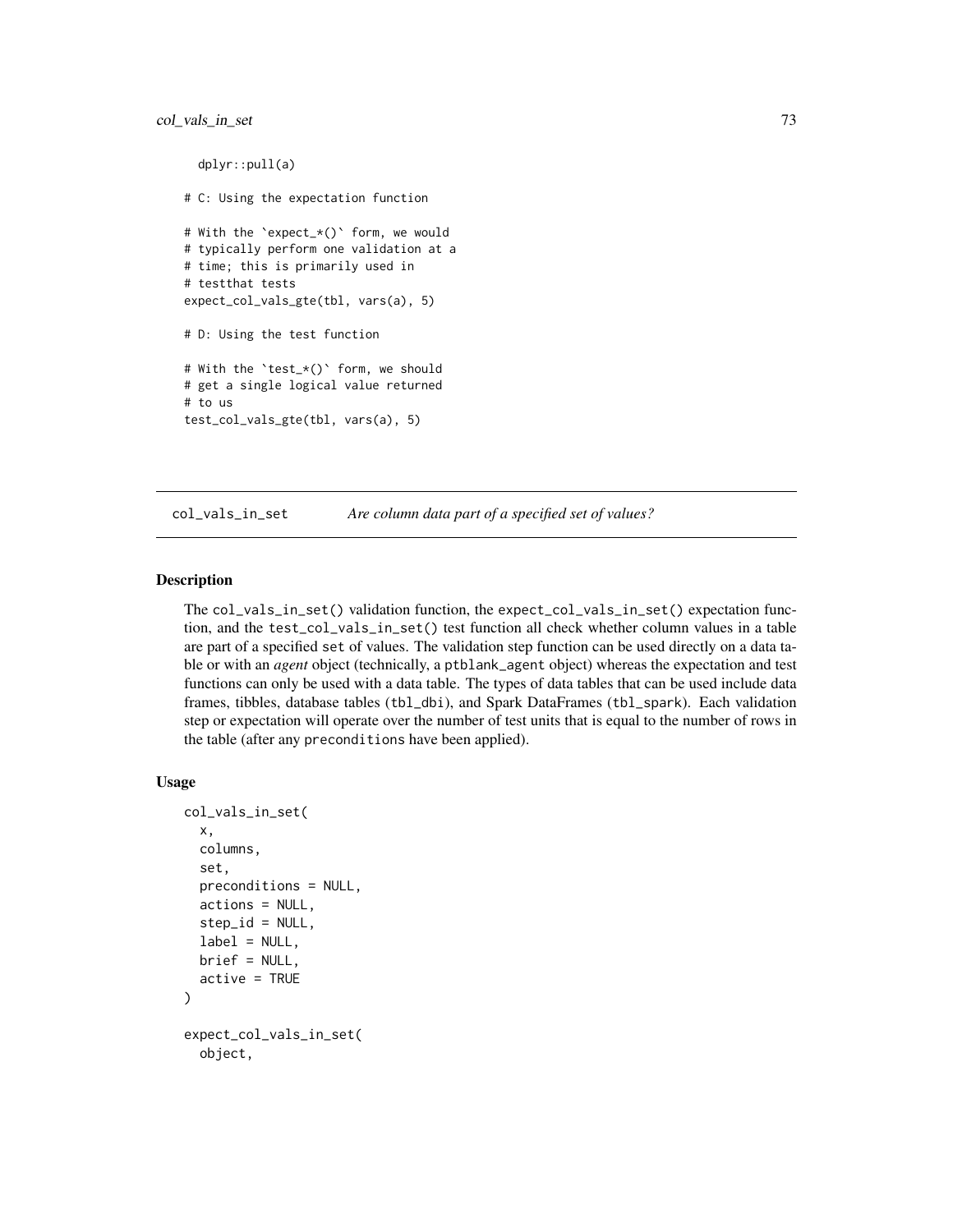```
columns,
  set,
  preconditions = NULL,
  threshold = 1
\mathcal{L}
```

```
test_col_vals_in_set(object, columns, set, preconditions = NULL, threshold = 1)
```

| x             | A data frame, tibble (tbl_df or tbl_dbi), Spark DataFrame (tbl_spark), or,<br>an agent object of class ptblank_agent that is created with create_agent().                                                                                                                                                                                                                                                                                                                                                                                                                                                                                                                                                                                                                                  |  |
|---------------|--------------------------------------------------------------------------------------------------------------------------------------------------------------------------------------------------------------------------------------------------------------------------------------------------------------------------------------------------------------------------------------------------------------------------------------------------------------------------------------------------------------------------------------------------------------------------------------------------------------------------------------------------------------------------------------------------------------------------------------------------------------------------------------------|--|
| columns       | The column (or a set of columns, provided as a character vector) to which this<br>validation should be applied.                                                                                                                                                                                                                                                                                                                                                                                                                                                                                                                                                                                                                                                                            |  |
| set           | A vector of numeric or string-based elements, where column values found within<br>this set will be considered as passing.                                                                                                                                                                                                                                                                                                                                                                                                                                                                                                                                                                                                                                                                  |  |
| preconditions | expressions used for mutating the input table before proceeding with the valida-<br>tion. This is ideally as a one-sided R formula using a leading $\sim$ . In the formula<br>representation, the . serves as the input data table to be transformed (e.g., $\sim$ .<br>% $>$ % dplyr:: mutate(col = col + 10).                                                                                                                                                                                                                                                                                                                                                                                                                                                                            |  |
| actions       | A list containing threshold levels so that the validation step can react accordingly<br>when exceeding the set levels. This is to be created with the action_levels()<br>helper function.                                                                                                                                                                                                                                                                                                                                                                                                                                                                                                                                                                                                  |  |
| step_id       | One or more optional identifiers for the single or multiple validation steps gen-<br>erated from calling a validation function. The use of step IDs serves to distin-<br>guish validation steps from each other and provide an opportunity for supplying<br>a more meaningful label compared to the step index. By default this is NULL,<br>and pointblank will automatically generate the step ID value (based on the step<br>index) in this case. One or more values can be provided, and the exact number<br>of ID values should (1) match the number of validation steps that the validation<br>function call will produce (influenced by the number of columns provided), (2)<br>be an ID string not used in any previous validation step, and (3) be a vector with<br>unique values. |  |
| label         | An optional label for the validation step.                                                                                                                                                                                                                                                                                                                                                                                                                                                                                                                                                                                                                                                                                                                                                 |  |
| brief         | An optional, text-based description for the validation step.                                                                                                                                                                                                                                                                                                                                                                                                                                                                                                                                                                                                                                                                                                                               |  |
| active        | A logical value indicating whether the validation step should be active. If the<br>step function is working with an agent, FALSE will make the validation step in-<br>active (still reporting its presence and keeping indexes for the steps unchanged).<br>If the step function will be operating directly on data, then any step with active<br>= FALSE will simply pass the data through with no validation whatsoever. The<br>default for this is TRUE.                                                                                                                                                                                                                                                                                                                                |  |
| object        | A data frame, tibble (tbl_df or tbl_dbi), or Spark DataFrame (tbl_spark)<br>that serves as the target table for the expectation function or the test function.                                                                                                                                                                                                                                                                                                                                                                                                                                                                                                                                                                                                                             |  |
| threshold     | A simple failure threshold value for use with the expectation function. By de-<br>fault, this is set to 1 meaning that any single unit of failure in data validation                                                                                                                                                                                                                                                                                                                                                                                                                                                                                                                                                                                                                       |  |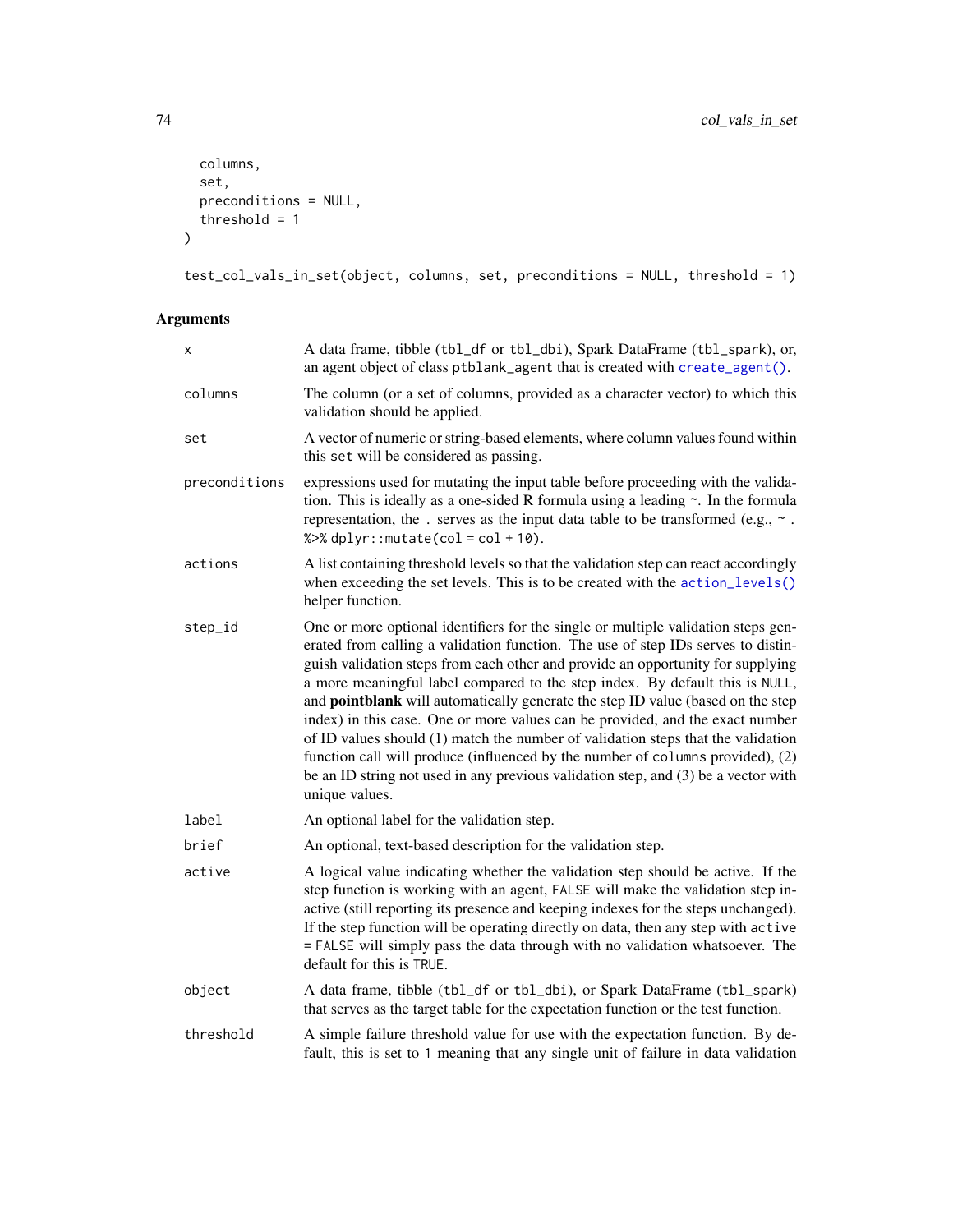results in an overall test failure. Whole numbers beyond 1 indicate that any failing units up to that absolute threshold value will result in a succeeding testthat test. Likewise, fractional values (between 0 and 1) act as a proportional failure threshold.

#### Details

If providing multiple column names, the result will be an expansion of validation steps to that number of column names (e.g., vars(col\_a,col\_b) will result in the entry of two validation steps). Aside from column names in quotes and in vars(), **tidyselect** helper functions are available for specifying columns. They are: starts\_with(), ends\_with(), contains(), matches(), and everything().

Having table preconditions means **pointblank** will mutate the table just before interrogation. Such a table mutation is isolated in scope to the validation step(s) produced by the validation function call. Using **dplyr** code is suggested here since the statements can be translated to SQL if necessary. The code is most easily supplied as a one-sided **R** formula (using a leading  $\sim$ ). In the formula representation, the . serves as the input data table to be transformed (e.g.,  $\sim$  .  $\gg\$ dplyr::mutate(col\_a = col\_b + 10)). Alternatively, a function could instead be supplied (e.g.,  $function(x)$  dplyr:: mutate(x,col\_a = col\_b + 10)).

Often, we will want to specify actions for the validation. This argument, present in every validation function, takes a specially-crafted list object that is best produced by the [action\\_levels\(\)](#page-2-0) function. Read that function's documentation for the lowdown on how to create reactions to abovethreshold failure levels in validation. The basic gist is that you'll want at least a single threshold level (specified as either the fraction of test units failed, or, an absolute value), often using the warn\_at argument. This is especially true when x is a table object because, otherwise, nothing happens. For the col vals  $*($ )-type functions, using action\_levels(warn\_at = 0.25) or action\_levels(stop\_at = 0.25) are good choices depending on the situation (the first produces a warning when a quarter of the total test units fails, the other stop()s at the same threshold level).

Want to describe this validation step in some detail? Keep in mind that this is only useful if  $x$  is an *agent*. If that's the case, brief the agent with some text that fits. Don't worry if you don't want to do it. The *autobrief* protocol is kicked in when brief = NULL and a simple brief will then be automatically generated.

#### Value

For the validation function, the return value is either a ptblank\_agent object or a table object (depending on whether an agent object or a table was passed to x). The expectation function invisibly returns its input but, in the context of testing data, the function is called primarily for its potential side-effects (e.g., signaling failure). The test function returns a logical value.

#### Function ID

2-9

# See Also

The analogue to this function:  $col\_vals\_not\_in\_set()$ .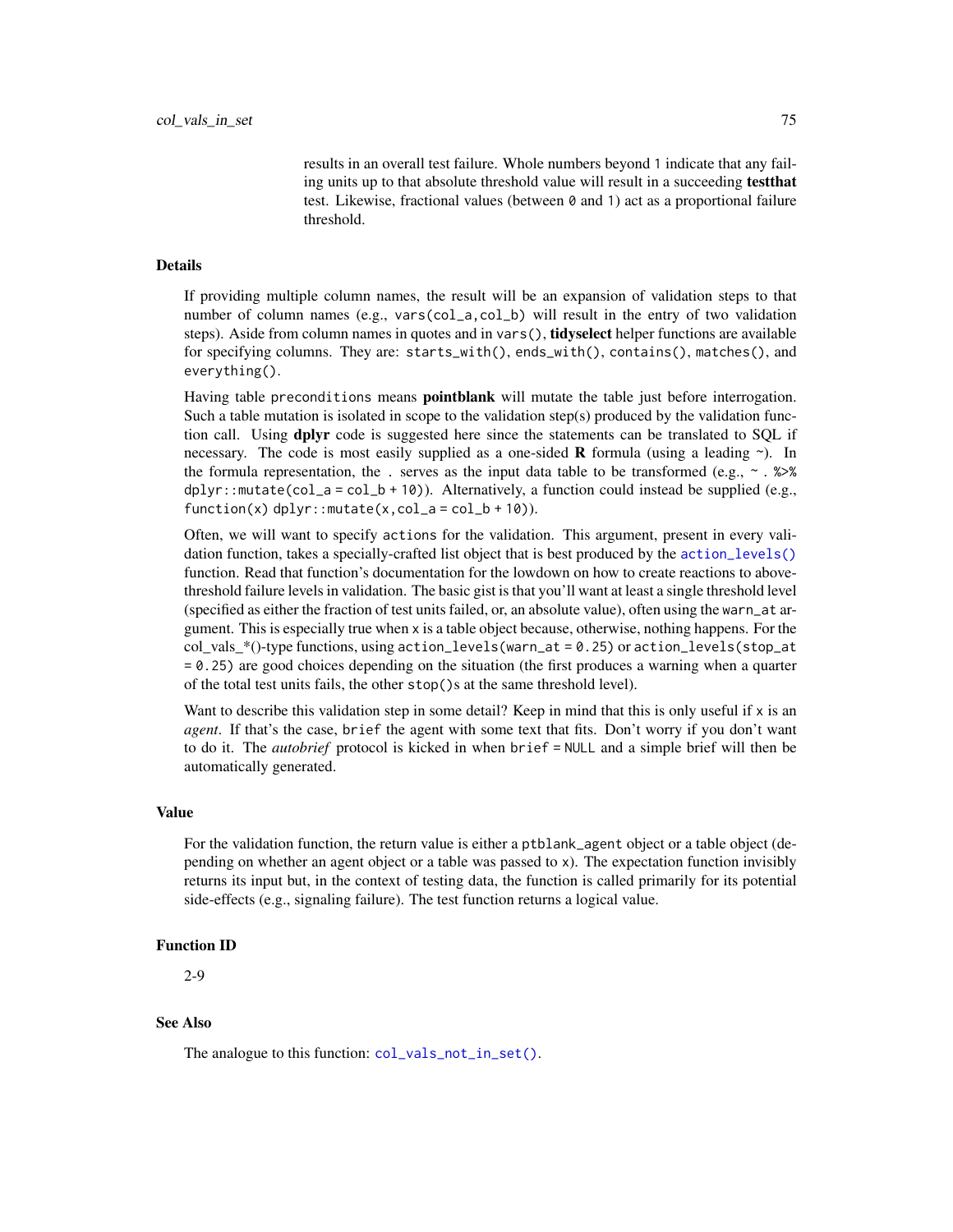```
Other validation functions: col_exists(), col_is_character(), col_is_date(), col_is_factor(),
col_is_integer(), col_is_logical(), col_is_numeric(), col_is_posix(), col_schema_match(),
col_vals_between(), col_vals_equal(), col_vals_expr(), col_vals_gte(), col_vals_gt(),
col_vals_lte(), col_vals_lt(), col_vals_not_between(), col_vals_not_equal(), col_vals_not_in_set(),
col_vals_not_null(), col_vals_null(), col_vals_regex(), conjointly(), rows_distinct()
```
# Examples

```
# The `small_table` dataset in the
# package will be used to validate that
# column values are part of a given set
# A: Using an `agent` with validation
# functions and then `interrogate()`
# Validate that values in column `f`
# are all part of the set of values
# containing `low`, `mid`, and `high`
agent <-
 create_agent(small_table) %>%
 col_vals_in_set(
   vars(f), c("low", "mid", "high")
 ) %>%
 interrogate()
# Determine if this validation
# had no failing test units (there
# are 13 test units, one for each row)
all_passed(agent)
# Calling `agent` in the console
# prints the agent's report; but we
# can get a `gt_tbl` object directly
# with `get_agent_report(agent)`
# B: Using the validation function
# directly on the data (no `agent`)
# This way of using validation functions
# acts as a data filter: data is passed
# through but should `stop()` if there
# is a single test unit failing; the
# behavior of side effects can be
# customized with the `actions` option
small_table %>%
 col_vals_in_set(
   vars(f), c("low", "mid", "high")
 ) %>%
 dplyr::pull(f) %>%
 unique()
```
# C: Using the expectation function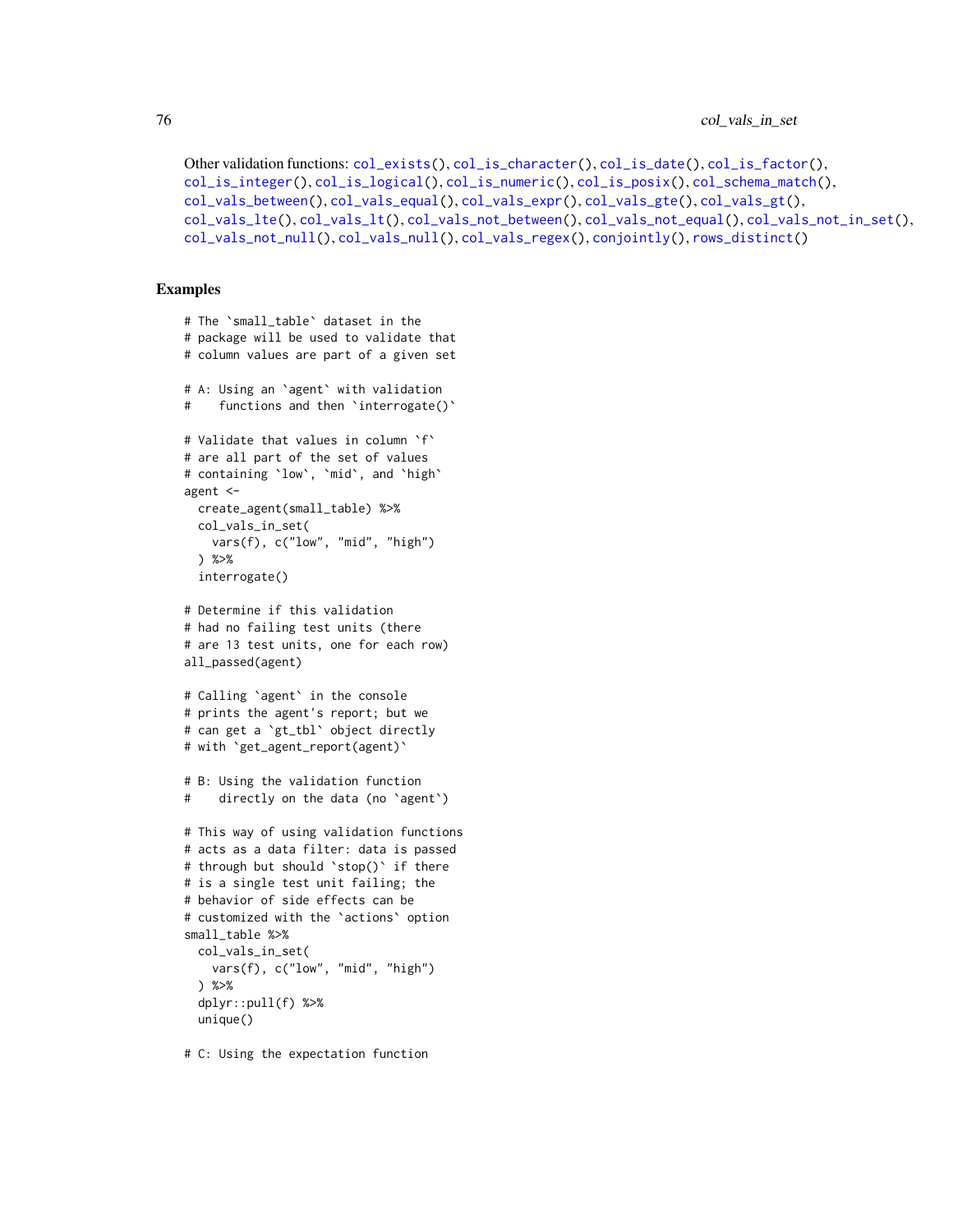```
# With the `expect_*()` form, we would
# typically perform one validation at a
# time; this is primarily used in
# testthat tests
expect_col_vals_in_set(
 small_table,
 vars(f), c("low", "mid", "high")
\lambda# D: Using the test function
# With the `test_*()` form, we should
# get a single logical value returned
# to us
small_table %>%
 test_col_vals_in_set(
    vars(f), c("low", "mid", "high")
 )
```
<span id="page-76-0"></span>col\_vals\_lt *Are column data less than a specified value?*

#### **Description**

The col\_vals\_lt() validation function, the expect\_col\_vals\_lt() expectation function, and the test\_col\_vals\_lt() test function all check whether column values in a table are *less than* a specified value (the exact comparison used in this function is col\_val < value). The value can be specified as a single, literal value or as a column name given in vars(). The validation function can be used directly on a data table or with an *agent* object (technically, a ptblank\_agent object) whereas the expectation and test functions can only be used with a data table. The types of data tables that can be used include data frames, tibbles, database tables (tbl\_dbi), and Spark DataFrames (tbl\_spark). Each validation step or expectation will operate over the number of test units that is equal to the number of rows in the table (after any preconditions have been applied).

```
col_vals_lt(
  x,
  columns,
  value,
  na_pass = FALSE,
  preconditions = NULL,
  actions = NULL,
  step_id = NULL,label = NULL,brief = NULL,
  active = TRUE
```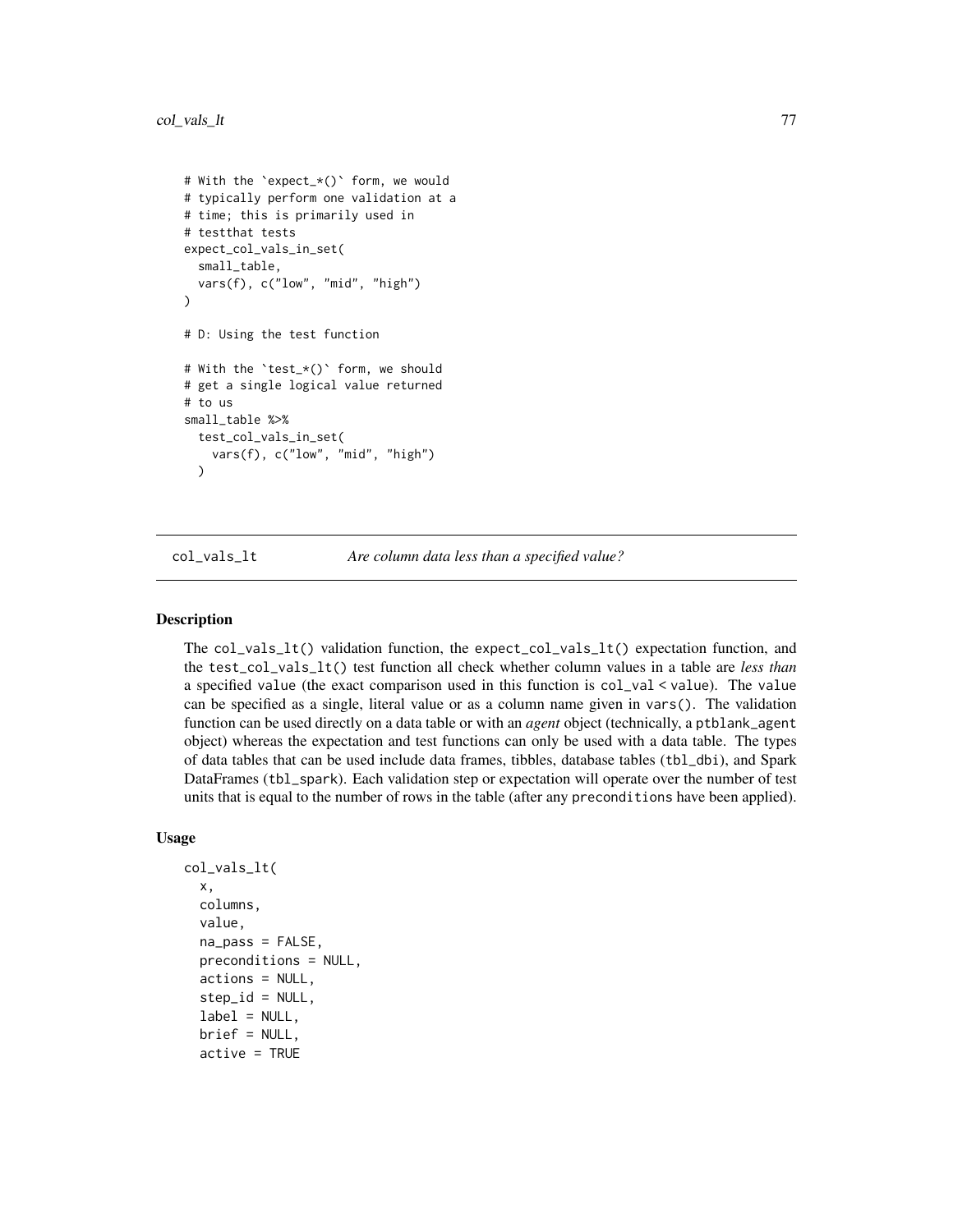```
\mathcal{L}expect_col_vals_lt(
  object,
  columns,
  value,
  na_pass = FALSE,
  preconditions = NULL,
  threshold = 1
\mathcal{L}test_col_vals_lt(
  object,
  columns,
  value,
  na_pass = FALSE,
  preconditions = NULL,
  threshold = 1\mathcal{L}
```

| X             | A data frame, tibble (tbl_df or tbl_dbi), Spark DataFrame (tbl_spark), or,<br>an agent object of class ptblank_agent that is created with create_agent().                                                                                                                                                                                                                                                                                                                                                                                                                                                                                                                                                                                                                                           |
|---------------|-----------------------------------------------------------------------------------------------------------------------------------------------------------------------------------------------------------------------------------------------------------------------------------------------------------------------------------------------------------------------------------------------------------------------------------------------------------------------------------------------------------------------------------------------------------------------------------------------------------------------------------------------------------------------------------------------------------------------------------------------------------------------------------------------------|
| columns       | The column (or a set of columns, provided as a character vector) to which this<br>validation should be applied.                                                                                                                                                                                                                                                                                                                                                                                                                                                                                                                                                                                                                                                                                     |
| value         | A numeric value used for this test. Any column values < value are considered<br>passing.                                                                                                                                                                                                                                                                                                                                                                                                                                                                                                                                                                                                                                                                                                            |
| na_pass       | Should any encountered NA values be considered as passing test units? This is<br>by default FALSE. Set to TRUE to give NAs a pass.                                                                                                                                                                                                                                                                                                                                                                                                                                                                                                                                                                                                                                                                  |
| preconditions | expressions used for mutating the input table before proceeding with the valida-<br>tion. This is ideally as a one-sided R formula using a leading $\sim$ . In the formula<br>representation, the . serves as the input data table to be transformed (e.g., $\sim$ .<br>% $>$ % dplyr:: mutate(col = col + 10).                                                                                                                                                                                                                                                                                                                                                                                                                                                                                     |
| actions       | A list containing threshold levels so that the validation step can react accordingly<br>when exceeding the set levels. This is to be created with the action_levels()<br>helper function.                                                                                                                                                                                                                                                                                                                                                                                                                                                                                                                                                                                                           |
| step_id       | One or more optional identifiers for the single or multiple validation steps gen-<br>erated from calling a validation function. The use of step IDs serves to distin-<br>guish validation steps from each other and provide an opportunity for supplying<br>a more meaningful label compared to the step index. By default this is NULL,<br>and <b>pointblank</b> will automatically generate the step ID value (based on the step<br>index) in this case. One or more values can be provided, and the exact number<br>of ID values should (1) match the number of validation steps that the validation<br>function call will produce (influenced by the number of columns provided), (2)<br>be an ID string not used in any previous validation step, and $(3)$ be a vector with<br>unique values. |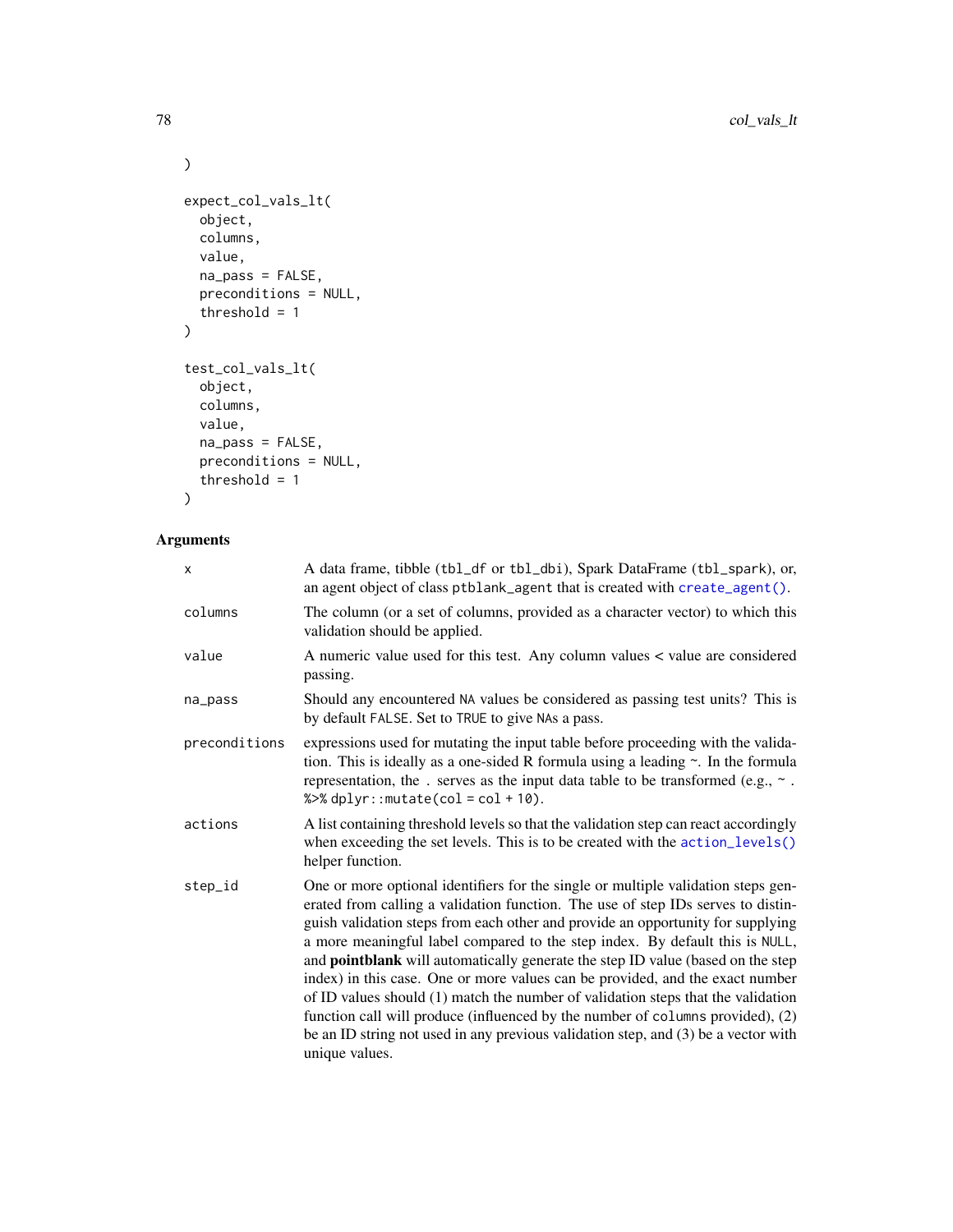| label     | An optional label for the validation step.                                                                                                                                                                                                                                                                                                                                                                                                                  |
|-----------|-------------------------------------------------------------------------------------------------------------------------------------------------------------------------------------------------------------------------------------------------------------------------------------------------------------------------------------------------------------------------------------------------------------------------------------------------------------|
| brief     | An optional, text-based description for the validation step.                                                                                                                                                                                                                                                                                                                                                                                                |
| active    | A logical value indicating whether the validation step should be active. If the<br>step function is working with an agent, FALSE will make the validation step in-<br>active (still reporting its presence and keeping indexes for the steps unchanged).<br>If the step function will be operating directly on data, then any step with active<br>= FALSE will simply pass the data through with no validation whatsoever. The<br>default for this is TRUE. |
| object    | A data frame, tibble (tbl_df or tbl_dbi), or Spark DataFrame (tbl_spark)<br>that serves as the target table for the expectation function or the test function.                                                                                                                                                                                                                                                                                              |
| threshold | A simple failure threshold value for use with the expectation function. By de-<br>fault, this is set to 1 meaning that any single unit of failure in data validation<br>results in an overall test failure. Whole numbers beyond 1 indicate that any fail-<br>ing units up to that absolute threshold value will result in a succeeding <b>test that</b><br>test. Likewise, fractional values (between 0 and 1) act as a proportional failure<br>threshold. |

#### Details

If providing multiple column names to columns, the result will be an expansion of validation steps to that number of column names (e.g., vars(col\_a,col\_b) will result in the entry of two validation steps). Aside from column names in quotes and in vars(), **tidyselect** helper functions are available for specifying columns. They are: starts\_with(), ends\_with(), contains(), matches(), and everything().

This validation function supports special handling of NA values. The na\_pass argument will determine whether an NA value appearing in a test unit should be counted as a *pass* or a *fail*. The default of na\_pass = FALSE means that any NAs encountered will accumulate failing test units.

Having table preconditions means **pointblank** will mutate the table just before interrogation. Such a table mutation is isolated in scope to the validation step(s) produced by the validation function call. Using **dplyr** code is suggested here since the statements can be translated to SQL if necessary. The code is most easily supplied as a one-sided **R** formula (using a leading  $\sim$ ). In the formula representation, the . serves as the input data table to be transformed (e.g.,  $\sim$  .  $\gg\$ dplyr::mutate(col\_a = col\_b + 10)). Alternatively, a function could instead be supplied (e.g.,  $function(x)$  dplyr::mutate(x,col\_a = col\_b + 10)).

Often, we will want to specify actions for the validation. This argument, present in every validation function, takes a specially-crafted list object that is best produced by the [action\\_levels\(\)](#page-2-0) function. Read that function's documentation for the lowdown on how to create reactions to abovethreshold failure levels in validation. The basic gist is that you'll want at least a single threshold level (specified as either the fraction of test units failed, or, an absolute value), often using the warn\_at argument. This is especially true when x is a table object because, otherwise, nothing happens. For the col vals  $*($ )-type functions, using action\_levels(warn\_at = 0.25) or action\_levels(stop\_at = 0.25) are good choices depending on the situation (the first produces a warning when a quarter of the total test units fails, the other stop()s at the same threshold level).

Want to describe this validation step in some detail? Keep in mind that this is only useful if  $x$  is an *agent*. If that's the case, brief the agent with some text that fits. Don't worry if you don't want to do it. The *autobrief* protocol is kicked in when brief = NULL and a simple brief will then be automatically generated.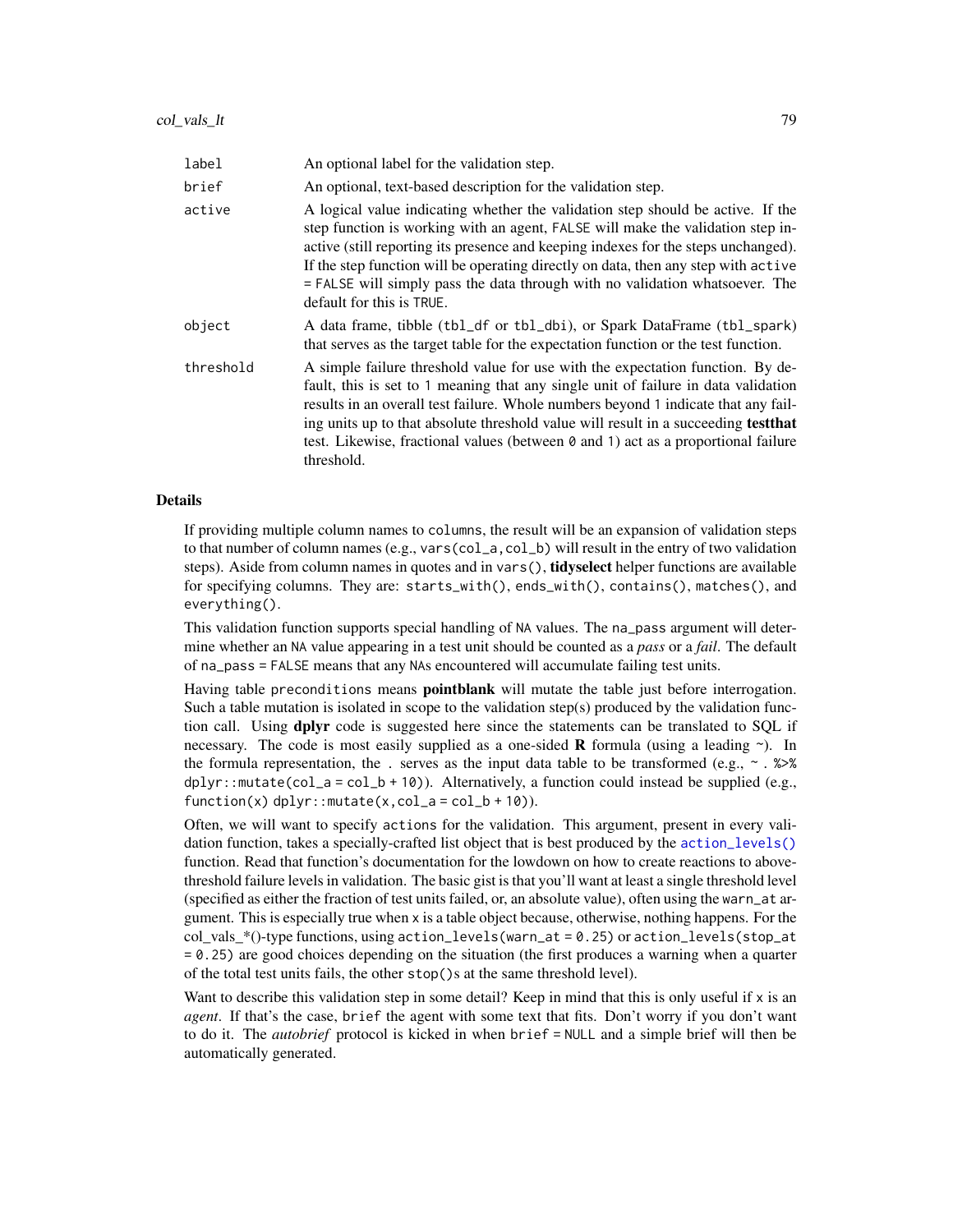#### Value

For the validation function, the return value is either a ptblank\_agent object or a table object (depending on whether an agent object or a table was passed to x). The expectation function invisibly returns its input but, in the context of testing data, the function is called primarily for its potential side-effects (e.g., signaling failure). The test function returns a logical value.

# Function ID

2-1

# See Also

The analogous function with a right-closed bound: [col\\_vals\\_lte\(\)](#page-80-0).

```
Other validation functions: col_exists(), col_is_character(), col_is_date(), col_is_factor(),
col_is_integer(), col_is_logical(), col_is_numeric(), col_is_posix(), col_schema_match(),
col_vals_between(), col_vals_equal(), col_vals_expr(), col_vals_gte(), col_vals_gt(),
col_vals_in_set(), col_vals_lte(), col_vals_not_between(), col_vals_not_equal(), col_vals_not_in_set(),
col_vals_not_null(), col_vals_null(), col_vals_regex(), conjointly(), rows_distinct()
```

```
# For all of the examples here, we'll
# use a simple table with three numeric
# columns (`a`, `b`, and `c`) and three
# character columns (`d`, `e`, and `f`)
tb1 < -dplyr::tibble(
      a = c(5, 5, 5, 5, 5, 5),
      b = c(1, 1, 1, 2, 2, 2),
     c = c(1, 1, 1, 2, 3, 4),d = LETTERS[a],e = LETTERS[b],
      f = LETTERS[c])
tbl
# A: Using an `agent` with validation
# functions and then `interrogate()`
# Validate that values in column `c`
# are all less than the value of `5`
agent <-
  create_agent(tbl) %>%
  col_vals_lt(vars(c), 5) %>%
  interrogate()
# Determine if this validation
# had no failing test units (there
# are 6 test units, one for each row)
all_passed(agent)
```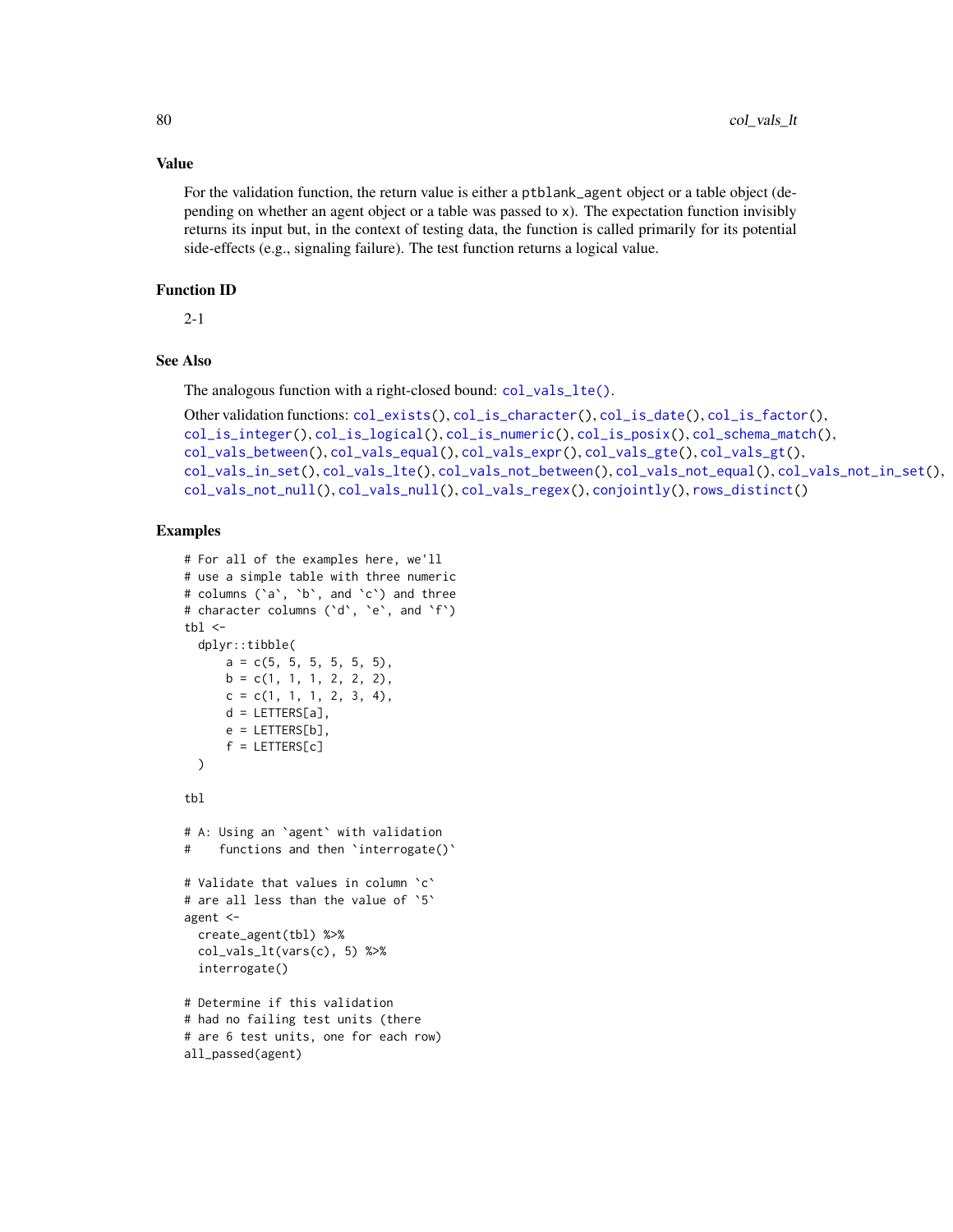```
# Calling `agent` in the console
# prints the agent's report; but we
# can get a `gt_tbl` object directly
# with `get_agent_report(agent)`
# B: Using the validation function
# directly on the data (no `agent`)
# This way of using validation functions
# acts as a data filter: data is passed
# through but should `stop()` if there
# is a single test unit failing; the
# behavior of side effects can be
# customized with the `actions` option
tbl %>%
 col_vals_lt(vars(c), 5) %>%
 dplyr::pull(c)
# C: Using the expectation function
# With the `expect_*()` form, we would
# typically perform one validation at a
# time; this is primarily used in
# testthat tests
expect_col_vals_lt(tbl, vars(c), 5)
# D: Using the test function
# With the `test_*()` form, we should
# get a single logical value returned
# to us
test_col_vals_lt(tbl, vars(c), 5)
```
<span id="page-80-0"></span>col\_vals\_lte *Are column data less than or equal to a specified value?*

### Description

The col\_vals\_lte() validation function, the expect\_col\_vals\_lte() expectation function, and the test\_col\_vals\_lte() test function all check whether column values in a table are *less than or equal to* a specified value (the exact comparison used in this function is col\_val  $\le$  value). The value can be specified as a single, literal value or as a column name given in vars(). The validation step function can be used directly on a data table or with an *agent* object (technically, a ptblank\_agent object) whereas the expectation and test functions can only be used with a data table. The types of data tables that can be used include data frames, tibbles, database tables (tbl\_dbi), and Spark DataFrames (tbl\_spark). Each validation step or expectation will operate over the number of test units that is equal to the number of rows in the table (after any preconditions have been applied).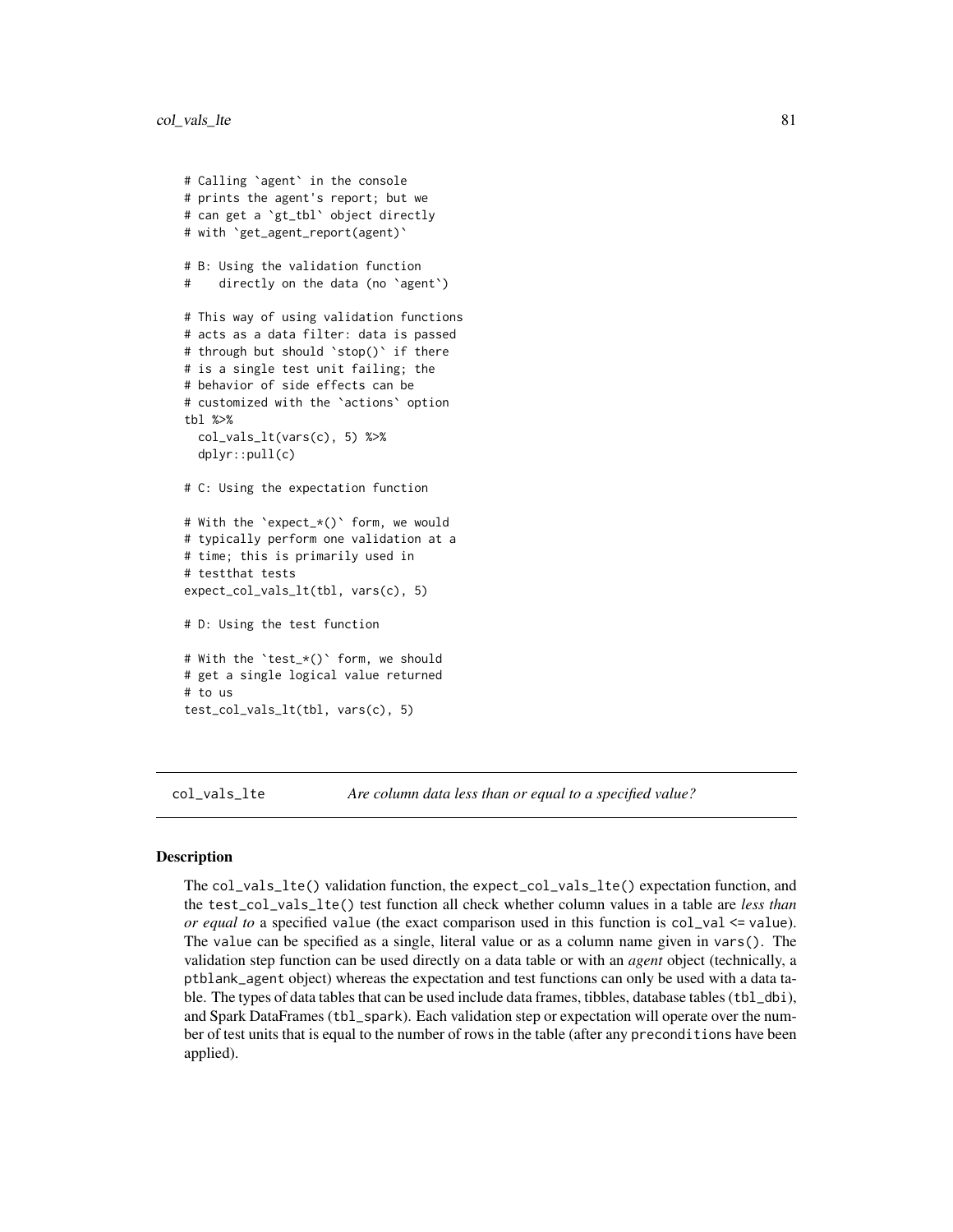# Usage

```
col_vals_lte(
  x,
  columns,
  value,
  na_pass = FALSE,
  preconditions = NULL,
  actions = NULL,
  step_id = NULL,
  label = NULL,brief = NULL,
  active = TRUE
\mathcal{L}expect_col_vals_lte(
  object,
  columns,
  value,
  na_pass = FALSE,
  preconditions = NULL,
  threshold = 1
\mathcal{L}test_col_vals_lte(
  object,
  columns,
  value,
  na_pass = FALSE,
  preconditions = NULL,
  threshold = 1
)
```
# Arguments

| $\mathsf{x}$  | A data frame, tibble (tbl_df or tbl_dbi), Spark DataFrame (tbl_spark), or,<br>an agent object of class ptblank_agent that is created with create_agent().                                                                                                                                                       |
|---------------|-----------------------------------------------------------------------------------------------------------------------------------------------------------------------------------------------------------------------------------------------------------------------------------------------------------------|
| columns       | The column (or a set of columns, provided as a character vector) to which this<br>validation should be applied.                                                                                                                                                                                                 |
| value         | A numeric value used for this test. Any column values $\leq$ value are considered<br>passing.                                                                                                                                                                                                                   |
| na_pass       | Should any encountered NA values be considered as passing test units? This is<br>by default FALSE. Set to TRUE to give NAs a pass.                                                                                                                                                                              |
| preconditions | expressions used for mutating the input table before proceeding with the valida-<br>tion. This is ideally as a one-sided R formula using a leading $\sim$ . In the formula<br>representation, the . serves as the input data table to be transformed (e.g., $\sim$ .<br>% $\gg$ dplyr:: mutate(col = col + 10). |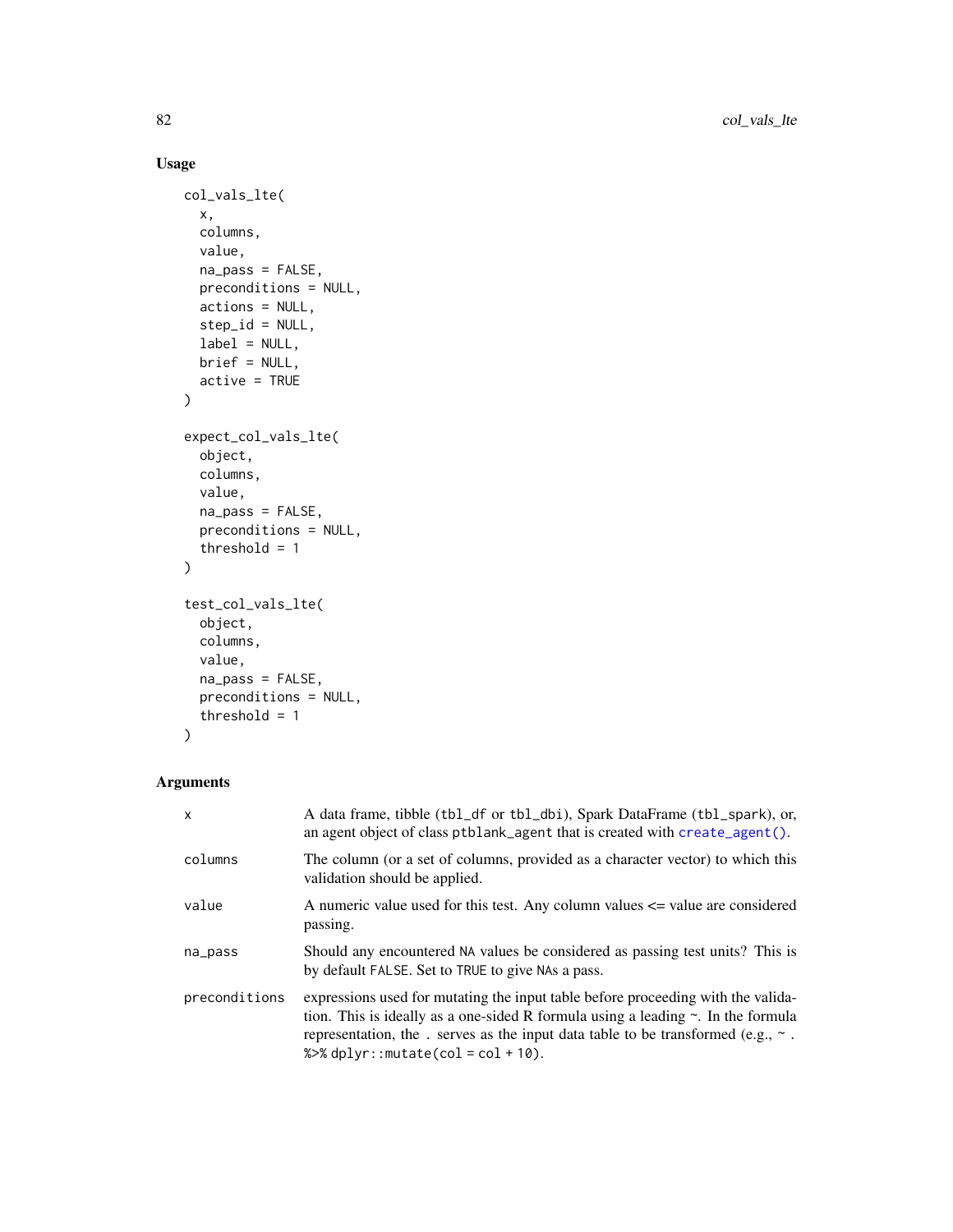| actions | A list containing threshold levels so that the validation step can react accordingly<br>when exceeding the set levels. This is to be created with the $\arctan_{\text{levels}}($ )                                                                                                                                                       |
|---------|------------------------------------------------------------------------------------------------------------------------------------------------------------------------------------------------------------------------------------------------------------------------------------------------------------------------------------------|
|         | helper function.                                                                                                                                                                                                                                                                                                                         |
| step_id | One or more optional identifiers for the single or multiple validation steps gen-<br>erated from calling a validation function. The use of step IDs serves to distin-<br>guish validation steps from each other and provide an opportunity for supplying<br>a more meaningful label compared to the step index. By default this is NULL, |
|         | and <b>pointblank</b> will automatically generate the step ID value (based on the step                                                                                                                                                                                                                                                   |
|         |                                                                                                                                                                                                                                                                                                                                          |

- index) in this case. One or more values can be provided, and the exact number of ID values should (1) match the number of validation steps that the validation function call will produce (influenced by the number of columns provided), (2) be an ID string not used in any previous validation step, and (3) be a vector with unique values.
- label An optional label for the validation step.

brief An optional, text-based description for the validation step.

- active A logical value indicating whether the validation step should be active. If the step function is working with an agent, FALSE will make the validation step inactive (still reporting its presence and keeping indexes for the steps unchanged). If the step function will be operating directly on data, then any step with active = FALSE will simply pass the data through with no validation whatsoever. The default for this is TRUE.
- object A data frame, tibble (tbl\_df or tbl\_dbi), or Spark DataFrame (tbl\_spark) that serves as the target table for the expectation function or the test function.
- threshold A simple failure threshold value for use with the expectation function. By default, this is set to 1 meaning that any single unit of failure in data validation results in an overall test failure. Whole numbers beyond 1 indicate that any failing units up to that absolute threshold value will result in a succeeding testthat test. Likewise, fractional values (between 0 and 1) act as a proportional failure threshold.

# Details

If providing multiple column names to columns, the result will be an expansion of validation steps to that number of column names (e.g., vars(col\_a,col\_b) will result in the entry of two validation steps). Aside from column names in quotes and in vars(), **tidyselect** helper functions are available for specifying columns. They are: starts\_with(), ends\_with(), contains(), matches(), and everything().

This validation function supports special handling of NA values. The na\_pass argument will determine whether an NA value appearing in a test unit should be counted as a *pass* or a *fail*. The default of na\_pass = FALSE means that any NAs encountered will accumulate failing test units.

Having table preconditions means **pointblank** will mutate the table just before interrogation. Such a table mutation is isolated in scope to the validation step(s) produced by the validation function call. Using **dplyr** code is suggested here since the statements can be translated to SQL if necessary. The code is most easily supplied as a one-sided **R** formula (using a leading  $\sim$ ). In the formula representation, the . serves as the input data table to be transformed (e.g.,  $\sim$  .  $\gg$ dplyr::mutate(col\_a = col\_b + 10)). Alternatively, a function could instead be supplied (e.g.,  $function(x)$  dplyr::mutate $(x, col_a = col_b + 10)$ ).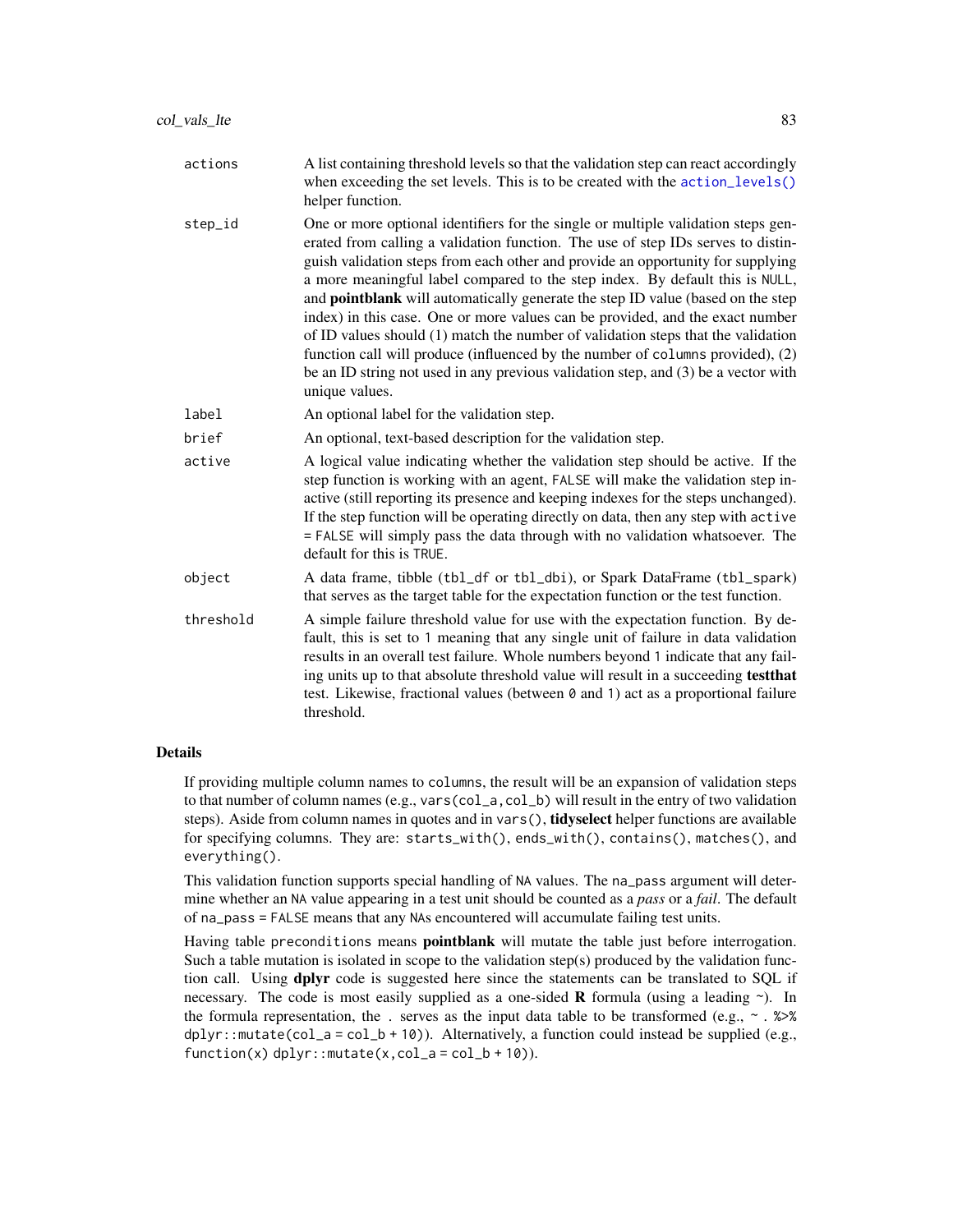Often, we will want to specify actions for the validation. This argument, present in every validation function, takes a specially-crafted list object that is best produced by the [action\\_levels\(\)](#page-2-0) function. Read that function's documentation for the lowdown on how to create reactions to abovethreshold failure levels in validation. The basic gist is that you'll want at least a single threshold level (specified as either the fraction of test units failed, or, an absolute value), often using the warn\_at argument. This is especially true when x is a table object because, otherwise, nothing happens. For the col\_vals\_\*()-type functions, using action\_levels(warn\_at = 0.25) or action\_levels(stop\_at = 0.25) are good choices depending on the situation (the first produces a warning when a quarter of the total test units fails, the other stop()s at the same threshold level).

Want to describe this validation step in some detail? Keep in mind that this is only useful if x is an *agent*. If that's the case, brief the agent with some text that fits. Don't worry if you don't want to do it. The *autobrief* protocol is kicked in when brief = NULL and a simple brief will then be automatically generated.

#### Value

For the validation function, the return value is either a ptblank\_agent object or a table object (depending on whether an agent object or a table was passed to x). The expectation function invisibly returns its input but, in the context of testing data, the function is called primarily for its potential side-effects (e.g., signaling failure). The test function returns a logical value.

#### Function ID

2-2

# See Also

The analogous function with a right-open bound:  $col\_vals_lt()$ .

```
Other validation functions: col_exists(), col_is_character(), col_is_date(), col_is_factor(),
col_is_integer(), col_is_logical(), col_is_numeric(), col_is_posix(), col_schema_match(),
col_vals_between(), col_vals_equal(), col_vals_expr(), col_vals_gte(), col_vals_gt(),
col_vals_in_set(), col_vals_lt(), col_vals_not_between(), col_vals_not_equal(), col_vals_not_in_set(),
col_vals_not_null(), col_vals_null(), col_vals_regex(), conjointly(), rows_distinct()
```

```
# For all of the examples here, we'll
# use a simple table with three numeric
# columns (`a`, `b`, and `c`) and three
# character columns (`d`, `e`, and `f`)
tb1 < -dplyr::tibble(
     a = c(5, 5, 5, 5, 5, 5),
     b = c(1, 1, 1, 2, 2, 2),
     c = c(1, 1, 1, 2, 3, 4),d = LETTERS[a],e = LETTERS[b],
     f = LETTERS[c])
```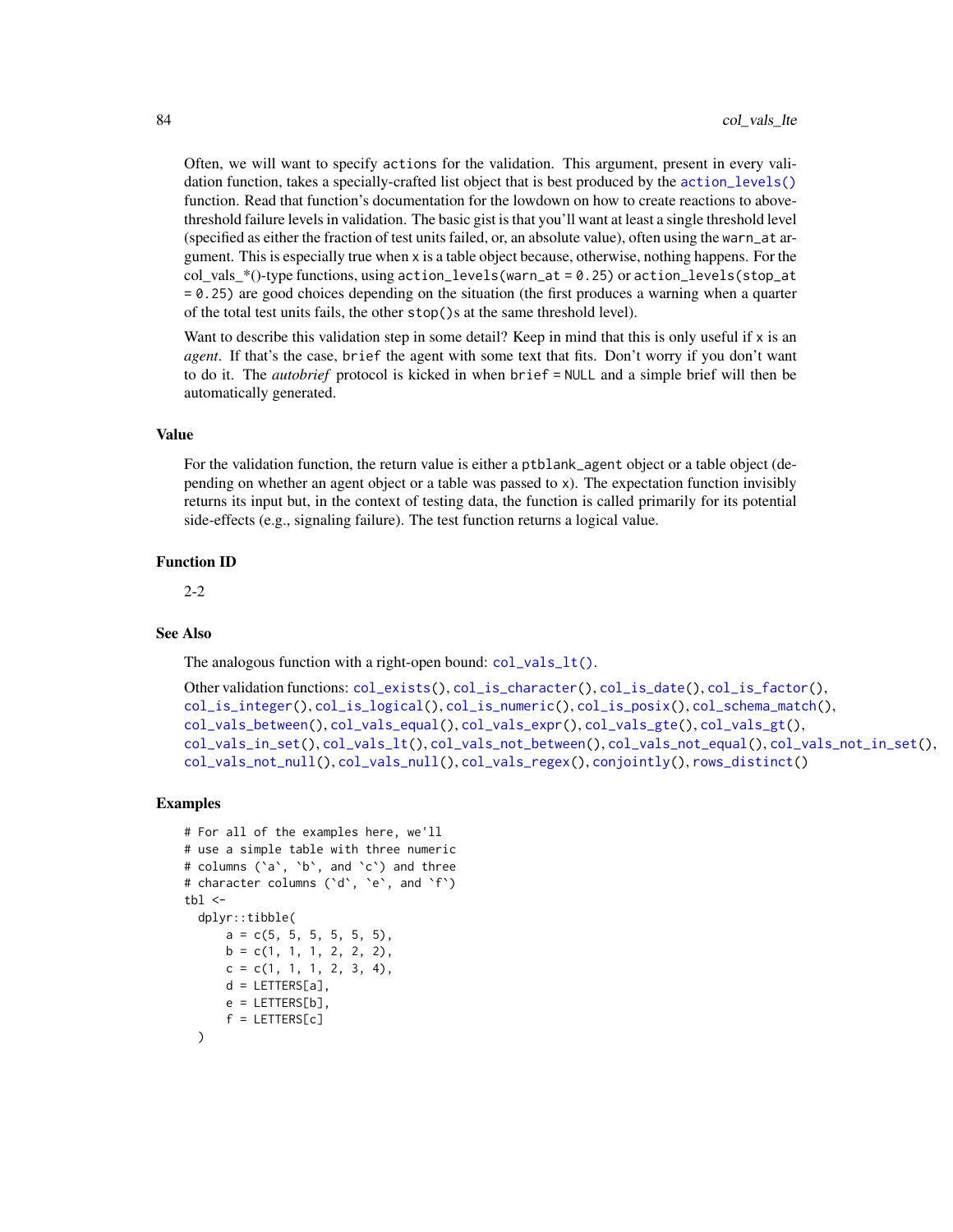```
col_vals_lte 85
```

```
tbl
# A: Using an
`agent
` with validation
# functions and then
`interrogate()
`
# Validate that values in column
`
c
`
# are all less than or equal to the
# value of
`
4
`
agent <-
 create_agent(tbl) %>%
  col_vals_lte(vars(c), 4) %>%
  interrogate()
# Determine if this validation
# had no failing test units (there
# are 6 test units, one for each row)
all_passed(agent)
# Calling
`agent
` in the console
# prints the agent's report; but we
# can get a
`gt_tbl
` object directly
# with
`get_agent_report(agent)
`
# B: Using the validation function
# directly on the data (no
`agent
`
)
# This way of using validation functions
# acts as a data filter: data is passed
# through but should
`stop()
` if there
# is a single test unit failing; the
# behavior of side effects can be
# customized with the
`actions
` option
tbl %>%
  col_vals_lte(vars(c), 4) %>%
  dplyr::pull(c)
# C: Using the expectation function
# With the
`expect_*()
` form, we would
# typically perform one validation at a
# time; this is primarily used in
# testthat tests
expect_col_vals_lte(tbl, vars(c), 4)
# D: Using the test function
# With the
`test_*()
` form, we should
# get a single logical value returned
# to us
test_col_vals_lte(tbl, vars(c), 4)
```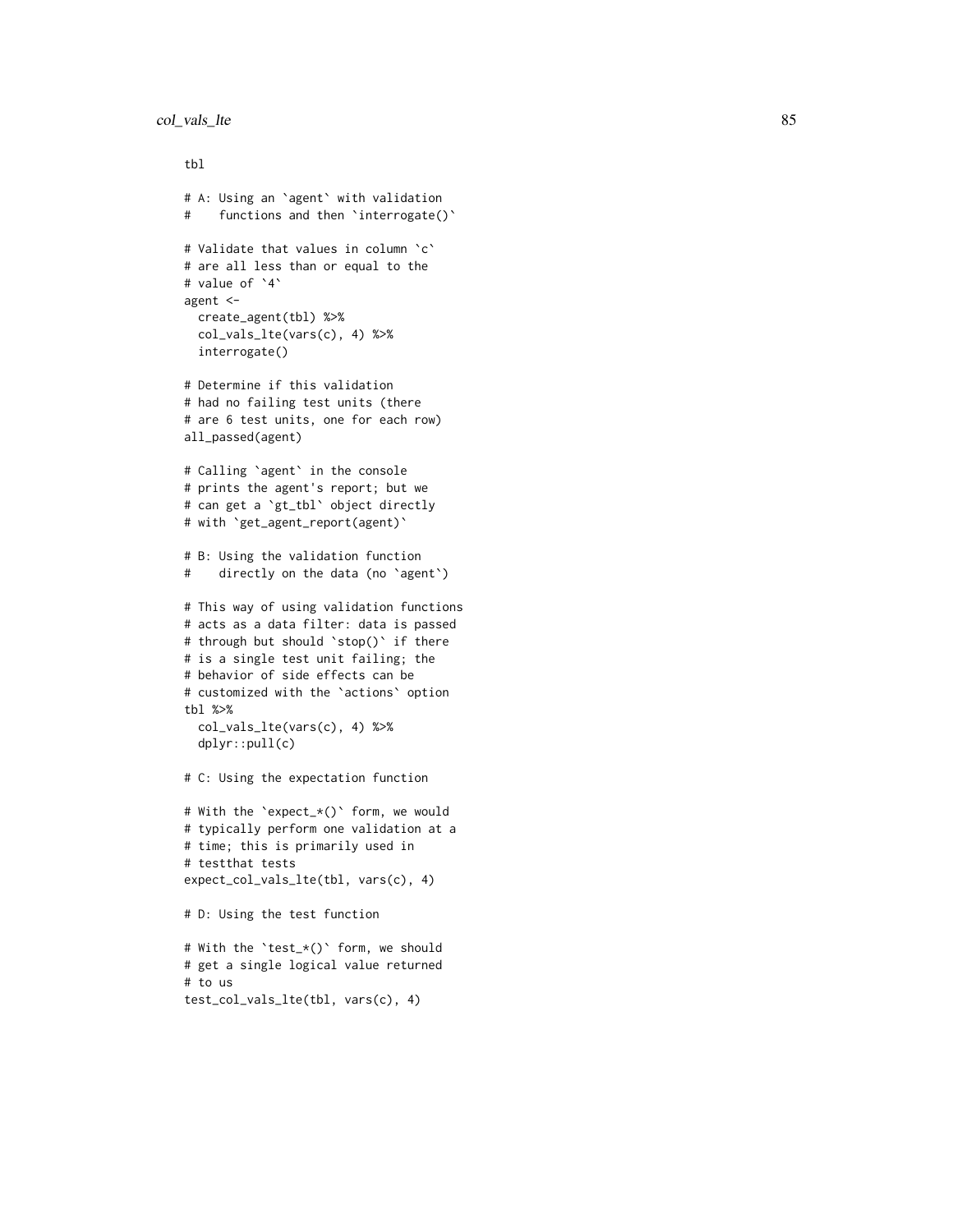<span id="page-85-0"></span>col\_vals\_not\_between *Are column data not between two specified values?*

### Description

The col\_vals\_not\_between() validation function, the expect\_col\_vals\_not\_between() expectation function, and the test\_col\_vals\_not\_between() test function all check whether column values in a table *do not* fall within a range. The range specified with three arguments: left, right, and inclusive. The left and right values specify the lower and upper bounds. The bounds can be specified as single, literal values or as column names given in vars(). The inclusive argument, as a vector of two logical values relating to left and right, states whether each bound is inclusive or not. The default is  $c$ (TRUE, TRUE), where both endpoints are inclusive (i.e., [left, right]). For partially-unbounded versions of this function, we can use the  $col\_vals_l(t)$ , [col\\_vals\\_lte\(\)](#page-80-0), [col\\_vals\\_gt\(\)](#page-63-0), or [col\\_vals\\_gte\(\)](#page-68-0) validation functions. The validation function can be used directly on a data table or with an *agent* object (technically, a ptblank\_agent object) whereas the expectation and test functions can only be used with a data table. The types of data tables that can be used include data frames, tibbles, database tables (tbl\_dbi), and Spark DataFrames (tbl\_spark). Each validation step or expectation will operate over the number of test units that is equal to the number of rows in the table (after any preconditions have been applied).

```
col_vals_not_between(
  x,
  columns,
  left,
  right,
  inclusive = c(TRUE, TRUE),
  na_pass = FALSE,
  preconditions = NULL,
  actions = NULL,
  step_id = NULL,label = NULL,brief = NULL,
  active = TRUE
)
expect_col_vals_not_between(
  object,
  columns,
  left,
  right,
  inclusive = c(TRUE, TRUE),
  na_{pass} = FALSE,
  preconditions = NULL,
  threshold = 1
)
```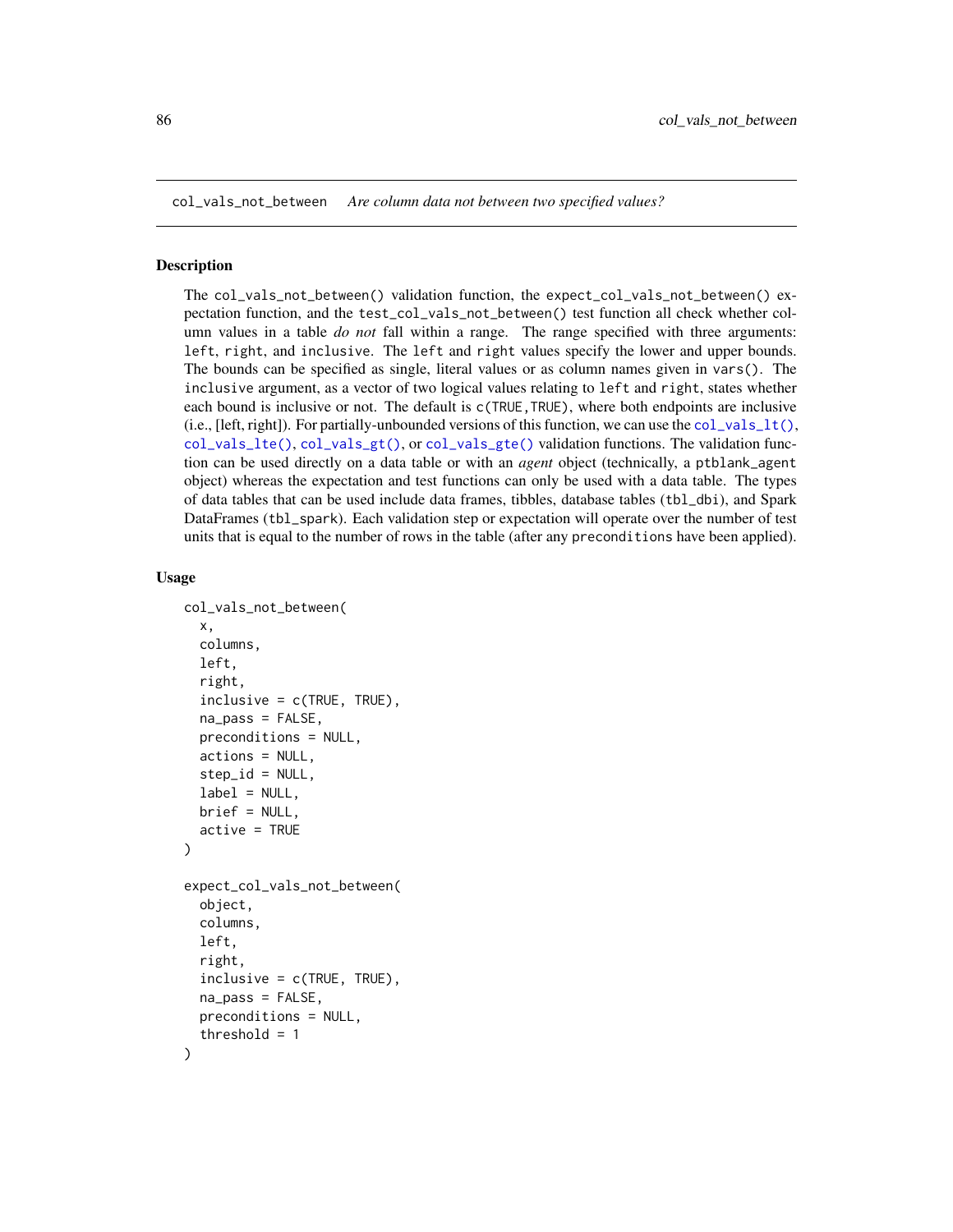```
test_col_vals_not_between(
  object,
  columns,
  left,
  right,
  inclusive = c(TRUE, TRUE),
  na_pass = FALSE,
  preconditions = NULL,
  threshold = 1
\mathcal{L}
```

| A data frame, tibble (tbl_df or tbl_dbi), Spark DataFrame (tbl_spark), or,<br>an agent object of class ptblank_agent that is created with create_agent().                                                                                                                                                                                                                                                                                                                                                                                                                                                                                                                                                                                                                                         |  |  |
|---------------------------------------------------------------------------------------------------------------------------------------------------------------------------------------------------------------------------------------------------------------------------------------------------------------------------------------------------------------------------------------------------------------------------------------------------------------------------------------------------------------------------------------------------------------------------------------------------------------------------------------------------------------------------------------------------------------------------------------------------------------------------------------------------|--|--|
| The column (or a set of columns, provided as a character vector) to which this<br>validation should be applied.                                                                                                                                                                                                                                                                                                                                                                                                                                                                                                                                                                                                                                                                                   |  |  |
| The lower and uppers bounds for the range. The validation Any values $>=$ left<br>and $\leq$ right will be considered as failing.                                                                                                                                                                                                                                                                                                                                                                                                                                                                                                                                                                                                                                                                 |  |  |
| A two-element logical value that indicates whether the left and right bounds<br>should be inclusive. By default, both bounds are inclusive.                                                                                                                                                                                                                                                                                                                                                                                                                                                                                                                                                                                                                                                       |  |  |
| Should any encountered NA values be considered as passing test units? This is<br>by default FALSE. Set to TRUE to give NAs a pass.                                                                                                                                                                                                                                                                                                                                                                                                                                                                                                                                                                                                                                                                |  |  |
| expressions used for mutating the input table before proceeding with the valida-<br>tion. This is ideally as a one-sided R formula using a leading $\sim$ . In the formula<br>representation, the . serves as the input data table to be transformed (e.g., $\sim$ .<br>% $>$ % dplyr:: mutate(col = col + 10).                                                                                                                                                                                                                                                                                                                                                                                                                                                                                   |  |  |
| A list containing threshold levels so that the validation step can react accordingly<br>when exceeding the set levels. This is to be created with the action_levels()<br>helper function.                                                                                                                                                                                                                                                                                                                                                                                                                                                                                                                                                                                                         |  |  |
| One or more optional identifiers for the single or multiple validation steps gen-<br>erated from calling a validation function. The use of step IDs serves to distin-<br>guish validation steps from each other and provide an opportunity for supplying<br>a more meaningful label compared to the step index. By default this is NULL,<br>and <b>pointblank</b> will automatically generate the step ID value (based on the step<br>index) in this case. One or more values can be provided, and the exact number<br>of ID values should (1) match the number of validation steps that the validation<br>function call will produce (influenced by the number of columns provided), (2)<br>be an ID string not used in any previous validation step, and (3) be a vector with<br>unique values. |  |  |
| An optional label for the validation step.                                                                                                                                                                                                                                                                                                                                                                                                                                                                                                                                                                                                                                                                                                                                                        |  |  |
| An optional, text-based description for the validation step.                                                                                                                                                                                                                                                                                                                                                                                                                                                                                                                                                                                                                                                                                                                                      |  |  |
| A logical value indicating whether the validation step should be active. If the<br>step function is working with an agent, FALSE will make the validation step in-<br>active (still reporting its presence and keeping indexes for the steps unchanged).                                                                                                                                                                                                                                                                                                                                                                                                                                                                                                                                          |  |  |
|                                                                                                                                                                                                                                                                                                                                                                                                                                                                                                                                                                                                                                                                                                                                                                                                   |  |  |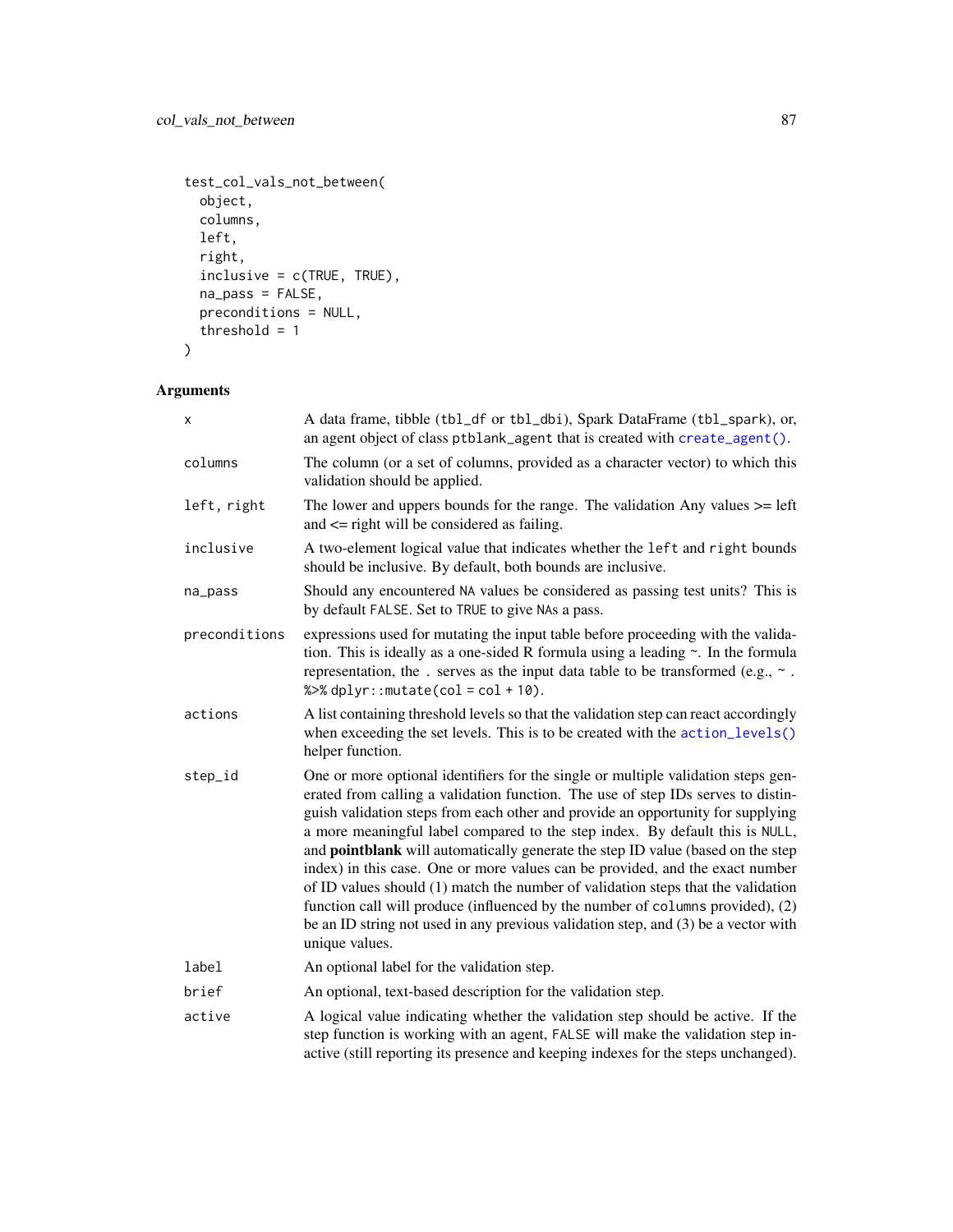|           | If the step function will be operating directly on data, then any step with active<br>$=$ FALSE will simply pass the data through with no validation whatsoever. The<br>default for this is TRUE.                                                                                                                                                                                                                                                                  |
|-----------|--------------------------------------------------------------------------------------------------------------------------------------------------------------------------------------------------------------------------------------------------------------------------------------------------------------------------------------------------------------------------------------------------------------------------------------------------------------------|
| object    | A data frame, tibble (tbl_df or tbl_dbi), or Spark DataFrame (tbl_spark)<br>that serves as the target table for the expectation function or the test function.                                                                                                                                                                                                                                                                                                     |
| threshold | A simple failure threshold value for use with the expectation function. By de-<br>fault, this is set to 1 meaning that any single unit of failure in data validation<br>results in an overall test failure. Whole numbers beyond 1 indicate that any fail-<br>ing units up to that absolute threshold value will result in a succeeding <b>test that</b><br>test. Likewise, fractional values (between $\theta$ and 1) act as a proportional failure<br>threshold. |

## Details

If providing multiple column names to columns, the result will be an expansion of validation steps to that number of column names (e.g., vars(col\_a,col\_b) will result in the entry of two validation steps). Aside from column names in quotes and in vars(), **tidyselect** helper functions are available for specifying columns. They are: starts\_with(), ends\_with(), contains(), matches(), and everything().

This validation function supports special handling of NA values. The na\_pass argument will determine whether an NA value appearing in a test unit should be counted as a *pass* or a *fail*. The default of na\_pass = FALSE means that any NAs encountered will accumulate failing test units.

Having table preconditions means **pointblank** will mutate the table just before interrogation. Such a table mutation is isolated in scope to the validation step(s) produced by the validation function call. Using **dplyr** code is suggested here since the statements can be translated to SOL if necessary. The code is most easily supplied as a one-sided **R** formula (using a leading  $\sim$ ). In the formula representation, the . serves as the input data table to be transformed (e.g.,  $\sim$  .  $\gg\$  $d$ ghlyr::mutate(col\_a = col\_b + 10)). Alternatively, a function could instead be supplied (e.g.,  $function(x)$  dplyr::mutate $(x, col_a = col_b + 10)$ ).

Often, we will want to specify actions for the validation. This argument, present in every validation function, takes a specially-crafted list object that is best produced by the [action\\_levels\(\)](#page-2-0) function. Read that function's documentation for the lowdown on how to create reactions to abovethreshold failure levels in validation. The basic gist is that you'll want at least a single threshold level (specified as either the fraction of test units failed, or, an absolute value), often using the warn\_at argument. This is especially true when x is a table object because, otherwise, nothing happens. For the  $col\_vals^*()$ -type functions, using action\_levels(warn\_at = 0.25) or action\_levels(stop\_at = 0.25) are good choices depending on the situation (the first produces a warning when a quarter of the total test units fails, the other stop()s at the same threshold level).

Want to describe this validation step in some detail? Keep in mind that this is only useful if x is an *agent*. If that's the case, brief the agent with some text that fits. Don't worry if you don't want to do it. The *autobrief* protocol is kicked in when brief = NULL and a simple brief will then be automatically generated.

#### Value

For the validation function, the return value is either a ptblank\_agent object or a table object (depending on whether an agent object or a table was passed to x). The expectation function invisibly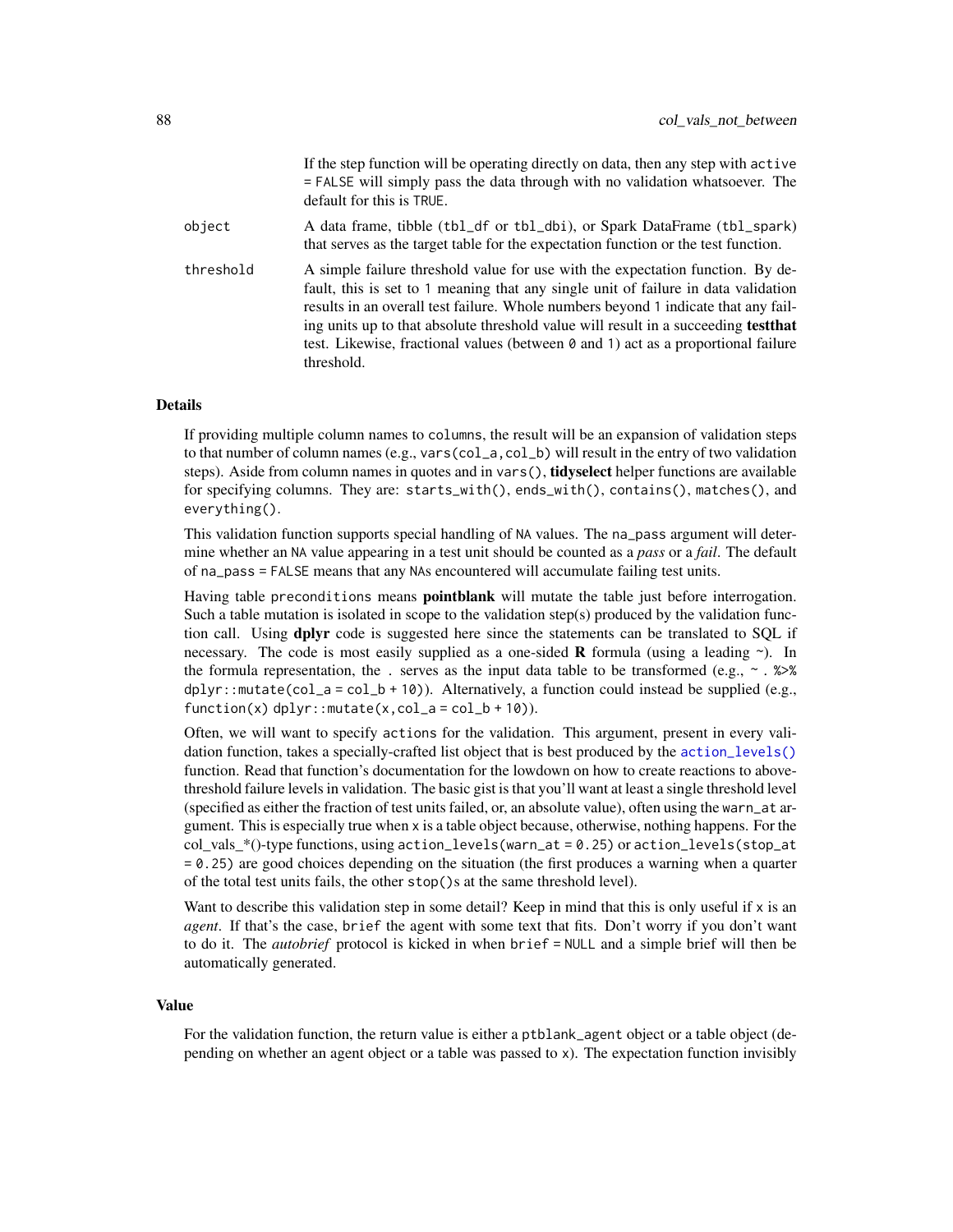# col\_vals\_not\_between 89

returns its input but, in the context of testing data, the function is called primarily for its potential side-effects (e.g., signaling failure). The test function returns a logical value.

### Function ID

2-8

# See Also

The analogue to this function: [col\\_vals\\_between\(\)](#page-50-0).

```
Other validation functions: col_exists(), col_is_character(), col_is_date(), col_is_factor(),
col_is_integer(), col_is_logical(), col_is_numeric(), col_is_posix(), col_schema_match(),
col_vals_between(), col_vals_equal(), col_vals_expr(), col_vals_gte(), col_vals_gt(),
col_vals_in_set(), col_vals_lte(), col_vals_lt(), col_vals_not_equal(), col_vals_not_in_set(),
col_vals_not_null(), col_vals_null(), col_vals_regex(), conjointly(), rows_distinct()
```

```
# The `small_table` dataset in the
# package has a column of numeric
# values in `c` (there are a few NAs
# in that column); the following
# examples will validate the values
# in that numeric column
# A: Using an `agent` with validation
# functions and then `interrogate()`
# Validate that values in column `c`
# are all between `10` and `20`; because
# there are NA values, we'll choose to
# let those pass validation by setting
# `na_pass = TRUE`
agent <-
 create_agent(small_table) %>%
 col_vals_not_between(
   vars(c), 10, 20, na_pass = TRUE
 ) %>%
 interrogate()
# Determine if this validation
# had no failing test units (there
# are 13 test units, one for each row)
all_passed(agent)
# Calling `agent` in the console
# prints the agent's report; but we
# can get a `gt_tbl` object directly
# with `get_agent_report(agent)`
# B: Using the validation function
```

```
# directly on the data (no `agent`)
```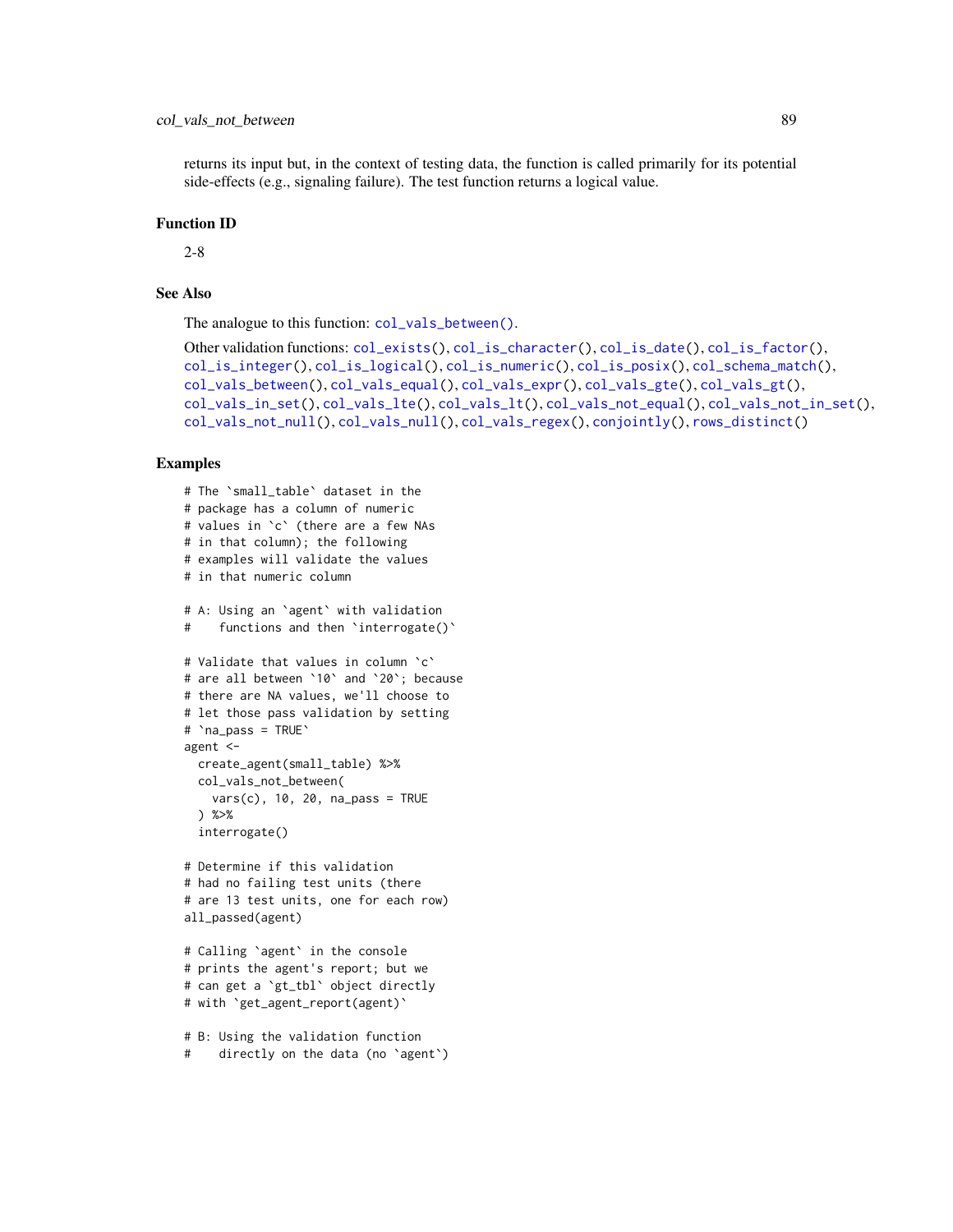```
# This way of using validation functions
# acts as a data filter: data is passed
# through but should `stop()` if there
# is a single test unit failing; the
# behavior of side effects can be
# customized with the `actions` option
small_table %>%
  col_vals_not_between(
    vars(c), 10, 20, na_pass = TRUE
  ) %>%
  dplyr::pull(c)
# C: Using the expectation function
# With the `expect_*()` form, we would
# typically perform one validation at a
# time; this is primarily used in
# testthat tests
expect_col_vals_not_between(
  small_table, vars(c), 10, 20,
  na_pass = TRUE
\lambda# D: Using the test function
# With the `test_*()` form, we should
# get a single logical value returned
# to us
small_table %>%
 test_col_vals_not_between(
   vars(c), 10, 20,
   na_pass = TRUE
  \mathcal{L}# An additional note on the bounds for
# this function: they are inclusive by
# default; we can modify the
# inclusiveness of the upper and lower
# bounds with the `inclusive` option,
# which is a length-2 logical vector
# In changing the lower bound to be
# `9` and making it non-inclusive, we
# get `TRUE` since although two values
# are `9` and they fall outside of the
# lower (or left) bound (and any values
# 'not between' count as passing test
# units)
small_table %>%
  test_col_vals_not_between(
    vars(c), 9, 20,
    inclusive = c(FALSE, TRUE),
```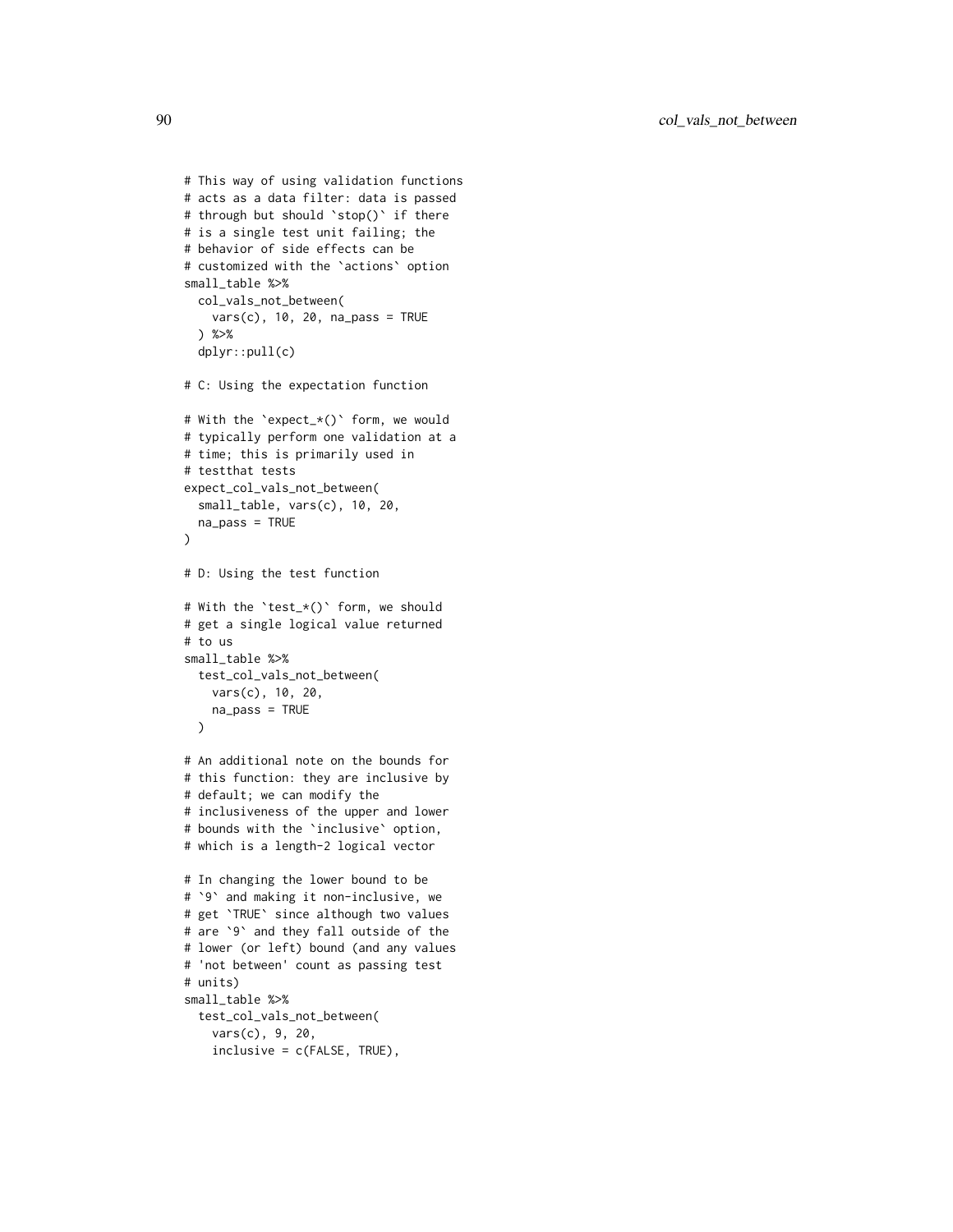```
na_pass = TRUE
)
```
<span id="page-90-0"></span>col\_vals\_not\_equal *Are column data not equal to a specified value?*

# Description

The col\_vals\_not\_equal() validation function, the expect\_col\_vals\_not\_equal() expectation function, and the test\_col\_vals\_not\_equal() test function all check whether column values in a table *are not* equal to a specified value. The validation step function can be used directly on a data table or with an *agent* object (technically, a ptblank\_agent object) whereas the expectation and test functions can only be used with a data table. The types of data tables that can be used include data frames, tibbles, database tables (tbl\_dbi), and Spark DataFrames (tbl\_spark). Each validation step or expectation will operate over the number of test units that is equal to the number of rows in the table (after any preconditions have been applied).

```
col_vals_not_equal(
  x,
  columns,
  value,
  na_pass = FALSE,
  preconditions = NULL,
  actions = NULL,
  step_id = NULL,label = NULL,brief = NULL,
  active = TRUE)
expect_col_vals_not_equal(
  object,
  columns,
  value,
  na_pass = FALSE,
  preconditions = NULL,
  threshold = 1\mathcal{L}test_col_vals_not_equal(
  object,
  columns,
  value,
  na_pass = FALSE,
```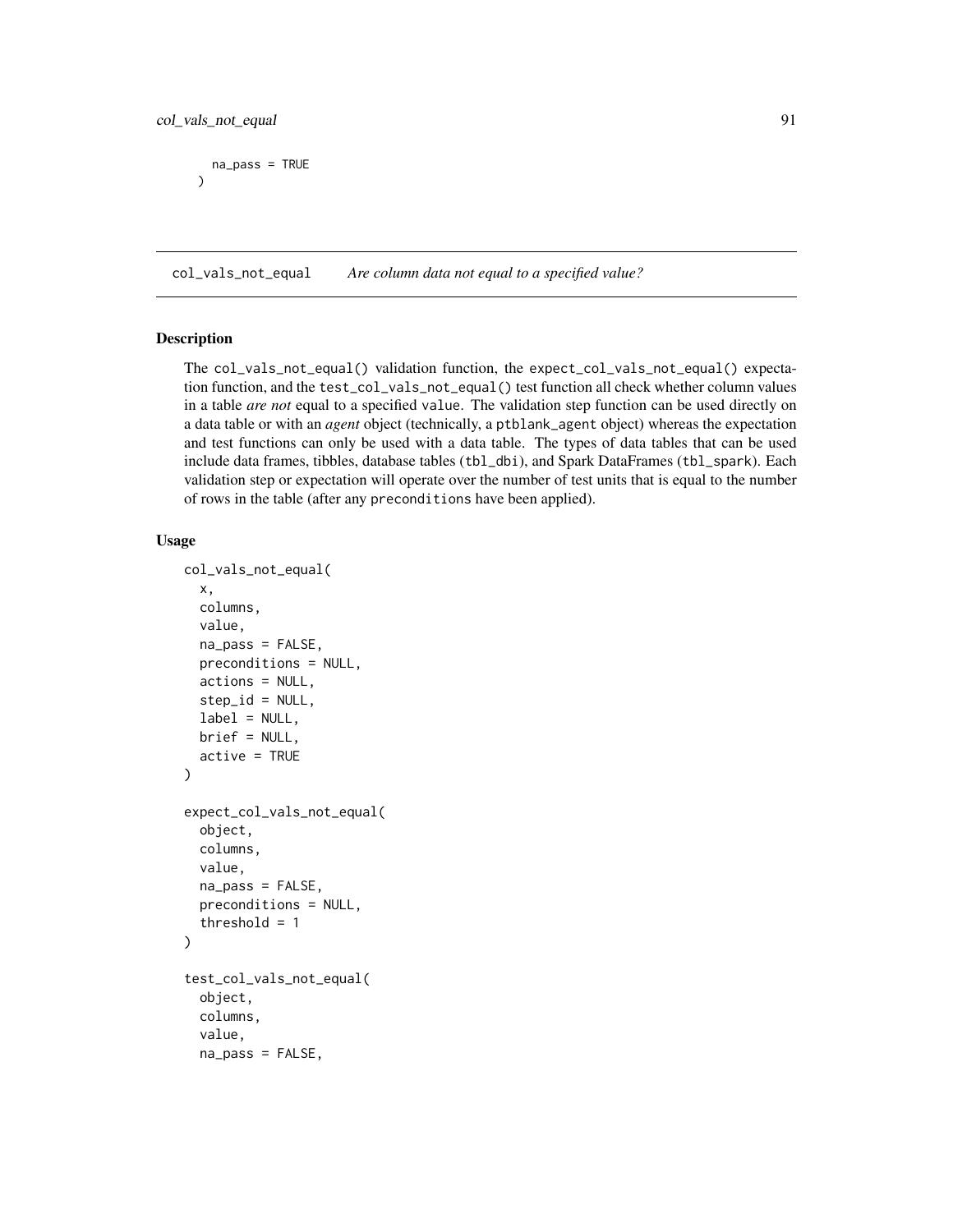```
preconditions = NULL,
  threshold = 1\mathcal{L}
```

| Χ             | A data frame, tibble (tbl_df or tbl_dbi), Spark DataFrame (tbl_spark), or,<br>an agent object of class ptblank_agent that is created with create_agent().                                                                                                                                                                                                                                                                                                                                                                                                                                                                                                                                                                                                                                  |  |  |
|---------------|--------------------------------------------------------------------------------------------------------------------------------------------------------------------------------------------------------------------------------------------------------------------------------------------------------------------------------------------------------------------------------------------------------------------------------------------------------------------------------------------------------------------------------------------------------------------------------------------------------------------------------------------------------------------------------------------------------------------------------------------------------------------------------------------|--|--|
| columns       | The column (or a set of columns, provided as a character vector) to which this<br>validation should be applied.                                                                                                                                                                                                                                                                                                                                                                                                                                                                                                                                                                                                                                                                            |  |  |
| value         | a numeric value used to test for non-equality.                                                                                                                                                                                                                                                                                                                                                                                                                                                                                                                                                                                                                                                                                                                                             |  |  |
| na_pass       | Should any encountered NA values be considered as passing test units? This is<br>by default FALSE. Set to TRUE to give NAs a pass.                                                                                                                                                                                                                                                                                                                                                                                                                                                                                                                                                                                                                                                         |  |  |
| preconditions | expressions used for mutating the input table before proceeding with the valida-<br>tion. This is ideally as a one-sided R formula using a leading $\sim$ . In the formula<br>representation, the . serves as the input data table to be transformed (e.g., $\sim$ .<br>% $>$ % dplyr:: mutate(col = col + 10).                                                                                                                                                                                                                                                                                                                                                                                                                                                                            |  |  |
| actions       | A list containing threshold levels so that the validation step can react accordingly<br>when exceeding the set levels. This is to be created with the action_levels()<br>helper function.                                                                                                                                                                                                                                                                                                                                                                                                                                                                                                                                                                                                  |  |  |
| step_id       | One or more optional identifiers for the single or multiple validation steps gen-<br>erated from calling a validation function. The use of step IDs serves to distin-<br>guish validation steps from each other and provide an opportunity for supplying<br>a more meaningful label compared to the step index. By default this is NULL,<br>and pointblank will automatically generate the step ID value (based on the step<br>index) in this case. One or more values can be provided, and the exact number<br>of ID values should (1) match the number of validation steps that the validation<br>function call will produce (influenced by the number of columns provided), (2)<br>be an ID string not used in any previous validation step, and (3) be a vector with<br>unique values. |  |  |
| label         | An optional label for the validation step.                                                                                                                                                                                                                                                                                                                                                                                                                                                                                                                                                                                                                                                                                                                                                 |  |  |
| brief         | An optional, text-based description for the validation step.                                                                                                                                                                                                                                                                                                                                                                                                                                                                                                                                                                                                                                                                                                                               |  |  |
| active        | A logical value indicating whether the validation step should be active. If the<br>step function is working with an agent, FALSE will make the validation step in-<br>active (still reporting its presence and keeping indexes for the steps unchanged).<br>If the step function will be operating directly on data, then any step with active<br>= FALSE will simply pass the data through with no validation whatsoever. The<br>default for this is TRUE.                                                                                                                                                                                                                                                                                                                                |  |  |
| object        | A data frame, tibble (tbl_df or tbl_dbi), or Spark DataFrame (tbl_spark)<br>that serves as the target table for the expectation function or the test function.                                                                                                                                                                                                                                                                                                                                                                                                                                                                                                                                                                                                                             |  |  |
| threshold     | A simple failure threshold value for use with the expectation function. By de-<br>fault, this is set to 1 meaning that any single unit of failure in data validation<br>results in an overall test failure. Whole numbers beyond 1 indicate that any fail-<br>ing units up to that absolute threshold value will result in a succeeding testthat<br>test. Likewise, fractional values (between 0 and 1) act as a proportional failure<br>threshold.                                                                                                                                                                                                                                                                                                                                        |  |  |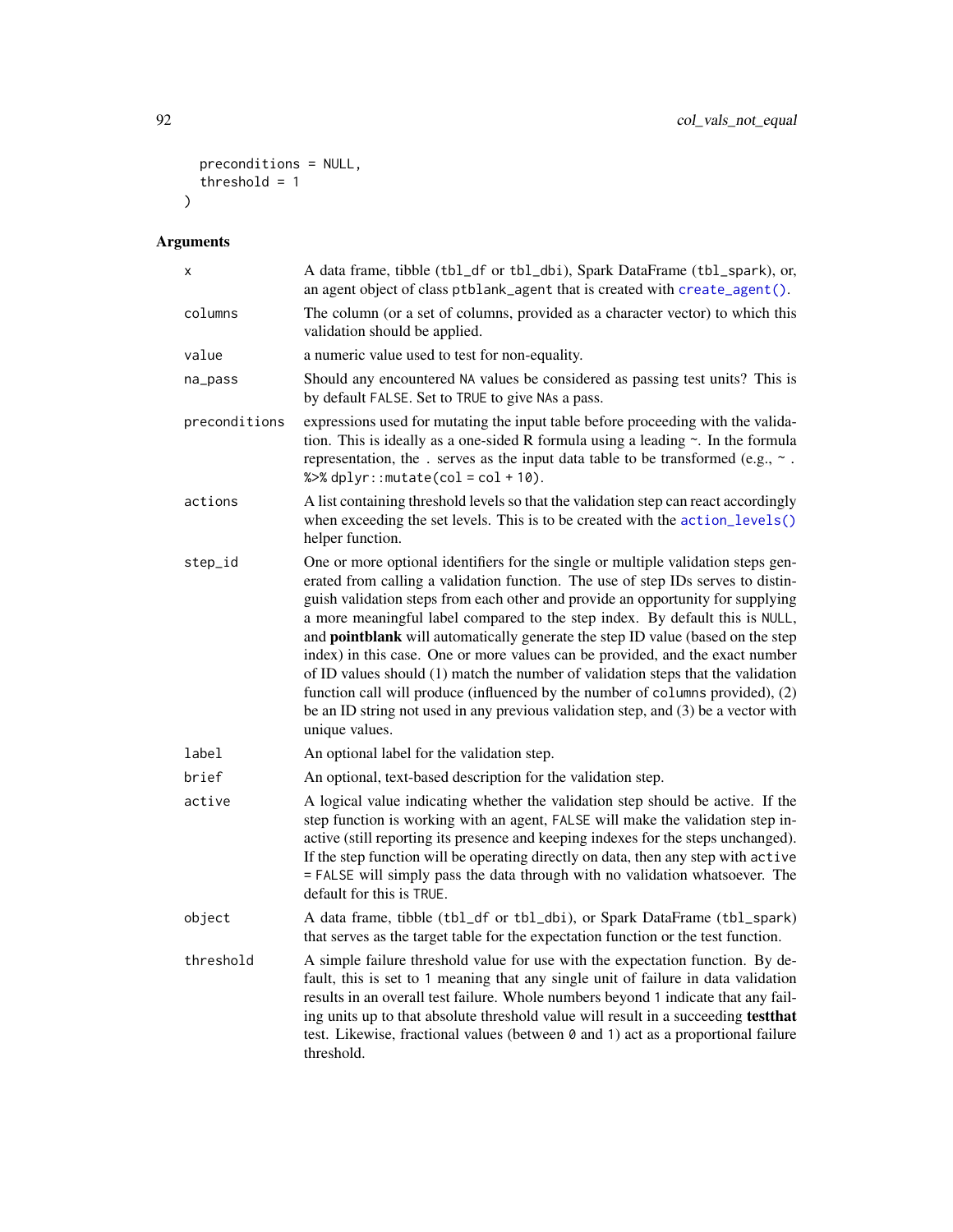#### Details

If providing multiple column names, the result will be an expansion of validation steps to that number of column names (e.g., vars(col\_a,col\_b) will result in the entry of two validation steps). Aside from column names in quotes and in vars(), tidyselect helper functions are available for specifying columns. They are: starts\_with(), ends\_with(), contains(), matches(), and everything().

This validation function supports special handling of NA values. The na\_pass argument will determine whether an NA value appearing in a test unit should be counted as a *pass* or a *fail*. The default of na\_pass = FALSE means that any NAs encountered will accumulate failing test units.

Having table preconditions means **pointblank** will mutate the table just before interrogation. Such a table mutation is isolated in scope to the validation step(s) produced by the validation function call. Using **dplyr** code is suggested here since the statements can be translated to SQL if necessary. The code is most easily supplied as a one-sided **R** formula (using a leading  $\sim$ ). In the formula representation, the . serves as the input data table to be transformed (e.g.,  $\sim$  .  $\gg\$  $d$ ghlyr::mutate(col\_a = col\_b + 10)). Alternatively, a function could instead be supplied (e.g.,  $function(x)$  dplyr:: mutate(x,col\_a = col\_b + 10)).

Often, we will want to specify actions for the validation. This argument, present in every validation function, takes a specially-crafted list object that is best produced by the [action\\_levels\(\)](#page-2-0) function. Read that function's documentation for the lowdown on how to create reactions to abovethreshold failure levels in validation. The basic gist is that you'll want at least a single threshold level (specified as either the fraction of test units failed, or, an absolute value), often using the warn\_at argument. This is especially true when x is a table object because, otherwise, nothing happens. For the col vals  $*($ )-type functions, using action\_levels(warn\_at = 0.25) or action\_levels(stop\_at = 0.25) are good choices depending on the situation (the first produces a warning when a quarter of the total test units fails, the other stop()s at the same threshold level).

Want to describe this validation step in some detail? Keep in mind that this is only useful if  $x$  is an *agent*. If that's the case, brief the agent with some text that fits. Don't worry if you don't want to do it. The *autobrief* protocol is kicked in when brief = NULL and a simple brief will then be automatically generated.

#### Value

For the validation function, the return value is either a ptblank\_agent object or a table object (depending on whether an agent object or a table was passed to x). The expectation function invisibly returns its input but, in the context of testing data, the function is called primarily for its potential side-effects (e.g., signaling failure). The test function returns a logical value.

#### Function ID

2-4

# See Also

The analogue to this function: [col\\_vals\\_equal\(\)](#page-55-0).

Other validation functions: [col\\_exists\(](#page-17-0)), [col\\_is\\_character\(](#page-20-0)), [col\\_is\\_date\(](#page-23-0)), [col\\_is\\_factor\(](#page-27-0)), [col\\_is\\_integer\(](#page-30-0)), [col\\_is\\_logical\(](#page-34-0)), [col\\_is\\_numeric\(](#page-37-0)), [col\\_is\\_posix\(](#page-40-0)), [col\\_schema\\_match\(](#page-45-0)), [col\\_vals\\_between\(](#page-50-0)), [col\\_vals\\_equal\(](#page-55-0)), [col\\_vals\\_expr\(](#page-59-0)), [col\\_vals\\_gte\(](#page-68-0)), [col\\_vals\\_gt\(](#page-63-0)),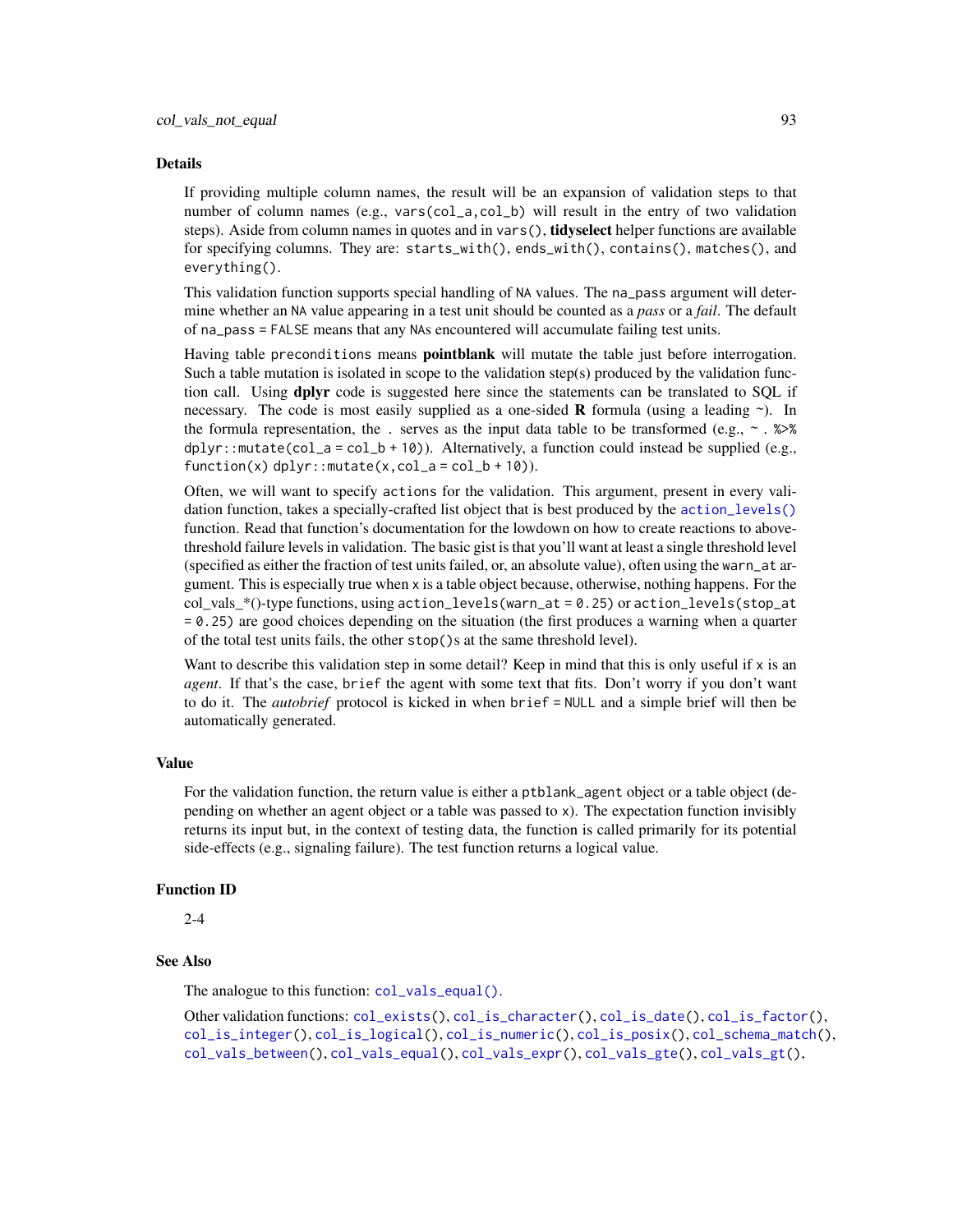```
col_vals_in_set(), col_vals_lte(), col_vals_lt(), col_vals_not_between(), col_vals_not_in_set(),
col_vals_not_null(), col_vals_null(), col_vals_regex(), conjointly(), rows_distinct()
```

```
# For all of the examples here, we'll
# use a simple table with three numeric
# columns (`a`, `b`, and `c`) and three
# character columns (`d`, `e`, and `f`)
tb1 < -dplyr::tibble(
   a = c(5, 5, 5, 5, 5, 5),
   b = c(1, 1, 1, 2, 2, 2),
   c = c(1, 1, 1, 2, 2, 2),
   d = LETTERS[c(1:3, 5:7)],e = LETTERS[c(1:6)],
   f = LETTERS[c(1:6)])
tbl
# A: Using an `agent` with validation
# functions and then 'interrogate()'
# Validate that values in column `a`
# are all *not* equal to the value
# of `6`
agent <-
 create_agent(tbl) %>%
  col_vals_not_equal(vars(a), 6) %>%
  interrogate()
# Determine if this validation
# had no failing test units (there
# are 6 test units, one for each row)
all_passed(agent)
# Calling `agent` in the console
# prints the agent's report; but we
# can get a `gt_tbl` object directly
# with `get_agent_report(agent)`
# B: Using the validation function
# directly on the data (no `agent`)
# This way of using validation functions
# acts as a data filter: data is passed
# through but should `stop()` if there
# is a single test unit failing; the
# behavior of side effects can be
# customized with the `actions` option
tbl %>%
  col_vals_not_equal(vars(a), 6) %>%
```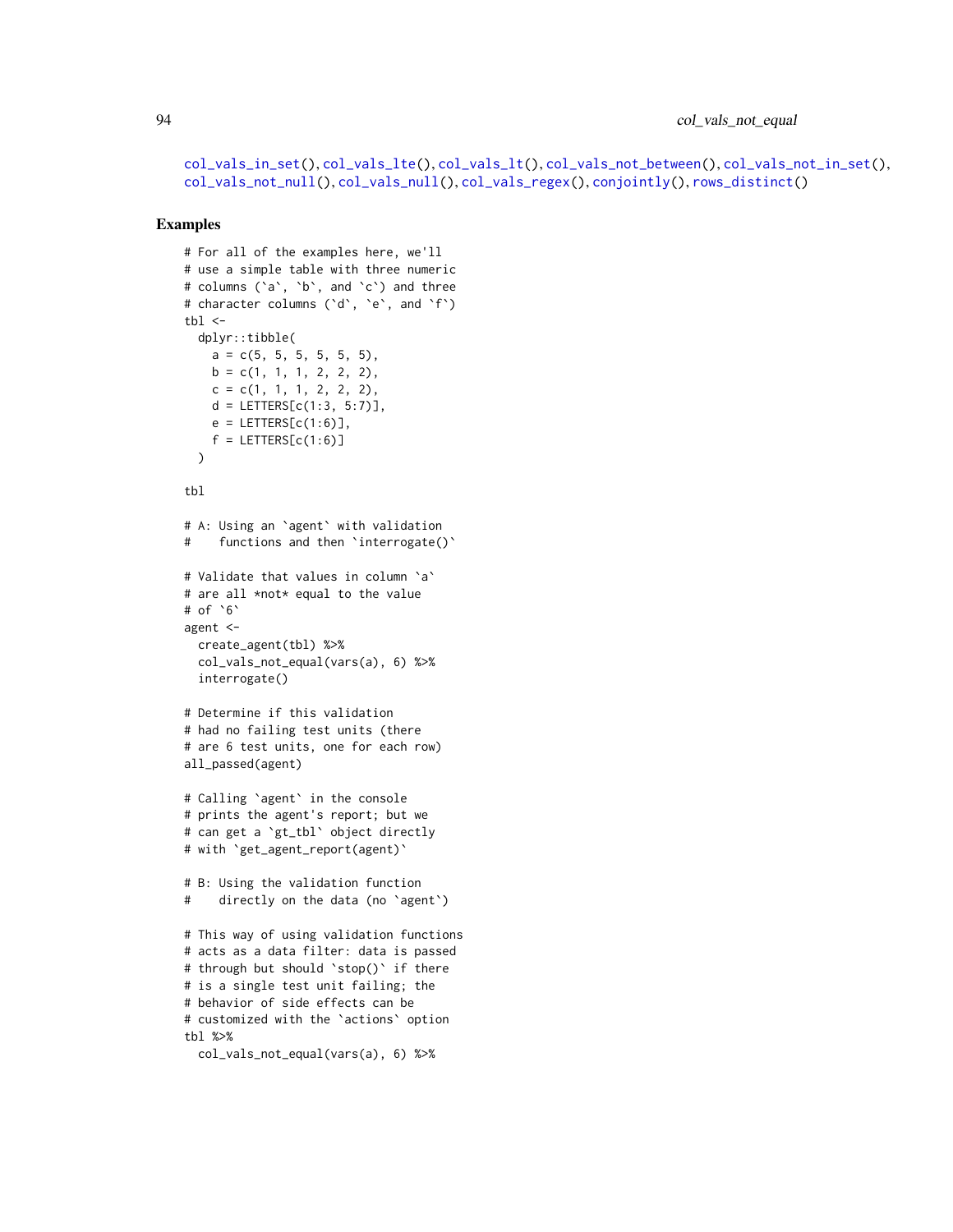```
dplyr::pull(a)
# C: Using the expectation function
# With the `expect_*()` form, we would
# typically perform one validation at a
# time; this is primarily used in
# testthat tests
expect_col_vals_not_equal(tbl, vars(a), 6)
# D: Using the test function
# With the `test_*()` form, we should
# get a single logical value returned
# to us
test_col_vals_not_equal(tbl, vars(a), 6)
```
<span id="page-94-0"></span>col\_vals\_not\_in\_set *Are data not part of a specified set of values?*

# Description

The col\_vals\_not\_in\_set() validation function, the expect\_col\_vals\_not\_in\_set() expectation function, and the test\_col\_vals\_not\_in\_set() test function all check whether column values in a table *are not part* of a specified set of values. The validation function can be used directly on a data table or with an *agent* object (technically, a ptblank\_agent object) whereas the expectation and test functions can only be used with a data table. The types of data tables that can be used include data frames, tibbles, database tables (tbl\_dbi), and Spark DataFrames (tbl\_spark). Each validation step or expectation will operate over the number of test units that is equal to the number of rows in the table (after any preconditions have been applied).

```
col_vals_not_in_set(
 x,
  columns,
  set,
  preconditions = NULL,
  actions = NULL,
  step_id = NULL,label = NULL,brief = NULL,
  active = TRUE)
expect_col_vals_not_in_set(
  object,
```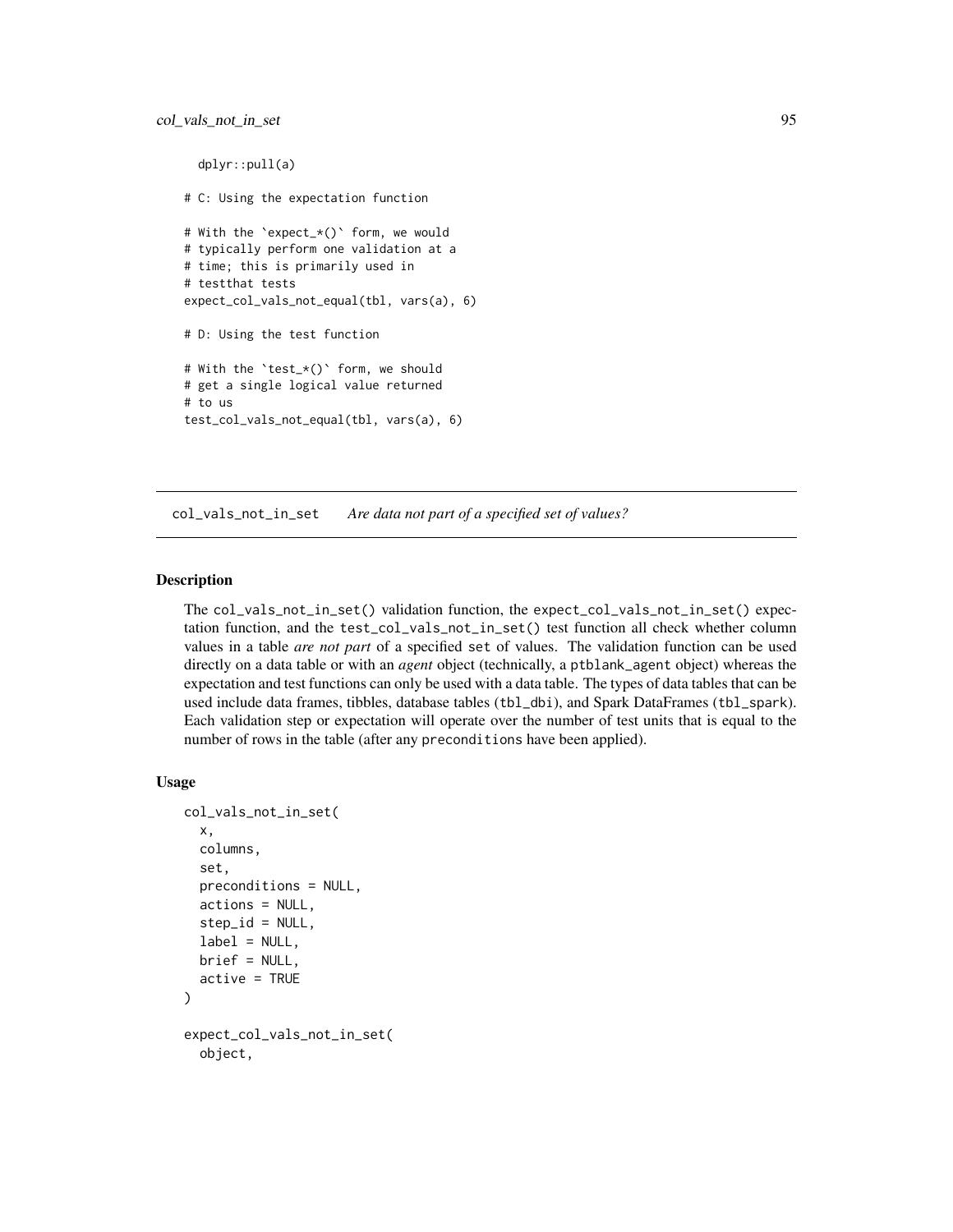```
columns,
  set,
  preconditions = NULL,
  threshold = 1
\mathcal{L}test_col_vals_not_in_set(
  object,
  columns,
  set,
  preconditions = NULL,
  threshold = 1
\mathcal{L}
```

| x             | A data frame, tibble (tbl_df or tbl_dbi), Spark DataFrame (tbl_spark), or,<br>an agent object of class ptblank_agent that is created with create_agent().                                                                                                                                                                                                                                                                                                                                                                                                                                                                                                                                                                                                                                         |  |  |
|---------------|---------------------------------------------------------------------------------------------------------------------------------------------------------------------------------------------------------------------------------------------------------------------------------------------------------------------------------------------------------------------------------------------------------------------------------------------------------------------------------------------------------------------------------------------------------------------------------------------------------------------------------------------------------------------------------------------------------------------------------------------------------------------------------------------------|--|--|
| columns       | The column (or a set of columns, provided as a character vector) to which this<br>validation should be applied.                                                                                                                                                                                                                                                                                                                                                                                                                                                                                                                                                                                                                                                                                   |  |  |
| set           | A vector of numeric or string-based elements, where column values found within<br>this set will be considered as failing.                                                                                                                                                                                                                                                                                                                                                                                                                                                                                                                                                                                                                                                                         |  |  |
| preconditions | expressions used for mutating the input table before proceeding with the valida-<br>tion. This is ideally as a one-sided R formula using a leading $\sim$ . In the formula<br>representation, the . serves as the input data table to be transformed (e.g., $\sim$ .<br>% $>$ % dplyr:: mutate(col = col + 10).                                                                                                                                                                                                                                                                                                                                                                                                                                                                                   |  |  |
| actions       | A list containing threshold levels so that the validation step can react accordingly<br>when exceeding the set levels. This is to be created with the action_levels()<br>helper function.                                                                                                                                                                                                                                                                                                                                                                                                                                                                                                                                                                                                         |  |  |
| step_id       | One or more optional identifiers for the single or multiple validation steps gen-<br>erated from calling a validation function. The use of step IDs serves to distin-<br>guish validation steps from each other and provide an opportunity for supplying<br>a more meaningful label compared to the step index. By default this is NULL,<br>and <b>pointblank</b> will automatically generate the step ID value (based on the step<br>index) in this case. One or more values can be provided, and the exact number<br>of ID values should (1) match the number of validation steps that the validation<br>function call will produce (influenced by the number of columns provided), (2)<br>be an ID string not used in any previous validation step, and (3) be a vector with<br>unique values. |  |  |
| label         | An optional label for the validation step.                                                                                                                                                                                                                                                                                                                                                                                                                                                                                                                                                                                                                                                                                                                                                        |  |  |
| brief         | An optional, text-based description for the validation step.                                                                                                                                                                                                                                                                                                                                                                                                                                                                                                                                                                                                                                                                                                                                      |  |  |
| active        | A logical value indicating whether the validation step should be active. If the<br>step function is working with an agent, FALSE will make the validation step in-<br>active (still reporting its presence and keeping indexes for the steps unchanged).<br>If the step function will be operating directly on data, then any step with active<br>= FALSE will simply pass the data through with no validation whatsoever. The<br>default for this is TRUE.                                                                                                                                                                                                                                                                                                                                       |  |  |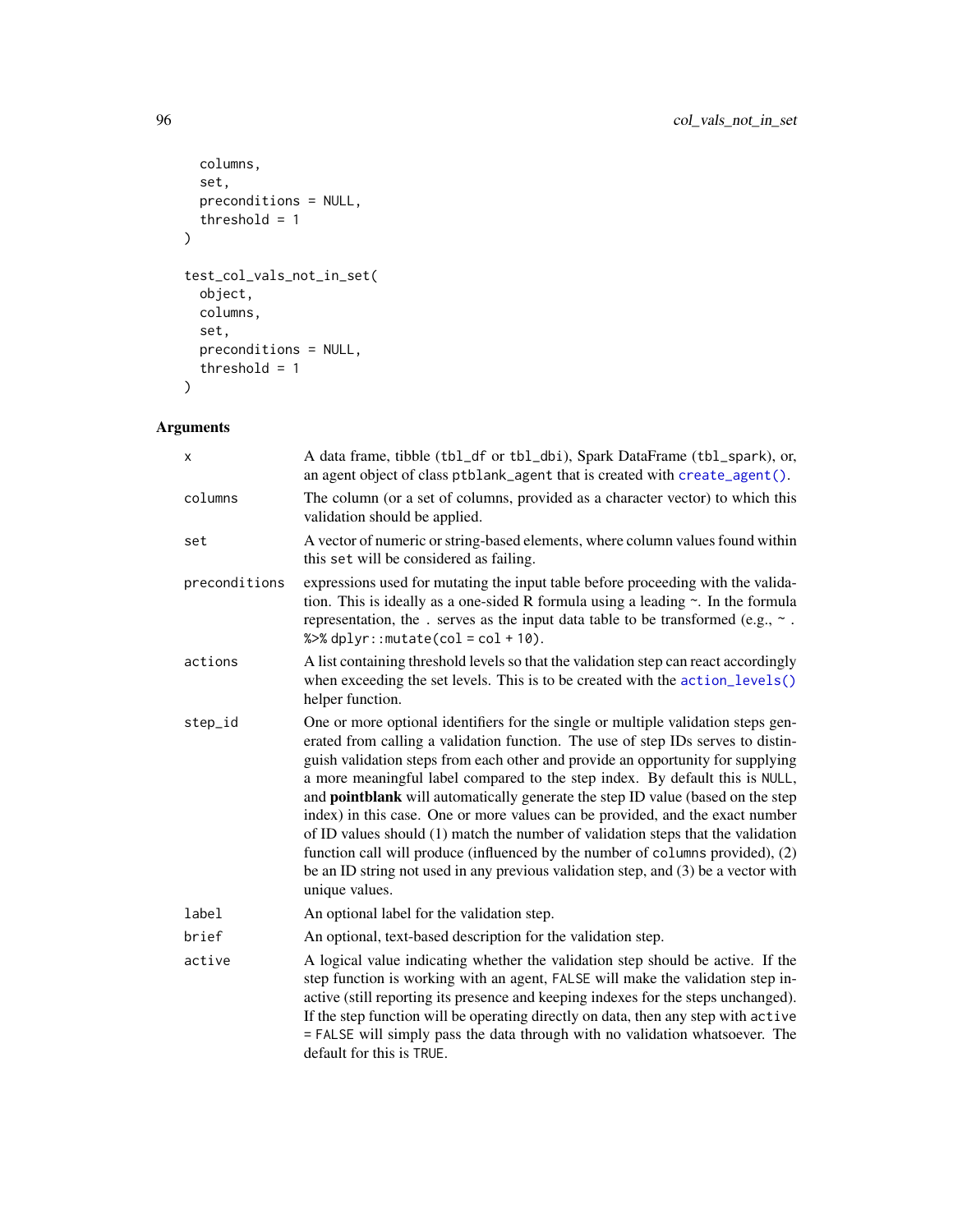| object    | A data frame, tibble (tbl_df or tbl_dbi), or Spark DataFrame (tbl_spark)<br>that serves as the target table for the expectation function or the test function.                                                                                                                                                                                                                                                                                              |
|-----------|-------------------------------------------------------------------------------------------------------------------------------------------------------------------------------------------------------------------------------------------------------------------------------------------------------------------------------------------------------------------------------------------------------------------------------------------------------------|
| threshold | A simple failure threshold value for use with the expectation function. By de-<br>fault, this is set to 1 meaning that any single unit of failure in data validation<br>results in an overall test failure. Whole numbers beyond 1 indicate that any fail-<br>ing units up to that absolute threshold value will result in a succeeding <b>test that</b><br>test. Likewise, fractional values (between 0 and 1) act as a proportional failure<br>threshold. |

#### **Details**

If providing multiple column names, the result will be an expansion of validation steps to that number of column names (e.g., vars(col\_a,col\_b) will result in the entry of two validation steps). Aside from column names in quotes and in vars(), **tidyselect** helper functions are available for specifying columns. They are: starts\_with(), ends\_with(), contains(), matches(), and everything().

Having table preconditions means **pointblank** will mutate the table just before interrogation. Such a table mutation is isolated in scope to the validation step(s) produced by the validation function call. Using **dplyr** code is suggested here since the statements can be translated to SQL if necessary. The code is most easily supplied as a one-sided **R** formula (using a leading  $\sim$ ). In the formula representation, the . serves as the input data table to be transformed (e.g.,  $\sim$  .  $\gg$ )%  $d$ ghlyr::mutate(col\_a = col\_b + 10)). Alternatively, a function could instead be supplied (e.g.,  $function(x)$  dplyr::mutate $(x, col_a = col_b + 10)$ ).

Often, we will want to specify actions for the validation. This argument, present in every validation function, takes a specially-crafted list object that is best produced by the [action\\_levels\(\)](#page-2-0) function. Read that function's documentation for the lowdown on how to create reactions to abovethreshold failure levels in validation. The basic gist is that you'll want at least a single threshold level (specified as either the fraction of test units failed, or, an absolute value), often using the warn\_at argument. This is especially true when x is a table object because, otherwise, nothing happens. For the  $col\_vals^*()$ -type functions, using action\_levels(warn\_at = 0.25) or action\_levels(stop\_at = 0.25) are good choices depending on the situation (the first produces a warning when a quarter of the total test units fails, the other stop()s at the same threshold level).

Want to describe this validation step in some detail? Keep in mind that this is only useful if x is an *agent*. If that's the case, brief the agent with some text that fits. Don't worry if you don't want to do it. The *autobrief* protocol is kicked in when brief = NULL and a simple brief will then be automatically generated.

### Value

For the validation function, the return value is either a ptblank\_agent object or a table object (depending on whether an agent object or a table was passed to x). The expectation function invisibly returns its input but, in the context of testing data, the function is called primarily for its potential side-effects (e.g., signaling failure). The test function returns a logical value.

#### Function ID

2-10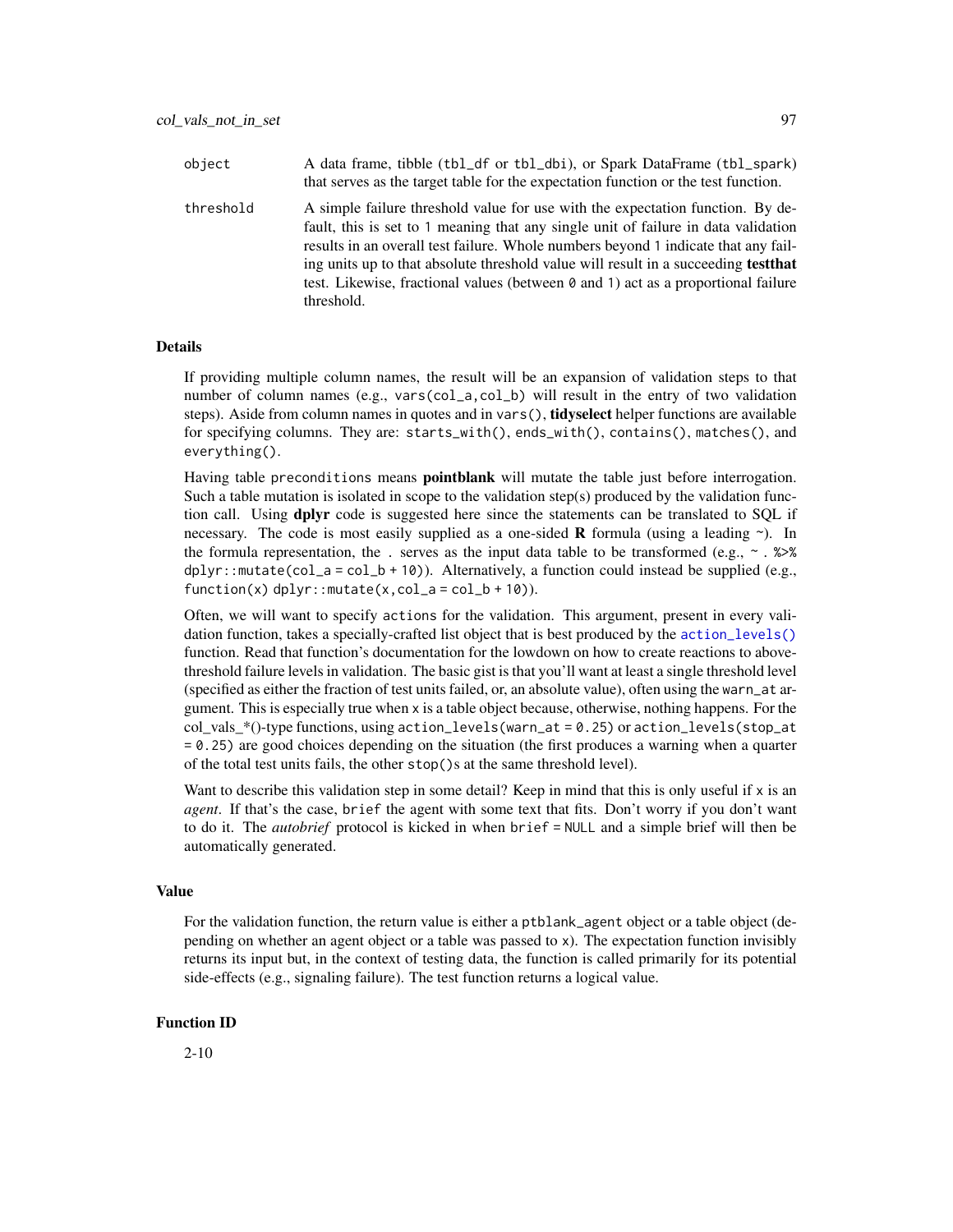### See Also

The analogue to this function:  $col\_vals_in_set()$ .

```
Other validation functions: col_exists(), col_is_character(), col_is_date(), col_is_factor(),
col_is_integer(), col_is_logical(), col_is_numeric(), col_is_posix(), col_schema_match(),
col_vals_between(), col_vals_equal(), col_vals_expr(), col_vals_gte(), col_vals_gt(),
col_vals_in_set(), col_vals_lte(), col_vals_lt(), col_vals_not_between(), col_vals_not_equal(),
col_vals_not_null(), col_vals_null(), col_vals_regex(), conjointly(), rows_distinct()
```

```
# The `small_table` dataset in the
# package will be used to validate that
# column values are part of a given set
# A: Using an `agent` with validation
# functions and then 'interrogate()'
# Validate that values in column `f`
# contain none of the values `lows`,
# `mids`, and `highs`
agent <-
  create_agent(small_table) %>%
 col_vals_not_in_set(
   vars(f), c("lows", "mids", "highs")
  ) %>%
  interrogate()
# Determine if this validation
# had no failing test units (there
# are 13 test units, one for each row)
all_passed(agent)
# Calling `agent` in the console
# prints the agent's report; but we
# can get a `gt_tbl` object directly
# with `get_agent_report(agent)`
# B: Using the validation function
# directly on the data (no `agent`)
# This way of using validation functions
# acts as a data filter: data is passed
# through but should `stop()` if there
# is a single test unit failing; the
# behavior of side effects can be
# customized with the `actions` option
small_table %>%
 col_vals_not_in_set(
    vars(f), c("lows", "mids", "highs")
  ) %>%
  dplyr::pull(f) %>%
```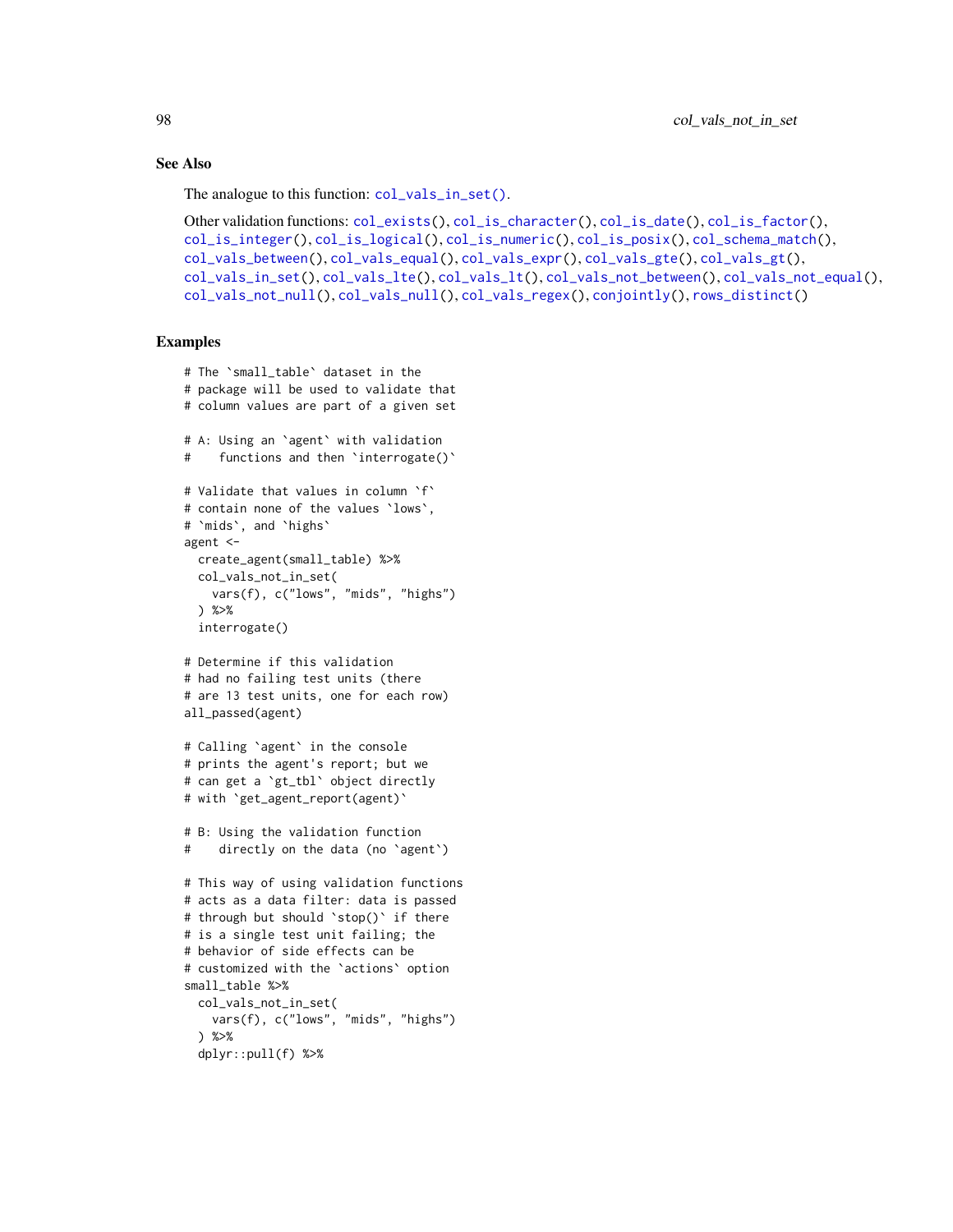```
unique()
# C: Using the expectation function
# With the `expect_*()` form, we would
# typically perform one validation at a
# time; this is primarily used in
# testthat tests
expect_col_vals_not_in_set(
 small_table,
 vars(f), c("lows", "mids", "highs")
\lambda# D: Using the test function
# With the `test_*()` form, we should
# get a single logical value returned
# to us
small_table %>%
 test_col_vals_not_in_set(
    vars(f), c("lows", "mids", "highs")
 \lambda
```
<span id="page-98-0"></span>col\_vals\_not\_null *Are column data not* NULL*/*NA*?*

# **Description**

The col\_vals\_not\_null() validation function, the expect\_col\_vals\_not\_null() expectation function, and the test\_col\_vals\_not\_null() test function all check whether column values in a table *are not* NA values or, in the database context, *not* NULL values. The validation function can be used directly on a data table or with an *agent* object (technically, a ptblank\_agent object) whereas the expectation and test functions can only be used with a data table. The types of data tables that can be used include data frames, tibbles, database tables (tbl\_dbi), and Spark DataFrames (tbl\_spark). Each validation step or expectation will operate over the number of test units that is equal to the number of rows in the table (after any preconditions have been applied).

```
col_vals_not_null(
  x,
  columns,
  preconditions = NULL,
  actions = NULL,
  step_id = NULL,label = NULL,brief = NULL,
  active = TRUE
```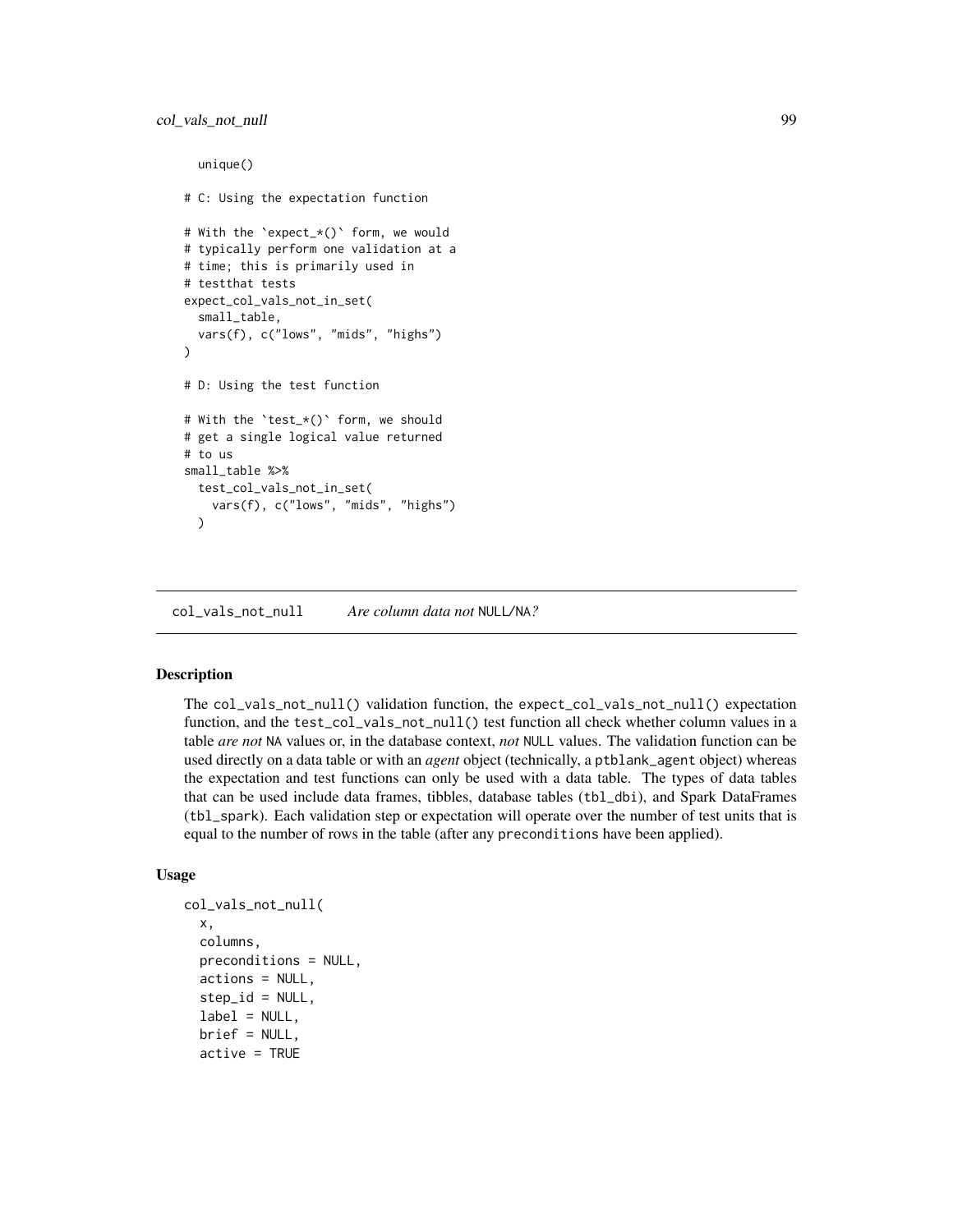```
expect_col_vals_not_null(object, columns, preconditions = NULL, threshold = 1)
```

```
test_col_vals_not_null(object, columns, preconditions = NULL, threshold = 1)
```

| Χ             | A data frame, tibble (tbl_df or tbl_dbi), Spark DataFrame (tbl_spark), or,<br>an agent object of class ptblank_agent that is created with create_agent().                                                                                                                                                                                                                                                                                                                                                                                                                                                                                                                                                                                                                                  |
|---------------|--------------------------------------------------------------------------------------------------------------------------------------------------------------------------------------------------------------------------------------------------------------------------------------------------------------------------------------------------------------------------------------------------------------------------------------------------------------------------------------------------------------------------------------------------------------------------------------------------------------------------------------------------------------------------------------------------------------------------------------------------------------------------------------------|
| columns       | The column (or a set of columns, provided as a character vector) to which this<br>validation should be applied.                                                                                                                                                                                                                                                                                                                                                                                                                                                                                                                                                                                                                                                                            |
| preconditions | expressions used for mutating the input table before proceeding with the valida-<br>tion. This is ideally as a one-sided R formula using a leading $\sim$ . In the formula<br>representation, the . serves as the input data table to be transformed (e.g., $\sim$ .<br>% $>>$ dplyr:: mutate(col = col + 10).                                                                                                                                                                                                                                                                                                                                                                                                                                                                             |
| actions       | A list containing threshold levels so that the validation step can react accordingly<br>when exceeding the set levels. This is to be created with the action_levels()<br>helper function.                                                                                                                                                                                                                                                                                                                                                                                                                                                                                                                                                                                                  |
| step_id       | One or more optional identifiers for the single or multiple validation steps gen-<br>erated from calling a validation function. The use of step IDs serves to distin-<br>guish validation steps from each other and provide an opportunity for supplying<br>a more meaningful label compared to the step index. By default this is NULL,<br>and pointblank will automatically generate the step ID value (based on the step<br>index) in this case. One or more values can be provided, and the exact number<br>of ID values should (1) match the number of validation steps that the validation<br>function call will produce (influenced by the number of columns provided), (2)<br>be an ID string not used in any previous validation step, and (3) be a vector with<br>unique values. |
| label         | An optional label for the validation step.                                                                                                                                                                                                                                                                                                                                                                                                                                                                                                                                                                                                                                                                                                                                                 |
| brief         | An optional, text-based description for the validation step.                                                                                                                                                                                                                                                                                                                                                                                                                                                                                                                                                                                                                                                                                                                               |
| active        | A logical value indicating whether the validation step should be active. If the<br>step function is working with an agent, FALSE will make the validation step in-<br>active (still reporting its presence and keeping indexes for the steps unchanged).<br>If the step function will be operating directly on data, then any step with active<br>= FALSE will simply pass the data through with no validation whatsoever. The<br>default for this is TRUE.                                                                                                                                                                                                                                                                                                                                |
| object        | A data frame, tibble (tbl_df or tbl_dbi), or Spark DataFrame (tbl_spark)<br>that serves as the target table for the expectation function or the test function.                                                                                                                                                                                                                                                                                                                                                                                                                                                                                                                                                                                                                             |
| threshold     | A simple failure threshold value for use with the expectation function. By de-<br>fault, this is set to 1 meaning that any single unit of failure in data validation<br>results in an overall test failure. Whole numbers beyond 1 indicate that any fail-<br>ing units up to that absolute threshold value will result in a succeeding testthat<br>test. Likewise, fractional values (between 0 and 1) act as a proportional failure<br>threshold.                                                                                                                                                                                                                                                                                                                                        |

 $\overline{\phantom{a}}$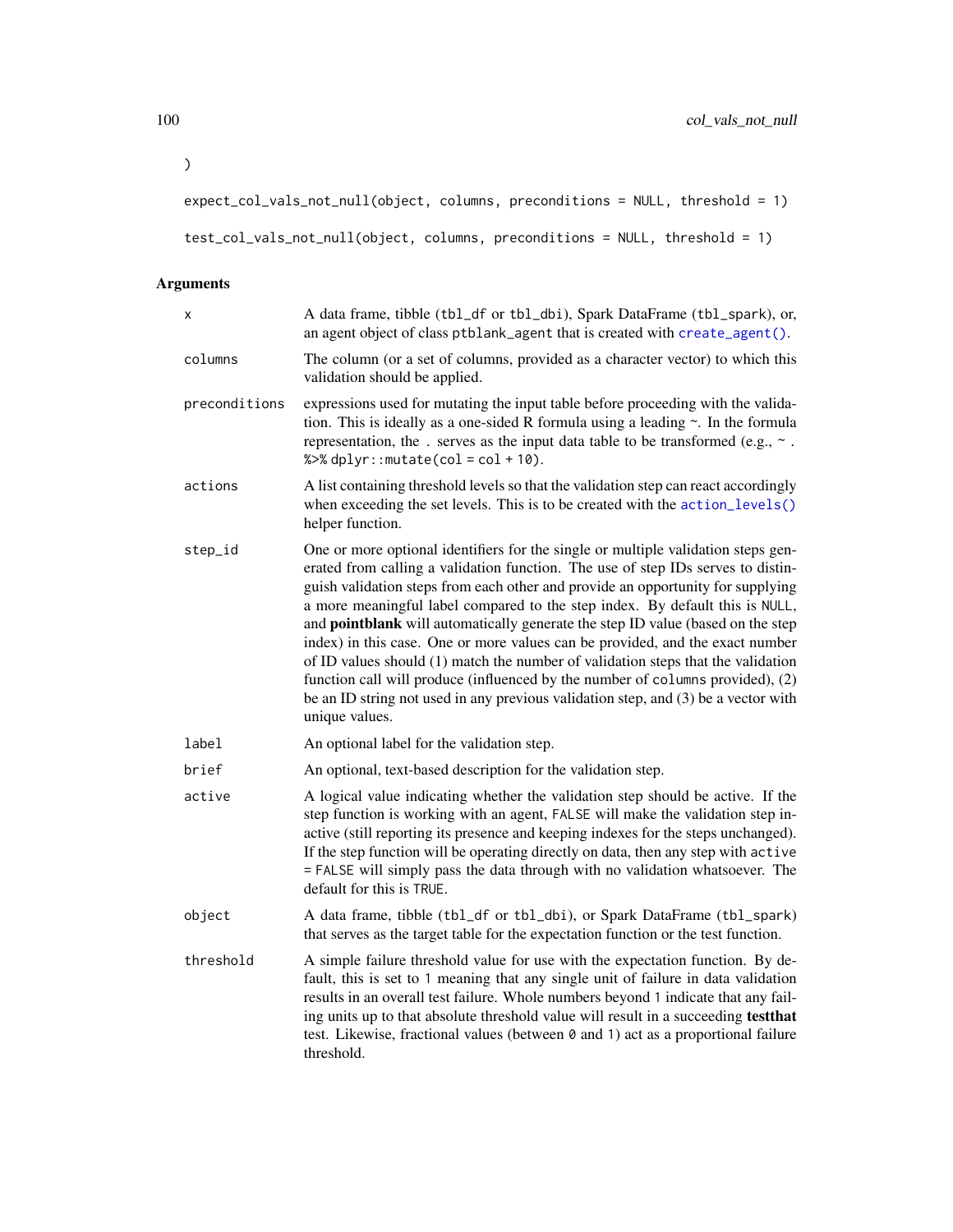#### Details

If providing multiple column names, the result will be an expansion of validation steps to that number of column names (e.g., vars(col\_a,col\_b) will result in the entry of two validation steps). Aside from column names in quotes and in vars(), tidyselect helper functions are available for specifying columns. They are: starts\_with(), ends\_with(), contains(), matches(), and everything().

Having table preconditions means **pointblank** will mutate the table just before interrogation. Such a table mutation is isolated in scope to the validation step(s) produced by the validation function call. Using **dplyr** code is suggested here since the statements can be translated to SOL if necessary. The code is most easily supplied as a one-sided **R** formula (using a leading  $\sim$ ). In the formula representation, the . serves as the input data table to be transformed (e.g.,  $\sim$  .  $\gg\$  $d$ ghlyr::mutate(col\_a = col\_b + 10)). Alternatively, a function could instead be supplied (e.g.,  $function(x)$  dplyr::mutate(x,col\_a = col\_b + 10)).

Often, we will want to specify actions for the validation. This argument, present in every validation function, takes a specially-crafted list object that is best produced by the [action\\_levels\(\)](#page-2-0) function. Read that function's documentation for the lowdown on how to create reactions to abovethreshold failure levels in validation. The basic gist is that you'll want at least a single threshold level (specified as either the fraction of test units failed, or, an absolute value), often using the warn\_at argument. This is especially true when x is a table object because, otherwise, nothing happens. For the  $col\_vals$ <sup>\*</sup>()-type functions, using  $action\_levels(warn\_at = 0.25)$  or  $action\_levels(stop\_at$ = 0.25) are good choices depending on the situation (the first produces a warning when a quarter of the total test units fails, the other stop()s at the same threshold level).

Want to describe this validation step in some detail? Keep in mind that this is only useful if  $x$  is an *agent*. If that's the case, brief the agent with some text that fits. Don't worry if you don't want to do it. The *autobrief* protocol is kicked in when brief = NULL and a simple brief will then be automatically generated.

## Value

For the validation function, the return value is either a ptblank\_agent object or a table object (depending on whether an agent object or a table was passed to x). The expectation function invisibly returns its input but, in the context of testing data, the function is called primarily for its potential side-effects (e.g., signaling failure). The test function returns a logical value.

#### Function ID

2-12

# See Also

The analogue to this function: [col\\_vals\\_null\(\)](#page-102-0).

```
Other validation functions: col_exists(), col_is_character(), col_is_date(), col_is_factor(),
col_is_integer(), col_is_logical(), col_is_numeric(), col_is_posix(), col_schema_match(),
col_vals_between(), col_vals_equal(), col_vals_expr(), col_vals_gte(), col_vals_gt(),
col_vals_in_set(), col_vals_lte(), col_vals_lt(), col_vals_not_between(), col_vals_not_equal(),
col_vals_not_in_set(), col_vals_null(), col_vals_regex(), conjointly(), rows_distinct()
```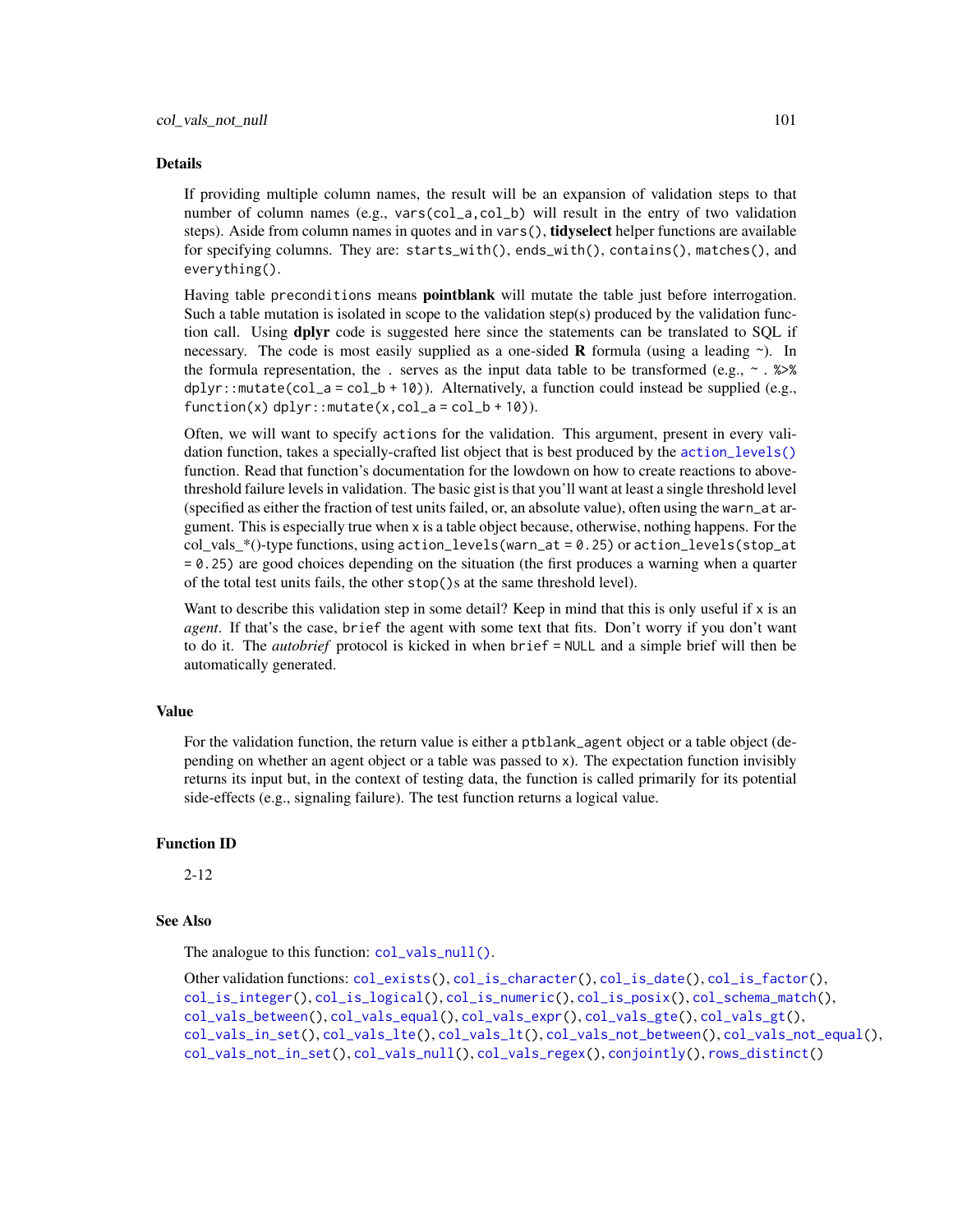```
# For all examples here, we'll use
# a simple table with four columns:
# `a`, `b`, `c`, and `d`
thl < -dplyr::tibble(
   a = c(5, 7, 6, 5, 8),b = c( 7, 1, 0, 0, 0),c = c(NA, NA, NA, NA, NA),d = c(35, 23, NA, NA, NA))
tbl
# A: Using an `agent` with validation
# functions and then `interrogate()`
# Validate that all values in column
# `b` are *not* NA (they would be
# non-NULL in a database context, which
# isn't the case here)
agent <-
 create_agent(tbl) %>%
  col_vals_not_null(vars(b)) %>%
 interrogate()
# Determine if this validation
# had no failing test units (there
# are 5 test units, one for each row)
all_passed(agent)
# Calling `agent` in the console
# prints the agent's report; but we
# can get a `gt_tbl` object directly
# with `get_agent_report(agent)`
# B: Using the validation function
# directly on the data (no `agent`)
# This way of using validation functions
# acts as a data filter: data is passed
# through but should `stop()` if there
# is a single test unit failing; the
# behavior of side effects can be
# customized with the `actions` option
tbl %>%
  col_vals_not_null(vars(b)) %>%
  dplyr::pull(b)
# C: Using the expectation function
# With the `expect_*()` form, we would
```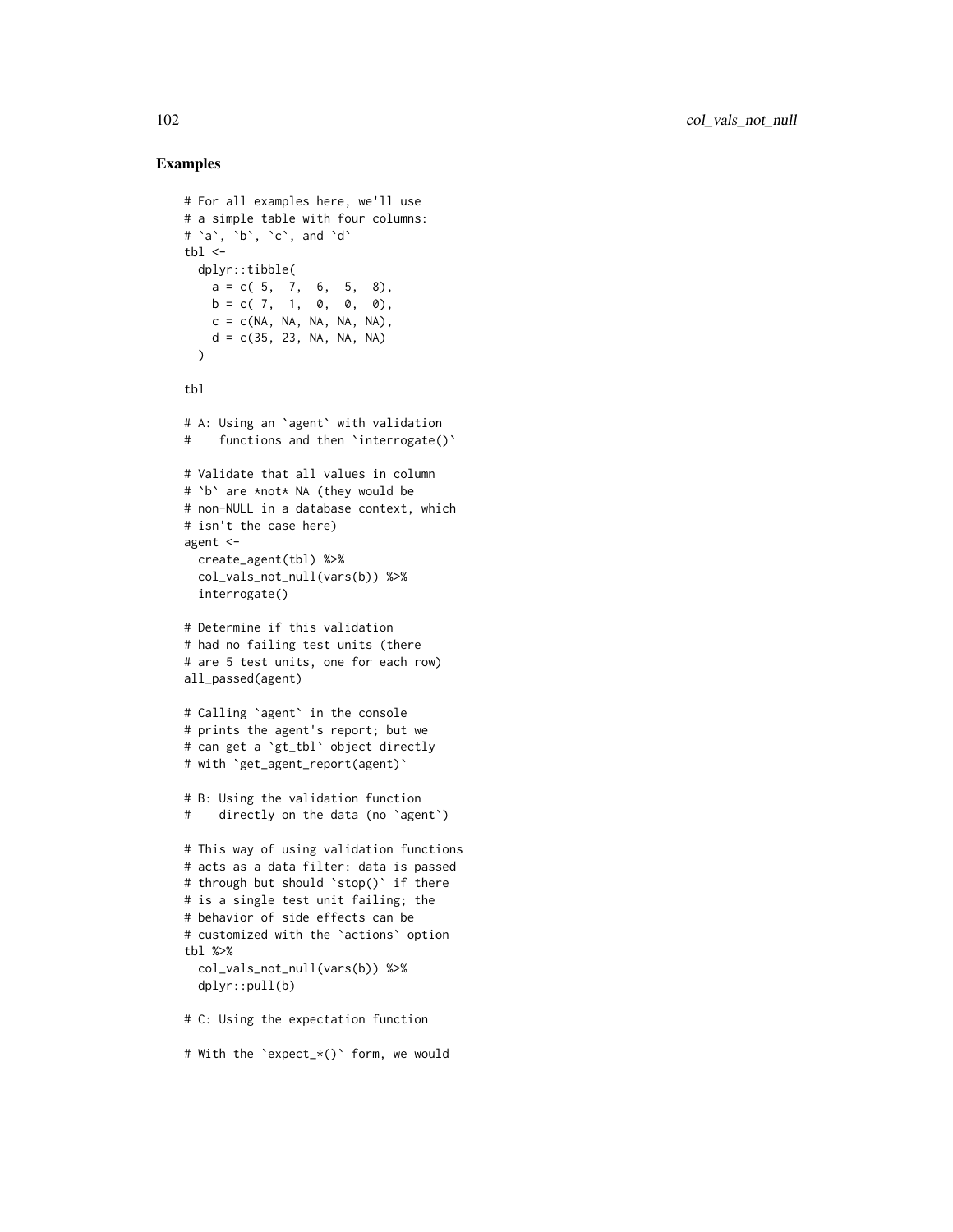# col\_vals\_null 103

```
# typically perform one validation at a
# time; this is primarily used in
# testthat tests
expect_col_vals_not_null(tbl, vars(b))
# D: Using the test function
# With the `test_*()` form, we should
# get a single logical value returned
# to us
tbl %>% test_col_vals_not_null(vars(b))
```
<span id="page-102-0"></span>col\_vals\_null *Are column data* NULL*/*NA*?*

#### Description

The col\_vals\_null() validation function, the expect\_col\_vals\_null() expectation function, and the test\_col\_vals\_null() test function all check whether column values in a table are NA values or, in the database context, NULL values. The validation function can be used directly on a data table or with an *agent* object (technically, a ptblank\_agent object) whereas the expectation and test functions can only be used with a data table. The types of data tables that can be used include data frames, tibbles, database tables (tbl\_dbi), and Spark DataFrames (tbl\_spark). Each validation step or expectation will operate over the number of test units that is equal to the number of rows in the table (after any preconditions have been applied).

## Usage

```
col_vals_null(
  x,
  columns,
 preconditions = NULL,
  actions = NULL,
  step_id = NULL,
  label = NULL,
 brief = NULL,
  active = TRUE)
expect_col_vals_null(object, columns, preconditions = NULL, threshold = 1)
test_col_vals_null(object, columns, preconditions = NULL, threshold = 1)
```
#### Arguments

x A data frame, tibble (tbl\_df or tbl\_dbi), Spark DataFrame (tbl\_spark), or, an agent object of class ptblank\_agent that is created with [create\\_agent\(\)](#page-115-0).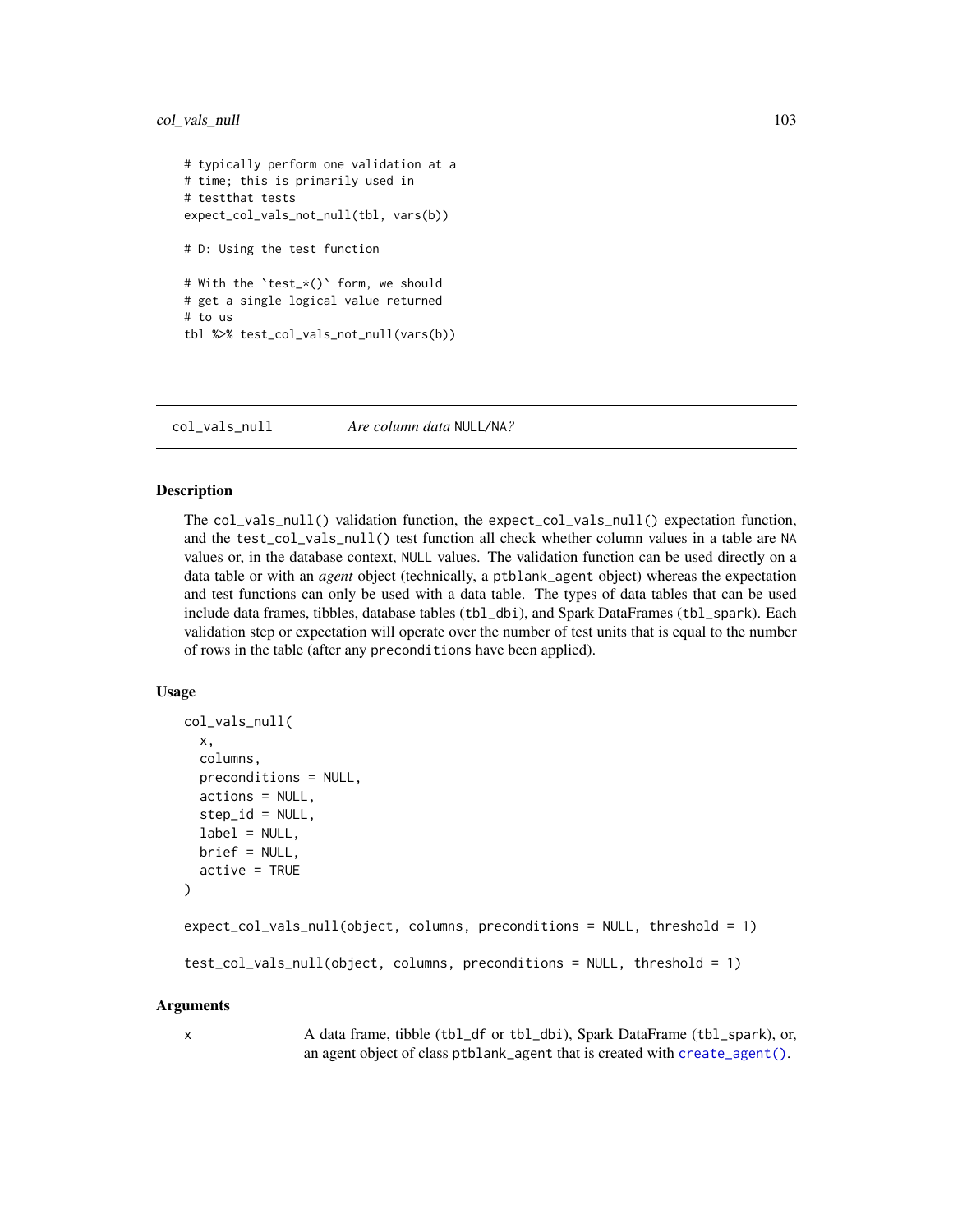| columns       | The column (or a set of columns, provided as a character vector) to which this<br>validation should be applied.                                                                                                                                                                                                                                                                                                                                                                                                                                                                                                                                                                                                                                                                                   |
|---------------|---------------------------------------------------------------------------------------------------------------------------------------------------------------------------------------------------------------------------------------------------------------------------------------------------------------------------------------------------------------------------------------------------------------------------------------------------------------------------------------------------------------------------------------------------------------------------------------------------------------------------------------------------------------------------------------------------------------------------------------------------------------------------------------------------|
| preconditions | expressions used for mutating the input table before proceeding with the valida-<br>tion. This is ideally as a one-sided R formula using a leading $\sim$ . In the formula<br>representation, the . serves as the input data table to be transformed (e.g., $\sim$ .<br>% $>$ % dplyr:: mutate(col = col + 10).                                                                                                                                                                                                                                                                                                                                                                                                                                                                                   |
| actions       | A list containing threshold levels so that the validation step can react accordingly<br>when exceeding the set levels. This is to be created with the action_levels()<br>helper function.                                                                                                                                                                                                                                                                                                                                                                                                                                                                                                                                                                                                         |
| step_id       | One or more optional identifiers for the single or multiple validation steps gen-<br>erated from calling a validation function. The use of step IDs serves to distin-<br>guish validation steps from each other and provide an opportunity for supplying<br>a more meaningful label compared to the step index. By default this is NULL,<br>and <b>pointblank</b> will automatically generate the step ID value (based on the step<br>index) in this case. One or more values can be provided, and the exact number<br>of ID values should (1) match the number of validation steps that the validation<br>function call will produce (influenced by the number of columns provided), (2)<br>be an ID string not used in any previous validation step, and (3) be a vector with<br>unique values. |
| label         | An optional label for the validation step.                                                                                                                                                                                                                                                                                                                                                                                                                                                                                                                                                                                                                                                                                                                                                        |
| brief         | An optional, text-based description for the validation step.                                                                                                                                                                                                                                                                                                                                                                                                                                                                                                                                                                                                                                                                                                                                      |
| active        | A logical value indicating whether the validation step should be active. If the<br>step function is working with an agent, FALSE will make the validation step in-<br>active (still reporting its presence and keeping indexes for the steps unchanged).<br>If the step function will be operating directly on data, then any step with active<br>= FALSE will simply pass the data through with no validation whatsoever. The<br>default for this is TRUE.                                                                                                                                                                                                                                                                                                                                       |
| object        | A data frame, tibble (tbl_df or tbl_dbi), or Spark DataFrame (tbl_spark)<br>that serves as the target table for the expectation function or the test function.                                                                                                                                                                                                                                                                                                                                                                                                                                                                                                                                                                                                                                    |
| threshold     | A simple failure threshold value for use with the expectation function. By de-<br>fault, this is set to 1 meaning that any single unit of failure in data validation<br>results in an overall test failure. Whole numbers beyond 1 indicate that any fail-<br>ing units up to that absolute threshold value will result in a succeeding testthat<br>test. Likewise, fractional values (between 0 and 1) act as a proportional failure<br>threshold.                                                                                                                                                                                                                                                                                                                                               |

# Details

If providing multiple column names, the result will be an expansion of validation steps to that number of column names (e.g., vars(col\_a,col\_b) will result in the entry of two validation steps). Aside from column names in quotes and in vars(), tidyselect helper functions are available for specifying columns. They are: starts\_with(), ends\_with(), contains(), matches(), and everything().

Having table preconditions means **pointblank** will mutate the table just before interrogation. Such a table mutation is isolated in scope to the validation step(s) produced by the validation function call. Using dplyr code is suggested here since the statements can be translated to SQL if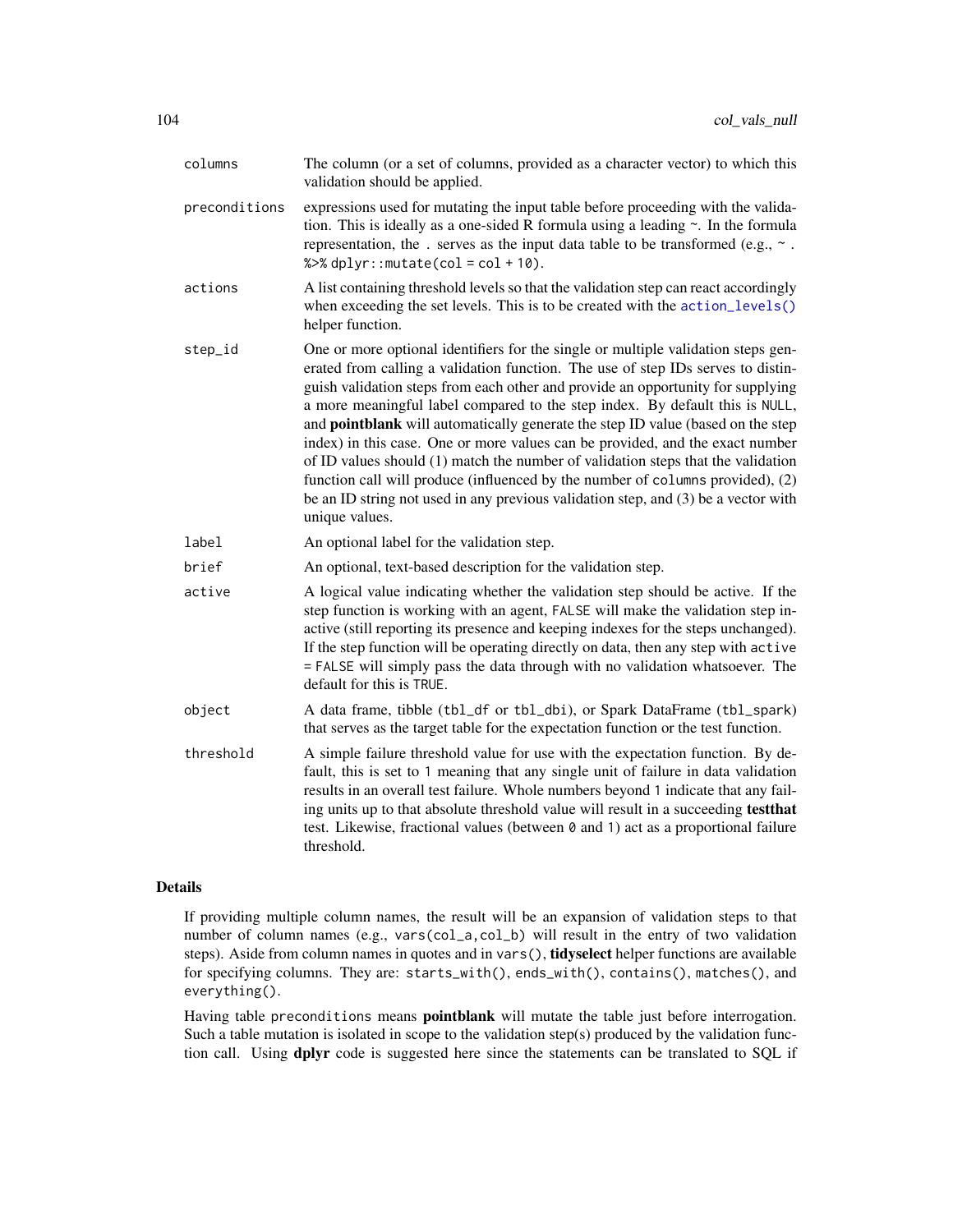necessary. The code is most easily supplied as a one-sided **R** formula (using a leading  $\sim$ ). In the formula representation, the . serves as the input data table to be transformed (e.g.,  $\sim$  .  $\gg\$  $d$ ghlyr::mutate(col\_a = col\_b + 10)). Alternatively, a function could instead be supplied (e.g.,  $function(x)$  dplyr::mutate $(x, col_a = col_b + 10)$ ).

Often, we will want to specify actions for the validation. This argument, present in every validation function, takes a specially-crafted list object that is best produced by the [action\\_levels\(\)](#page-2-0) function. Read that function's documentation for the lowdown on how to create reactions to abovethreshold failure levels in validation. The basic gist is that you'll want at least a single threshold level (specified as either the fraction of test units failed, or, an absolute value), often using the warn\_at argument. This is especially true when x is a table object because, otherwise, nothing happens. For the  $col\_vals$ <sup>\*</sup>()-type functions, using  $action\_levels(warn\_at = 0.25)$  or  $action\_levels(stop\_at$ = 0.25) are good choices depending on the situation (the first produces a warning when a quarter of the total test units fails, the other stop()s at the same threshold level).

Want to describe this validation step in some detail? Keep in mind that this is only useful if  $x$  is an *agent*. If that's the case, brief the agent with some text that fits. Don't worry if you don't want to do it. The *autobrief* protocol is kicked in when brief = NULL and a simple brief will then be automatically generated.

#### Value

For the validation function, the return value is either a ptblank\_agent object or a table object (depending on whether an agent object or a table was passed to x). The expectation function invisibly returns its input but, in the context of testing data, the function is called primarily for its potential side-effects (e.g., signaling failure). The test function returns a logical value.

#### Function ID

2-11

# See Also

The analogue to this function: [col\\_vals\\_not\\_null\(\)](#page-98-0).

```
Other validation functions: col_exists(), col_is_character(), col_is_date(), col_is_factor(),
col_is_integer(), col_is_logical(), col_is_numeric(), col_is_posix(), col_schema_match(),
col_vals_between(), col_vals_equal(), col_vals_expr(), col_vals_gte(), col_vals_gt(),
col_vals_in_set(), col_vals_lte(), col_vals_lt(), col_vals_not_between(), col_vals_not_equal(),
col_vals_not_in_set(), col_vals_not_null(), col_vals_regex(), conjointly(), rows_distinct()
```

```
# For all examples here, we'll use
# a simple table with four columns:
# `a`, `b`, `c`, and `d`
tb1 < -dplyr::tibble(
   a = c(5, 7, 6, 5, 8),b = c( 7, 1, 0, 0, 0),c = c(NA, NA, NA, NA, NA),d = c(35, 23, NA, NA, NA)
```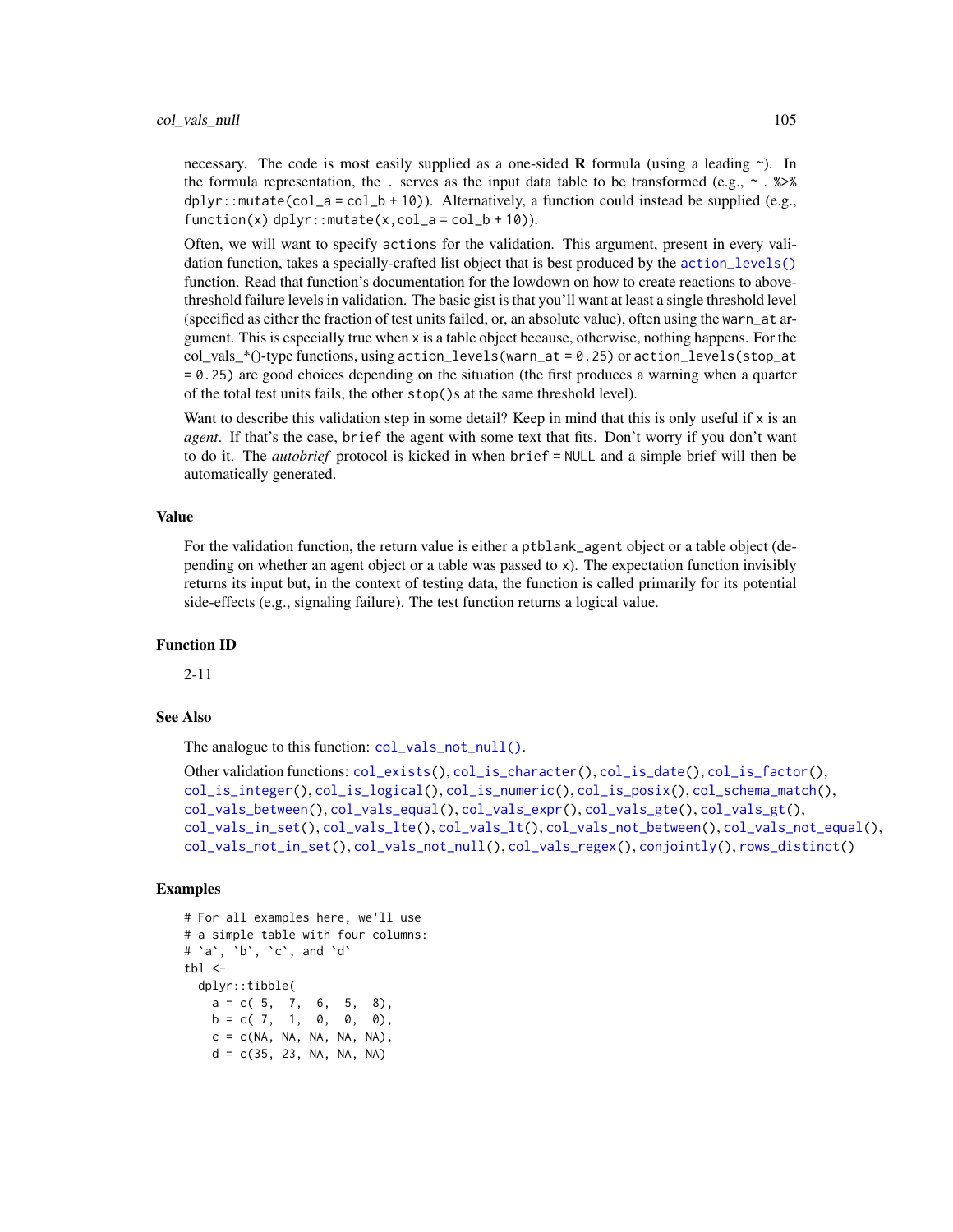```
tbl
# A: Using an `agent` with validation
# functions and then 'interrogate()'
# Validate that all values in column
# `c` are NA (they would be NULL in a
# database context, which isn't the
# case here)
agent <-
  create_agent(tbl) %>%
  col_vals_null(vars(c)) %>%
  interrogate()
# Determine if this validation
# had no failing test units (there
# are 5 test units, one for each row)
all_passed(agent)
# Calling `agent` in the console
# prints the agent's report; but we
# can get a `gt_tbl` object directly
# with `get_agent_report(agent)`
# B: Using the validation function
# directly on the data (no `agent`)
# This way of using validation functions
# acts as a data filter: data is passed
# through but should `stop()` if there
# is a single test unit failing; the
# behavior of side effects can be
# customized with the `actions` option
tbl %>%
  col_vals_null(vars(c)) %>%
  dplyr::pull(c)
# C: Using the expectation function
# With the `expect_*()` form, we would
# typically perform one validation at a
# time; this is primarily used in
# testthat tests
expect_col_vals_null(tbl, vars(c))
# D: Using the test function
# With the `test_*()` form, we should
# get a single logical value returned
# to us
tbl %>% test_col_vals_null(vars(c))
```
)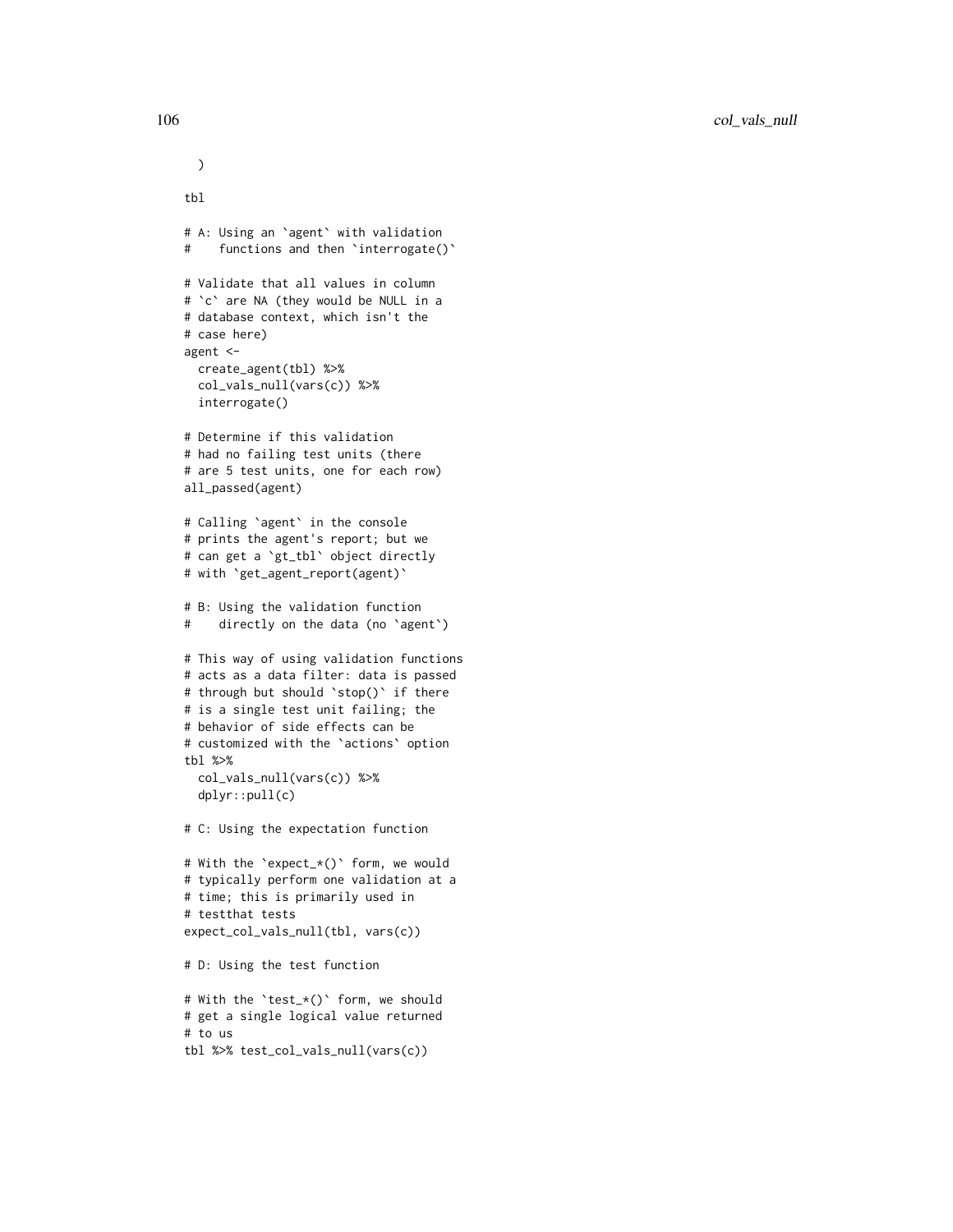<span id="page-106-0"></span>

### Description

The col\_vals\_regex() validation function, the expect\_col\_vals\_regex() expectation function, and the test\_col\_vals\_regex() test function all check whether column values in a table correspond to a regex matching expression. The validation step function can be used directly on a data table or with an *agent* object (technically, a ptblank\_agent object) whereas the expectation and test functions can only be used with a data table. The types of data tables that can be used include data frames, tibbles, database tables (tbl\_dbi), and Spark DataFrames (tbl\_spark). Each validation step or expectation will operate over the number of test units that is equal to the number of rows in the table (after any preconditions have been applied).

```
col_vals_regex(
  x,
  columns,
  regex,
  na_pass = FALSE,
  preconditions = NULL,
  actions = NULL,
  step_id = NULL,label = NULL,brief = NULL,
  active = TRUE\lambdaexpect_col_vals_regex(
  object,
  columns,
  regex,
  na_pass = FALSE,
  preconditions = NULL,
  threshold = 1)
test_col_vals_regex(
  object,
  columns,
  regex,
  na_pass = FALSE,
  preconditions = NULL,
  threshold = 1
)
```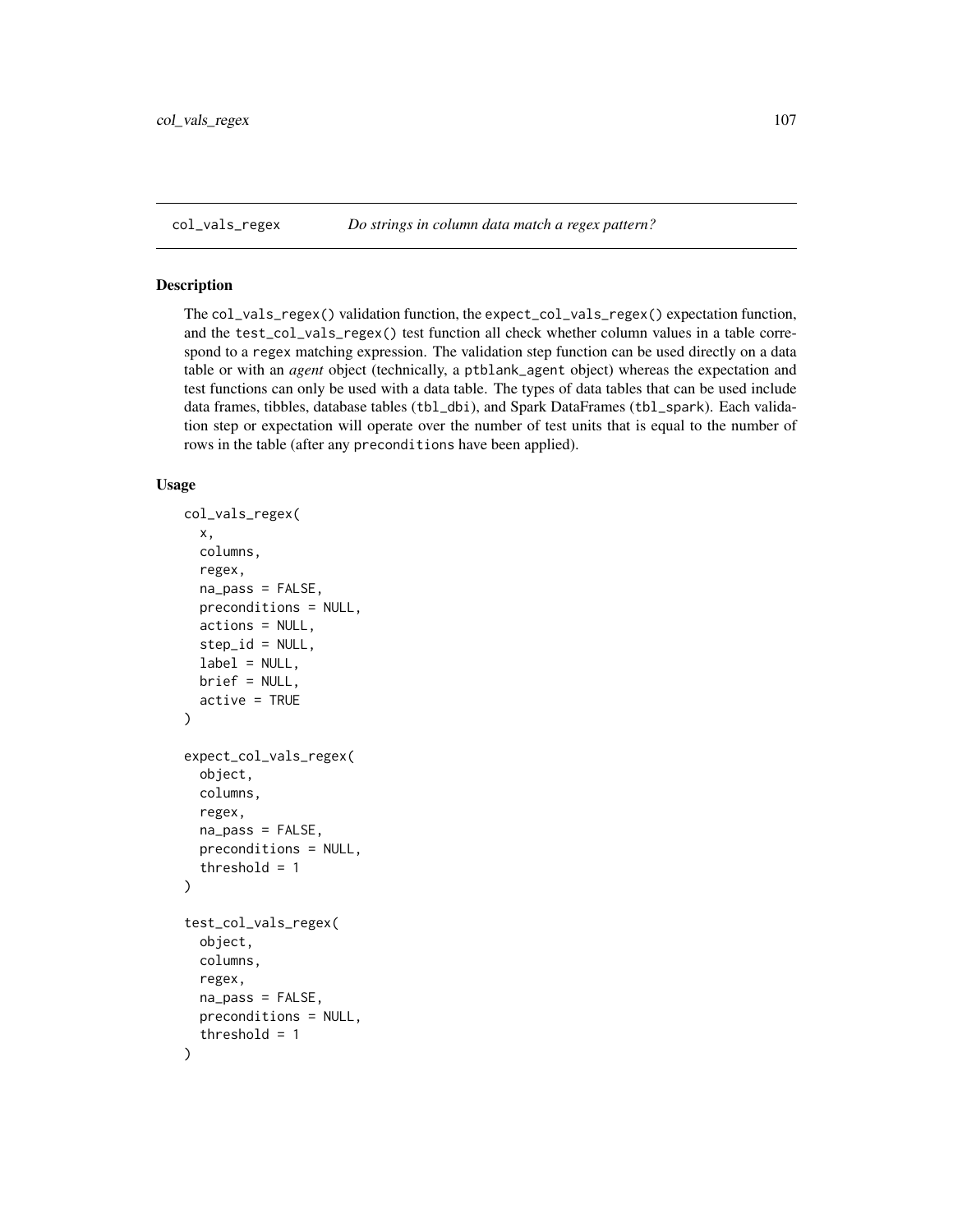| Χ             | A data frame, tibble (tbl_df or tbl_dbi), Spark DataFrame (tbl_spark), or,<br>an agent object of class ptblank_agent that is created with create_agent().                                                                                                                                                                                                                                                                                                                                                                                                                                                                                                                                                                                                                                  |
|---------------|--------------------------------------------------------------------------------------------------------------------------------------------------------------------------------------------------------------------------------------------------------------------------------------------------------------------------------------------------------------------------------------------------------------------------------------------------------------------------------------------------------------------------------------------------------------------------------------------------------------------------------------------------------------------------------------------------------------------------------------------------------------------------------------------|
| columns       | The column (or a set of columns, provided as a character vector) to which this<br>validation should be applied.                                                                                                                                                                                                                                                                                                                                                                                                                                                                                                                                                                                                                                                                            |
| regex         | A regex pattern to test for matching strings.                                                                                                                                                                                                                                                                                                                                                                                                                                                                                                                                                                                                                                                                                                                                              |
| na_pass       | Should any encountered NA values be considered as passing test units? This is<br>by default FALSE. Set to TRUE to give NAs a pass.                                                                                                                                                                                                                                                                                                                                                                                                                                                                                                                                                                                                                                                         |
| preconditions | expressions used for mutating the input table before proceeding with the valida-<br>tion. This is ideally as a one-sided R formula using a leading $\sim$ . In the formula<br>representation, the . serves as the input data table to be transformed (e.g., $\sim$ .<br>% $>>$ dplyr:: mutate(col = col + 10).                                                                                                                                                                                                                                                                                                                                                                                                                                                                             |
| actions       | A list containing threshold levels so that the validation step can react accordingly<br>when exceeding the set levels. This is to be created with the action_levels()<br>helper function.                                                                                                                                                                                                                                                                                                                                                                                                                                                                                                                                                                                                  |
| step_id       | One or more optional identifiers for the single or multiple validation steps gen-<br>erated from calling a validation function. The use of step IDs serves to distin-<br>guish validation steps from each other and provide an opportunity for supplying<br>a more meaningful label compared to the step index. By default this is NULL,<br>and pointblank will automatically generate the step ID value (based on the step<br>index) in this case. One or more values can be provided, and the exact number<br>of ID values should (1) match the number of validation steps that the validation<br>function call will produce (influenced by the number of columns provided), (2)<br>be an ID string not used in any previous validation step, and (3) be a vector with<br>unique values. |
| label         | An optional label for the validation step.                                                                                                                                                                                                                                                                                                                                                                                                                                                                                                                                                                                                                                                                                                                                                 |
| brief         | An optional, text-based description for the validation step.                                                                                                                                                                                                                                                                                                                                                                                                                                                                                                                                                                                                                                                                                                                               |
| active        | A logical value indicating whether the validation step should be active. If the<br>step function is working with an agent, FALSE will make the validation step in-<br>active (still reporting its presence and keeping indexes for the steps unchanged).<br>If the step function will be operating directly on data, then any step with active<br>= FALSE will simply pass the data through with no validation whatsoever. The<br>default for this is TRUE.                                                                                                                                                                                                                                                                                                                                |
| object        | A data frame, tibble (tbl_df or tbl_dbi), or Spark DataFrame (tbl_spark)<br>that serves as the target table for the expectation function or the test function.                                                                                                                                                                                                                                                                                                                                                                                                                                                                                                                                                                                                                             |
| threshold     | A simple failure threshold value for use with the expectation function. By de-<br>fault, this is set to 1 meaning that any single unit of failure in data validation<br>results in an overall test failure. Whole numbers beyond 1 indicate that any fail-<br>ing units up to that absolute threshold value will result in a succeeding testthat<br>test. Likewise, fractional values (between 0 and 1) act as a proportional failure<br>threshold.                                                                                                                                                                                                                                                                                                                                        |

# Details

If providing multiple column names, the result will be an expansion of validation steps to that number of column names (e.g., vars(col\_a,col\_b) will result in the entry of two validation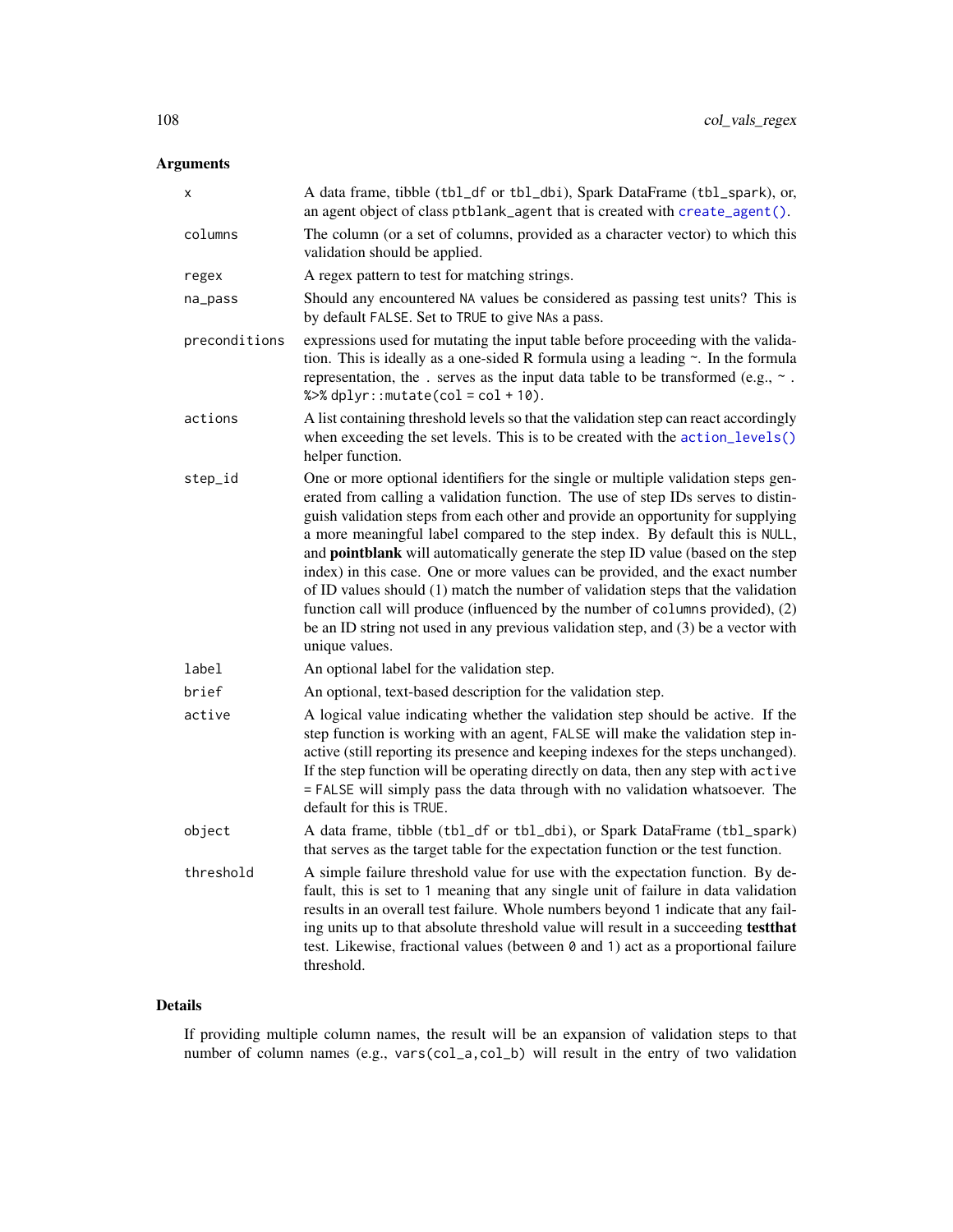steps). Aside from column names in quotes and in vars(), **tidyselect** helper functions are available for specifying columns. They are: starts\_with(), ends\_with(), contains(), matches(), and everything().

This validation function supports special handling of NA values. The na\_pass argument will determine whether an NA value appearing in a test unit should be counted as a *pass* or a *fail*. The default of na\_pass = FALSE means that any NAs encountered will accumulate failing test units.

Having table preconditions means **pointblank** will mutate the table just before interrogation. Such a table mutation is isolated in scope to the validation step(s) produced by the validation function call. Using **dplyr** code is suggested here since the statements can be translated to SOL if necessary. The code is most easily supplied as a one-sided **R** formula (using a leading  $\sim$ ). In the formula representation, the . serves as the input data table to be transformed (e.g.,  $\sim$  .  $\gg\$  $d$ ghlyr::mutate(col\_a = col\_b + 10)). Alternatively, a function could instead be supplied (e.g.,  $function(x)$  dplyr::mutate(x,col\_a = col\_b + 10)).

Often, we will want to specify actions for the validation. This argument, present in every validation function, takes a specially-crafted list object that is best produced by the [action\\_levels\(\)](#page-2-0) function. Read that function's documentation for the lowdown on how to create reactions to abovethreshold failure levels in validation. The basic gist is that you'll want at least a single threshold level (specified as either the fraction of test units failed, or, an absolute value), often using the warn\_at argument. This is especially true when x is a table object because, otherwise, nothing happens. For the  $col\_vals^*()$ -type functions, using action\_levels(warn\_at = 0.25) or action\_levels(stop\_at = 0.25) are good choices depending on the situation (the first produces a warning when a quarter of the total test units fails, the other stop()s at the same threshold level).

Want to describe this validation step in some detail? Keep in mind that this is only useful if  $x$  is an *agent*. If that's the case, brief the agent with some text that fits. Don't worry if you don't want to do it. The *autobrief* protocol is kicked in when brief = NULL and a simple brief will then be automatically generated.

### Value

For the validation function, the return value is either a ptblank\_agent object or a table object (depending on whether an agent object or a table was passed to x). The expectation function invisibly returns its input but, in the context of testing data, the function is called primarily for its potential side-effects (e.g., signaling failure). The test function returns a logical value.

### Function ID

2-13

# See Also

```
Other validation functions: col_exists(), col_is_character(), col_is_date(), col_is_factor(),
col_is_integer(), col_is_logical(), col_is_numeric(), col_is_posix(), col_schema_match(),
col_vals_between(), col_vals_equal(), col_vals_expr(), col_vals_gte(), col_vals_gt(),
col_vals_in_set(), col_vals_lte(), col_vals_lt(), col_vals_not_between(), col_vals_not_equal(),
col_vals_not_in_set(), col_vals_not_null(), col_vals_null(), conjointly(), rows_distinct()
```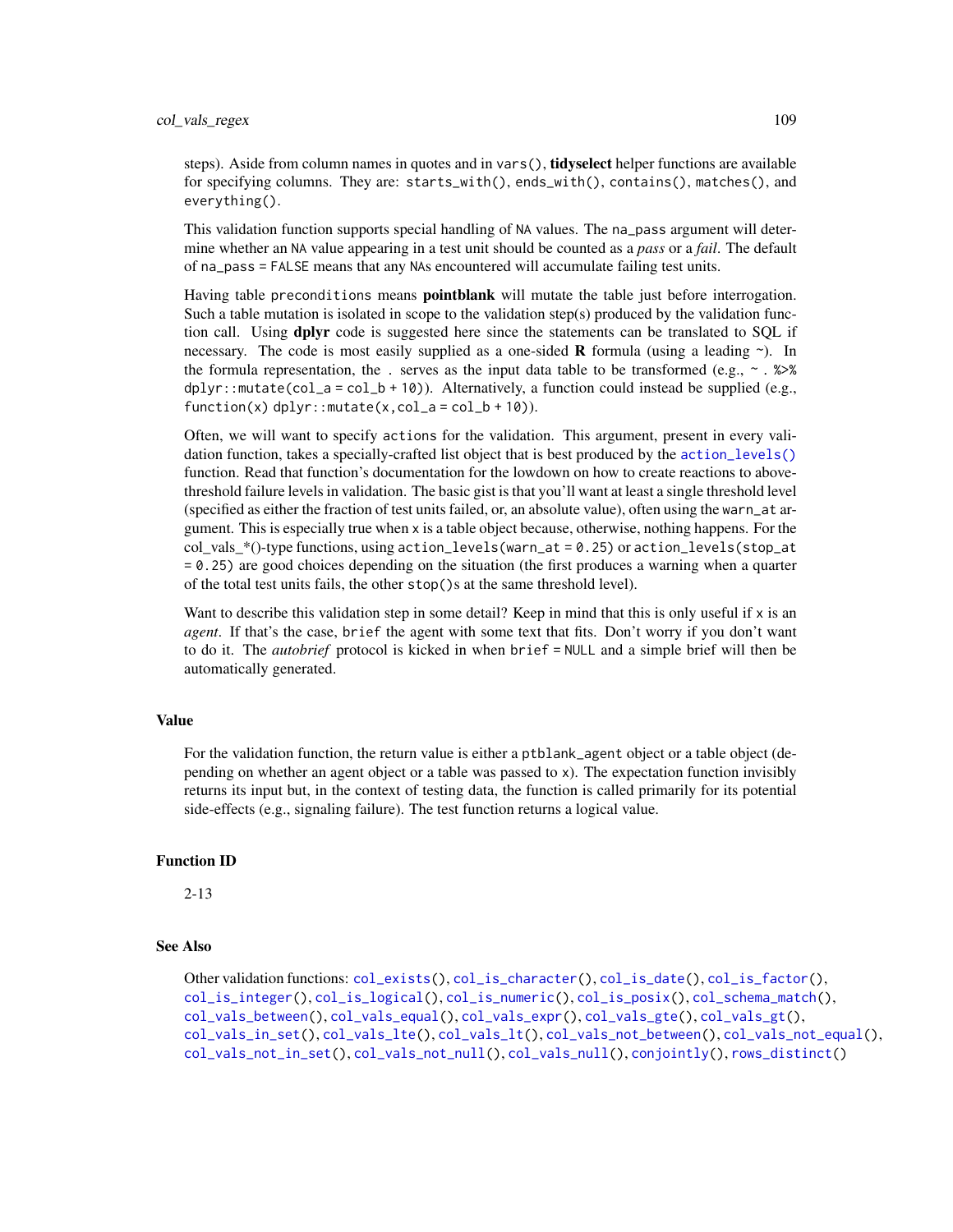110 col\_vals\_regex

```
# The `small_table` dataset in the
# package has a character-based `b`
# column with values that adhere to
# a very particular pattern; the
# following examples will validate
# that that column abides by a regex
# pattern
small table
# This is the regex pattern that will
# be used throughout
pattern <- "[0-9]-[a-z]{3}-[0-9]{3}"
# A: Using an `agent` with validation
# functions and then `interrogate()`
# Validate that all values in column
# `b` match the regex `pattern`
agent <-
  create_agent(small_table) %>%
  col_vals_regex(vars(b), pattern) %>%
  interrogate()
# Determine if this validation
# had no failing test units (there
# are 13 test units, one for each row)
all_passed(agent)
# Calling `agent` in the console
# prints the agent's report; but we
# can get a `gt_tbl` object directly
# with `get_agent_report(agent)`
# B: Using the validation function
# directly on the data (no `agent`)
# This way of using validation functions
# acts as a data filter: data is passed
# through but should `stop()` if there
# is a single test unit failing; the
# behavior of side effects can be
# customized with the `actions` option
small_table %>%
  col_vals_regex(vars(b), pattern) %>%
  dplyr::slice(1:5)
# C: Using the expectation function
# With the `expect_*()` form, we would
```

```
# typically perform one validation at a
```

```
# time; this is primarily used in
```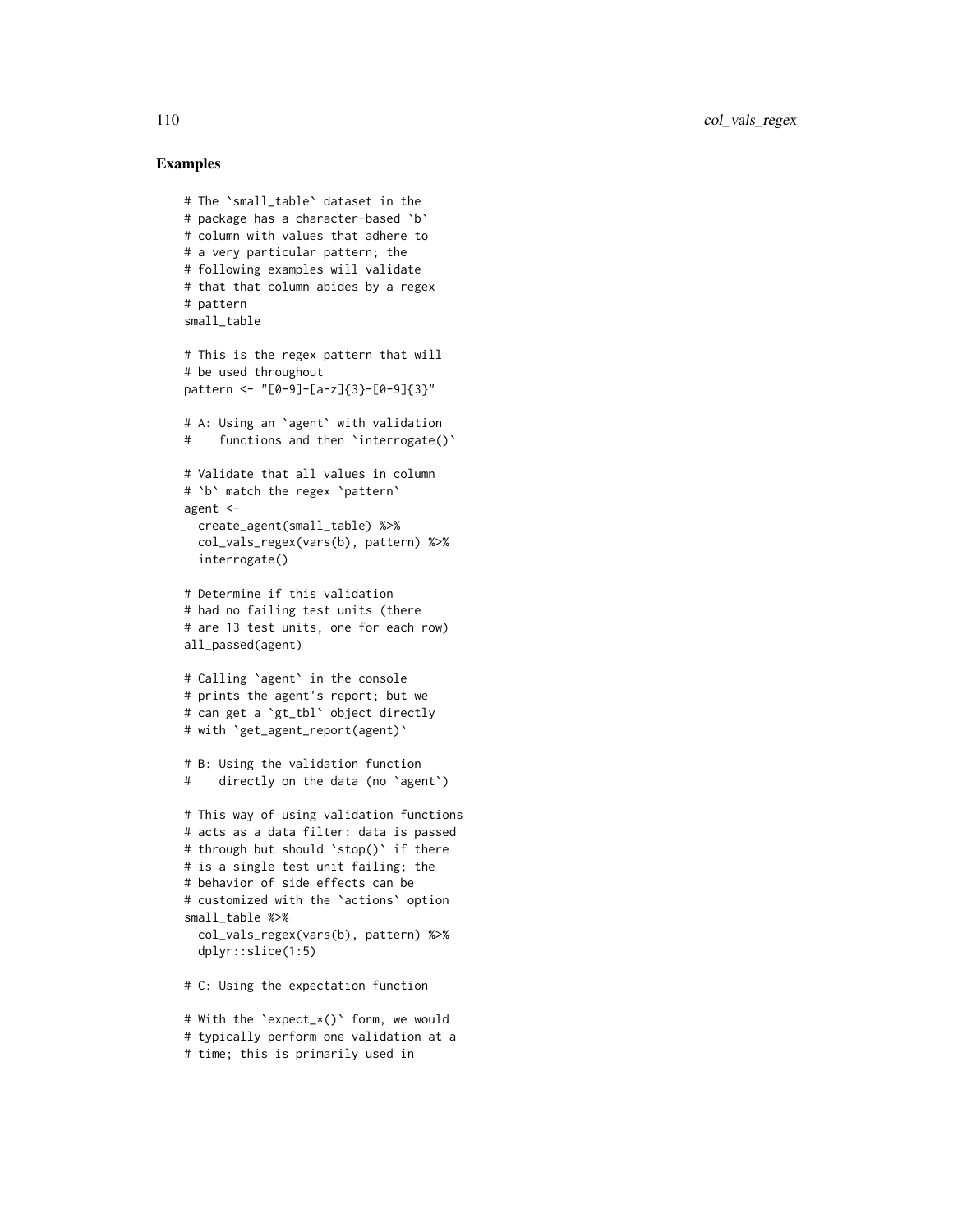#### conjointly the contract of the contract of the contract of the contract of the contract of the contract of the contract of the contract of the contract of the contract of the contract of the contract of the contract of the

```
# testthat tests
expect_col_vals_regex(
 small_table,
 vars(b), pattern
)
# D: Using the test function
# With the `test_*()` form, we should
# get a single logical value returned
# to us
small_table %>%
 test_col_vals_regex(
    vars(b), pattern
 )
```
<span id="page-110-0"></span>conjointly *Perform multiple rowwise validations for joint validity*

### Description

The conjointly() validation function, the expect\_conjointly() expectation function, and the test\_conjointly() test function all check whether test units at each index (typically each row) all pass multiple validations with col\_vals\_\*()-type functions. Because of the imposed constraint on the allowed validation functions, all test units are rows of the table (after any common preconditions have been applied). Each of the functions (composed with multiple validation function calls) ultimately perform a rowwise test of whether all sub-validations reported a *pass* for the same test units. In practice, an example of a joint validation is testing whether values for column a are greater than a specific value while values for column b lie within a specified range. The validation functions to be part of the conjoint validation are to be supplied as one-sided **R** formulas (using a leading  $\sim$ , and having a . stand in as the data object). The validation function can be used directly on a data table or with an *agent* object (technically, a ptblank\_agent object) whereas the expectation and test functions can only be used with a data table.

### Usage

```
conjointly(
  x,
  ...,
  . list = list2(...),preconditions = NULL,
  actions = NULL,
  step_id = NULL,
  label = NULL,
 brief = NULL,
  active = TRUE
)
```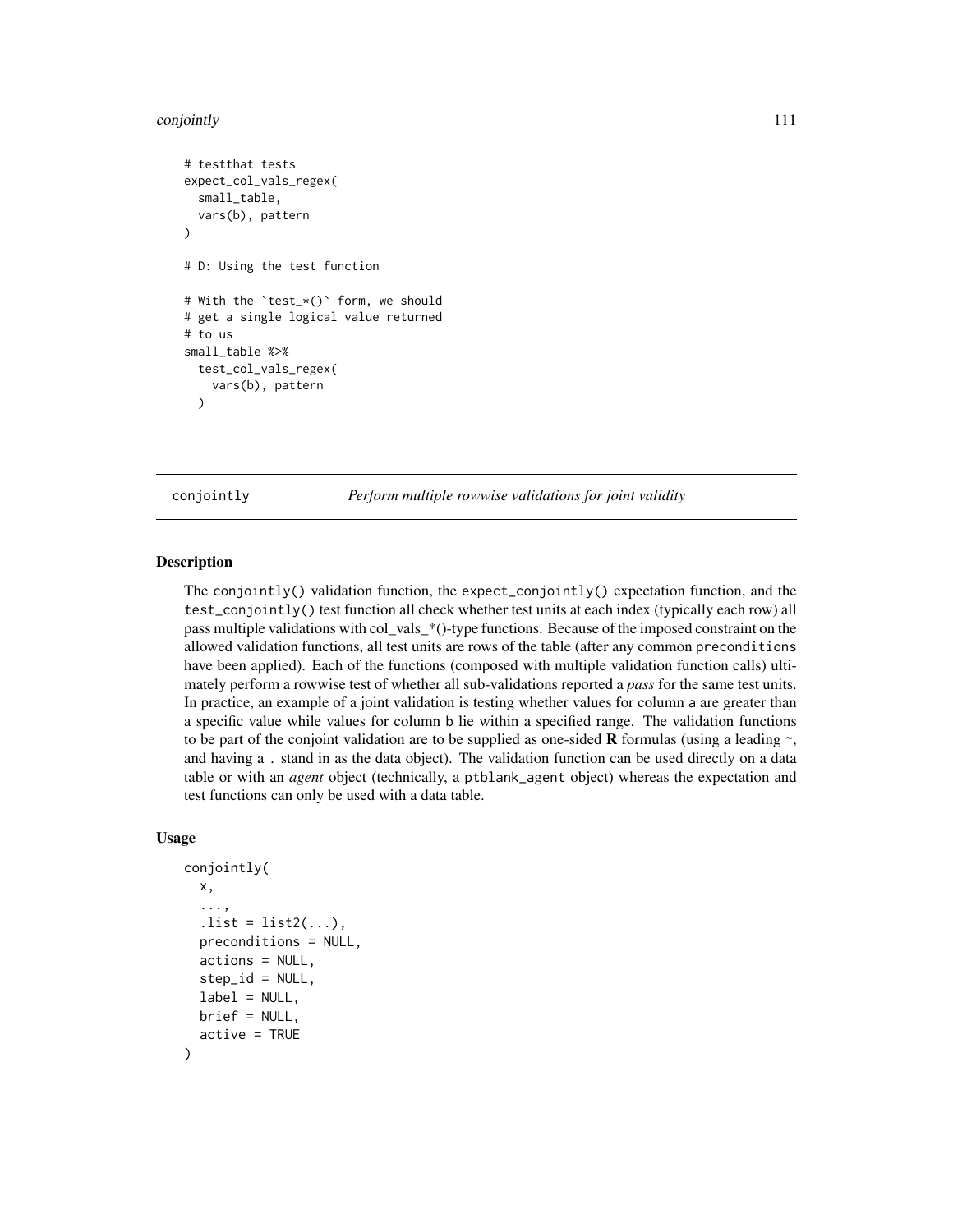```
expect_conjointly(
  object,
  ...,
  . list = list2(...),preconditions = NULL,
  threshold = 1
\mathcal{L}test_conjointly(
  object,
  ...,
  . list = list2(...),preconditions = NULL,
  threshold = 1
)
```

| X             | A data frame, tibble (tbl_df or tbl_dbi), Spark DataFrame (tbl_spark), or,<br>an agent object of class ptblank_agent that is created with create_agent().                                                                                                                                                                                                                                                                                                                                                                                                                                                                                                                                                                                                                                  |
|---------------|--------------------------------------------------------------------------------------------------------------------------------------------------------------------------------------------------------------------------------------------------------------------------------------------------------------------------------------------------------------------------------------------------------------------------------------------------------------------------------------------------------------------------------------------------------------------------------------------------------------------------------------------------------------------------------------------------------------------------------------------------------------------------------------------|
| .             | a collection one-sided formulas that consist of validation step functions that vali-<br>date row units. Specifically, these functions should be those with the naming pat-<br>tern col_vals_*(). An example of this is $\sim$ col_vals_gte(., vars(a), 5.5), $\sim$ col_vals_not_null(., vars(b)).                                                                                                                                                                                                                                                                                                                                                                                                                                                                                         |
| .list         | Allows for the use of a list as an input alternative to $\dots$                                                                                                                                                                                                                                                                                                                                                                                                                                                                                                                                                                                                                                                                                                                            |
| preconditions | expressions used for mutating the input table before proceeding with the valida-<br>tion. This is ideally as a one-sided R formula using a leading $\sim$ . In the formula<br>representation, the . serves as the input data table to be transformed (e.g., $\sim$ .<br>% $>$ % dplyr:: mutate(col = col + 10).                                                                                                                                                                                                                                                                                                                                                                                                                                                                            |
| actions       | A list containing threshold levels so that the validation step can react accordingly<br>when exceeding the set levels. This is to be created with the action_levels()<br>helper function.                                                                                                                                                                                                                                                                                                                                                                                                                                                                                                                                                                                                  |
| step_id       | One or more optional identifiers for the single or multiple validation steps gen-<br>erated from calling a validation function. The use of step IDs serves to distin-<br>guish validation steps from each other and provide an opportunity for supplying<br>a more meaningful label compared to the step index. By default this is NULL,<br>and pointblank will automatically generate the step ID value (based on the step<br>index) in this case. One or more values can be provided, and the exact number<br>of ID values should (1) match the number of validation steps that the validation<br>function call will produce (influenced by the number of columns provided), (2)<br>be an ID string not used in any previous validation step, and (3) be a vector with<br>unique values. |
| label         | An optional label for the validation step.                                                                                                                                                                                                                                                                                                                                                                                                                                                                                                                                                                                                                                                                                                                                                 |
| brief         | An optional, text-based description for the validation step.                                                                                                                                                                                                                                                                                                                                                                                                                                                                                                                                                                                                                                                                                                                               |
| active        | A logical value indicating whether the validation step should be active. If the<br>step function is working with an agent, FALSE will make the validation step in-<br>active (still reporting its presence and keeping indexes for the steps unchanged).                                                                                                                                                                                                                                                                                                                                                                                                                                                                                                                                   |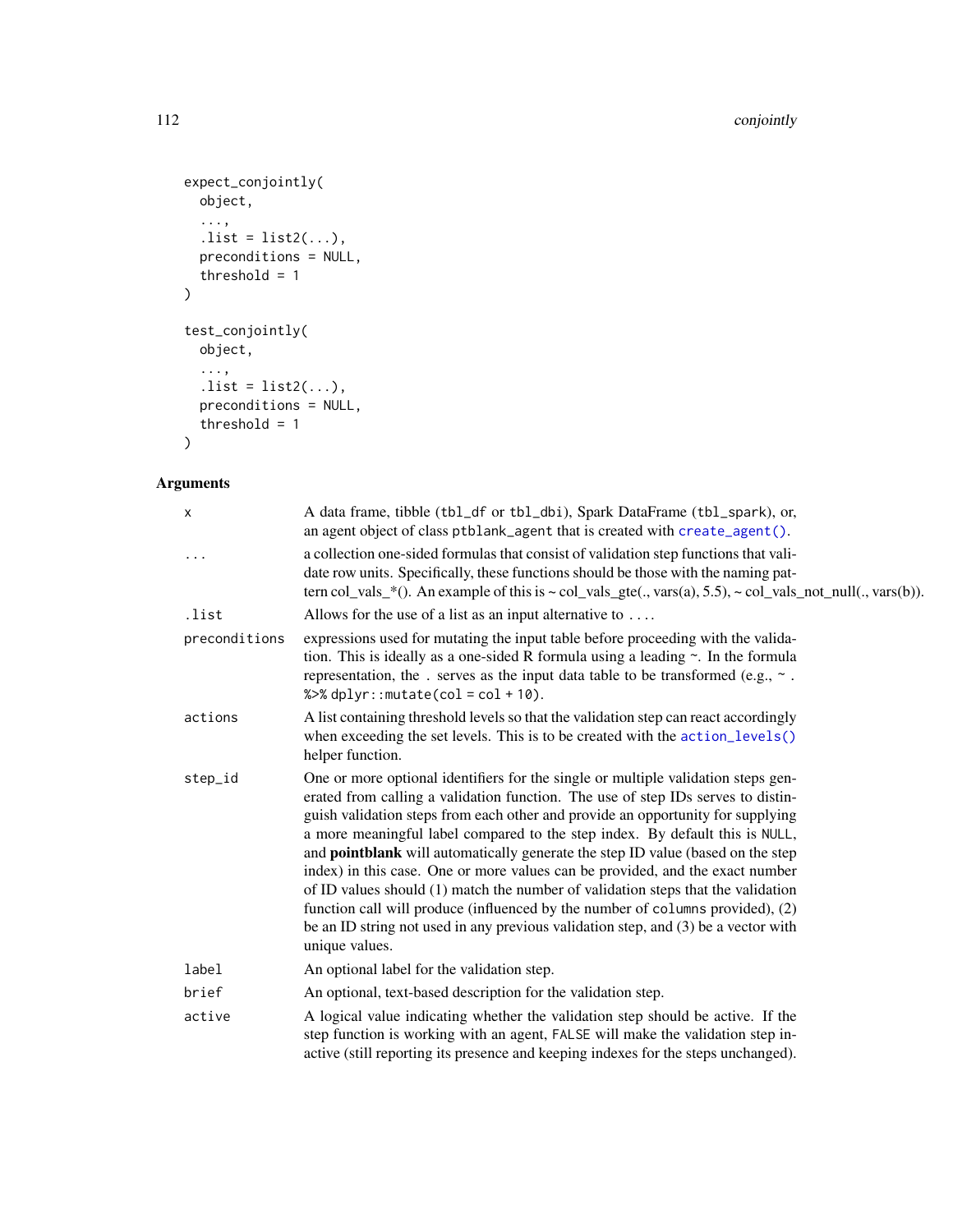|           | If the step function will be operating directly on data, then any step with active<br>= FALSE will simply pass the data through with no validation whatsoever. The<br>default for this is TRUE.                                                                                                                                                                                                                                                             |
|-----------|-------------------------------------------------------------------------------------------------------------------------------------------------------------------------------------------------------------------------------------------------------------------------------------------------------------------------------------------------------------------------------------------------------------------------------------------------------------|
| object    | A data frame, tibble (tbl_df or tbl_dbi), or Spark DataFrame (tbl_spark)<br>that serves as the target table for the expectation function or the test function.                                                                                                                                                                                                                                                                                              |
| threshold | A simple failure threshold value for use with the expectation function. By de-<br>fault, this is set to 1 meaning that any single unit of failure in data validation<br>results in an overall test failure. Whole numbers beyond 1 indicate that any fail-<br>ing units up to that absolute threshold value will result in a succeeding <b>test that</b><br>test. Likewise, fractional values (between 0 and 1) act as a proportional failure<br>threshold. |

### Details

If providing multiple column names in any of the supplied validation step functions, the result will be an expansion of sub-validation steps to that number of column names. Aside from column names in quotes and in vars(), **tidyselect** helper functions are available for specifying columns. They are: starts\_with(), ends\_with(), contains(), matches(), and everything().

Having table preconditions means **pointblank** will mutate the table just before interrogation. Such a table mutation is isolated in scope to the validation step(s) produced by the validation function call. Using **dplyr** code is suggested here since the statements can be translated to SQL if necessary. The code is most easily supplied as a one-sided **R** formula (using a leading  $\sim$ ). In the formula representation, the . serves as the input data table to be transformed (e.g.,  $\sim$  .  $\gg\$  $d$ plyr::mutate(col\_a = col\_b + 10)). Alternatively, a function could instead be supplied (e.g.,  $function(x)$  dplyr::mutate(x,col\_a = col\_b + 10)).

Often, we will want to specify actions for the validation. This argument, present in every validation function, takes a specially-crafted list object that is best produced by the [action\\_levels\(\)](#page-2-0) function. Read that function's documentation for the lowdown on how to create reactions to abovethreshold failure levels in validation. The basic gist is that you'll want at least a single threshold level (specified as either the fraction of test units failed, or, an absolute value), often using the warn\_at argument. This is especially true when x is a table object because, otherwise, nothing happens. For the col vals  $*($ )-type functions, using action\_levels(warn\_at = 0.25) or action\_levels(stop\_at = 0.25) are good choices depending on the situation (the first produces a warning when a quarter of the total test units fails, the other stop()s at the same threshold level).

Want to describe this validation step in some detail? Keep in mind that this is only useful if  $x$  is an *agent*. If that's the case, brief the agent with some text that fits. Don't worry if you don't want to do it. The *autobrief* protocol is kicked in when brief = NULL and a simple brief will then be automatically generated.

#### Value

For the validation function, the return value is either a ptblank\_agent object or a table object (depending on whether an agent object or a table was passed to x). The expectation function invisibly returns its input but, in the context of testing data, the function is called primarily for its potential side-effects (e.g., signaling failure). The test function returns a logical value.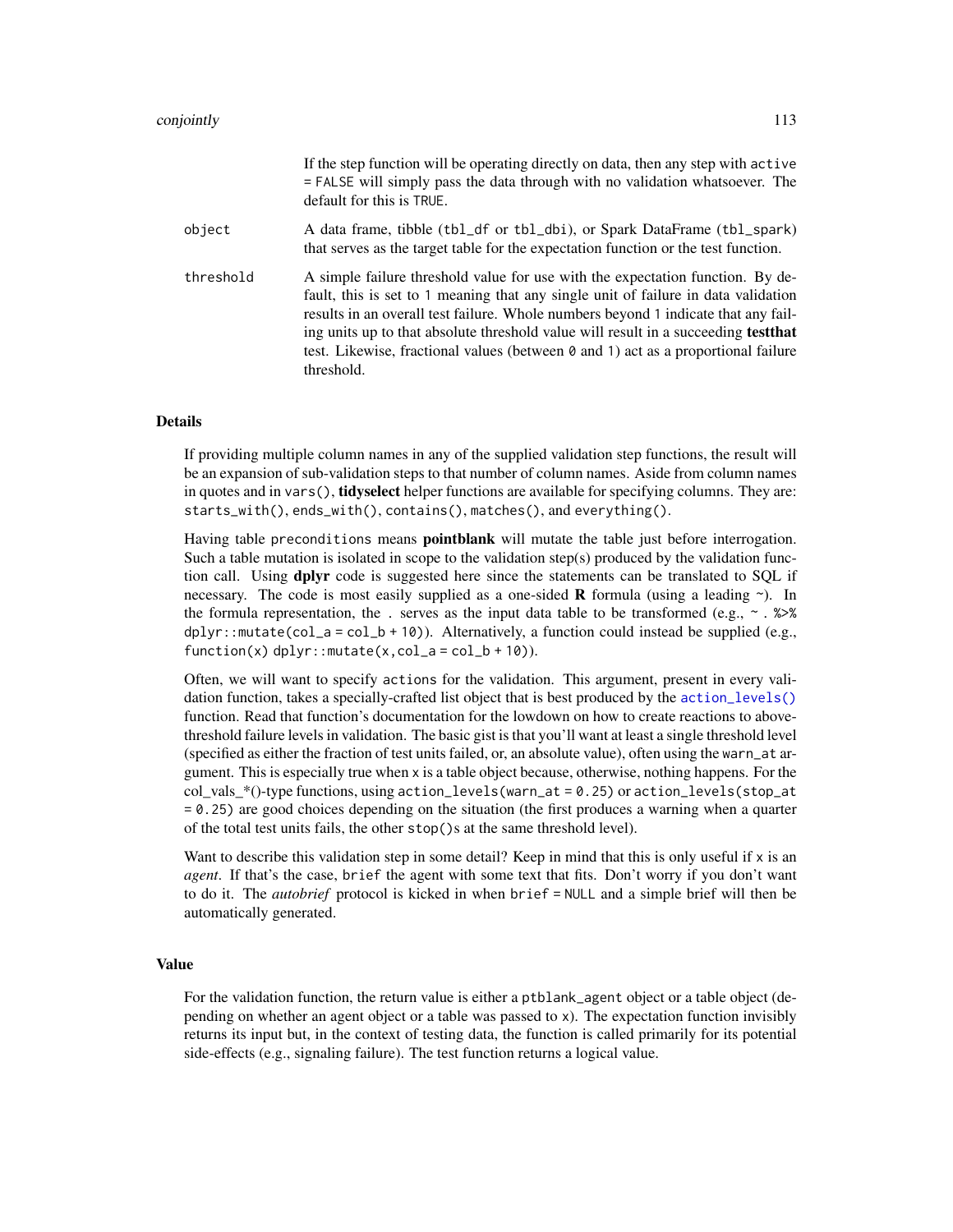# Function ID

2-14

### See Also

```
Other validation functions: col_exists(), col_is_character(), col_is_date(), col_is_factor(),
col_is_integer(), col_is_logical(), col_is_numeric(), col_is_posix(), col_schema_match(),
col_vals_between(), col_vals_equal(), col_vals_expr(), col_vals_gte(), col_vals_gt(),
col_vals_in_set(), col_vals_lte(), col_vals_lt(), col_vals_not_between(), col_vals_not_equal(),
col_vals_not_in_set(), col_vals_not_null(), col_vals_null(), col_vals_regex(), rows_distinct()
```

```
# For all examples here, we'll use
# a simple table with three numeric
# columns (`a`, `b`, and `c`); this is
# a very basic table but it'll be more
# useful when explaining things later
tb1 < -dplyr::tibble(
   a = c(5, 2, 6),
   b = c(3, 4, 6),
   c = c(9, 8, 7))
tbl
# A: Using an `agent` with validation
# functions and then `interrogate()`
# Validate a number of things on a
# row-by-row basis using validation
# functions of the `col_vals*` type
# (all have the same number of test
# units): (1) values in `a` are less
# than `4`, (2) values in `c` are
# greater than the adjacent values in
# `a`, and (3) there aren't any NA
# values in `b`
agent <-
  create\_agent(tbl = tb1) %>%
  conjointly(
   \sim col_vals_lt(., vars(a), 8),
   ~ col_vals_gt(., vars(c), vars(a)),
    ~ col_vals_not_null(., vars(b))
   ) %>%
  interrogate()
# Determine if this validation
# had no failing test units (there
```

```
# are 3 test units, one for each row)
all_passed(agent)
```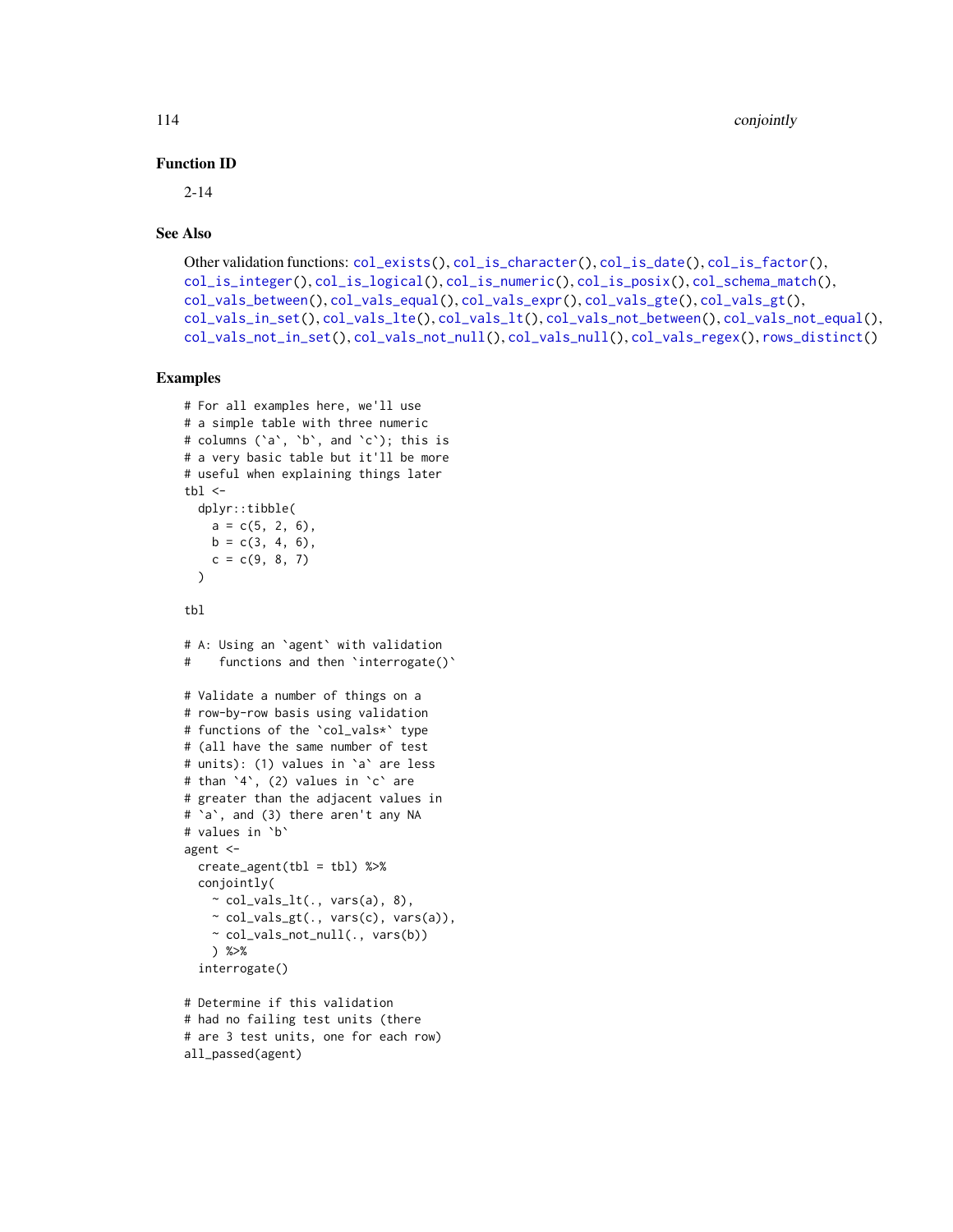#### conjointly the contract of the contract of the contract of the contract of the contract of the contract of the contract of the contract of the contract of the contract of the contract of the contract of the contract of the

```
# Calling
`agent
` in the console
# prints the agent's report; but we
# can get a
`gt_tbl
` object directly
# with
`get_agent_report(agent)
`
# What's going on? Think of there being
# three parallel validations, each
# producing a column of
`TRUE
` or
`FALSE
`
# values (
`pass
` or
`fail
`) and line them
# up side-by-side, any rows with any # `FALSE` values results in a conjoint # `fail` test unit
# B: Using the validation function
# directly on the data (no
`agent
`
)
# This way of using validation functions
# acts as a data filter: data is passed
# through but should
`stop()
` if there
# is a single test unit failing; the
# behavior of side effects can be
# customized with the
`actions
` option
tbl %>%
  conjointly(
    \sim col_vals_lt(., vars(a), 8),
    \sim col_vals_gt(., vars(c), vars(a)),
    ~ col_vals_not_null(., vars(b))
  \lambda# C: Using the expectation function
# With the
`expect_*()
` form, we would
# typically perform one validation at a
# time; this is primarily used in
# testthat tests
expect_conjointly(
 tbl,
 \sim col_vals_lt(., vars(a), 8),
 ~ col_vals_gt(., vars(c), vars(a)),
  ~ col_vals_not_null(., vars(b))
)
# D: Using the test function
# With the
`test_*()
` form, we should
# get a single logical value returned
# to us
tbl %>%
  test_conjointly(
    \sim col_vals_lt(., vars(a), 8),
    ~ col_vals_gt(., vars(c), vars(a)),
    \sim col_vals_not_null(., vars(b))
```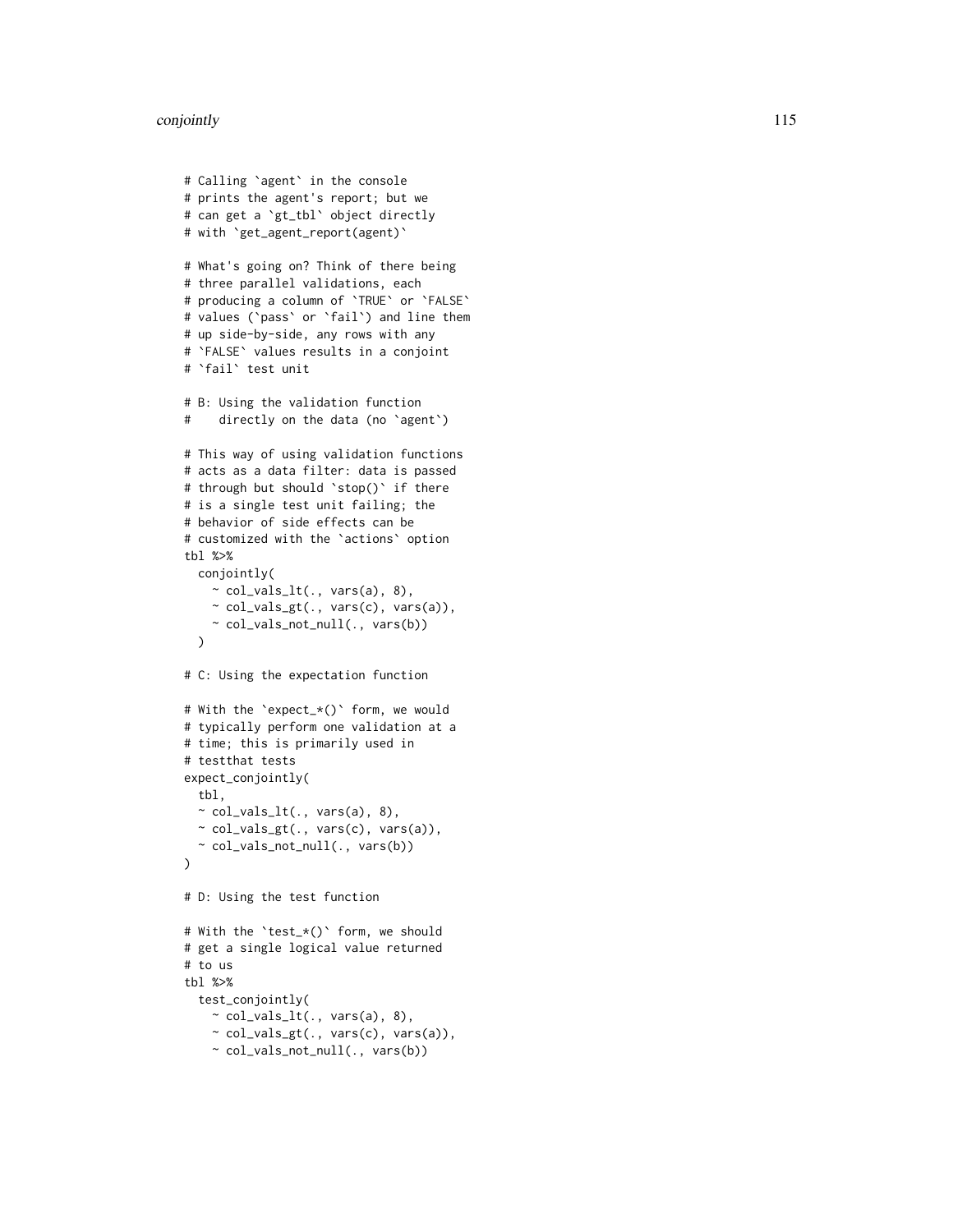<span id="page-115-0"></span>create\_agent *Create a pointblank agent object*

### Description

)

The create\_agent() function creates an *agent* object, which is used in a *data quality reporting* workflow. The overall aim of this workflow is to generate useful reporting information for assessing the level of data quality for the target table. We can supply as many validation functions as the user wishes to write, thereby increasing the level of validation coverage for that table. The *agent* assigned by the create\_agent() call takes validation functions, which expand to validation steps (each one is numbered). This process is known as developing a *validation plan*.

The validation functions, when called on an *agent*, are merely instructions up to the point the [interrogate\(\)](#page-131-0) function is called. That kicks off the process of the *agent* acting on the *validation plan* and getting results for each step. Once the interrogation process is complete, we can say that the *agent* has intel. Calling the *agent* itself will result in a reporting table. This reporting of the interrogation can also be accessed with the [get\\_agent\\_report\(\)](#page-123-0) function, where there are more reporting options.

### Usage

```
create_agent(
  tb1 = NULL,read_fn = NULL,
  name = NULL,actions = NULL,
  end_fns = NULL,
  embed_report = FALSE,
  reporting_lang = NULL
)
```

| tbl     | The input table. This can be a data frame, a tibble, a tbl_dbi object, or a<br>tbl_spark object. Alternatively, a function can be used to read in the input data<br>table with the read_fn argument (in which case, tbl can be NULL).                                                                                                                                                                                                      |
|---------|--------------------------------------------------------------------------------------------------------------------------------------------------------------------------------------------------------------------------------------------------------------------------------------------------------------------------------------------------------------------------------------------------------------------------------------------|
| read_fn | A function that's used for reading in the data. If a tbl is not provided, then<br>this function will be invoked. However, if both a tbl <i>and</i> a read fn is speci-<br>fied, then the supplied tbl will take priority. There are two ways to specify a<br>read_fn: (1) using a function (e.g., function() { $\lt$ table reading code> }) or, (2)<br>with an R formula expression (e.g., $\sim$ { <table code="" reading=""> }).</table> |
| name    | An optional name for the validation plan that the agent will eventually carry<br>out during the interrogation process. If no value is provided, a name will be<br>generated based on the current system time.                                                                                                                                                                                                                              |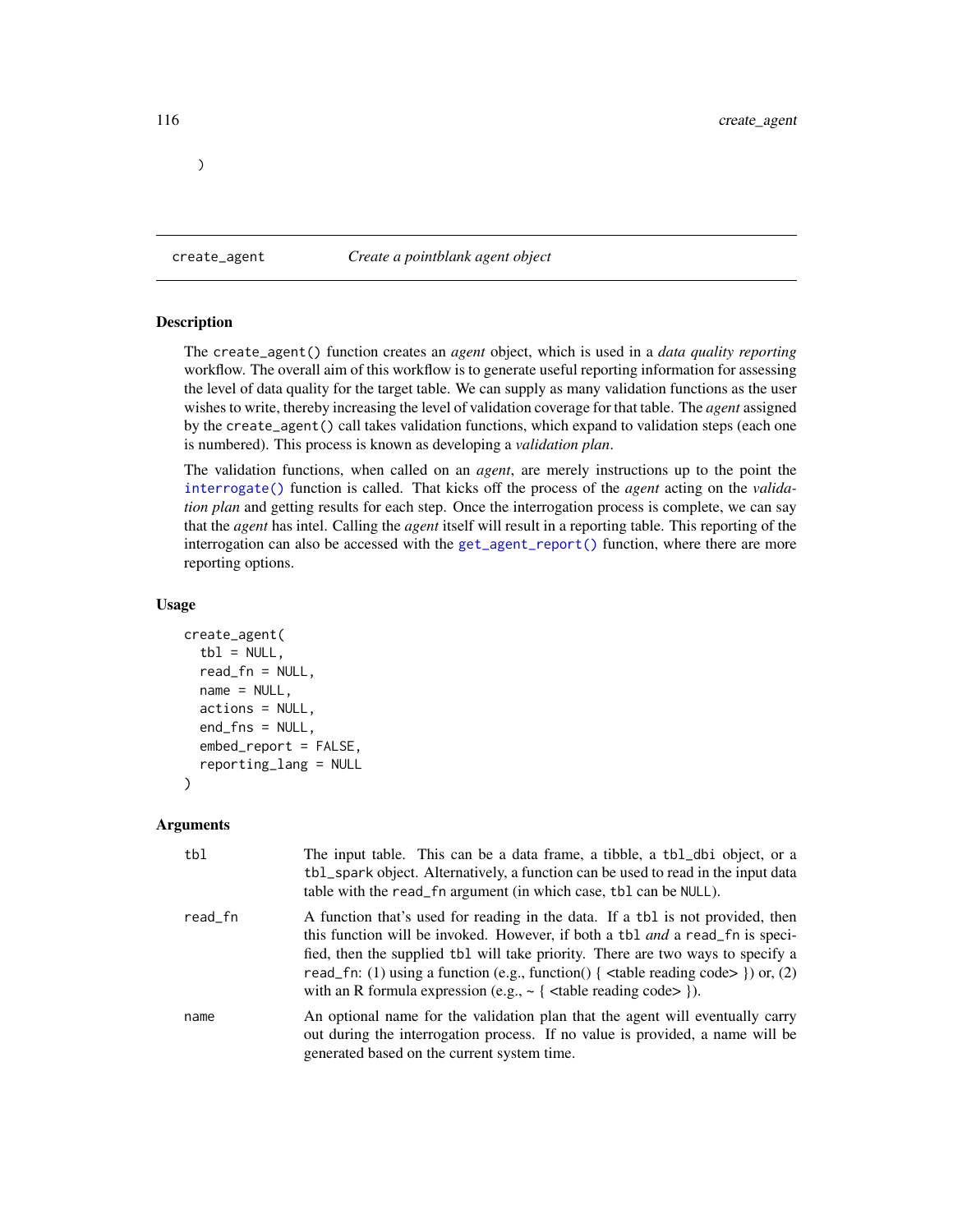| actions        | A list containing threshold levels so that all validation steps can react accord-<br>ingly when exceeding the set levels. This is to be created with the action_levels()<br>helper function. Should an action levels list be used for specific validation step,<br>any default set here will be overridden.                                                                                   |
|----------------|-----------------------------------------------------------------------------------------------------------------------------------------------------------------------------------------------------------------------------------------------------------------------------------------------------------------------------------------------------------------------------------------------|
| end_fns        | A list of functions that should be performed at the end of an interrogation.                                                                                                                                                                                                                                                                                                                  |
| embed_report   | An option to embed a gt-based validation report into the ptblank_agent object.<br>If FALSE (the default) then the table object will be not generated and available<br>with the <i>agent</i> upon returning from the interrogation.                                                                                                                                                            |
| reporting_lang | The language to use for automatic creation of briefs (short descriptions for each<br>validation step) and for the <i>agent report</i> (a summary table that provides the val-<br>idation plan and the results from the interrogation. By default, NULL will create<br>English ("en") text. Other options include French ("fr"), German ("de"), Ital-<br>ian $("it")$ , and Spanish $("es")$ . |

# Details

A very detailed list object, known as the x-list, can be obtained by using the [get\\_agent\\_x\\_list\(\)](#page-126-0) function on the *agent*. This font of information can be taken as a whole, or, broken down by the step number (with the i argument).

Sometimes it is useful to see which rows were the failing ones. By using the [get\\_data\\_extracts\(\)](#page-128-0) function on the *agent*, we either get a list of tibbles (for those steps that have data extracts) or one tibble if the validation step is specified with the i argument.

If we just need to know whether all validations completely passed (i.e., all steps had no failing test units), the [all\\_passed\(\)](#page-16-0) function could be used on the *agent*. However, in practice, it's not often the case that all data validation steps are free from any failing units.

### Value

A ptblank\_agent object.

# Function ID

1-2

### See Also

Other Planning and Prep: [action\\_levels\(](#page-2-0)), [col\\_schema\(](#page-44-0)), [scan\\_data\(](#page-138-0)), [validate\\_rmd\(](#page-144-0))

#### Examples

```
# Let's walk through a data quality
# analysis of an extremely small table;
# it's actually called `small_table` and
# we can find it as a dataset in this
# package
small_table
# We ought to think about what's
```
# tolerable in terms of data quality so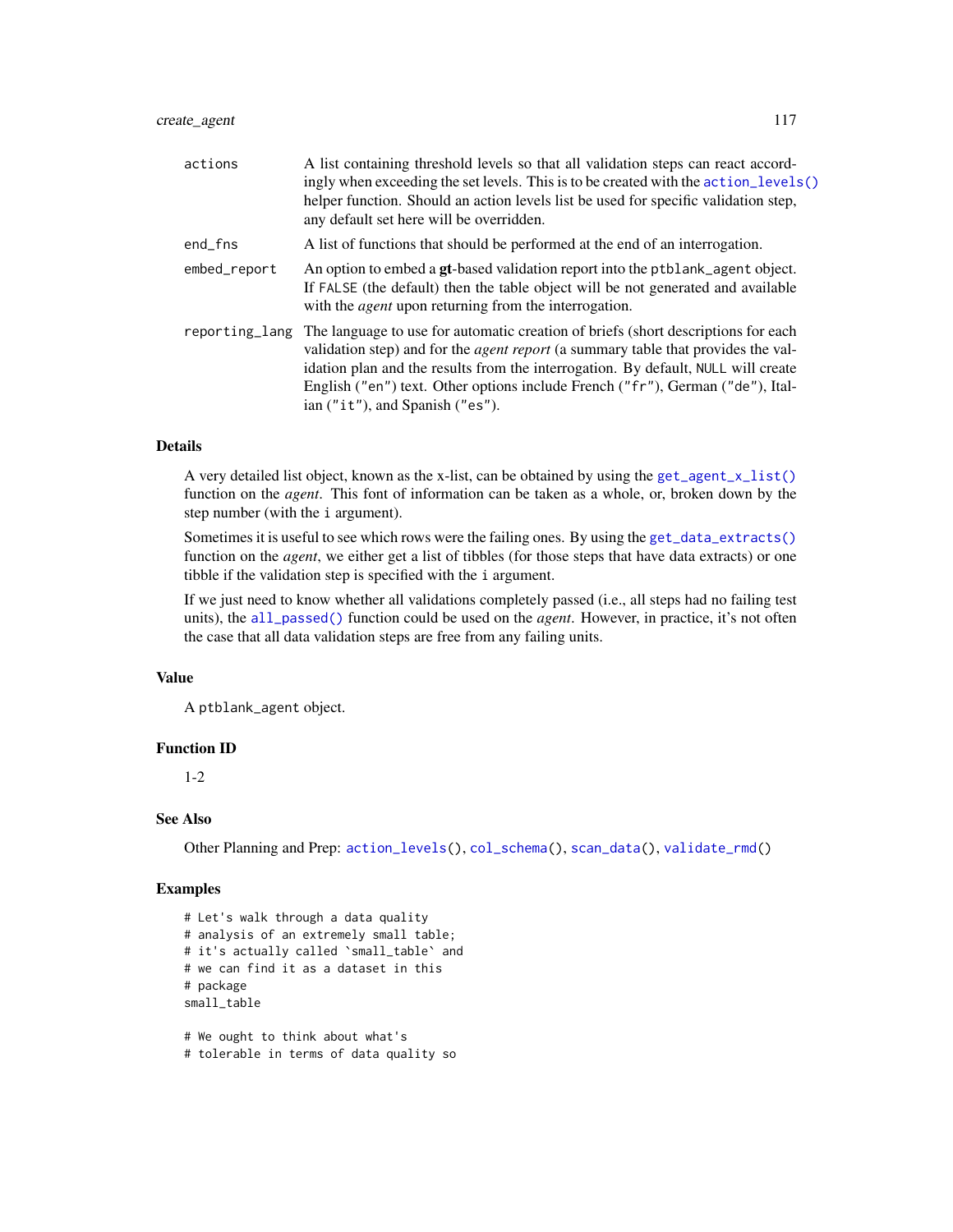```
# let's designate proportional failure
# thresholds to the
`warn
`
,
`stop
`, and
#
`notify
` states using
`action_levels()
`
al \leqaction_levels(
     wan_at = 0.10,stop_at = 0.25,
   notify_at = 0.35\lambda# Now create a pointblank
`agent
` object
# and give it the
`al
` object (which
# serves as a default for all validation
# steps which can be overridden); the
# static thresholds provided by
`al
` will
# make the reporting a bit more useful
agent <-
  create_agent(
   small_table,
   name = "example",
   actions = al
  \lambda# Then, as with any
`agent
` object, we
# can add steps to the validation plan by
# using as many validation functions as we
# want; then, we use
`interrogate()
` to
# physically perform the validations and
# gather intel
agent <-
  agent %>%
  col_exists(vars(date, date_time)) %>%
  col_vals_regex(
    vars(b), "[0-9]-[a-z]{3}-[0-9]{3}"
  ) %>%
  rows_distinct() %>%
  col_vals_gt(vars(d), 100) %>%
  col_vals_lte(vars(c), 5) %>%
  col_vals_equal(
   vars(d), vars(d),
   na_pass = TRUE
  ) %>%
  col_vals_between(
   vars(c),
   left = vars(a), right = vars(d),
   na_pass = TRUE
  ) %>%
  interrogate()
# Calling
`agent
` in the console
```

```
# prints the agent's report; but we
# can get a
`gt_tbl
` object directly
# with
`get_agent_report(agent)
`
```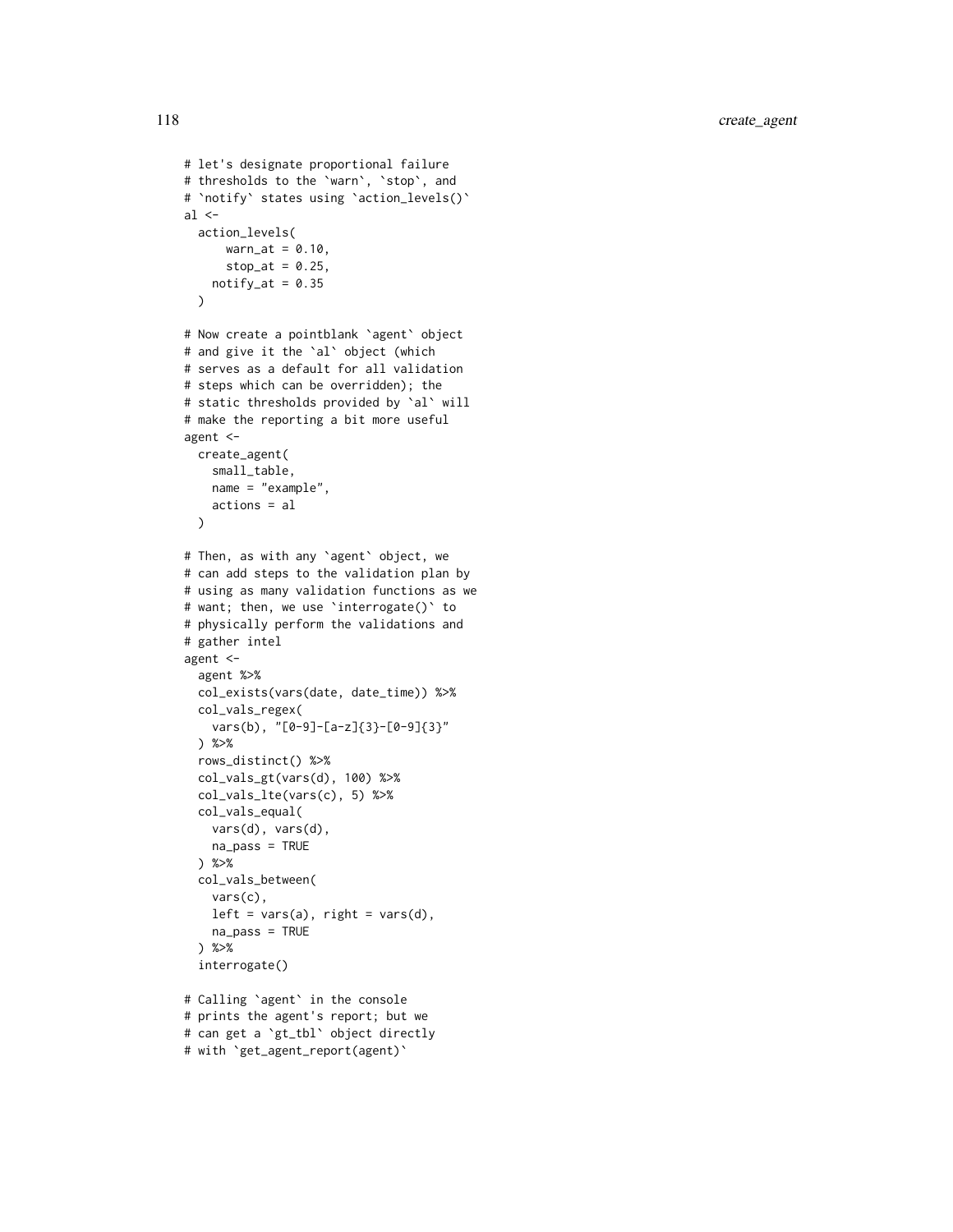### email\_blast 119

```
report <- get_agent_report(agent)
class(report)
# What can you do with the report?
# Print it from an R Markdown code
# chunk, use it in a **blastula** email,
# put it in a webpage, or further
# modify it with the **gt** package
# From the report we know that Step
# 4 had two test units (rows, really)
# that failed; we can see those rows
# with `get_data_extracts()`
agent %>% get_data_extracts(i = 4)
# We can get an x-list for the whole
# validation (8 steps), or, just for
# the 4th step with `get_agent_x_list()`
xl_step_4 <-
 agent %>% get_agent_x_list(i = 4)
# And then we can peruse the different
# parts of the list; let's get the
# fraction of test units that failed
xl_step_4$f_failed
# Just printing the x-list will tell
# us what's available therein
xl_step_4
# An x-list not specific to any step
# will have way more information and a
# slightly different structure; see
# `help(get_agent_x_list)` for more info
# get_agent_x_list(agent)
```
<span id="page-118-0"></span>email\_blast *Send email at a step or at the end of an interrogation*

#### Description

The email\_blast() function is useful for sending an email message that explains the result of a **pointblank** validation. It is powered by the **blastula** and **glue** packages. This function should be invoked as part of the end\_fns argument of [create\\_agent\(\)](#page-115-0). It's also possible to invoke email\_blast() as part of the fns argument of the [action\\_levels\(\)](#page-2-0) function (to possibly send an email message at one or more steps).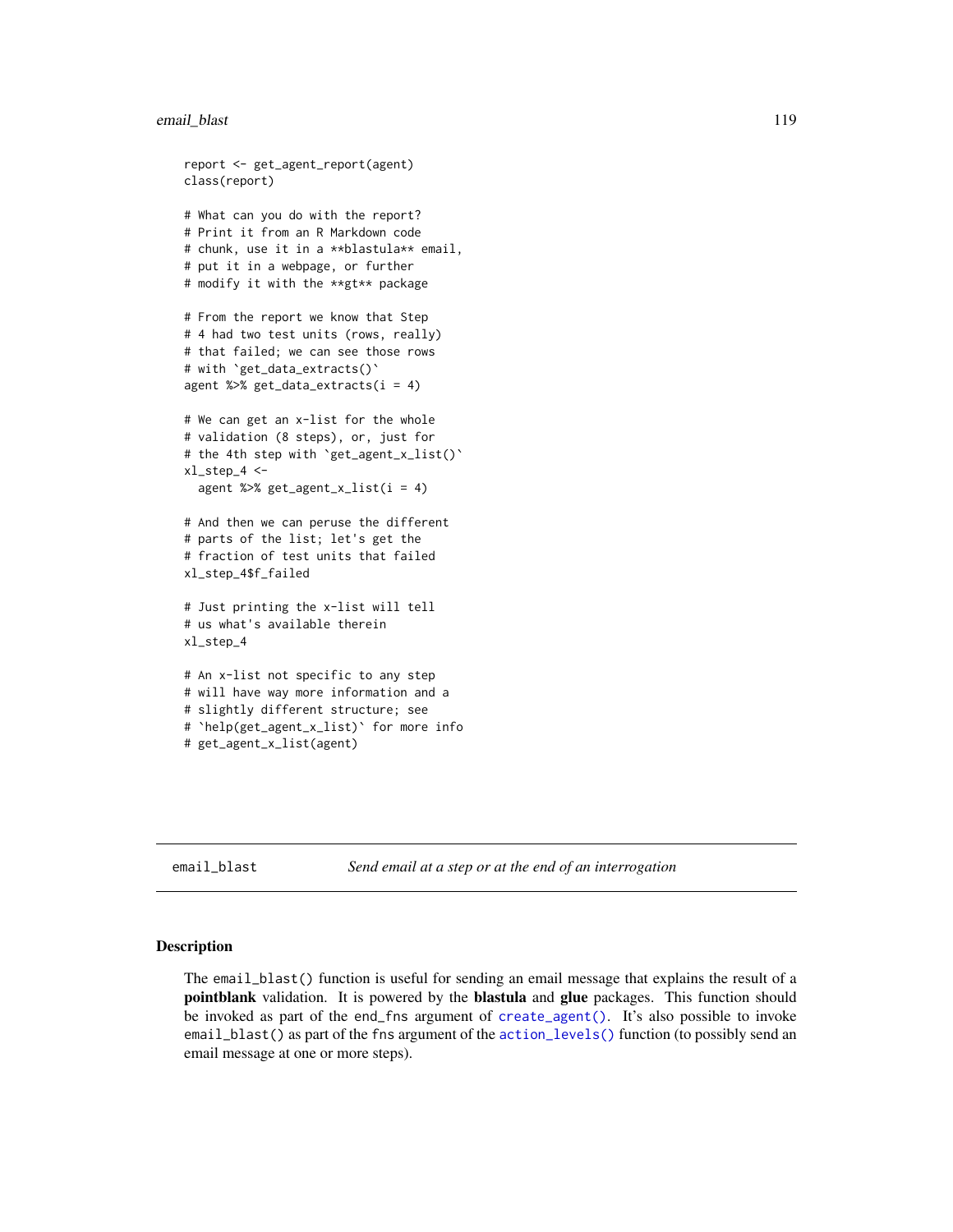# Usage

```
email_blast(
  x,
  to,
  from,
 credentials = NULL,
 msg_subject = NULL,
 msg_header = NULL,
 msg_body = stock_msg_body(),
 msg_footer = stock_msg_footer(),
  send_condition = ~TRUE %in% x$notify
\mathcal{L}
```
# Arguments

| X           | A reference to list object prepared by the agent. It's only available in an internal<br>evaluation context.                                                                                                                                                                                                                                                                                                                                                                                                                      |
|-------------|----------------------------------------------------------------------------------------------------------------------------------------------------------------------------------------------------------------------------------------------------------------------------------------------------------------------------------------------------------------------------------------------------------------------------------------------------------------------------------------------------------------------------------|
| to, from    | The email addresses for the recipients and the sender.                                                                                                                                                                                                                                                                                                                                                                                                                                                                           |
| credentials | A credentials list object that is produced by either of the blastula:: creds(),<br>blastula::creds_anonymous(),blastula::creds_key(),orblastula::creds_file()<br>functions. Please refer to the <b>blastula</b> documentation for details on each of these<br>helper functions.                                                                                                                                                                                                                                                  |
| msg_subject | The subject line of the email message.                                                                                                                                                                                                                                                                                                                                                                                                                                                                                           |
|             | msg_header, msg_body, msg_footer                                                                                                                                                                                                                                                                                                                                                                                                                                                                                                 |
|             | Content for the header, body, and footer components of the HTML email mes-<br>sage.                                                                                                                                                                                                                                                                                                                                                                                                                                              |
|             | send_condition An expression that should evaluate to a logical vector of length 1. If TRUE then<br>the email will be sent, if FALSE then that won't happen. The expression can<br>use x-list variables (e.g., x\$notify, x\$type, etc.) and all of those variables can<br>be viewed using the get_agent_x_list() function. The default expression is<br>~TRUE %in% x\$notify, which results in TRUE if there are any TRUE values in the<br>x\$notify logical vector (i.e., any validation step results in a 'notify' condition). |

# Details

To better get a handle on emailing with email\_blast(), the analogous [email\\_preview\(\)](#page-121-0) can be used with a **pointblank** agent object or the output obtained from using the [get\\_agent\\_x\\_list\(\)](#page-126-0) function.

# Function ID

3-1

# See Also

Other Emailing: [email\\_preview\(](#page-121-0)), [stock\\_msg\\_body\(](#page-142-0)), [stock\\_msg\\_footer\(](#page-142-1))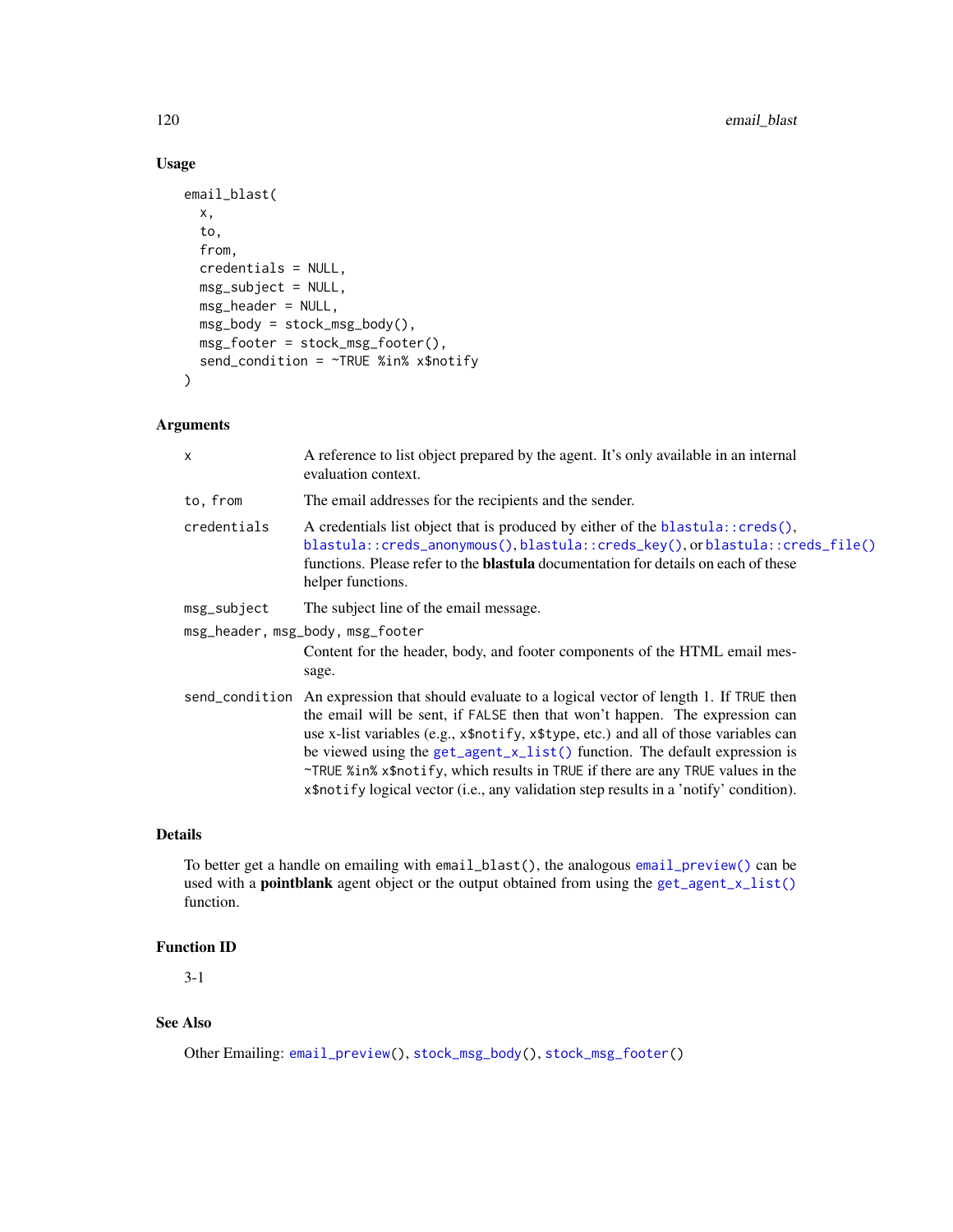# email\_blast 121

### Examples

```
# Create a simple table with two
# columns of numerical values
thl < -dplyr::tibble(
   a = c(5, 7, 6, 5, 8, 7),b = c(7, 1, 0, 0, 0, 3))
# Create an
`action_levels()
` list
# with absolute values for the # `warn`, and `notify` states (with
# thresholds of 1 and 2 'fail' units)
al \leq-
 action_levels(
   warn_at = 1,
   notify_at = 2\lambda# Validate that values in column # `a` from `tbl` are always > 5 and
# that
`
b
` values are always < 5;
# first, apply the
`actions_levels()
`
# directive to
`actions
` and set up
# an
`email_blast()
` as one of the
#
`end_fns
` (by default, the email
# will be sent if there is a single # 'notify' state across all
# validation steps)
# agent <-
# create_agent(
# tbl = tbl,
# actions = al,
# end_fns = list(
# ~ email_blast(
# x,
# to = "joe_public@example.com",
# from = "pb_notif@example.com",
# msg_subject = "Table Validation",
# credentials = blastula::creds_key(
# id = "gmail"
\# ),
# )
# )
# ) %>%
# col_vals_gt(vars(a), 5) %>%
# col_vals_lt(vars(b), 5) %>%
# interrogate()
# This example was intentionally
```
# not run because email credentials

```
# aren't available and the
`to
`
```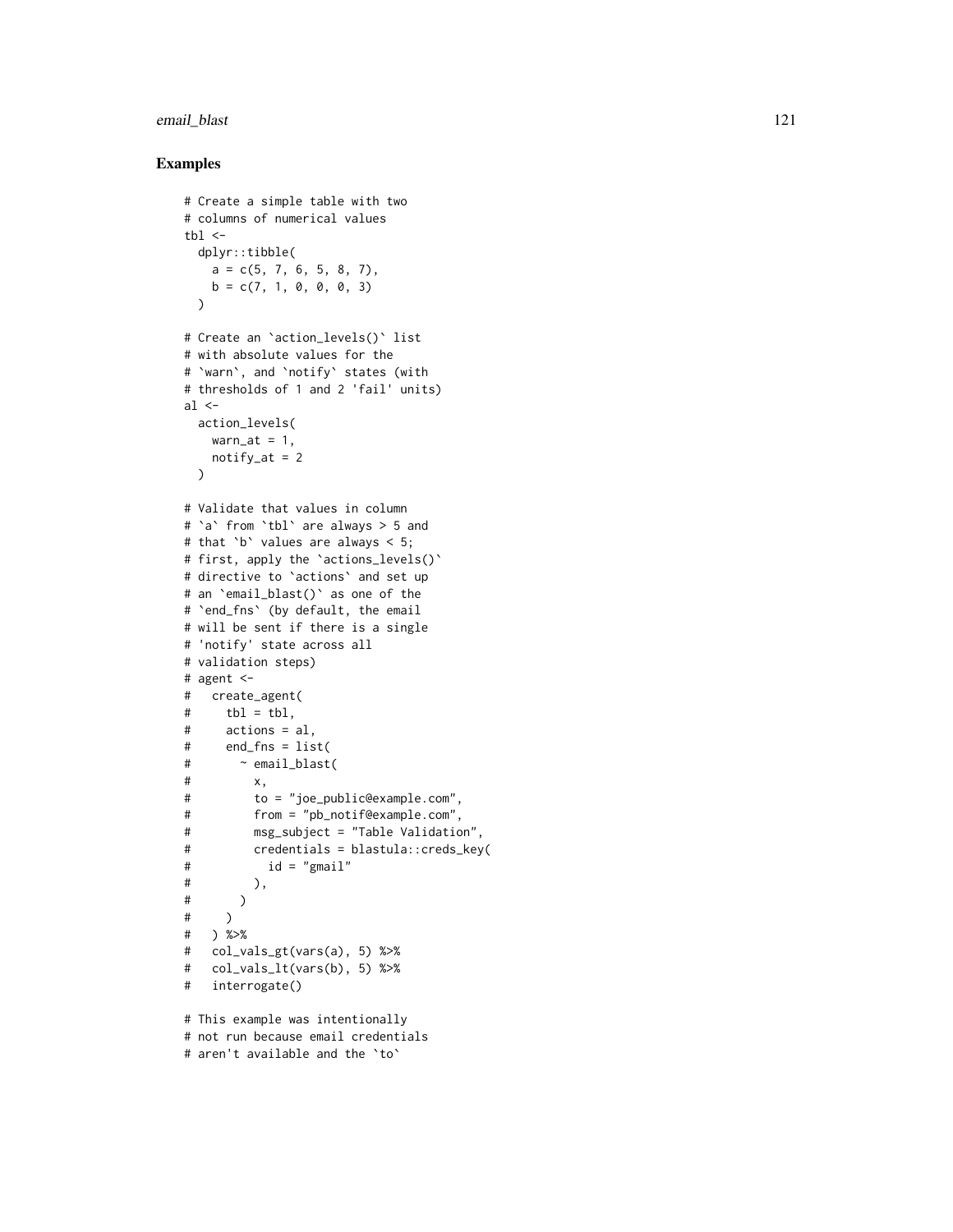```
# and `from` email addresses are
# nonexistent; to look at the email
# message before sending anything of
# the like, we can use the
# `email_preview()` function
email_object <-
 create_agent(
   tb1 = tb1,actions = al
 ) %>%
 col_vals_gt(vars(a), 5) %>%
 col_vals_lt(vars(b), 5) %>%
 interrogate() %>%
 email_preview()
```
<span id="page-121-0"></span>email\_preview *Get a preview of an email before actually sending that email*

### **Description**

The email\_preview() function provides a preview of an email that would normally be produced and sent through the [email\\_blast\(\)](#page-118-0) function. The x that we need for this is the agent x-list that is produced by the [get\\_agent\\_x\\_list\(\)](#page-126-0) function. Or, we can supply an agent object. In both cases, the email message with appear in the Viewer and a blastula email\_message object will be returned.

#### Usage

```
email_preview(
  x,
  msg_header = NULL,
 msg_body = stock_msg_body(),
 msg_footer = stock_msg_footer()
)
```
# Arguments

```
x A pointblank agent or an agent x-list. The x-list object can be created with
                get_agent_x_list() function. It is recommended that the i = NULL and
                generate_report = TRUE so that the agent report is available within the email
                preview.
```
msg\_header, msg\_body, msg\_footer

Content for the header, body, and footer components of the HTML email message.

### Value

A blastula email\_message object.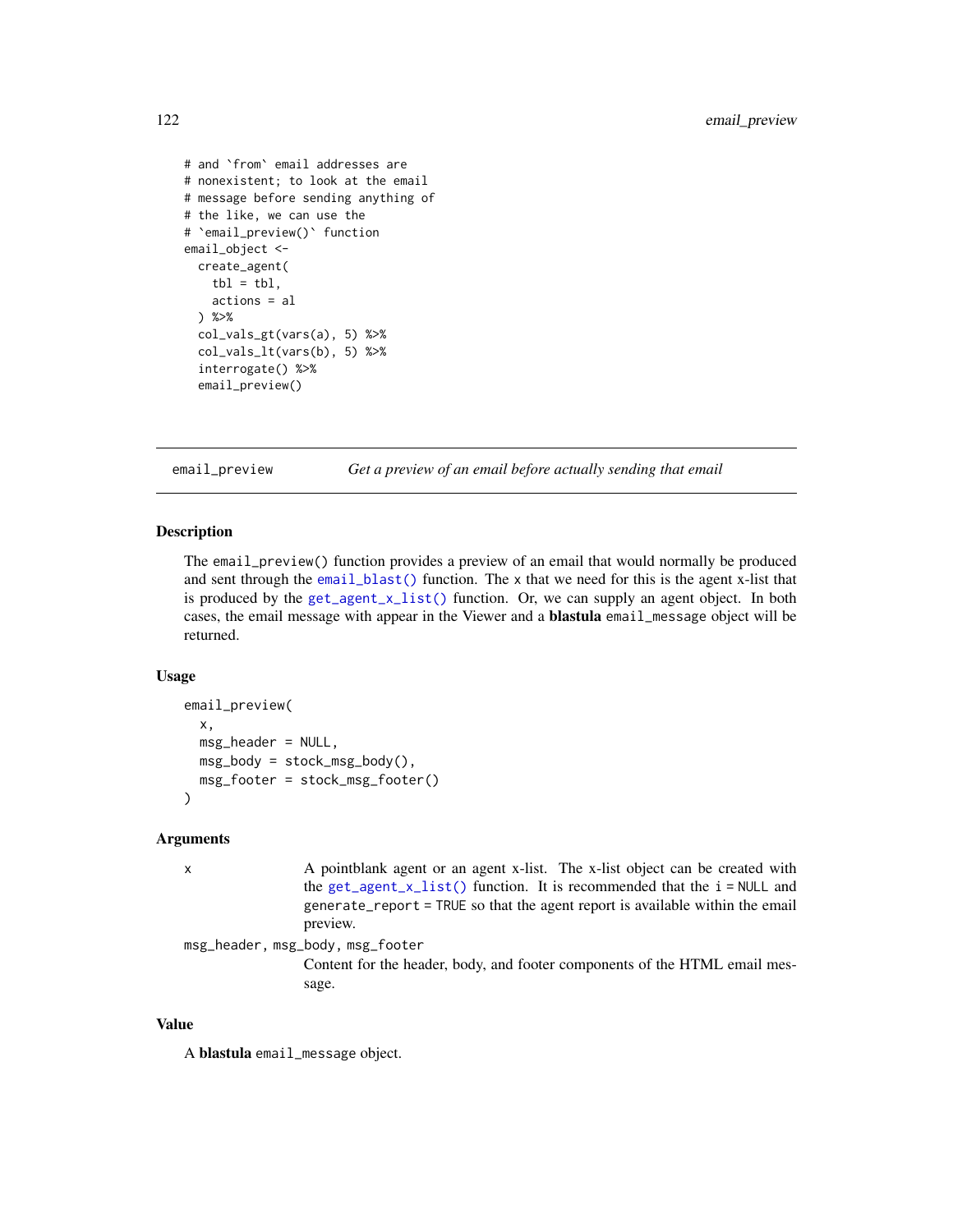# email\_preview 123

# Function ID

3-2

# See Also

Other Emailing: [email\\_blast\(](#page-118-0)), [stock\\_msg\\_body\(](#page-142-0)), [stock\\_msg\\_footer\(](#page-142-1))

```
# Create a simple table with two
# columns of numerical values
thl < -dplyr::tibble(
   a = c(5, 7, 6, 5, 8, 7),b = c(7, 1, 0, 0, 0, 3)\lambda# Create an `action_levels()` list
# with absolute values for the
# `warn`, and `notify` states (with
# thresholds of 1 and 2 'fail' units)
al \leftarrowaction_levels(
   warn_at = 1,
   notify_at = 2\lambda# In a workflow that involves an
# `agent` object, we can set up a
# series of `end_fns` and have report
# emailing with `email_blast()` but,
# first, we can look at the email
# message object beforehand by using
# the `email_preview()` function
# on an `agent` object
# email_object <-
# create_agent(
# tbl = tbl,
# actions = al
# ) %>%
# col_vals_gt(vars(a), 5) %>%
# col_vals_lt(vars(b), 5) %>%
# interrogate() %>%
# email_preview()
# The `email_preview()` function can
# also be used on an agent x-list to
# get the same email message object
# email_object <-
# create_agent(
# tbl = tbl,
# actions = al
```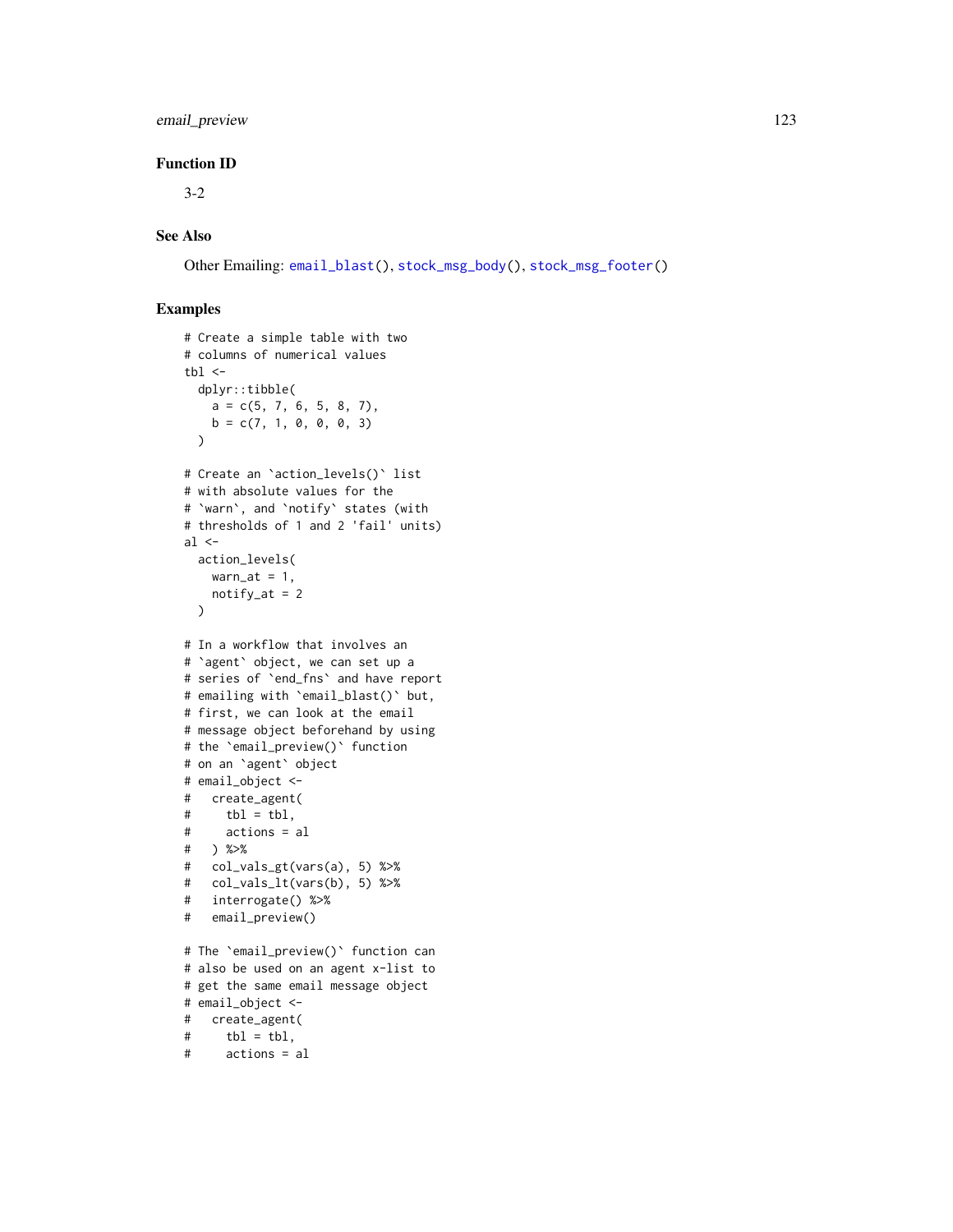```
# ) %>%
# col_vals_gt(vars(a), 5) %>%
# col_vals_lt(vars(b), 5) %>%
# interrogate() %>%
# get_agent_x_list() %>%
# email_preview()
# We can view the HTML email just
# by printing `email_object`; it
# should appear in the Viewer
```
<span id="page-123-0"></span>get\_agent\_report *Get a summary report from an agent*

### Description

We can get an informative summary table from an agent by using the get\_agent\_report() function. The table can be provided in two substantially different forms: as a gt based display table (the default), or, as a tibble. The amount of fields with intel is different depending on whether or not the agent performed an interrogation (with the [interrogate\(\)](#page-131-0) function). Basically, before [interrogate\(\)](#page-131-0) is called, the agent will contain just the validation plan (however many rows it has depends on how many validation functions were supplied a part of that plan). Post-interrogation, information on the passing and failing test units is provided, along with indicators on whether certain failure states were entered (provided they were set through actions). The display table variant of the agent report, the default form, will have the following columns:

- i (unlabeled): the validation step number
- STEP: the name of the validation function used for the validation step
- COLUMNS: the names of the target columns used in the validation step (if applicable)
- VALUES: the values used in the validation step, where applicable; this could be as literal values, as column names, an expression, a set of sub-validations (for a [conjointly\(\)](#page-110-0) validation step), etc.
- TBL: indicates whether any there were any preconditions to apply before interrogation; if not, a script 'I' stands for 'identity' but, if so, a right-facing arrow appears
- EVAL: a character value that denotes the result of each validation step functions' evaluation during interrogation
- UNITS: the total number of test units for the validation step
- PASS: the number of test units that received a *pass*
- FAIL: the fraction of test units that received a *pass*
- W, S, N: indicators that show whether the warn, stop, or notify states were entered; unset states appear as dashes, states that are set with thresholds appear as unfilled circles when not entered and filled when thresholds are exceeded (colors for W, S, and N are amber, red, and blue)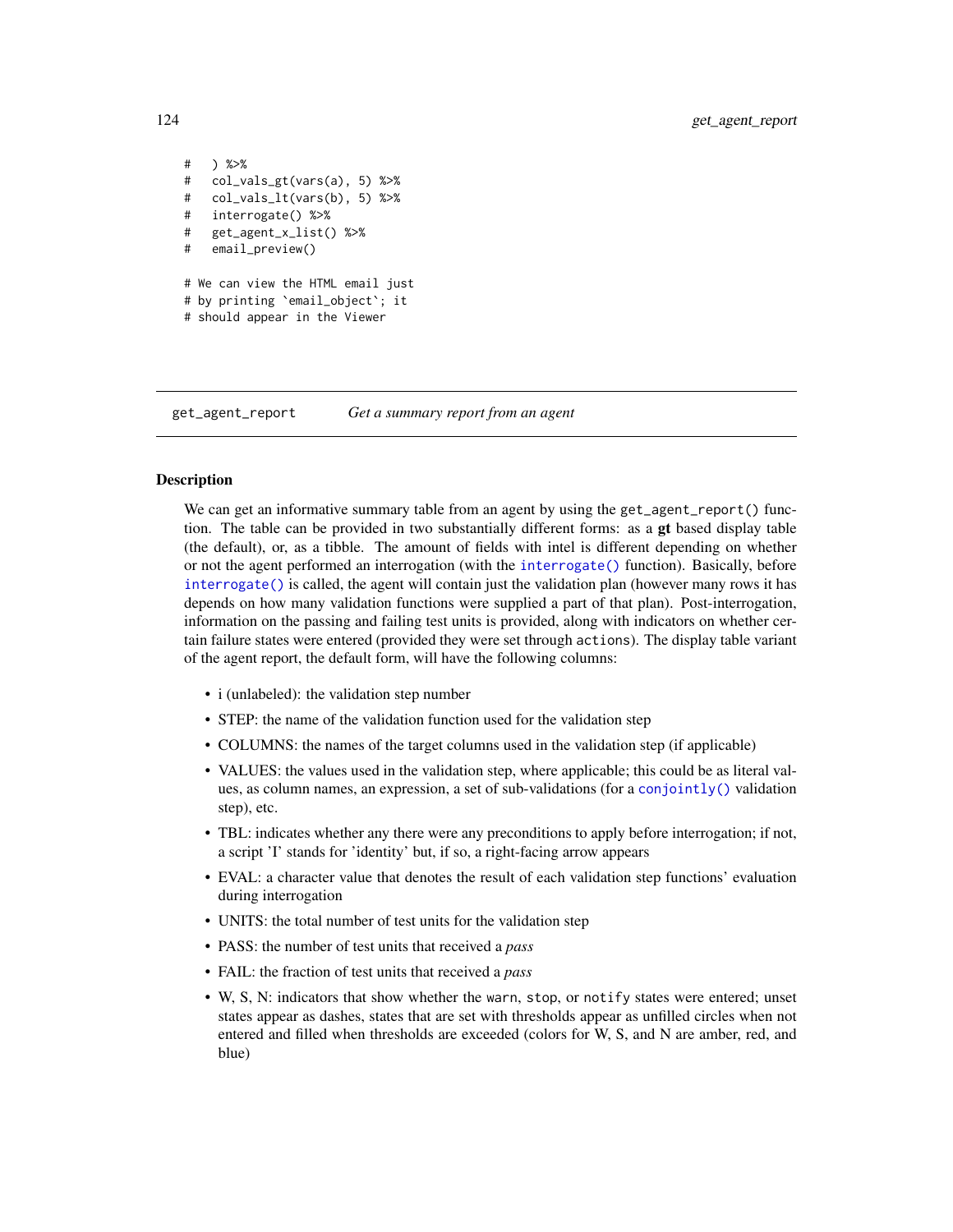• EXT: a column that provides buttons with data extracts for each validation step where failed rows are available (as CSV files)

The small version of the display table (obtained using size = "small") omits the COLUMNS, TBL, and EXT columns. The width of the small table is 575px; the standard table is 875px wide.

If choosing to get a tibble (with display\_table = FALSE), it will have the following columns:

- i: the validation step number
- type: the name of the validation function used for the validation step
- columns: the names of the target columns used in the validation step (if applicable)
- values: the values used in the validation step, where applicable; for a [conjointly\(\)](#page-110-0) validation step, this is a listing of all sub-validations
- precon: indicates whether any there are any preconditions to apply before interrogation and, if so, the number of statements used
- active: a logical value that indicates whether a validation step is set to "active" during an interrogation
- eval: a character value that denotes the result of each validation step functions' evaluation during interrogation
- units: the total number of test units for the validation step
- n\_pass: the number of test units that received a *pass*
- f\_pass: the fraction of test units that received a *pass*
- W, S, N: logical value stating whether the warn, stop, or notify states were entered
- extract: a logical value that indicates whether a data extract is available for the validation step

### Usage

```
get_agent_report(
  agent,
  arrayby = c("i", "severity"),keep = c("all", "fail_states"),
 display_table = TRUE,
 size = "standard"
)
```

| agent         | An agent object of class ptblank_agent.                                                                                                                                                                                                       |
|---------------|-----------------------------------------------------------------------------------------------------------------------------------------------------------------------------------------------------------------------------------------------|
| arrange_by    | A choice to arrange the report table rows by the validation step number ("i", the<br>default), or, to arrange in descending order by severity of the failure state (with<br>"severity").                                                      |
| keep          | An option to keep "all" of the report's table rows (the default), or, keep only<br>those rows that reflect one or more "fail_states".                                                                                                         |
| display_table | Should a display table be generated? If TRUE (the default), and if the gt package<br>is installed, a display table for the report will be shown in the Viewer. If FALSE,<br>or if <b>gt</b> is not available, then a tibble will be returned. |
| size          | The size of the display table, which can be either "standard" (the default) or<br>"small". This only applies to a display table (where display_table = $TRUE$ ).                                                                              |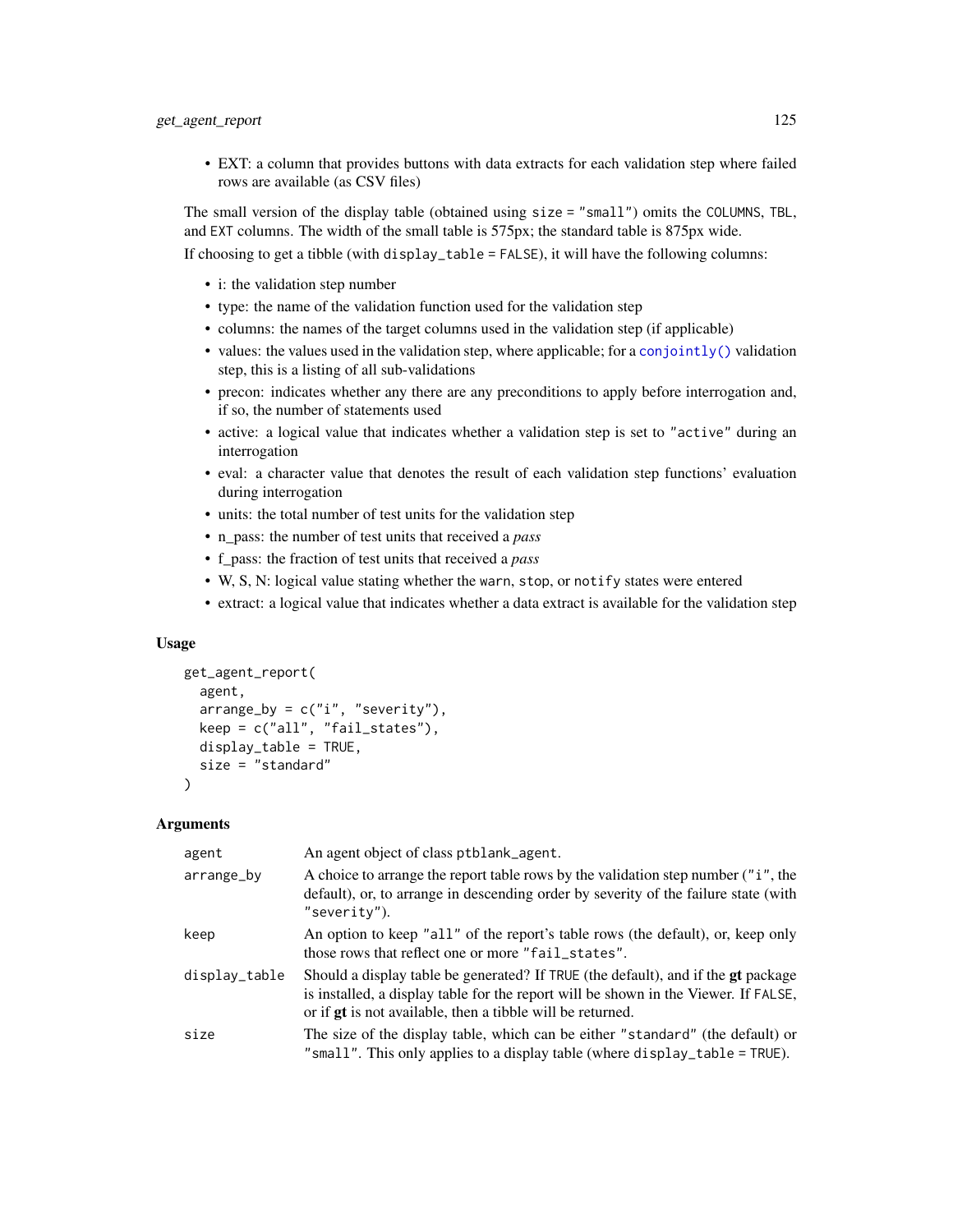# Value

A gt table object if display\_table = TRUE or a tibble if display\_table = FALSE.

### Function ID

5-1

# See Also

Other Post-interrogation: [all\\_passed\(](#page-16-0)), [get\\_agent\\_x\\_list\(](#page-126-0)), [get\\_data\\_extracts\(](#page-128-0)), [get\\_sundered\\_data\(](#page-130-0))

# Examples

```
# Create a simple table with a
# column of numerical values
tb1 < -dplyr::tibble(a = c(5, 7, 8, 5))
# Validate that values in column
# `a` are always greater than 4
agent <-
  create\_agent(tbl = tbl) %>%
  col_vals_gt(vars(a), 4) %>%
  interrogate()
# Get a tibble-based report from the
# agent by using `get_agent_report()`
# with `display_table = FALSE`
agent %>%
  get_agent_report(display_table = FALSE)
# View a the report by printing the
# `agent` object anytime, but, return a
# gt table object by using this with
# `display_table = TRUE` (the default)
report <- get_agent_report(agent)
class(report)
# What can you do with the report?
# Print it from an R Markdown code,
# use it in an email, put it in a
# webpage, or further modify it with
# the **gt** package
# The agent report as a **gt** display
# table comes in two sizes: "standard"
# (the default) and "small"
small_report <-
  get_agent_report(agent, size = "small")
class(small_report)
```
# The standard report is 875px wide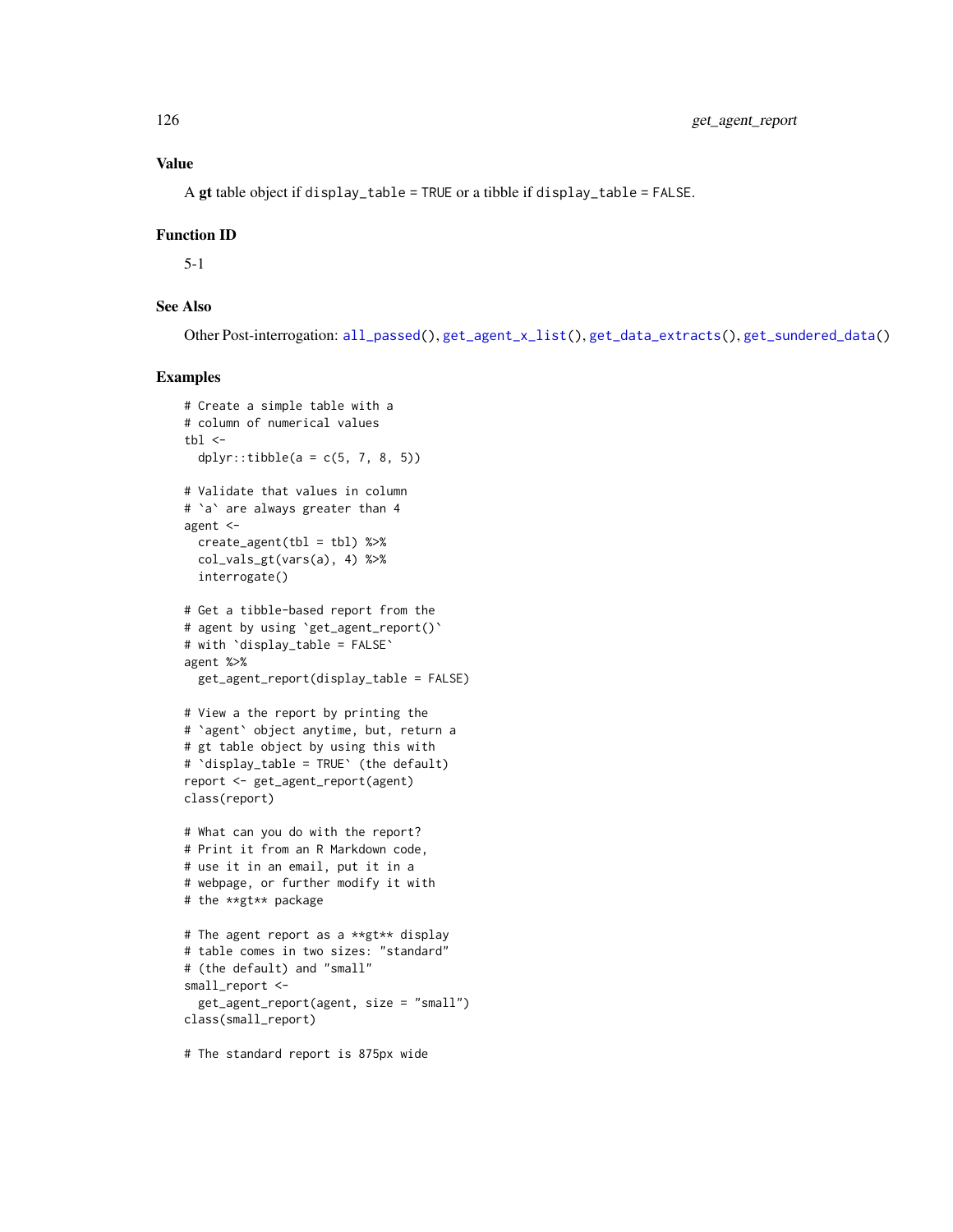### get\_agent\_x\_list 127

# the small one is 575px wide

<span id="page-126-0"></span>get\_agent\_x\_list *Get the agent's* x-list

## **Description**

The agent's x-list is a record of information that the agent possesses at any given time. The x-list will contain the most complete information after an interrogation has taken place (before then, the data largely reflects the validation plan). The x-list can be constrained to a particular validation step (by supplying the step number to the i argument), or, we can get the information for all validation steps by leaving i unspecified. The x-list is indeed an R list object that contains a veritable cornucopia of information.

### Usage

get\_agent\_x\_list(agent, i = NULL)

### **Arguments**

| agent | An agent object of class ptblank_agent.                                                                                                                                                                                                                                                                          |
|-------|------------------------------------------------------------------------------------------------------------------------------------------------------------------------------------------------------------------------------------------------------------------------------------------------------------------|
|       | The validation step number, which is assigned to each validation step in the<br>order of invocation. If NULL (the default), the <b>x-list</b> will provide information<br>for all validation steps. If a valid step number is provided then <b>x-list</b> will have<br>information pertaining only to that step. |
|       |                                                                                                                                                                                                                                                                                                                  |

# Details

For an x-list obtained with i specified for a validation step, the following components are available:

- time: the time at which the validation may have been performed (POSIXct [0 or 1])
- name: the (optional) name given to the validation (chr [1])
- tbl\_name: the name of the table object, if available (chr [1])
- tbl\_src: the type of table used in the validation (chr [1])
- tbl\_src\_details: if the table is a database table, this provides further details for the DB table (chr [1])
- tbl: the table object itself
- col\_names: the table's column names (chr [ncol(tbl)])
- col\_types: the table's column types (chr [ncol(tbl)])
- i: the validation step index (int [1])
- type: the type of validation, value is validation function name (chr [1])
- columns: the columns specified for the validation function (chr [variable length])
- values: the values specified for the validation function (mixed types [variable length])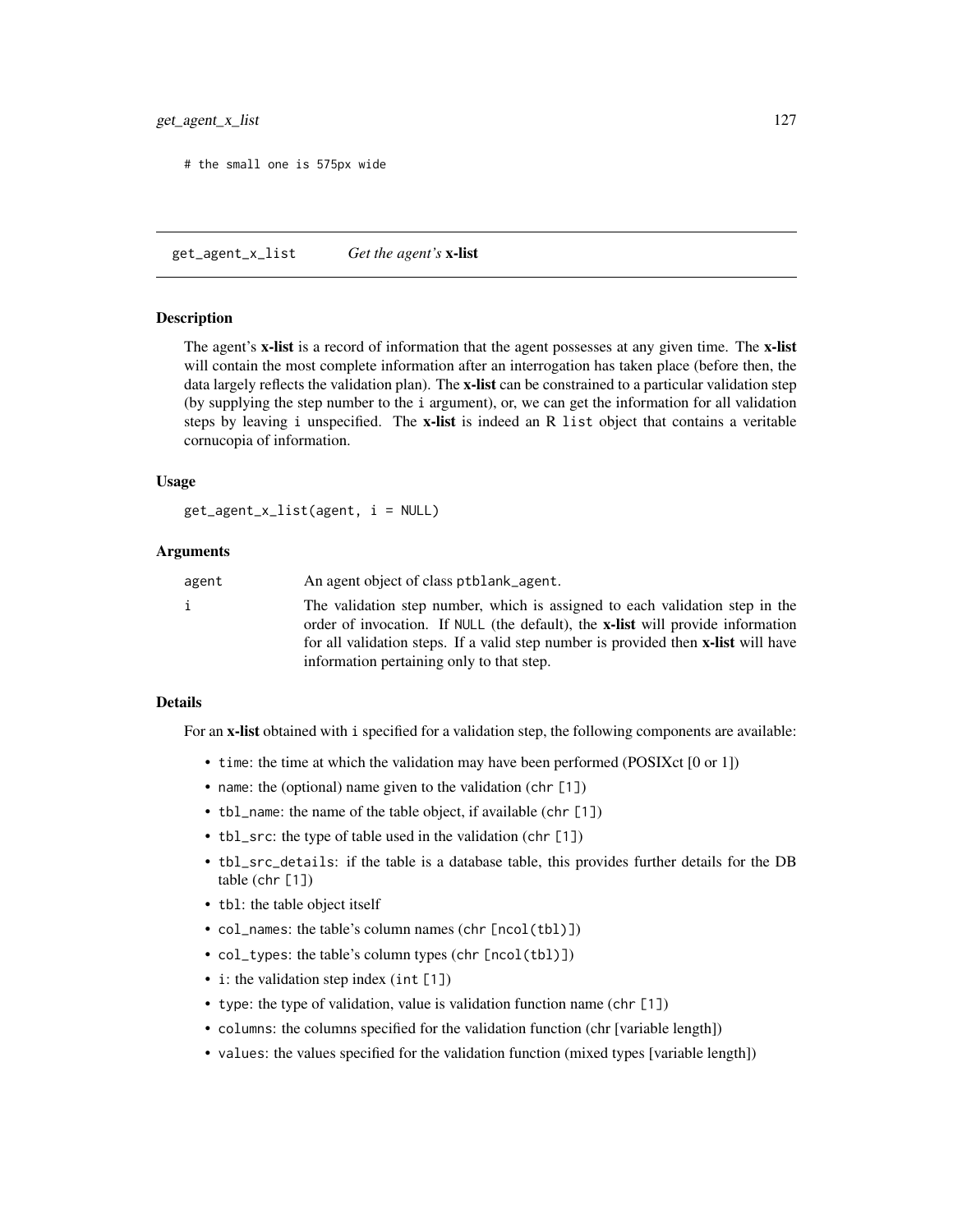- briefs: the brief for the validation step in the specified reporting\_lang (chr [1])
- eval\_error, eval\_warning: indicates whether the evaluation of the step function, during interrogation, resulted in an error or a warning (1g1 [1])
- capture\_stack: a list of captured errors or warnings during step-function evaluation at interrogation time (list [1])
- n: the number of test units for the validation step (num [1])
- n\_passed, n\_failed: the number of passing and failing test units for the validation step (num  $[1]$
- f\_passed: the fraction of passing test units for the validation step, n\_passed / n (num [1])
- f\_failed: the fraction of failing test units for the validation step, n\_failed / n (num [1])
- warn, stop, notify: a logical value indicating whether the level of failing test units caused the corresponding conditions to be entered  $(1gl [1])$
- reporting\_lang: the two-letter language code that indicates which language should be used for all briefs, the agent report, and the reporting generated by the [scan\\_data\(\)](#page-138-0) function (chr  $[1]$

If i is unspecified (i.e., not constrained to a specific validation step) then certain length-one components in the x-list will be expanded to the total number of validation steps (these are: i, type, columns, values, briefs, eval\_error, eval\_warning, capture\_stack, n, n\_passed, n\_failed, f\_passed,  $f$ \_failed, warn, stop, and notify). The x-list will also have additional components when i is NULL, which are:

- report\_object: a gt table object, which is also presented as the default print method for a ptblank\_agent
- email\_object: a **blastula** email\_message object with a default set of components
- report\_html: the HTML source for the report\_object, provided as a length-one character vector
- report\_html\_small: the HTML source for a narrower, more condensed version of report\_object, provided as a length-one character vector; The HTML has inlined styles, making it more suitable for email message bodies

### Value

A list object.

#### Function ID

5-2

### See Also

Other Post-interrogation: [all\\_passed\(](#page-16-0)), [get\\_agent\\_report\(](#page-123-0)), [get\\_data\\_extracts\(](#page-128-0)), [get\\_sundered\\_data\(](#page-130-0))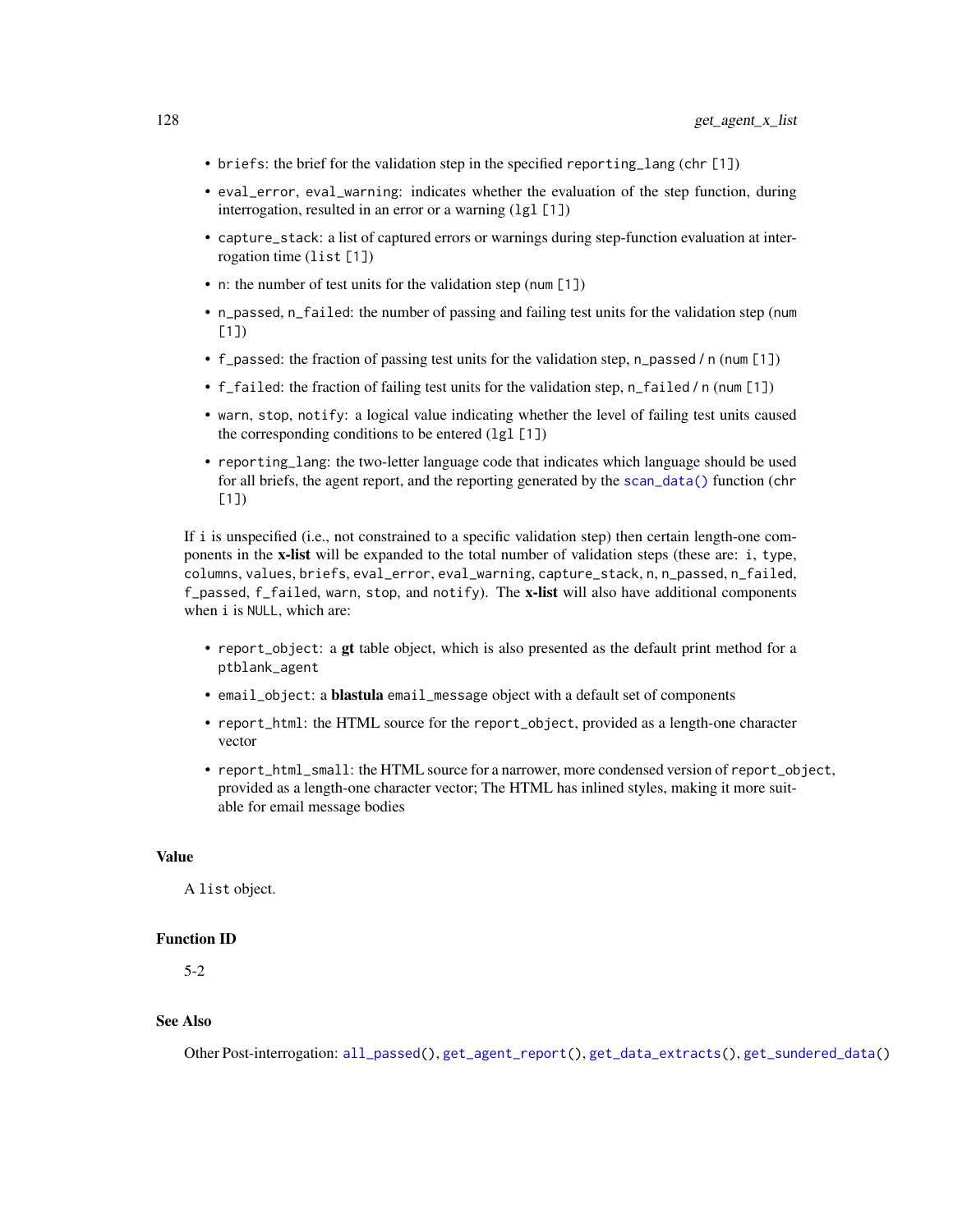# get\_data\_extracts 129

### Examples

```
# Create a simple data frame with
# a column of numerical values
tbl \le dplyr::tibble(a = c(5, 7, 8, 5))
# Create an `action_levels()` list
# with fractional values for the
# `warn`, `stop`, and `notify` states
al \leftarrowaction_levels(
   warn_at = 0.2,
   stop_at = 0.8,
   notify_at = 0.345)
# Create an agent (giving it the
# `tbl` and the `al` objects),
# supply two validation step
# functions, then interrogate
agent <-
  create_agent(
    tb1 = tb1,actions = al
 ) %>%
  col_vals_gt(vars(a), 7) %>%
  col_is_numeric(vars(a)) %>%
  interrogate()
# Get the agent x-list
x <- get_agent_x_list(agent)
# Print the x-list object `x`
x
# Get the `f_passed` component
# of the x-list
x$f_passed
```
<span id="page-128-0"></span>get\_data\_extracts *Collect data extracts from a validation step*

# Description

In an agent-based workflow, after interrogation with [interrogate\(\)](#page-131-0) we can get the row data that didn't pass row-based validation steps with the get\_data\_extracts() function. The amount of data available in a particular extract depends on both the fraction of test units that didn't pass a validation step and the level of sampling or explicit collection from that set of units.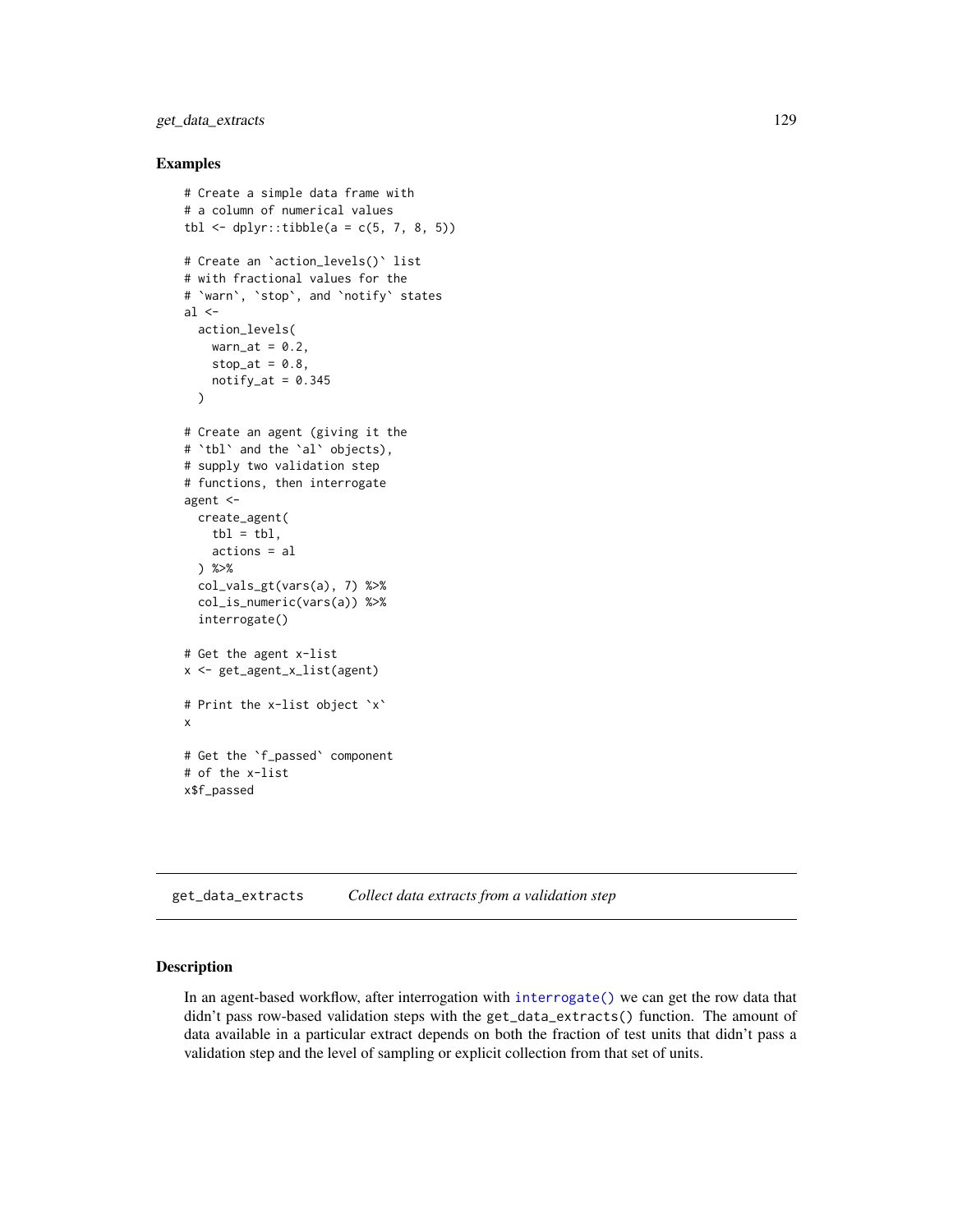The availability of data extracts for each row-based validation step is depends on whether extract\_failed is set to TRUE within the [interrogate\(\)](#page-131-0) call (it is by default). The amount of *fail* rows extracted depends on the collection parameters in [interrogate\(\)](#page-131-0), and the default behavior is to collect up to the first 5000 *fail* rows.

Row-based validation steps are based on the validation functions of the form col\_vals\_\*() and also include [conjointly\(\)](#page-110-0) and [rows\\_distinct\(\)](#page-134-0). Only those types of validation steps can provide data extracts.

### Usage

```
get_data_extracts(agent, i = NULL)
```
### Arguments

| agent        | An agent object of class ptblank_agent. It should have had interrogate()<br>called on it, such that the validation steps were carried out and any sample rows<br>from non-passing validations could potentially be available in the object. |
|--------------|---------------------------------------------------------------------------------------------------------------------------------------------------------------------------------------------------------------------------------------------|
| $\mathbf{i}$ | The validation step number, which is assigned to each validation step in the<br>order of definition. If NULL (the default), all data extract tables will be provided<br>in a list object.                                                   |

# Value

A list of tables if i is not provided, or, a standalone table if i is given.

# Function ID

5-3

# See Also

Other Post-interrogation: [all\\_passed\(](#page-16-0)), [get\\_agent\\_report\(](#page-123-0)), [get\\_agent\\_x\\_list\(](#page-126-0)), [get\\_sundered\\_data\(](#page-130-0))

```
# Create a simple table with a
# column of numerical values
tb1 < -dplyr::tibble(a = c(5, 7, 8, 5))
# Create 2 simple validation steps
# that test whether values within
# column `a`
agent <-
  create_agent(tbl = tbl) %>%
  col_vals_between(vars(a), 4, 6) %>%
  col_vals_lte(vars(a), 7) %>%
  interrogate(
   extract_failed = TRUE,
    get_first_n = 10
```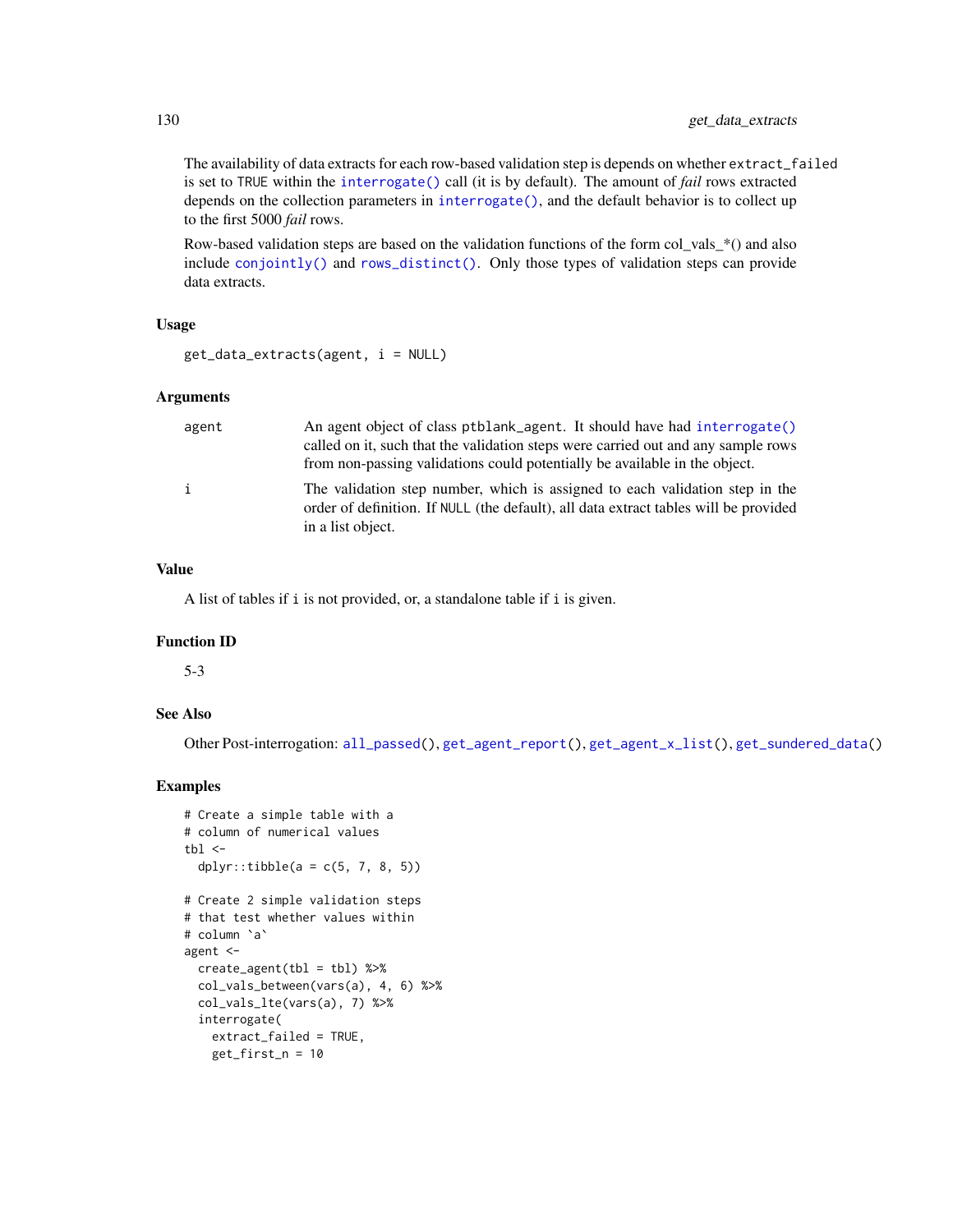# get\_sundered\_data 131

)

# Get row sample data for those rows # in `tbl` that did not pass the first # validation step (`col\_vals\_between`) agent %>% get\_data\_extracts(i = 1)

<span id="page-130-0"></span>get\_sundered\_data *Sunder the data, splitting it into 'pass' and 'fail' pieces*

### Description

Validation of the data is one thing but, sometimes, you want to use the best part of the input dataset for something else. The get\_sundered\_data() function works with an agent object that has intel (i.e., post interrogate()) and gets either the 'pass' data piece (rows with no failing test units across all row-based validation functions), or, the 'fail' data piece (rows with at least one failing test unit across the same series of validations). There are some caveats, only those validation steps with no preconditions are considered. And, the validation steps used for this splitting must be of the row-based variety (e.g., the col\_vals\_\*() functions or [conjointly\(\)](#page-110-0)).

### Usage

```
get_sundered_data(
  agent,
  type = c("pass", "fail", "combined"),
 pass_fail = c("pass", "fail"),
  id_cols = NULL
)
```

| agent     | An agent object of class ptblank_agent. It should have had interrogate()<br>called on it, such that the validation steps were actually carried out.                                                                                                                                                                                                                                                                                                                                                                                                                                                                                                                                                                                                  |
|-----------|------------------------------------------------------------------------------------------------------------------------------------------------------------------------------------------------------------------------------------------------------------------------------------------------------------------------------------------------------------------------------------------------------------------------------------------------------------------------------------------------------------------------------------------------------------------------------------------------------------------------------------------------------------------------------------------------------------------------------------------------------|
| type      | The desired piece of data resulting from the splitting. Options for returning a<br>single table are "pass" (the default) and "fail". Each of these options return<br>a single table with, in the "pass" case, only the rows that passed across all<br>validation steps (i.e., had no failing test units in any part of a row for any vali-<br>dation step), or, the complementary set of rows in the "fail" case. Providing<br>NULL returns both of the split data tables in a list (with the names of "pass" and<br>"fail"). The option "combined" applies a categorical (pass/fail) label (settable<br>in the pass_fail argument) in a new .pb_combined flag column. For this case<br>the ordering of rows is fully retained from the input table. |
| pass_fail | A vector for encoding the flag column with 'pass' and 'fail' values when type<br>$=$ "combined". The default is c("pass", "fail") but other options could be<br>$c(TRUE, FALSE), c(1, 0), or c(1L, 0L).$                                                                                                                                                                                                                                                                                                                                                                                                                                                                                                                                             |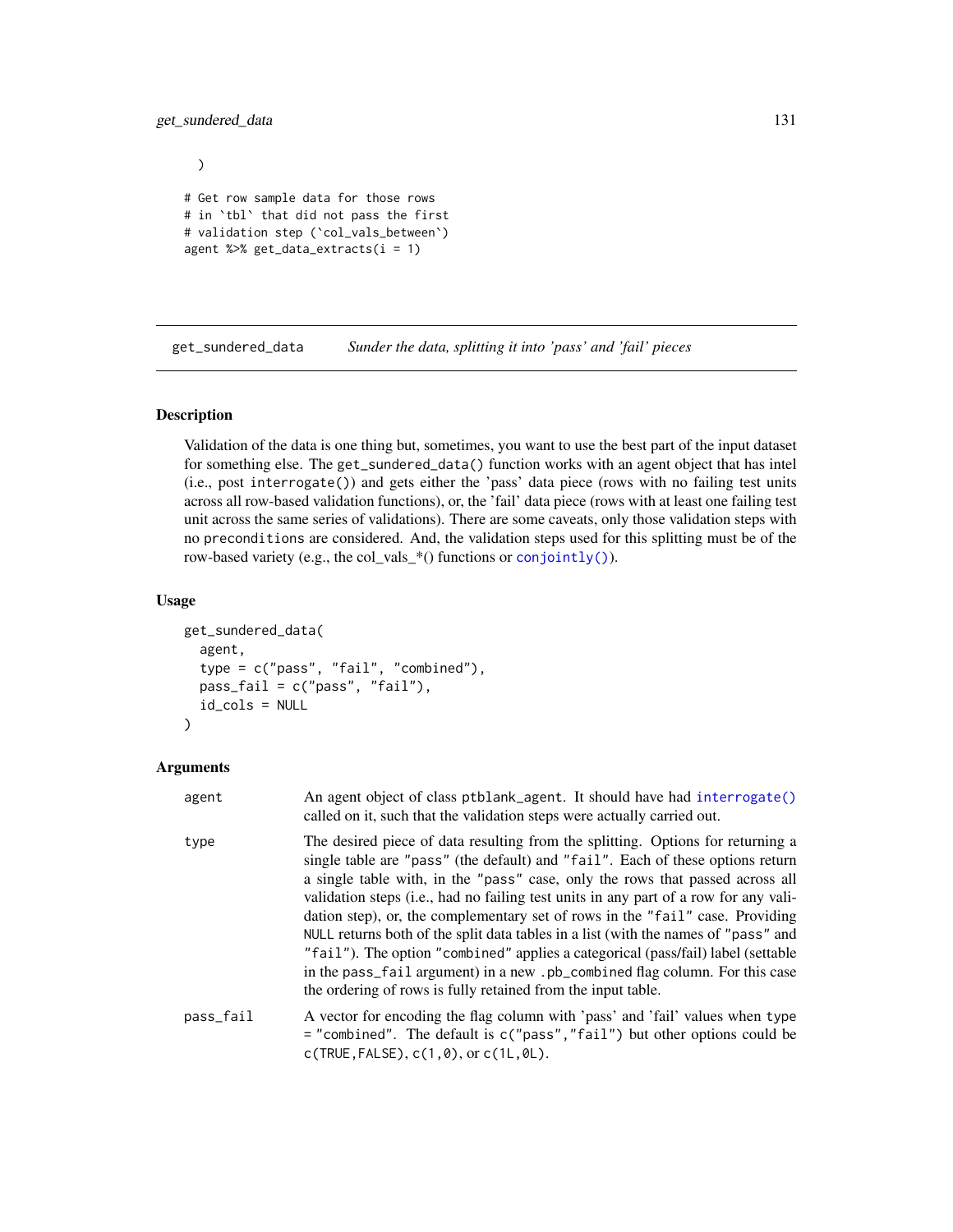| id cols | An optional specification of one or more identifying columns. When taken to-     |
|---------|----------------------------------------------------------------------------------|
|         | gether, we can count on this single column or grouping of columns to distinguish |
|         | rows.                                                                            |

# Value

A list of table objects if type is NULL, or, a single table if a type is given.

### Function ID

5-4

# See Also

Other Post-interrogation: [all\\_passed\(](#page-16-0)), [get\\_agent\\_report\(](#page-123-0)), [get\\_agent\\_x\\_list\(](#page-126-0)), [get\\_data\\_extracts\(](#page-128-0))

### Examples

```
# Create a series of three validation
# steps focus on test row values for
# the `small_table` tibble object;
# 'interrogate()' immediately
agent <-
 create_agent(tbl = small_table) %>%
 col_vals_gt(vars(d), 100) %>%
 col_vals_equal(
   vars(d), vars(d),
   na_pass = TRUE
 ) %>%
 col_vals_between(
   vars(c), left = vars(a), right = vars(d),
   na_pass = TRUE
 ) %>%
 interrogate()
# Get the sundered data piece that
# contains only rows that passed all
# validation steps (the default piece)
```

```
agent %>% get_sundered_data()
```
<span id="page-131-0"></span>interrogate *Given an agent that has a validation plan, perform an interrogation*

### Description

When the agent has all the information on what to do (i.e., a validation plan which is a series of validation steps), the interrogation process can occur according its plan. After that, the agent will have gathered intel, and we can use functions like [get\\_agent\\_report\(\)](#page-123-0) and [all\\_passed\(\)](#page-16-0) to understand how the interrogation went down.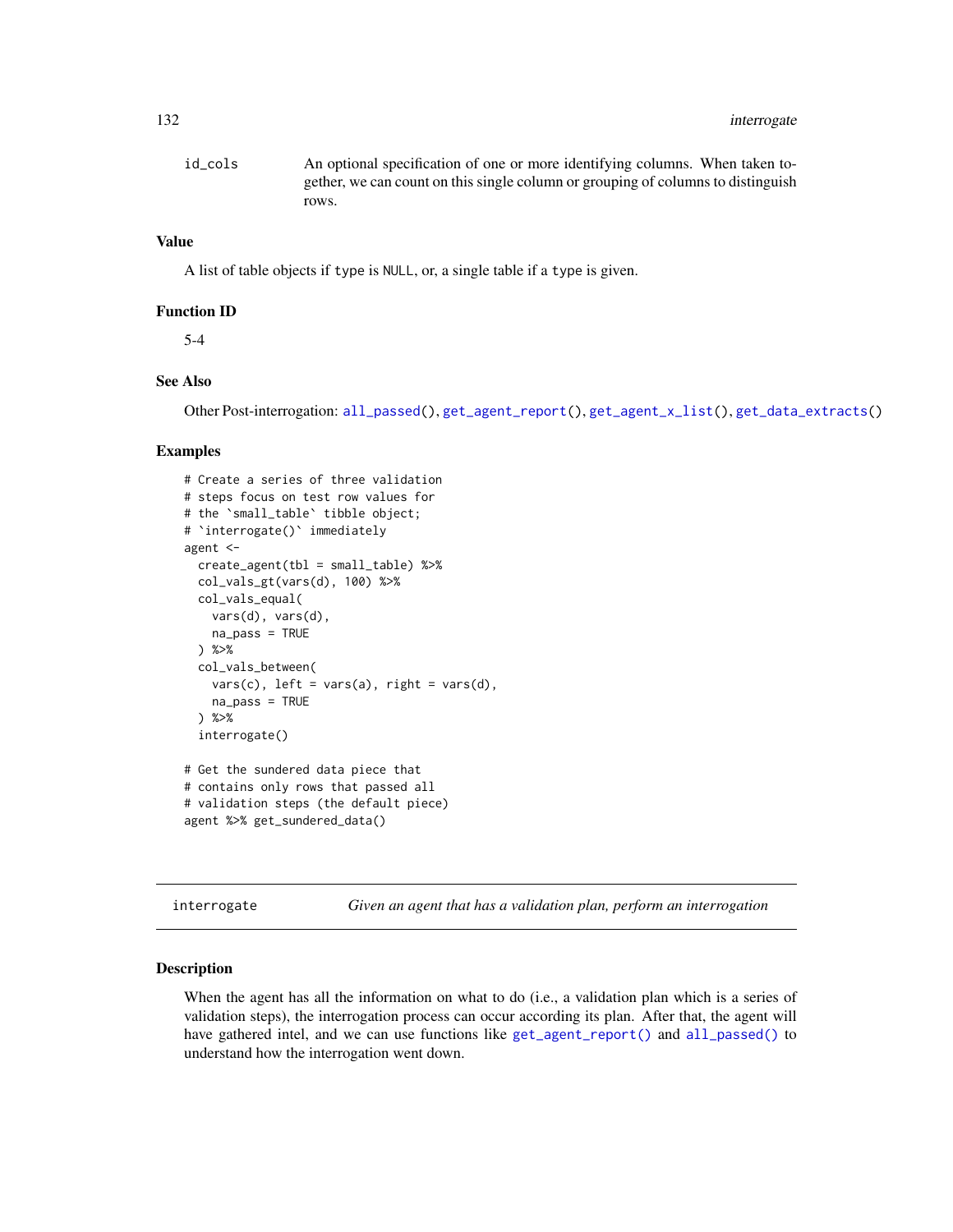# interrogate 133

# Usage

```
interrogate(
  agent,
  extract_failed = TRUE,
 get_first_n = NULL,
  sample_n = NULL,
  sample_frac = NULL,
  sample_limit = 5000
\mathcal{L}
```
# Arguments

| agent        | An agent object of class ptblank_agent that is created with create_agent().                                                                                                                                                                                                                                                                                             |
|--------------|-------------------------------------------------------------------------------------------------------------------------------------------------------------------------------------------------------------------------------------------------------------------------------------------------------------------------------------------------------------------------|
|              | extract_failed An option to collect rows that didn't pass a particular validation step. The default<br>is TRUE and further options allow for fine control of how these rows are collected.                                                                                                                                                                              |
| get_first_n  | If the option to collect non-passing rows is chosen, there is the option here to<br>collect the first n rows here. Supply the number of rows to extract from the top<br>of the non-passing rows table (the ordering of data from the original table is<br>retained).                                                                                                    |
| sample_n     | If the option to collect non-passing rows is chosen, this option allows for the<br>sampling of n rows. Supply the number of rows to sample from the non-passing<br>rows table. If n is greater than the number of non-passing rows, then all the rows<br>will be returned.                                                                                              |
| sample_frac  | If the option to collect non-passing rows is chosen, this option allows for the<br>sampling of a fraction of those rows. Provide a number in the range of 0 and<br>1. The number of rows to return may be extremely large (and this is especially<br>when querying remote databases), however, the sample_limit option will apply<br>a hard limit to the returned rows. |
| sample_limit | A value that limits the possible number of rows returned when sampling non-<br>passing rows using the sample_frac option.                                                                                                                                                                                                                                               |

# Value

A ptblank\_agent object.

# Function ID

4-1

```
# Create a simple table with two
# columns of numerical values
tbl\precdplyr::tibble(
   a = c(5, 7, 6, 5, 8, 7),b = c(7, 1, 0, 0, 0, 3)\mathcal{L}
```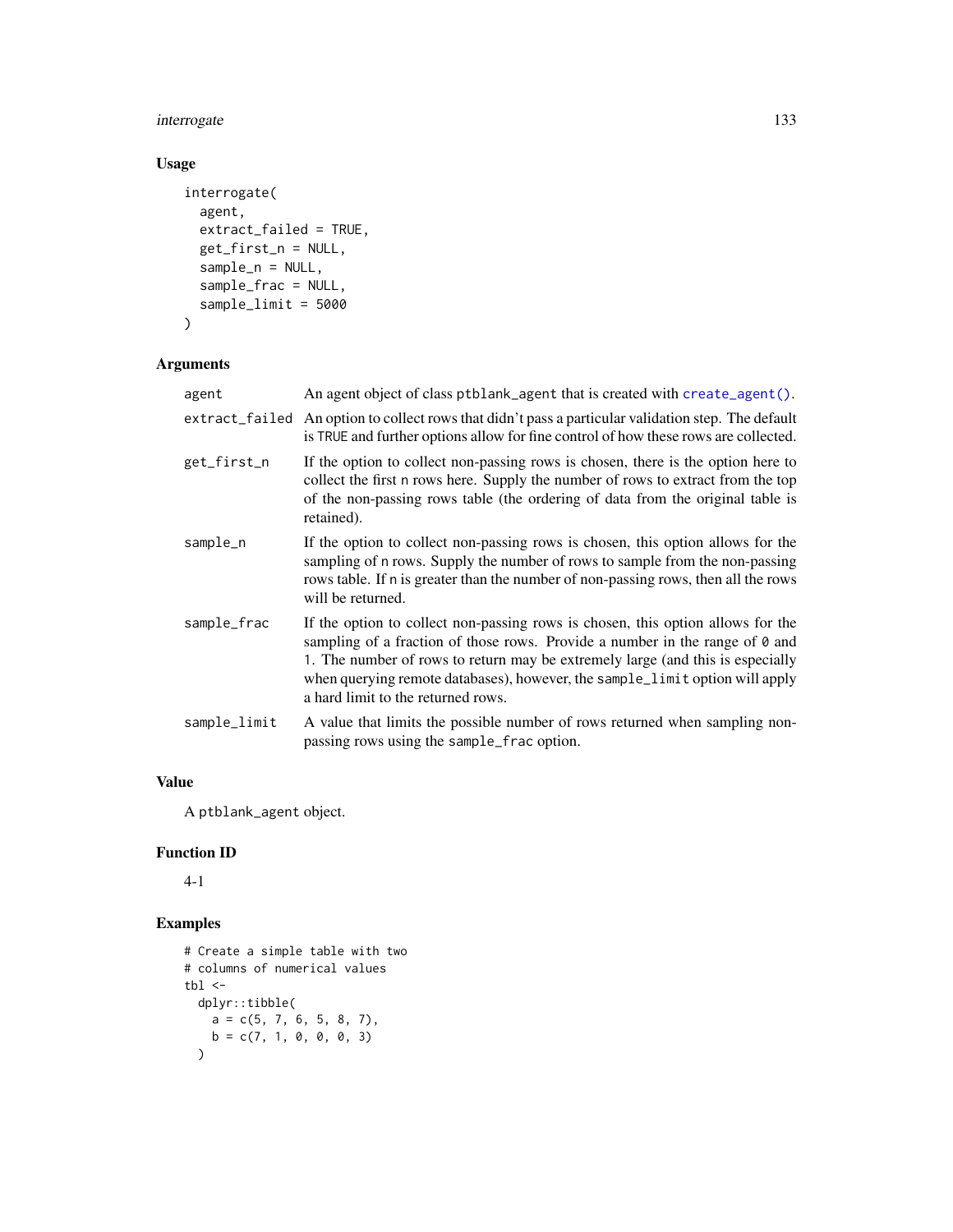```
# Validate that values in column
# `a` from `tbl` are always > 5,
# using `interrogate()` carries out
# the validation plan and completes
# the whole process
agent <-
 create_agent(tbl = tbl) %>%
 col_vals_gt(vars(a), 5) %>%
 interrogate()
```
remove\_read\_fn *Remove a table-reading function associated with an agent*

### **Description**

Removing an *agent*'s association to a table-reading function can be done with remove\_read\_fn(). This may be good idea when instead relying on the direct association of a data table (settable in [create\\_agent\(\)](#page-115-0)'s tbl argument or with [set\\_tbl\(\)](#page-140-0)), where the table-reading function is no longer relevant.

### Usage

remove\_read\_fn(agent)

### Arguments

<span id="page-133-0"></span>

| agent      | An <i>agent</i> object of class ptblank_agent that is created with create_agent(). |
|------------|------------------------------------------------------------------------------------|
| remove tbl | Remove a data table associated with an agent                                       |

### Description

Removing an *agent*'s association to a data table can be done with the remove\_tbl() function. This may be preferable when relying on a table-reading function (settable in [create\\_agent\(\)](#page-115-0)'s read\_fn argument or with [set\\_read\\_fn\(\)](#page-139-0)) instead of directly using a table. If interrogating again with [interrogate\(\)](#page-131-0) then there must be either an association to a table or a table-reading function available in the *agent* ([set\\_read\\_fn\(\)](#page-139-0) can help in this regard if the the read\_fn argument in [create\\_agent\(\)](#page-115-0) was left as NULL when creating the *agent*).

#### Usage

```
remove_tbl(agent)
```
### Arguments

agent An *agent* object of class ptblank\_agent that is created with [create\\_agent\(\)](#page-115-0).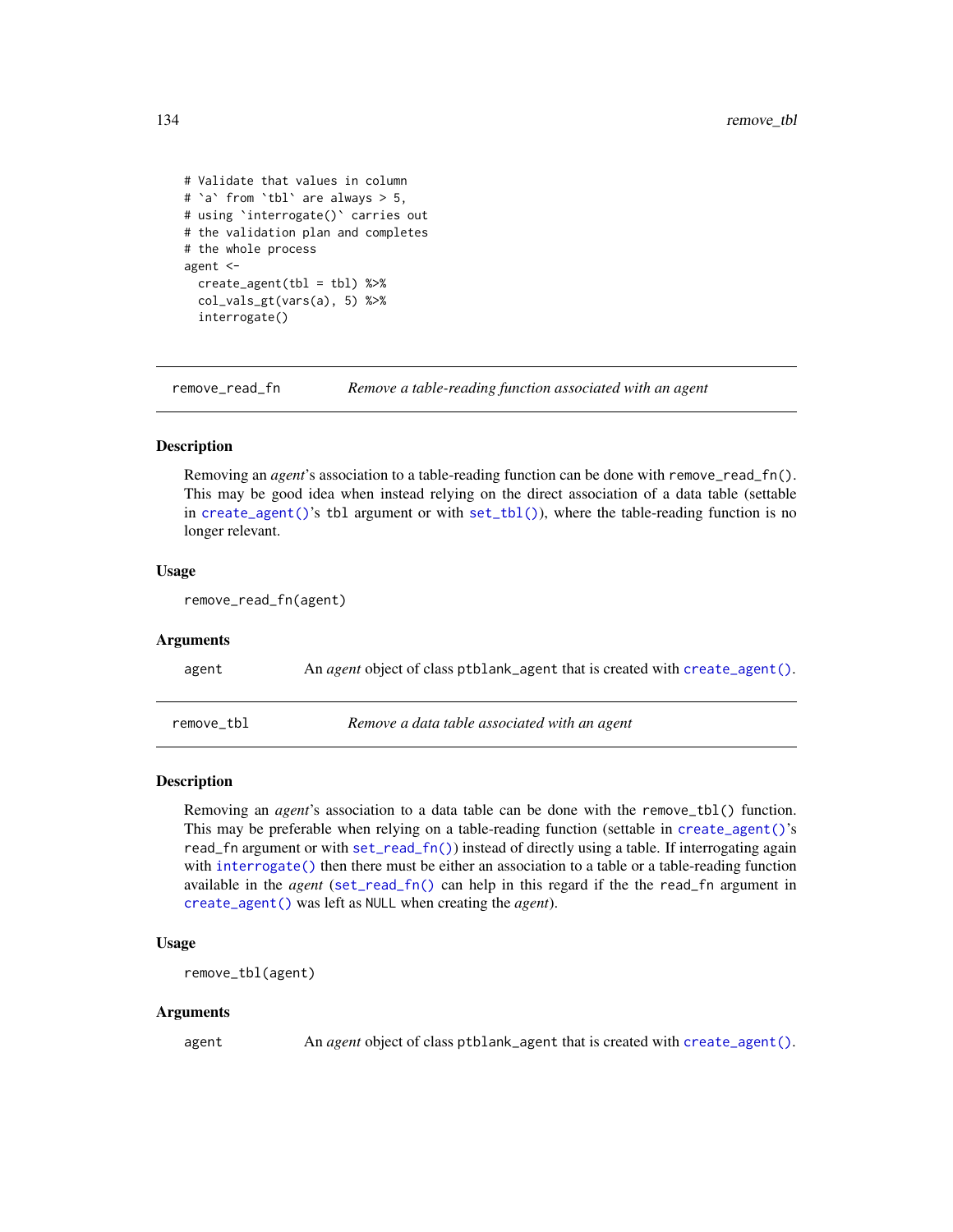<span id="page-134-0"></span>

#### Description

The rows\_distinct() validation function, the expect\_rows\_distinct() expectation function, and the test\_rows\_distinct() test function all check whether row values (optionally constrained to a selection of specified columns) are, when taken as a complete unit, distinct from all other units in the table. The validation function can be used directly on a data table or with an *agent* object (technically, a ptblank\_agent object) whereas the expectation and test functions can only be used with a data table. The types of data tables that can be used include data frames, tibbles, database tables (tbl\_dbi), and Spark DataFrames (tbl\_spark). As a validation step or as an expectation, this will operate over the number of test units that is equal to the number of rows in the table (after any preconditions have been applied).

### Usage

```
rows_distinct(
  x,
  columns = NULL,
 preconditions = NULL,
  actions = NULL,
  step_id = NULL,label = NULL,brief = NULL,
  active = TRUE
)
expect_rows_distinct(
  object,
  column = NULL,preconditions = NULL,
  threshold = 1
)
```
test\_rows\_distinct(object, columns = NULL, preconditions = NULL, threshold = 1)

| $\mathsf{x}$  | A data frame, tibble (tbl_df or tbl_dbi), Spark DataFrame (tbl_spark), or,<br>an agent object of class ptblank_agent that is created with create_agent().                                                                                                                                                         |
|---------------|-------------------------------------------------------------------------------------------------------------------------------------------------------------------------------------------------------------------------------------------------------------------------------------------------------------------|
| columns       | The column (or a set of columns, provided as a character vector) to which this<br>validation should be applied.                                                                                                                                                                                                   |
| preconditions | expressions used for mutating the input table before proceeding with the valida-<br>tion. This is ideally as a one-sided R formula using a leading $\sim$ . In the formula<br>representation, the . serves as the input data table to be transformed (e.g., $\sim$ .<br>% $\gg$ % dplyr:: mutate(col = col + 10). |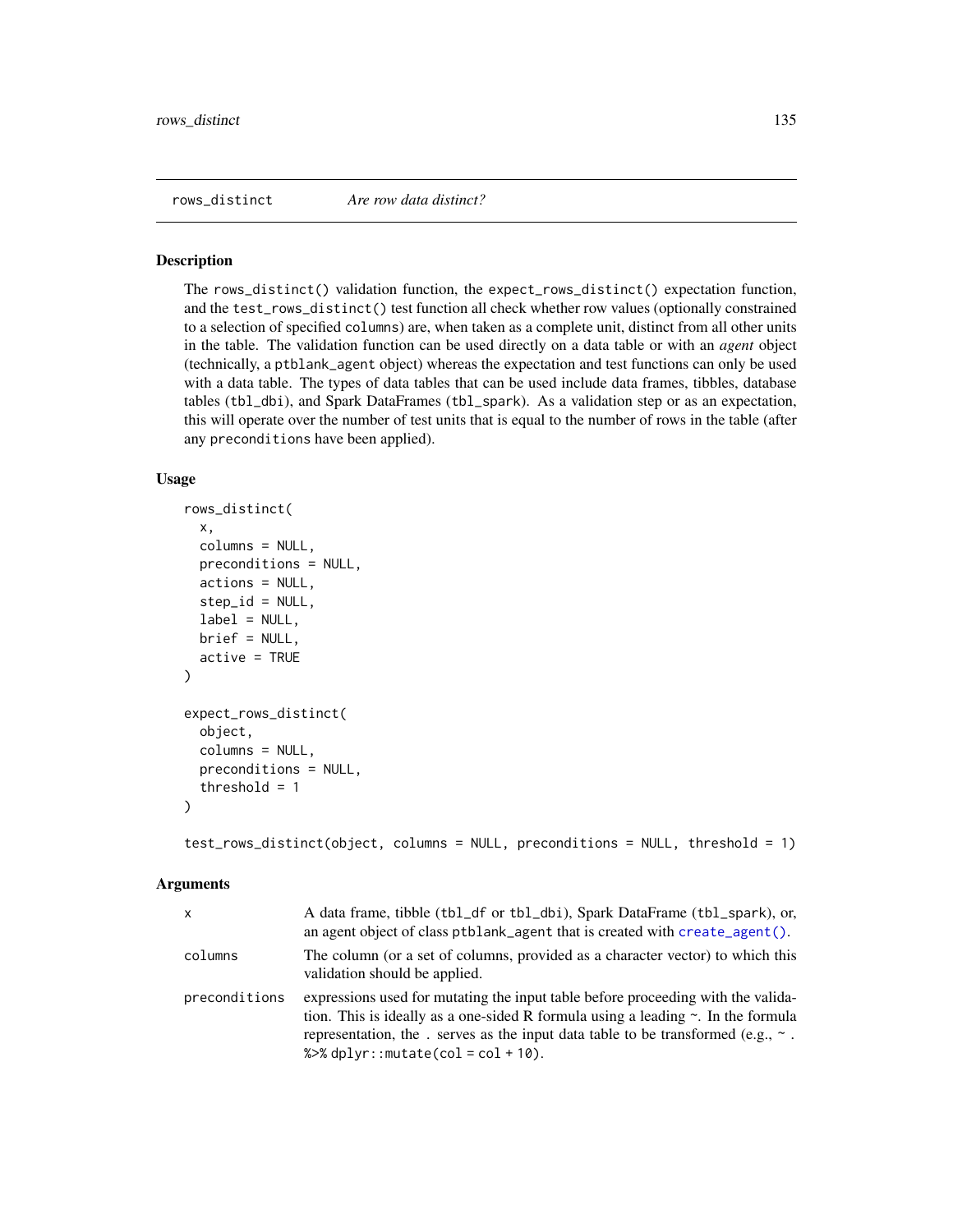| actions   | A list containing threshold levels so that the validation step can react accordingly<br>when exceeding the set levels. This is to be created with the action_levels()<br>helper function.                                                                                                                                                                                                                                                                                                                                                                                                                                                                                                                                                                                                         |
|-----------|---------------------------------------------------------------------------------------------------------------------------------------------------------------------------------------------------------------------------------------------------------------------------------------------------------------------------------------------------------------------------------------------------------------------------------------------------------------------------------------------------------------------------------------------------------------------------------------------------------------------------------------------------------------------------------------------------------------------------------------------------------------------------------------------------|
| step_id   | One or more optional identifiers for the single or multiple validation steps gen-<br>erated from calling a validation function. The use of step IDs serves to distin-<br>guish validation steps from each other and provide an opportunity for supplying<br>a more meaningful label compared to the step index. By default this is NULL,<br>and <b>pointblank</b> will automatically generate the step ID value (based on the step<br>index) in this case. One or more values can be provided, and the exact number<br>of ID values should (1) match the number of validation steps that the validation<br>function call will produce (influenced by the number of columns provided), (2)<br>be an ID string not used in any previous validation step, and (3) be a vector with<br>unique values. |
| label     | An optional label for the validation step.                                                                                                                                                                                                                                                                                                                                                                                                                                                                                                                                                                                                                                                                                                                                                        |
| brief     | An optional, text-based description for the validation step.                                                                                                                                                                                                                                                                                                                                                                                                                                                                                                                                                                                                                                                                                                                                      |
| active    | A logical value indicating whether the validation step should be active. If the<br>step function is working with an agent, FALSE will make the validation step in-<br>active (still reporting its presence and keeping indexes for the steps unchanged).<br>If the step function will be operating directly on data, then any step with active<br>= FALSE will simply pass the data through with no validation whatsoever. The<br>default for this is TRUE.                                                                                                                                                                                                                                                                                                                                       |
| object    | A data frame, tibble (tbl_df or tbl_dbi), or Spark DataFrame (tbl_spark)<br>that serves as the target table for the expectation function or the test function.                                                                                                                                                                                                                                                                                                                                                                                                                                                                                                                                                                                                                                    |
| threshold | A simple failure threshold value for use with the expectation function. By de-<br>fault, this is set to 1 meaning that any single unit of failure in data validation<br>results in an overall test failure. Whole numbers beyond 1 indicate that any fail-<br>ing units up to that absolute threshold value will result in a succeeding test that<br>test. Likewise, fractional values (between 0 and 1) act as a proportional failure<br>threshold.                                                                                                                                                                                                                                                                                                                                              |

### Details

We can specify the constraining column names in quotes, in vars(), and with the following tidyselect helper functions: starts\_with(), ends\_with(), contains(), matches(), and everything(). Having table preconditions means **pointblank** will mutate the table just before interrogation. Such a table mutation is isolated in scope to the validation step(s) produced by the validation function call. Using **dplyr** code is suggested here since the statements can be translated to SQL if necessary. The code is most easily supplied as a one-sided **R** formula (using a leading  $\sim$ ). In the formula representation, the . serves as the input data table to be transformed (e.g.,  $\sim$  .  $\gg$ dplyr::mutate(col\_a = col\_b + 10)). Alternatively, a function could instead be supplied (e.g.,  $function(x)$  dplyr::mutate $(x, col_a = col_b + 10)$ ).

Often, we will want to specify actions for the validation. This argument, present in every validation function, takes a specially-crafted list object that is best produced by the [action\\_levels\(\)](#page-2-0) function. Read that function's documentation for the lowdown on how to create reactions to abovethreshold failure levels in validation. The basic gist is that you'll want at least a single threshold level (specified as either the fraction of test units failed, or, an absolute value), often using the warn\_at argument. This is especially true when x is a table object because, otherwise, nothing happens. For the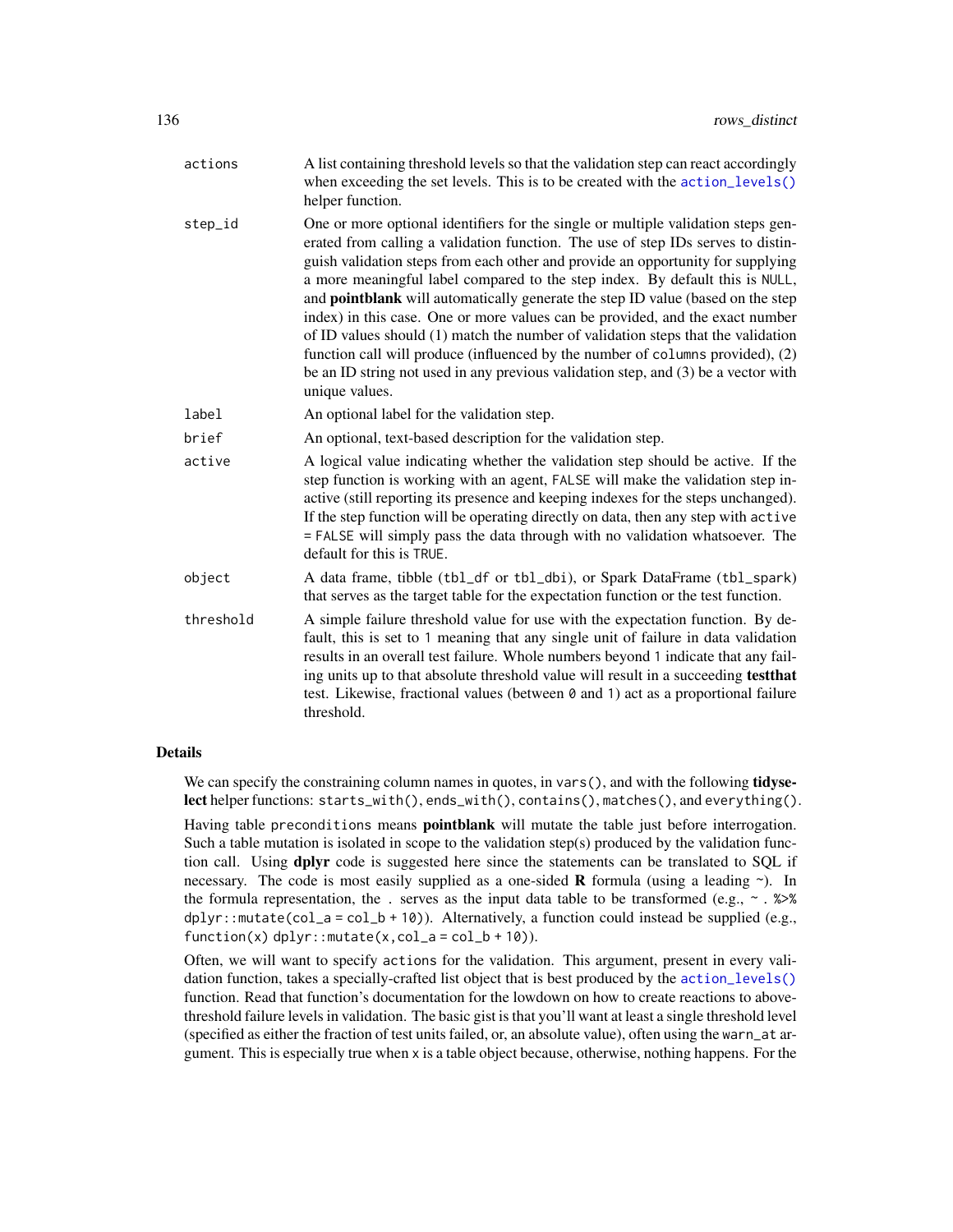$col\_vals^*()$ -type functions, using action\_levels(warn\_at = 0.25) or action\_levels(stop\_at = 0.25) are good choices depending on the situation (the first produces a warning when a quarter of the total test units fails, the other stop()s at the same threshold level).

Want to describe this validation step in some detail? Keep in mind that this is only useful if  $x$  is an *agent*. If that's the case, brief the agent with some text that fits. Don't worry if you don't want to do it. The *autobrief* protocol is kicked in when brief = NULL and a simple brief will then be automatically generated.

#### Value

For the validation function, the return value is either a ptblank\_agent object or a table object (depending on whether an agent object or a table was passed to x). The expectation function invisibly returns its input but, in the context of testing data, the function is called primarily for its potential side-effects (e.g., signaling failure). The test function returns a logical value.

### Function ID

2-15

# See Also

```
Other validation functions: col_exists(), col_is_character(), col_is_date(), col_is_factor(),
col_is_integer(), col_is_logical(), col_is_numeric(), col_is_posix(), col_schema_match(),
col_vals_between(), col_vals_equal(), col_vals_expr(), col_vals_gte(), col_vals_gt(),
col_vals_in_set(), col_vals_lte(), col_vals_lt(), col_vals_not_between(), col_vals_not_equal(),
col_vals_not_in_set(), col_vals_not_null(), col_vals_null(), col_vals_regex(), conjointly()
```
# Examples

```
# Create a simple table with three
# columns of numerical values
thl < -dplyr::tibble(
   a = c(5, 7, 6, 5, 8, 7),b = c(7, 1, 0, 0, 8, 3),
   c = c(1, 1, 1, 3, 3, 3))
# Validate that when considering only
# data in columns `a` and `b`, there
# are no duplicate rows (i.e., all
# rows are distinct)
agent <-
 create\_agent(tbl = tb1) %>%
 rows_distinct(vars(a, b)) %>%
  interrogate()
# Determine if these column
# validations have all passed
# by using `all_passed()`
```
all\_passed(agent)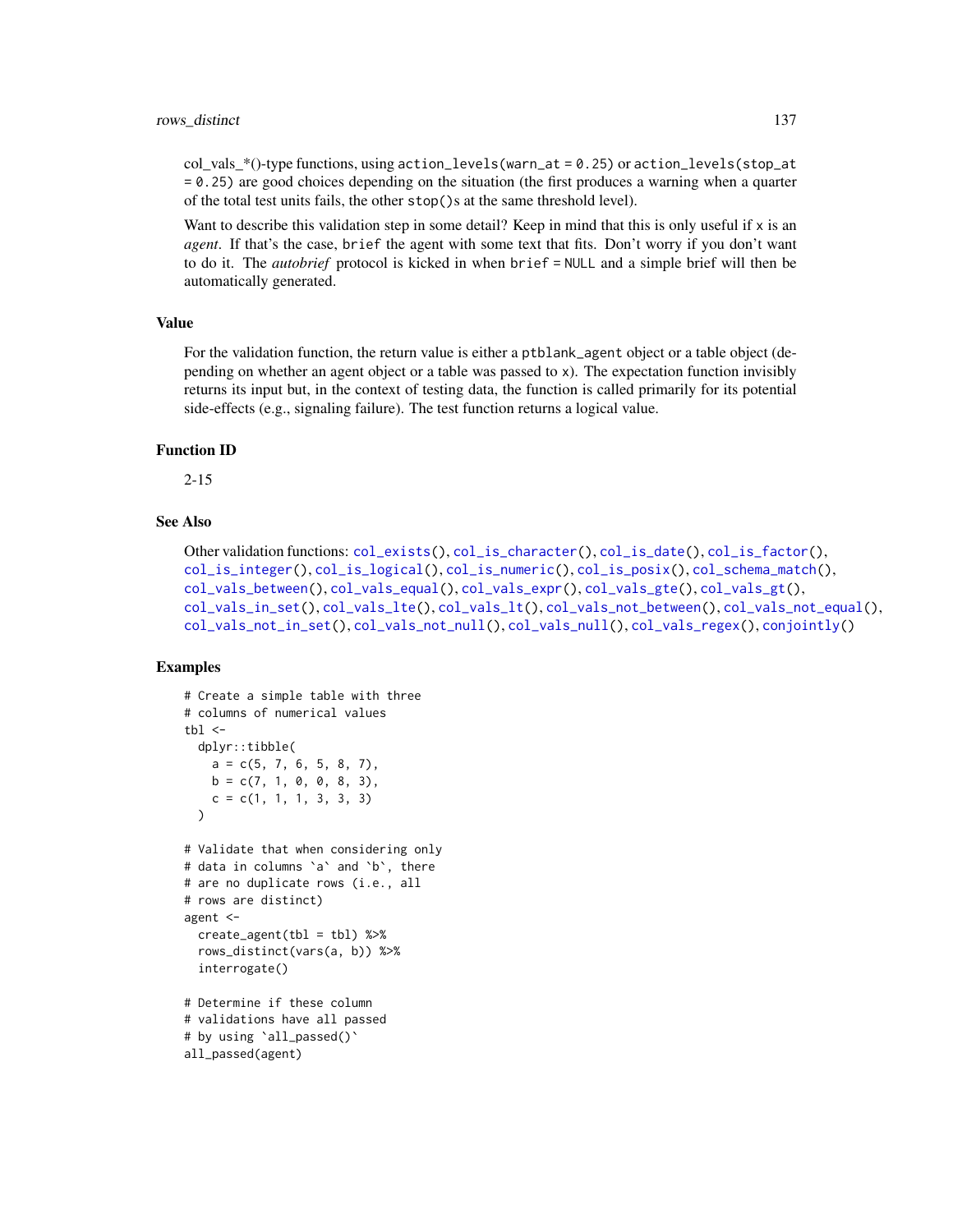rows\_not\_duplicated *Verify that row data are not duplicated (deprecated)*

# Description

Verify that row data are not duplicated (deprecated)

# Usage

```
rows_not_duplicated(
 x,
 columns = NULL,
 preconditions = NULL,
 brief = NULL,
 actions = NULL,
  active = TRUE
)
```
# Arguments

| $\mathsf{x}$  | An agent object of class ptblank_agent.                                                                                                                                                                                                                                                                                                                                                                                                                       |
|---------------|---------------------------------------------------------------------------------------------------------------------------------------------------------------------------------------------------------------------------------------------------------------------------------------------------------------------------------------------------------------------------------------------------------------------------------------------------------------|
| columns       | The column (or a set of columns, provided as a character vector) to which this<br>validation should be applied.                                                                                                                                                                                                                                                                                                                                               |
| preconditions | expressions used for mutating the input table before proceeding with the valida-<br>tion. This is ideally as a one-sided R formula using a leading $\sim$ . In the formula<br>representation, the . serves as the input data table to be transformed (e.g., $\sim$ .<br>% $>$ % dplyr:: mutate(col = col + 10).                                                                                                                                               |
| brief         | An optional, text-based description for the validation step.                                                                                                                                                                                                                                                                                                                                                                                                  |
| actions       | A list containing threshold levels so that the validation step can react accordingly<br>when exceeding the set levels. This is to be created with the action_levels()<br>helper function.                                                                                                                                                                                                                                                                     |
| active        | A logical value indicating whether the validation step should be active. If the<br>step function is working with an agent, FALSE will make the validation step in-<br>active (still reporting its presence and keeping indexes for the steps unchanged).<br>If the step function will be operating directly on data, then any step with active<br>$=$ FALSE will simply pass the data through with no validation whatsoever. The<br>default for this is TRUE. |

# Value

A ptblank\_agent object.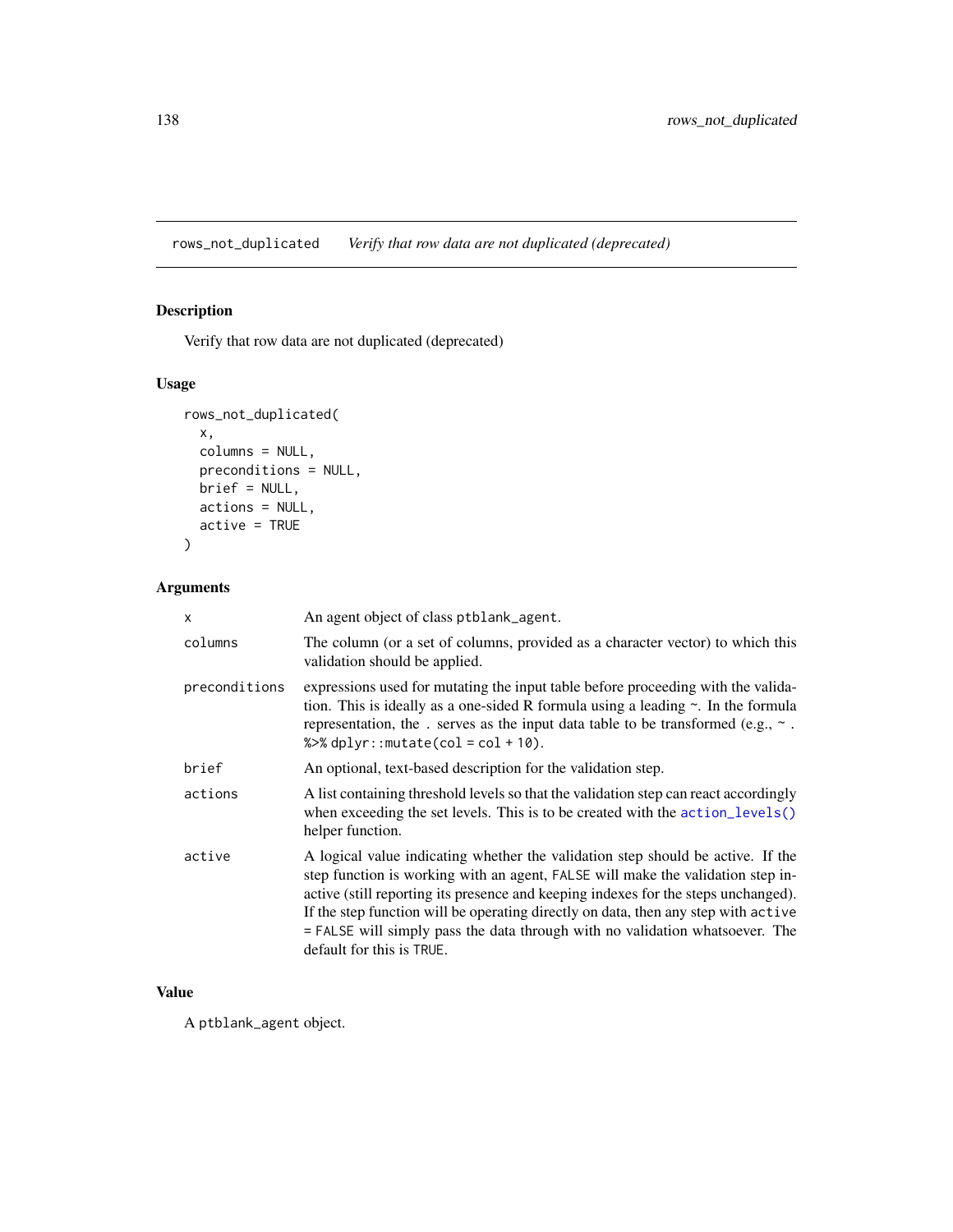<span id="page-138-0"></span>

### Description

Generates an HTML report that scours the input table data. Before calling up an *agent* to validate the data, it's a good idea to understand the data with some level of precision. Make this the initial step of a well-balanced *data quality reporting* workflow. The reporting output contains several sections to make everything more digestible, and these are:

Overview Table dimensions, duplicate row count, column types, and reproducibility information

Variables A summary for each table variable and further statistics and summaries depending on the variable type

Interactions A matrix plot that shows interactions between variables

Correlations A set of correlation matrix plots for numerical variables

**Missing Values** A summary figure that shows the degree of missingness across variables

Sample A table that provides the head and tail rows of the dataset

The output HTML report is viewable in the RStudio Viewer and can also be integrated in R Markdown HTML reports. If you need the output HTML as a string, it's possible to get that by using as.character() (e.g., scan\_data(tbl = mtcars) %>% as.character()). The resulting HTML string is a complete HTML document where Bootstrap and jQuery are embedded within.

### Usage

```
scan_data(
  tbl,
 sections = c("overview", "variables", "interactions", "correlations", "missing",
    "sample"),
  navbar = TRUE.
  reporting_lang = NULL
)
```

| tbl      | The input table. This can be a data frame, tibble, a tbl_dbi object, or a tbl_spark<br>object.                                                                                                                                                                                                                                                                                                                                                                                     |
|----------|------------------------------------------------------------------------------------------------------------------------------------------------------------------------------------------------------------------------------------------------------------------------------------------------------------------------------------------------------------------------------------------------------------------------------------------------------------------------------------|
| sections | The sections to include in the finalized Table Scan report. A character vector<br>with section names is required here. The sections in their default order are:<br>"overview", "variables", "interactions", "correlations", "missing",<br>and "sample". This vector can be comprised of less elements and the order can<br>be changed to suit the desired layout of the report. For tbl_dbi and tbl_spark<br>objects, the "interactions" and "correlations" sections are excluded. |
| navbar   | Should there be a navigation bar anchored to the top of the report page? By<br>default this is TRUE.                                                                                                                                                                                                                                                                                                                                                                               |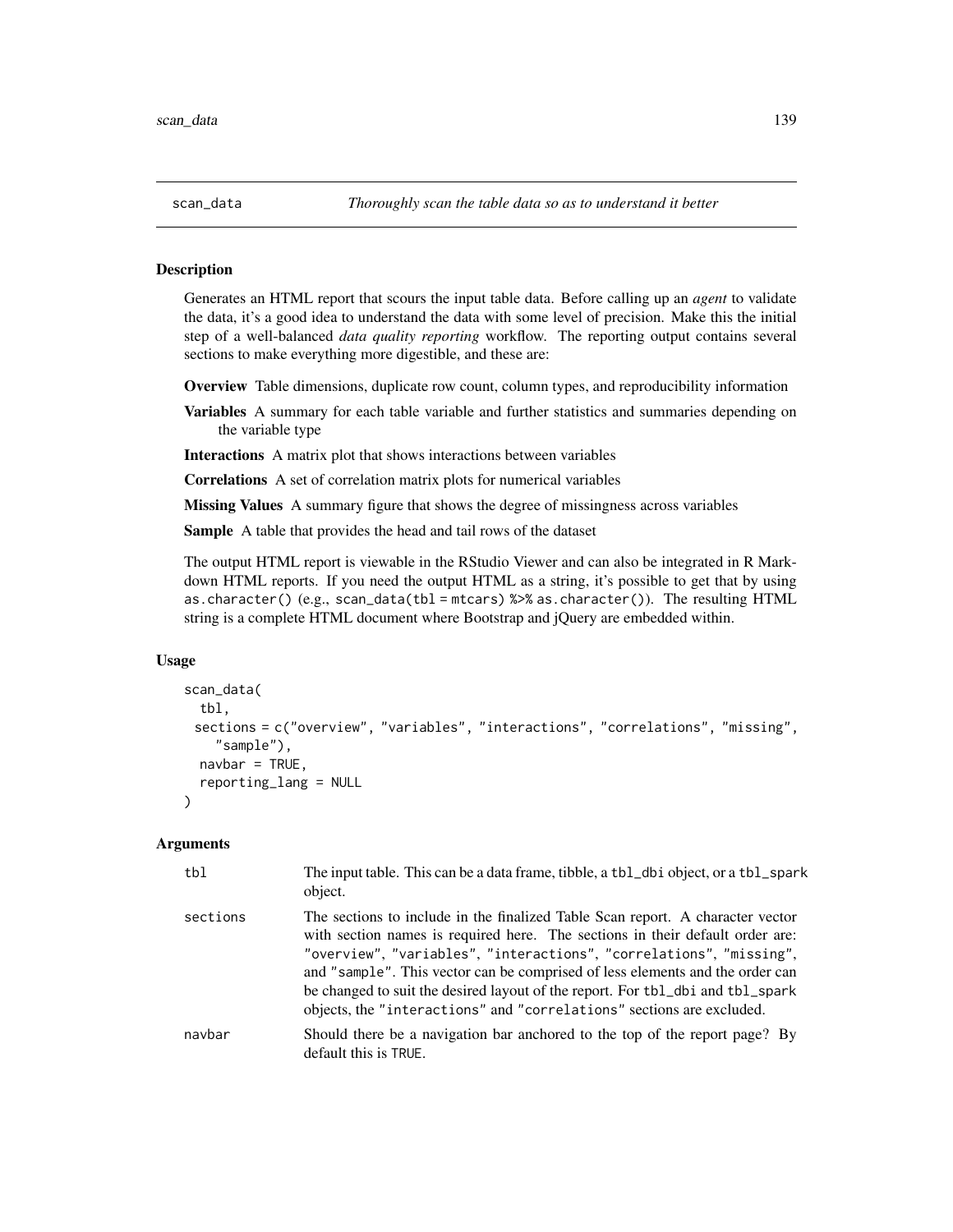reporting\_lang The language to use for label text in the report. By default, NULL will create English ("en") text. Other options include French ("fr"), German ("de"), Italian ("it"), and Spanish ("es").

#### Function ID

1-1

#### See Also

Other Planning and Prep: [action\\_levels\(](#page-2-0)), [col\\_schema\(](#page-44-0)), [create\\_agent\(](#page-115-0)), [validate\\_rmd\(](#page-144-0))

# Examples

```
# Get an HTML report that describes all of
# the data in the `dplyr::storms` dataset
# scan_data(tbl = dplyr::storms)
```
<span id="page-139-0"></span>set\_read\_fn *Set a table-reading function to an agent*

### Description

A table-reading function can be associated with an *agent* with set\_read\_fn(). If a data table is already associated with an *agent*, it will act as the target table (i.e., the *agent* will disregard the table-reading function). However, if there is no data table associated with the *agent* then the table-reading function will be invoked. We can always remove a data table associated with an *agent* with the [remove\\_tbl\(\)](#page-133-0) function. There are two ways to specify a read\_fn: (1) using a function (e.g., function() {  $ltable$  reading code> }) or, (2) with an R formula expression (e.g., ~ { <table reading code> }).

#### Usage

```
set_read_fn(agent, read_fn)
```

| agent   | An <i>agent</i> object of class ptblank agent that is created with create agent ().                                                                                                                                                                                                                                                                                                                                                                  |
|---------|------------------------------------------------------------------------------------------------------------------------------------------------------------------------------------------------------------------------------------------------------------------------------------------------------------------------------------------------------------------------------------------------------------------------------------------------------|
| read_fn | A function that's used for reading in the data. If a table is not associated with the<br>agent then this function will be invoked. Should both a tbl and a read_fn be<br>associated with the agent, the tbl will take priority. There are two ways to spec-<br>ify a read_fn: (1) using a function (e.g., function() { $\lt$ -table reading code > })<br>or, (2) with an R formula expression (e.g., $\sim$ { <table code="" reading=""> }).</table> |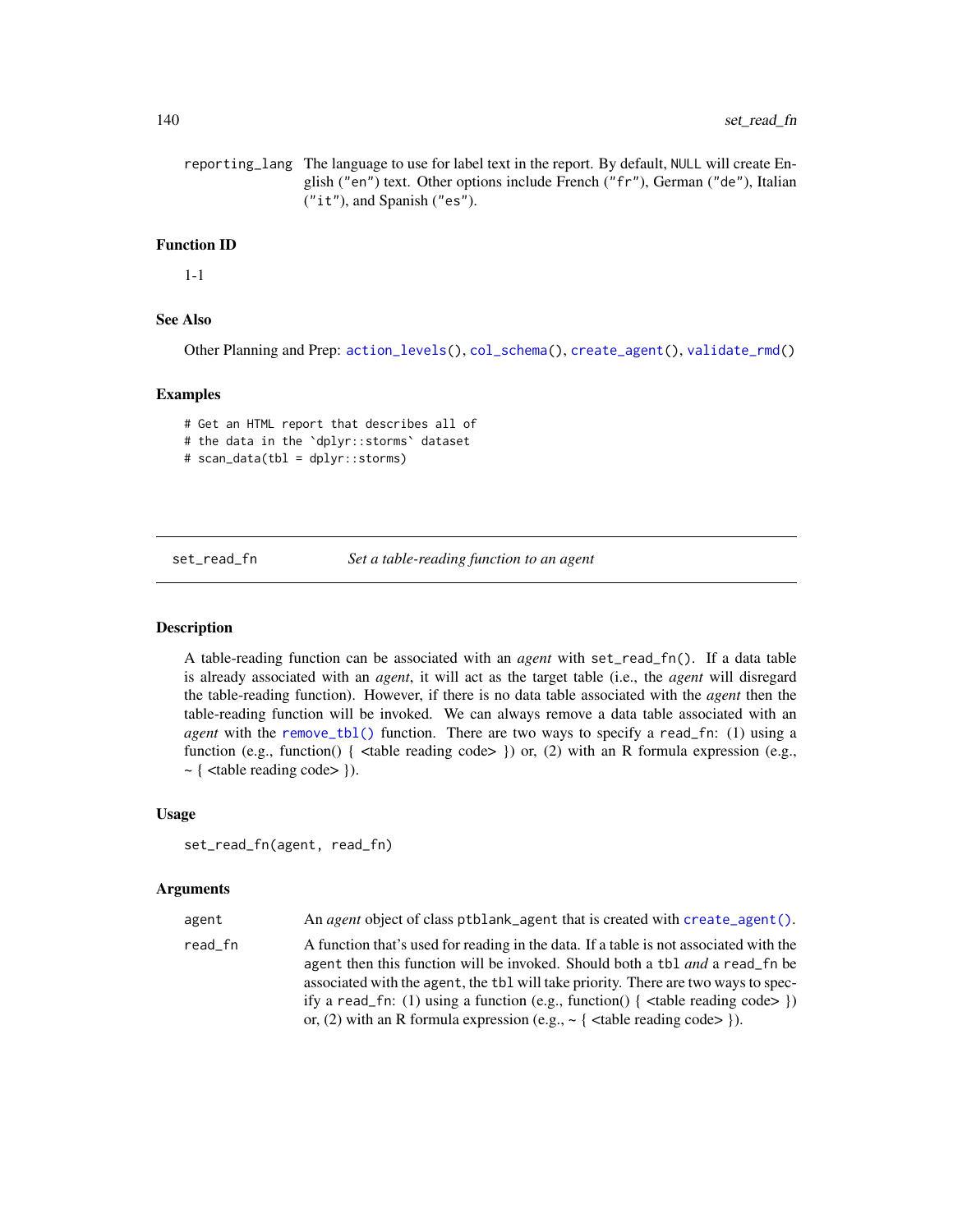<span id="page-140-0"></span>

### Description

Setting a data table to *agent* with set\_tbl() replaces any table (a data frame, a tibble, objects of class tbl\_dbi or tbl\_spark) associated with the *agent*. If no data table is associated with an *agent*, setting one will mean the data table takes precedence over table-reading function (settable in [create\\_agent\(\)](#page-115-0)'s read\_fn argument or with [set\\_read\\_fn\(\)](#page-139-0)).

#### Usage

set\_tbl(agent, tbl)

### Arguments

| agent | An <i>agent</i> object of class ptblank agent that is created with create agent ().                                                                                                       |
|-------|-------------------------------------------------------------------------------------------------------------------------------------------------------------------------------------------|
| tbl   | The input table for the agent. This can be a data frame, a tibble, a tbl_dbi<br>object, or a tbl_spark object. Any table already associated with the <i>agent</i> will<br>be overwritten. |
|       |                                                                                                                                                                                           |

<span id="page-140-1"></span>

small\_table *A small table that is useful for testing*

### **Description**

This is a small table with a few different types of columns. It's probably just useful when testing the functions from **pointblank**. Rows 9 and 10 are exact duplicates. The c column contains two NA values.

### Usage

small\_table

#### Format

A tibble with 13 rows and 8 variables:

- date\_time A date-time column (of the POSIXct class) with dates that correspond exactly to those in the date column. Time values are somewhat randomized but all 'seconds' values are 00.
- date A Date column with dates from 2016-01-04 to 2016-01-30.
- a An integer column with values ranging from 1 to 8.
- b A character column with values that adhere to a common pattern.
- c An integer column with values ranging from 2 to 9. Contains two NA values.
- d A numeric column with values ranging from 108 to 10000.
- e A logical column.
- f A character column with "low", "mid", and "high" values.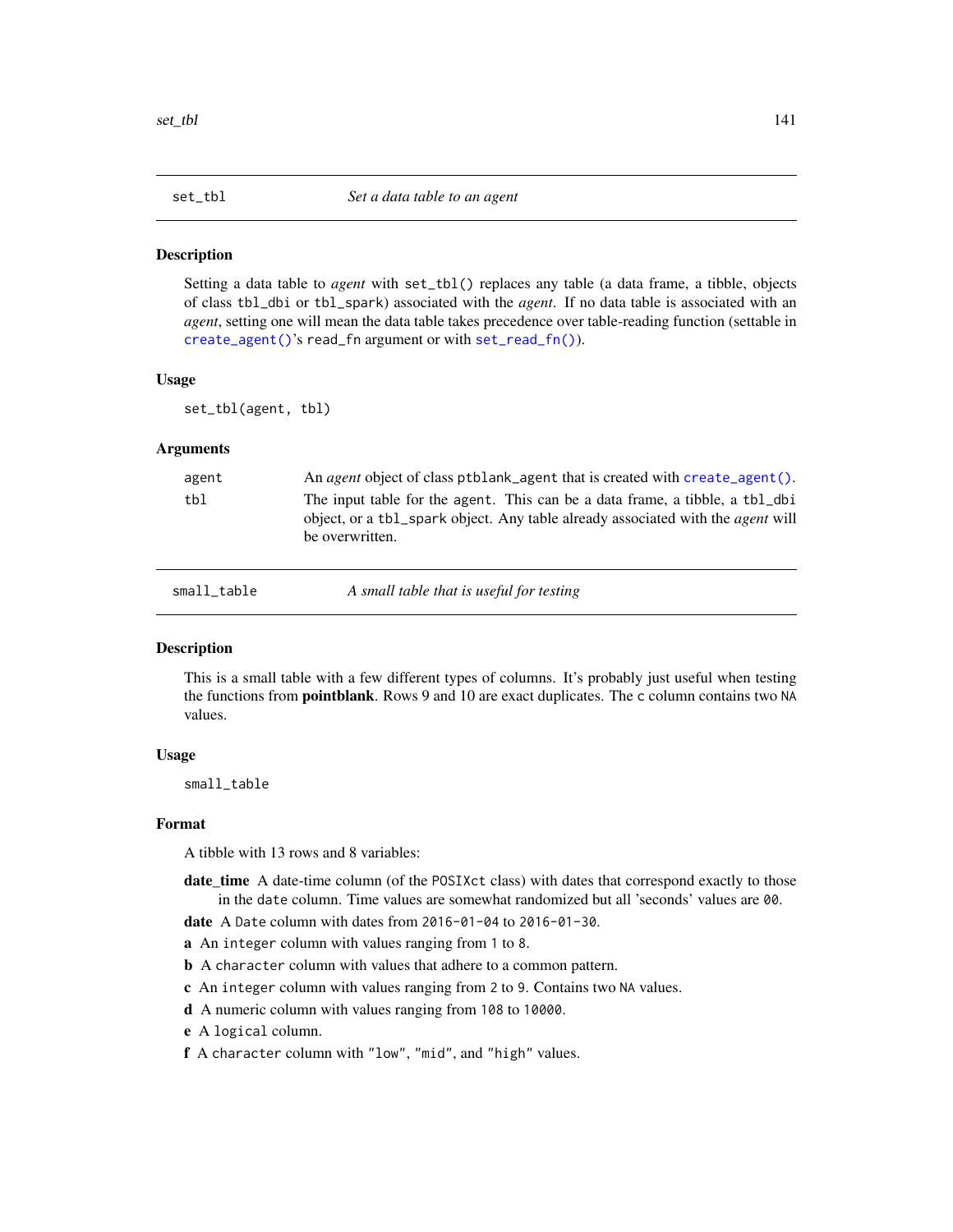# Function ID

6-1

# See Also

Other Datasets: [small\\_table\\_sqlite\(](#page-141-0))

# Examples

```
# Here is a glimpse at the data
# available in `small_table`
dplyr::glimpse(small_table)
```
<span id="page-141-0"></span>small\_table\_sqlite *A SQLite version of the* small\_table *dataset*

# Description

The small\_table\_sqlite() function creates a SQLite, tbl\_dbi version of the small\_table dataset. A requirement is the availability of the DBI and RSQLite packages. These packages can be installed by using install.packages("DBI") and install.packages("RSQLite").

### Usage

small\_table\_sqlite()

### Function ID

6-2

# See Also

Other Datasets: [small\\_table](#page-140-1)

```
# Use `small_table_sqlite()` to
# create a SQLite version of the
# `small_table` table
#
# small_table_sqlite <- small_table_sqlite()
```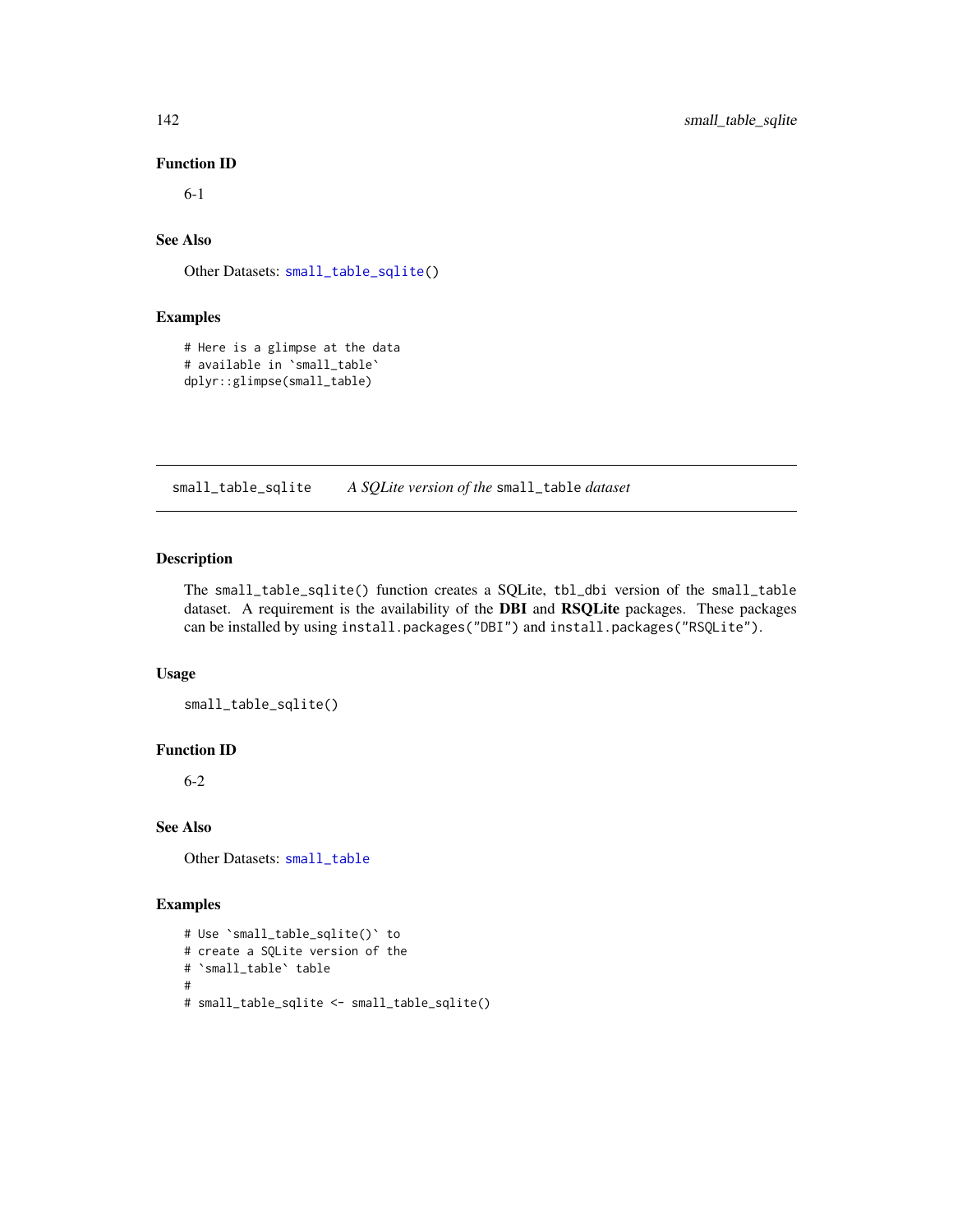<span id="page-142-0"></span>

### Description

The stock\_msg\_body() function simply provides some stock text for an email message sent via [email\\_blast\(\)](#page-118-0) or previewed through [email\\_preview\(\)](#page-121-0).

# Usage

```
stock_msg_body()
```
### Value

Text suitable for the msg\_body arguments of [email\\_blast\(\)](#page-118-0) and [email\\_preview\(\)](#page-121-0).

### Function ID

3-3

# See Also

Other Emailing: [email\\_blast\(](#page-118-0)), [email\\_preview\(](#page-121-0)), [stock\\_msg\\_footer\(](#page-142-1))

<span id="page-142-1"></span>stock\_msg\_footer *Provide simple email message body components: footer*

# Description

The stock\_msg\_footer() functions simply provide some stock text for an email message sent via [email\\_blast\(\)](#page-118-0) or previewed through [email\\_preview\(\)](#page-121-0).

### Usage

stock\_msg\_footer()

#### Value

Text suitable for the msg\_footer argument of [email\\_blast\(\)](#page-118-0) and [email\\_preview\(\)](#page-121-0).

# Function ID

3-4

# See Also

Other Emailing: [email\\_blast\(](#page-118-0)), [email\\_preview\(](#page-121-0)), [stock\\_msg\\_body\(](#page-142-0))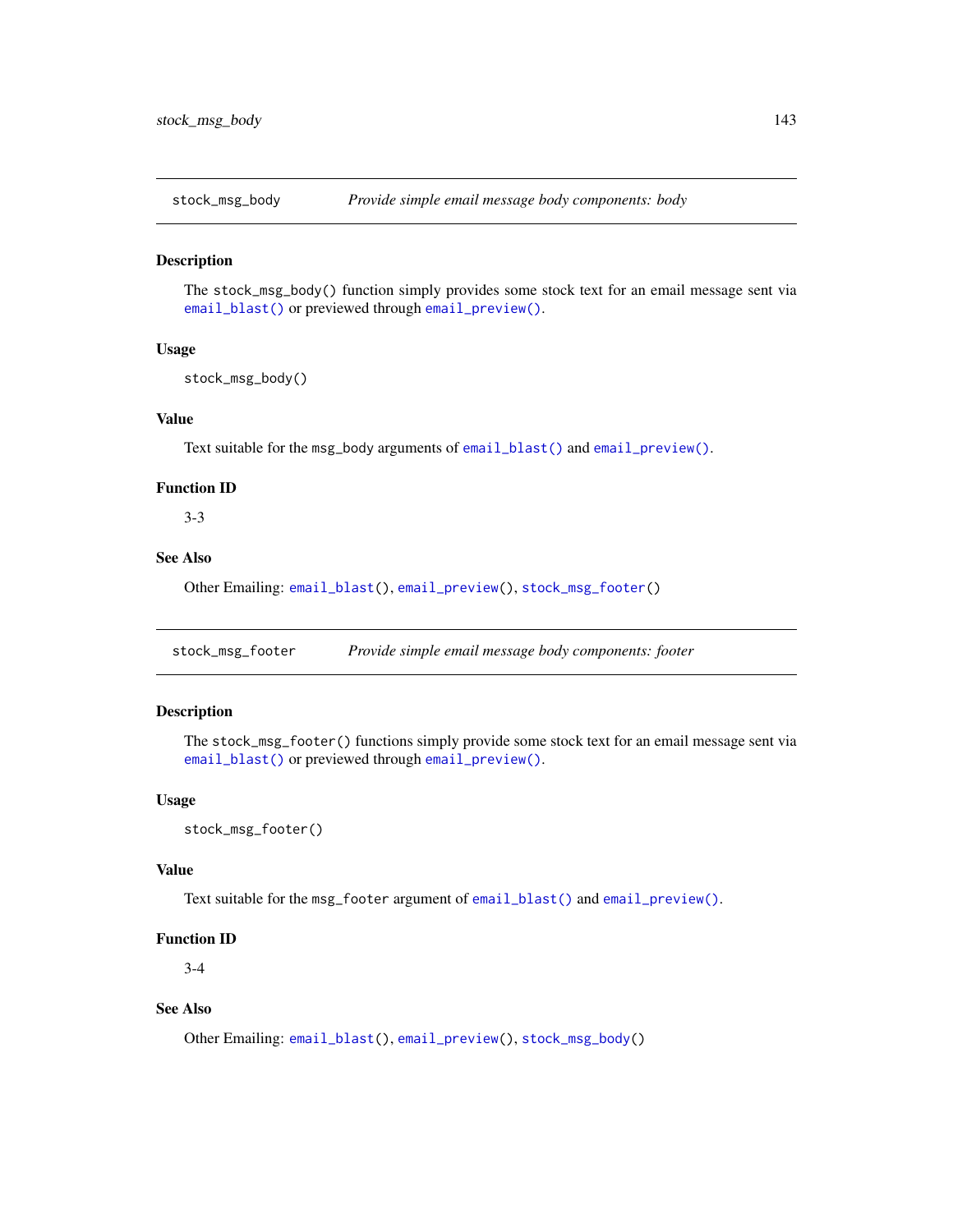### Description

This is stopifnot() but with a twist: it works well as a standalone, replacement for stopifnot() but is also customized for use in validation checks in R Markdown documents where pointblank is loaded. Using stop\_if\_not() in a code chunk where the validate = TRUE option is set will yield the correct reporting of successes and failures whereas stopifnot() *does not*.

### Usage

stop\_if\_not(...)

### Arguments

... R expressions that should each evaluate to (a logical vector of all) TRUE.

#### Value

NULL if all statements in ... are TRUE.

```
# This checks whether the number of
# rows in `small_table` is greater
# than `10`
stop_if_not(nrow(small_table) > 10)
# This will stop for sure: there
# isn't a `time` column in `small_table`
# (but there are the `date_time` and
# `date` columns)
# stop_if_not("time" %in% colnames(small_table))
# You're not bound to using tabular
# data here, any statements that
# evaluate to logical vectors will work
stop_if_not(1:5 < 20:25)
```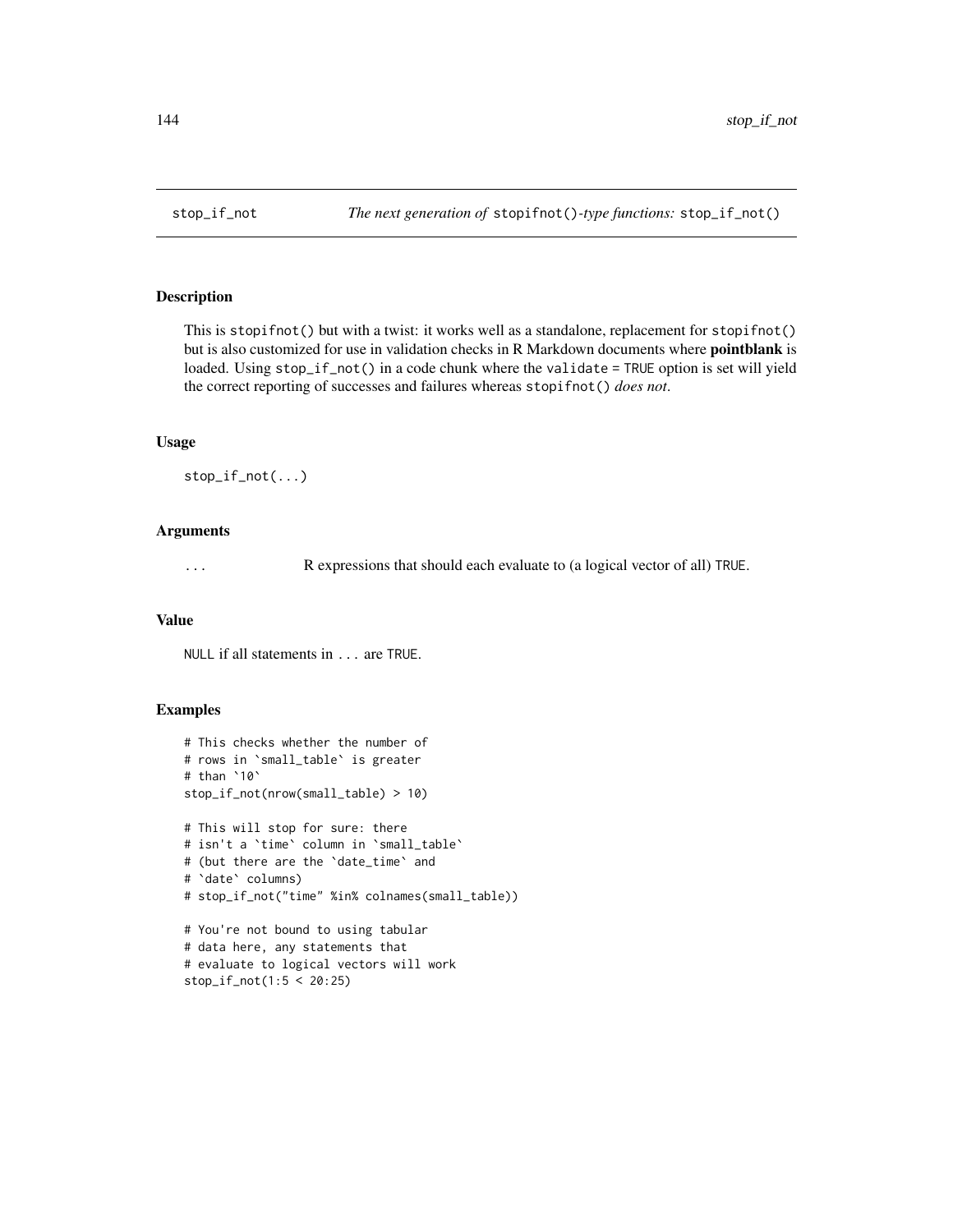<span id="page-144-0"></span>validate\_rmd *Modify* pointblank *validation testing options within R Markdown documents*

# **Description**

Using pointblank in an R Markdown workflow is enabled by default once the pointblank library is loaded. The framework allows for validation testing within specialized validation code chunks where the validate = TRUE option is set. Using **pointblank** validation functions on data in these marked code chunks will flag overall failure if the stop threshold is exceeded anywhere. All errors are reported in the validation code chunk after rendering the document to HTML, where green or red status buttons indicate whether all validations succeeded or failures occurred. Clicking any such button reveals the otherwise hidden validation statements and their error messages (if any). While the framework for such testing is set up by default, the validate\_rmd() function offers an opportunity to set UI and logging options.

#### Usage

validate\_rmd(summary = TRUE, log\_to\_file = NULL)

## Arguments

| summary     | If TRUE (the default), then there will be a leading summary of all validations in<br>the rendered R Markdown document. With FALSE, this element is not shown.                                                                                                             |
|-------------|---------------------------------------------------------------------------------------------------------------------------------------------------------------------------------------------------------------------------------------------------------------------------|
| log_to_file | An option to log errors to a text file. By default, no logging is done but TRUE<br>will write log entries to "validation_errors.log" in the working directory.<br>To both enable logging and to specify a file name, include a path to a log file of<br>the desired name. |

## Function ID

1-3

# See Also

Other Planning and Prep: [action\\_levels\(](#page-2-0)), [col\\_schema\(](#page-44-0)), [create\\_agent\(](#page-115-0)), [scan\\_data\(](#page-138-0))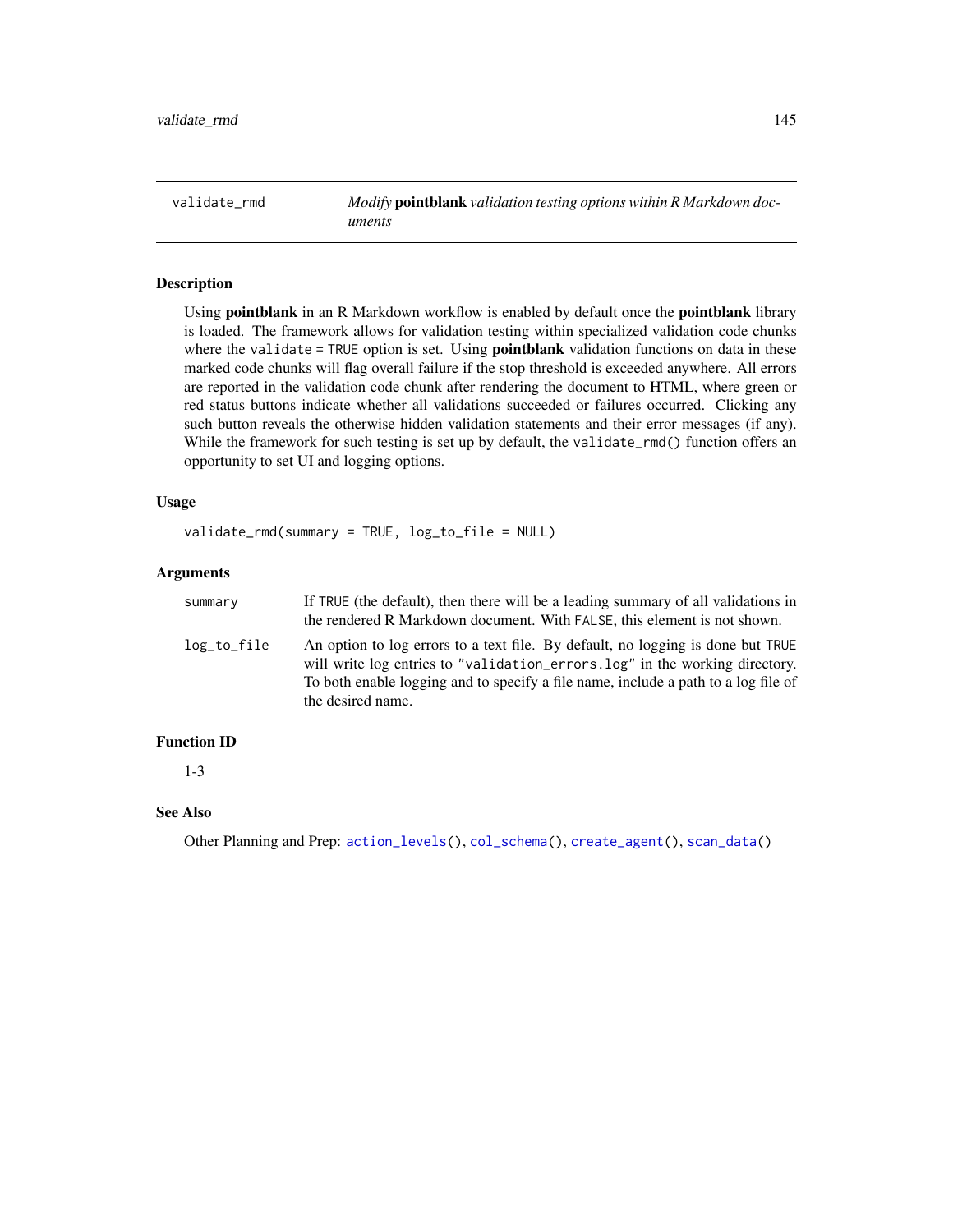# **Index**

∗ Datasets small\_table, [141](#page-140-0) small\_table\_sqlite, [142](#page-141-0) ∗ Emailing email\_blast, [119](#page-118-0) email\_preview, [122](#page-121-0) stock\_msg\_body, [143](#page-142-0) stock\_msg\_footer, [143](#page-142-0) ∗ Interrogate interrogate, [132](#page-131-0) ∗ Planning and Prep action\_levels, [3](#page-2-1) col\_schema, [45](#page-44-1) create\_agent, [116](#page-115-1) scan\_data, [139](#page-138-1) validate\_rmd, [145](#page-144-0) ∗ Post-interrogation all\_passed, [17](#page-16-0) get\_agent\_report, [124](#page-123-0) get\_agent\_x\_list, [127](#page-126-0) get\_data\_extracts, [129](#page-128-0) get\_sundered\_data, [131](#page-130-0) ∗ datasets small\_table, [141](#page-140-0) ∗ pointblank YAML agent\_yaml\_interrogate, [7](#page-6-0) agent\_yaml\_read, [9](#page-8-0) agent\_yaml\_show\_exprs, [11](#page-10-0) agent\_yaml\_string, [13](#page-12-0) agent\_yaml\_write, [14](#page-13-0) ∗ validation functions col\_exists, [18](#page-17-0) col\_is\_character, [21](#page-20-0) col\_is\_date, [24](#page-23-0) col\_is\_factor, [28](#page-27-0) col\_is\_integer, [31](#page-30-0) col\_is\_logical, [35](#page-34-0) col\_is\_numeric, [38](#page-37-0) col\_is\_posix, [41](#page-40-0)

col\_schema\_match, [46](#page-45-0) col\_vals\_between, [51](#page-50-0) col\_vals\_equal, [56](#page-55-0) col\_vals\_expr, [60](#page-59-0) col\_vals\_gt, [64](#page-63-0) col\_vals\_gte, [69](#page-68-0) col\_vals\_in\_set, [73](#page-72-0) col\_vals\_lt, [77](#page-76-0) col\_vals\_lte, [81](#page-80-0) col\_vals\_not\_between, [86](#page-85-0) col\_vals\_not\_equal, [91](#page-90-0) col\_vals\_not\_in\_set, [95](#page-94-0) col\_vals\_not\_null, [99](#page-98-0) col\_vals\_null, [103](#page-102-0) col\_vals\_regex, [107](#page-106-0) conjointly, [111](#page-110-0) rows\_distinct, [135](#page-134-0) action\_levels, [3,](#page-2-1) *[45](#page-44-1)*, *[117](#page-116-0)*, *[140](#page-139-0)*, *[145](#page-144-0)* action\_levels(), *[18,](#page-17-0) [19](#page-18-0)*, *[22,](#page-21-0) [23](#page-22-0)*, *[25,](#page-24-0) [26](#page-25-0)*, *[29](#page-28-0)*, *[32,](#page-31-0) [33](#page-32-0)*, *[35,](#page-34-0) [36](#page-35-0)*, *[39](#page-38-0)*, *[42,](#page-41-0) [43](#page-42-0)*, *[48,](#page-47-0) [49](#page-48-0)*, *[52,](#page-51-0) [53](#page-52-0)*, *[57,](#page-56-0) [58](#page-57-0)*, *[61,](#page-60-0) [62](#page-61-0)*, *[66,](#page-65-0) [67](#page-66-0)*, *[70,](#page-69-0) [71](#page-70-0)*, *[74,](#page-73-0) [75](#page-74-0)*, *[78,](#page-77-0) [79](#page-78-0)*, *[83,](#page-82-0) [84](#page-83-0)*, *[87,](#page-86-0) [88](#page-87-0)*, *[92,](#page-91-0) [93](#page-92-0)*, *[96,](#page-95-0) [97](#page-96-0)*, *[100,](#page-99-0) [101](#page-100-0)*, *[104,](#page-103-0) [105](#page-104-0)*, *[108,](#page-107-0) [109](#page-108-0)*, *[112,](#page-111-0) [113](#page-112-0)*, *[117](#page-116-0)*, *[119](#page-118-0)*, *[136](#page-135-0)*, *[138](#page-137-0)* agent\_read, [5](#page-4-0) agent\_read(), *[6](#page-5-0)* agent\_write, [6](#page-5-0) agent\_write(), *[5,](#page-4-0) [6](#page-5-0)*, *[9](#page-8-0)* agent\_yaml\_interrogate, [7,](#page-6-0) *[9](#page-8-0)*, *[12,](#page-11-0) [13](#page-12-0)*, *[15](#page-14-0)* agent\_yaml\_interrogate(), *[13,](#page-12-0) [14](#page-13-0)* agent\_yaml\_read, *[7](#page-6-0)*, [9,](#page-8-0) *[12,](#page-11-0) [13](#page-12-0)*, *[15](#page-14-0)* agent\_yaml\_read(), *[7](#page-6-0)*, *[13,](#page-12-0) [14](#page-13-0)* agent\_yaml\_show\_exprs, *[7](#page-6-0)*, *[9](#page-8-0)*, [11,](#page-10-0) *[13](#page-12-0)*, *[15](#page-14-0)* agent\_yaml\_show\_exprs(), *[9](#page-8-0)* agent\_yaml\_string, *[7](#page-6-0)*, *[9](#page-8-0)*, *[12](#page-11-0)*, [13,](#page-12-0) *[15](#page-14-0)* agent\_yaml\_write, *[7](#page-6-0)*, *[9](#page-8-0)*, *[12,](#page-11-0) [13](#page-12-0)*, [14](#page-13-0) agent\_yaml\_write(), *[9](#page-8-0)*, *[11](#page-10-0)*, *[13](#page-12-0)* all\_passed, [17,](#page-16-0) *[126](#page-125-0)*, *[128](#page-127-0)*, *[130](#page-129-0)*, *[132](#page-131-0)* all\_passed(), *[117](#page-116-0)*, *[132](#page-131-0)*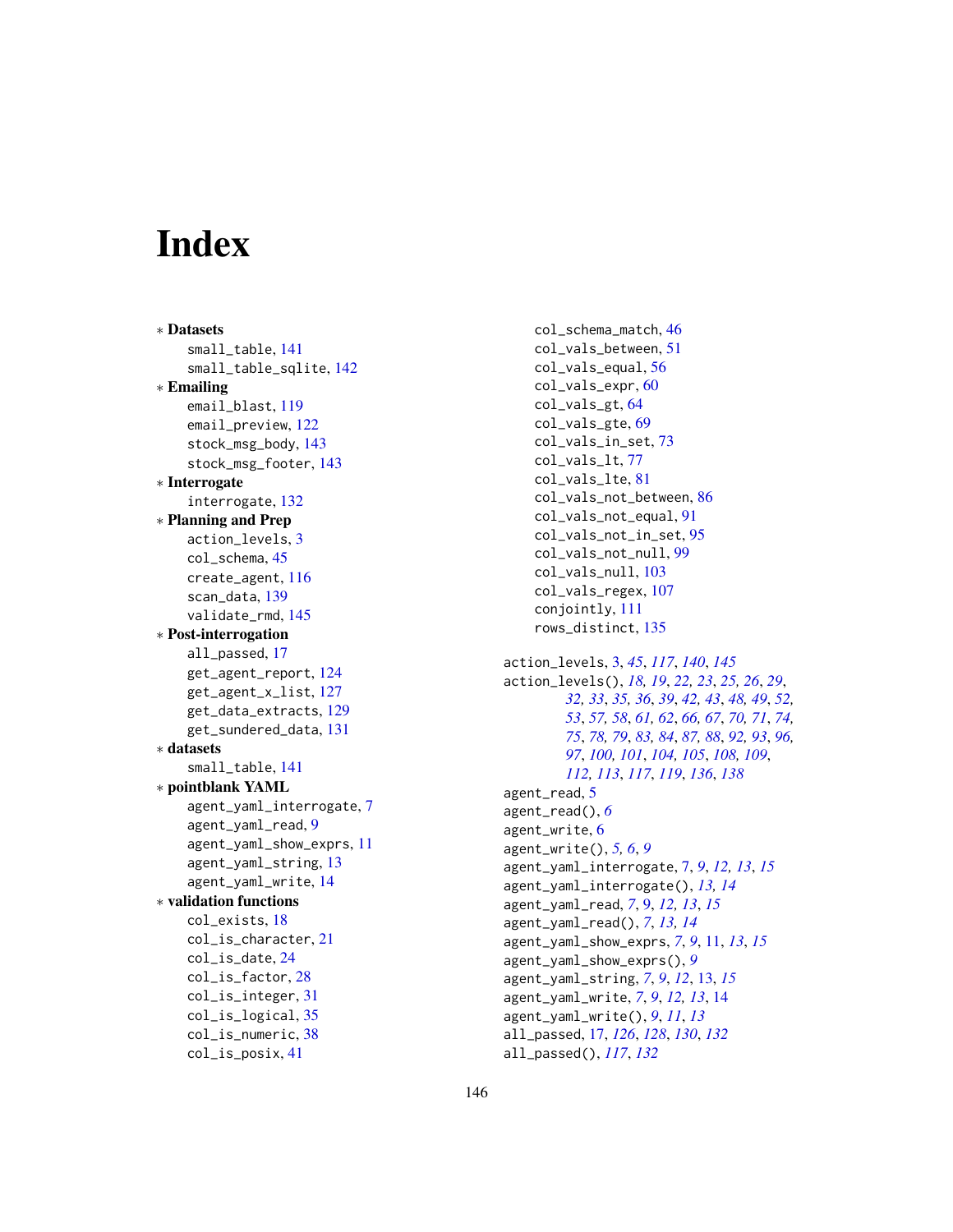#### INDEX 147

blastula::creds(), *[120](#page-119-0)* blastula::creds\_anonymous(), *[120](#page-119-0)* blastula::creds\_file(), *[120](#page-119-0)* blastula::creds\_key(), *[120](#page-119-0)* col\_exists, [18,](#page-17-0) *[23](#page-22-0)*, *[27](#page-26-0)*, *[30](#page-29-0)*, *[33](#page-32-0)*, *[37](#page-36-0)*, *[40](#page-39-0)*, *[43](#page-42-0)*, *[49](#page-48-0)*, *[54](#page-53-0)*, *[59](#page-58-0)*, *[62](#page-61-0)*, *[67](#page-66-0)*, *[71](#page-70-0)*, *[76](#page-75-0)*, *[80](#page-79-0)*, *[84](#page-83-0)*, *[89](#page-88-0)*, *[93](#page-92-0)*, *[98](#page-97-0)*, *[101](#page-100-0)*, *[105](#page-104-0)*, *[109](#page-108-0)*, *[114](#page-113-0)*, *[137](#page-136-0)* col\_is\_character, *[20](#page-19-0)*, [21,](#page-20-0) *[27](#page-26-0)*, *[30](#page-29-0)*, *[33](#page-32-0)*, *[37](#page-36-0)*, *[40](#page-39-0)*, *[43](#page-42-0)*, *[49](#page-48-0)*, *[54](#page-53-0)*, *[59](#page-58-0)*, *[62](#page-61-0)*, *[67](#page-66-0)*, *[71](#page-70-0)*, *[76](#page-75-0)*, *[80](#page-79-0)*, *[84](#page-83-0)*, *[89](#page-88-0)*, *[93](#page-92-0)*, *[98](#page-97-0)*, *[101](#page-100-0)*, *[105](#page-104-0)*, *[109](#page-108-0)*, *[114](#page-113-0)*, *[137](#page-136-0)* col\_is\_date, *[20](#page-19-0)*, *[23](#page-22-0)*, [24,](#page-23-0) *[30](#page-29-0)*, *[33](#page-32-0)*, *[37](#page-36-0)*, *[40](#page-39-0)*, *[43](#page-42-0)*, *[49](#page-48-0)*, *[54](#page-53-0)*, *[59](#page-58-0)*, *[62](#page-61-0)*, *[67](#page-66-0)*, *[71](#page-70-0)*, *[76](#page-75-0)*, *[80](#page-79-0)*, *[84](#page-83-0)*, *[89](#page-88-0)*, *[93](#page-92-0)*, *[98](#page-97-0)*, *[101](#page-100-0)*, *[105](#page-104-0)*, *[109](#page-108-0)*, *[114](#page-113-0)*, *[137](#page-136-0)* col\_is\_factor, *[20](#page-19-0)*, *[23](#page-22-0)*, *[27](#page-26-0)*, [28,](#page-27-0) *[33](#page-32-0)*, *[37](#page-36-0)*, *[40](#page-39-0)*, *[43](#page-42-0)*, *[49](#page-48-0)*, *[54](#page-53-0)*, *[59](#page-58-0)*, *[62](#page-61-0)*, *[67](#page-66-0)*, *[71](#page-70-0)*, *[76](#page-75-0)*, *[80](#page-79-0)*, *[84](#page-83-0)*, *[89](#page-88-0)*, *[93](#page-92-0)*, *[98](#page-97-0)*, *[101](#page-100-0)*, *[105](#page-104-0)*, *[109](#page-108-0)*, *[114](#page-113-0)*, *[137](#page-136-0)* col\_is\_integer, *[20](#page-19-0)*, *[23](#page-22-0)*, *[27](#page-26-0)*, *[30](#page-29-0)*, [31,](#page-30-0) *[37](#page-36-0)*, *[40](#page-39-0)*, *[43](#page-42-0)*, *[49](#page-48-0)*, *[54](#page-53-0)*, *[59](#page-58-0)*, *[62](#page-61-0)*, *[67](#page-66-0)*, *[71](#page-70-0)*, *[76](#page-75-0)*, *[80](#page-79-0)*, *[84](#page-83-0)*, *[89](#page-88-0)*, *[93](#page-92-0)*, *[98](#page-97-0)*, *[101](#page-100-0)*, *[105](#page-104-0)*, *[109](#page-108-0)*, *[114](#page-113-0)*, *[137](#page-136-0)* col\_is\_logical, *[20](#page-19-0)*, *[23](#page-22-0)*, *[27](#page-26-0)*, *[30](#page-29-0)*, *[33](#page-32-0)*, [35,](#page-34-0) *[40](#page-39-0)*, *[43](#page-42-0)*, *[49](#page-48-0)*, *[54](#page-53-0)*, *[59](#page-58-0)*, *[62](#page-61-0)*, *[67](#page-66-0)*, *[71](#page-70-0)*, *[76](#page-75-0)*, *[80](#page-79-0)*, *[84](#page-83-0)*, *[89](#page-88-0)*, *[93](#page-92-0)*, *[98](#page-97-0)*, *[101](#page-100-0)*, *[105](#page-104-0)*, *[109](#page-108-0)*, *[114](#page-113-0)*, *[137](#page-136-0)* col\_is\_numeric, *[20](#page-19-0)*, *[23](#page-22-0)*, *[27](#page-26-0)*, *[30](#page-29-0)*, *[33](#page-32-0)*, *[37](#page-36-0)*, [38,](#page-37-0) *[43](#page-42-0)*, *[49](#page-48-0)*, *[54](#page-53-0)*, *[59](#page-58-0)*, *[62](#page-61-0)*, *[67](#page-66-0)*, *[71](#page-70-0)*, *[76](#page-75-0)*, *[80](#page-79-0)*, *[84](#page-83-0)*, *[89](#page-88-0)*, *[93](#page-92-0)*, *[98](#page-97-0)*, *[101](#page-100-0)*, *[105](#page-104-0)*, *[109](#page-108-0)*, *[114](#page-113-0)*, *[137](#page-136-0)* col\_is\_posix, *[20](#page-19-0)*, *[23](#page-22-0)*, *[27](#page-26-0)*, *[30](#page-29-0)*, *[33](#page-32-0)*, *[37](#page-36-0)*, *[40](#page-39-0)*, [41,](#page-40-0) *[49](#page-48-0)*, *[54](#page-53-0)*, *[59](#page-58-0)*, *[62](#page-61-0)*, *[67](#page-66-0)*, *[71](#page-70-0)*, *[76](#page-75-0)*, *[80](#page-79-0)*, *[84](#page-83-0)*, *[89](#page-88-0)*, *[93](#page-92-0)*, *[98](#page-97-0)*, *[101](#page-100-0)*, *[105](#page-104-0)*, *[109](#page-108-0)*, *[114](#page-113-0)*, *[137](#page-136-0)* col\_schema, *[4](#page-3-0)*, [45,](#page-44-1) *[117](#page-116-0)*, *[140](#page-139-0)*, *[145](#page-144-0)* col\_schema(), *[47,](#page-46-0) [48](#page-47-0)* col\_schema\_match, *[20](#page-19-0)*, *[23](#page-22-0)*, *[27](#page-26-0)*, *[30](#page-29-0)*, *[33](#page-32-0)*, *[37](#page-36-0)*, *[40](#page-39-0)*, *[43](#page-42-0)*, [46,](#page-45-0) *[54](#page-53-0)*, *[59](#page-58-0)*, *[62](#page-61-0)*, *[67](#page-66-0)*, *[71](#page-70-0)*, *[76](#page-75-0)*, *[80](#page-79-0)*, *[84](#page-83-0)*, *[89](#page-88-0)*, *[93](#page-92-0)*, *[98](#page-97-0)*, *[101](#page-100-0)*, *[105](#page-104-0)*, *[109](#page-108-0)*, *[114](#page-113-0)*, *[137](#page-136-0)* col\_schema\_match(), *[45](#page-44-1)* col\_vals\_between, *[20](#page-19-0)*, *[23](#page-22-0)*, *[27](#page-26-0)*, *[30](#page-29-0)*, *[33](#page-32-0)*, *[37](#page-36-0)*, *[40](#page-39-0)*, *[43](#page-42-0)*, *[49](#page-48-0)*, [51,](#page-50-0) *[59](#page-58-0)*, *[62](#page-61-0)*, *[67](#page-66-0)*, *[71](#page-70-0)*, *[76](#page-75-0)*, *[80](#page-79-0)*, *[84](#page-83-0)*, *[89](#page-88-0)*, *[93](#page-92-0)*, *[98](#page-97-0)*, *[101](#page-100-0)*, *[105](#page-104-0)*, *[109](#page-108-0)*, *[114](#page-113-0)*, *[137](#page-136-0)* col\_vals\_between(), *[89](#page-88-0)* col\_vals\_equal, *[20](#page-19-0)*, *[23](#page-22-0)*, *[27](#page-26-0)*, *[30](#page-29-0)*, *[33](#page-32-0)*, *[37](#page-36-0)*, *[40](#page-39-0)*, *[43](#page-42-0)*, *[49](#page-48-0)*, *[54](#page-53-0)*, [56,](#page-55-0) *[62](#page-61-0)*, *[67](#page-66-0)*, *[71](#page-70-0)*, *[76](#page-75-0)*, *[80](#page-79-0)*, *[84](#page-83-0)*, *[89](#page-88-0)*, *[93](#page-92-0)*, *[98](#page-97-0)*, *[101](#page-100-0)*, *[105](#page-104-0)*, *[109](#page-108-0)*, *[114](#page-113-0)*, *[137](#page-136-0)* col\_vals\_equal(), *[93](#page-92-0)* col\_vals\_expr, *[20](#page-19-0)*, *[23](#page-22-0)*, *[27](#page-26-0)*, *[30](#page-29-0)*, *[33](#page-32-0)*, *[37](#page-36-0)*, *[40](#page-39-0)*, *[43](#page-42-0)*, *[49](#page-48-0)*, *[54](#page-53-0)*, *[59](#page-58-0)*, [60,](#page-59-0) *[67](#page-66-0)*, *[71](#page-70-0)*, *[76](#page-75-0)*, *[80](#page-79-0)*, *[84](#page-83-0)*, *[89](#page-88-0)*, *[93](#page-92-0)*, *[98](#page-97-0)*, *[101](#page-100-0)*, *[105](#page-104-0)*, *[109](#page-108-0)*, *[114](#page-113-0)*, *[137](#page-136-0)* col\_vals\_gt, *[20](#page-19-0)*, *[23](#page-22-0)*, *[27](#page-26-0)*, *[30](#page-29-0)*, *[33](#page-32-0)*, *[37](#page-36-0)*, *[40](#page-39-0)*, *[43](#page-42-0)*, *[49](#page-48-0)*, *[54](#page-53-0)*, *[59](#page-58-0)*, *[62](#page-61-0)*, [64,](#page-63-0) *[71](#page-70-0)*, *[76](#page-75-0)*, *[80](#page-79-0)*, *[84](#page-83-0)*, *[89](#page-88-0)*, *[93](#page-92-0)*, *[98](#page-97-0)*, *[101](#page-100-0)*, *[105](#page-104-0)*, *[109](#page-108-0)*, *[114](#page-113-0)*, *[137](#page-136-0)*

col\_vals\_gt(), *[51](#page-50-0)*, *[71](#page-70-0)*, *[86](#page-85-0)* col\_vals\_gte, *[20](#page-19-0)*, *[23](#page-22-0)*, *[27](#page-26-0)*, *[30](#page-29-0)*, *[33](#page-32-0)*, *[37](#page-36-0)*, *[40](#page-39-0)*, *[43](#page-42-0)*, *[49](#page-48-0)*, *[54](#page-53-0)*, *[59](#page-58-0)*, *[62](#page-61-0)*, *[67](#page-66-0)*, [69,](#page-68-0) *[76](#page-75-0)*, *[80](#page-79-0)*, *[84](#page-83-0)*, *[89](#page-88-0)*, *[93](#page-92-0)*, *[98](#page-97-0)*, *[101](#page-100-0)*, *[105](#page-104-0)*, *[109](#page-108-0)*, *[114](#page-113-0)*, *[137](#page-136-0)* col\_vals\_gte(), *[51](#page-50-0)*, *[67](#page-66-0)*, *[86](#page-85-0)* col\_vals\_in\_set, *[20](#page-19-0)*, *[23](#page-22-0)*, *[27](#page-26-0)*, *[30](#page-29-0)*, *[33](#page-32-0)*, *[37](#page-36-0)*, *[40](#page-39-0)*, *[43](#page-42-0)*, *[49](#page-48-0)*, *[54](#page-53-0)*, *[59](#page-58-0)*, *[62](#page-61-0)*, *[67](#page-66-0)*, *[71](#page-70-0)*, [73,](#page-72-0) *[80](#page-79-0)*, *[84](#page-83-0)*, *[89](#page-88-0)*, *[94](#page-93-0)*, *[98](#page-97-0)*, *[101](#page-100-0)*, *[105](#page-104-0)*, *[109](#page-108-0)*, *[114](#page-113-0)*, *[137](#page-136-0)* col\_vals\_in\_set(), *[98](#page-97-0)* col\_vals\_lt, *[20](#page-19-0)*, *[23](#page-22-0)*, *[27](#page-26-0)*, *[30](#page-29-0)*, *[33](#page-32-0)*, *[37](#page-36-0)*, *[40](#page-39-0)*, *[43](#page-42-0)*, *[49](#page-48-0)*, *[54](#page-53-0)*, *[59](#page-58-0)*, *[62](#page-61-0)*, *[67](#page-66-0)*, *[72](#page-71-0)*, *[76](#page-75-0)*, [77,](#page-76-0) *[84](#page-83-0)*, *[89](#page-88-0)*, *[94](#page-93-0)*, *[98](#page-97-0)*, *[101](#page-100-0)*, *[105](#page-104-0)*, *[109](#page-108-0)*, *[114](#page-113-0)*, *[137](#page-136-0)* col\_vals\_lt(), *[51](#page-50-0)*, *[84](#page-83-0)*, *[86](#page-85-0)* col\_vals\_lte, *[20](#page-19-0)*, *[23](#page-22-0)*, *[27](#page-26-0)*, *[30](#page-29-0)*, *[33](#page-32-0)*, *[37](#page-36-0)*, *[40](#page-39-0)*, *[43](#page-42-0)*, *[49](#page-48-0)*, *[54](#page-53-0)*, *[59](#page-58-0)*, *[62](#page-61-0)*, *[67](#page-66-0)*, *[72](#page-71-0)*, *[76](#page-75-0)*, *[80](#page-79-0)*, [81,](#page-80-0) *[89](#page-88-0)*, *[94](#page-93-0)*, *[98](#page-97-0)*, *[101](#page-100-0)*, *[105](#page-104-0)*, *[109](#page-108-0)*, *[114](#page-113-0)*, *[137](#page-136-0)* col\_vals\_lte(), *[51](#page-50-0)*, *[80](#page-79-0)*, *[86](#page-85-0)* col\_vals\_not\_between, *[20](#page-19-0)*, *[23](#page-22-0)*, *[27](#page-26-0)*, *[30](#page-29-0)*, *[33](#page-32-0)*, *[37](#page-36-0)*, *[40](#page-39-0)*, *[43](#page-42-0)*, *[49](#page-48-0)*, *[54](#page-53-0)*, *[59](#page-58-0)*, *[62](#page-61-0)*, *[67](#page-66-0)*, *[72](#page-71-0)*, *[76](#page-75-0)*, *[80](#page-79-0)*, *[84](#page-83-0)*, [86,](#page-85-0) *[94](#page-93-0)*, *[98](#page-97-0)*, *[101](#page-100-0)*, *[105](#page-104-0)*, *[109](#page-108-0)*, *[114](#page-113-0)*, *[137](#page-136-0)* col\_vals\_not\_between(), *[54](#page-53-0)* col\_vals\_not\_equal, *[20](#page-19-0)*, *[23](#page-22-0)*, *[27](#page-26-0)*, *[30](#page-29-0)*, *[33](#page-32-0)*, *[37](#page-36-0)*, *[40](#page-39-0)*, *[43](#page-42-0)*, *[49](#page-48-0)*, *[54](#page-53-0)*, *[59](#page-58-0)*, *[62](#page-61-0)*, *[67](#page-66-0)*, *[72](#page-71-0)*, *[76](#page-75-0)*, *[80](#page-79-0)*, *[84](#page-83-0)*, *[89](#page-88-0)*, [91,](#page-90-0) *[98](#page-97-0)*, *[101](#page-100-0)*, *[105](#page-104-0)*, *[109](#page-108-0)*, *[114](#page-113-0)*, *[137](#page-136-0)* col\_vals\_not\_equal(), *[59](#page-58-0)* col\_vals\_not\_in\_set, *[20](#page-19-0)*, *[23](#page-22-0)*, *[27](#page-26-0)*, *[30](#page-29-0)*, *[33](#page-32-0)*, *[37](#page-36-0)*, *[40](#page-39-0)*, *[43](#page-42-0)*, *[49](#page-48-0)*, *[54](#page-53-0)*, *[59](#page-58-0)*, *[62](#page-61-0)*, *[67](#page-66-0)*, *[72](#page-71-0)*, *[76](#page-75-0)*, *[80](#page-79-0)*, *[84](#page-83-0)*, *[89](#page-88-0)*, *[94](#page-93-0)*, [95,](#page-94-0) *[101](#page-100-0)*, *[105](#page-104-0)*, *[109](#page-108-0)*, *[114](#page-113-0)*, *[137](#page-136-0)* col\_vals\_not\_in\_set(), *[75](#page-74-0)* col\_vals\_not\_null, *[20](#page-19-0)*, *[23](#page-22-0)*, *[27](#page-26-0)*, *[30](#page-29-0)*, *[33](#page-32-0)*, *[37](#page-36-0)*, *[40](#page-39-0)*, *[43](#page-42-0)*, *[49](#page-48-0)*, *[54](#page-53-0)*, *[59](#page-58-0)*, *[62](#page-61-0)*, *[67](#page-66-0)*, *[72](#page-71-0)*, *[76](#page-75-0)*, *[80](#page-79-0)*, *[84](#page-83-0)*, *[89](#page-88-0)*, *[94](#page-93-0)*, *[98](#page-97-0)*, [99,](#page-98-0) *[105](#page-104-0)*, *[109](#page-108-0)*, *[114](#page-113-0)*, *[137](#page-136-0)* col\_vals\_not\_null(), *[105](#page-104-0)* col\_vals\_null, *[20](#page-19-0)*, *[23](#page-22-0)*, *[27](#page-26-0)*, *[30](#page-29-0)*, *[33](#page-32-0)*, *[37](#page-36-0)*, *[40](#page-39-0)*, *[43](#page-42-0)*, *[49](#page-48-0)*, *[54](#page-53-0)*, *[59](#page-58-0)*, *[62](#page-61-0)*, *[67](#page-66-0)*, *[72](#page-71-0)*, *[76](#page-75-0)*, *[80](#page-79-0)*, *[84](#page-83-0)*, *[89](#page-88-0)*, *[94](#page-93-0)*, *[98](#page-97-0)*, *[101](#page-100-0)*, [103,](#page-102-0) *[109](#page-108-0)*, *[114](#page-113-0)*, *[137](#page-136-0)* col\_vals\_null(), *[101](#page-100-0)* col\_vals\_regex, *[20](#page-19-0)*, *[23](#page-22-0)*, *[27](#page-26-0)*, *[30](#page-29-0)*, *[33](#page-32-0)*, *[37](#page-36-0)*, *[40](#page-39-0)*, *[43](#page-42-0)*, *[49](#page-48-0)*, *[54](#page-53-0)*, *[59](#page-58-0)*, *[62](#page-61-0)*, *[67](#page-66-0)*, *[72](#page-71-0)*, *[76](#page-75-0)*, *[80](#page-79-0)*, *[84](#page-83-0)*, *[89](#page-88-0)*, *[94](#page-93-0)*, *[98](#page-97-0)*, *[101](#page-100-0)*, *[105](#page-104-0)*, [107,](#page-106-0) *[114](#page-113-0)*, *[137](#page-136-0)* conjointly, *[20](#page-19-0)*, *[23](#page-22-0)*, *[27](#page-26-0)*, *[30](#page-29-0)*, *[33](#page-32-0)*, *[37](#page-36-0)*, *[40](#page-39-0)*, *[43](#page-42-0)*, *[49](#page-48-0)*, *[54](#page-53-0)*, *[59](#page-58-0)*, *[62](#page-61-0)*, *[67](#page-66-0)*, *[72](#page-71-0)*, *[76](#page-75-0)*, *[80](#page-79-0)*, *[84](#page-83-0)*, *[89](#page-88-0)*, *[94](#page-93-0)*, *[98](#page-97-0)*, *[101](#page-100-0)*, *[105](#page-104-0)*, *[109](#page-108-0)*, [111,](#page-110-0) *[137](#page-136-0)* conjointly(), *[124,](#page-123-0) [125](#page-124-0)*, *[130,](#page-129-0) [131](#page-130-0)* create\_agent, *[4](#page-3-0)*, *[45](#page-44-1)*, [116,](#page-115-1) *[140](#page-139-0)*, *[145](#page-144-0)*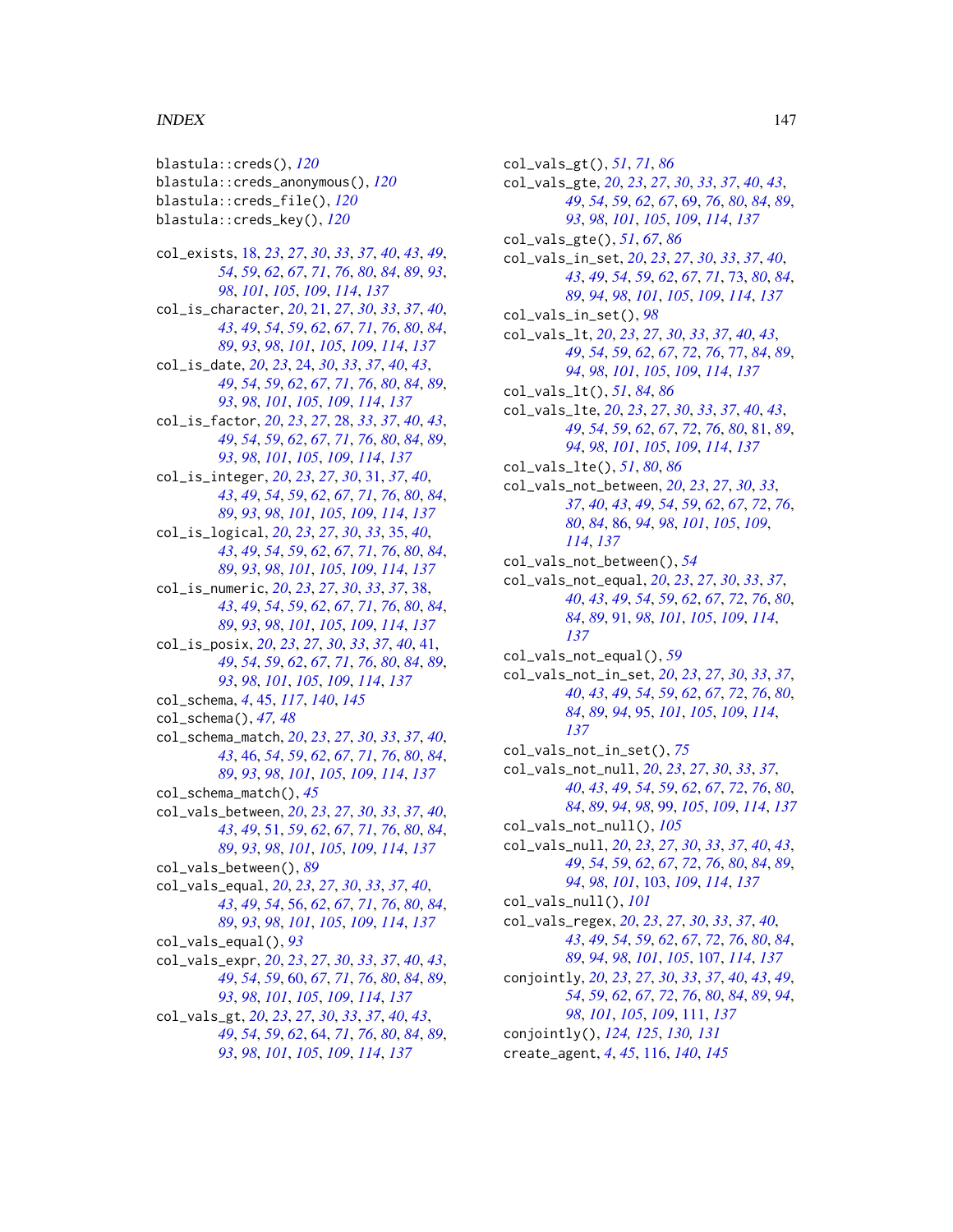create\_agent(), *[3](#page-2-1)*, *[6](#page-5-0)*, *[13](#page-12-0)*, *[15](#page-14-0)*, *[18](#page-17-0)*, *[22](#page-21-0)*, *[25](#page-24-0)*, *[28](#page-27-0)*, *[32](#page-31-0)*, *[35](#page-34-0)*, *[39](#page-38-0)*, *[42](#page-41-0)*, *[48](#page-47-0)*, *[52](#page-51-0)*, *[57](#page-56-0)*, *[61](#page-60-0)*, *[65](#page-64-0)*, *[70](#page-69-0)*, *[74](#page-73-0)*, *[78](#page-77-0)*, *[82](#page-81-0)*, *[87](#page-86-0)*, *[92](#page-91-0)*, *[96](#page-95-0)*, *[100](#page-99-0)*, *[103](#page-102-0)*, *[108](#page-107-0)*, *[112](#page-111-0)*, *[119](#page-118-0)*, *[133–](#page-132-0)[135](#page-134-0)*, *[140,](#page-139-0) [141](#page-140-0)* email\_blast, [119,](#page-118-0) *[123](#page-122-0)*, *[143](#page-142-0)* email\_blast(), *[122](#page-121-0)*, *[143](#page-142-0)* email\_preview, *[120](#page-119-0)*, [122,](#page-121-0) *[143](#page-142-0)* email\_preview(), *[120](#page-119-0)*, *[143](#page-142-0)* expect\_col\_exists *(*col\_exists*)*, [18](#page-17-0) expect\_col\_is\_character *(*col\_is\_character*)*, [21](#page-20-0) expect\_col\_is\_date *(*col\_is\_date*)*, [24](#page-23-0) expect\_col\_is\_factor *(*col\_is\_factor*)*, [28](#page-27-0) expect\_col\_is\_integer *(*col\_is\_integer*)*, [31](#page-30-0) expect\_col\_is\_logical *(*col\_is\_logical*)*, [35](#page-34-0) expect\_col\_is\_numeric *(*col\_is\_numeric*)*, [38](#page-37-0) expect\_col\_is\_posix *(*col\_is\_posix*)*, [41](#page-40-0) expect\_col\_schema\_match *(*col\_schema\_match*)*, [46](#page-45-0) expect\_col\_vals\_between *(*col\_vals\_between*)*, [51](#page-50-0) expect\_col\_vals\_equal *(*col\_vals\_equal*)*, [56](#page-55-0) expect\_col\_vals\_expr *(*col\_vals\_expr*)*, [60](#page-59-0) expect\_col\_vals\_gt *(*col\_vals\_gt*)*, [64](#page-63-0) expect\_col\_vals\_gte *(*col\_vals\_gte*)*, [69](#page-68-0) expect\_col\_vals\_in\_set *(*col\_vals\_in\_set*)*, [73](#page-72-0) expect\_col\_vals\_lt *(*col\_vals\_lt*)*, [77](#page-76-0) expect\_col\_vals\_lte *(*col\_vals\_lte*)*, [81](#page-80-0) expect\_col\_vals\_not\_between *(*col\_vals\_not\_between*)*, [86](#page-85-0) expect\_col\_vals\_not\_equal *(*col\_vals\_not\_equal*)*, [91](#page-90-0) expect\_col\_vals\_not\_in\_set *(*col\_vals\_not\_in\_set*)*, [95](#page-94-0) expect\_col\_vals\_not\_null *(*col\_vals\_not\_null*)*, [99](#page-98-0) expect\_col\_vals\_null *(*col\_vals\_null*)*, [103](#page-102-0) expect\_col\_vals\_regex *(*col\_vals\_regex*)*, [107](#page-106-0) expect\_conjointly *(*conjointly*)*, [111](#page-110-0) expect\_rows\_distinct *(*rows\_distinct*)*, [135](#page-134-0)

get\_agent\_report, *[17](#page-16-0)*, [124,](#page-123-0) *[128](#page-127-0)*, *[130](#page-129-0)*, *[132](#page-131-0)* get\_agent\_report(), *[5](#page-4-0)*, *[116](#page-115-1)*, *[132](#page-131-0)* get\_agent\_x\_list, *[17](#page-16-0)*, *[126](#page-125-0)*, [127,](#page-126-0) *[130](#page-129-0)*, *[132](#page-131-0)* get\_agent\_x\_list(), *[5](#page-4-0)*, *[117](#page-116-0)*, *[120](#page-119-0)*, *[122](#page-121-0)* get\_data\_extracts, *[17](#page-16-0)*, *[126](#page-125-0)*, *[128](#page-127-0)*, [129,](#page-128-0) *[132](#page-131-0)* get\_data\_extracts(), *[5](#page-4-0)*, *[117](#page-116-0)* get\_sundered\_data, *[17](#page-16-0)*, *[126](#page-125-0)*, *[128](#page-127-0)*, *[130](#page-129-0)*, [131](#page-130-0) interrogate, [132](#page-131-0) interrogate(), *[6,](#page-5-0) [7](#page-6-0)*, *[9](#page-8-0)*, *[14](#page-13-0)*, *[116](#page-115-1)*, *[124](#page-123-0)*, *[129](#page-128-0)[–131](#page-130-0)*, *[134](#page-133-0)* remove\_read\_fn, [134](#page-133-0) remove\_tbl, [134](#page-133-0) remove\_tbl(), *[140](#page-139-0)* rows\_distinct, *[20](#page-19-0)*, *[23](#page-22-0)*, *[27](#page-26-0)*, *[30](#page-29-0)*, *[33](#page-32-0)*, *[37](#page-36-0)*, *[40](#page-39-0)*, *[43](#page-42-0)*, *[49](#page-48-0)*, *[54](#page-53-0)*, *[59](#page-58-0)*, *[62](#page-61-0)*, *[67](#page-66-0)*, *[72](#page-71-0)*, *[76](#page-75-0)*, *[80](#page-79-0)*, *[84](#page-83-0)*, *[89](#page-88-0)*, *[94](#page-93-0)*, *[98](#page-97-0)*, *[101](#page-100-0)*, *[105](#page-104-0)*, *[109](#page-108-0)*, *[114](#page-113-0)*, [135](#page-134-0) rows\_distinct(), *[130](#page-129-0)* rows\_not\_duplicated, [138](#page-137-0) scan\_data, *[4](#page-3-0)*, *[45](#page-44-1)*, *[117](#page-116-0)*, [139,](#page-138-1) *[145](#page-144-0)* scan\_data(), *[128](#page-127-0)* set\_read\_fn, [140](#page-139-0) set\_read\_fn(), *[6](#page-5-0)*, *[15](#page-14-0)*, *[134](#page-133-0)*, *[141](#page-140-0)* set\_tbl, [141](#page-140-0) set\_tbl(), *[6](#page-5-0)*, *[134](#page-133-0)* small\_table, [141,](#page-140-0) *[142](#page-141-0)* small\_table\_sqlite, *[142](#page-141-0)*, [142](#page-141-0) stock\_msg\_body, *[120](#page-119-0)*, *[123](#page-122-0)*, *[143](#page-142-0)*, [143](#page-142-0) stock\_msg\_footer, *[120](#page-119-0)*, *[123](#page-122-0)*, *[143](#page-142-0)*, [143](#page-142-0) stop\_if\_not, [144](#page-143-0) stop\_on\_fail *(*action\_levels*)*, [3](#page-2-1) test\_col\_exists *(*col\_exists*)*, [18](#page-17-0) test\_col\_is\_character *(*col\_is\_character*)*, [21](#page-20-0) test\_col\_is\_date *(*col\_is\_date*)*, [24](#page-23-0) test\_col\_is\_factor *(*col\_is\_factor*)*, [28](#page-27-0) test\_col\_is\_integer *(*col\_is\_integer*)*, [31](#page-30-0) test\_col\_is\_logical *(*col\_is\_logical*)*, [35](#page-34-0) test\_col\_is\_numeric *(*col\_is\_numeric*)*, [38](#page-37-0) test\_col\_is\_posix *(*col\_is\_posix*)*, [41](#page-40-0) test\_col\_schema\_match *(*col\_schema\_match*)*, [46](#page-45-0) test\_col\_vals\_between *(*col\_vals\_between*)*, [51](#page-50-0) test\_col\_vals\_equal *(*col\_vals\_equal*)*, [56](#page-55-0) test\_col\_vals\_expr *(*col\_vals\_expr*)*, [60](#page-59-0)